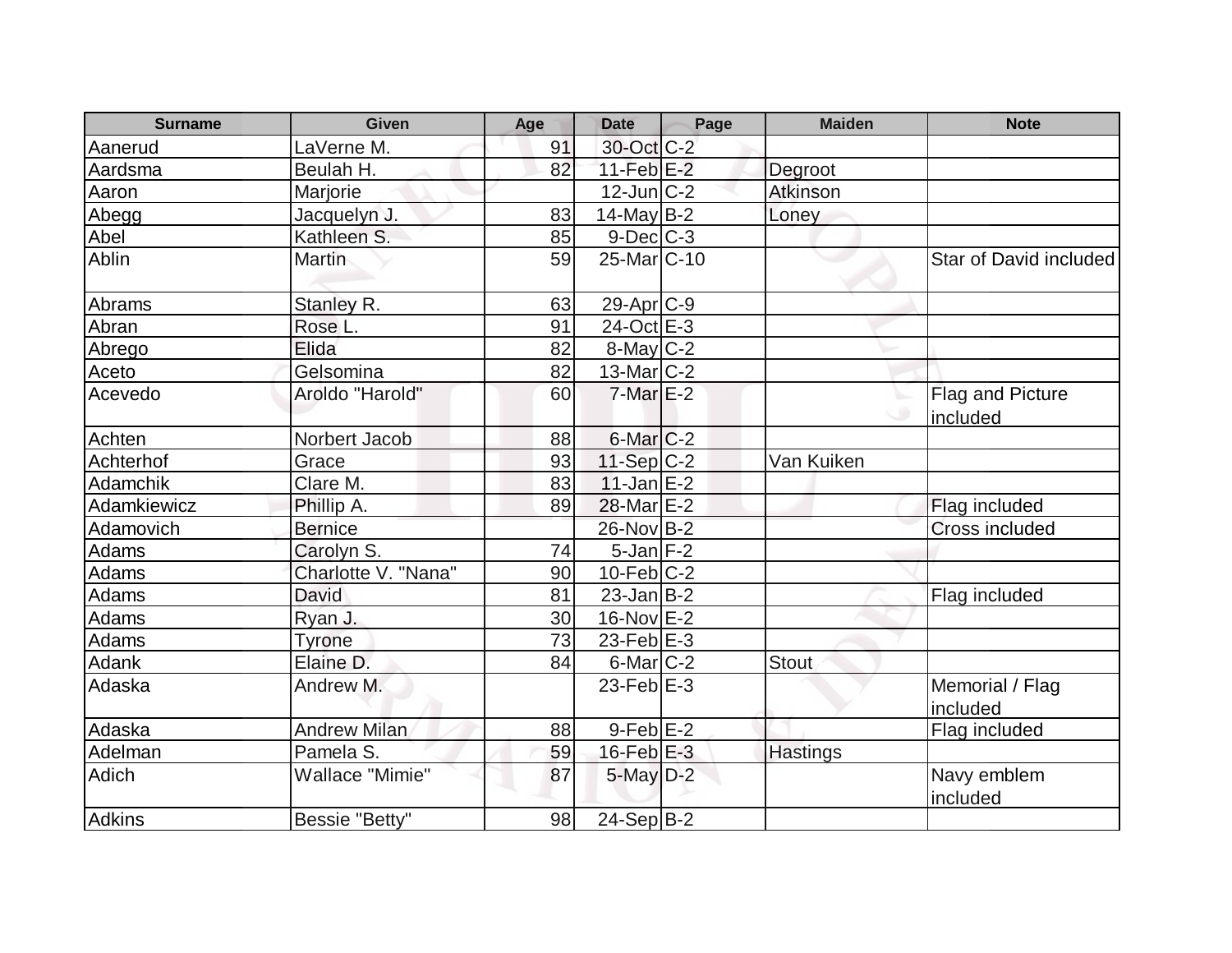| Adkins          | Donna Lee                    | 75 | 30-Nov E-2            | Goodwine |                  |
|-----------------|------------------------------|----|-----------------------|----------|------------------|
| <b>Adler</b>    | Michelle M.                  | 28 | $8$ -Oct B-2          |          |                  |
| Adler           | Valentina C.                 | 86 | $14$ -Apr $E-2$       | Klein    |                  |
| Agana           | Consuelo                     | 89 | $22$ -Feb $ C-2 $     | Rigotti  | Picture included |
| Agans           | Marielle A.                  | 81 | 30-May E-2            | Agnew    |                  |
| Agelopoulos     | Pete                         | 92 | $30$ -Nov $E-2$       |          | Cross included   |
| Agront          | Luis                         | 31 | $21$ -Jun $E-2$       |          |                  |
| Ahlberg         | Elmer S.                     | 92 | $5-Feb$ B-5           |          |                  |
| Ahlborn         | Walter W., Jr.               | 78 | $21$ -Jun $E-2$       |          | Flag included    |
| Ahrens          | <b>Ronald Roy</b>            | 75 | $22$ -Aug $E-2$       |          |                  |
| Aimutis         | William "Bill"               | 77 | $1-Dec$ $C-4$         |          | Masonic emblem   |
|                 |                              |    |                       |          | included         |
| Akai            | Elizabeth                    | 99 | $12$ -Aug C-3         |          |                  |
| <b>Akers</b>    | Donald A.                    | 78 | $5$ -Jun $C-2$        |          |                  |
| <b>Akins</b>    | Kay E.                       | 74 | $1-Jan$ $C-3$         | Owneby   |                  |
| Alabach         | Dorothy L.                   | 80 | $14$ -Oct $ C-5 $     |          |                  |
| Alaniz          | Tony                         | 72 | $25$ -Jun $B-4$       |          |                  |
| Albright        | Florence A.                  | 99 | $7$ -Dec $E-2$        |          |                  |
| Albright        | <b>Gerald Ernest "Gerry"</b> | 67 | $4$ -Mar $A-9$        |          |                  |
| Albright        | Robert W.                    | 71 | $6$ -Jan $E-2$        |          |                  |
| Alcantar        | Ramona Ann                   | 58 | $15$ -May C-2         |          | Picture included |
| Alderden        | Jean D.                      | 80 | $21$ -Jan $E-2$       | Schaaf   |                  |
| Alderson        | Glen D.                      | 94 | 28-Nov E-2            |          |                  |
| Aleksy-Kowalski | Victoria (Vicky)             |    | 23-May $E-2$          |          |                  |
| Alexander       | <b>Barbara</b>               | 72 | 4-Mar A-9             |          |                  |
| Alexander       | David Eugene, Jr.            | 32 | $29$ -Dec $D-2$       |          | Picture included |
|                 | "Head" "Davo"                |    |                       |          |                  |
| Alexander       | Ella Y. "Cookie"             | 58 | 28-Aug C-2            |          | Picture included |
| Alexander       | Glen Floyd                   | 77 | 20-Mar <sub>C-2</sub> |          |                  |
| Alexander       | Ina J.                       | 71 | $15$ -Feb $E-2$       | Gast     | Picture included |
| Alexander       | Mary Ann                     | 73 | $22$ -Jul C-3         | Kontrik  |                  |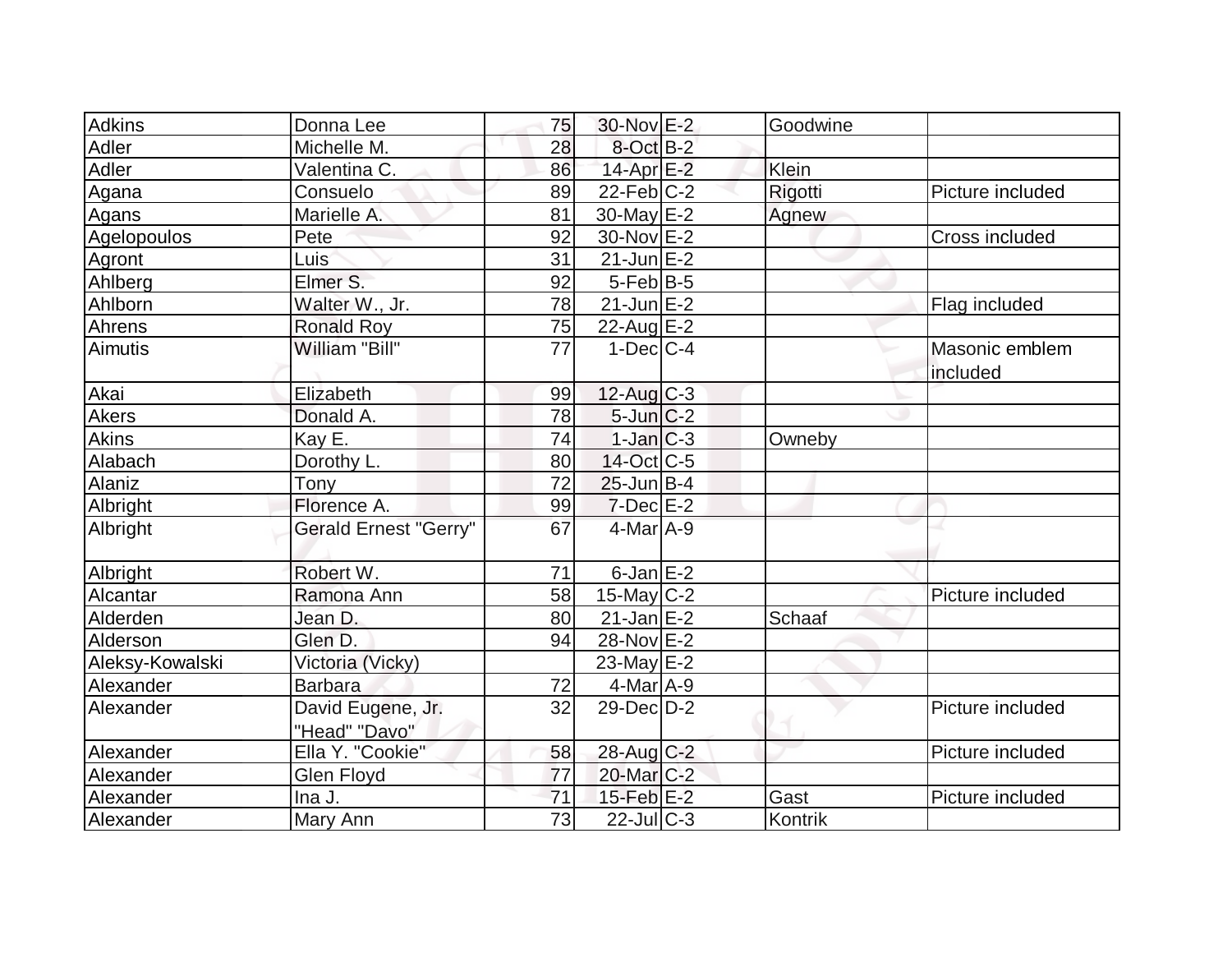| Alexander     | Trevor A.                       | 22 | 19-Apr <sub>E-2</sub>    |                |                  |
|---------------|---------------------------------|----|--------------------------|----------------|------------------|
| Alexander     | Vanessa                         | 39 | 27-Jul E-2               | Wiseman        |                  |
| Alfaro        | Ezequiel L.                     | 81 | $8$ -Jun $E-2$           |                | Flag included    |
| Alfaro        | Karen Kay                       | 53 | $4$ -Mar $A$ -9          |                | Picture included |
| Alfaro        | Rachel                          | 68 | 27-Feb C-10              | <b>Navejas</b> |                  |
| Alford        | John R.                         | 76 | $18 - Jan$ $E-2$         |                | Flag included    |
| Alford        | Pauline "Pat"                   | 80 | 23-Aug $E-2$             |                |                  |
| Alicea        | <b>Barbara</b>                  | 76 | 18-May E-2               |                |                  |
| Alilovic      | <b>Stephen Nathan</b>           | 47 | 28-Jun E-2               |                |                  |
| Allday        | <b>Gilbert Wayne</b><br>"Wayne" | 68 | $29$ -Apr $C-9$          |                | Flag included    |
| Allegrette    | Joseph W.                       | 91 | $9-Feb$ $E-2$            |                |                  |
| Allen         | Alberta Ruth                    | 90 | $29$ -Feb $E-2$          |                |                  |
| Allen         | Betty J.                        | 87 | 15-Mar E-4               |                |                  |
| Allen         | Brandon M.                      | 32 | $23-Oct$ $C-2$           |                |                  |
| Allen         | David W.                        | 67 | 18-Mar A-9               |                |                  |
| Allen         | Eunice J.                       | 74 | $13$ -Apr $C-3$          | Roper          | Picture included |
| Allen         | <b>Gerald Loren</b>             | 64 | $5-Sep$ $E-2$            |                |                  |
| Allen         | <b>William Curtis</b>           | 83 | $1-Jan$ $C-3$            |                |                  |
| Allendorf     | <b>Barbara</b>                  | 75 | $21$ -Aug C-2            |                |                  |
| Aller         | Anna K.                         | 71 | $16$ -Oct $C$ -2         |                |                  |
| Aller         | Kathryn Ellen                   | 76 | $17$ -Mar $E-2$          |                |                  |
| Allison       | Paul                            | 35 | 25-Oct E-2               |                | Flag included    |
| <b>Alliss</b> | Richard F.                      | 80 | 28-Mar E-2               |                | Flag included    |
| Almeda        | Francisca                       | 96 | $18-Nov$ <sub>C</sub> -3 |                |                  |
| Almodovar     | Angelica Marie                  | 26 | 26-Sep E-2               |                |                  |
| Altomere      | Ruth H.                         | 57 | $9-Nov$ E-2              | Ackermann      |                  |
| Alvarado      | Anthony                         | 55 | $21$ -Mar $E-2$          |                |                  |
| Alvarado      | Arthur                          | 53 | 28-Nov E-2               |                |                  |
| Alvarez       | Francisco F. "Felipe"           | 62 | $31$ -May $D-2$          |                | Picture included |
| Alvarez       | Sally V.                        |    | $26$ -Jun $ C-2$         | Verduzco       |                  |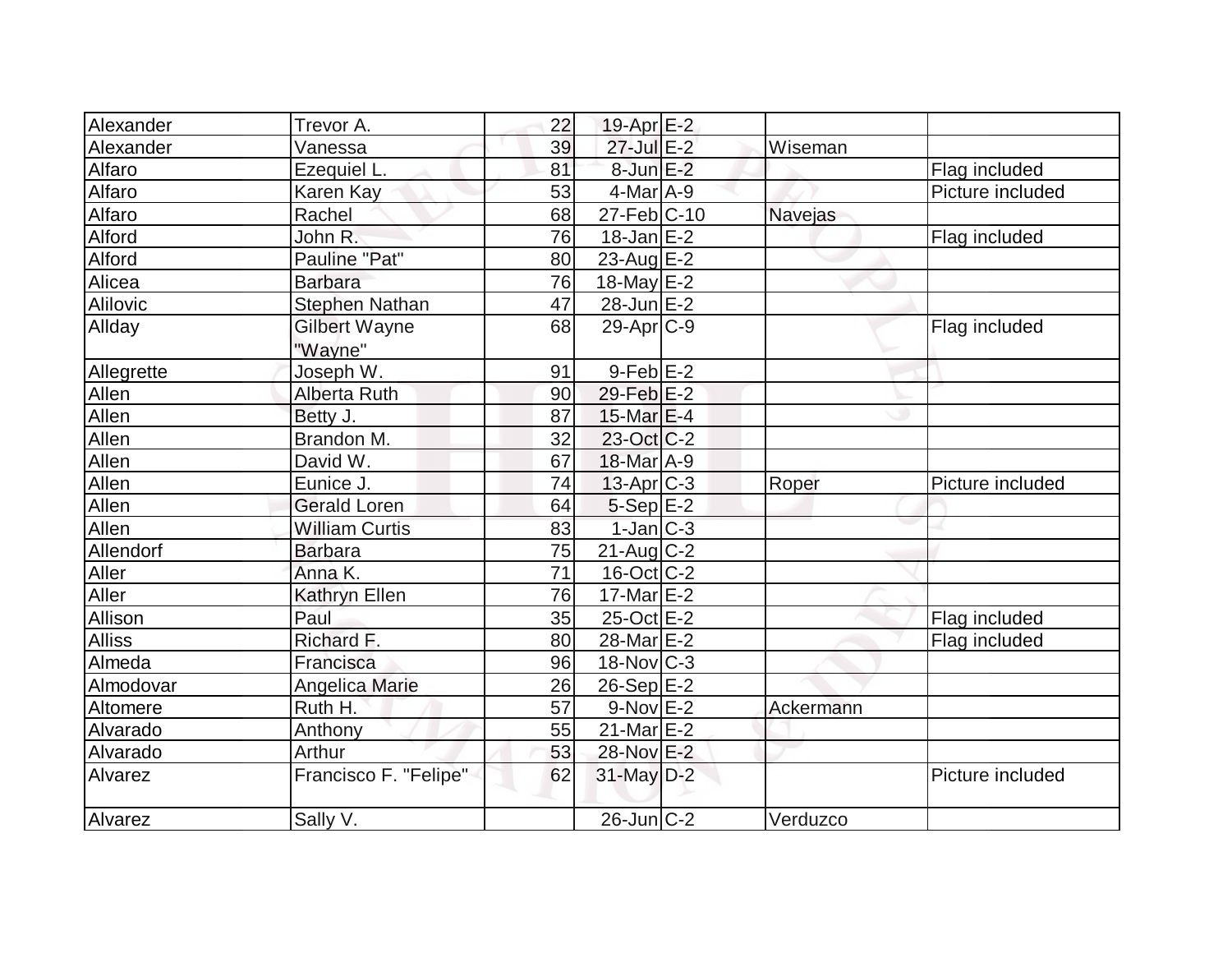| Ambre         | Mary Louise           | 94 | $13$ -Mar $C-2$         |                | Picture included             |
|---------------|-----------------------|----|-------------------------|----------------|------------------------------|
| Ambrosini     | Daniel L.             | 44 | 19-Nov B-2              |                |                              |
| Ament         | Robert M.             | 81 | $5$ -May $D-2$          |                |                              |
| Ames          | Paul E., Jr.          |    | $6$ -Dec $F-2$          |                |                              |
| Amicarelli    | Lena                  | 87 | $2$ -Apr $B-2$          | Dipasquo       |                              |
| Ammons        | John "Papa"           | 67 | $27-Sep$ $E-2$          |                | Picture included             |
| Anaclerio     | <b>Mary Margaret</b>  | 41 | $10$ -Oct $E - 2$       |                |                              |
| Anaya         | Sara M.               | 87 | $9-Sep B-2$             | Martinez       |                              |
| Ancich        | Tony, Jr.             | 66 | 28-Nov E-2              |                |                              |
| Andersen      | Harvey K.             | 91 | $15$ -Nov $E-2$         |                | Flag and Picture             |
|               |                       |    |                         |                | included                     |
| Anderson      | <b>Barry</b>          | 61 | $5-Aug$ $C-5$           |                |                              |
| Anderson      | Cheryl G.             | 65 | 27-Dec D-2              |                | Picture included             |
| Anderson      | Elizabeth "Betty"     | 96 | $9-Oct$ $C-2$           |                | Picture included             |
| Anderson      | Gary R.               | 57 | $21$ -May B-2           |                |                              |
| Anderson      | Geoffrey Irl          | 67 | 10-Nov D-4              |                |                              |
| Anderson      | Harold B.             | 96 | $12$ -Mar $B-2$         |                |                              |
| Anderson      | <b>Irene Ann</b>      | 94 | $10$ -Jan $ C-2 $       | Papach         |                              |
| Anderson      | Jay W.                | 79 | $2$ -May $E-2$          |                | Flag included                |
| Anderson      | Katherine E.          | 88 | $28$ -May B-2           | Shadley        | Katherine E.                 |
|               |                       |    |                         |                | <b>Anderson Downs</b>        |
| Anderson      | Lydia Elizabeth       | 72 | $29-Nov \overline{E-2}$ |                |                              |
| Anderson      | Marc M.               | 40 | $29$ -Jan B-3           |                | Picture included             |
| Anderson      | <b>Pennie Renee</b>   | 64 | $20$ -Nov $C-2$         | <b>Burnett</b> |                              |
| Anderson-Beck | <b>Susan Marie</b>    | 66 | $29$ -Apr $ C-9 $       | Eickbusch      |                              |
| Andreas       | James R.              | 94 | 16-Dec C-3              |                |                              |
| Andrey        | Frank "Pipes" "Rusty" | 76 | $6$ -Nov $C-2$          |                |                              |
| Andrezejak    | Arthur J. "Andy"      | 83 | 26-Sep E-2              |                |                              |
| Andrezejak    | Sigmund "Ziggy"       | 82 | $6$ -Aug $B$ -2         |                | Flag and Picture<br>included |
| Andric        | Nikola                | 94 | $20$ -May $C-3$         |                | Cross included               |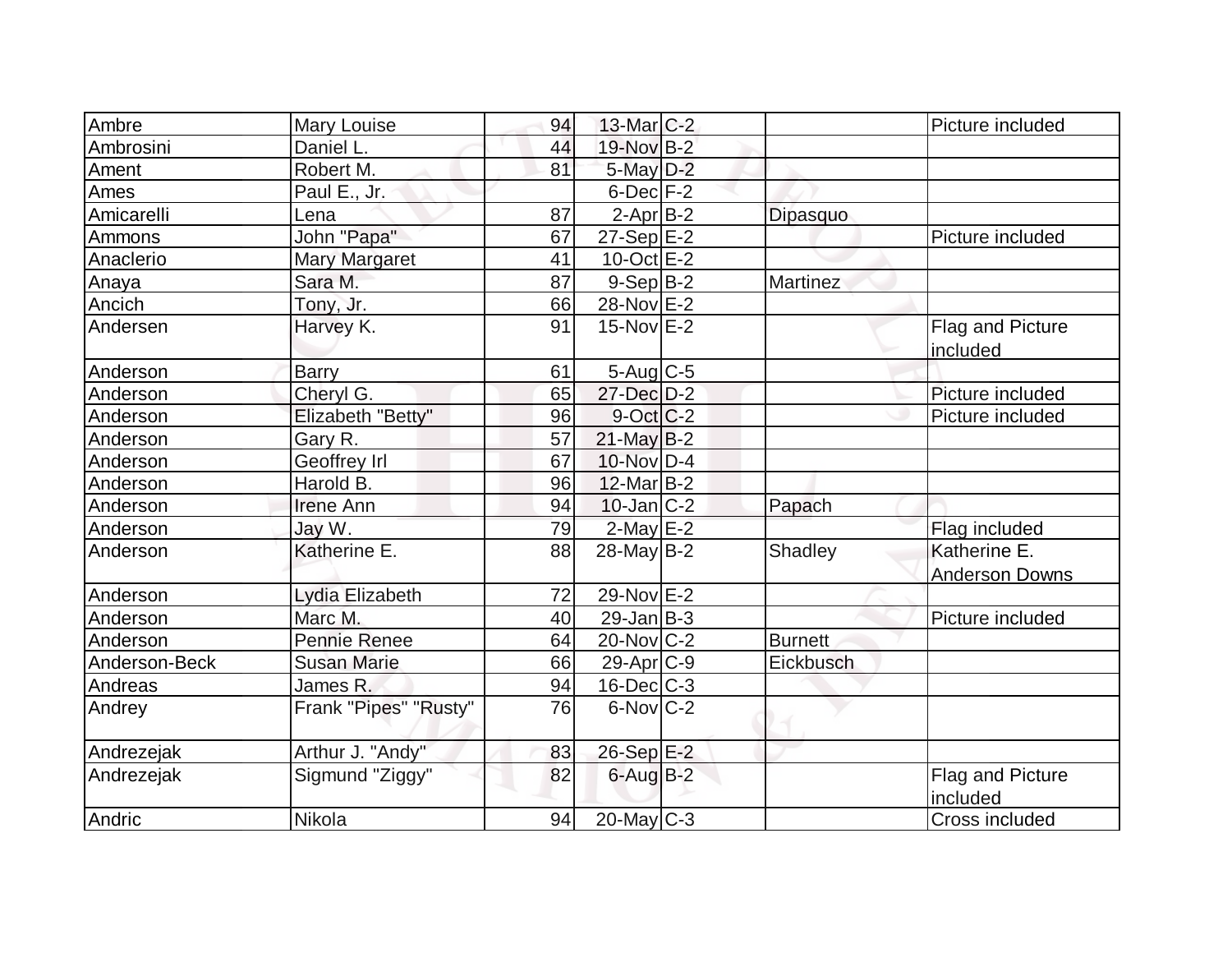| Andry       | Irene C.               | 93 | $4-Sep C-2$       | Fligiel       |                                   |
|-------------|------------------------|----|-------------------|---------------|-----------------------------------|
| Andrzejak   | Arthur J. "Andy"       | 83 | 25-Sep C-2        |               | Flag and Picture<br>included      |
| Anduskey    | Andrew                 | 84 | $16$ -Feb $E-3$   |               |                                   |
| Anello      | Kenneth M.             | 53 | $17$ -Dec $B-2$   |               |                                   |
| Anema       | Kenneth J.             | 83 | $27$ -Jun $E-2$   |               | Flag included                     |
| Angel       | Sandra Jo              | 72 | $8-Nov$ $E-2$     | Primmer       | Picture included                  |
| Angelini    | Alfred Michael, Jr.    | 51 | $3-Mar$ C-2       |               | Picture included                  |
| Angelov     | Sevda                  | 72 | $3$ -Jun $ C-3 $  |               | Cross included                    |
| Angerman    | Lauretta Illa          | 93 | $18-Oct \tE-2$    |               | Picture included                  |
| Angotti     | Pamela Sue             | 63 | 11-Apr $E-2$      |               |                                   |
| Anker       | Harvey R.              | 83 | $5-Apr$ $F-2$     |               |                                   |
| Antczak     | <b>Mary Margaret</b>   | 94 | $8$ -Dec $D-3$    |               |                                   |
| Applehagen  | Holger "Appel"         | 66 | $21$ -Feb $E-2$   |               |                                   |
| Arambula    | Ricardo                | 84 | 29-Mar E-2        |               |                                   |
| Arbeiter    | Rose J.                |    | $10-Sep B-2$      | Alpert        | Star of David included            |
| Arce        | Elena                  | 88 | $9$ -Feb $E-2$    |               | Picture included                  |
| Archie      | Richard B.             | 82 | $3$ -Jul $C-2$    |               |                                   |
| Argenta     | Dora M.                | 84 | $29$ -Jan $C-2$   |               |                                   |
| Argeropolos | Chris G.               | 91 | $7$ -Jun $F-2$    |               | Cross included                    |
| Arizmendi   | Delia V.               | 74 | $10$ -May $E-2$   |               |                                   |
| Armenta     | Alfred A.              | 65 | $21-Sep$ $E-2$    |               |                                   |
| Armold      | Florence J.            | 95 | 7-Apr C-2         | Gauthier      |                                   |
| Armstrong   | Phyllis A.             | 73 | $18$ -Jul $E-2$   | <b>Oskins</b> | Phyllis A. Armstrong<br>(Rearick) |
| Arnold      | <b>Britteney Starr</b> | 25 | 31-May D-2        |               | Picture included                  |
| Arnold      | Cindy L.               | 55 | $16$ -Oct $ C-2 $ |               |                                   |
| Arnold      | Margaret Jo            | 75 | 19-Jun C-2        | Evans         |                                   |
| Arthur      | Jerry W., Sr.          | 70 | 30-May E-2        |               | Picture included                  |
| Arzola      | Juan                   | 82 | 18-Aug C-2        |               |                                   |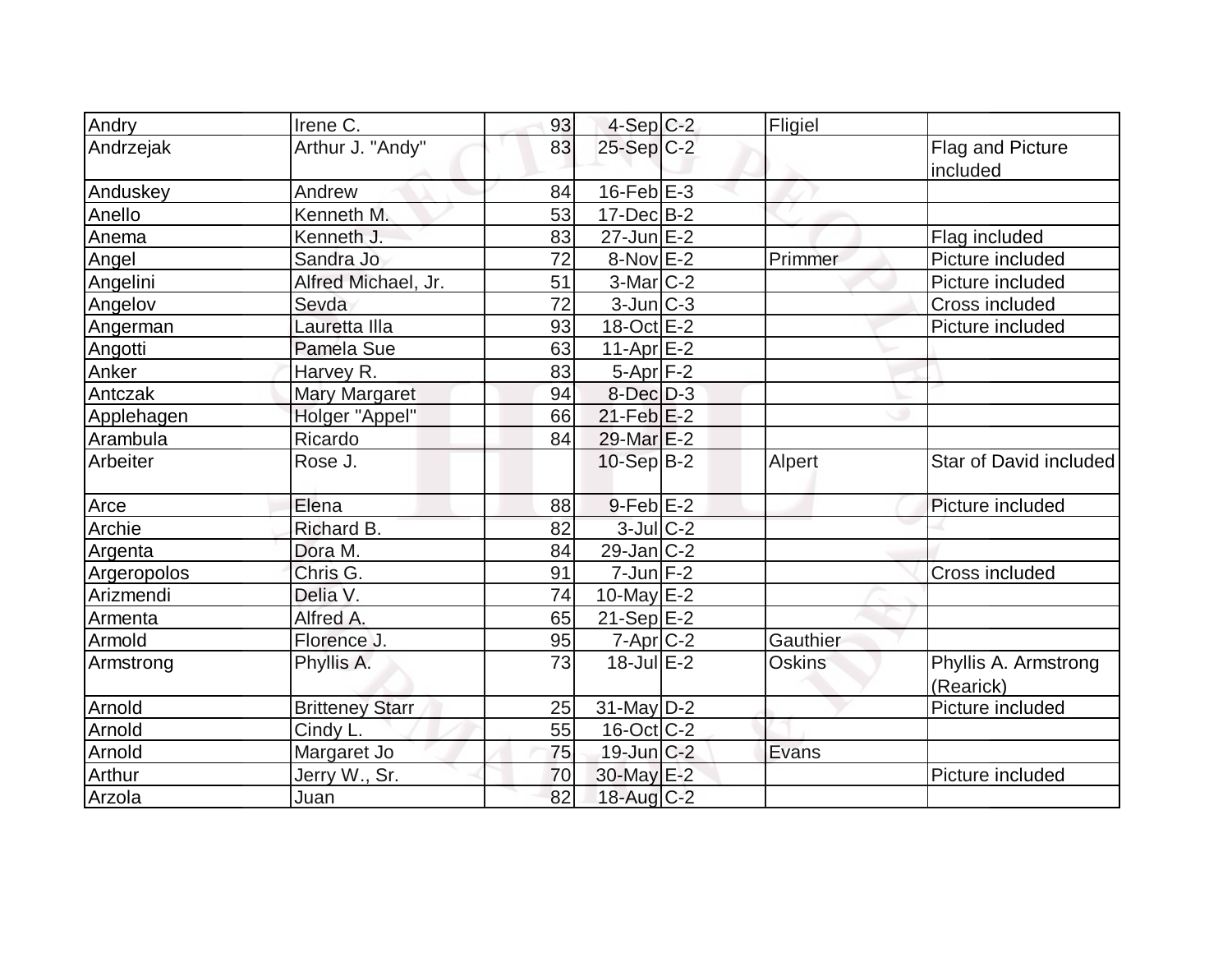|                |                     |    | $12$ -Jun $C-2$   |              |                       |
|----------------|---------------------|----|-------------------|--------------|-----------------------|
| Asbury         | Sally E.            | 78 |                   | Hughes       | Sally E. Asbury       |
| Ashby          | Anthony Roy "Tony"  | 50 | $8-AugE-2$        |              | Milligan              |
| Ashcraft       | Earl "Dean"         | 77 | $21$ -Aug C-2     |              |                       |
| Ashcraft       | Kathleen A.         | 65 | $11 - Feb E - 2$  | <b>Mehok</b> |                       |
| Asher          | Hank                | 61 | $27$ -Jan $ C-3 $ |              | Picture included      |
| Asher          | Lucille             | 95 | $4$ -Oct $ F-2 $  |              |                       |
| Aszman         | William L.          | 86 | $13-Nov$ C-2      |              | Picture included      |
| <b>Athens</b>  | William "Bill"      | 74 | $8$ -Feb $E-2$    |              | Flag included         |
| Atkinson       | David P.            | 75 | $21$ -Jul $D-2$   |              | Flag included         |
| Atkinson       | Kimberly Dawn "Kim" | 51 | $4-Sep C-2$       |              |                       |
|                |                     |    |                   |              |                       |
| Augustus       | Eugiene E.          | 57 | $9-Nov$ E-2       |              | Picture included      |
| Augustyn       | Edwin               | 85 | $10$ -Jun $C-3$   |              | <b>Cross included</b> |
| Augustynek     | Evangeline A.       | 89 | $23$ -Jun $D-2$   | Kouris       | Picture included      |
|                | "Bunny"             |    |                   |              |                       |
| Ault           | Eunice              | 93 | $17$ -Jun $ C-3 $ |              | Eunice Steinmetz-Ault |
|                |                     |    |                   |              |                       |
| Auskalnis      | Robert J.           | 62 | 29-Jul C-3        |              | Flag included         |
| Austgen        | Arnie               | 91 | $26$ -Jul $E-2$   |              | Picture included      |
| Austgen        | Ida M.              | 75 | $13-Nov$ C-2      |              |                       |
| Austgen        | Loretta Marie       | 92 | $3-May$ F-2       | Cullen       |                       |
| Austgen        | Rosemary M.         | 88 | $21-Apr$ $E-2$    | Clover       |                       |
| Austin         | Eddie C., Jr.       | 70 | $17$ -Aug $E-2$   |              | Cross included        |
| Austin         | Gerald J.           | 85 | $24$ -Jun $ C-3$  |              | Picture included      |
| <b>Austin</b>  | William A. "Bill"   | 62 | 14-Nov D-2        |              |                       |
| Ayala          | Jerry               | 51 | $20$ -Nov $ C-2 $ |              |                       |
| Ayala          | Patricia S.         | 77 | $28$ -May B-2     |              |                       |
| Ayers          | Bruce E., Sr.       | 98 | $9$ -Aug E-6      |              |                       |
| Ayukawa        | Linda Anne          | 64 | $9$ -May $E-2$    | Ferguson     |                       |
| <b>Baber</b>   | <b>William Earl</b> | 66 | $4$ -Mar $A-9$    |              |                       |
| <b>Babiarz</b> | Margaret H.         | 88 | $11$ -Nov $ C-3 $ | Wiggins      |                       |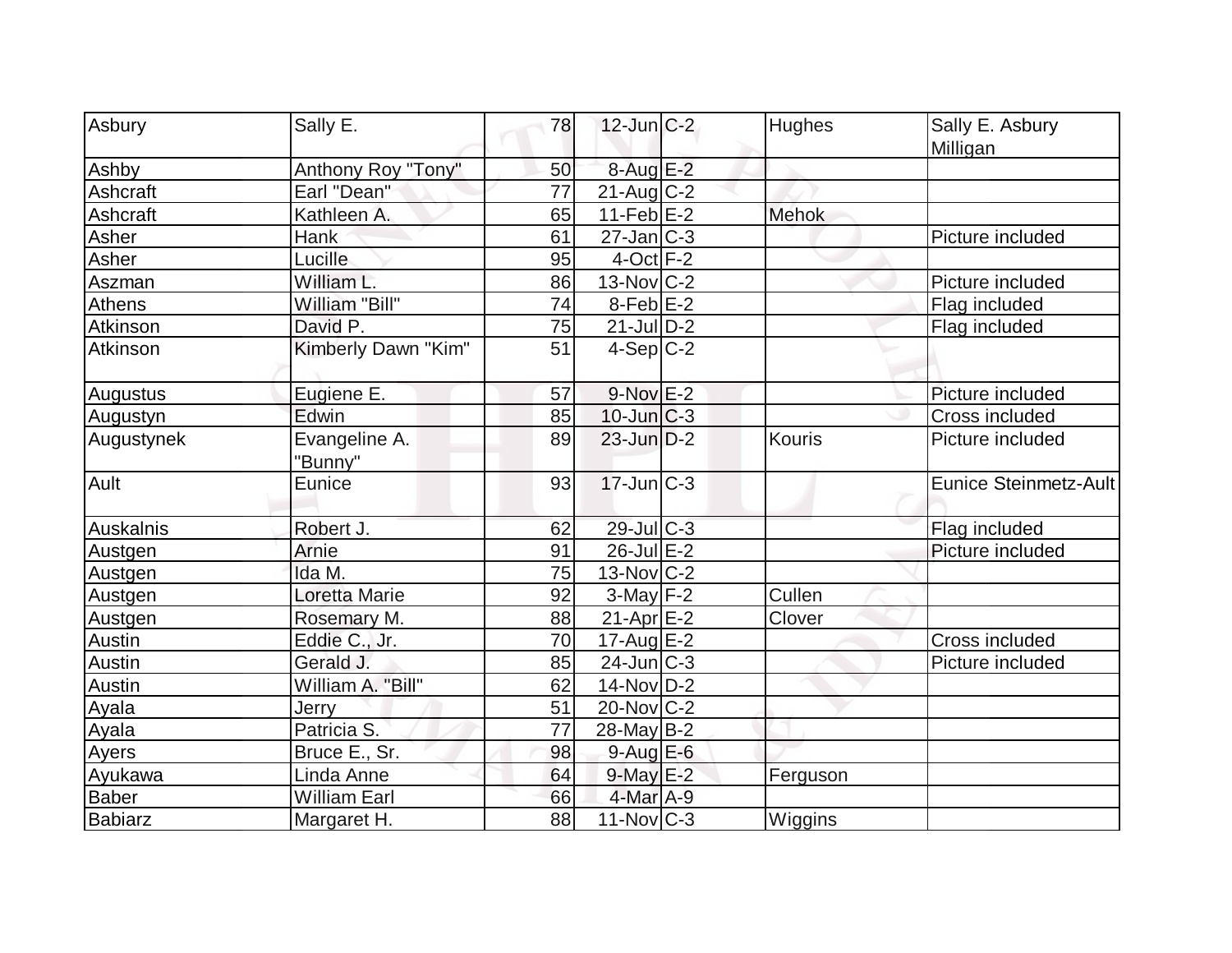| <b>Babinec</b>    | Joanne M.                 | 63 | 8-Nov E-2         |           | Picture included                         |
|-------------------|---------------------------|----|-------------------|-----------|------------------------------------------|
| <b>Baca</b>       | Paula Jean                | 46 | 29-Sep C-2        | Nowak     |                                          |
| <b>Bacan</b>      | Milan E.                  | 84 | $2$ -Jan $B-2$    |           | Flag included                            |
| <b>Baccino</b>    | Paul J.                   | 53 | 28-May B-2        |           |                                          |
| Bach              |                           | 77 | $15-Nov$ E-2      |           | Flag included                            |
| <b>Bachan</b>     | Eugene<br><b>Nick</b>     | 71 | $24$ -Jul $C-2$   |           |                                          |
|                   | John R.                   |    |                   |           | Flag included                            |
| <b>Bachich</b>    |                           | 82 | 18-Mar A-9        |           | Flag included                            |
| <b>Bachur</b>     | Mary                      | 83 | $4$ -Apr $E$ -2   |           |                                          |
| Bacon             | David S.                  | 53 | $24$ -Feb $E$ -2  |           |                                          |
| Bacon             | Madeline H.               |    | 20-Dec E-2        |           |                                          |
| Bacon             | Regina                    | 83 | $19$ -Aug C-3     | Duchscher | Regina Kokos-Bacon                       |
| Bacon             | <b>Richard Oren</b>       | 79 | 28-Sep D-2        |           |                                          |
| Baczynski         | Joseph F.                 | 60 | $25-Sep C-2$      |           | Flag included                            |
| <b>Badger</b>     | Dorothy J.                | 88 | 8-Apr C-7         |           |                                          |
| Baecker           | Marilyn E.                | 68 | 26-Sep E-2        |           | Cross included                           |
| <b>Baer</b>       | Richard A. "Dick"         | 81 | $7-Feb C-2$       |           | Flag and Picture<br>included             |
| <b>Baessler</b>   | <b>Ronald Walter</b>      | 76 | $18$ -Feb $E$ -2  |           |                                          |
| <b>Bahun</b>      | Estelle P.                | 84 | $29$ -Apr $ C-9 $ |           |                                          |
| <b>Baikauskas</b> | Wayne W.                  | 61 | 9-May E-2         |           |                                          |
| <b>Bailey</b>     | <b>Beverly June</b>       | 73 | $30-Sep B-2$      |           |                                          |
| <b>Bailey</b>     | Eunice                    | 86 | $9$ -Jul B-2      |           | <b>Eunice Gilleland</b><br><b>Bailey</b> |
| <b>Bailey</b>     | James T.                  |    | $1$ -Jun $D-2$    |           | Masonic emblem<br>included               |
| <b>Bailey</b>     | Josephine Joy             | 72 | 25-Apr E-2        | Destro    | Picture included                         |
| <b>Bailey</b>     | Margaret L.               | 93 | $13$ -Dec $E-4$   |           | Margaret L. Strickland<br><b>Bailey</b>  |
| <b>Bailey</b>     | <b>Mattie Marie</b>       | 82 | $13$ -Jan E-2     |           |                                          |
| <b>Bailey</b>     | <b>Robert James "Jim"</b> | 82 | 10-Mar C-2        |           | Flag and Picture<br>included             |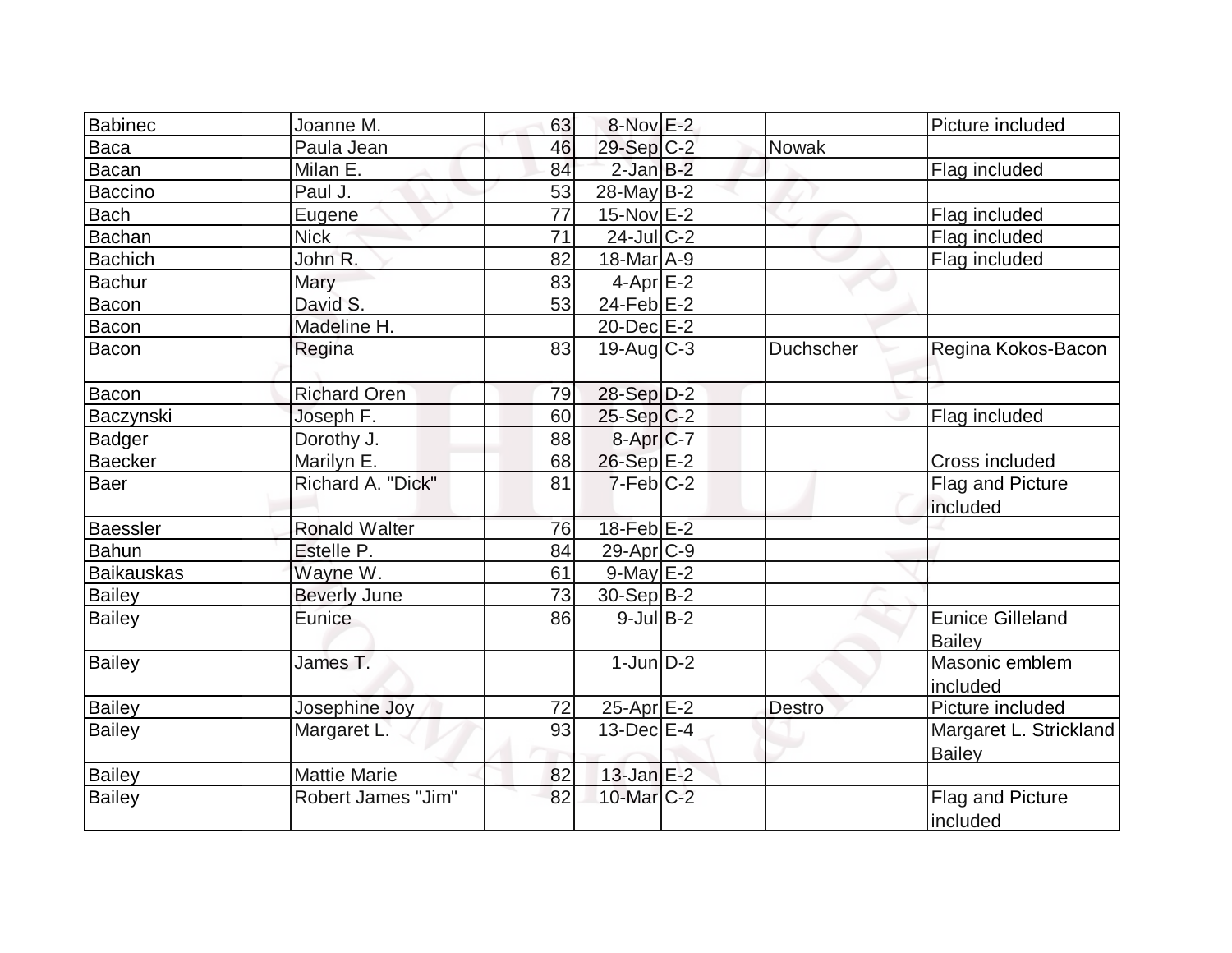| <b>Bailey-Golson</b> | <b>Ollie Pearl</b>       | 61 | $19$ -Jun $ C-2 $    |                 | Picture included                   |
|----------------------|--------------------------|----|----------------------|-----------------|------------------------------------|
| Bain                 | Rosalie                  | 93 | 23-Mar E-2           |                 |                                    |
| <b>Baines</b>        | <b>Justin Sellas</b>     | 38 | $19$ -Jun $C-2$      |                 | Picture included                   |
| Bair                 | Debra L.                 | 60 | $17$ -May $E-2$      | Austgen         |                                    |
| Bair                 | Mildred A.               | 92 | 6-Mar <sub>C-2</sub> |                 |                                    |
| <b>Baird</b>         | Joan E.                  | 78 | $20$ -Jun $E-3$      | Kelso           | Joan E. Baird<br>Marshall          |
| <b>Baisley</b>       | John "Booze Hound"       | 64 | $25-Sep C-2$         |                 | Picture included                   |
| Bajzatt              | Magdaline G.<br>"Maggie" | 82 | $12$ -Mar $ B-2 $    | Gabor           |                                    |
| <b>Baker</b>         | Amelia                   | 90 | $13-Sep$ $E-2$       |                 | Cross included                     |
| <b>Baker</b>         | Edmund J.                | 81 | $23-Oct$ $C-2$       |                 | Flag included                      |
| <b>Baker</b>         | <b>Helen Louise</b>      | 85 | 18-Dec C-2           | <b>Dukes</b>    |                                    |
| <b>Baker</b>         | Kenneth F.               | 74 | 10-May E-2           |                 |                                    |
| <b>Baker</b>         | Margaret                 | 92 | $3$ -Jul $C$ -2      | Thompson        |                                    |
| <b>Baker</b>         | Mary Ellen               | 85 | 29-Aug E-2           | <b>Sierbert</b> |                                    |
| <b>Balaszek</b>      | Thelma                   | 72 | $19-Sep$ E-2         | Wood            |                                    |
| <b>Balazs</b>        | Ronald J.                | 59 | $20$ -Jul $E-2$      |                 | Flag included                      |
| Balczo               | Josephine A.             | 89 | 28-Nov E-2           | Terrana         |                                    |
| <b>Baldin</b>        | <b>Eleanor Marie</b>     | 72 | $27 - Dec   D-2$     |                 |                                    |
| <b>Baldwin</b>       | Claire G.                | 65 | $22$ -Aug $E-2$      | Lucey           |                                    |
| <b>Baldwin</b>       | William F.               | 77 | $26$ -Aug $C-3$      |                 |                                    |
| Bales                | Helen                    | 83 | $24$ -Jan $ C-2 $    |                 |                                    |
| <b>Balka</b>         | Richard J.               | 81 | $20$ -Dec $E-2$      |                 | Flag and Marine<br>emblem included |
| Balkema              | John A. (Hans)           | 71 | $26$ -Aug C-3        |                 |                                    |
| Ball                 | <b>Sharon Darlene</b>    | 53 | $16$ -May $E-2$      | Galloway        |                                    |
| <b>Ballard</b>       | Ann                      | 43 | $4$ -May $E-2$       |                 |                                    |
| <b>Ballard</b>       | Wanda                    | 98 | 22-Oct B-2           | <b>Topolski</b> |                                    |
| Balog                | Virginia A.              | 82 | 25-Jan E-2           |                 |                                    |
| <b>Balsam</b>        | Raymond S.               | 52 | 14-Dec E-2           |                 |                                    |
| <b>Baltrusis</b>     | Eduardas, Jr. "Ed"       | 51 | $23$ -Aug $E-2$      |                 |                                    |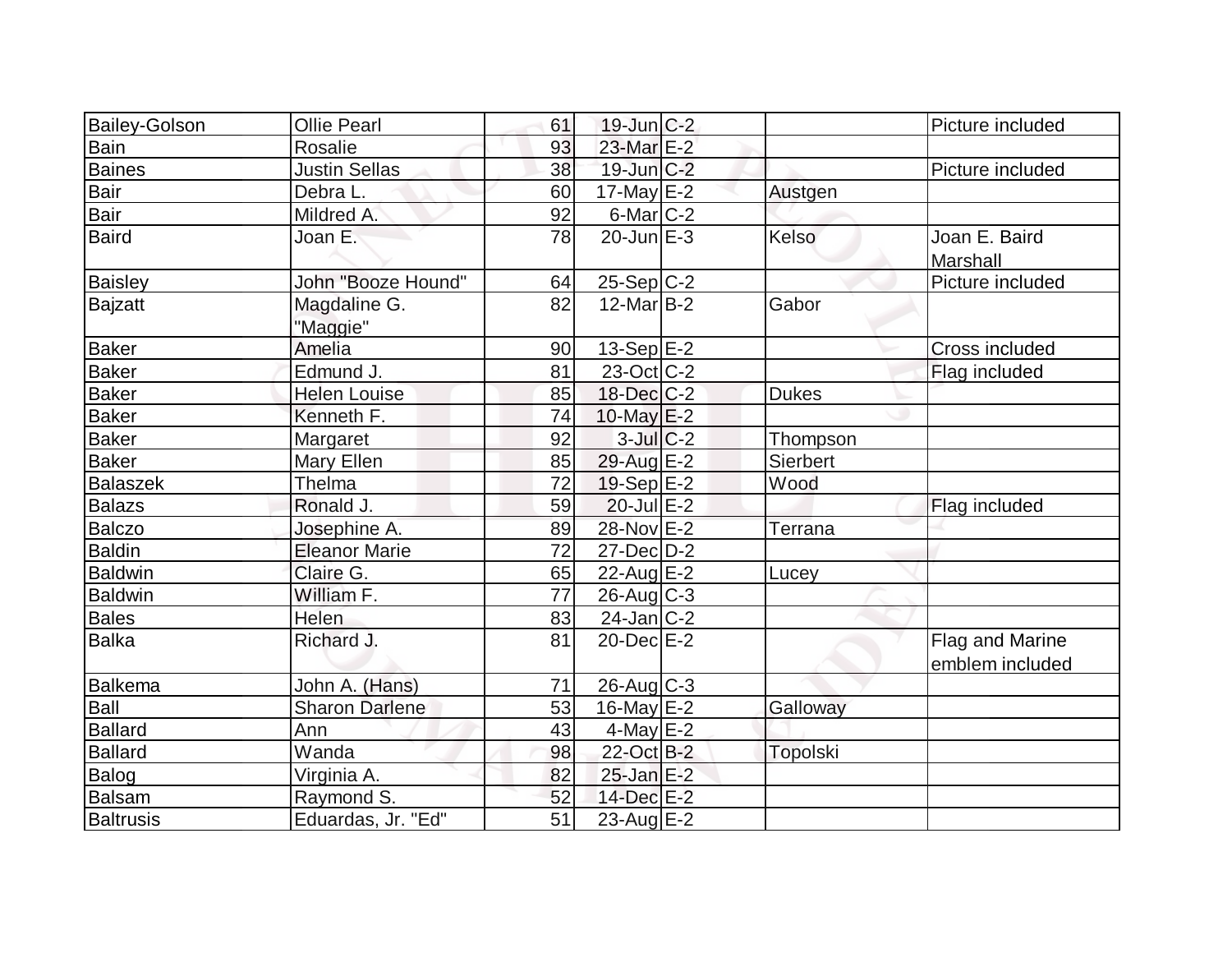| <b>Baltus</b>   | Lisa K.                        | 41  | $5$ -Jun $C-2$    |                |                                          |
|-----------------|--------------------------------|-----|-------------------|----------------|------------------------------------------|
| Bamboat         | Meher N.                       | 90  | 16-Sep C-5        |                |                                          |
| <b>Banaszak</b> | Eleanor M.                     | 92  | $18$ -Feb $E-2$   | Frankowiak     | Eleanor M. Banaszak<br>Lach              |
| <b>Banka</b>    | Karen S.                       | 55  | $17 - Jun$ $C-3$  |                |                                          |
| <b>Banks</b>    | Marjorie Ruth                  | 95  | $25$ -Apr $E-2$   |                |                                          |
| <b>Banks</b>    | Thomas M.                      | 72  | $16$ -Oct $ C-2 $ |                | Police emblem / Ret.<br>CPD-004 District |
| Bannon          | Robert "Bob"                   | 55  | $3-Feb$ $E-2$     |                |                                          |
| Banschbach      | <b>Beverly Mae</b>             | 84  | $21$ -Dec $E-2$   | Eastvold       | Picture included                         |
| Baranowski      | Harry J.                       | 85  | $23$ -Jun $D-2$   |                | Flag included                            |
| Baranowski      | John M.                        | 55  | $10$ -Aug $E-2$   |                |                                          |
| <b>Barbee</b>   | Harold                         | 71  | $2$ -Apr $B-2$    |                |                                          |
| Barber          | Charles W.                     | 51  | $1-AprB-3$        |                |                                          |
| <b>Barber</b>   | John C., "Jack"                | 68  | $6$ -Dec $F-2$    |                | Flag and Masonic<br>emblem included      |
| <b>Barczak</b>  | Lynn                           | 63  | $8$ -Jan $ C-3 $  | Petersen       |                                          |
| Barenie         | Luella R.                      | 80  | $2-Apr$ B-2       |                |                                          |
| <b>Barkas</b>   | James                          | 102 | 16-Apr B-2        |                | Cross included                           |
| Barker          | James O.                       | 84  | $25$ -Jan $E-2$   |                | Flag included                            |
| Barkowski       | Janet K.                       | 71  | $18$ -Jun $B-2$   | Jackson        |                                          |
| <b>Barks</b>    | Dawn Irene                     | 59  | $22$ -May C-2     |                |                                          |
| <b>Barley</b>   | Raymond P. "Pat"               | 89  | $15$ -Jul $C$ -3  |                | Flag included                            |
| <b>Barlo</b>    | Helen C.                       | 92  | $7-Cct$ $C-3$     | Janik          |                                          |
| <b>Barman</b>   | <b>Geraldine Mae</b>           | 76  | $1-Aug$ $E-2$     | LoVerde        |                                          |
| <b>Barneko</b>  | Margaret A.                    | 91  | $18$ -Feb $E-2$   | <b>Buksar</b>  |                                          |
| <b>Barnes</b>   | Henderson "Chucky"             | 58  | $15$ -Jun $E$ -2  |                | Picture inluded                          |
| <b>Barnett</b>  | <b>Elsie</b>                   | 89  | $8$ -Mar $E - 3$  |                | <b>Elsie Zaffore Barnett</b>             |
| Barnett         | Sally Ann Marie<br>"Sassy Sam" | 65  | $1$ -Jan $ C-3 $  | <b>Russell</b> |                                          |
| Baron           | Mildred L.                     | 83  | $11$ -Jul $E-2$   |                |                                          |
| Barrientez      | Sarah                          | 85  | $26$ -Jul $E-2$   |                |                                          |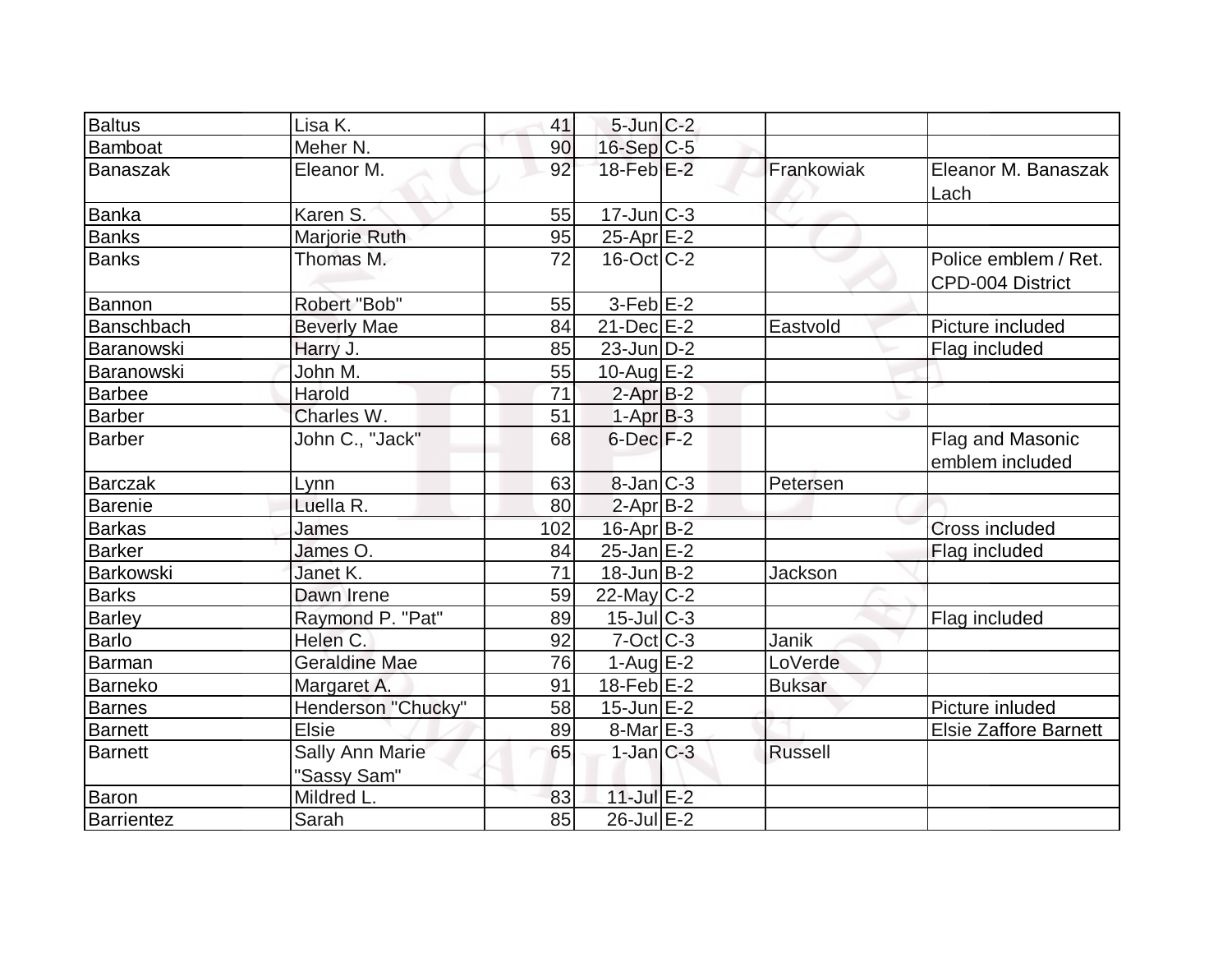| Barron          | Dorothy               | 81 | $5$ -Jun $C-2$    |              |                  |
|-----------------|-----------------------|----|-------------------|--------------|------------------|
| <b>Barshack</b> | Sharon C.             | 39 | $11$ -Nov $ C-3 $ |              |                  |
| <b>Barsic</b>   | Carol R.              | 68 | 22-May C-2        | <b>Dorak</b> |                  |
| <b>Barta</b>    | Sylvia H.             | 87 | $12$ -Dec $D-6$   |              |                  |
| Bartczak        | Mary A.               | 92 | $1$ -Jul $C-3$    | Marczewski   |                  |
| Bartholomew     | Donna Marie           | 57 | $29$ -Aug E-2     |              |                  |
| <b>Bartosik</b> | <b>Nick</b>           | 90 | $14$ -Jul $D-2$   |              | Flag included    |
| Basile          | Lorrayne              | 87 | $13$ -Dec $E-4$   | Bellanca     |                  |
| <b>Bass</b>     | Frances R.            | 81 | $11$ -Jun $B-2$   | Covelli      |                  |
| Bastasich       | Helen M.              | 94 | $14$ -Jan $E-2$   | Zolkos       |                  |
| Batricevich     | Shirley E.            | 88 | $23$ -May $E-2$   | Glaser       |                  |
| <b>Batsel</b>   | Cheryl Lynn           | 56 | $22$ -Jan $B-3$   | Schroeder    | Picture included |
| <b>Battle</b>   | Charles J., Jr.       | 78 | 14-Dec E-2        |              | Picture included |
| <b>Battle</b>   | Foster "Bird"         | 65 | $20$ -Jul $E-2$   |              |                  |
| Bauer           | Mary Ann              | 63 | $15-Oct$ B-2      |              |                  |
| Bauer           | <b>Walter Richard</b> | 86 | 30-Nov E-2        |              | Flag included    |
| Bauldridge      | <b>Bruce</b>          | 70 | $5$ -Jun $C-2$    |              | Picture included |
| <b>Baum</b>     | James A.              | 80 | 29-Oct B-2        |              | Flag included    |
| Baumgart        | Eric B.               | 87 | 30-Nov E-2        |              |                  |
| <b>Baxter</b>   | Elizabeth J. "Betty"  | 90 | 29-Aug E-2        |              |                  |
| Bayne           | Yvonne                | 88 | $18$ -Feb $E-2$   | <b>Baker</b> | Picture / Yvonne |
|                 |                       |    |                   |              | Bayne Gargano    |
| <b>Beach</b>    | Allwyn                | 95 | $12-Sep$ E-2      | McDowell     |                  |
| <b>Beach</b>    | <b>Charles Edward</b> | 95 | $15$ -Aug $E-2$   |              | Picture included |
| Beale           | <b>Bernard Leo</b>    | 89 | $3$ -Jul $C-2$    |              | Flag included    |
| Bean            | Jacob Andrew "Jake"   | 11 | 30-Mar C-2        |              |                  |
| <b>Bean</b>     | Viola M.              | 80 | $21$ -Feb $ E-2 $ | Spoor        |                  |
| Beanblossom     | William Allen         | 78 | $27$ -Jan $C-3$   |              |                  |
| Beardsley       | Marycarol             | 77 | $3-Apr$ $C-2$     |              |                  |
| <b>Beatty</b>   | Christine M.          | 47 | $17$ -Feb $E-2$   |              |                  |
| <b>Beaty</b>    | Ola Ray               | 84 | 29-Nov E-2        |              |                  |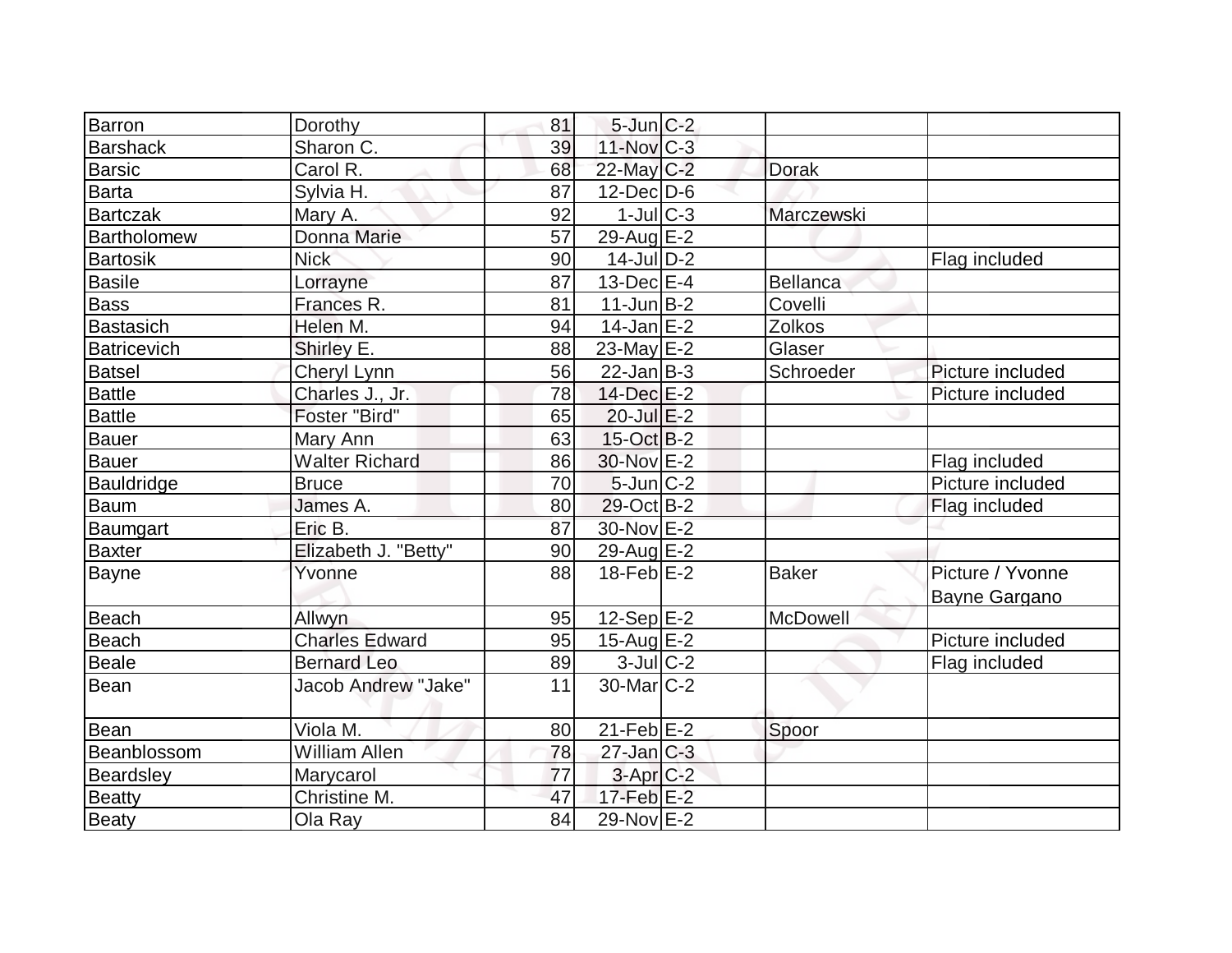| Beauchamp       | Marla J.              | 56             | $6$ -Aug $B-2$    | Keisler         |                  |
|-----------------|-----------------------|----------------|-------------------|-----------------|------------------|
| Beaudry         | James "Mike"          | 65             | 28-Jan E-2        |                 | Flag included    |
| <b>Beaver</b>   | Judi                  | 48             | $8$ -Mar $E - 4$  | Simpson         |                  |
| Beaver          | Sara                  |                | $16$ -Mar $E-2$   | Wheeler         |                  |
| Bebenek         | Elizabeth M. "Bess"   | 92             | $17$ -Aug E-2     | Craft           |                  |
| <b>Beck</b>     | Frank A.              | 74             | $21$ -JulD-2      |                 |                  |
| <b>Beck</b>     | Joyce Elizabeth       | 72             | $15$ -Aug $E-2$   |                 |                  |
| Becke           | Theresa M.            | 93             | $22$ -May C-2     | Allegrette      |                  |
| <b>Becker</b>   | George E.             | 75             | $12$ -Apr $E-2$   |                 |                  |
| <b>Becker</b>   | Margaret              | 82             | $16$ -Jun $D-2$   | Franzen         |                  |
| Beckham         | Patrick L.            | 85             | $19-Sep$ E-2      |                 | Flag included    |
| <b>Beckrich</b> | <b>Betty</b>          | 78             | $25$ -Jun $B-4$   |                 |                  |
| Becze           | Michael L.            | 62             | $15$ -Feb $E-2$   |                 | Flag included    |
| <b>Bedell</b>   | Clyde W.              | 55             | $20$ -Jan $E-2$   |                 |                  |
| Bedenkop        | <b>Patricia Elsie</b> | 58             | $9$ -Jun $D-2$    |                 |                  |
| Bednar          | <b>Estelle</b>        | 88             | $11-Feb$ E-2      | <b>Trzeciak</b> |                  |
| Bednar          | Linda L.              | 71             | $19$ -Apr $E-2$   | <b>Berkley</b>  |                  |
| Bednarz-Leonard | Christine             | 54             | $8-Aug$ $E-2$     |                 |                  |
| Bedoy           | Nelle R.              | 74             | 19-Aug C-3        |                 |                  |
| <b>Beeker</b>   | Tammie                | 49             | $15$ -Aug $E-2$   |                 | Picture included |
| Beekman         | Alger W. Jr. "Al"     | 65             | $3$ -Jun $ C-3 $  |                 | Flag included    |
| Beeler          | Matthew A., PVI       | 21             | $6$ -Oct $ C$ -2  |                 | Picture included |
| Beezhold        | Christian G.          | 70             | $27$ -Dec $D-2$   |                 | Picture included |
| <b>Beglin</b>   | Robert W.             | 69             | $17$ -May $E-2$   |                 |                  |
| Behan           | Ruth E.               | 84             | 24-May E-2        |                 |                  |
| Behling         | <b>Andrew Thomas</b>  | $\overline{7}$ | $24$ -Jun $C-3$   |                 |                  |
| <b>Behmke</b>   | Wanda B.              | 91             | $25-Apr$ $E-2$    | Koltunski       |                  |
| Behnke          | Caroline F.           | 91             | $31$ -Jan $ C-2 $ | Greb            |                  |
| Behrens         | <b>Megan Danielle</b> | 17             | $21$ -Jan E-2     |                 |                  |
| <b>Beiriger</b> | <b>Betty</b>          | 91             | $4$ -Apr $E-2$    |                 |                  |
| Beiriger        | Ralph Anthony "Rod"   | 96             | $12$ -Feb $ C-9 $ |                 | Picture included |
| Bejasa          | Renato C.             | 76             | $4$ -Oct $F-2$    |                 |                  |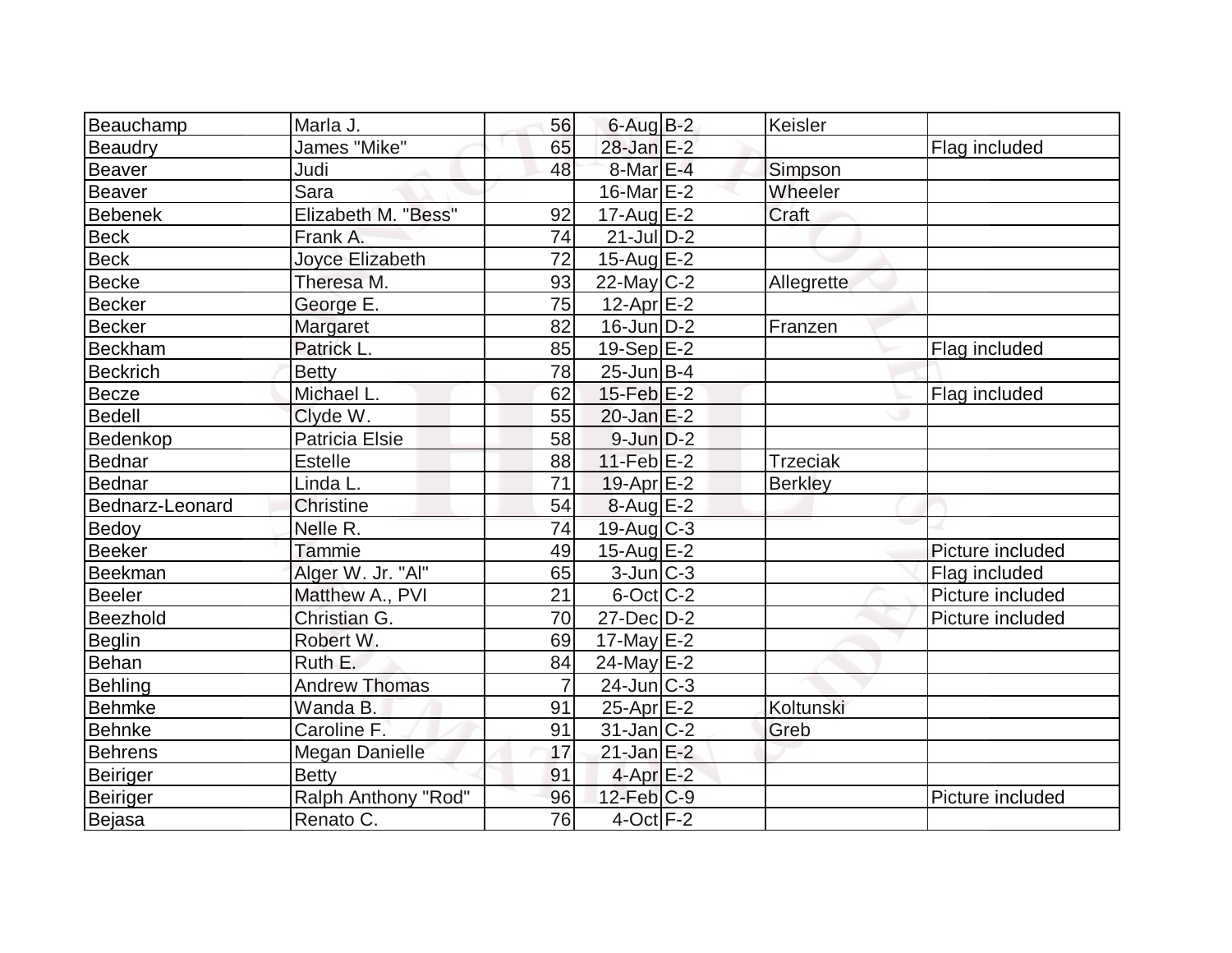| Belanger         | Robert Allen M.D.    | 64 | 24-Apr C-2              |                 |                        |
|------------------|----------------------|----|-------------------------|-----------------|------------------------|
| Belinsky         | John D.              | 68 | 11-Oct E-2              |                 | Flag and Picture       |
|                  |                      |    |                         |                 | included               |
| <b>Bell</b>      | <b>Bruce</b>         | 85 | $9-Feb$ $E-2$           |                 | Flag included          |
| Bell             | <b>Dolores</b>       | 76 | $22$ -Aug E-2           |                 | Picture included       |
| Bell             | <b>James</b>         | 78 | $5$ -Jul $ D-2 $        |                 |                        |
| Bell             | Lois                 | 89 | $2-Sep C-3$             |                 |                        |
| Bell             | Lorain A.            | 76 | $22$ -Oct B-2           |                 |                        |
| Bell             | Todd M.              | 44 | $1-Nov$ F-2             |                 | Picture included       |
| Bellamy          | <b>Shirley</b>       | 73 | $8$ -Mar $E-4$          | <b>McFadden</b> | <b>Shirley Bellamy</b> |
|                  |                      |    |                         |                 | Pierce                 |
| <b>Bellar</b>    | George R., Jr.       | 82 | $7-Feb$ $C-2$           |                 | Flag included          |
| Bellovary        | Norma J.             | 82 | $11$ -Mar $ C-8 $       | Bon             |                        |
| Bellovary        | Steve A.             | 99 | 18-Mar A-9              |                 |                        |
| <b>Belton</b>    | Isaiah, Jr.          | 69 | $19$ -Dec $E-3$         |                 | Picture included       |
| <b>Belush</b>    | <b>Arlene Sylvia</b> | 78 | $26$ -Jan $E-2$         | Lenz            |                        |
| <b>Benante</b>   | Margie A.            | 88 | $7$ -Oct $ C-3 $        |                 |                        |
| <b>Benavides</b> | Jesse G.             | 59 | $20$ -Jan $E-2$         |                 |                        |
| Benda            | Edward J.            | 88 | 12-Apr <sub>E-2</sub>   |                 | Flag included          |
| Benda            | <b>Margaret Mary</b> | 89 | $21-Sep \overline{E-2}$ | Mullen          | Margaret Mary Binda    |
|                  |                      |    |                         |                 | (Benda)                |
| Bender           | Jerry M.             | 72 | $16$ -Jun $D-2$         |                 | Picture included       |
| <b>Bendt</b>     | James                | 69 | $18$ -Jun $ B-2 $       |                 |                        |
| <b>Benetich</b>  | George P. Sr.        | 82 | $1-Apr$ B-3             |                 |                        |
| Benigno          | Joseph J.            | 87 | $17-Feb$ $E-2$          |                 | Flag included          |
| <b>Benincasa</b> | Joanne A.            | 73 | 14-Nov D-2              | Sayer           |                        |
| <b>Benitone</b>  | Charles E.           | 85 | $8-Apr$ $C-7$           |                 | Flag and Picture       |
|                  |                      |    |                         |                 | included               |
| <b>Bennett</b>   | Delores V. "Dee"     | 72 | $22$ -Jun E-2           |                 | Picture included       |
| <b>Bennett</b>   | Gary Irvin           | 65 | 27-Jul E-2              |                 |                        |
| Bennett          | Harold Clinton "Cap" | 85 | $4$ -Jun $B-2$          |                 |                        |
| Bennett          | <b>John Mark</b>     | 34 | $29$ -Mar $E-2$         |                 |                        |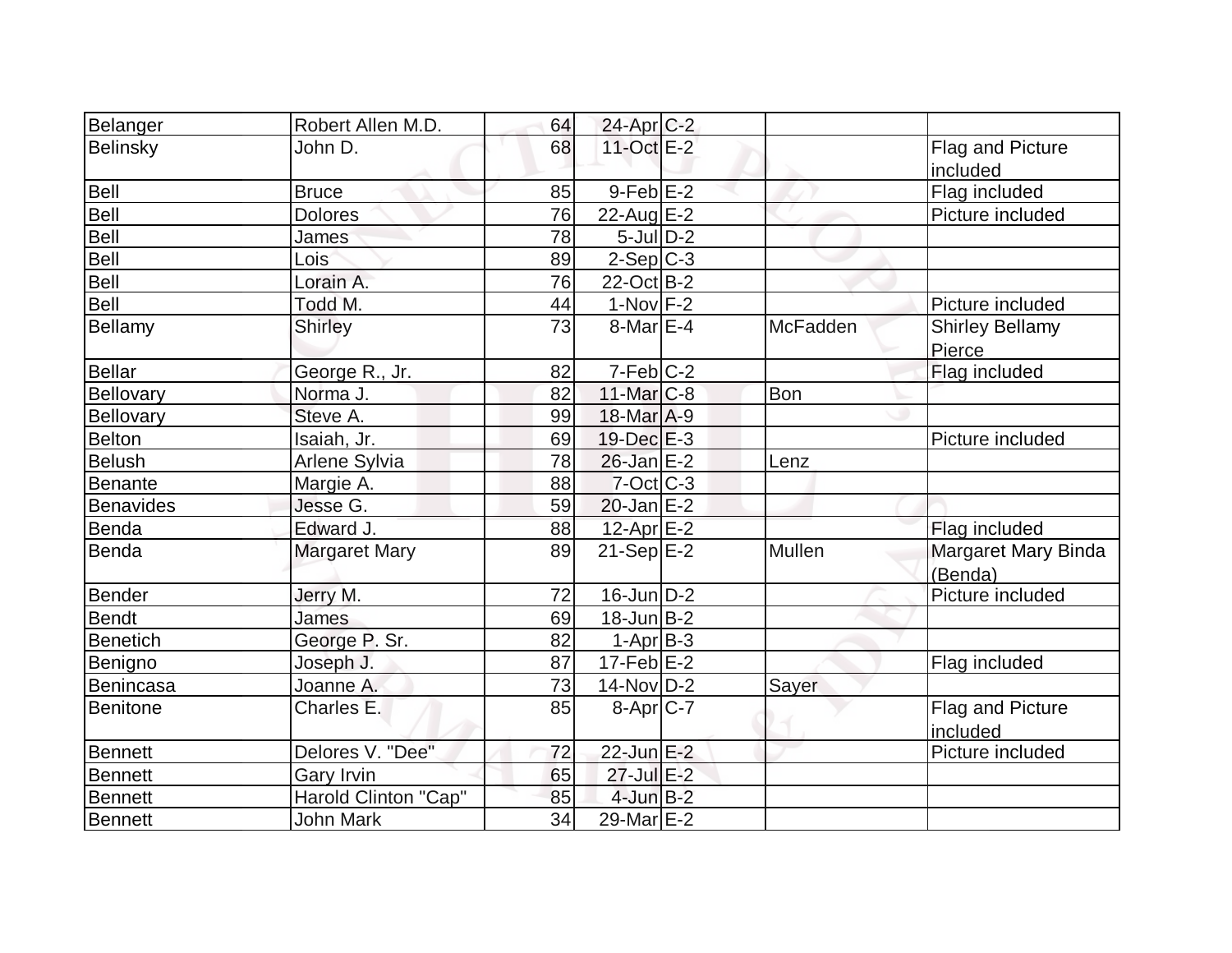| Bennett          | John R.              | 64 | $3$ -May $F-2$    |          | Flag included                                       |
|------------------|----------------------|----|-------------------|----------|-----------------------------------------------------|
| <b>Bennett</b>   | Joyce                | 89 | 29-Feb $E-2$      |          | Joyce Ywanow                                        |
|                  |                      |    |                   |          | <b>Bennett</b>                                      |
| Benninghoff      | <b>Ernest Harvey</b> | 75 | $23$ -Feb $E-3$   |          | Flag included                                       |
| <b>Bennot</b>    | Patricia L'          | 59 | $1-Nov$ $F-2$     |          |                                                     |
| Benson           | <b>Alyssa Marie</b>  | 10 | $4$ -Jun $B-2$    |          |                                                     |
| Benson           | <b>Kim Marie</b>     | 50 | $8-Nov$ $E-2$     | Neumeyer |                                                     |
| Benson-Wright    | Hilde I.             | 86 | $16-Sep C-5$      |          |                                                     |
| <b>Benton</b>    | Phyllis A.           | 89 | 11-Sep $C-2$      |          | Picture included                                    |
| Bercellie        | John, Jr.            | 92 | $5$ -Jun $C-2$    |          | Flag included                                       |
| <b>Bereolos</b>  | Dorothy H.           | 92 | $14$ -Mar $E-2$   | Spolnik  | Picture included                                    |
| <b>Beres</b>     | Coralee              | 82 | $24$ -Jul C-2     |          |                                                     |
| <b>Beres</b>     | Eugene Paul, Sr.     | 70 | 30-Dec C-4        |          |                                                     |
| Berg             | <b>Delores</b>       | 78 | $10$ -Aug $E-3$   |          | Delores Berg Starr /<br>ی<br>Star of David included |
| Berg             | Martha M.            | 89 | $27$ -Jan $E-3$   |          |                                                     |
| Bergner          | Marylou              | 85 | 30-Oct C-2        | Willig   | Picture included                                    |
| Bergsma          | Edward R.            | 81 | $25$ -Feb $E-2$   |          | Flag included                                       |
| <b>Berk</b>      | Bonnie S.            | 59 | $12$ -Jul E-2     | Roach    |                                                     |
| <b>Berk</b>      | Scott G.             | 62 | $12$ -Jul $E-2$   |          |                                                     |
| <b>Berke</b>     | Seymour              | 88 | $8$ -Jul $C-3$    |          | Star of David included                              |
| <b>Berkley</b>   | <b>Carol Eugene</b>  | 65 | $21$ -Mar $E-2$   |          | Flag included                                       |
| <b>Berkley</b>   | William "Bill"       | 75 | 28-Nov E-2        |          | Picture included                                    |
| Berkoski         | Ruby J.              | 73 | 30-Aug $E-2$      | Miller   |                                                     |
| Berkowicz        | Edward J.            | 82 | 26-Oct A-14       |          | Flag and Picture<br>included                        |
| <b>Berkshire</b> | Douglas "Roger"      | 72 | 12-Sep $E-2$      |          |                                                     |
| Bernacki         | Walter J. "Wally"    | 65 | $5$ -Jul $D-2$    |          |                                                     |
| Bernardez        | Edwin A. "Eddie"     | 41 | $29$ -Jan $ C-2 $ |          | Picture included                                    |
|                  | Emil                 | 94 |                   |          |                                                     |
| Bernardi         |                      |    | $18$ -Feb $E-2$   |          | Flag included                                       |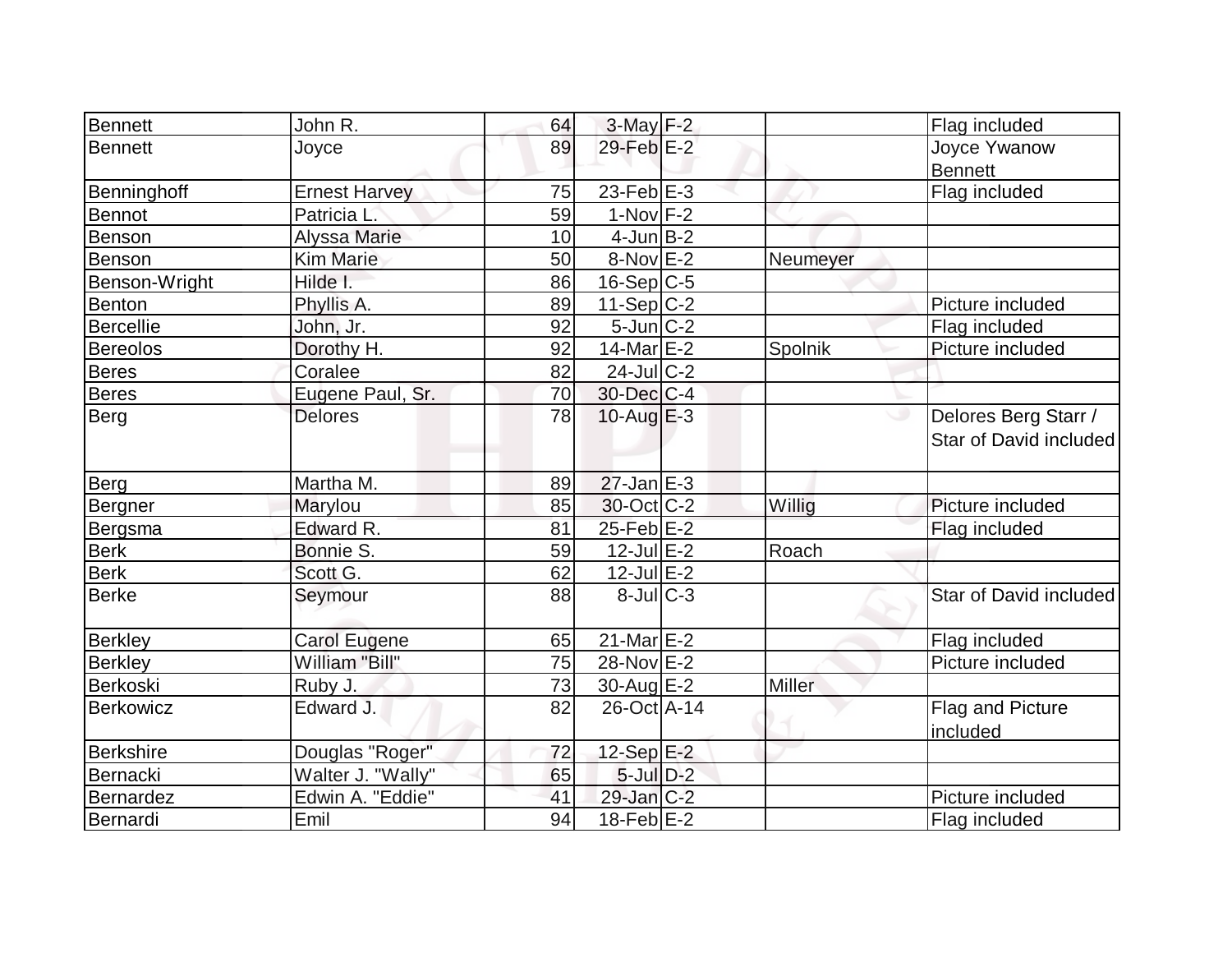|                    |                       |    | $1$ -Oct B-2      | <b>Brek</b>  |                  |
|--------------------|-----------------------|----|-------------------|--------------|------------------|
| Berndt             | Mary Mamie            | 80 |                   |              |                  |
| <b>Berner</b>      | Donald H.             | 76 | 10-Apr C-2        |              |                  |
| <b>Bertsch</b>     | Robert Eugene "Bob"   | 84 | $19$ -Feb $C-8$   |              |                  |
| <b>Berumen</b>     | Elsa Elisa            | 80 | 15-Aug $E-2$      | Vargas       |                  |
| <b>Bessett</b>     | Hazel T.              | 85 | 28-Jul D-7        | <b>Borst</b> |                  |
| <b>Bessette</b>    | Willard T.            | 82 | $8$ -Jun $E-2$    |              | Flag included    |
| <b>Beucus</b>      | Constance "Connie"    | 88 | $4$ -May $E-2$    |              | Picture included |
| Beveridge          | Kay L.                | 61 | $13$ -Apr $ C-2 $ |              |                  |
| Bevill             | Evelyn C.             | 80 | $17$ -May E-2     | Dewberry     | Picture included |
| <b>Bewley</b>      | George Norman Sr.     | 95 | $31$ -Mar $ C-2 $ |              |                  |
| Beyer              | Mary Agnas            | 69 | $4$ -Dec $ C-2 $  |              |                  |
| Bianchi            | Frank A.              | 53 | $7$ -Oct $C$ -3   |              |                  |
| <b>Bice</b>        | Toni F.               | 64 | $24$ -Jun $C-3$   | Gose         |                  |
| <b>Bickerstaff</b> | Rita Delphine "Phine" | 58 | $12$ -Jan $E-2$   |              | Picture included |
| <b>Biddings</b>    | Rosina                | 83 | $7$ -Dec $E-2$    |              |                  |
| <b>Bidwell</b>     | James "Danny"         | 74 | 24-Jul C-2        |              | Flag included    |
| Biedakiewicz       | John                  | 63 | $15-Sep C-2$      |              |                  |
| Bierma             | Raymond John          | 88 | $20$ -Jun $E-2$   |              | Flag and Picture |
|                    |                       |    |                   |              | included         |
| <b>Bierman</b>     | <b>Bonnie</b>         | 70 | $16$ -Mar $E-2$   | Graefen      |                  |
| <b>Biestek</b>     | <b>Marion Anthony</b> | 88 | $1-Mar$ F-2       |              | Flag included    |
| <b>Biggs</b>       | Alexcia S.            | 18 | $30$ -May $E-2$   |              |                  |
| <b>Bigler</b>      | Robert F.             | 89 | $5-Apr$ F-2       |              | Flag included    |
| <b>Bikoff</b>      | Sandra J.             | 67 | $3$ -Jan $C-2$    | Wegman       |                  |
| <b>Bilicki</b>     | Mary                  | 93 | $3$ -May $F-2$    | Dombrowski   | Picture included |
| <b>Billeck</b>     | John E.               | 82 | $13$ -Dec $E-4$   |              | Flag included    |
| <b>Biller</b>      | Richard M. "Rick"     | 60 | $6-Sep$ F-2       |              |                  |
| Bilo               | John                  | 94 | 19-Oct E-2        |              | Flag included    |
| <b>Bilunas</b>     | Justine A. "JoJo"     | 91 | $22-Sep C-3$      |              | Picture included |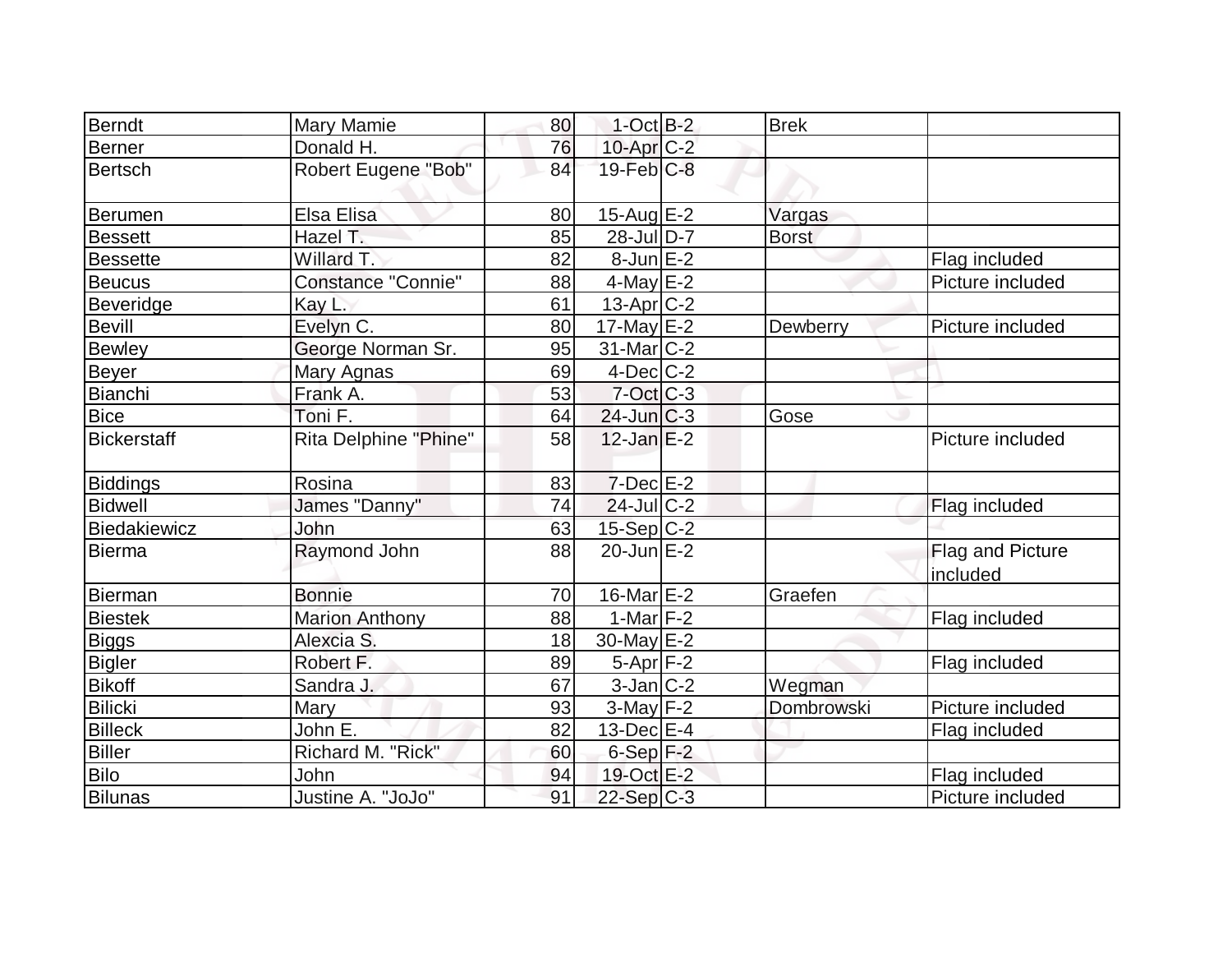| <b>Binda</b>      | <b>Margaret Mary</b>  | 89              | $21-Sep$ E-2            | Mullen        | Margaret Mary Binda |
|-------------------|-----------------------|-----------------|-------------------------|---------------|---------------------|
|                   |                       |                 |                         |               | (Benda)             |
| <b>Bircher</b>    | Carol L.              | 73              | $7 - Aug C-2$           | <b>Kreft</b>  |                     |
| <b>Birkett</b>    | Rolena (Babe)         | 88              | $13$ -Dec $E-4$         |               |                     |
| <b>Birky</b>      | Marion M.             | 76              | $19$ -Jun $ C-2 $       |               |                     |
| <b>Birlson</b>    | <b>James Jerry</b>    | 51              | $8$ -Feb $E-2$          |               |                     |
| <b>Bis</b>        | Frances T.            | 94              | 30-Sep C-3              | <b>Nester</b> |                     |
| <b>Biscan</b>     | Michael, E., Sr.      | $\overline{71}$ | $16$ -Nov $E$ -2        |               |                     |
| <b>Bishop</b>     | Angalee B. *          | 85              | $9 - Apr$ B-2           | Ackman        |                     |
| <b>Bishop</b>     | Joseph, Jr.           | 70              | $6$ -Jun $E-2$          |               | Picture included    |
| <b>Bitner</b>     | Catherine M.          | 91              | 24-Oct E-3              |               |                     |
| <b>Bitting</b>    | Doris Jean            | 67              | $3$ -Jan $ C-2 $        |               |                     |
| <b>Bizik</b>      | James S.              | 62              | 22-Oct B-2              |               |                     |
| <b>Bizoukas</b>   | <b>Socrates Peter</b> | 84              | $16$ -May $E-2$         |               | Cross included      |
| <b>Bjork</b>      | Lynn M.               | 64              | $30$ -Aug $E-2$         |               |                     |
| <b>Black</b>      | <b>Bertha</b>         | 94              | 21-Mar E-2              | Jones         | Picture included    |
| <b>Black</b>      | Eugene A.             | 87              | $15$ -Aug E-2           |               | Picture included    |
| <b>Black</b>      | <b>Howard</b>         | 87              | $6$ -Jun $E-2$          |               | Flag included       |
| <b>Black</b>      | Joseph Henry          | 88              | 27-May C-3              |               | Flag included       |
| <b>Black</b>      | Vivian J.             | 93              | $14$ -Dec $E-2$         |               |                     |
| <b>Blackden</b>   | Betty N.              | 65              | 20-Mar <sub>IC</sub> -2 |               |                     |
| <b>Blackford</b>  | John                  | 83              | $25$ -Jul $E-2$         |               |                     |
| <b>Blackstone</b> | Stephan John          | 23              | $3-Nov$ <sub>C-2</sub>  |               |                     |
| <b>Blackwell</b>  | James E., Sr.         | 82              | 20-Apr $E-2$            |               | Flag included       |
| Blackwell         | Kittie F.             | 67              | $26$ -Mar $ B-2 $       |               |                     |
| Blagojevic        | Anna                  | 86              | $7$ -May $B-2$          |               | Cross included      |
| Blahunka          | Ted                   | $\overline{77}$ | 29-Aug E-2              |               | Cross included      |
| <b>Blair</b>      | Rita R.               | 77              | $18$ -Jun $B-2$         |               |                     |
| <b>Blaker</b>     | <b>Donald Russel</b>  | 83              | $1$ -Jun $D-2$          |               | Flag included       |
| <b>Blakley</b>    | Rita C.               | 80              | $9-Nov$ E-2             |               |                     |
| Blanco            | Anthony James         | 35              | 20-Jun E-2              |               |                     |
| <b>Bland</b>      | Dewey Dean            | 74              | $9$ -May $E-2$          |               | Flag included       |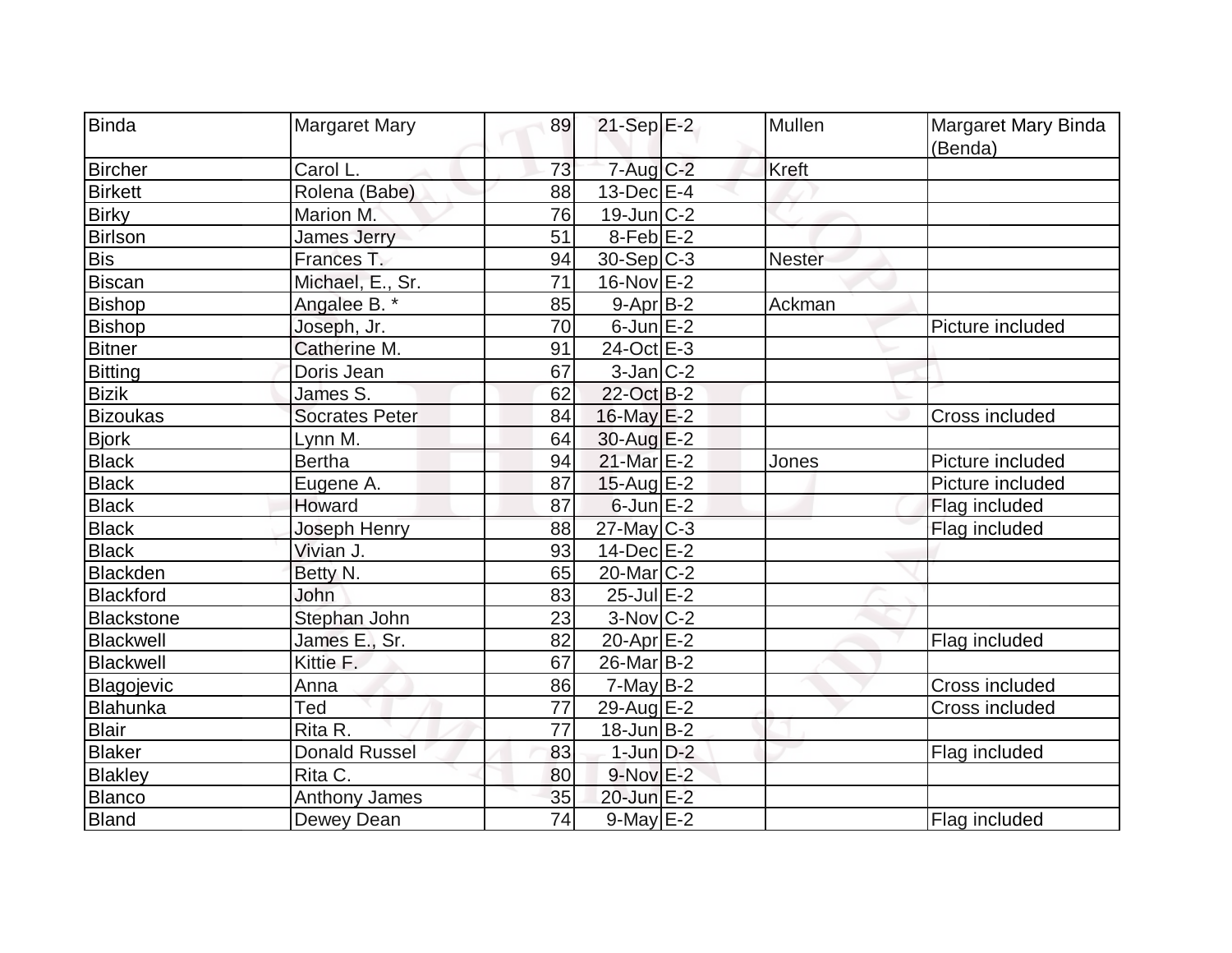| Blank           | Susan L.                     | 50              | 20-Sep E-2               |               |                                |
|-----------------|------------------------------|-----------------|--------------------------|---------------|--------------------------------|
| Blankenship     | Curtis A.                    | 60              | $25-Sep$ C-2             |               | Flag included                  |
| Blankespoor     | James                        | 95              | 16-Oct C-2               |               |                                |
| Blankman        | Dorothy                      | 90              | $25$ -Jan $E-3$          |               | Dorothy Rudziewicz<br>Blankman |
| Blasko          | <b>Frank William</b>         | 90              | $28-Sep D-2$             |               | Picture included               |
| Blaskovich      | Viloa Marie (Royse)          | 90              | $14$ -Jul $D-2$          | Reichert      |                                |
| <b>Blastick</b> | <b>Edward "Ed"</b>           | 87              | $27$ -Feb $D-2$          |               |                                |
| <b>Blastick</b> | Joyce                        | 81              | $3-Dec B-2$              |               |                                |
| Blaszkiewicz    | Wilma A.                     | 73              | $13$ -Jun $E-2$          | Toth          |                                |
| <b>Blazek</b>   | Paula Kay                    | 59              | $6-Sep$ $F-2$            | Shockey       | Picture included               |
| Blazich         | Karen S.                     | 66              | $8$ -Mar $E - 3$         |               |                                |
| <b>Bliss</b>    | Raymond E.                   | 83              | $13-Nov$ <sub>C-2</sub>  |               | Flag included                  |
| <b>Blue</b>     | Clara Lee                    | 79              | $7-Feb C-2$              | <b>Morris</b> |                                |
| <b>Blue</b>     | Larry E.                     | $\overline{71}$ | $20$ -Nov $ C-2 $        |               |                                |
| Boatner         | Sylvester                    | 74              | 4-Aug D-5                |               | Flag included                  |
| <b>Boback</b>   | Clifford W. "Unc"            | 82              | $26-Sep$ $E-2$           |               | Flag and Picture<br>included   |
| <b>Bobak</b>    | Thomas R.                    | 79              | $28$ -Jan $B-2$          |               |                                |
| <b>Bobby</b>    | Kenneth J. "Mountain<br>Man" | 57              | 26-Mar B-2               |               |                                |
| <b>Bobella</b>  | Robert M.                    | 55              | $7$ -JulD-2              |               |                                |
| <b>Bober</b>    | Shirley R.                   | 61              | $28-Aug$ <sub>C-2</sub>  |               |                                |
| <b>Bobic</b>    | Stephen N. "Steve"           | 91              | $5$ -Feb $ B-5$          |               | Flag included                  |
| <b>Bobos</b>    | <b>Dolores</b>               | 82              | $22$ -Feb $E-2$          | Walczak       |                                |
| Bobrowski       | David                        | 55              | 18-Nov C-3               |               |                                |
| Bochnowski      | Theresa A.                   | 93              | $18$ -May $E-2$          | Bogielczyk    |                                |
| Bockhorn        | Dorothy E.                   | 92              | $21-Oct$ <sub>C</sub> -3 |               |                                |
| Bockhorn        | William A.                   | 81              | $12$ -Feb $C-9$          |               |                                |
| Bodamer         | Helen                        | 78              | 10-May E-2               | Lukasik       |                                |
| Bodnar          | Gloria                       | 72              | 17-Dec B-2               | Kotevich      |                                |
| Bodnar          | Jeannie                      | 84              | $22$ -Aug $E-2$          | Mahnke        |                                |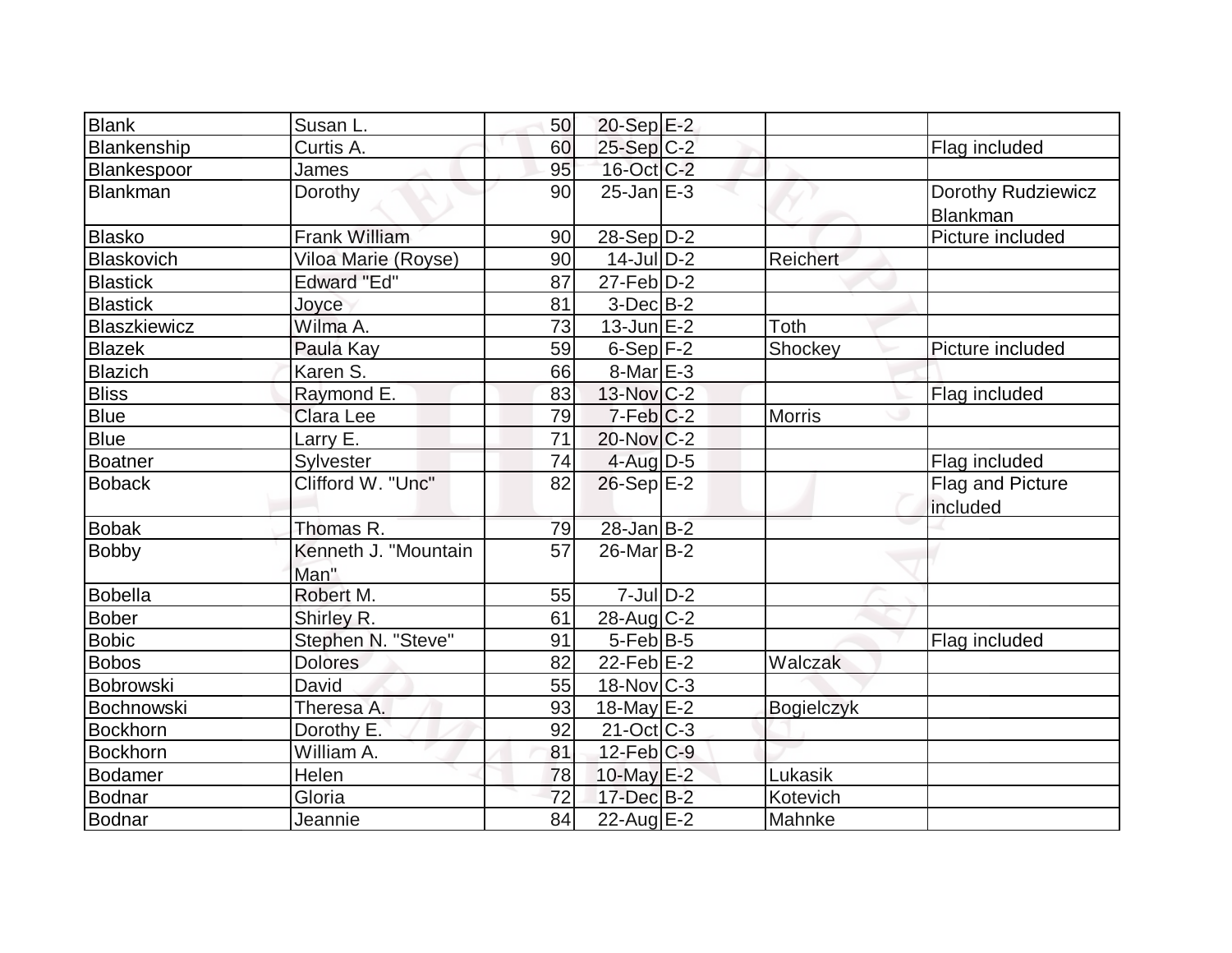| Bodza           | Brian D.              | 51              | $18-Sep C-2$      |                 |                  |
|-----------------|-----------------------|-----------------|-------------------|-----------------|------------------|
| <b>Bodza</b>    | Hazel E.              | 75              | $5$ -Jul $D-2$    |                 |                  |
| <b>Boekeloo</b> | Rolena (Babe)         | 88              | 13-Dec E-4        |                 | Rolena Birtkett  |
|                 |                       |                 |                   |                 | <b>Boekeloo</b>  |
| Boender         | Douglas               | 84              | 28-Mar $E$ -2     |                 | Picture included |
| <b>Boer</b>     | <b>Ivanell</b>        | 84              | $13-Sep$ $E-2$    |                 | Picture included |
| <b>Boer</b>     | James                 | 77              | $2-Sep C-3$       |                 | Flag included    |
| Boersma         | Hazel R.              | 81              | 26-Oct A-13       |                 |                  |
| Bogan           | Elizabeth             | 93              | $15$ -Jul $ C-3 $ | <b>Szabados</b> | Picture included |
| Bogan           | Elizabeth "Betty"     | 93              | $7$ -Oct $ C-3 $  |                 | Elizabeth Bogan  |
|                 |                       |                 |                   |                 | (Szabados)       |
| Bogenschneider  | Raymond P.            | 89              | $5-Apr$ F-2       |                 | Flag included    |
| <b>Boger</b>    | Alice L.              | 70              | $7$ -Jul $D-2$    |                 | Alice A. Romano  |
|                 |                       |                 |                   |                 | <b>Boger</b>     |
| Boggess         | Marshall "Marty"      | 74              | 16-May E-2        |                 |                  |
| <b>Boggs</b>    | Daphene               | 83              | 20-Mar C-2        | Deal            |                  |
| <b>Boggs</b>    | Michelle M.           | 45              | $7-Sep$ $E-2$     | Pinkerton       |                  |
| Bogosian        | Dessa L.              | 66              | $5$ -Jan $F-2$    | Vrtikapa        | Cross included   |
| Bogucki         | Carolyn N.            | 76              | $10$ -Jun $ C-3 $ | <b>Myers</b>    |                  |
| <b>Bogusz</b>   | Mildred G. "Millie"   |                 | $6$ -Jan $E-2$    | Orth            |                  |
| <b>Bohling</b>  | Myrtle "Marie"        | 76              | $6$ -Dec $E-2$    | Burnau          |                  |
| <b>Bohnaker</b> | <b>Madelyn Louise</b> | 94              | $17-Oct$ $E-2$    | Smith           | Picture included |
| <b>Boilek</b>   | Delphine M.           | $\overline{71}$ | $2$ -Mar $ C-3 $  |                 |                  |
| <b>Bojko</b>    | Anna "Bobi"           | 94              | $8$ -Jun $E-2$    |                 |                  |
| <b>Bokma</b>    | Richard J.            | 56              | $11$ -Jan $E-2$   |                 |                  |
| Bokodi          | Kenneth J.            | 53              | $1-Jan$ $C-3$     |                 |                  |
| <b>Bolek</b>    | Mildred B.            | 90              | $23$ -Oct $ C-2 $ | Smaga           |                  |
| <b>Boles</b>    | Patricia C.           | 73              | 14-Aug C-2        |                 |                  |
| <b>Bolsega</b>  | Genevieve J.          | 86              | $26$ -Jul $E-2$   |                 |                  |
| Bonardi         | Marlene C.            | 76              | $27$ -May C-3     | Robertson       |                  |
| <b>Bond</b>     | Joann R.              | 80              | $8$ -May $C-2$    | <b>Mullins</b>  |                  |
| <b>Bond</b>     | <b>Robert Junior</b>  | 84              | 29-Mar E-2        |                 | Flag included    |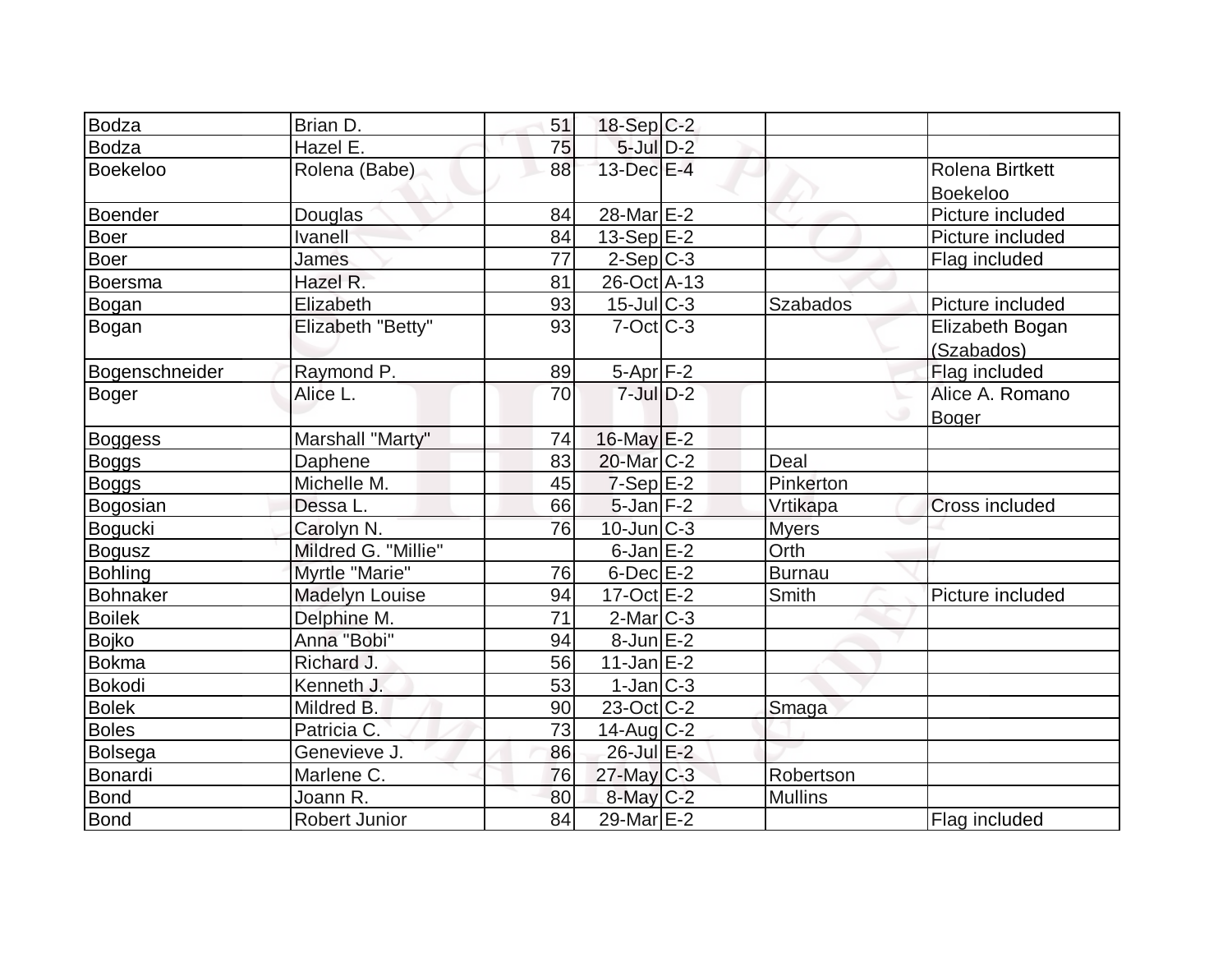| <b>Bonin</b>    | Dorothy A.               | 88 | 24-Apr C-2                 | Frahm         | Picture included                |
|-----------------|--------------------------|----|----------------------------|---------------|---------------------------------|
| <b>Bonnema</b>  | Marie                    | 83 | 28-Dec C-2                 | Prokop        |                                 |
| <b>Bono</b>     | Alfred F.                | 78 | 28-Feb C-2                 |               | Flag and Picture<br>included    |
| <b>Bonta</b>    | Mary T.                  | 73 | $28$ -May B-2              |               |                                 |
| <b>Booker</b>   | Darlene K.               | 53 | $14$ -Apr $E-2$            | <b>Nelson</b> |                                 |
| <b>Boren</b>    | Lorraine D.              | 83 | $5$ -Jan $ F-2 $           | Parren        |                                 |
| Borgman         | Katie                    | 90 | $18-Oct$ E-2               |               |                                 |
| Borgman         | Lillian                  | 84 | 29-Dec D-2                 |               | Picture included                |
| <b>Boris</b>    | Matthew J.               | 93 | $11$ -Jan $E-2$            |               |                                 |
| <b>Borman</b>   | Darla Jean               | 64 | $1-FebE-2$                 |               |                                 |
| <b>Borom</b>    | Susie Ann                | 72 | $1-Aug$ $E-2$              |               | Picture included                |
| <b>Boros</b>    | Julius J. "Pops"         | 83 | $22$ -Feb $E-2$            |               | Flag included                   |
| <b>Borowski</b> | <b>Nadine Grace</b>      | 84 | $18$ -Jul $E-3$            | Ahlborn       | Nandine Grace<br>McCoy Borowski |
| <b>Borth</b>    | Beverly J.               | 72 | 13-Sep E-2                 |               |                                 |
| <b>Borys</b>    | Norbert A.               | 79 | $29$ -Apr $ C-9 $          |               | Flag included                   |
| <b>Bosch</b>    | Sadie                    | 99 | $14$ -Apr $E-2$            |               |                                 |
| <b>Boswell</b>  | Dorothy L.               | 90 | $17$ -Apr $C-2$            |               |                                 |
| <b>Boswell</b>  | <b>Ruby Lee</b>          | 91 | $8$ -May $C-2$             |               |                                 |
| <b>Botich</b>   | John Anthony, Sr.        | 81 | $26$ -Dec $D-2$            |               |                                 |
| <b>Botta</b>    | George                   | 72 | 28-Dec C-2                 |               |                                 |
| <b>Bottom</b>   | Ethel S.                 | 80 | $6-Sep$ F-2                |               |                                 |
| <b>Boufis</b>   | John A.                  | 60 | $6$ -Dec $E-2$             |               |                                 |
| <b>Bouque</b>   | Mary Jane                | 89 | $11-Feb$ $E-2$             | Goin          |                                 |
| <b>Bourrell</b> | Mary Jane                | 85 | $15$ -JulC-3               | Engle         |                                 |
| <b>Bovard</b>   | Glenn D.                 | 65 | $14$ -Nov $D-2$            |               |                                 |
| <b>Bowen</b>    | Jerry M.                 | 70 | 28-Apr E-2                 |               |                                 |
| <b>Bowen</b>    | Kathleen A. "Kathy"      | 61 | $24$ -Feb $E-2$            | Garzella      |                                 |
| <b>Bowens</b>   | Lorenzo, Sr.<br>"Shadow" | 64 | $12$ -Aug $C-3$            |               | Picture included                |
| <b>Bowles</b>   | <b>Patricia Doris</b>    | 86 | $3$ -Jan $\overline{C}$ -2 |               |                                 |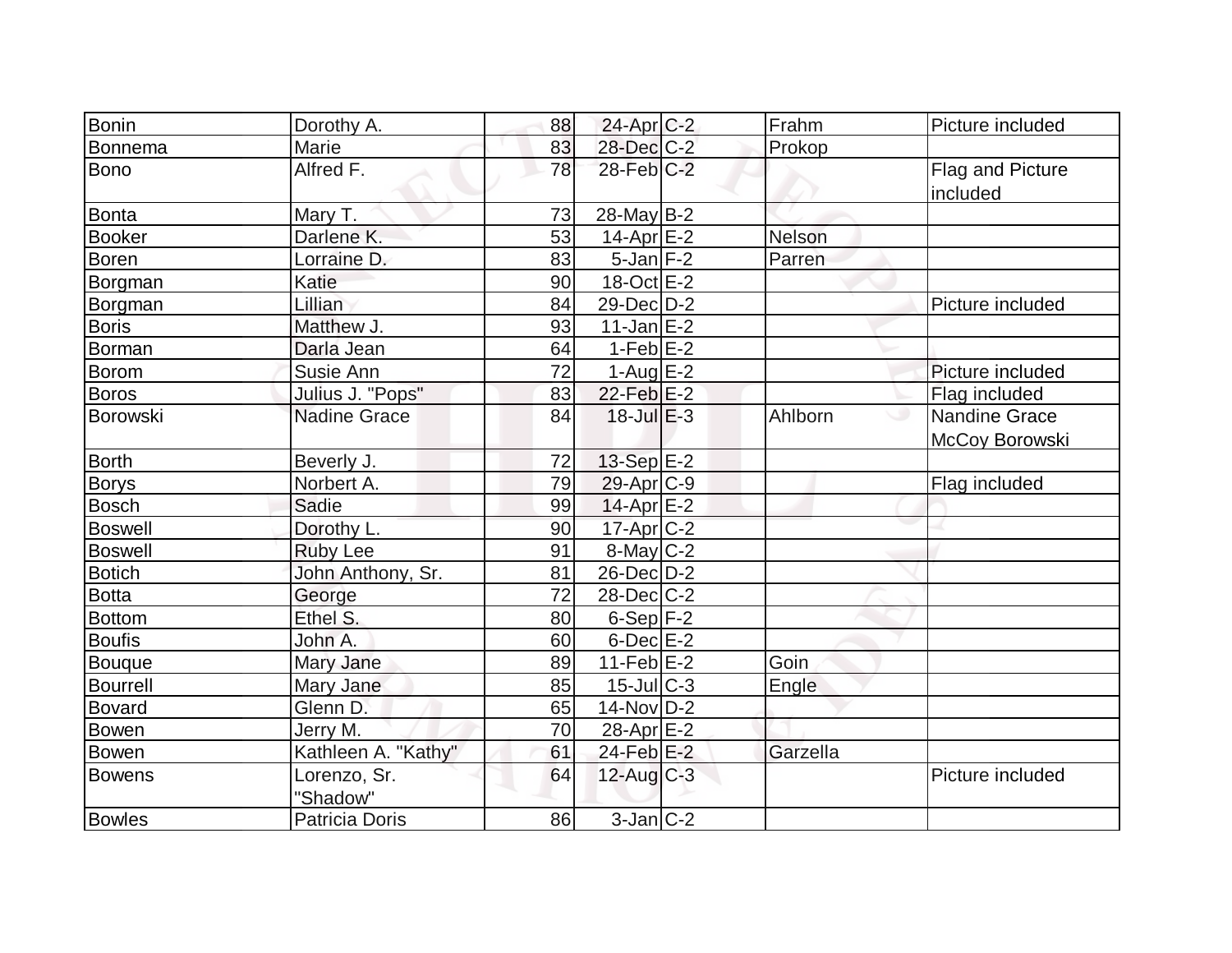| Bowman           | Nancy Lee              | 62 | 30-Mar C-2            |               | Picture included           |
|------------------|------------------------|----|-----------------------|---------------|----------------------------|
| Bowman           | Ruth                   | 81 | $1$ -Oct $B-2$        |               |                            |
| <b>Bownes</b>    | W.J.                   | 73 | 16-Nov E-2            |               | Picture included           |
| Box              | Stephanie R. "Lay      | 51 | $6$ -Aug B-2          |               |                            |
|                  | Lay"                   |    |                       |               |                            |
| Boyan            | <b>Evelyn Margaret</b> | 94 | 20-Apr $E-2$          | <b>Huber</b>  |                            |
| <b>Boyd</b>      | Geneva H.              | 91 | 28-Oct C-4            |               |                            |
| <b>Boyer</b>     | Ralph E., Sr. "Gene"   | 76 | $14$ -Nov $ D-2 $     |               |                            |
| <b>Boyle</b>     | Matthew J.             | 73 | $12$ -Aug C-3         |               | Flag included              |
| <b>Bozack</b>    | Samuel "Sam"           | 71 | $2$ -Dec $C-3$        |               | Picture included           |
| <b>Bozarth</b>   | Laura Michelle         | 31 | $1-Aug$ E-2           | <b>Mathis</b> |                            |
| <b>Boze</b>      | Debra R.               | 54 | $25$ -Feb $E-2$       | Davis         |                            |
| <b>Bozik</b>     | James S.               | 77 | $29$ -Jul $C-2$       |               | <b>Scales of Justice</b>   |
|                  |                        |    |                       |               | symbol included            |
| <b>Brack</b>     | Marilyn A.             | 69 | 24-May E-2            |               |                            |
| <b>Braddy</b>    | Howard E.              | 80 | 28-Dec C-2            |               | Flag included              |
| <b>Bradford</b>  | Virginia "Virgie"      | 98 | $14$ -Oct C-5         |               | Virginia Bell Bradford     |
|                  |                        |    |                       |               | / Picture included         |
|                  |                        |    |                       |               |                            |
| <b>Brakeley</b>  | <b>Darlene</b>         | 48 | $12$ -Dec $ D-6 $     | Neakarse      |                            |
| <b>Bramowicz</b> | Henry                  | 83 | $27-Sep$ $E-2$        |               | Flag included              |
| <b>Brandon</b>   | Roy N.                 | 72 | $16$ -Oct $ C-2 $     |               |                            |
| <b>Brands</b>    | <b>Vivian Eunice</b>   | 99 | $21$ -Jun $E-2$       | <b>Bird</b>   | <b>Vivian Eunice</b>       |
|                  |                        |    |                       |               | (Paquin) Brands            |
| <b>Brands</b>    | Vivian Eunice          | 99 | $5$ -Jun $C-2$        | <b>Bird</b>   |                            |
| <b>Brandsma</b>  | Winnifred              | 98 | $20$ -Mar $ C-2 $     | Schoustra     |                            |
| <b>Branik</b>    | Helen J.               | 92 | $2$ -Jul B-2          | Itczak        |                            |
| <b>Braschler</b> | John "Jack"            | 67 | $17$ -Nov $ D-6$      |               | Flag included              |
| <b>Brasher</b>   | Frances J.             | 78 | $2$ -May E-2          | Fogarty       |                            |
| <b>Brass</b>     | Dorothy                | 91 | 29-Apr <sub>C-9</sub> |               |                            |
| <b>Braswell</b>  | Lois Jean              | 73 | $4$ -Jul $E-2$        | Broadaway     | Full name Lois Jean        |
|                  |                        |    |                       |               | <b>Kafantaris Braswell</b> |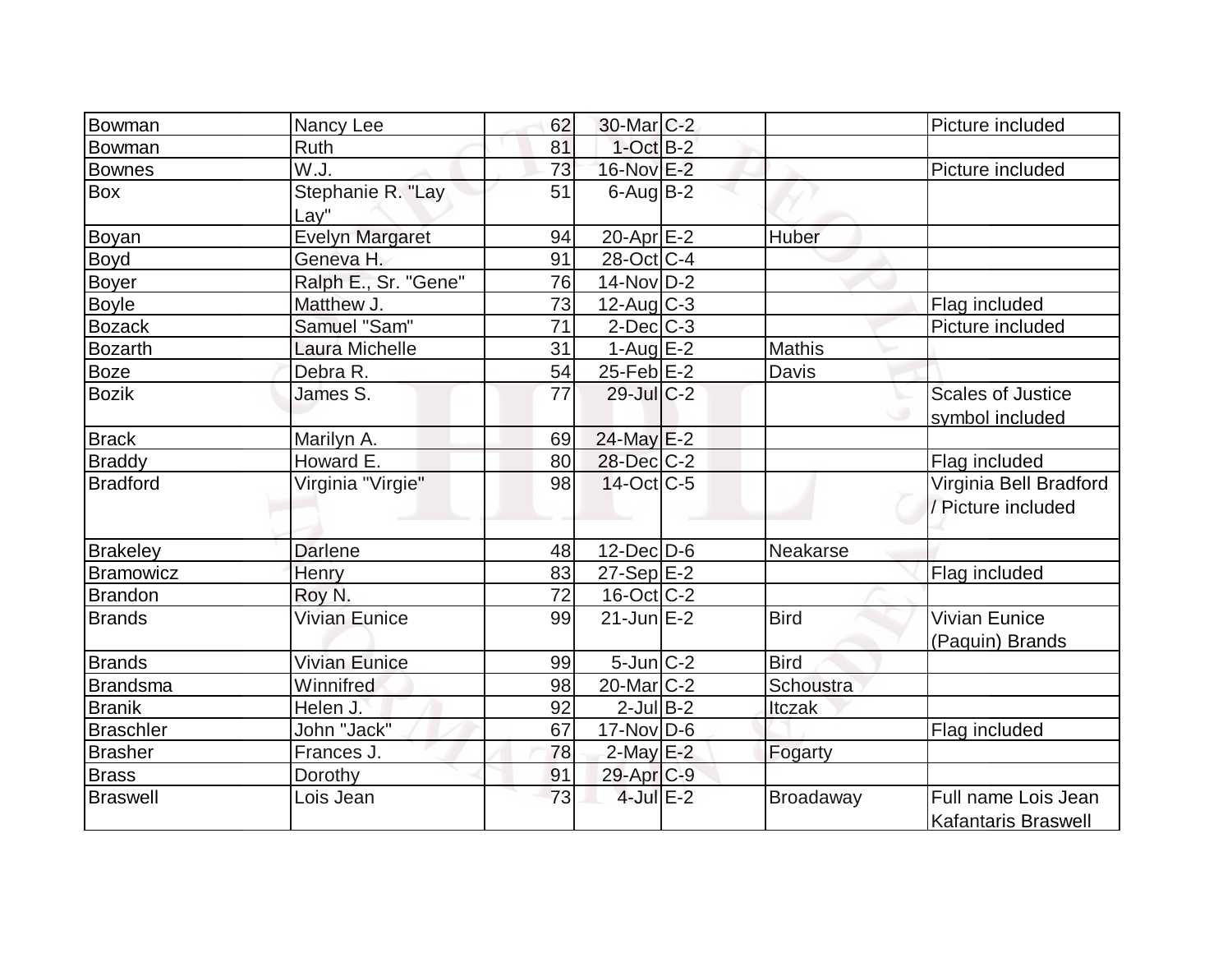| <b>Bratton</b>      | Carol                        | 69 | $16$ -Jun $D-2$             | Hubbard |                                         |
|---------------------|------------------------------|----|-----------------------------|---------|-----------------------------------------|
| <b>Brauer</b>       | Paul                         | 95 | 21-Mar E-2                  |         |                                         |
| Braun               | Jerry Thomas                 | 56 | 22-Aug E-2                  |         |                                         |
| <b>Bravo</b>        | Raul "Chuckie" "1/2<br>Inch" | 86 | $13-Sep$ E-2                |         | Flag included                           |
| <b>Bray</b>         | <b>James Stewart</b>         | 78 | $16$ -Dec $ C-3 $           |         |                                         |
| <b>Brechner</b>     | Raymond                      | 87 | $12$ -Aug C-3               |         |                                         |
| <b>Brew</b>         | <b>Laurence David</b>        | 85 | $1-Nov$ F-2                 |         | Flag included                           |
| <b>Brewer</b>       | <b>Mary Pauline</b>          | 90 | $29$ -Feb $E-2$             |         |                                         |
| <b>Bridgeforth</b>  | Flora                        | 99 | $28$ -Jun $E-2$             |         |                                         |
| Bridgeman-Cattledge | Dedzra (Laurie Ann)          |    | $27-Oct$ <sub>C</sub> -2    |         | Picture included                        |
| Bridgman            | Jane G.                      | 61 | $31$ -May $D-2$             | Grimes  |                                         |
| <b>Briggs</b>       | Frank M.                     | 68 | 15-Mar E-4                  |         | Flag included                           |
| <b>Bright</b>       | Larry, Sr.                   | 71 | $22$ -Oct B-2               |         |                                         |
| <b>Briner</b>       | Phillip                      | 21 | $13-Nov$ <sub>C</sub> -2    |         |                                         |
| <b>Brink</b>        | Anna Lou                     | 82 | 18-Aug C-2                  | Irwin   |                                         |
| <b>Briseno</b>      | Virginia                     |    | $31$ -JulC-2                |         |                                         |
| <b>Bristol</b>      | Beverly J.                   | 74 | $24$ -Jan $ C-2 $           | Heerema | Full name Beverly J.<br>Haitsma Bristol |
| <b>Britton</b>      | Edmund J.                    | 76 | $11-Oct$ $E-2$              |         |                                         |
| <b>Britton</b>      | Helen M.                     | 78 | $14$ -Oct C-5               |         |                                         |
| <b>Brizendine</b>   | <b>Louise Ruth</b>           | 69 | $10$ -Nov $ D-4$            |         |                                         |
| Broadway            | Eric G.                      | 55 | $17$ -Jun $\overline{C}$ -3 |         |                                         |
| <b>Brocious</b>     | Alfred J.                    | 83 | $8-Aug$ $E-2$               |         | Flag included                           |
| <b>Brockway</b>     | <b>Francis Roscoe</b>        | 96 | $6$ -Nov $ C-2 $            |         |                                         |
| <b>Broderick</b>    | William R.                   | 53 | $15$ -Feb $E$ -2            |         | Picture included                        |
| <b>Broniszewski</b> | Robert J.                    | 85 | $21$ -Dec $E-2$             |         |                                         |
| <b>Brooks</b>       | Ada Lee                      | 96 | 10-May $E-2$                | Garner  | Ada Lee Crane<br><b>Brooks</b>          |
| <b>Brooks</b>       | Helen K.                     | 88 | 18-Jul E-2                  |         |                                         |
| <b>Brooks</b>       | Martha F.                    | 97 | $12$ -Aug C-3               |         |                                         |
| <b>Brooks</b>       | <b>Matthew Roy</b>           | 19 | $13$ -Mar $ C-2 $           |         |                                         |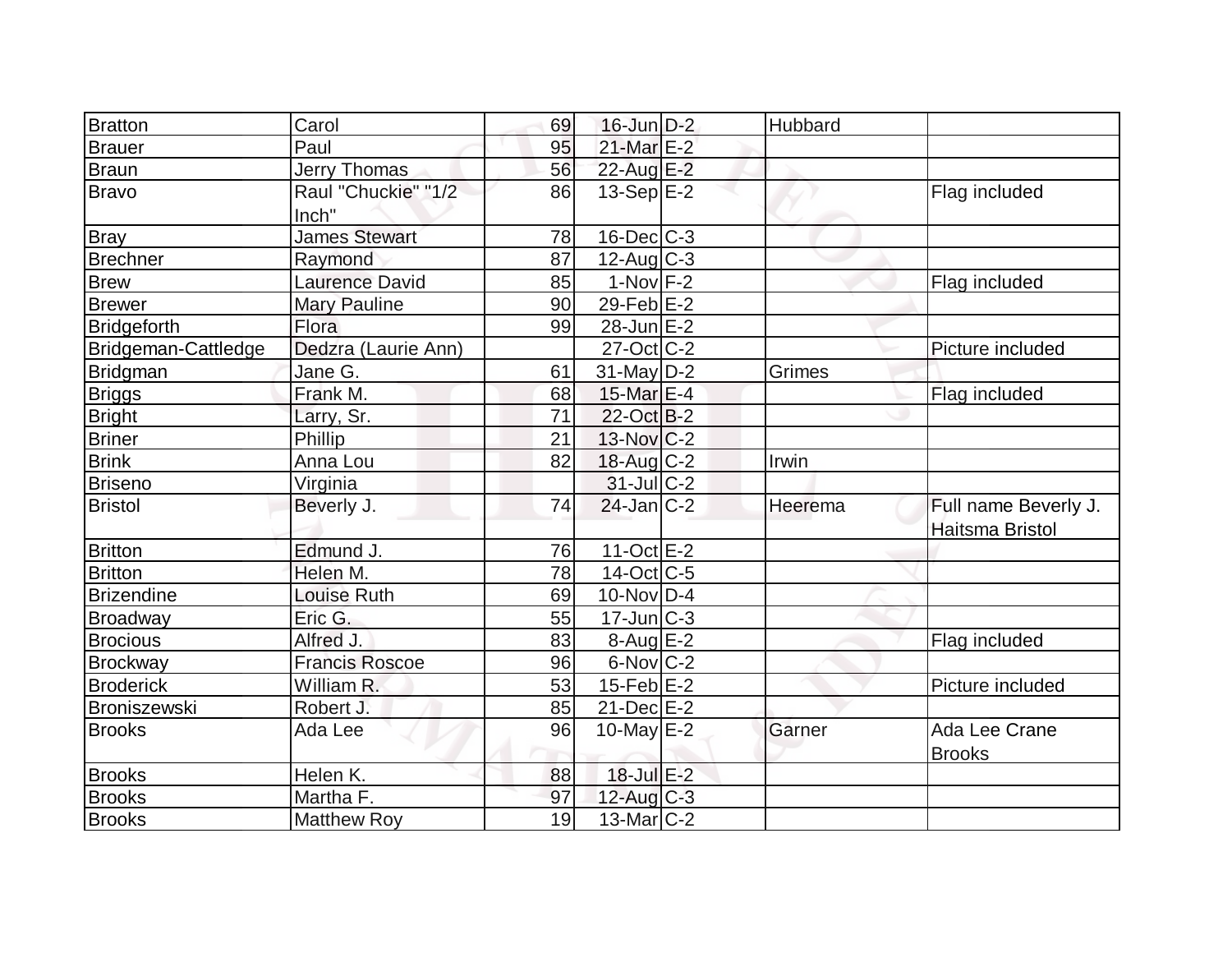| <b>Brooks</b>    | Robert W.            | 82              | $9$ -Dec $C$ -3       |                | Flag included    |
|------------------|----------------------|-----------------|-----------------------|----------------|------------------|
| <b>Brown</b>     | <b>Daneth Claire</b> | 71              | $19$ -Jul $E-2$       | <b>Baker</b>   | Picture included |
| Brown            | David W. "Brownie"   | 55              | $6$ -Dec $F-2$        |                |                  |
| <b>Brown</b>     | Gary Lynn            | 56              | $22$ -Jan B-3         |                | Picture included |
| <b>Brown</b>     | George Edward, Jr.   | 68              | $24$ -May E-2         |                | Flag included    |
| Brown            | James W.             | 76              | $27$ -Nov $ C-2 $     |                | Picture included |
| <b>Brown</b>     | Karen Louise         | 67              | $17-Oct$ $E-2$        | <b>Tokarse</b> | Picture included |
| <b>Brown</b>     | Mary                 | 97              | $6$ -May $C$ -3       | Phillips       |                  |
| <b>Brown</b>     | Michael E.           | 62              | $12$ -Jul $E-2$       |                |                  |
| <b>Brown</b>     | Newton H.            | 87              | $19-Apr$ $E-2$        |                |                  |
| <b>Brown</b>     | Patricia J.          | 80              | $3-Mar$ C-2           | Kosanke        |                  |
| <b>Brown</b>     | Randy P.             | 54              | $24-Sep B-2$          |                |                  |
| Brown            | Richard H.           | 86              | $12$ -Apr $E-2$       |                |                  |
| <b>Brown</b>     | Robert "Bud"         | 84              | $18$ -Feb $E-2$       |                | Flag included    |
| <b>Brown</b>     | Rose                 | 93              | $5$ -Jan $F-3$        |                | Full name Rose   |
|                  |                      |                 |                       |                | (Brown) Ireland  |
| Brown            | William J. Jr. "Pat" | 88              | 14-Mar E-2            |                | Flag included    |
| <b>Broze</b>     | Roseann              | 88              | $12$ -Aug C-3         | Kozlowski      |                  |
| <b>Bruce</b>     | Vickie A.            | 55              | 20-Mar <sub>C-2</sub> | <b>Branson</b> | Picture included |
| Bruegmann        | Glen "Vic"           | 82              | $21$ -Mar $E-2$       |                | Flag and Picture |
|                  |                      |                 |                       |                | included         |
| <b>Bruinsma</b>  | Tena                 | 87              | $27-Sep$ $E-2$        | Lenting        |                  |
| <b>Brukhart</b>  | Joyce M.             | 84              | $16$ -Jan $ B-2 $     | <b>Duket</b>   |                  |
| Brumbaugh        | Arlene G.            | 78              | $25$ -Apr $E-2$       | Claussen       |                  |
| Brumbaugh        | <b>Doris</b>         | 90              | $30-Sep C-3$          | Wason          |                  |
| <b>Brumfield</b> | Edwin L., Jr.        | 53              | 24-May E-2            |                | Flag included    |
| <b>Brumley</b>   | Harold               | 80              | $19$ -Aug $C-3$       |                |                  |
| <b>Brumley</b>   | Harriet H.           | 78              | $30-Sep C-3$          |                |                  |
| <b>Brumley</b>   | Mary Jane            | 78              | $24$ -Jan $C-2$       |                | Picture included |
| <b>Bruner</b>    | Karen M.             | 56              | $23-Sep$ C-3          | Smith          |                  |
| <b>Brunetti</b>  | Ronald J. "Bird"     | 78              | $23$ -Feb $E-3$       |                |                  |
| Brunski          | Frank M., Jr.        | $\overline{73}$ | $3-Sep B-2$           |                |                  |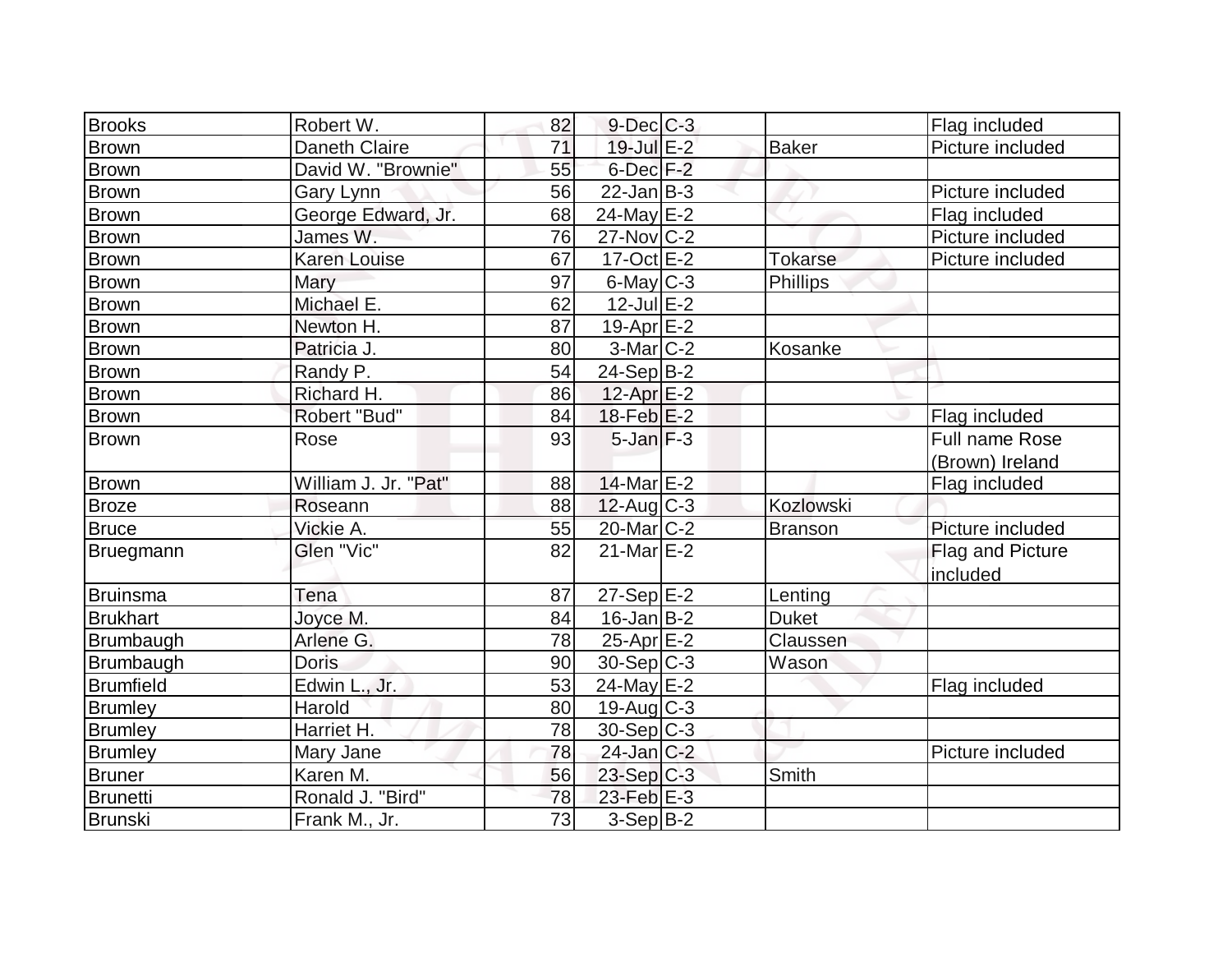| <b>Brunty</b>     | <b>Ernest Henry</b>     | 80 | $1-AprB-3$        |          |                                  |
|-------------------|-------------------------|----|-------------------|----------|----------------------------------|
| <b>Bruskoski</b>  | Jon "Jovan"             | 64 | $31$ -Jan $C-2$   |          | Cross included                   |
| <b>Bruszer</b>    | Chester J. "Chet"       | 73 | 15-May C-2        |          | Flag and Picture<br>included     |
| Bruzdzinski       | David Alan              | 52 | 31-Oct F-2        |          |                                  |
| <b>Bryan</b>      | <b>Rosemary Therese</b> | 82 | 23-Aug $E-2$      |          |                                  |
| <b>Bubacz</b>     | Kathy                   | 63 | $15$ -Mar $E-4$   | Garwood  | Kathy Lambeth<br><b>Bubacz</b>   |
| <b>Bublich</b>    | Frank P. "Chink"        |    | $15$ -Jul $C-3$   |          |                                  |
| <b>Bublitz</b>    | <b>Dolphe</b>           | 90 | $25$ -Nov $ C-3 $ | Frushour |                                  |
| Buchanan          | Virginia C.             | 99 | $16$ -Dec $C$ -3  |          |                                  |
| Buchanan          | Zalpha Kay              | 77 | 15-Mar $E-4$      | Nelson   |                                  |
| <b>Buche</b>      | Steve A.                | 54 | $18$ -Jan E-3     |          |                                  |
| <b>Buchner</b>    | Nancy Jean              | 68 | $9-NovE-2$        | ی        | Nancy Jean Buchner<br>(Feinberg) |
| <b>Buchta</b>     | Jeffrey A.              | 56 | $24$ -Jun $C-3$   |          |                                  |
| <b>Buck</b>       | Bonna "Cookie"          | 71 | $8$ -Dec $D-3$    |          |                                  |
| <b>Buckingham</b> | Wayne Alan              | 62 | $9$ -Feb $E-2$    |          | Flag included                    |
| <b>Buckley</b>    | <b>Cory Michael</b>     | 21 | $30-Sep C-3$      |          |                                  |
| <b>Buckley</b>    | Rose "Bonnie"           |    | $13-Oct$ $C-2$    | Bonomino |                                  |
| <b>Buckman</b>    | Cynthia "Cindy"         | 53 | 10-May $E-2$      |          | Picture included                 |
| <b>Buddell</b>    | Nancy Lynn              | 67 | $20$ -Jul $E-2$   |          |                                  |
| <b>Buder</b>      | Earl F.                 | 79 | $5$ -May $D-2$    |          | Flag included                    |
| <b>Budnik</b>     | Steven H.               | 92 | $12$ -Oct $ D-2 $ |          | Picture included                 |
| <b>Budnyk</b>     | Andrew                  | 97 | 11-May $D-2$      |          | Flag included                    |
| <b>Budzielek</b>  | James W., Jr. "Jim"     | 44 | $2$ -Apr $B-2$    |          |                                  |
| <b>Buford</b>     | Margaret                | 95 | $8$ -Jun $E-2$    |          | Picture included                 |
| Bugaski           | Frank                   | 92 | 22-Nov D-2        |          | Flag included                    |
| Bugaski           | Michelle M.             | 55 | 19-Apr E-2        | Obremski | Picture included                 |
| <b>Buggs</b>      | Malcomb                 | 65 | $1$ -May $C-2$    |          |                                  |
| <b>Buggs</b>      | Mary Lue                | 88 | $1$ -Dec $ C-4 $  |          |                                  |
| <b>Buitron</b>    | Tony V.                 | 44 | 5-Sep E-2         |          |                                  |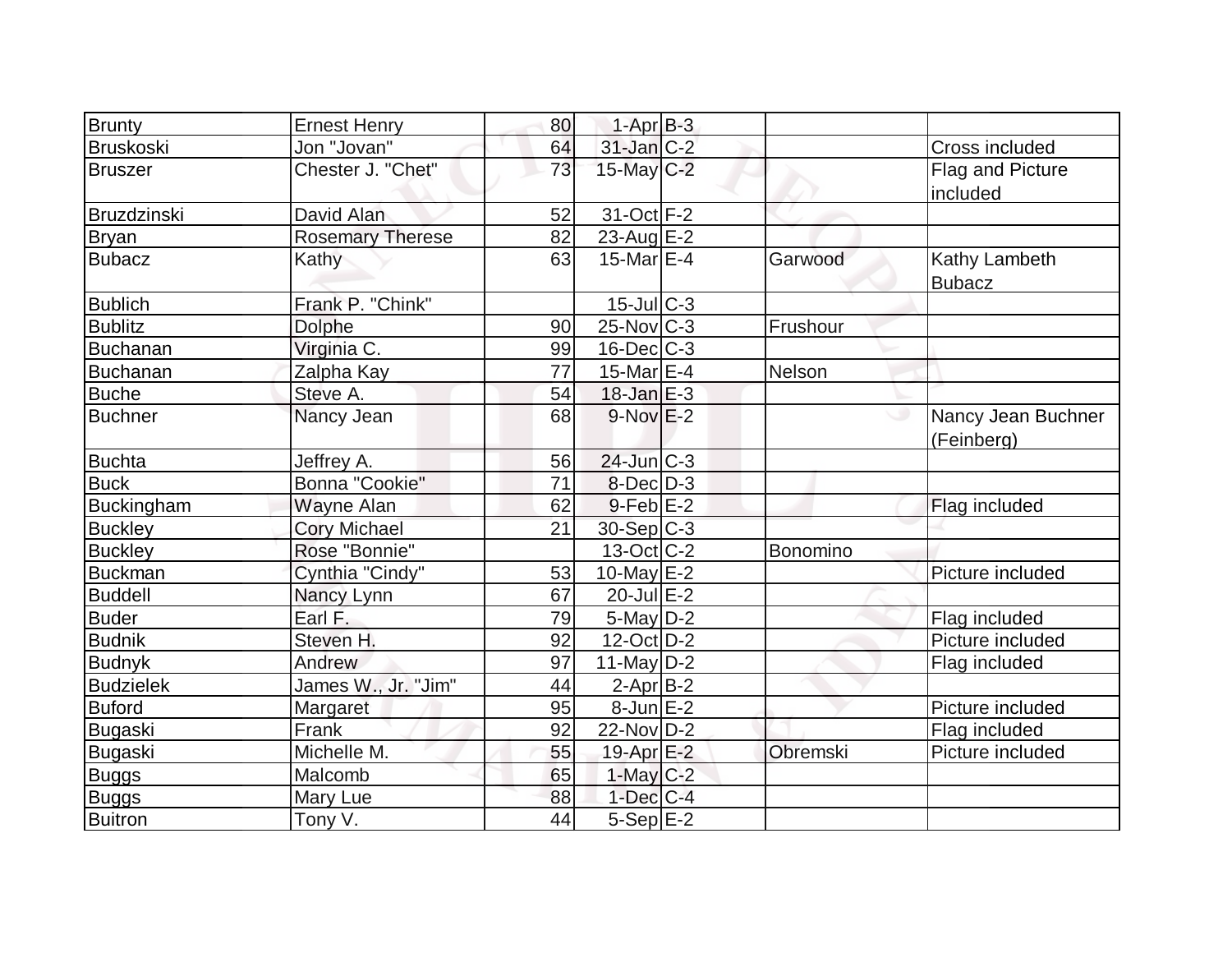| <b>Bukatko</b>    | Zenovia              | 84              | $21$ -Feb $C-2$         | Zenecz       | Picture included  |
|-------------------|----------------------|-----------------|-------------------------|--------------|-------------------|
| <b>Bukovich</b>   | Joseph               | 89              | $27$ -Jan E-2           |              | Flag included     |
| <b>Bukowski</b>   | Kazimiera "Casey"    | 88              | 22-Mar E-3              |              |                   |
| Bulatovich        | Donald J. Jr. "K.C." | 31              | $8$ -Mar $E-3$          |              |                   |
| Bull              | Wayne A.             | $\overline{77}$ | $19$ -Jun $C-2$         |              |                   |
| <b>Bullard</b>    | Jerry Ray, Jr.       | 35              | 16-Aug $E-2$            |              |                   |
| <b>Bullington</b> | Ally Christina       | infant          | $8$ -Jul $C-3$          |              |                   |
| <b>Bullington</b> | Ariabella Sue        | 9 days          | $3$ -Oct $E-2$          |              | Angel included    |
| <b>Bulmer</b>     | Frank R. "Frenchie"  | 72              | 20-Apr $E-2$            |              | Flag included     |
| <b>Bult</b>       | Donald H.            | 75              | $13$ -Jun $E-2$         |              |                   |
| <b>Bult</b>       | <b>Jeannette</b>     | 91              | $7$ -Mar $E-2$          | Klooster     | Jeannette Van Der |
|                   |                      |                 |                         |              | <b>Noord Bult</b> |
| <b>Bultema</b>    | Violet M.            | 88              | 29-May C-2              |              |                   |
| <b>Bunchek</b>    | Eileen C.            | 82              | $13-Sep$ $E-2$          |              |                   |
| <b>Bundy</b>      | Oakley               | 62              | $1-Auq$ $E-2$           |              |                   |
| Buonomo           | Peter, Jr.           | 81              | $8-Nov$ $E-2$           |              |                   |
| <b>Burch</b>      | <b>Ava Nell</b>      | 85              | $4-Apr$ E-2             | Vickery      |                   |
| <b>Burch</b>      | Eugene               | 88              | $1-May$ <sub>C</sub> -2 |              |                   |
| <b>Burch</b>      | Glenda N.            | 68              | $22$ -Apr $C-9$         |              |                   |
| <b>Burcham</b>    | Patricia A.          | 73              | 30-Nov E-2              |              |                   |
| Burda             | Edward J.            | 77              | $21$ -Aug $C-2$         |              |                   |
| Burger            | <b>Earl Edward</b>   | 87              | 23-Nov E-2              |              | Flag included     |
| <b>Burger</b>     | Louise               | 95              | $8$ -Jun $E-2$          |              |                   |
| <b>Burgess</b>    | Joan                 | 71              | $6$ -Mar $ C-2 $        |              |                   |
| <b>Burget</b>     | Don                  | 78              | 29-Dec D-2              |              | Picture included  |
| <b>Burk</b>       | Dorothymae           | 92              | $8-Apr$ $C-7$           |              |                   |
| <b>Burkat</b>     | Anita M.             | 69              | 9-Oct C-2               | Delgado      | Picture included  |
| <b>Burkat</b>     | Catherine "Kay"      | 91              | $12$ -Apr $E-2$         | <b>Dybel</b> | Picture included  |
| <b>Burke</b>      | Margot               | 80              | 11-Mar C-8              | Kirby        |                   |
| <b>Burke</b>      | Patrick J.           | 67              | 14-Mar E-2              |              | Flag included     |
| <b>Burke</b>      | Sandra Jeanne        |                 | $29$ -Jan B-3           | Koedyker     | Picture included  |
| <b>Burkett</b>    | Dorothy              | 93              | $18$ -Aug C-2           | Sullivan     | Picture included  |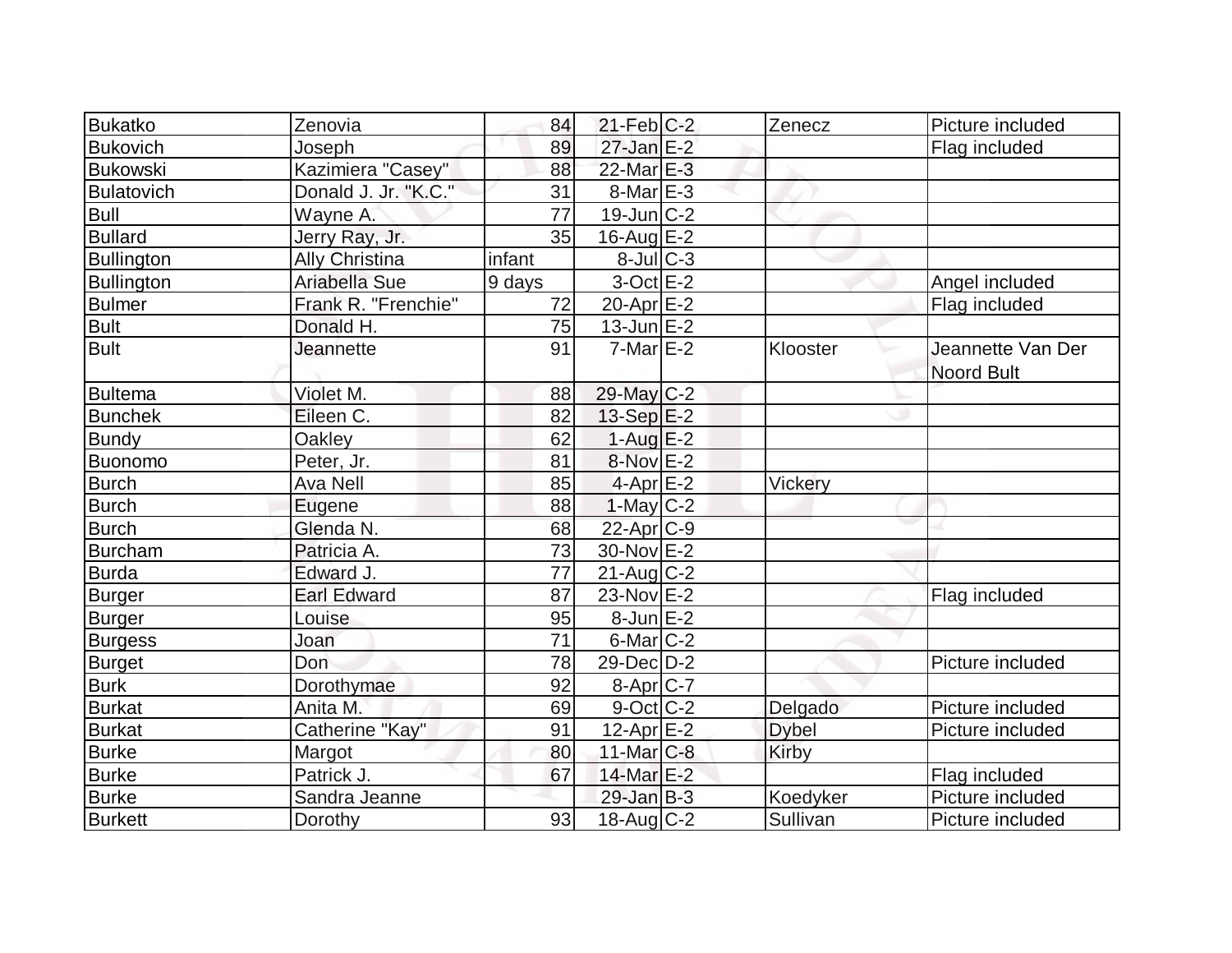| <b>Burks</b>       | Rosina                | 83 | $8$ -Dec $D-3$    |                |                              |
|--------------------|-----------------------|----|-------------------|----------------|------------------------------|
| Burney             | Edward R.             | 68 | $7$ -Apr $C-2$    |                |                              |
| <b>Burns</b>       | Alfred                | 88 | $1$ -Jan $C-3$    |                |                              |
| Burnside           | Evelyn                | 87 | $15$ -Oct B-2     | <b>Krause</b>  |                              |
| <b>Burroughs</b>   | Evelyn                | 83 | $25$ -Apr $E-3$   |                | Picture included             |
| <b>Burrus</b>      | Dorothy               | 95 | $11$ -Jan $E-2$   | <b>Blachly</b> |                              |
| <b>Bursich</b>     | William A. "Bill"     | 78 | $20$ -Jun $E-2$   |                |                              |
| <b>Burton</b>      | Harold C.             | 88 | $7-Mar$ $E-2$     |                |                              |
| <b>Burton</b>      | Phyllis <sub>L.</sub> | 85 | $4$ -Jul $E-2$    |                |                              |
| <b>Busakowski</b>  | Arthur                | 81 | 15-Aug $E-2$      |                | Cross included               |
| <b>Busch</b>       | Judith A. RN          | 62 | $5$ -Jan $F-2$    | Plohyarski     |                              |
| <b>Busch</b>       | Robert J.             | 94 | $13$ -Apr $ C-2 $ |                |                              |
| <b>Buschuk</b>     | Maren E.              | 81 | $5-Sep$ $E-2$     |                |                              |
| Bushemi            | Pearl C.              | 95 | $26$ -Jan $E-2$   | Maranto        | Picture included             |
| <b>Bushore</b>     | <b>Gerald Stephan</b> | 93 | $22$ -Feb $E-2$   |                | Flag and Picture<br>included |
| <b>Bushore</b>     | Thomas W.             | 65 | $8$ -Feb $E-2$    |                |                              |
| <b>Butcher</b>     | William "Billy"       | 56 | $16$ -Feb $E-3$   |                |                              |
| <b>Butler</b>      | Sylvia SueAnn         | 55 | $28$ -Jan B-2     |                |                              |
| <b>Butrym</b>      | Edward M.             | 57 | $8-Apr$ $C-7$     |                | Flag included                |
| <b>Butryman</b>    | Elizabeth             | 88 | $20$ -Oct $C$ -2  |                |                              |
| <b>Butterfield</b> | Danny                 | 58 | $3$ -Jan $ C-2 $  |                |                              |
| Butterfield        | Robert A. Sr.         | 84 | $22$ -Jan $ B-3 $ |                |                              |
| <b>Butz</b>        | Gordon R.             | 73 | $9$ -Jul B-2      |                |                              |
| <b>Buzea</b>       | George R.             | 60 | $21-Oct$ $C-3$    |                |                              |
| <b>Byars</b>       | James "Tom"           | 57 | $7$ -Dec $E-2$    |                |                              |
| <b>Byars</b>       | <b>James Riley</b>    | 81 | 13-Oct C-2        |                |                              |
| <b>Byers</b>       | Julia A.              | 92 | $7-Dec$ $E-3$     |                |                              |
| <b>Byrne</b>       | Daniel J., Jr.        | 68 | $7$ -Jul $D-2$    |                |                              |
| Cabaj              | Chester C. "Blondi"   | 86 | $6$ -Jul $E-2$    |                |                              |
| Cabanelas          | Lino                  | 79 | $12$ -Jun $C-2$   |                | Flag included                |
| Cain               | Eileen Marilyn        | 78 | $26$ -Feb $ C-8$  |                | Picture included             |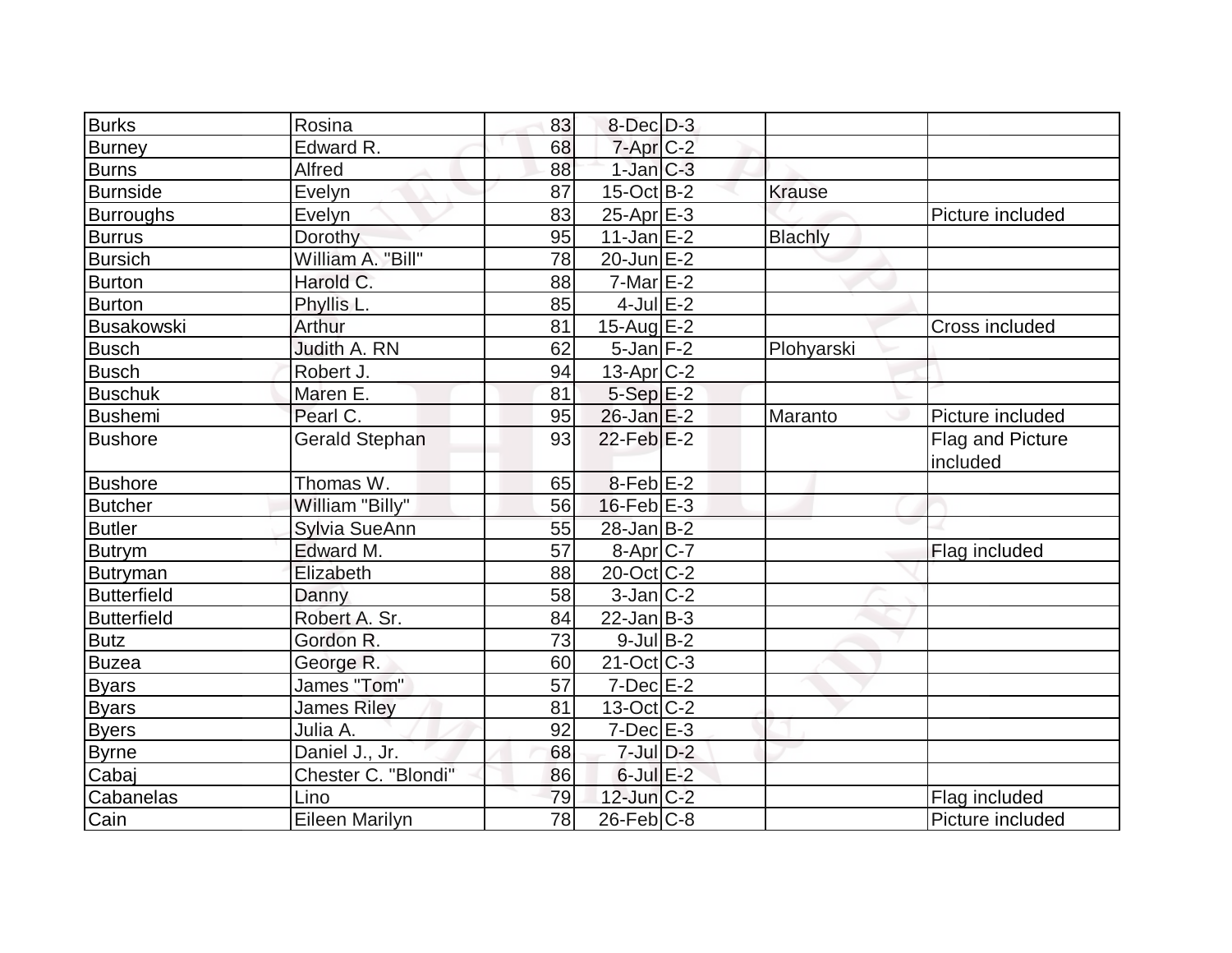| Cain            |                       |    |                   |                 |                              |
|-----------------|-----------------------|----|-------------------|-----------------|------------------------------|
|                 | Jean                  | 81 | $17-Sep$ B-2      |                 | Jean Duncan-Cain             |
| Cak             | Barbara J.            | 69 | $2$ -Jan $B-2$    |                 |                              |
| Calabrese       | Geraldine "Jean"      | 84 | $26$ -Feb $C-8$   | Knoll           |                              |
| Calarie         | John L. "Jack"        | 78 | $2$ -Aug F-2      |                 | Flag included                |
| Caldwell        | Linda L.              | 64 | $22$ -Apr $C-9$   |                 |                              |
| Camacho         | Sharon L.             | 65 | $9$ -May $E-2$    | <b>Mullally</b> |                              |
| Camadeca        | Joseph W.             | 79 | $17$ -Aug E-2     |                 |                              |
| Camarillo       | Santiago G. "Uncle G" | 48 | $1-Apr$ B-3       |                 |                              |
| Caminker        | John                  | 49 | 16-Nov $E$ -2     |                 |                              |
| Camp            | John C.               | 59 | 22-Mar $E-3$      |                 |                              |
| Camp            | Nolan Edmund Ray      | 86 | $5$ -Jan $F-2$    |                 |                              |
| Campbell        | Gilbert T.            | 79 | 26-May D-2        |                 |                              |
| Campbell        | <b>JC</b>             | 65 | $7$ -May $B-2$    |                 | Flag included                |
| Campbell        | Jeanette              | 82 | $25$ -Nov $ C-3 $ | Posewick        |                              |
| Campbell        | Marie D.              | 92 | $6$ -Jul $E-2$    |                 | Picture included             |
| Campbell        | Mary M.               | 63 | $19$ -Dec $E-3$   |                 |                              |
| Campo           | <b>Edythe Yvonne</b>  | 79 | $18-Sep C-2$      |                 | <b>Edythe Yvonne Harris-</b> |
|                 |                       |    |                   |                 | Campo                        |
| Candiano        | Irene D.              | 80 | $4$ -Jul $E-2$    |                 | Picture included             |
| Cannan          | Wanda L.              | 72 | $12$ -Jun $ C-2 $ |                 |                              |
| Cannon          | Michael Eugene        | 56 | $14$ -May B-2     |                 |                              |
| Canterbury      | Roger K.              | 64 | $15$ -JulC-3      |                 |                              |
| Cantlon         | Douglas Michael       | 63 | $26$ -Feb $ C-8$  |                 |                              |
| <b>Cantrell</b> | Emma Jean             | 74 | $14$ -Dec $E-2$   |                 |                              |
| Cantrell        | William "Bill"        |    | $20$ -Aug $E-2$   |                 |                              |
| Cap             | Joseph                | 65 | $12-Feb C-9$      |                 | Flag included                |
| Cap             | Joseph J.             | 88 | $26$ -Apr $E-2$   |                 | Flag included                |
| Cappelletti     | Victoria I.           | 96 | 31-May D-2        | <b>DeSandre</b> |                              |
| <b>Cappetto</b> | Cynthia C.            | 65 | $3$ -Dec $B-2$    |                 | Cynthia C. Pavich-           |
|                 |                       |    |                   |                 | Cappetto                     |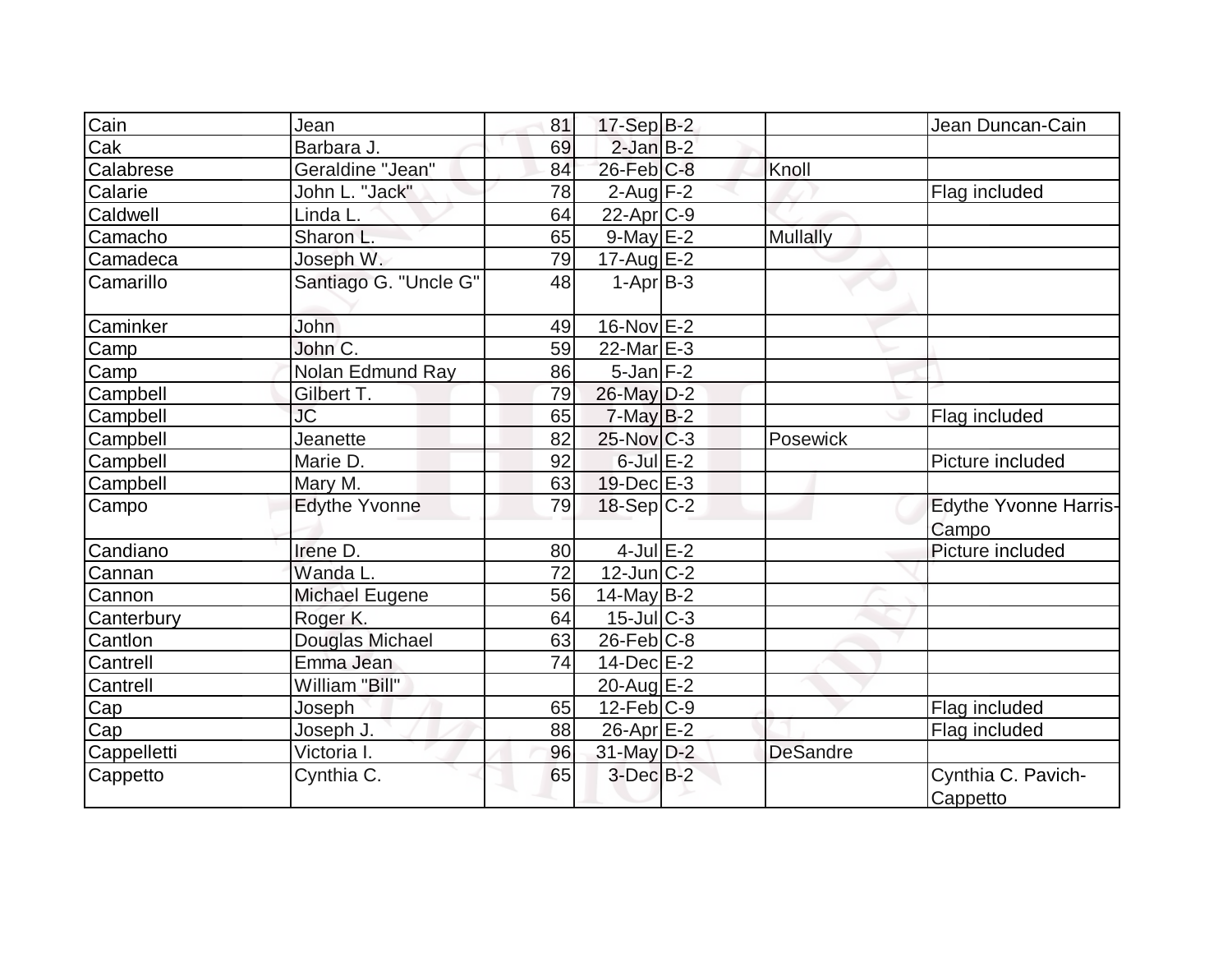| Cappony    | Spiro George           | 89  | 14-Nov D-2        |             | Flag and Picture          |
|------------|------------------------|-----|-------------------|-------------|---------------------------|
|            |                        |     |                   |             | included                  |
| Caprio     | Denise                 | 58  | $27$ -Jan $E-2$   | Poloncak    |                           |
| Carberry   | Charles W.             | 85  | $23$ -Jan B-2     |             | Flag included             |
| Carey      | <b>Howard Eldon</b>    | 90  | 29-Jul C-2        |             | Flag included             |
| Carey      | Joan "Sis"             | 77  | $4$ -Aug $D-5$    | Evans       |                           |
| Cargill    | Alma I.                | 95  | 22-Aug E-2        |             |                           |
| Carlay     | Patricio T., Jr. "Pat" | 80  | $25$ -Feb $ E-2 $ |             |                           |
| Carley     | Paul "Robert"          | 57  | $12$ -Jun $ C-2 $ |             | Picture included          |
|            | "Robbie" "Rob"         |     |                   |             |                           |
| Carley     | <b>Robert Lee</b>      | 76  | 26-Oct A-13       |             |                           |
| Carlson    | Allen R.               | 84  | 18-Mar A-9        |             | Flag included             |
| Carlson    | <b>Bertina</b>         | 107 | 27-Dec D-2        | Neslon      |                           |
| Caron      | Linda Sue              | 58  | $27$ -Apr $ C-2 $ | Sexton      |                           |
| Carpenter  | David W.               | 75  | $19$ -Feb $ C-8$  |             |                           |
| Carpenter  | Kimberly               | 52  | $4$ -Nov $ C-4$   |             |                           |
| Carpenter  | Lois Eileen            | 84  | $22$ -Apr $ C-9$  |             |                           |
| Carravetta | Cheryl E.              | 67  | $13$ -Apr $ C-2 $ | McFayden    |                           |
| Carrington | Patricia R.            |     | 24-May E-2        | Krzyzanoski | <b>Memorial Gathering</b> |
| Carroll    | Robert O. "Bob"        | 61  | $8-Oct$ B-2       |             |                           |
| Carstensen | Don O.                 | 78  | $21$ -Jan $E-2$   |             |                           |
| Carter     | Jimmy                  | 55  | 23-Aug E-2        |             | Flag included             |
| Carter     | Lewis B.               | 86  | $24$ -Feb $E$ -2  |             | Picture included          |
| Cartwright | Thomas L. "Tommy"      | 64  | $13$ -Dec $E-4$   |             | Flag included             |
| Carver     | <b>Ella Faye</b>       | 91  | $29$ -Jan $ B-3 $ | Shoun       |                           |
| Carvin     | Loretta                | 60  | $8-Aug$ E-2       |             | Picture included          |
| Casey      | John W., Jr.           | 53  | $16$ -Oct $ C-2 $ |             |                           |
| Casey      | Lee                    | 69  | $12$ -Aug C-3     |             | Casey Lee Hojnicki        |
| Cash       | Joseph "Joe"           | 83  | 24-Aug E-2.       |             |                           |
| Cashdollar | Theresa                | 71  | 20-Sep E-2        | Soloman     |                           |
| Cassell    | Gordan J.              | 60  | $6$ -Dec $E-2$    |             |                           |
| Castaneda  | Carmen Emilia          | 63  | $13$ -Apr $ C-2 $ |             | Picture included          |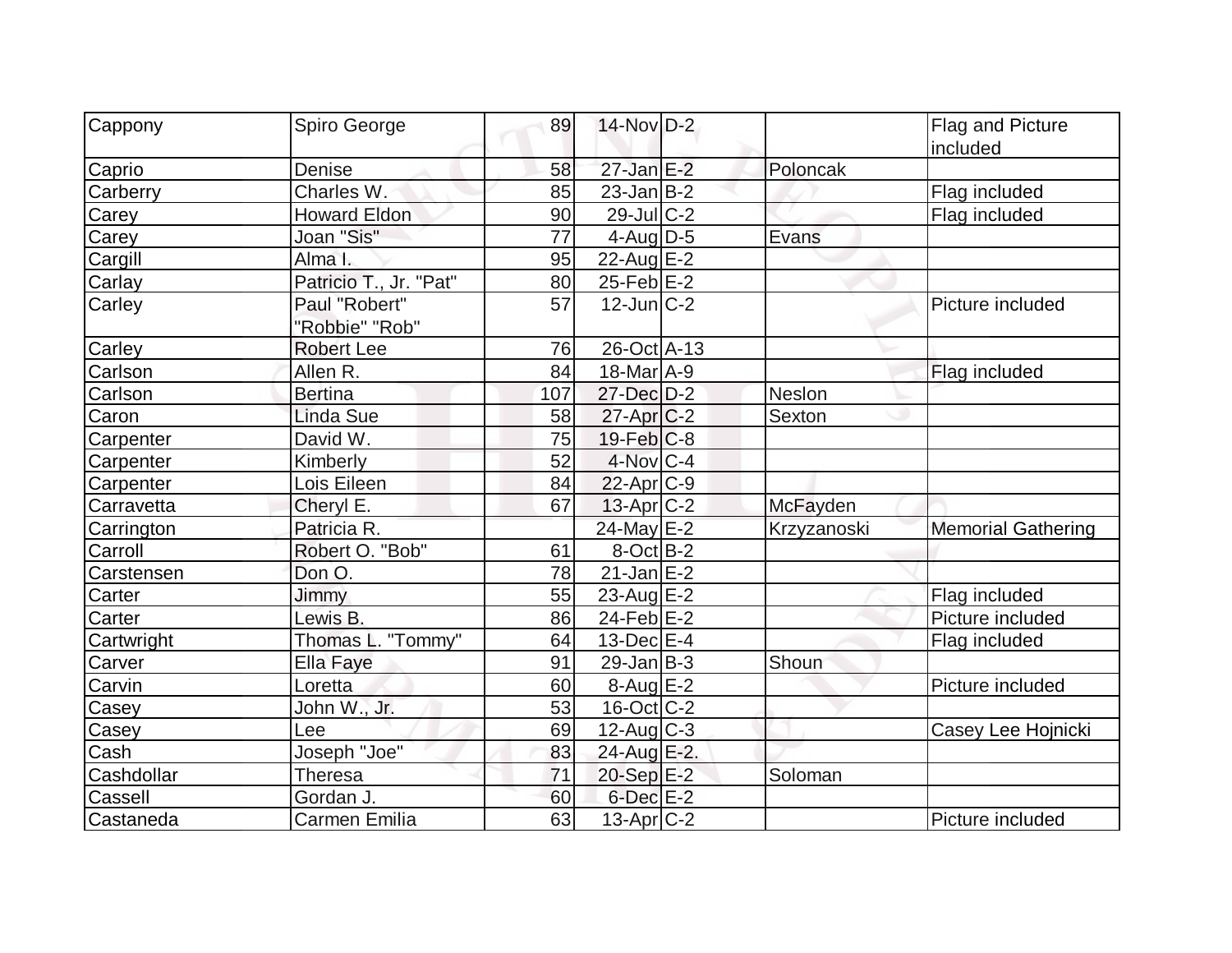| Castaneda       | Cesar A., Jr.           | 3 months | 19-Oct E-2              |                  |                        |
|-----------------|-------------------------|----------|-------------------------|------------------|------------------------|
| Castaneda       | Graciela                | 88       | $8$ -Jun $E-2$          |                  |                        |
| Castaneda       | Morgann E. *            | 20       | $30$ -Jun $D-2$         |                  |                        |
| Castel          | Rojelio "Romeo"         | 81       | $17-Sep B-2$            |                  |                        |
| Casteneda       | <b>Ruth</b>             | 72       | $18$ -Jul $E-2$         |                  |                        |
| Castillo        | Benito "Pantera"        | 93       | $23$ -Jun $ D-2$        |                  | Picture included       |
| Castro          | <b>Guadalupe "Lupe"</b> | 73       | $19$ -Dec $E-3$         |                  |                        |
| Cather          | Jackie L. "Jack"        | 60       | 11-Feb $E$ -2           |                  | Flag included          |
| Cattledge       | Dedzra (Laurie Ann)     |          | $27$ -Oct $ C-2 $       | <b>Bridgeman</b> | Picture included       |
| Cauley          | Carl T.                 | 79       | $5-Sep$ $E-2$           |                  | Flag included          |
| Cavazos         | Carmen                  | 82       | $1-Nov$ F-2             | Gomez            | <b>Carmen Cavazos</b>  |
|                 |                         |          |                         |                  | Earnest                |
| Cavazos         | Margarito Trinidad      | 89       | $4$ -Dec $ C-2 $        |                  | Flag included          |
| Cech            | Joseph                  | 88       | $1-AprB-3$              |                  | Picture included       |
| Ceck            | Greta J.                | 82       | $3$ -Jul $C-2$          |                  |                        |
| Cefali          | Marianne G. "Kris"      | 75       | $6$ -Dec $F-2$          | Krysinski        |                        |
| Ceiga           | William K. "Bill"       | 47       | $24$ -May E-2           |                  |                        |
| Ceko            | Simo                    | 48       | 27-Nov C-2              |                  | <b>Cross includled</b> |
| Cercone         | Melena Jo               | 47       | $21$ -Jan $E-2$         | Rancich          |                        |
| Cerda           | Anthony J., Jr.         | 69       | $13-Nov$ <sub>C-2</sub> |                  |                        |
| Cerda           | Michael C. "Mike"       | 45       | $9$ -Feb $E-2$          |                  |                        |
| Cerjak          | Geneva M.               | 89       | $30-Sep C-3$            | Plaza            | Picture included       |
| Certa           | Peter                   | 75       | $23$ -Feb $E-3$         |                  |                        |
| Cervik          | Phyllis J.              | 69       | $8-Aug$ $E-2$           |                  |                        |
| Chakos          | Demetra "Tula"          | 65       | $9$ -Aug E-6            | Sgouros          | Cross included         |
| Chamberlain     | William D.              | 87       | 24-Mar E-3              |                  | Flag included          |
| Chambers        | Dorothy H.              | 92       | $10$ -May $E-2$         | <b>Uriss</b>     |                        |
| <b>Chambers</b> | Jack E.                 | 51       | $31$ -May $ D-2 $       |                  |                        |
| <b>Chambers</b> | Jack E.                 | 51       | $1$ -Jun $D-2$          |                  |                        |
| <b>Chamliss</b> | Lula Mae                | 85       | $16$ -Dec $C$ -3        |                  |                        |
| Chaney          | Melvin E. "Buck"        | 90       | 27-Dec D-2              |                  | Flag included          |
| Chanthyvong     | Louie (Ouy)             | 86       | $6-Sep$ F-2             |                  | Picture included       |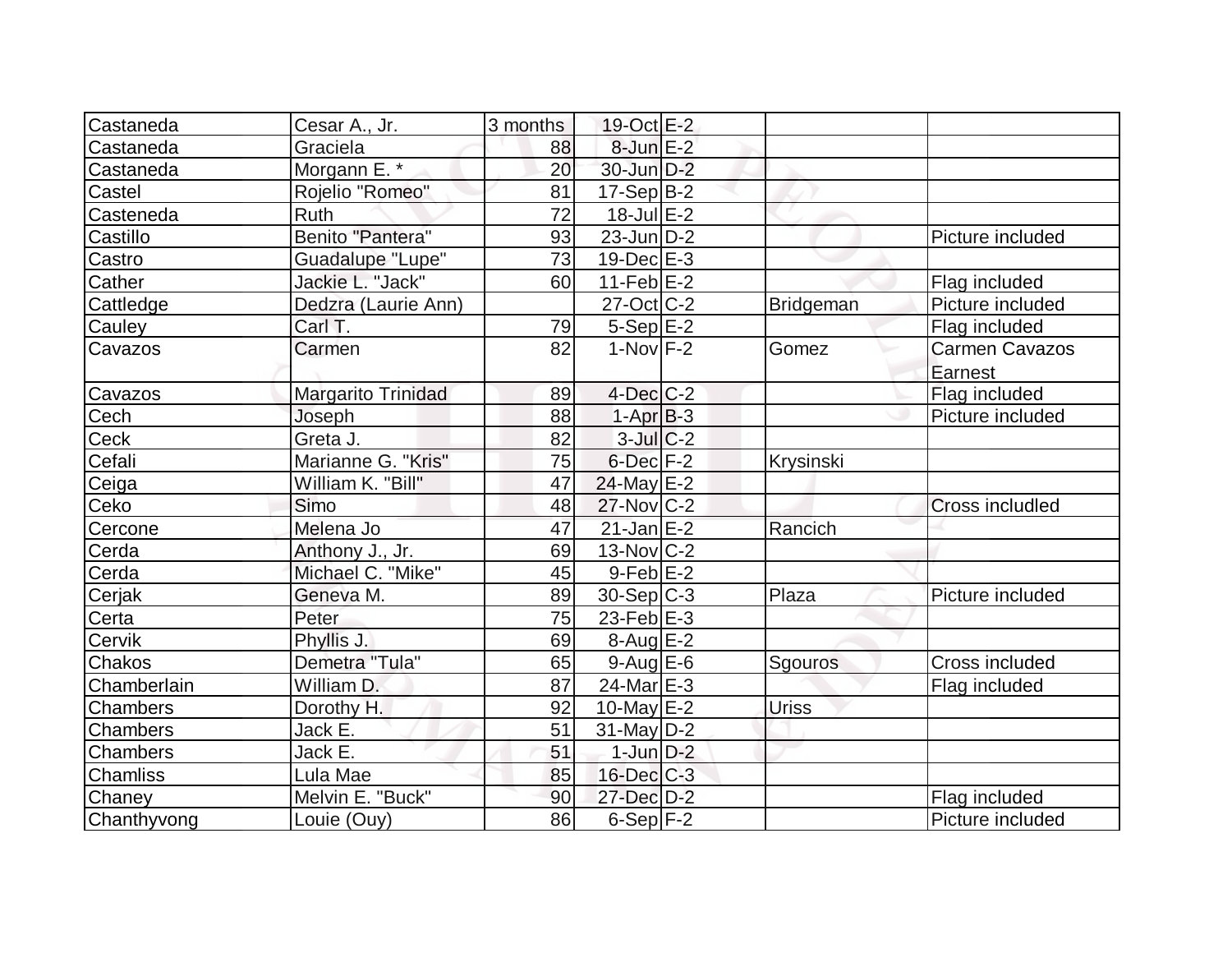| Chaples          | David L.                            | 52 | $17$ -Feb $E-2$   |               |                              |
|------------------|-------------------------------------|----|-------------------|---------------|------------------------------|
| Chapman          | Carol                               | 66 | $13$ -Oct C-2     |               |                              |
| Chapman          | Everet R. "Doc"<br>"Chappy"         | 86 | 29-Jul C-2        |               | Flag included                |
| Chappey          | Clara E.                            | 98 | $22$ -Apr $C-9$   |               |                              |
| Chapski          | John W.                             | 92 | $13$ -Dec $E-4$   |               | Flag included                |
| Charlet          | Helen B. "Dolly"                    | 75 | $30$ -Oct C-2     | <b>Budnyk</b> |                              |
| <b>Charters</b>  | Larry                               | 78 | $10$ -Apr $ C-2 $ |               | Flag and Picture<br>included |
| Chasko           | Philomena S.                        | 87 | $13$ -Jun $E-2$   |               |                              |
| Chasteen         | Camille W.                          |    | $22$ -Mar $E-3$   |               |                              |
| Chavarria        | <b>Jose Luis</b>                    | 71 | $22$ -Apr $C-9$   |               |                              |
| Chavez           | Margarita B.                        | 81 | $20$ -May $C-3$   |               | Picture included             |
| Cheaney          | Magdalene M.<br>"Maggie"            | 91 | $4$ -Mar $A$ -9   | Roth          | ە                            |
| <b>Cheek</b>     | Janice B.                           | 87 | $8$ -Dec $D-3$    |               |                              |
| Cheever          | Joyce Ann                           | 81 | $5$ -Jan $F-2$    |               |                              |
| Chelf            | Patricia M.                         | 80 | $19-Oct$ $E-2$    | <b>Devine</b> |                              |
| <b>Chelich</b>   | <b>Bernadette Nosko</b><br>"Bernie" | 85 | $27$ -May C-3     |               |                              |
| Chelovich        | <b>Mike</b>                         | 83 | $26$ -Apr $E-2$   |               |                              |
| Cher             | Anna G.                             | 91 | $25$ -Nov $ C-3 $ |               |                              |
| Cherbak          | Michael J.                          | 58 | $9-Oct$ $C-2$     |               | Picture included             |
| Cherry           | Dixie Lee                           | 75 | $7$ -May B-2      | <b>Nash</b>   |                              |
| Cherry           | Leon W., Sr.                        | 81 | $15$ -Jun $E-2$   |               | Flag and Picture<br>included |
| <b>Chew</b>      | Betty A.                            | 74 | 5-Nov B-2         |               | Cross included               |
| Chiabai          | Linda J.                            | 55 | $10$ -Jul C-2     |               |                              |
| <b>Chick</b>     | Laurel                              | 81 | $10$ -Jun $C-3$   | Fredman       |                              |
| <b>Childers</b>  | Thomas J. "Little<br>Tommy"         | 55 | $21$ -Jun $E-2$   |               |                              |
| <b>Childress</b> | Eugene                              | 75 | $14$ -Nov $D-2$   |               |                              |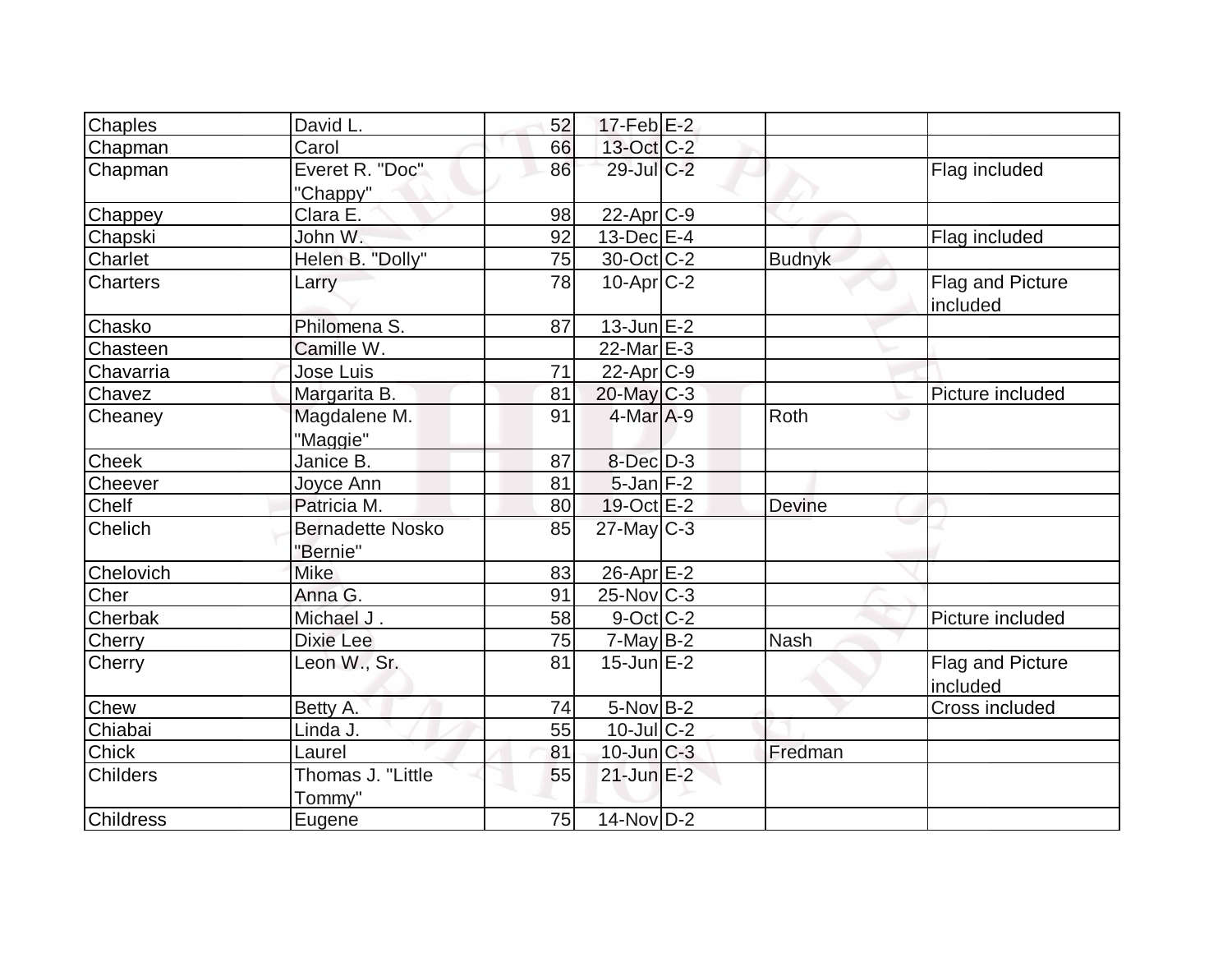| <b>Childress</b> | George "Jerry"             | 72 | $10$ -Feb $ C-2 $      |               | Picture included  |
|------------------|----------------------------|----|------------------------|---------------|-------------------|
|                  | "Tennessee"                |    |                        |               |                   |
| Chiodo           | Gena M.                    | 42 | $6$ -Dec $F-2$         |               |                   |
| Chmielewski      | Barbara L.                 | 81 | $12$ -May D-2          | <b>Sitton</b> |                   |
| Chon             | Catherine J.               | 80 | $6-Sep F-2$            | <b>Boring</b> |                   |
| Choncoff         | <b>Adele Denise Taylor</b> | 84 | $16$ -Dec $C$ -5       | <b>Schick</b> | Picture / Adele   |
|                  |                            |    |                        |               | Denise Taylor     |
|                  |                            |    |                        |               | Choncoff          |
| Chorba           | James A.                   | 70 | $27$ -Oct C-2          |               | Flag included     |
| Chorba           | Olga E.                    | 94 | $23$ -Dec $C-3$        |               |                   |
| Choucalas        | George                     | 80 | $12$ -Feb $ C-8 $      |               | Picture included  |
| Chovanec         | Ann M.                     | 81 | $5-Nov$ B-2            | Crnkovich     |                   |
| Chrisman         | Robert P.                  | 60 | $15$ -Aug E-2          |               |                   |
| <b>Christ</b>    | Joseph T.                  | 89 | $25$ -Feb $E-2$        |               | Flag included     |
| Christenson      | Dale R. Sr.                | 90 | $19$ -Jan $E-2$        |               | Flag included     |
| Christman        | Ruth                       | 85 | 8-Apr C-7              |               |                   |
| Christoff        | Pete                       | 29 | $10$ -Nov $ D-4 $      |               |                   |
| Christofolis     | Ann                        | 84 | $20$ -Nov $C-2$        | Sandal        | Nurses emblem and |
|                  |                            |    |                        |               | Picture included  |
| Christoph        | William E.                 | 65 | $28$ -Feb $ C-2 $      |               |                   |
| Christy          | <b>Irene Alice</b>         | 94 | $13-Nov$ C-2           | Doppler       | Picture included  |
| Christy          | Thomas G.                  | 74 | $27$ -Apr $ C-2 $      |               |                   |
| Chubbs           | Hertha N.                  | 88 | 26-Sep E-2             | <b>Hirshc</b> | Picture included  |
| Chuchla          | John S.                    | 90 | 29-Nov E-2             |               | Flag included     |
| Chumra           | Albert A.                  | 56 | $20$ -Aug $E-2$        |               |                   |
| Chung            | Doug Jae, Dr.              | 74 | $7-Nov$ $E-2$          |               |                   |
| Church           | Stephen J.                 | 62 | $18-Oct$ E-2           |               |                   |
| Churilla         | Mitchell A.                | 90 | $14$ -Jan B-2          |               | Flag included     |
| Chwastowicz      | Jeanette                   | 95 | 21-Dec E-2             |               |                   |
| Cialkowski       | Edward M., Dr.             | 74 | 31-Mar <sub>C</sub> -2 |               | Flag included     |
| Ciardetti        | Charles J.                 | 40 | 27-Dec D-2             |               | Flag included     |
| Ciastko          | Lillian                    | 91 | $7$ -Dec $E-2$         | Kosinski      |                   |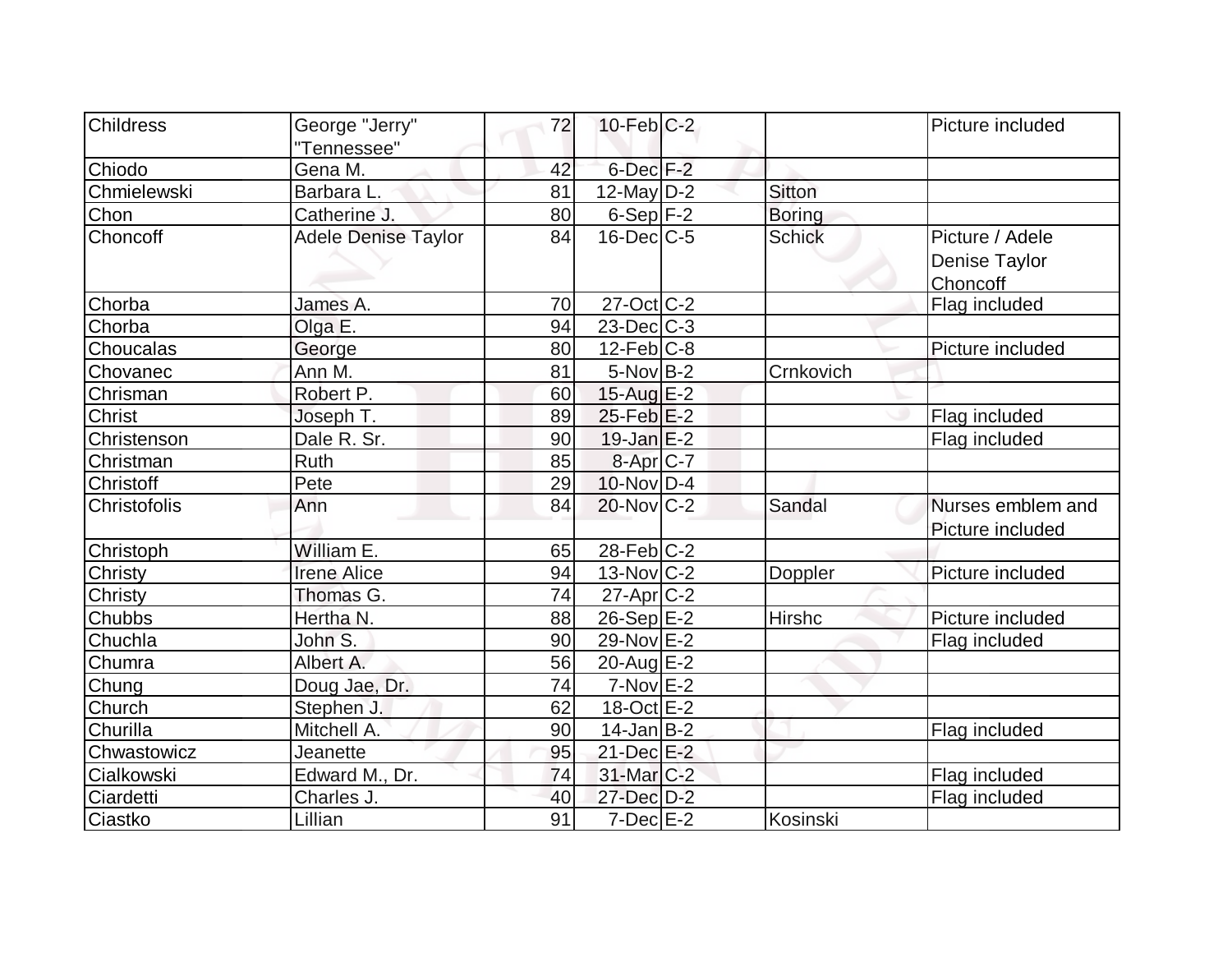| Ciastko      | Ramona E. "Bunny"      | 75              | $31$ -Jan $ C-2 $     | Sowers  |                  |
|--------------|------------------------|-----------------|-----------------------|---------|------------------|
| Ciba         | Janice S.              | 62              | $9$ -Aug $E$ -6       | Gajda   | Picture included |
| Cibulka      | Julius L. "Butchie"    | 67              | $4$ -Jun $B-2$        |         |                  |
| Cicirale     | Carl A. "Pops"         | 82              | $15$ -May C-2         |         | Flag included    |
| Cidylo       | Irene                  | 92              | $18-Oct$ E-2          |         | Cross included   |
| Ciesielski   | Edwin                  | 78              | $2$ -Apr $B-2$        |         | Flag included    |
| Cieslak      | <b>Chester Charles</b> | 87              | $27$ -Mar $C-2$       |         |                  |
| Cieslak      | Dolores Jean           | 82              | $1-Mar$ F-3           | Kutch   |                  |
| Cigler       | Mary Ann               | 77              | $10$ -Jul $C-2$       | Rusnak  |                  |
| Cioni        | Emil J. "Jim"          | 54              | $4$ -Mar $A$ -9       |         | Picture included |
| Cisneros     | Josef S. "Chepis"      | 34              | 25-Mar C-10           |         |                  |
| Clapp        | Dale V.                | 70              | $24$ -Jan $ C-2 $     |         |                  |
| Clare        | Ferin W.               | 98              | 12-Dec D-6            |         |                  |
| <b>Clark</b> | Dan H.                 | 73              | $2-Sep C-3$           |         |                  |
| <b>Clark</b> | Kathryn M.             | 93              | $14$ -Aug $C-2$       |         | Picture included |
| Clark        | Linda M.               | 65              | 27-Mar C-2            | Newton  |                  |
| Clark        | <b>Shirley Lee</b>     | 84              | $1-Nov$ F-2           | Sprague |                  |
| Clark        | William G.             | 74              | $5-Apr$ F-2           |         |                  |
| Clarke       | <b>Terry Lee</b>       | 51              | 3-Jun C-3             |         |                  |
| Clarke       | William "Bill"         | $\overline{72}$ | $22$ -Jun $E-2$       |         | Flag and Picture |
|              |                        |                 |                       |         | included         |
| Clausen      | Mary A.                | 93              | $20$ -May C-3         |         |                  |
| Clausing     | James P.               | 87              | $31$ -JulC-2          |         | Flag included    |
| Claussen     | Alma M.                | 99              | $1-Jan C-3$           |         |                  |
| Claussen     | Roy A.                 | 77              | $21$ -Jun $E-2$       |         |                  |
| Claussen     | Ruth                   | 100             | $29$ -Jan B-3         |         |                  |
| Cleghorn     | Mary                   | 89              | $16$ -Jan $ B-2 $     |         |                  |
| Cleland      | Donald E.              | 66              | $20$ -Nov $C-2$       |         |                  |
| Clemens      | Willa Jane "Billie"    | 77              | $6$ -Dec $F-3$        |         | Picture included |
| Clements     | Marjorie M.            | 94              | $4$ -Jun $B-2$        |         |                  |
| Cleveland    | Frances "Frankie"      | 84              | 16-Nov E-2            |         |                  |
| Clifford     | Pamela D.              | 60              | 15-Mar <sub>E-4</sub> |         |                  |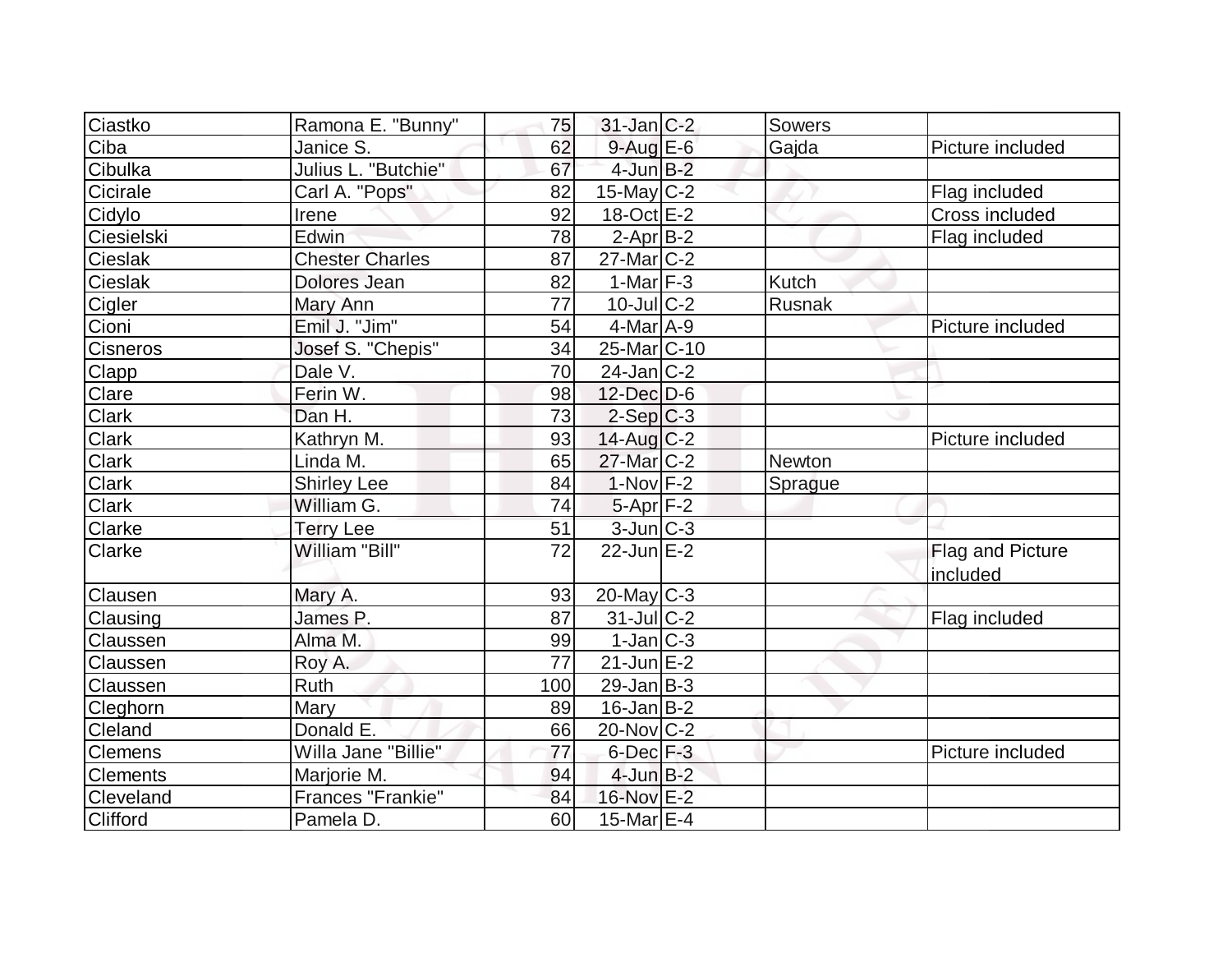| Clindaniel     | Sara Ann                         | 76 | $14$ -Mar $E-2$   |          | Picture included               |
|----------------|----------------------------------|----|-------------------|----------|--------------------------------|
| Clinton        | Ramona                           | 65 | $14$ -Jan $B-2$   |          |                                |
| Cloghessy      | Alberta J.                       | 85 | $2$ -Oct $C-2$    | Bowman   | Alberta J. Ladwig<br>Cloghessy |
| Coban          | Coral L. "Nanny"                 | 89 | $5$ -Oct $E-2$    | Harvey   | Picture included               |
| Cobb           | Lois                             |    | $4$ -Oct $ F-2 $  |          | Picture included               |
| Coble          | Clyde G.                         |    | $14$ -Dec $E-2$   |          |                                |
| Coci           | Anna M.                          | 91 | 8-Apr C-7         | Ragonese |                                |
| Cody           | <b>Kenneth Dale</b>              | 72 | $18-Sep C-2$      |          |                                |
| Coff           | <b>Shirley</b>                   | 86 | $1$ -Jul $ C-3 $  |          |                                |
| Coffman        | Mildred A.                       | 65 | $26$ -Apr $E-2$   |          |                                |
| Cohen          | Audrey J.                        | 90 | $12$ -Jun $ C-2 $ | Friedman | Star of David included         |
| Coican         | <b>Beulah</b>                    | 98 | $18$ -Dec $C-2$   | Fileff   | Picture included               |
| Colby          | Averill C., III                  | 70 | $9-Oct$ $C-2$     |          | Flag included                  |
| Colby          | Jeffery L.                       | 56 | $4$ -Jul $E-2$    |          |                                |
| Cole           | Dennis D.                        | 65 | $26$ -Aug C-3     |          | Flag included                  |
| Coleman        | <b>Helen Maxine</b>              | 81 | $18-Sep C-2$      | Surber   | <b>Helen Maxine</b>            |
|                |                                  |    |                   |          | <b>Coleman Surber</b>          |
|                |                                  |    |                   |          | (Sullivan, Szostek)            |
| Coleman        | Opal L.                          | 98 | $22$ -Mar $E-3$   |          |                                |
| Coles          | <b>Jalen Prince "Da</b><br>Boss" |    | 19-Sep $ E-2 $    |          | Picture included               |
| Collado        | John M.                          | 63 | $19$ -Dec $E-3$   |          |                                |
| Colletier      | Jeanine                          | 89 | $7 - Aug   C-2$   | Woronko  |                                |
| Collier        | Marshall W.                      | 82 | 24-Apr C-2        |          | Flag included                  |
| Collinis       | Lora F.                          | 88 | $27$ -May C-3     | Asplund  |                                |
| Collins        | Clarence "Mr. C."                | 73 | $29$ -Jul C-2     |          | Picture included               |
| <b>Collins</b> | Clarence, Sr.                    | 82 | 29-Nov E-2        |          | Picture included               |
| Collins        | Dorothy M.                       | 87 | $17$ -Jun $C-3$   |          |                                |
| <b>Collins</b> | Jeremy Scott                     | 38 | $5$ -Aug $C$ -5   |          |                                |
| Colon          | Ramon "Monchin"                  | 86 | $3-Oct$ $E-2$     |          | Picture included               |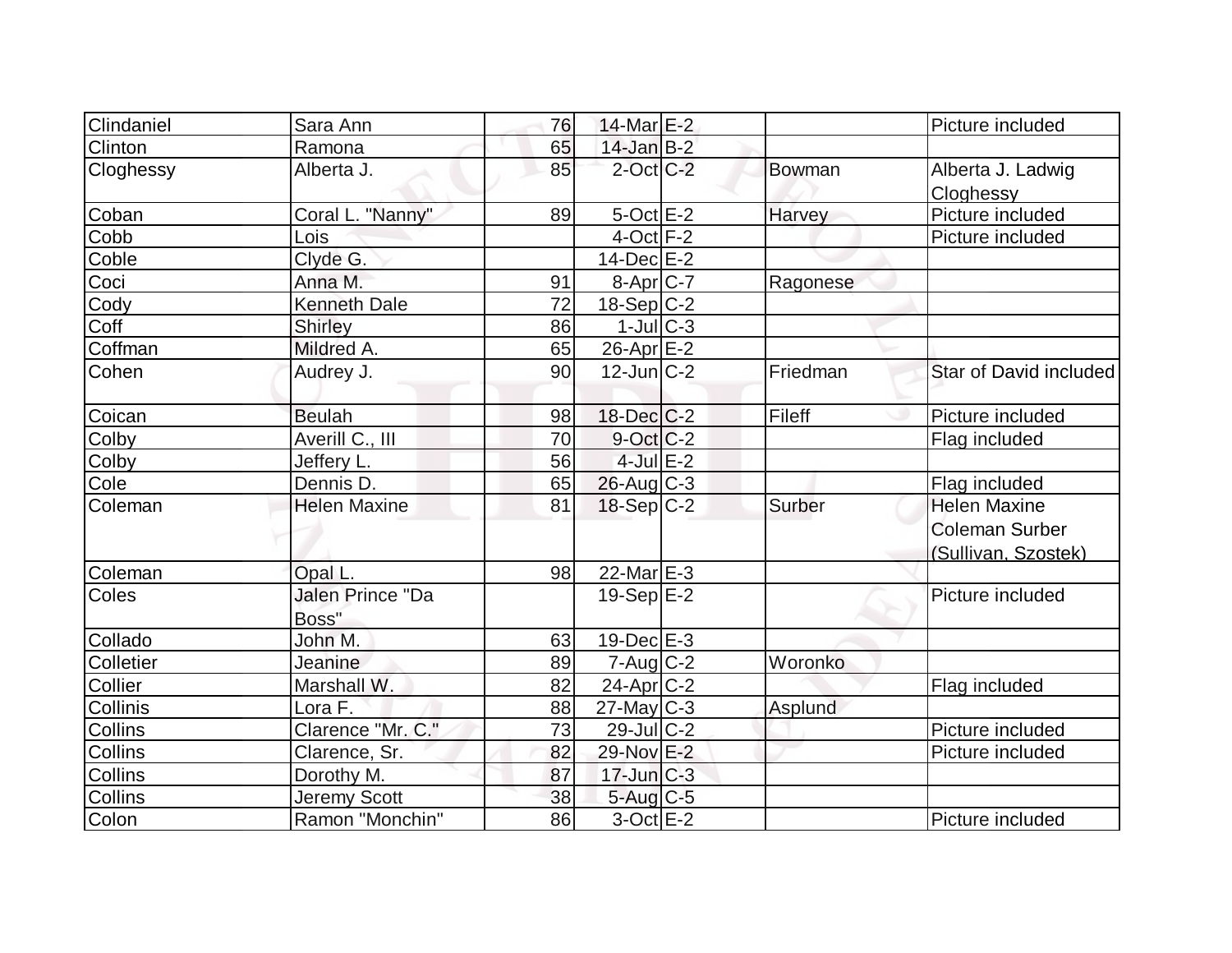| Comanse   | Glen A.               | 79 | 22-Apr C-9              |               | Flag included            |
|-----------|-----------------------|----|-------------------------|---------------|--------------------------|
| Combs     | Doris Jean            | 83 | $3-Feb$ $E-2$           | <b>Blythe</b> |                          |
| Condon    | John Robert           | 83 | 8-Jun E-2               |               | Flag included            |
| Conger    | Vera                  | 97 | $4$ -Dec $ C-2 $        |               | Picture included         |
| Conlee    | William J.            | 88 | $21$ -Dec $E-2$         |               | Flag included            |
| Conneen   | Louis E.              | 77 | $13$ -Jun $E-2$         |               | Flag included            |
| Conner    | Gaynell B.            | 91 | 27-Dec D-2              | Hagen         |                          |
| Connor    | Rebekah M.            | 33 | $3-Aug$ $E-2$           |               |                          |
| Conover   | William G.            | 86 | $11$ -Jan $E-2$         |               | Picture included         |
| Conrad    | <b>Robert Edward</b>  | 88 | $1-Nov$ F-2             |               | Flag included            |
| Conroy    | Dennis Neil "Skip"    | 75 | $14$ -Jan B-2           |               |                          |
| Conte     | Liliane Flora         | 73 | $26$ -Nov $B-2$         | Soria         |                          |
| Contreras | Ignacio M. "Nash"     | 64 | $6$ -Jan $E-2$          |               | Flag and Picture         |
|           |                       |    |                         |               | included                 |
| Conway    | Catherine             | 98 | $6$ -Dec $F-2$          |               |                          |
| Conway    | Danny "Bugs"          | 55 | $7-Nov$ $E-2$           |               |                          |
| Cook      | Dorothy E.            | 96 | $26$ -Feb $C-8$         |               |                          |
| Cookston  | Sue                   | 70 | $12$ -Feb $ C-9 $       | Webb          |                          |
| Coomes    | Robert L. "Bob"       | 94 | $13-Nov$ <sub>C-3</sub> |               | Flag included            |
| Coons     | Gail Ann              | 67 | $13-Nov$ $C-2$          |               | Picture included         |
| Cooper    | Barbara A.            | 73 | $22$ -Apr $ C-9 $       | Perunko       |                          |
| Cooper    | Barbara Jean          | 87 | $28$ -Feb $ C-2 $       | Linton        | Picture included         |
| Cooper    | Carla Anne            | 57 | $25$ -Jan $E-2$         |               |                          |
| Cooper    | Charlotte R.          | 88 | $13$ -Feb $ B-2 $       | Thatcher      |                          |
| Cooper    | <b>Flossie Norene</b> | 89 | $15$ -May C-3           | Crawford      | <b>Flossie Norene</b>    |
|           |                       |    |                         |               | <b>Hillegonds Cooper</b> |
| Cooper    | James "Mickey"        | 70 | $7$ -Dec $E-3$          |               | Flag included            |
| Cooper    | Jeanette S.           | 95 | 11-May $D-2$            |               |                          |
| Cooper    | Kevin B.              | 61 | $12$ -Jul $E-2$         |               |                          |
| Cooper    | Marguerite Emma       | 90 | 18-Jul E-2              |               | Marguerite Emma          |
|           | Peggy                 |    |                         |               | Peggy Crawford-          |
|           |                       |    |                         |               | Cooper                   |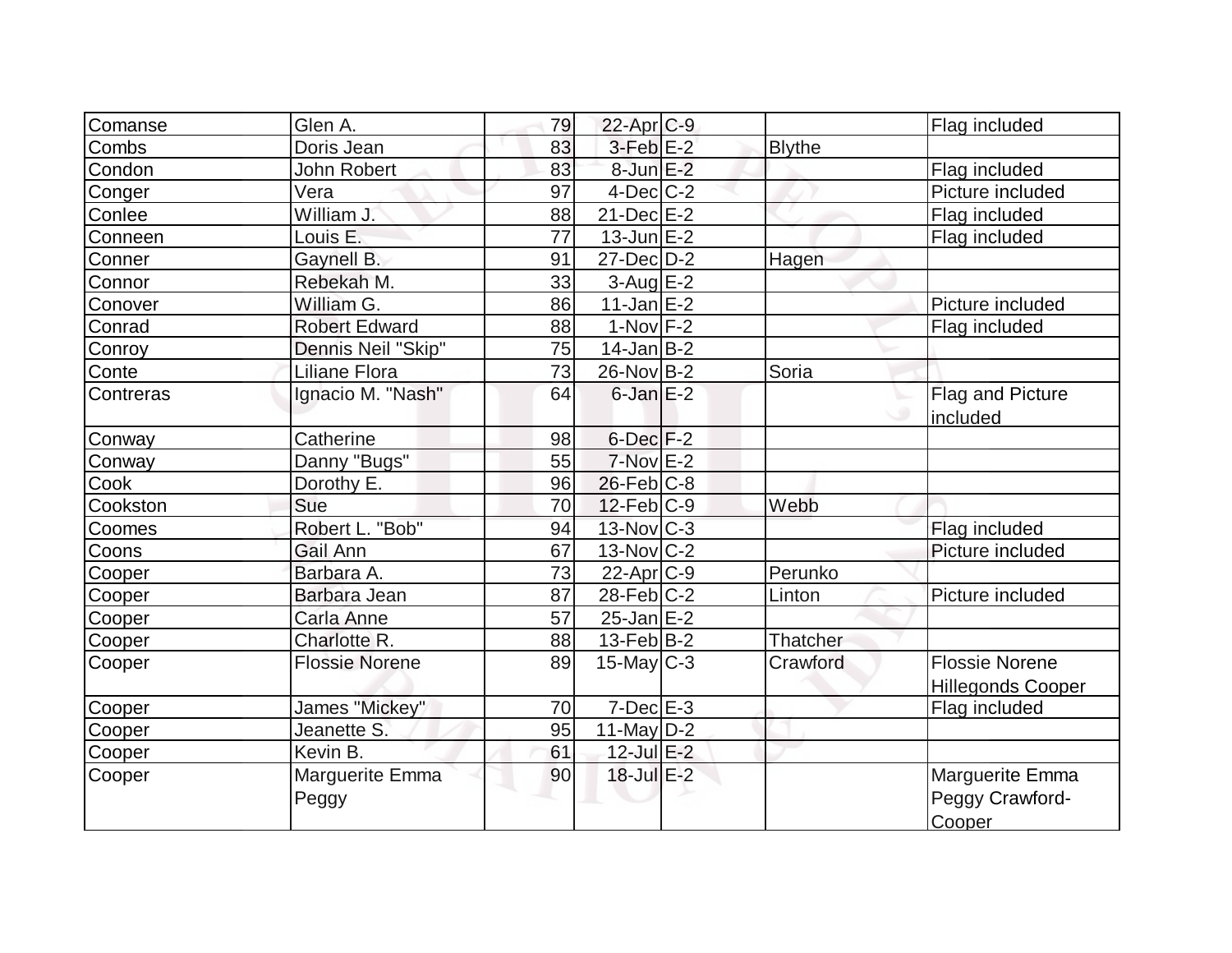| Cooper      | <b>Ruth Elizabeth</b> | 92 | 28-Aug C-2               | McPherson    |                       |
|-------------|-----------------------|----|--------------------------|--------------|-----------------------|
| Coppage     | Glenn Russell         | 81 | $10$ -Jun $C-3$          |              |                       |
| Corczyca    | Sophie A.             | 94 | $2-Sep C-3$              | Taraj        | Picture included      |
| Cord        | Michael R.            | 79 | 25-Mar <sub>IC</sub> -10 | Gimenez      |                       |
| Cordeau     | <b>Myrna</b>          |    | $16$ -Feb $E-3$          |              | Picture included      |
| Cordero     | Jaime                 | 80 | $19$ -Dec $E-3$          |              | Picture included      |
| Cordova     | John D.               | 80 | 15-Nov E-3               |              | Flag included         |
| Cornett     | Arthur E. "Ed"        | 88 | $7 - Aug$ <sub>C-2</sub> |              |                       |
| Cornett     | Bonita M. "Bonny"     | 89 | $20$ -May C-3            |              |                       |
| Corona      | Arlene                | 75 | $8-Apr$ $C-7$            | Zambo        |                       |
| Corrado     | Joanne P.             | 73 | $6$ -Jul $E-2$           | Massacavollo |                       |
| Cortese     | Adeline               | 82 | 14-Mar $E-2$             |              |                       |
| Cortez      | Robert, II            | 49 | $13$ -Jun $E-2$          |              |                       |
| Costa       | John, Jr., "Yonny"    |    | $10$ -Jun $C-3$          |              | Flag included         |
| Costello    | Robert G. "Bob"       | 58 | $16$ -Jun $D-2$          |              |                       |
| Cottrell    | Rosemary              | 82 | $7 - Aug$ $C-2$          |              |                       |
| Coulson     | Royce H., Sr.         | 88 | $18-Oct$ $E-2$           |              | Flag included         |
| Courtney    | Thomas J.             | 91 | $23$ -Jun $D-2$          |              | Flag and Picture      |
|             |                       |    |                          |              | included              |
| Covarrubias | Juanita Maria         | 75 | $21$ -May B-2            |              |                       |
| Covarrubias | Lauro B., Sr. "Lips"  | 72 | $13$ -May C-3            |              | Picture included      |
| Cox         | David W.              | 47 | $29$ -JulC-2             |              |                       |
| Cox         | Jane E.               | 84 | $29-Sep C-2$             | Webb         |                       |
| Cox         | Richard D. Sr.        |    | $11-Apr$ $E-2$           |              | Flag included         |
| Cradduck    | Patsy A.              | 59 | 29-Aug E-2               | Reynolds     | Picture included      |
| Craemer     | Mildred L.            | 87 | 19-Oct E-2               |              |                       |
| Craft       | Mary Lou R.N.         | 72 | 1-Mar $F-2$              | Wandrey      |                       |
| Craic       | Stevanija             | 91 | $27$ -Jul $E-3$          |              | Cross included /      |
|             |                       |    |                          |              | Stevanija Vukas Craic |
| Crandall    | Ann Theresa           | 89 | $4$ -Oct $F-3$           | Repiscak     |                       |
| Crandell    | Rosaland M.           | 89 | $25$ -Dec $C$ -2         | Guy          | Flag included         |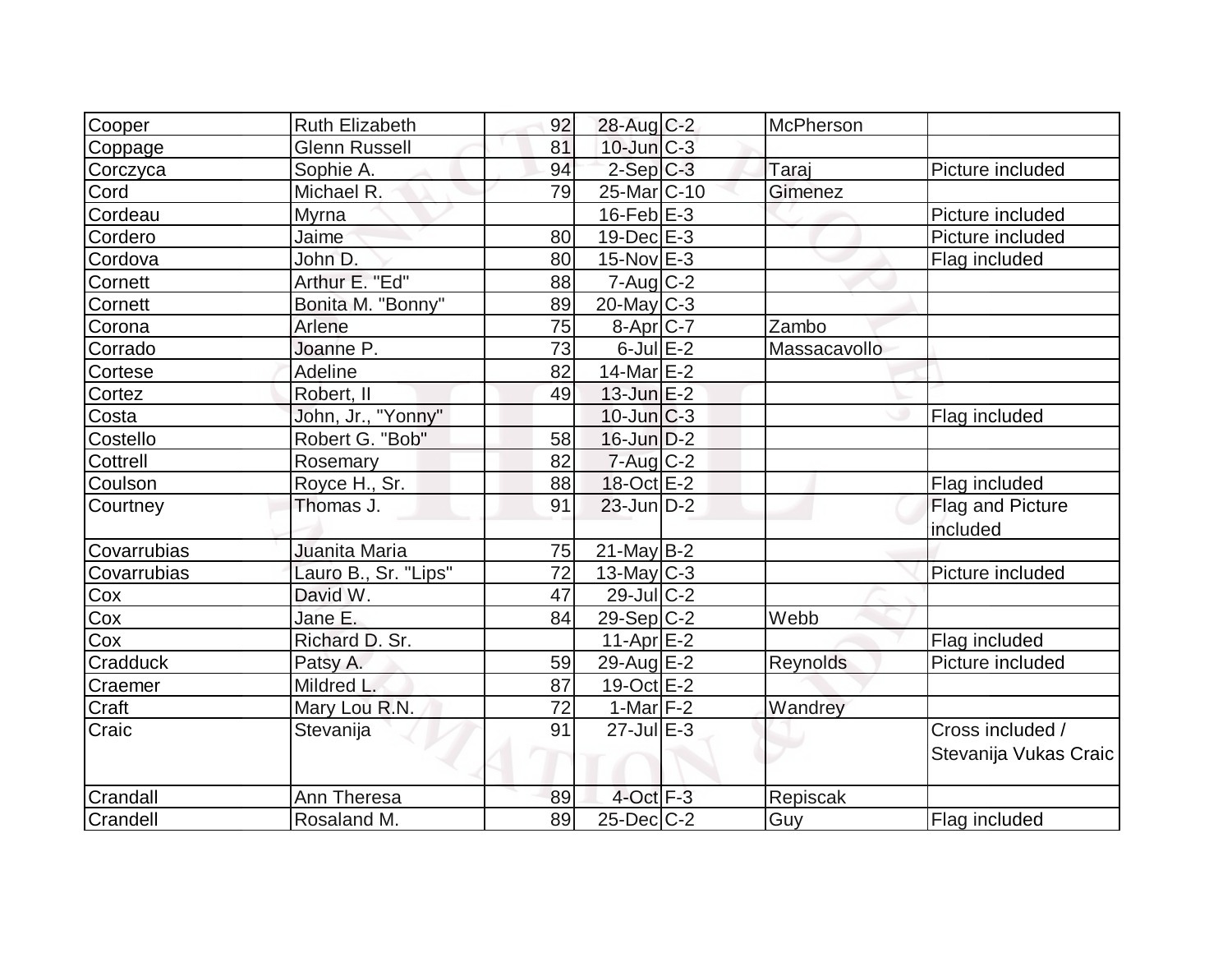| Crane           | Ada Lee             | 96 | 10-May $E-2$         | Garner      | Ada Lee Crane      |
|-----------------|---------------------|----|----------------------|-------------|--------------------|
|                 |                     |    |                      |             | <b>Brooks</b>      |
| Crawford        | James Anthony       | 95 | $11-Apr$ $E-2$       |             |                    |
| Crawford        | Ronald J.           | 41 | $26$ -Jan $E-2$      |             |                    |
| Crawford-Cooper | Marguerite Emma     | 90 | $18 -$ Jul E-2       |             |                    |
|                 | Peggy               |    |                      |             |                    |
| Crayne          | Orval R.            | 69 | $3-Oct$ E-2          |             | Flag included      |
| Creech          | <b>Beatrice</b>     | 88 | $26-Sep$ $E-2$       |             |                    |
| Creekmore       | Carl C. Sr.         | 89 | $23$ -Jul B-2        |             |                    |
| Creekmur        | Lowell              | 81 | $31$ -Dec $B-3$      |             |                    |
| <b>Cressler</b> | Dolores R.          | 76 | $17$ -Jun $ C-3 $    |             |                    |
| Cribari         | <b>Nicholas</b>     | 85 | $12$ -Mar $ B-2 $    |             | Flag included      |
| Crim            | John L., Jr.        | 66 | 19-May D-2           |             |                    |
| Crisman         | Robert T. "Bob"     | 49 | $29$ -Feb $E-2$      |             |                    |
| Crist           | Diane               | 48 | $24$ -Apr $C-2$      | Chestovich  |                    |
| <b>Crist</b>    | Robert L.           | 89 | 23-Oct C-2           |             | Flag included      |
| Crnkovich       | Barbara J.          | 82 | $16$ -Mar $E-2$      | Cleaver     |                    |
| Crom            | Lowell L.           | 94 | $22$ -May C-2        |             |                    |
| Cronister       | Raymond, Jr.        | 70 | 28-Oct C-3           |             |                    |
| Crouch          | Elizabeth M.        | 85 | $7$ -May B-2         | Wharff      |                    |
| Crout           | Charles Benton, Sr. | 87 | $7-Nov$ $E-2$        |             |                    |
| Crowe           | Douglas W.          | 70 | $27$ -Jan $ C-3 $    |             |                    |
| Crowe           | <b>Mattie Lou</b>   | 98 | $16$ -Dec $C$ -3     | <b>Bean</b> | Mattie Lou Johnson |
|                 |                     |    |                      |             | Crowe              |
| Crutchfield     | Clyde               | 79 | 8-Nov <sup>E-2</sup> |             |                    |
| Cruz            | Goldie              | 79 | $10$ -Dec $B - 2$    | Peller      |                    |
| Csokasy         | Dorothy I.          | 82 | $5$ -Jun $ C-2 $     |             |                    |
| Csomo           | Margaret J.         | 93 | 24-Feb $E-2$         | Fulka       |                    |
| Csomor          | Frank               | 89 | $2$ -May E-2         |             | Flag included      |
| <b>Cubit</b>    | John Edward         | 87 | 11-Mar $ C-8 $       |             | Flag included      |
| Cubranich       | Roberta L.          | 85 | 30-Aug E-2           |             | Picture included   |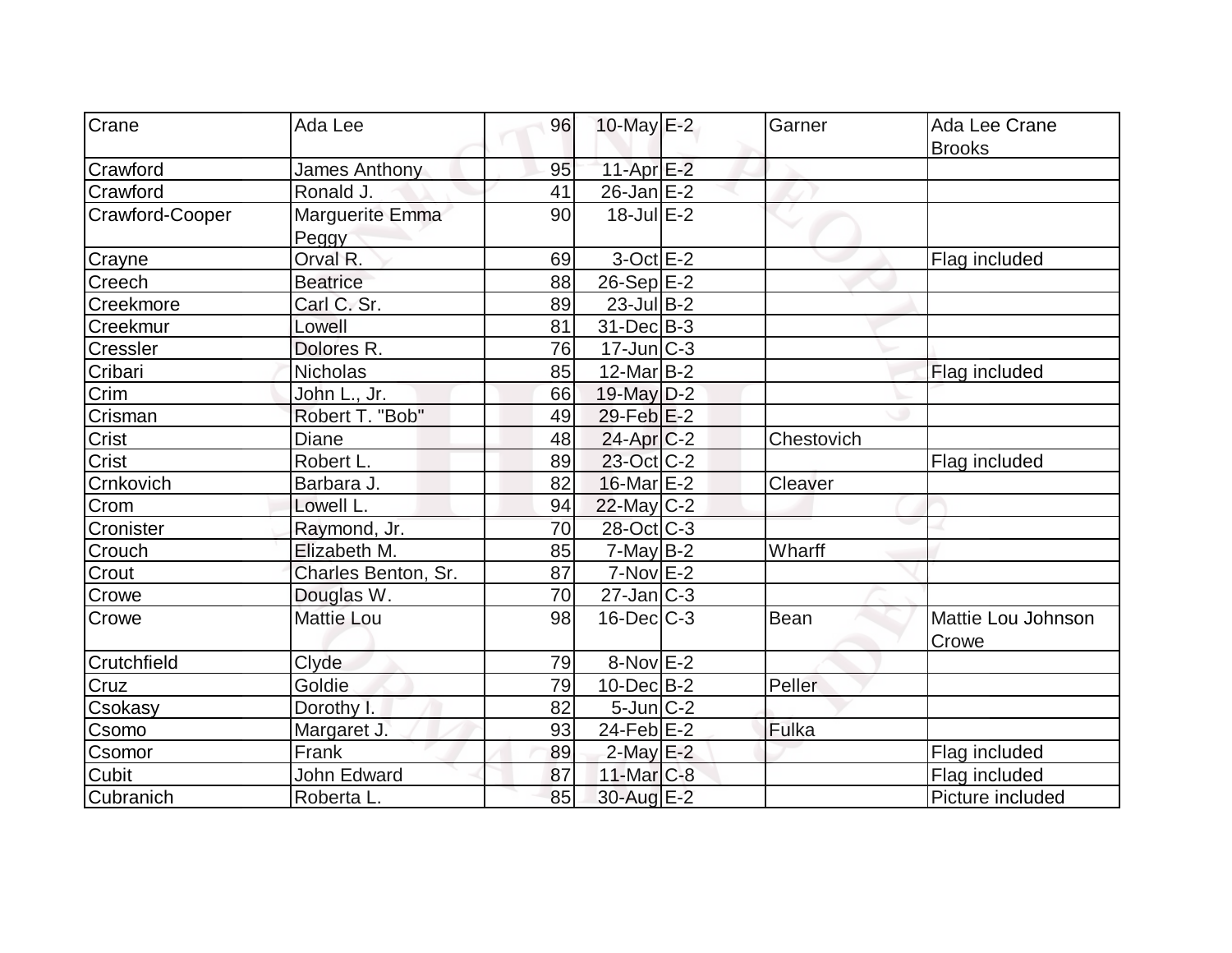| Cudzilo        | Marion John          | 85 | $9-Aug$ $E-6$            |              | Firefighter emblem       |
|----------------|----------------------|----|--------------------------|--------------|--------------------------|
|                |                      |    |                          |              | and Flag included        |
| <b>Cuellar</b> | Esperanza S. "Mama   | 78 | 18-Apr E-2               | Salcido      |                          |
|                | Pancha"              |    |                          |              |                          |
| <b>Cuellar</b> | Jose, Jr.            | 57 | 29-Nov E-2               |              |                          |
| Culbertson     | Claudia Jean         | 64 | $26$ -Jan $E-2$          | May          |                          |
| Culic          | <b>Stana</b>         |    | $23$ -Apr $ B-2 $        |              | Cross included           |
| <b>Cullen</b>  | Paul M., O.S.M.,     | 72 | $17-Feb$ $E-2$           |              | <b>Cross and Picture</b> |
|                | Reverend             |    |                          |              | included                 |
| Culp           | Marion J. "Richard"  | 84 | $16$ -May $E$ -2         |              |                          |
|                | "Schultz"            |    |                          |              |                          |
| <b>Culver</b>  | Dorothy Anne "Ma"    | 68 | 24-May E-2               | Wilson       |                          |
| Culver         | Marlene Ann          | 77 | $7$ -Jun $F-2$           |              |                          |
| Cumbow         | Lila M.              | 71 | $1$ -Jul $C$ -3          | Welch        |                          |
| <b>Cumings</b> | Louis L.             | 84 | $10$ -Apr $C-2$          |              |                          |
| Cummings       | Caroline G.          | 81 | $8-Nov$ $E-2$            |              | Picture included         |
| Cummings       | Eileen E.            | 78 | $18-Sep C-2$             |              |                          |
| Cunnignham     | Walter K.            | 64 | $14$ -Jul $D-2$          |              |                          |
| Cunningham     | David John           | 76 | $4$ -Mar $A-9$           |              |                          |
| Cunningham     | Joyce                | 88 | $31$ -Jan $ C-2 $        | Creer        |                          |
| Cunningham     | Ronald G.            | 72 | $24$ -Apr $C-2$          |              | Flag included            |
| Curran         | Carole J.            | 73 | $13-Oct$ <sub>C</sub> -2 | Heuschkel    |                          |
| <b>Currier</b> | Anne B.              | 86 | $18$ -Dec $C-2$          | <b>Bures</b> | Anne B. Currier          |
|                |                      |    |                          |              | (Ziemkowski/Watson)      |
|                |                      |    |                          |              | /Picture                 |
| Curry          | Dolly Ann            | 92 | $5-Sep$ $E-2$            |              |                          |
| <b>Curtis</b>  | Allen J.             | 66 | $14$ -Aug C-2            |              | Flag included            |
| <b>Curtis</b>  | Genrose "Jean"       | 96 | $8-Sep C-5$              |              |                          |
| <b>Curtis</b>  | George A.            | 58 | $14$ -Jan B-2            |              |                          |
| Curtis         | John E.              | 87 | $4$ -Nov $ C-2 $         |              | Flag included            |
| Cushing        | Patricia J "Patty"   | 82 | $13$ -Feb $ B-2 $        | Eaton        | Picture included         |
| <b>Custer</b>  | <b>Keith Francis</b> | 46 | $10$ -Aug $E-2$          |              |                          |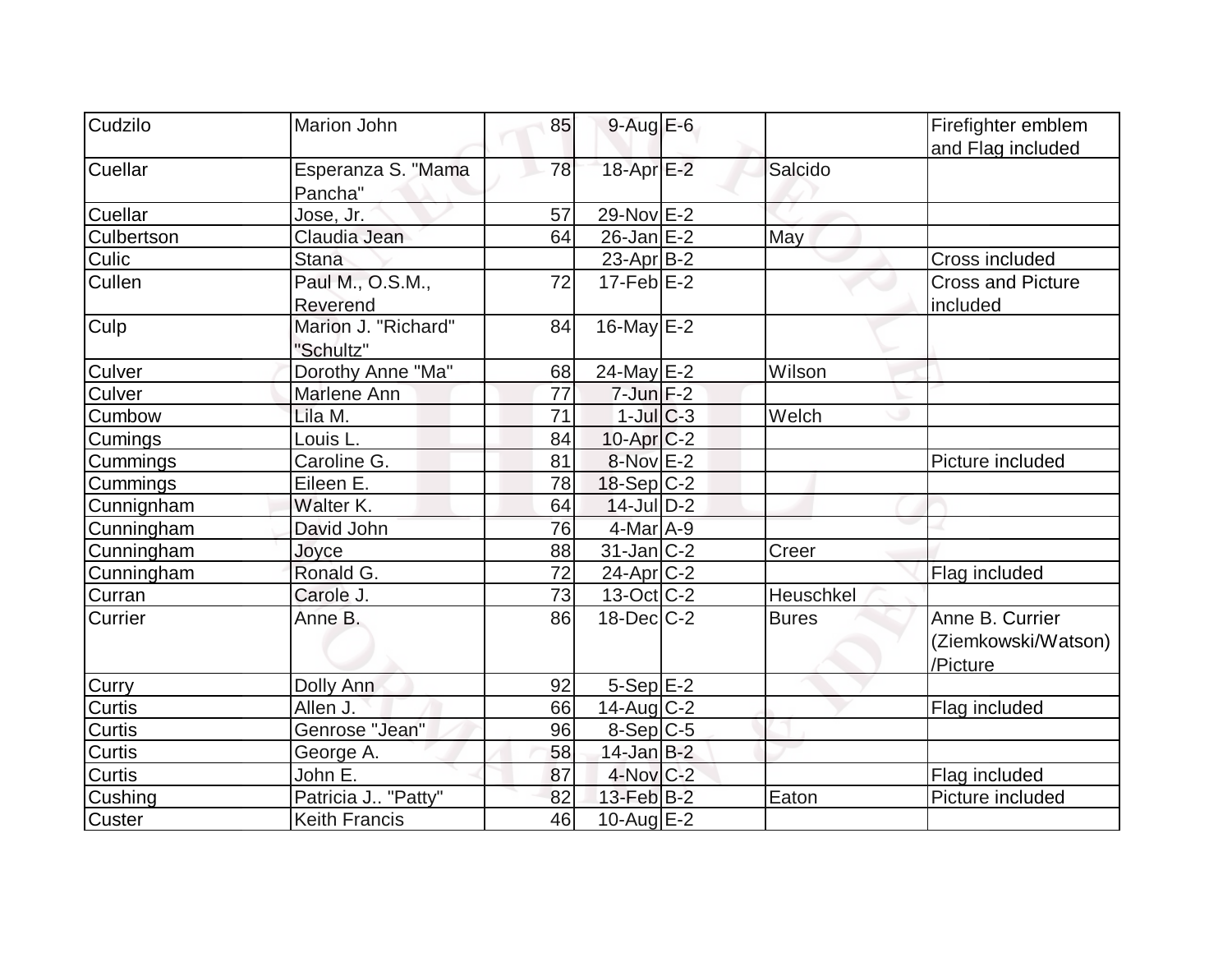| Cusumano       | Peter             | 92 | 28-Apr E-2              |                |                             |
|----------------|-------------------|----|-------------------------|----------------|-----------------------------|
| Cutka          | Virginia Mae      | 84 | 28-Jun E-2              |                |                             |
| Cwik           | Frank S.          | 76 | $17$ -Jan $C-2$         |                | Flag included               |
| Cypher         | James L.          | 66 | $13$ -Jun $E-2$         |                |                             |
| Cyrnek         | Eugune L.         | 98 | $8-Apr$ <sub>C-7</sub>  |                |                             |
| Czaja          | Theresa A.        | 51 | $14$ -Jan $E-2$         | Weaver         |                             |
| Czapla         | Janina "Jane"     | 85 | $9$ -Feb $E-2$          |                |                             |
| Czarnik        | Irene H.          | 87 | $13-Sep$ $E-2$          | Darrow         |                             |
| Czechanski     | James G. Dr., PhD | 51 | $5-Feb B-5$             |                |                             |
| Czerny         | Josephine Anna    | 62 | $27$ -Aug $B-2$         |                |                             |
| Czerwinski     | David W.          | 26 | $3$ -Aug $E-2$          |                | Picture included            |
| Czlonka        | Laura Ann         | 85 | $12$ -Aug C-3           |                |                             |
| Dabrowski      | Wanda L.          | 96 | $31$ -Jan $ C-2 $       | Roszkowski     |                             |
| Dado           | Joseph A.         | 81 | $23-Sep$ C-3            |                |                             |
| Daege          | Violet            | 93 | $18$ -Jan $E-2$         |                |                             |
| <b>Dafcik</b>  | Wendell L.        | 80 | 23-Mar E-2              |                | Flag included               |
| Dahlgren       | Gerald G.         | 73 | $24$ -Feb $E-2$         |                | "Jerry" "Doggie"<br>"Butch" |
| Dal Santo      | Lillian           |    | $11$ -Jul $E-2$         | <b>Baut</b>    |                             |
| Daley          | John E.           | 92 | $13$ -Dec $E-4$         |                | Flag included               |
| Daley          | Kevin T.          | 61 | $16$ -Jun $D-2$         |                |                             |
| Dalton         | Patricia          | 74 | $9$ -Oct $ C-3 $        |                |                             |
| Daly           | Robert B.         | 70 | $27-Sep \overline{E-2}$ |                |                             |
| d'Ambrosio     | Angelo            |    | $6$ -Mar $C-2$          |                |                             |
| Daniel         | Adeline M.        | 90 | $16$ -Dec $ C-4 $       | Zakrzewski     |                             |
| Danielewicz    | Kimberly L.       |    | $1-AugE-2$              |                | Flag included               |
| Daniels        | Elmer F.          | 77 | $14$ -Jan $E-2$         |                |                             |
| <b>Daniels</b> | Mary J.           | 88 | 15-Mar $E-4$            | Orzechowicz    |                             |
| <b>Daniels</b> | Michelle R.       | 39 | $14$ -Jan $E-2$         |                |                             |
| Danielson      | Lucille O.        | 96 | 24-Nov D-5              |                |                             |
| Danielson      | Mary Ann          | 77 | 17-Dec B-2              | <b>Brazina</b> |                             |
| Danilovich     | Magdalena "Lena"  | 85 | $15$ -Nov $E-3$         | Fellinger      | <b>Cross included</b>       |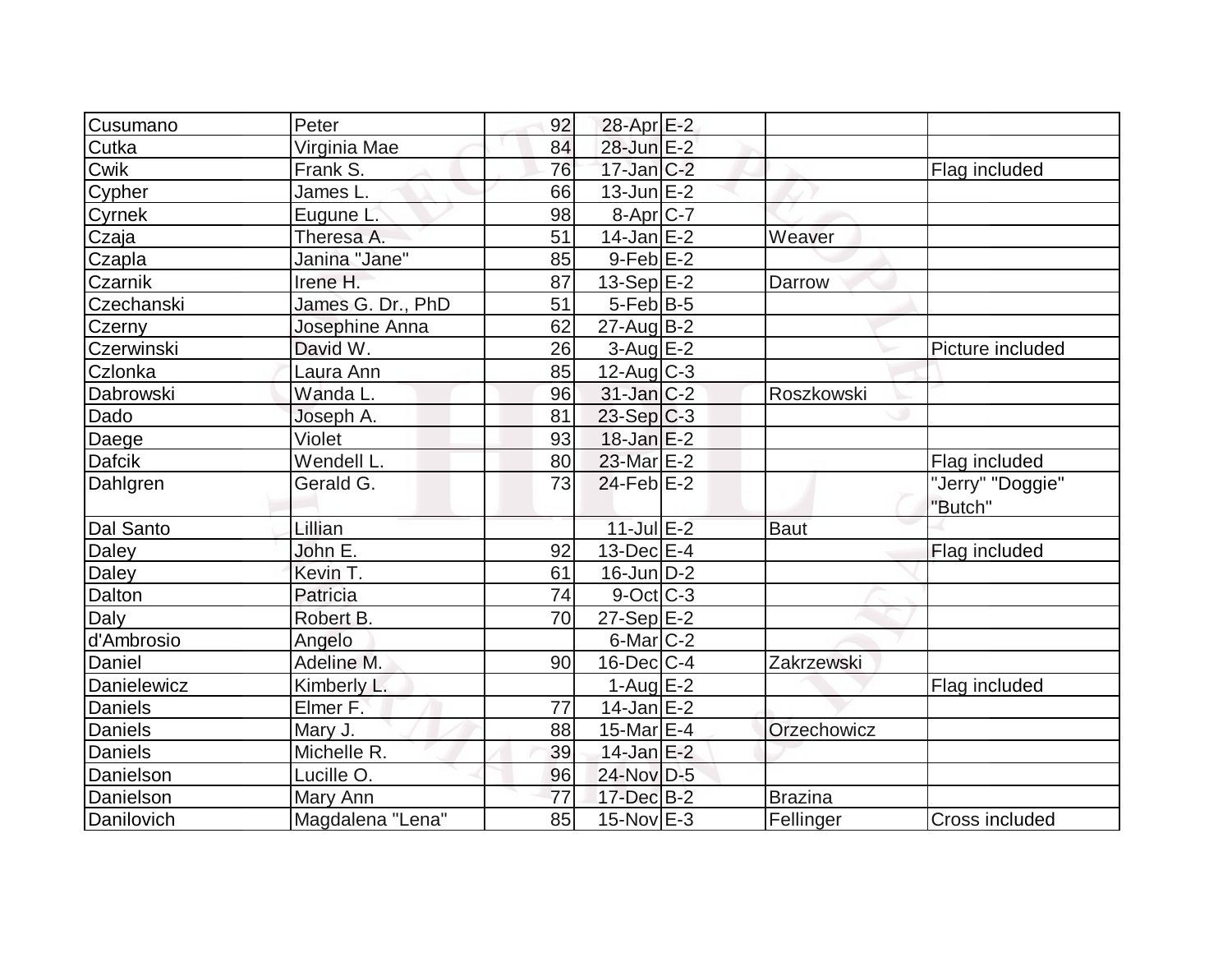| Danko         | Estelle M.               | 88 | $22$ -Mar $E-3$   |                 |                  |
|---------------|--------------------------|----|-------------------|-----------------|------------------|
| Danko         | Nicholas Jr.             | 83 | $20$ -Jun $E-3$   |                 | Flag included    |
| Danskin       | Robert M. "Bob"          | 97 | $31$ -Jan $ C-2 $ |                 | Picture included |
| <b>Darkis</b> | Lela                     | 75 | $12$ -Jan $E-2$   | Florye          |                  |
| Darmofalski   | <b>Barbara Joyce</b>     | 73 | $18-Sep C-2$      |                 |                  |
| Darnell       | Helen                    | 89 | $31$ -Jan $ C-2 $ | <b>Stanim</b>   |                  |
| Darner        | Daniel E.                | 82 | $23$ -Jul B-2     |                 |                  |
| Darner        | Madeline C. "Sis"        | 61 | $14$ -Feb $ C-2 $ |                 |                  |
| Dash          | Michael A.               | 48 | $19$ -Jun $C-2$   |                 |                  |
| Daubenspeck   | <b>Mildred Katherine</b> | 90 | $15$ -Jun $E-2$   |                 |                  |
| Daumer        | Rita S.                  | 90 | $1$ -JulC-3       | Redelman        | Picture included |
| Davenport     | Leory Edward             | 68 | $23$ -Aug E-2     |                 |                  |
| Davidson      | Douglas P. "Dorite"      | 51 | $6$ -May $C-3$    |                 | Flag included    |
| Davidson      | Peggy J.                 | 71 | $13$ -Jan $E-2$   |                 |                  |
| Davidson      | Sharon Kay               | 69 | $28-Oct$ $C-3$    |                 | Picture included |
| Davila        | Domingo S.               | 51 | $21$ -Aug $C-2$   |                 | Picture included |
| Davis         | Anna                     | 92 | $12$ -Jun $ C-2 $ |                 |                  |
| Davis         | D.B.                     |    | $5$ -Feb $ B-5 $  |                 |                  |
| Davis         | Dardanella "Doll"        |    | 23-Mar E-2        | <b>Biddings</b> |                  |
| <b>Davis</b>  | Helen                    | 98 | $29$ -Apr $ C-10$ | <b>Bujdoso</b>  | Picture included |
| Davis         | M. Keith II              | 26 | $20$ -Jun $E-2$   |                 |                  |
| <b>Davis</b>  | Martha M.                | 80 | 23-Oct C-2        | Henson          |                  |
| Davis         | Mary-Rita                | 90 | $17 - Dec$ B-2    | Kelly           |                  |
| Davis         | Omega "Pat"              | 71 | $11-Nov$ C-3      |                 | Picture included |
| Davis         | Patrick J. "Pat"         | 74 | $24$ -Aug $E-2$   |                 | Flag included    |
| <b>Davis</b>  | Ronald Lee               | 75 | $17$ -Jun $ C-3 $ |                 | Picture included |
| Davis         | <b>Sallie Rosetta</b>    | 66 | $20$ -Nov $ C-2 $ | Zeigler         | Picture included |
| Davis         | Viola Catherine          | 91 | $30$ -Mar $ C-2 $ | Shirey          |                  |
| Davis         | Vivian Lee               |    | 8-Apr C-7         |                 |                  |
| Davis         | Wayne E., Jr.            | 59 | $14$ -Jan B-2     |                 |                  |
| Davison       | David J.                 | 57 | $3$ -Feb $E-2$    |                 |                  |
| Davitian      | Michael "Chuck"          | 43 | 18-Sep C-2        |                 |                  |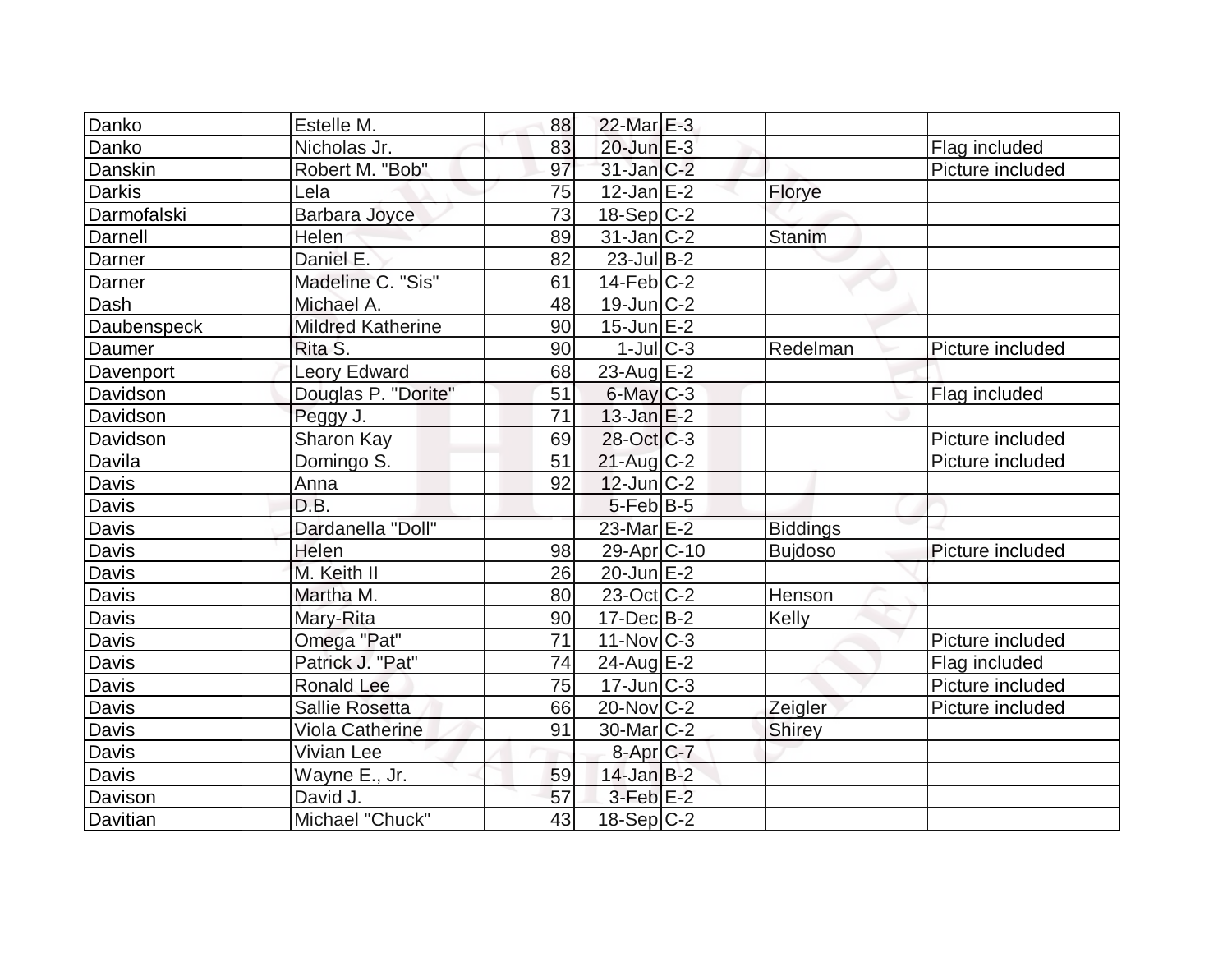| Davy             | Tamara C. "Tammy"  | 46       | $7$ -Jul $D-2$         | Harnisch-Mullins |                        |
|------------------|--------------------|----------|------------------------|------------------|------------------------|
|                  |                    |          |                        |                  |                        |
| Dawson           | Karen K.           | 68<br>62 | $5$ -May $D-2$         | Pharis           |                        |
| Day              | Gayle Lynn         |          | $28$ -Feb $C-2$        | Fancher          |                        |
| Day              | Lucian P., Jr.     |          | $29-Oct$ B-2           |                  |                        |
| Day              | Robert L.          | 55       | $9$ -Feb $E-2$         |                  |                        |
| De Boer          | <b>Stella</b>      | 76       | $24$ -Dec $B-2$        | Kool             |                        |
| De Muth          | William M.         | 69       | $11$ -Jan $E-3$        |                  |                        |
| Dean             | Eunice             | 66       | $7 - Apr$ $C-2$        |                  |                        |
| Dean             | James B.           | 85       | $26$ -Jan $E-2$        |                  |                        |
| Dean             | Lawrence           | 75       | 28-Nov E-2             |                  |                        |
| Dean             | Paul               | 91       | $22$ -Jun $E-2$        |                  |                        |
| Deardorff        | Michael D.         | 51       | $14$ -Nov $ D-2 $      |                  |                        |
| <b>DeBartolo</b> | Giuseppe "Joe"     | 62       | 28-Dec C-2             |                  |                        |
| DeBeneditto      | Norma "Jean"       | 82       | $9-Nov$ $E-2$          |                  |                        |
| DeBoer           | Daniel B.          | 57       | $24$ -Jul C-2          |                  | Picture included       |
| <b>DeBok</b>     | <b>Nicholas</b>    | 88       | 3-Mar C-2              |                  | Flag included          |
| <b>DeBold</b>    | Louis David        | 55       | $21$ -Dec $E-2$        |                  |                        |
| DeCavitch        | Linda S.           | 45       | $25$ -Feb $E-2$        | DeJong           |                        |
| DeCazares        | Lucia "Lucy"       | 74       | 14-Mar E-2             | Leal             |                        |
| <b>Decker</b>    | Jessie R.          | 88       | $23-Sep C-3$           | Cummings         |                        |
| Decker           | Randall R. Sr.     | 62       | $15$ -Jan $ C-3 $      |                  | Picture included       |
| Decker           | Richard R. "Dick"  | 81       | $7$ -Jun $F-2$         |                  |                        |
| <b>Deckter</b>   | <b>Sharon Kay</b>  | 65       | $5$ -May $D-2$         |                  | Star of David included |
| Dedelow          | <b>Edward "Ed"</b> | 71       | $4$ -May $E-2$         |                  |                        |
| Dedloff          | Pansy L.           | 77       | $16$ -Nov $E-2$        |                  |                        |
| <b>Dedrick</b>   | June               | 83       | 28-Mar <sub>E</sub> -2 |                  |                        |
| Dee              | Walter R.          | 89       | $21$ -Oct $ C-3 $      |                  | Flag and Picture       |
|                  |                    |          |                        |                  | included               |
| Dees             | Kimberly Jo        | 56       | $1-Feb$ $E-2$          | Fronek           | Kimberly Jo Jansen     |
|                  |                    |          |                        |                  | (Fronek) Dees          |
| Dees             | Kimbery Jo         | 56       | $28 - Jan$ $E-2$       |                  | Picture included       |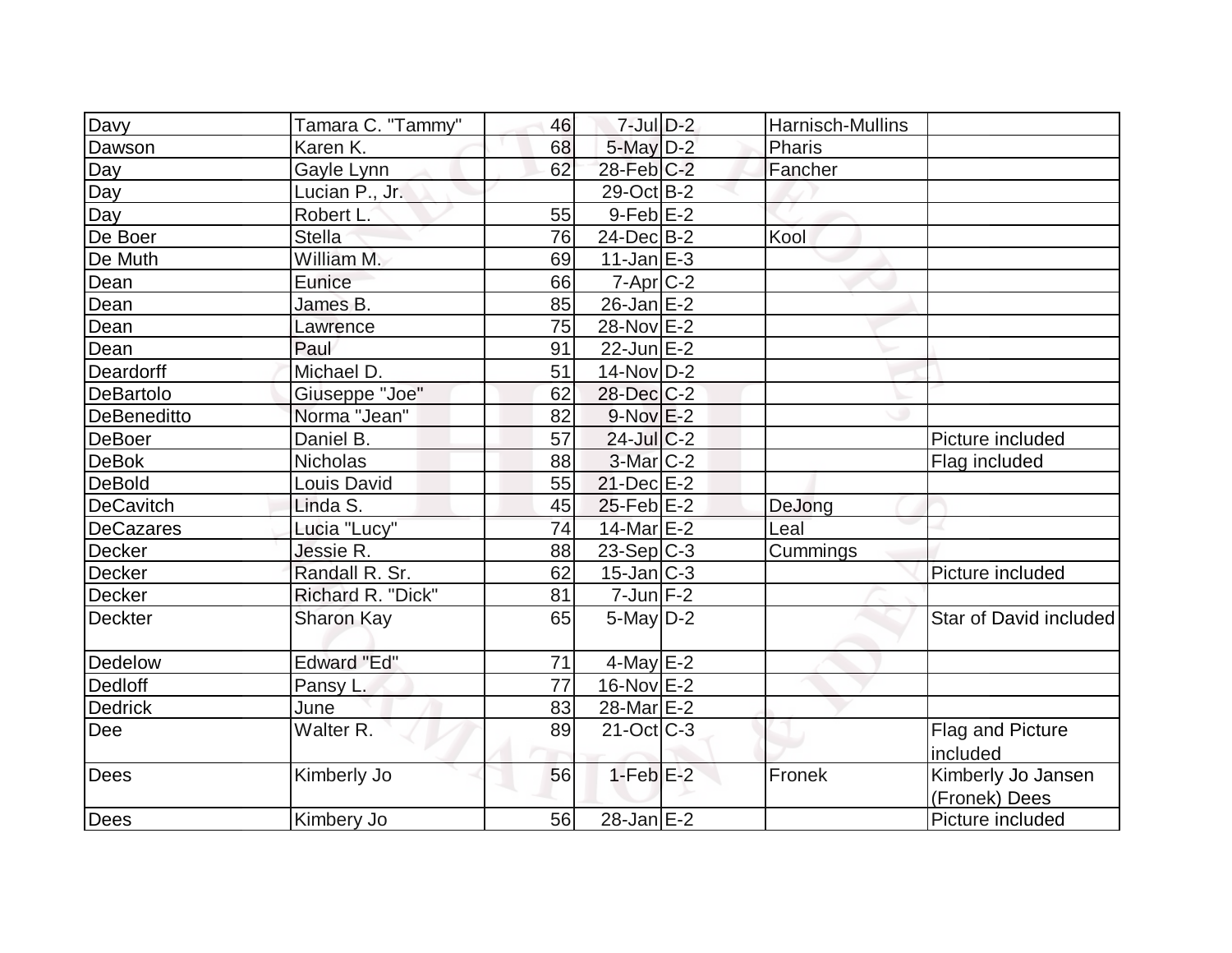| Degan              | Jane Ellen                    | 83 | 23-Nov E-2             |                   |                                        |
|--------------------|-------------------------------|----|------------------------|-------------------|----------------------------------------|
| DeGan              | John A. "Jack"                | 83 | $8$ -Aug $E-2$         |                   | Flag included                          |
| Degroate           | Charlotte                     | 79 | $3$ -Jan $C-2$         | <b>Stepek</b>     |                                        |
| Dejnowski          | Karen J.                      | 55 | $27$ -Mar $C-2$        |                   |                                        |
| Del Rio            | Vivian                        | 85 | $4$ -Oct $F-2$         |                   |                                        |
| Delane             | <b>Terrance "Geezer"</b>      | 63 | $17$ -Apr $ C-2$       |                   | Flag included                          |
| Deloera            | Harvey                        | 83 | $6$ -Jan $E-2$         |                   |                                        |
| DeLong             | Eugene <sub>F.</sub>          | 81 | 28-Mar <sub>E</sub> -2 |                   | Masonic emblem<br>included             |
| DeMarco            | Francis C. "Frank"<br>"Marco" | 85 | $11$ -Jan $E-2$        |                   | Flag included                          |
| DeMarco            | <b>Nancy Alice</b>            | 84 | $13$ -Jun $E-2$        |                   |                                        |
| DeMayo             | Thomas W.                     | 88 | $8$ -Jan $ C-3 $       |                   | Flag included                          |
| Demeter            | Lillian L.                    | 78 | $3-Nov$ <sub>C-2</sub> |                   | Picture included                       |
| Demeter            | <b>Rose Marie</b>             | 85 | $10$ -May $E-2$        | Meaney            |                                        |
| Demitrakis         | Despina                       | 80 | $12$ -Aug C-3          | <b>Christakis</b> | Cross included                         |
| Demkovich          | James R., Jr.                 | 51 | $27$ -Jan $E-2$        |                   |                                        |
| Demkovich          | Thomas J.                     | 86 | $26$ -Mar $B-2$        |                   |                                        |
| Dempsey            | Annie B.                      | 97 | $19$ -Jun $C-2$        |                   | Picture included                       |
| Dempsey            | Frederick W.                  |    | $11$ -Jul $E-2$        |                   |                                        |
| Denby              | Nancy B.                      | 83 | $30$ -Jun $D-2$        |                   |                                        |
| Denson             | <b>Jessie Mae</b>             | 81 | $14$ -Jul $D-2$        |                   | Minister Jessie Mae<br>Denson /Picture |
| Denta              | Elaine                        | 82 | $16-Sep C-5$           | <b>Bartowski</b>  |                                        |
| Depta              | John George                   |    | $23$ -Feb $E-3$        |                   | Flag included                          |
| Deresch            | Randy L.                      | 58 | $3$ -May $F-2$         |                   |                                        |
| Dermody            | Jean C.                       | 86 | $11-Oct$ $E-2$         |                   |                                        |
| <b>DeRolf</b>      | Marie E.                      | 90 | $20$ -May C-3          | Voisey            |                                        |
| <b>Des Rosiers</b> | Ethel M.                      | 87 | $21$ -Jun $E-2$        | LaVigne           |                                        |
| Desjardins         | Betty J.                      | 84 | $1-Sep C-2$            |                   |                                        |
| Desormeaux         | George II "James"             | 34 | $18$ -Jan $E-2$        |                   |                                        |
| <b>Detwiler</b>    | Lois C.                       | 89 | $18$ -Apr $E-2$        |                   | Picture included                       |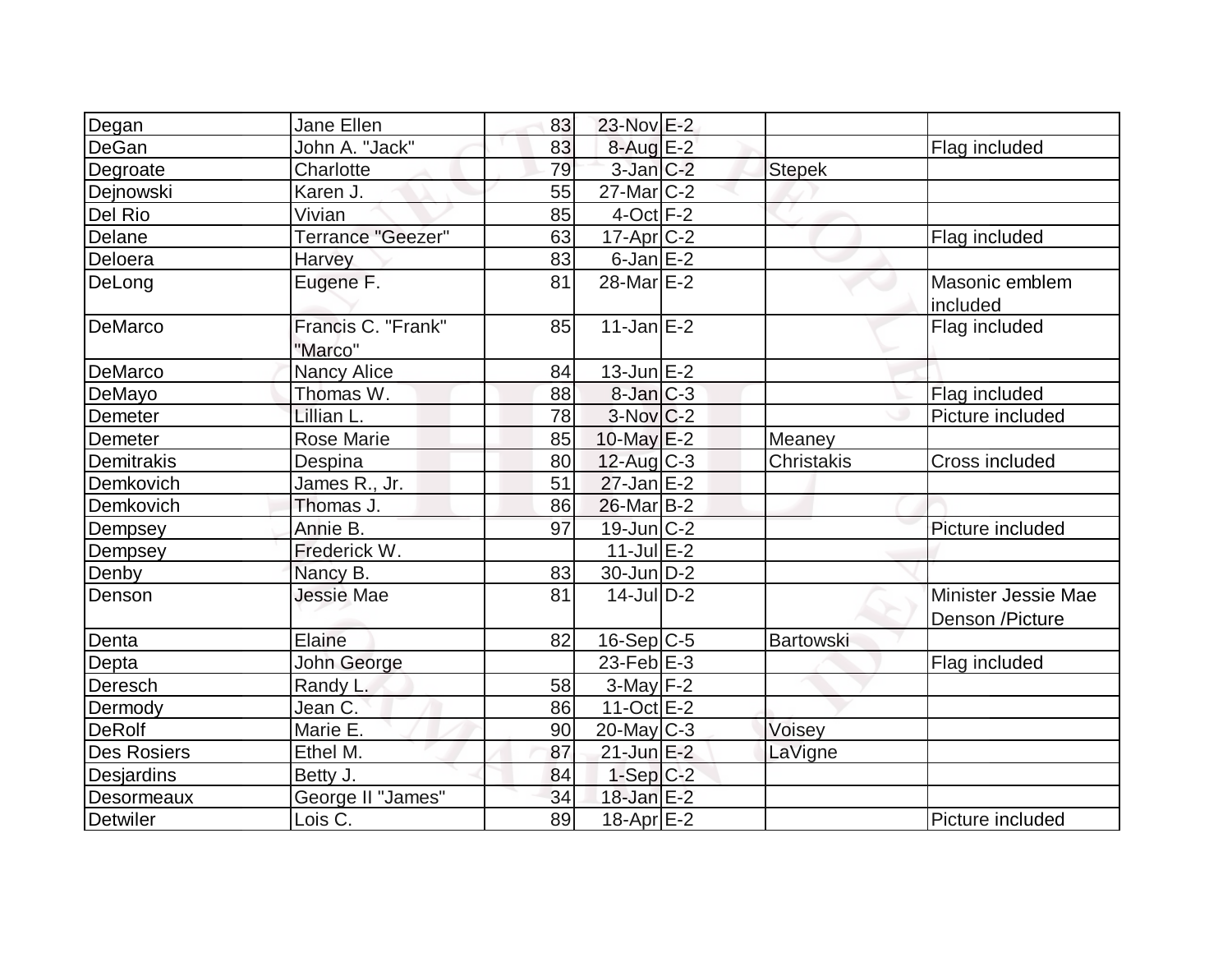| Detzner              | <b>Florence Marie</b>  | 96 | $16$ -Dec $C$ -3  |               | Picture included  |
|----------------------|------------------------|----|-------------------|---------------|-------------------|
| Deuring              | <b>Roger Thomas</b>    | 59 | 23-Dec C-3        |               | Known as Dylan T. |
|                      |                        |    |                   |               | Shepard           |
| Devine               | Thomas R.              | 57 | $13$ -Jan $E-2$   |               |                   |
| DeVore               | Margaret A.            | 87 | $2-Sep C-3$       | <b>Brady</b>  |                   |
| <b>DeVries</b>       | Albert                 |    | $5$ -JulD-2       |               |                   |
| <b>DeVries</b>       | Jeffrey A.             | 49 | $23$ -Jun $ D-2 $ |               |                   |
| <b>DeVries</b>       | Jeffrey F.             | 36 | $13-Oct$ $C-2$    |               | Picture included  |
| <b>DeVries</b>       | John K.                | 82 | $30$ -Apr $ B-2 $ |               |                   |
| DeWes                | Elmer Joseph           | 89 | $19$ -May D-2     |               | Picture included  |
| Dewes                | <b>Marie Theresa</b>   | 79 | $20$ -Jun $E-2$   |               | Picture included  |
| Dewey                | Margaret               | 93 | $6$ -Jul $E-2$    | Roman         | Picture included  |
| Deyoung              | <b>Bertha</b>          | 89 | $10$ -Apr $C-2$   | Van Baren     |                   |
| DeYoung              | Gilbert H.             | 90 | $16$ -Mar $E-2$   |               | Flag included     |
| DeYoung              | Jeanette               | 97 | $3$ -Jan $C-2$    | Van Noort     |                   |
| DeYoung              | Laurel                 | 58 | 30-Oct C-2        |               |                   |
| Dezamko              | <b>Rose Elizabeth</b>  | 96 | $4$ -Jul $E-2$    | Chamberlain   |                   |
| <b>Dhaemers</b>      | Elsie F.               | 94 | $15-Sep C-2$      |               |                   |
| <b>Diaz</b>          | Alfonso                |    | 22-Sep C-3        |               |                   |
| Diaz                 | Bertha N.              | 95 | $3-May$ F-2       |               |                   |
| Diaz                 | Elena S.               | 82 | $8$ -Jan $ C-3 $  |               |                   |
| Diaz                 | Raymond "Ray"          | 50 | $15$ -May C-3     |               |                   |
| <b>Dick</b>          | Jeanne C.              | 81 | 10-May $E-3$      | Howser        |                   |
| <b>Dickey</b>        | Chauncey S. "Mayor     | 68 | $17 -$ JulC-2     |               | Masonic symbol    |
|                      | of Conkey Street"      |    |                   |               | included          |
| <b>Dickhardt</b>     | Louis W.               | 84 | $18$ -Jul $E-2$   |               |                   |
| <b>Dicks</b>         | Mary                   | 88 | $28-Sep D-2$      | Ferconio      |                   |
| <b>DiCosmo</b>       | Helen "Lana"           | 92 | 30-Nov E-2        | DiMaggio      |                   |
| Diehl                | Donna M.               | 55 | $16$ -Jul B-2     | <b>Kubiak</b> |                   |
| <b>Dildine</b>       | Jerry                  | 68 | 24-Oct E-3        |               | Picture included  |
| <b>Dillard-Burns</b> | Rosaline               |    | $4$ -Aug $D-5$    |               |                   |
| <b>Dilley</b>        | <b>Katherine Marie</b> | 74 | $7$ -Jan $E-4$    |               |                   |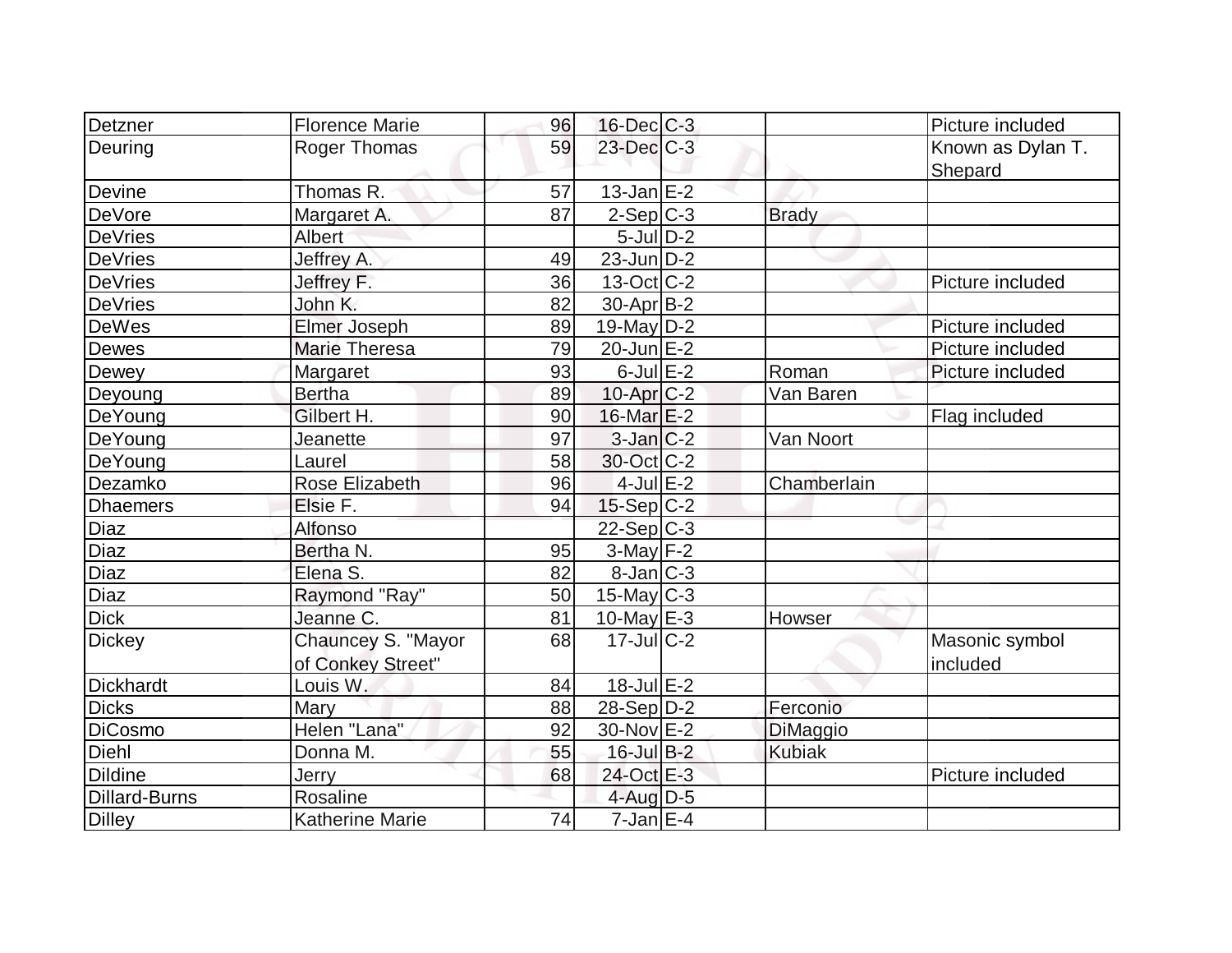| Dillingham          | Tammy S.                 | 34 | 23-May E-2              |              |                       |
|---------------------|--------------------------|----|-------------------------|--------------|-----------------------|
| Dillman             | Helen                    | 96 | 29-Jul C-2              |              |                       |
| $\overline{D}$ ills | Juanita E.               | 86 | $18$ -Feb $E-2$         |              |                       |
| <b>DiMarco</b>      | Michaline "Mickey"       | 84 | $22$ -May C-2           | Pietryczycki |                       |
| <b>DiMichele</b>    | <b>Bernice</b>           | 90 | $23$ -May $E-2$         |              |                       |
| <b>Dimitrovski</b>  | <b>Nikola</b>            | 67 | $16$ -Oct $ C-2 $       |              | <b>Cross included</b> |
| Dines               | Eleanore                 | 86 | 22-Nov D-2              | Rafalski     |                       |
| Dinnocenzo          | Darlene                  | 69 | $26$ -Jul $E-2$         |              |                       |
| Diombala            | Richard D.               | 62 | 11-May $D-2$            |              | Flag included         |
| Dirindin            | <b>Margaret Mary</b>     | 88 | $29-Sep C-2$            |              |                       |
| <b>Disney</b>       | Clarence W. "Diz"        | 85 | $31$ -Jan C-2           |              | Flag included         |
| <b>Dittmann</b>     | Catherine Anne           | 68 | $3-Aug$ $E-2$           | <b>Baer</b>  |                       |
| <b>Dix</b>          | <b>Howard Dewitt, II</b> | 60 | $19$ -Jan $E-2$         |              |                       |
| <b>Dixon</b>        | James T.                 | 81 | $9$ -Dec $C$ -3         |              |                       |
| Djuraskovic         | Ruzica                   | 76 | $18$ -Apr $E-2$         |              | Cross included        |
| <b>Dobbins</b>      | <b>Daralee</b>           | 78 | 28-Jul D-7              |              | Picture included      |
| Dobner              | Nona Lea                 | 88 | $28-Sep D-2$            |              | Picture included      |
| Dobosz              | <b>Sharon Marie</b>      |    | $21-Nov D-2$            |              |                       |
| <b>Dobosz</b>       | Victoria M.              | 92 | $5$ -Jan $F-3$          | <b>Bach</b>  |                       |
| Dobrosky            | Mary                     | 59 | $15$ -Feb $ E-2 $       |              | Picture included      |
| Dobrowolski         | Henry "Hank"             | 94 | 8-Apr C-7               |              |                       |
| Doby                | <b>Jack</b>              | 64 | $7-Dec$ $E-3$           |              |                       |
| Dodds               | James                    | 93 | $25$ -Apr $E-2$         |              | Picture included      |
| Dodson              | <b>James Alan</b>        | 69 | $6$ -Jul $E-2$          |              |                       |
| Doerner             | Aubrey E.                | 89 | $24$ -Feb $E-2$         |              | Flag included         |
| Doesburg            | Tony                     | 83 | $14$ -Jun $E-2$         |              |                       |
| Doffin              | Alfred M.                | 98 | $16$ -Jul B-2           |              |                       |
| <b>Doffin</b>       | Alice Emma               | 84 | $24$ -Feb $E-2$         | <b>Rick</b>  |                       |
| Doherty             | Mary Elizabeth "Bette"   | 86 | $9$ -Dec $C$ -3         | <b>Burns</b> |                       |
| Dolinski            | Eugene W.                | 86 | $15-Apr$ <sub>C-9</sub> |              | Flag included         |
| Dolinski            | Kathryn                  | 89 | $16-Sep C-5$            | Kovachic     |                       |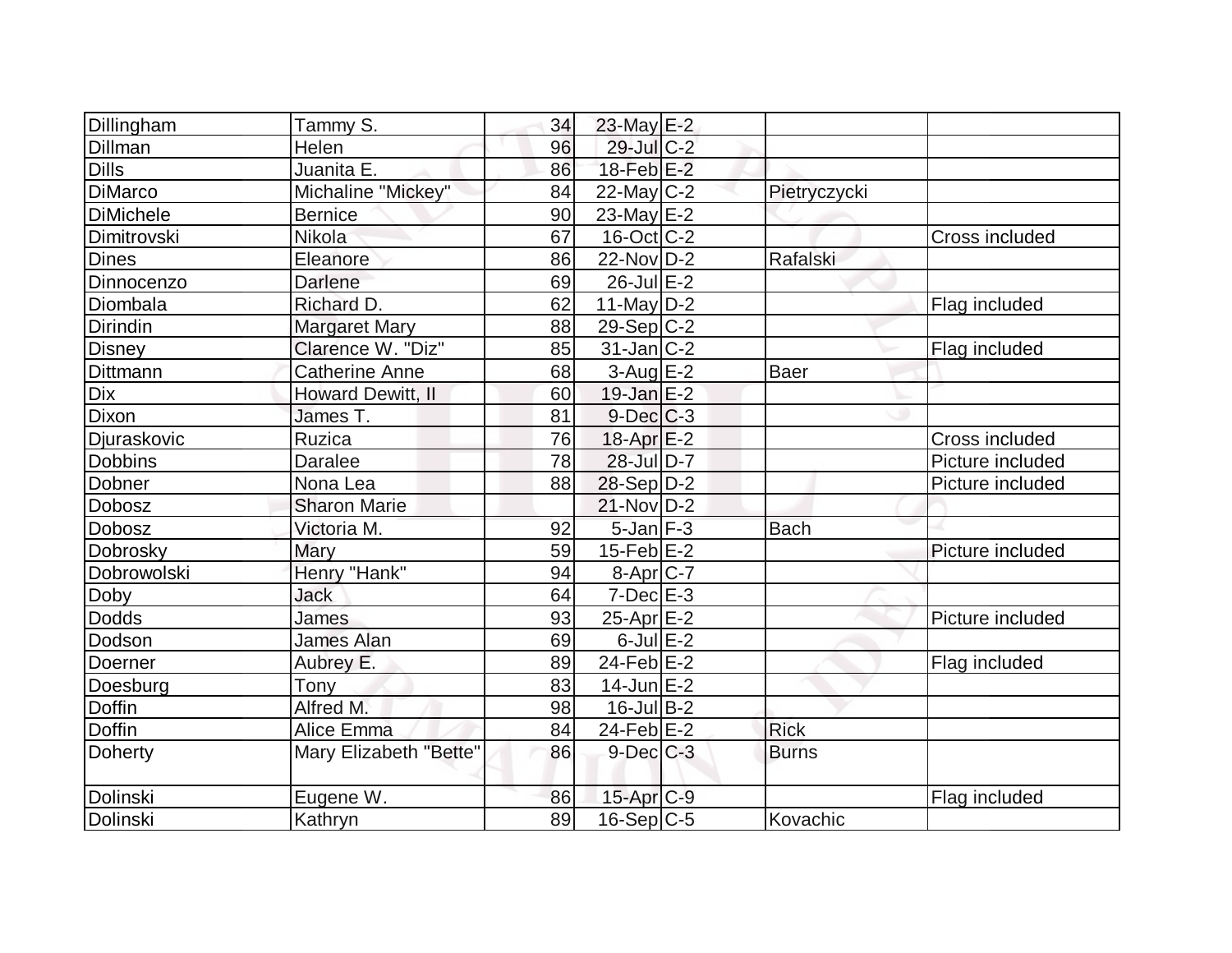| <b>Doll</b>   | <b>Irene Marie</b>   | 95     | $9-Nov$ E-2       | Gardner        |                  |
|---------------|----------------------|--------|-------------------|----------------|------------------|
| Domanski      | <b>Roger Marion</b>  | 78     | 17-Nov D-6        |                | Flag included    |
| Dombrowski    | Deborah R.           | 63     | $20$ -Jun $E-2$   | Lewis          |                  |
| Dombrowski    | Jeremy J.            | 27     | $21-Apr$ $E-2$    |                |                  |
| Dominguez     | Herminia "Minnie"    | 87     | $19-Apr$ $E-2$    | Rodriguez      |                  |
| Dommer        | <b>Herbert Ralph</b> | 85     | $27$ -May C-3     |                | Flag included    |
| Donahew       | <b>Maurine Rose</b>  | 94     | $27$ -Jan $E-2$   | <b>Bartels</b> | Picture included |
| Donavan       | Edwin L., Jr. "Bud"  | 83     | $16$ -Nov $E-2$   |                | Flag included    |
| Donavan       | Wayne H.             | 73     | 15-Feb $E-2$      |                |                  |
| Donis         | Rayne A.             | 11     | $28$ -Jul $D-7$   |                |                  |
|               |                      | months |                   |                |                  |
| Donley        | Raellen              |        | $12$ -Oct $ D-2 $ | Ingram         |                  |
| Donley        | <b>Robert Leo</b>    | 63     | $5-Aug$ $C-5$     |                | Flag included    |
| Donnelly      | James R.             | 83     | $23-Sep C-3$      |                | Flag and Picture |
|               |                      |        |                   |                | included         |
| Donnelly      | <b>Trudie Adell</b>  | 84     | $12$ -Aug C-3     | Jones          |                  |
| Donnowitz     | Dolores A.           | 85     | $20$ -Mar $C-2$   |                |                  |
| Donovan       | Edward J.            | 88     | $1-Jan$ $C-3$     |                | Flag included    |
| Doolin        | James E.             | 69     | 28-Mar E-2        |                |                  |
| Dorsey        | David F.             | 62     | $15$ -Oct B-2     |                |                  |
| <b>Dorsey</b> | Deborah A.           | 63     | $15$ -Jul $C-3$   | Soukup         |                  |
| Dorton        | Benjamin R.          | 87     | $19$ -Dec $E-3$   |                | Flag included    |
| Dotson        | Kenneth              | 29     | $27$ -Apr $ C-2 $ |                |                  |
| Doty          | Lynn M.              | 59     | 19-Apr $E-2$      |                |                  |
| Dougherty     | Theodore M. "Ted"    | 86     | $25$ -May $E-2$   |                | Flag included    |
| Doughney      | Florence V.          | 87     | $17-Sep B-2$      | Rumpf          |                  |
| Douglas       | James M.             | 67     | $4$ -Nov $ C-2 $  |                | Police emblem    |
|               |                      |        |                   |                | included         |
| Douglas       | Mabelle              | 96     | 16-May E-2        | Keene          |                  |
| Doulder       | Carol A.             | 61     | $12-Sep$ $E-2$    | Radke          |                  |
| Douthett      | William H.           | 81     | 23-May E-2        |                | Flag included    |
| Douzopoulos   | Nikolaos "Nick"      | 70     | 28-Apr $E-2$      |                |                  |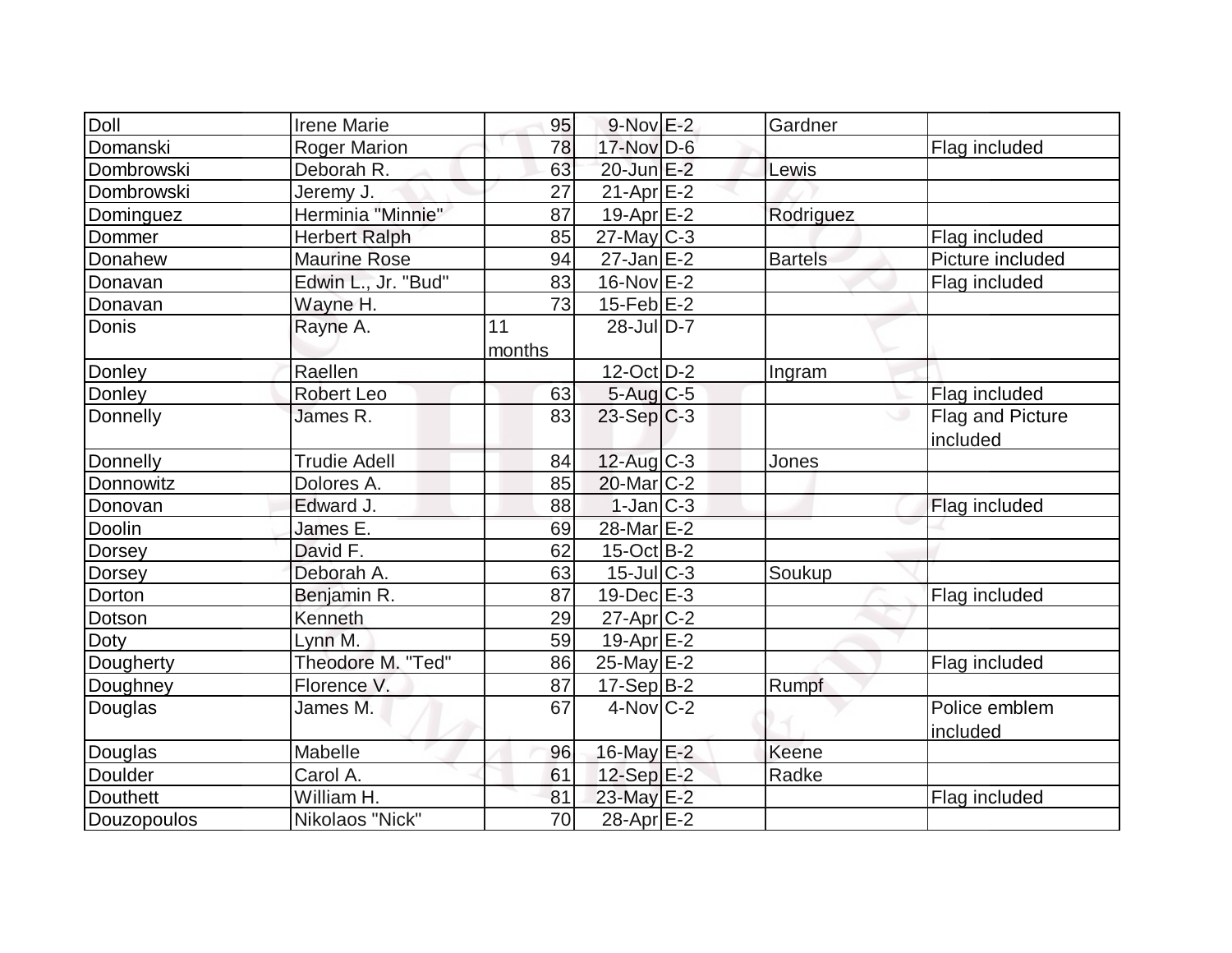| Dovich             | Charles R. Sr.              | 63 | 29-Apr <sub>C-9</sub> |                  |                                     |
|--------------------|-----------------------------|----|-----------------------|------------------|-------------------------------------|
|                    | "Chuck"                     |    |                       |                  |                                     |
| Downing            | Mary Jane                   | 86 | $1$ -Dec $C$ -4       |                  | Picture included                    |
| Downing            | Mary Jane "MJ"              | 86 | 30-Nov E-2            |                  | Picture included                    |
| Downs              | Douglas                     | 39 | 28-Dec C-2            |                  |                                     |
| <b>Downs</b>       | Katherine E.                | 88 | $28$ -May B-2         | Shadley          | Katherine E.                        |
|                    |                             |    |                       |                  | <b>Anderson Downs</b>               |
| Doyle              | Carol                       | 72 | $17-Sep$ B-2          | Dejarnatt        |                                     |
| Doyle              | <b>Michael Robert</b>       | 58 | $31$ -Jan C-2         |                  |                                     |
| <b>Drabik</b>      | Elizabeth M.                | 92 | $25$ -Nov $C-3$       |                  | <b>Flag and Picture</b><br>included |
| <b>Drach</b>       | Pamela Ann                  | 56 | $28$ -Jun $E$ -2      |                  |                                     |
| Dragon             | Mona                        | 79 | $7 - Aug$ $C-2$       | Fugate           | Picture included                    |
| <b>Drake</b>       | Daisy Mae                   | 83 | $29$ -Jul $C-2$       | <b>Drakulich</b> |                                     |
| Drake              | Denise K.                   | 65 | $9-Nov$ E-2           |                  |                                     |
| <b>Draper</b>      | Verdine "Dine"              | 73 | 31-Dec B-3            |                  |                                     |
| <b>Drasic</b>      | Goldie C.                   | 86 | $25$ -Nov $ C-3 $     |                  |                                     |
| <b>Draus</b>       | Thomas J., Sr.              | 79 | $25-Sep C-4$          |                  | Picture included                    |
| <b>Draves</b>      | Helen E.                    | 95 | $7$ -Jun $F-2$        |                  |                                     |
| Dravesky           | <b>Joseph Andrew</b>        | 48 | $23$ -Dec $C$ -3      |                  |                                     |
| Dravesky           | William Royce               | 80 | $15$ -Apr $ C$ -9     |                  | Flag included                       |
| <b>Dravininkas</b> | August                      | 96 | $17$ -May $E-2$       |                  |                                     |
| <b>Dresden</b>     | Della May                   | 97 | $4$ -Oct $F-2$        |                  |                                     |
| Drewniak           | David E.                    | 62 | 10-Mar $ C-2 $        |                  |                                     |
| <b>Drews</b>       | <b>Christine "Christie"</b> | 39 | $19-Apr$ $E-2$        | Rodriguez        | Picture included                    |
| <b>Drisner</b>     | Marie A.                    | 95 | $9-Sep$ B-2           |                  |                                     |
| <b>Drolen</b>      | Eileen H.                   | 89 | $14$ -May B-2         | Manning          |                                     |
| Druga              | James J.                    | 71 | $28$ -Dec $C-2$       |                  | <b>Flag and Picture</b><br>included |
| <b>Dubczak</b>     | Frank J.                    | 60 | $5-Sep$ E-2           |                  | Picture included                    |
| <b>Dublak</b>      | Patricia L                  | 74 | $17$ -Jan $ C-2 $     |                  |                                     |
| <b>Dublak</b>      | Stanley M.                  | 85 | $25$ -Nov $ C-3 $     |                  |                                     |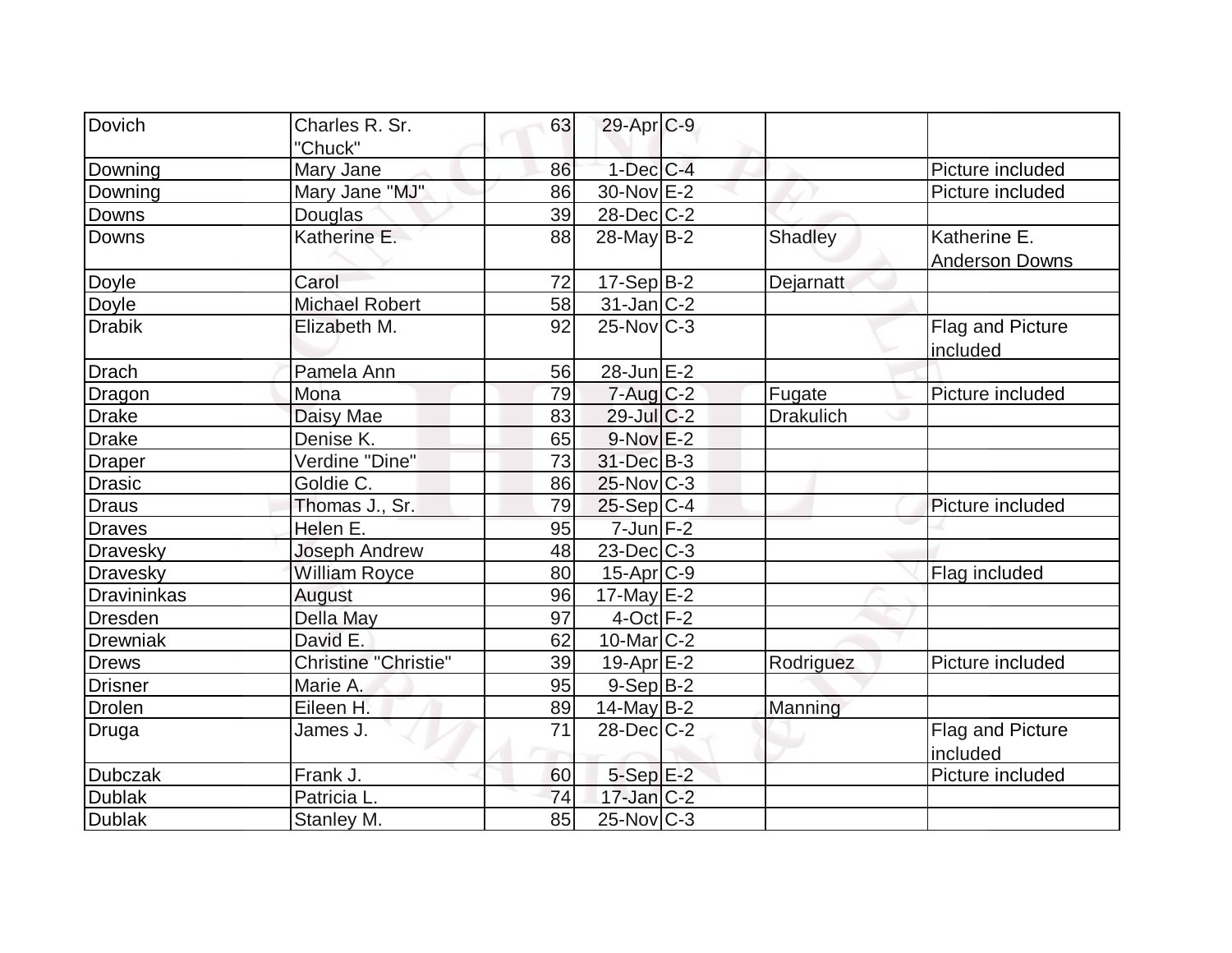| Dubowsky       | Mildred E.          | 86 | $8$ -Mar $E-3$          |                |                  |
|----------------|---------------------|----|-------------------------|----------------|------------------|
| Dubs           | Eugene "Gene"       | 79 | $18$ -Apr $E-2$         |                |                  |
| <b>Duda</b>    | Victoria "Vicky"    | 83 | $31$ -Jul C-2           | Kolat          |                  |
| Duffin         | Marjolet            |    | $21$ -May B-2           | Wilde          |                  |
| Duggan         | Gerald F. "Jerry"   | 88 | $2$ -May $E-2$          |                | Flag included    |
| Dughetti       | Phyllis Ann         | 83 | $28$ -Feb $ C-2 $       | Lyons          |                  |
| Dujakovic      | Milan               | 87 | $1-Jan C-3$             |                | Cross included   |
| <b>Dumke</b>   | Anna                | 86 | $7-Nov$ E-2             | Krajewski      |                  |
| <b>Dumler</b>  | Patricia A.         | 77 | 29-Dec D-2              | Zon            |                  |
| Duncan-Cain    | Jean                | 81 | $17-Sep B-2$            |                |                  |
| Dunham         | Daviantae "Davi"    | 29 | $29$ -Jul $C-2$         |                | Picture included |
| Dunkelbarger   | Carol Ann           | 72 | 31-Oct E-2              |                |                  |
| Dunmire        | <b>Harry Edward</b> | 82 | $8$ -Jul $C-3$          |                | Flag included    |
| Dunn           | Debra S.            | 60 | $26$ -Jan $E-2$         | Estrada        |                  |
| Dunning        | Dortha Grace "Dot"  | 94 | 25-Mar <sub>IC-10</sub> | Ogden          |                  |
| Duran          | Jay J.              | 79 | 12-Oct D-2              |                |                  |
| Durbin         | <b>Teddy Wayne</b>  | 35 | $14-Sep$ $E-2$          |                | Picture included |
| Durham         | Lawrence E. "Bud"   | 80 | $11-Apr$ $E-2$          |                |                  |
| <b>Dust</b>    | Dorothy R.          | 87 | 31-Oct E-2              |                |                  |
| <b>Dust</b>    | Genevieve "Joyce"   | 94 | $29$ -Jan $ C-2 $       |                |                  |
| <b>Dust</b>    | <b>Melvin Lee</b>   | 79 | $2$ -Mar $ C-3 $        |                | Picture included |
| Dutro          | Wilma Darlene       | 91 | $15$ -Jan $ C-3 $       | Fozkos         |                  |
| <b>Dvorak</b>  | Clara I.            | 87 | $8-Oct$ B-2             |                |                  |
| Dwyer          | Genevieve M.        |    | $5$ -Jul $D-2$          | Olszewski      |                  |
| Dybel          | <b>Mary Therese</b> | 88 | $6$ -Dec $F-2$          | <b>Staucet</b> | Picture included |
| <b>Dygert</b>  | Erwin R.            | 93 | $5$ -Jan $F-3$          |                |                  |
| Dykema         | Jeffrey A.          | 51 | $29$ -Feb $E-2$         |                |                  |
| <b>Dykstra</b> | Daniel William      | 65 | $9$ -Aug $E$ -6         |                | Flag included    |
| <b>Dystra</b>  | Louis Sr.           | 82 | 24-Sep B-2              |                | Flag included    |
| Dziadon        | Cleo M.             | 87 | $3-Feb$ $E-2$           | Allman         |                  |
| Dzieglowicz    | Stella T.           | 93 | $18$ -Jun $B-2$         | Tarka          | Cross included   |
| <b>Dziepak</b> | Alex J.             | 88 | $20$ -Dec $E-3$         |                | Flag included    |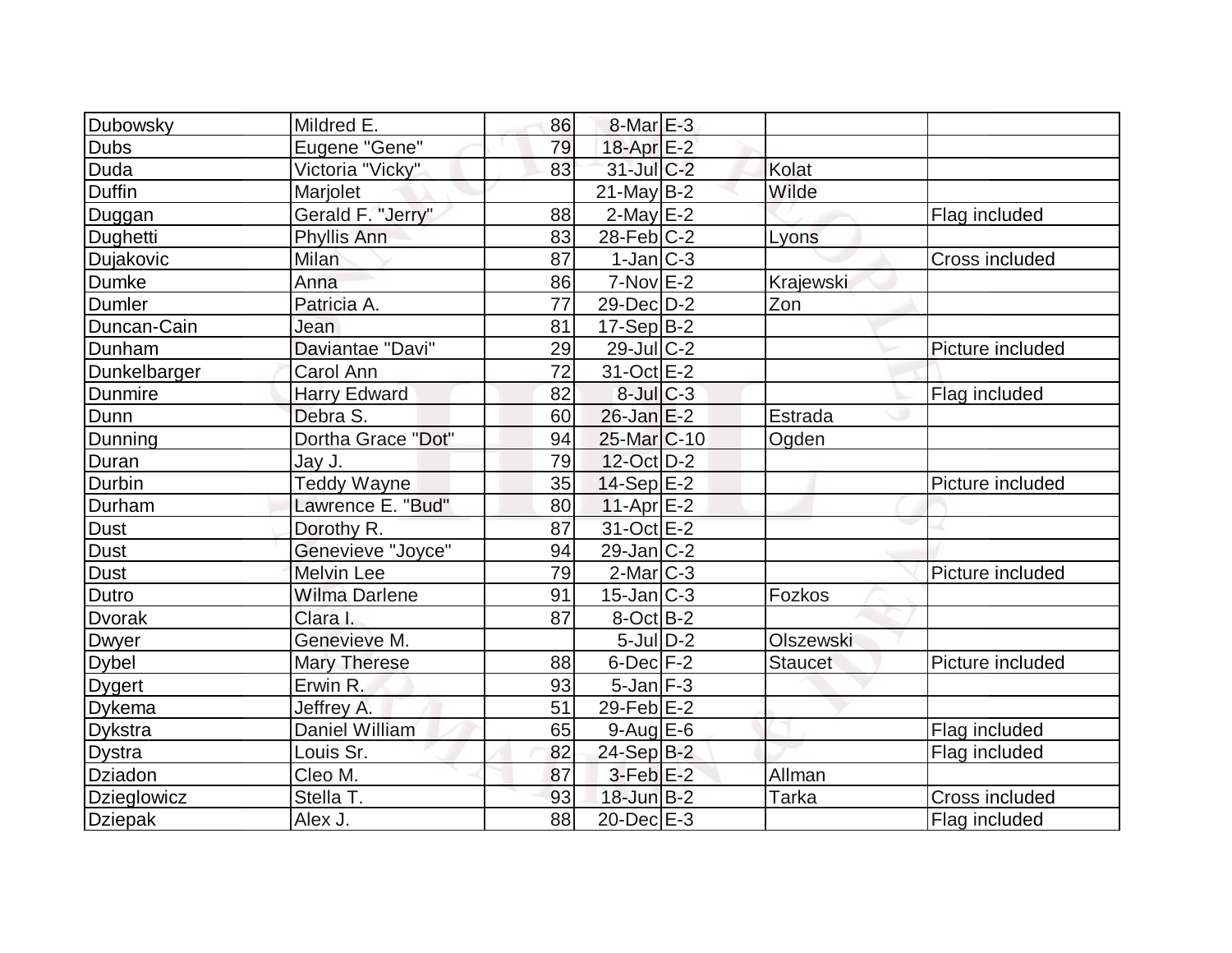| Dziuk      | Edward L.                   | 81 | 28-May B-2        |              | Flag included                    |
|------------|-----------------------------|----|-------------------|--------------|----------------------------------|
| Dzunda     | <b>Bette Lee</b>            | 85 | $8-MarE-3$        | Evans        |                                  |
| Eaker      | Helen E.                    | 91 | 31-Dec B-3        |              |                                  |
| Earl       | Irene P. "DoDo"             | 80 | $8-Aug$ $E-2$     | Ford         |                                  |
| Earle      | Doris A.                    | 76 | $24$ -Jun $C-3$   |              |                                  |
| Early      | Patricia Anna               | 81 | $4$ -Mar $A$ -10  | Dembrowski   | Picture included                 |
| Early      | <b>William Robert</b>       | 62 | $27$ -Jun $E$ -2  |              | Picture included                 |
| Earnest    | Carmen                      | 82 | $1-Nov$ F-2       | Gomez        | <b>Carmen Cavazos</b><br>Earnest |
| Eason      | Lawrence James Sr.<br>"Jim" | 83 | 27-Mar C-2        |              | Flag included                    |
| Easter     | Veril T.                    | 92 | $29$ -Jan B-3     |              | Eastern Star included            |
| Eastman    | Dennis "Denny"              | 24 | $15$ -JulC-3      |              |                                  |
| Easton     | Darrell                     | 54 | $23$ -Aug E-2     |              |                                  |
| Eastwood   | <b>Shirley Bernice</b>      | 92 | $22-Sep$ C-3      | <b>Baker</b> |                                  |
| Eaton      | Leonard P.                  | 69 | $8$ -Dec $C-3$    |              | Flag and Picture<br>included     |
| Eaton      | Mary Ann                    | 69 | $30$ -Aug E-2     |              |                                  |
| Eaton      | Michael J.                  | 50 | $28$ -Aug C-2     |              |                                  |
| Eaton      | Sophie L. "Sally"           | 92 | $4-Feb$ E-2       | Spieler      |                                  |
| Ebbens     | Kathryn                     | 82 | 29-Mar E-2        |              |                                  |
| Eberle     | Victor C.                   | 89 | $2$ -Aug $F-2$    |              | Flag included                    |
| Echterling | Jamie                       | 54 | 22-Aug E-2        |              |                                  |
| <b>Eck</b> | <b>Robert</b>               | 68 | $22$ -Aug $E-3$   |              | Flag included                    |
| Eder       | James H .                   | 92 | 14-Aug C-2        |              |                                  |
| Edgren     | Lenore L.                   | 90 | $22-Sep C-3$      |              |                                  |
| Edwards    | <b>Betty Lou</b>            | 85 | $14$ -Jan $E-2$   |              |                                  |
| Edwards    | Fern                        | 84 | $6$ -Dec $F-2$    |              |                                  |
| Edwards    | Jeannene                    | 74 | 11-Oct E-2        |              |                                  |
| Edwards    | Linda A.                    | 60 | $31$ -Jan $ C-2 $ |              |                                  |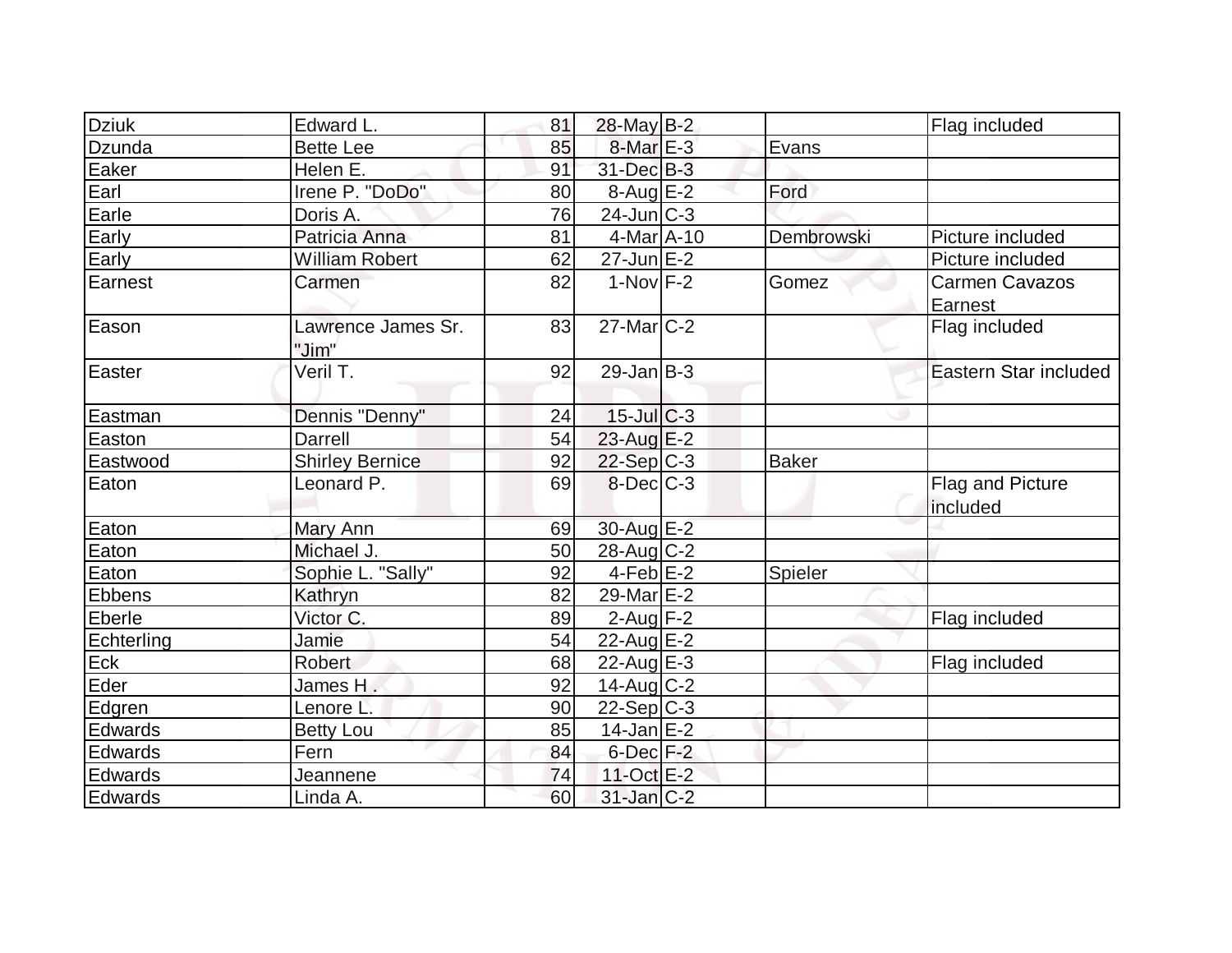| Eggebrecht     | Walter E.              | 86  | $8$ -Jun $E-2$    |        | Flag and Picture           |
|----------------|------------------------|-----|-------------------|--------|----------------------------|
|                |                        |     |                   |        | included                   |
| Egolf          | Herbert O.             | 76  | 19-Oct E-2        |        |                            |
| Eichelberger   | Madelyn M.             | 83  | $5$ -Mar $B$ -2   |        |                            |
| Eichhorn       | Frederick Foltz, Jr.   |     | $5$ -Oct $E-3$    |        | Picture included           |
| Eierman        | Robert A.              | 62  | $10$ -Nov $ D-4 $ |        | Picture included           |
| Einsele        | Darlene "Lee"          | 65  | $9-Nov$ E-2       | Taroli |                            |
| Ekeler         | <b>Constance Marie</b> | 80  | 22-Feb $E-3$      | Good   |                            |
| Eklund         | Peter                  | 79  | 30-Nov E-2        |        | Flag included              |
| Elam           | Jackie Cougen          | 81  | $7$ -May B-2      |        |                            |
|                | "Pappy"                |     |                   |        |                            |
| Eldridge       | James A. "Jim"         | 84  | 14-Oct C-5        |        |                            |
| Eldridge       | James A. "Jim"         | 84  | 22-Feb ??         |        |                            |
| Ellenberger    | Ruth M.                | 93  | $18$ -Aug $C-2$   |        |                            |
| Ellenwodd      | Daniel M.              | 76  | $29$ -Feb $E-2$   |        |                            |
| Ellerie        | Clarence "Bud"         | 89  | $29$ -Jan $C-2$   |        | Flag included              |
| Ellevan        | Mary N.                | 81  | $8$ -May C-2      |        |                            |
| <b>Elliott</b> | George E., Sr.         | 79  | $24-Sep B-2$      |        |                            |
| <b>Ellis</b>   | Irene                  | 95  | $21$ -Feb $C-3$   |        | <b>Irene Swindle Ellis</b> |
| Ellis-Loving   | Nyla Jean              | 69  | $8$ -Jan $ C-3 $  | Leech  |                            |
| Elmer          | Robert Allen           | 50  | $22$ -May C-2     |        |                            |
| Elo            | John B.                | 82  | $15$ -Dec $D-4$   |        | Flag included              |
| Elsner         | Richard O. "Dick"      | 83  | $23$ -Mar $E-2$   |        |                            |
| Elston         | Doris J.               | 81  | $23$ -Dec $C-3$   |        |                            |
| Elzinga        | Grace                  | 103 | $11$ -Nov $ C-3 $ |        |                            |
| Elzinga        | Wayne A.               | 77  | $4$ -Apr $E-2$    |        | Flag included              |
| Emerson        | Barbara Jean           | 77  | $27$ -Jan $ C-3 $ |        | Picture included           |
| Emerson        | Lois M.                | 83  | $7-Nov$ $E-2$     |        |                            |
| Emerson        | Ronald G.              | 78  | 8-Apr C-7         |        | Picture included           |
| Emerson        | Ronald G.              | 78  | 19-Apr E-2        |        | Picture included /         |
|                |                        |     |                   |        | Memorial                   |
| Emery          | Violet                 | 77  | $27$ -Oct C-2     |        |                            |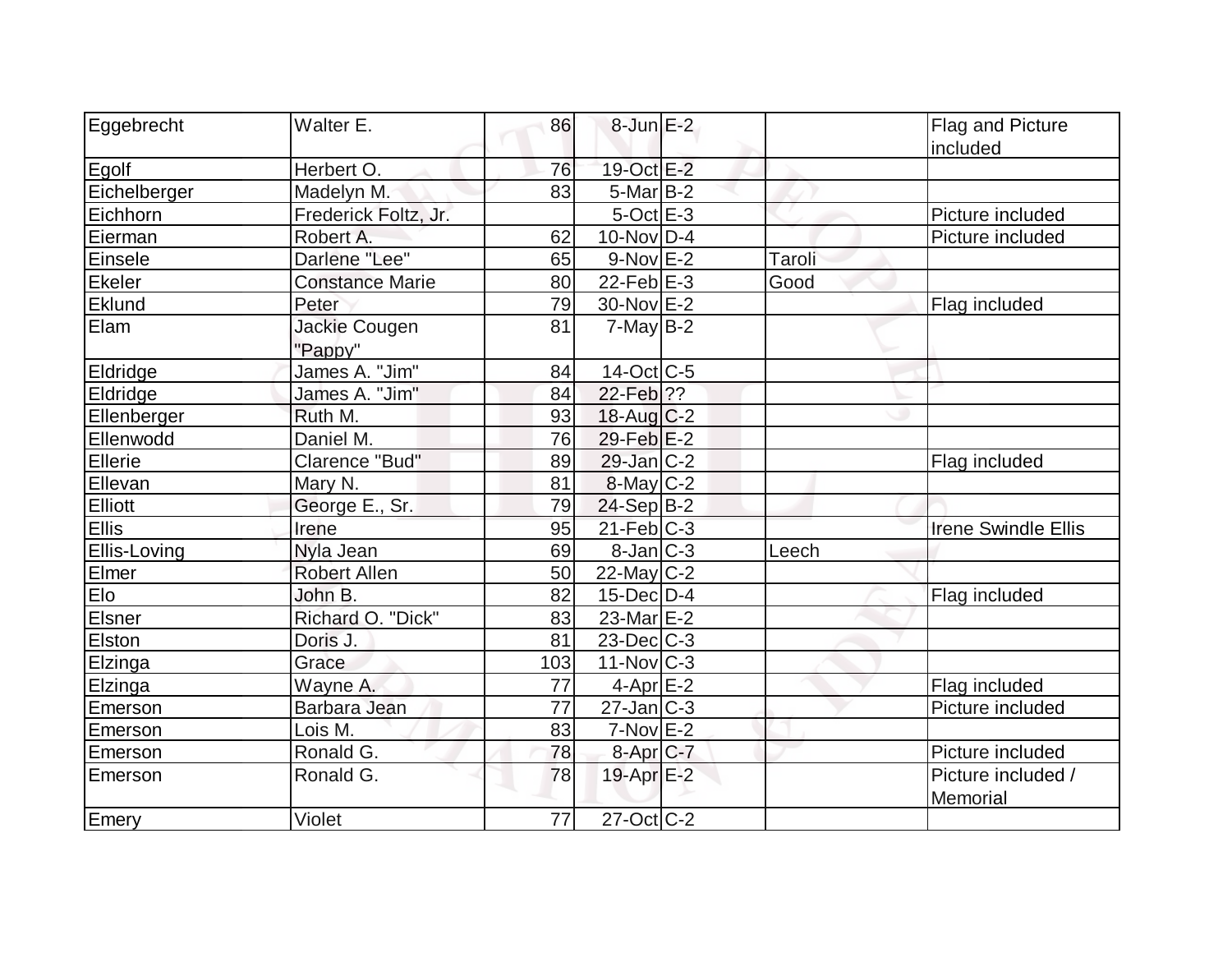| Emro            | Thomas J.           | 71 | $26$ -Aug C-3           |           |                                     |
|-----------------|---------------------|----|-------------------------|-----------|-------------------------------------|
| Engel           | Robert S. "Bee Bob" | 79 | 26-Jun C-2              |           |                                     |
| Englebrecht     | Terrence K.         | 61 | $2$ -Dec $C-3$          |           |                                     |
| Enswieler       | Mary Jean           | 83 | $2$ -Dec $C$ -3         | Hardesty  |                                     |
| Equihua         | Salvador "Sal"      | 80 | $13-Nov$ <sub>C-3</sub> |           | Flag and Picture<br>included        |
| Erb             | Marjorie M.         | 91 | $25$ -Jun $B$ -4        | Anderson  |                                     |
| Erb             | Timothy M.          | 67 | $1-Feb$ E-2             |           | Flag included                       |
| Erffmeyer       | <b>Diane Rose</b>   | 61 | $9-Feb$ $E-2$           |           |                                     |
| Erfurth         | Frank E.            | 94 | $1-Nov$ F-3             |           | Flag and Masonic<br>emblem included |
| Erickson        | Arthur G.           | 63 | 19-May $D-2$            |           | Flag included                       |
| Ericson         | Jean                | 79 | 26-May D-2              |           |                                     |
| Ernst           | Alvina M.           | 88 | 29-Dec D-2              | Schreiber |                                     |
| Ernst           | Betty F.            | 78 | $8-Aug$ $E-2$           |           | Picture included                    |
| Errichiello     | <b>Julie Marie</b>  | 47 | 22-Nov D-4              | Walsh     | Picture included                    |
| <b>Erskine</b>  | Alice M.            | 72 | $17$ -Aug E-2           |           |                                     |
| <b>Esboldt</b>  | Clifford            | 70 | 26-Oct A-13             |           |                                     |
| Escamilla       | Felix               | 85 | 26-Aug C-3              |           |                                     |
| <b>Esposito</b> | Dona L.             | 82 | $1$ -Jan $ C-4 $        |           |                                     |
| Espravnik       | Marie R.            | 84 | $31$ -Jan $ C-3 $       | Markul    |                                     |
| Estep           | Carolyn F.          | 72 | 26-Nov B-2              | Harper    |                                     |
| <b>Estep</b>    | Jimmie              | 81 | $6$ -Aug $B$ -2         |           | Flag included                       |
| <b>Etter</b>    | James               | 84 | $18$ -Jan $E-2$         |           |                                     |
| Etter           | Patricia A.         | 79 | 18-May $E-2$            |           |                                     |
| Evak            | <b>Steffie</b>      | 87 | 17-Apr C-2              |           | Picture included                    |
| Evanoff         | Lorraine            | 84 | $10$ -Feb $ C-2 $       |           |                                     |
| Evanoff         | Van, Sr.            | 87 | $17-Sep B-2$            |           | Cross included                      |
| Evans           | Alice A.            | 69 | $11$ -Jul $E-2$         |           |                                     |
| Evans           | Virgil              | 71 | $1$ -Jan $C-3$          |           |                                     |
| Evans           | William A. "Bill"   | 86 | 22-Jun E-2              |           | Flag included                       |
| Evanyo          | Michael A.          | 76 | $4$ -Jun $B-2$          |           |                                     |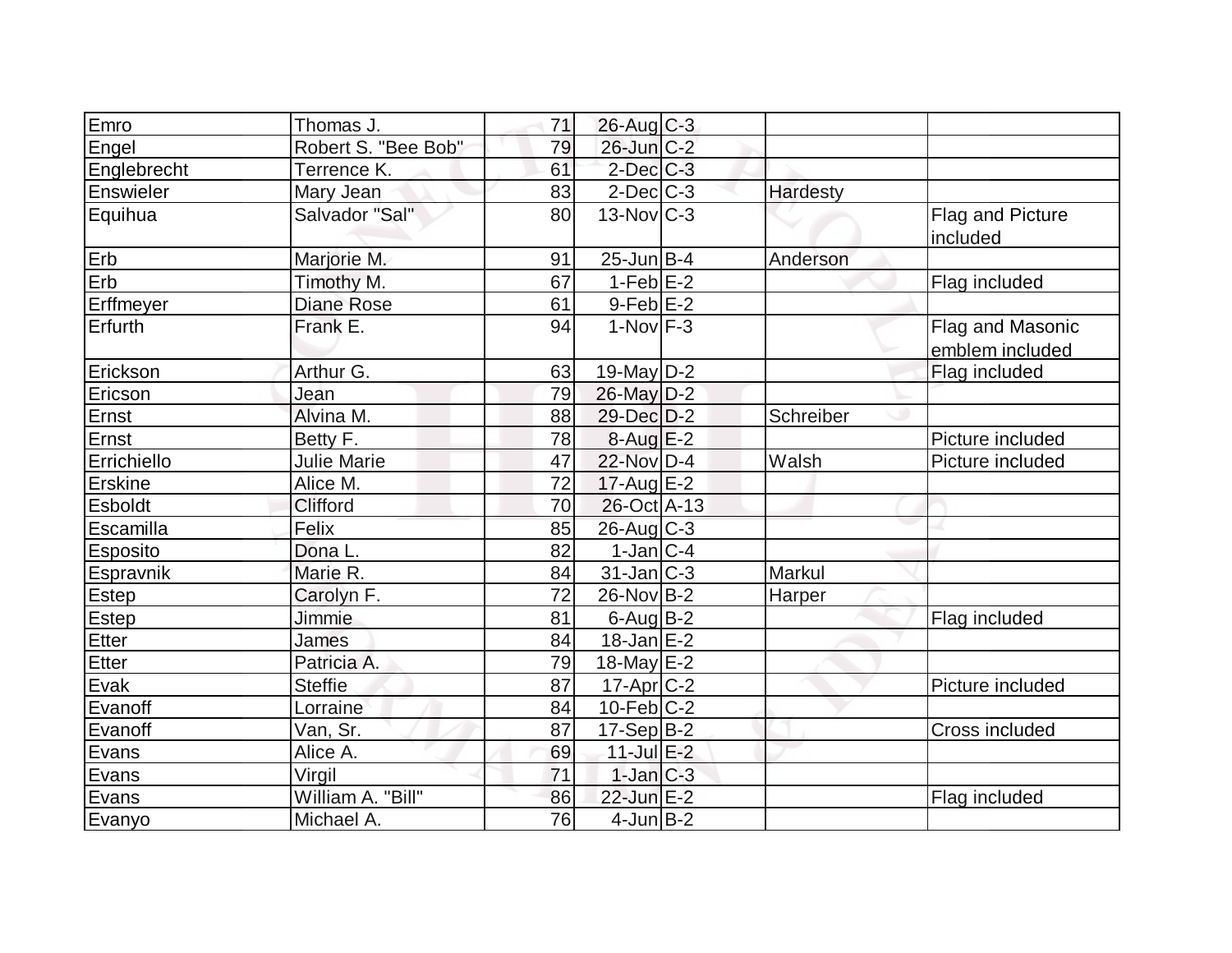| Evers      | Daniel Jay     | 55 | $15$ -Nov $E-3$         |               |                    |
|------------|----------------|----|-------------------------|---------------|--------------------|
| Evers      | Margaret J.    | 75 | $10$ -Jan $C-2$         |               |                    |
| Evett      | Katherine Rose | 96 | 8-Dec C-4               | Dial          |                    |
| Ewen       | Thelma L.      | 89 | $4$ -Dec $C$ -2         |               |                    |
| Ewing      | Joseph O.      | 69 | $6$ -Oct $C$ -2         |               |                    |
| Faber      | Robert "Bo"    | 26 | $14$ -Feb $ C-2 $       |               |                    |
| Faga       | Richard F.     | 64 | $15$ -Jan $ C-3 $       |               |                    |
| Fahey      | Dorothy E.     | 97 | $4$ -Aug D-5            | Thomas        |                    |
| Fahey      | Leslie H.      | 77 | $2$ -Nov $E-2$          |               |                    |
| Faitak     | Judith K.      | 66 | $19-Sep$ $E-2$          |               |                    |
| Faitak     | Rose           | 99 | $16$ -Aug $E-2$         | Mazzaro       |                    |
| Falda      | Ann            | 91 | $27$ -Jan $ C-3 $       | <b>Drabik</b> |                    |
| Falk       | Dorothy G.     | 92 | $17$ -Jan $C-2$         | <b>Barr</b>   |                    |
| Fancher    | Josephine A.   | 90 | $9 - Apr$ $B-2$         | <b>Yucas</b>  |                    |
| Fane       | Edna Louise    | 92 | $12-Sep$ $E-2$          |               |                    |
| Fankhauser | Betty I.       | 90 | $26$ -Jan $E-2$         |               |                    |
| Fant       | Bennie L.      | 71 | $19$ -Jun $ C-2 $       |               |                    |
| Fant       | Jim P. "Jimbo" | 55 | $14$ -Oct C-5           |               |                    |
| Farkas     | Robert F.      | 76 | 30-Jun D-2              |               |                    |
| Farler     | Eugene "Papaw" | 73 | $14$ -Dec $E-2$         |               |                    |
| Farless    | Doris A.       | 94 | $7-Cct$ $C-3$           | <b>Stone</b>  | Doris A. (Michnal) |
|            |                |    |                         |               | Farless / Picture  |
| Farley     | Edward         | 74 | 28-Mar <sub>IE</sub> -2 |               |                    |
| Farley     | Lee            | 75 | 29-Oct B-2              |               |                    |
| Farnum     | Virginia       | 85 | 29-Nov E-2              |               |                    |
| Faron      | Anna M.        | 51 | $23$ -Jun $D-2$         | Dawson        |                    |
| Farrell    | Richard A.     | 47 | 23-Feb $E-3$            |               |                    |
| Farrell    | Susan M.       | 62 | $30$ -Oct $ C-2 $       |               | Picture included   |
| Fasel      | Elaine D.      | 53 | 29-Sep C-2              |               |                    |
| Fasiang    | Rosalie E.     | 73 | 24-Feb E-2              | Trembczynski  |                    |
| Fastero    | John           | 88 | 1-Mar $F-3$             |               | Flag included      |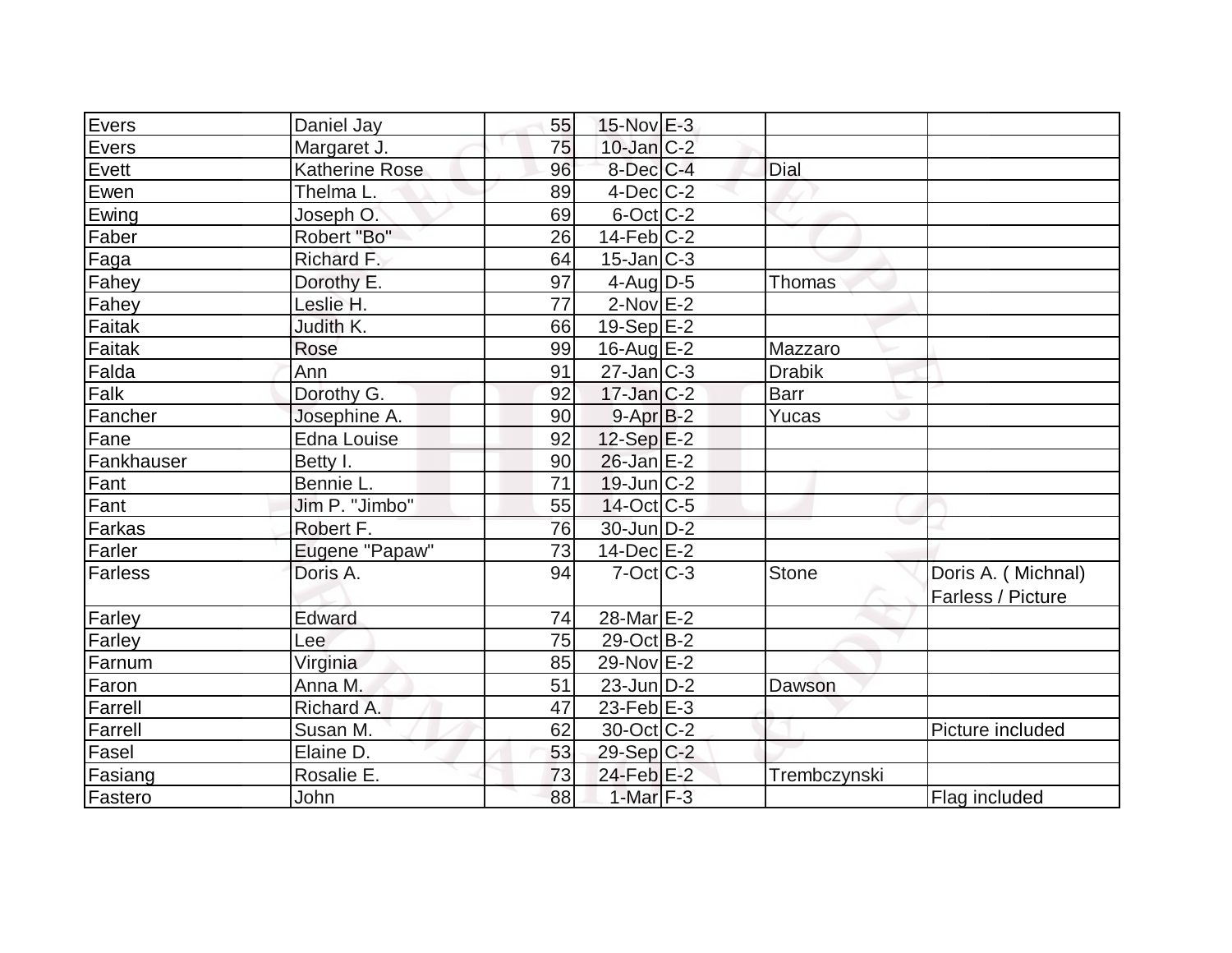| Faulkner     | James J. "Doctor     | 63              | $6$ -Dec $F-3$     |                  | Flag included                 |
|--------------|----------------------|-----------------|--------------------|------------------|-------------------------------|
|              | Death"               |                 |                    |                  |                               |
| Fazekas      | Kimberly Jean        | 43              | 28-Dec C-3         |                  |                               |
|              | (Gingery)            |                 |                    |                  |                               |
| Federoff     | John D.              | 59              | $14$ -Mar $E-2$    |                  | Flag included                 |
| Fedorchak    | Robert R.            | 84              | 23-Mar $E-2$       |                  | Flag included                 |
| Fedornock    | John M., Jr.         | 92              | $9$ -Feb $E-3$     |                  | Flag included                 |
| Feehan       | Annette              | 86              | 15-Mar E-4         | Waldweiler       |                               |
| Fehrenbacher | <b>Richard Paul</b>  | 78              | 31-Oct E-2         |                  |                               |
| Felix        | Godofredo P.         | 94              | $21$ -Mar $E-2$    |                  |                               |
| Felski       | <b>Jeffrey Bert</b>  | 62              | $5$ -May $D-2$     |                  | Flag and Picture              |
|              |                      |                 |                    |                  | included                      |
| Felty        | <b>Alice Walters</b> | 90              | $9$ -Feb $E-3$     |                  | Picture included              |
| Felty        | Donald E.            | 75              | $15$ -Feb $E-2$    |                  |                               |
| Felus        | Terrence F.          | 65              | $19$ -Dec $E-4$    |                  |                               |
| Felzer       | Dorothy S. "Dottie"  | 71              | 27-Sep E-2         |                  |                               |
| Fennema      | Joyce                | 87              | $22$ -JulC-4       | <b>Breyfogle</b> | Joyce Patterson               |
|              |                      |                 |                    |                  | Fennema                       |
| Fenstermaker | Donnie L. "Don"      | 77              | $10$ -Nov D-4      |                  |                               |
| Fenstermaker | Francis M., Sr.      | $\overline{77}$ | $17 -$ Jul $C - 2$ |                  | Flag included                 |
|              | "Frank"              |                 |                    |                  |                               |
| Fenwick      | Fern M.              | 84              | $20 - Jan$ $E-2$   |                  |                               |
| Ferguson     | Randel W.            | 53              | 29-Dec D-2         |                  |                               |
| Ferguson     | Roy L.               | 48              | $30$ -May $E-2$    |                  | Flag included                 |
| Fernandez    | James L., Jr.        | 61              | $19$ -Aug C-3      |                  |                               |
| Ferran       | Antonio G.           | 90              | $16$ -Feb $E-3$    |                  | Picture included              |
| Ferree       | Thurman N.           | 80              | $12$ -Jun $ C-2 $  |                  | Picture included              |
| Ferrell      | Leslie Estelle       | 92              | $9$ -Jan B-3       | Harper           | <b>Leslie Estelle Ferrell</b> |
|              |                      |                 |                    |                  | Wigsmoen                      |
| Ferrell      | Pamela Sue           | 58              | $6$ -Jun $E-2$     |                  |                               |
| Ferrell      | William Donald, Jr.  | 73              | 21-Dec E-2         |                  |                               |
| Ferris       | <b>Brent Mathew</b>  | $\overline{27}$ | $22$ -Jan B-3      |                  |                               |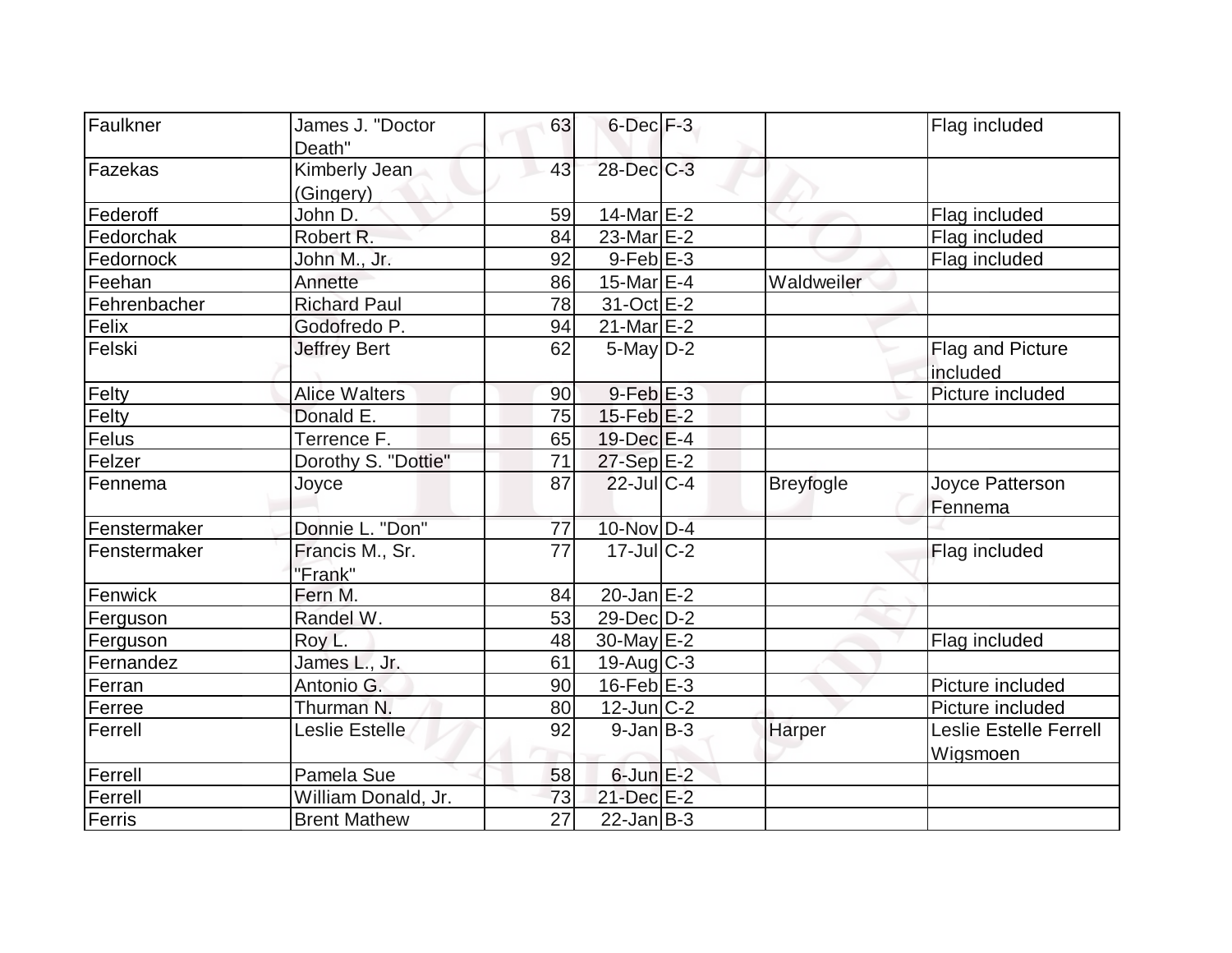| Fett                  | William C.                  | 55       | $11$ -May $D-2$   |                 |                        |
|-----------------------|-----------------------------|----------|-------------------|-----------------|------------------------|
| Fezler                | Dorothy S. "Dottie"         | 71       | 26-Sep E-2        |                 |                        |
| Fiaoni                | Patricia F.                 | 73       | 5-Nov B-2         | Stahlberg       |                        |
| Fick                  | William G.                  | 69       | $5-Aug$ $C-5$     |                 | Flag included          |
| Fickenscher           | Myra                        | 96       | $12-Sep$ E-2      |                 |                        |
| Fiegle                | Ila M.                      | 89       | $9-Nov$ E-2       |                 |                        |
| Fielder               | Thelma "Nana"               | 97       | 15-Mar $E-4$      |                 | Picture included       |
| Fies                  | Arthur H . Jr.              | 68       | $8-Apr$ $C-8$     |                 |                        |
| Figueroa              | <b>Josiah Daniel</b>        | 6 months | 15-Aug E-2        |                 |                        |
| Filar                 | Cecilia                     | 104      | $29$ -Feb $E-2$   |                 | Picture included       |
| Filewicz              | Erwin                       | 85       | 28-Nov E-2        |                 |                        |
| Finoli                | Joseph, Jr. "Jo Jo"         | 58       | $8$ -Jul $ C-3$   |                 |                        |
| Fionda                | <b>Albert</b>               | 87       | 15-Dec D-4        |                 | Picture included       |
| Fischer               | Noralee C.                  | 68       | $16$ -Nov $E-3$   |                 |                        |
| Fischer               | Paul J.                     | 83       | $15$ -JulC-3      | Rybowiak        |                        |
| Fish                  | Garland "Goop"              | 89       | $2$ -Jul $B-2$    |                 |                        |
| Fishcher              | Margaret J. "Mitzie"        | 84       | 16-Nov E-2        | Wagner          | Picture included       |
| <b>Fishel</b>         | <b>Keagan Reese</b>         | 7 months | 15-Mar E-4        |                 | Angel included         |
| <b>Fisher</b>         | Archie Joe                  | 82       | 20-Dec E-3        |                 | Flag included          |
| Fisher                | Cecilia M.                  | 87       | $5$ -Jan $F-3$    | Oliver          |                        |
| <b>Fisher-Godfrey</b> | Mary Etta                   | 91       | 15-Mar $E-4$      | Ballard         |                        |
| Fishman               | Sheldon B. "Shelly"         | 67       | $8-Aug$ $E-2$     |                 | Star of David included |
| Fite                  | <b>Thomas</b>               | 83       | $25$ -Jan $E-2$   |                 |                        |
| Fitzgerald            | <b>Charles Robert "Bob"</b> | 61       | $27$ -Apr $ C-2 $ |                 | Flag included          |
| Fitzpatrick           | William T. "Bill"           | 57       | $20$ -May C-3     |                 | Picture included       |
| Flaherty              | Barbara Jo                  | 62       | $25$ -Apr $E-3$   | <b>Phillips</b> |                        |
| Fleager               | Chad                        | 34       | 18-Aug C-2        |                 |                        |
| Fleming               | Lois A.                     | 69       | $5-Sep$ E-2       |                 |                        |
| Flick                 | Opal                        | 94       | $11$ -Aug $D-6$   |                 | Picture included       |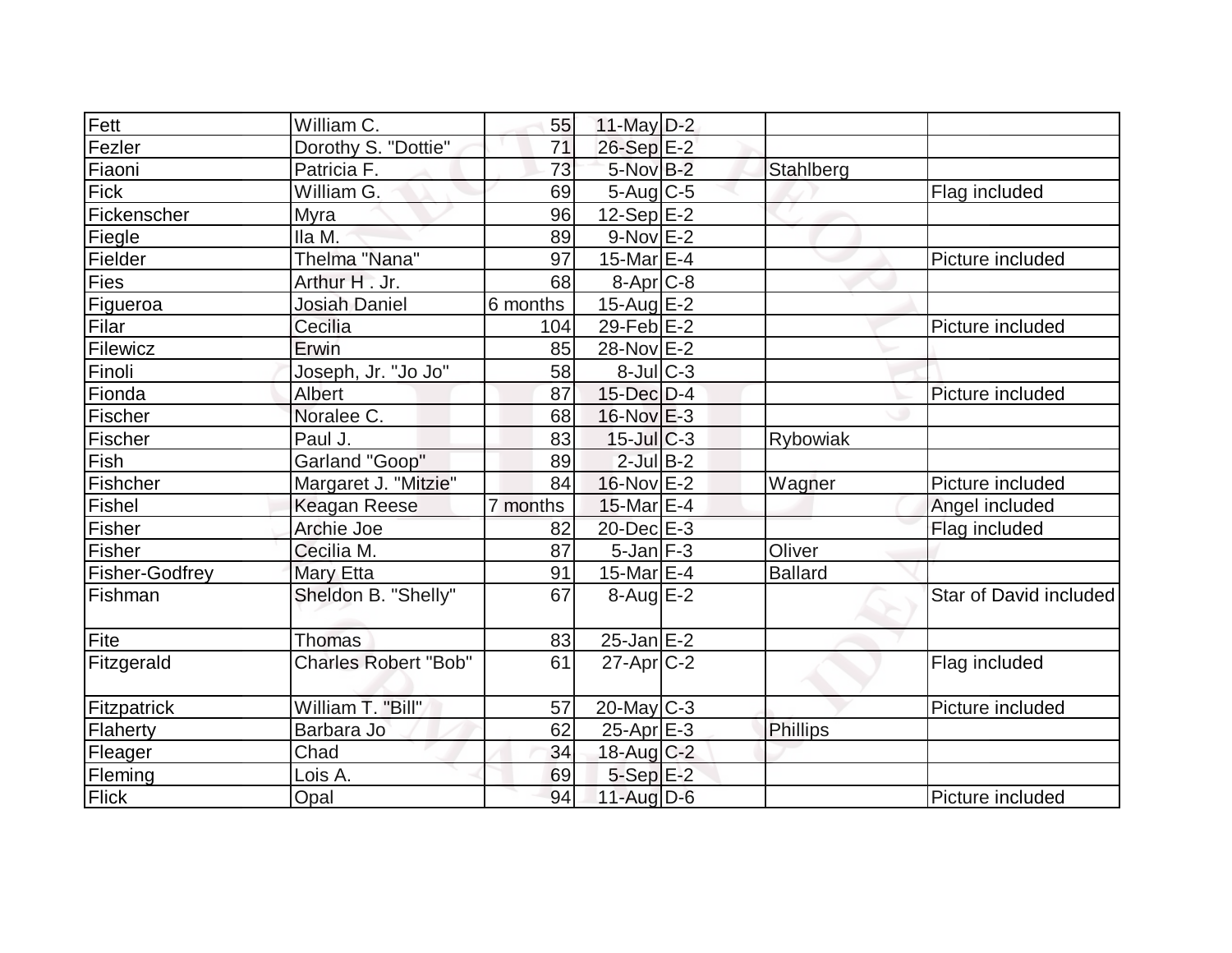| Flick            | Phyllis J.                        | $E-3$ | $12$ -Jul $E-3$       |              | Phyllis J. (Flick) Yates           |
|------------------|-----------------------------------|-------|-----------------------|--------------|------------------------------------|
| Fliter           | John C.                           | 91    | $7-Sep$ $E-2$         |              | Flag included                      |
| Flood            | George C.                         | 94    | $8$ -May $C-2$        |              | Flag included                      |
| <b>Flores</b>    | Armando                           | 54    | $26$ -Aug $C-3$       |              | Flag included                      |
| Flores           | <b>Charles Allen</b><br>"Charlie" | 28    | $25$ -Nov $C-3$       |              |                                    |
| <b>Flores</b>    | Maria D. "Carmen                  | 82    | $13-Feb B-2$          |              |                                    |
| Flores           | Mary Lou                          | 54    | $6$ -Jan $E-2$        | Runick       | Picture included                   |
| Flores           | Rodrigo S. III "Roy"              | 57    | $12$ -Jan $E-2$       |              |                                    |
| Flores-Maldonado | Aura E.                           | 73    | $13$ -Mar $ C-2 $     |              |                                    |
| <b>Florios</b>   | James "Jim"                       | 75    | $31$ -May D-2         |              |                                    |
| Fluder-Janowski  | Shelby "Jean"                     | 74    | 27-Aug B-2            | Hemming      |                                    |
| Fluehr           | Richard "Al"                      | 66    | $14$ -Nov D-3         |              |                                    |
| <b>Flynn</b>     | Agnes E.                          |       | $8$ -Jul $C$ -3       |              | Picture included                   |
| Fogelman         | Jack                              | 85    | 20-Mar C-2            |              | Flag and Star of<br>David included |
| Fontanez         | Eduardo                           | 80    | $25$ -Feb $E-3$       |              |                                    |
| Fontanyi         | Linda S.                          | 52    | 14-Apr <sub>E-2</sub> | Schrum       |                                    |
| Foor             | Elizabeth Ann                     | 88    | 24-Oct E-4            | <b>Buron</b> |                                    |
| <b>Forbes</b>    | Charles D., Sr.                   | 70    | $26$ -Aug $C-3$       |              |                                    |
| Ford             | Dorothy E.                        | 87    | $3-Apr$ C-2           |              |                                    |
| Ford             | Musker Lee "Nick"                 | 79    | $10-Sep B-2$          |              |                                    |
| Forner           | <b>Bernice</b>                    |       | $19-Oct$ $E-2$        | Hastings     |                                    |
| Forney           | Anglea Marie                      | 33    | $19-Sep$ E-2          |              | Picture included                   |
| Forster          | Leslie "Bud"                      | 88    | $2$ -Jan B-2          |              | Flag included                      |
| Forsythe         | Perry Newman                      | 80    | $26-Sep$ $E-2$        |              | Flag included                      |
| Fossey           | Joan A.                           | 73    | $6$ -Dec $E-2$        |              |                                    |
| Foster           | George Lloyd                      | 84    | $2$ -Jan $B-2$        |              | Firefighters emblem<br>included    |
| Foster           | Helen                             | 83    | $26$ -Aug $C-3$       |              |                                    |
| Foster           | Sue Ellen                         | 42    | $8$ -Jul $C-3$        |              |                                    |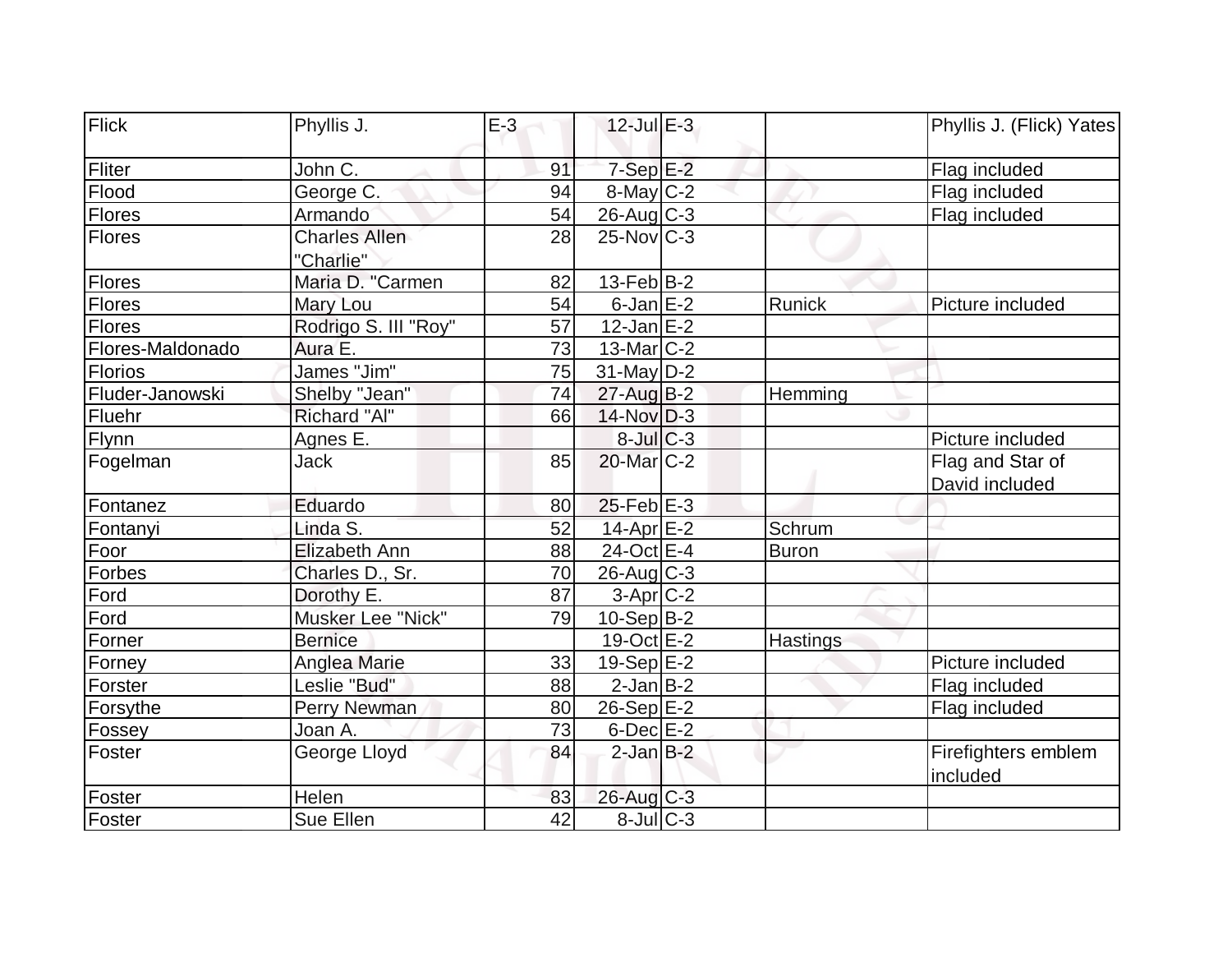| Fournier         | Patricia A.                         | 53    | $9$ -Oct $ C-2 $  | Tuscan        |                                     |
|------------------|-------------------------------------|-------|-------------------|---------------|-------------------------------------|
| Foust            | Velvadean                           | 76    | 6-Oct C-2         | Fear          |                                     |
| Fowell           | Donna Sue                           | 63    | $2$ -Oct C-2      | Gunsaulus     | Picture included                    |
| Fox              | Ella L.                             | 73    | $12$ -Feb $ C-8 $ |               |                                     |
| Fox              | Eugene Charles, II                  | 90    | $17$ -Aug E-2     |               | Flag included                       |
| Foxx             | Juanita M.                          | 82    | $20$ -Jun $E-3$   |               |                                     |
| Frame            | LoisM.                              | 88    | $25$ -Dec $C$ -2  |               |                                     |
| <b>IFramstad</b> | Theresa                             | 85    | $5$ -Feb $ B-5 $  | Tumbiolo      | <b>Theresa McDonald</b><br>Framstad |
| France           | Jermey                              | $9\,$ | 24-Nov D-5        |               |                                     |
| Franch           | Kathleen A. "Grandma<br>Kat"        | 57    | $22$ -Jun $E-2$   |               |                                     |
| Franczyk         | Mary                                | 90    | $19$ -Apr $E-3$   | Yurkanin      |                                     |
| Franek           | <b>Bertranne</b>                    | 50    | $6$ -Dec $E-2$    | Swanson       |                                     |
| Frank            | Marilyn J.                          | 78    | $25$ -Jan $E-4$   |               |                                     |
| Frankenthal      | Lilo                                |       | $8$ -May $C-2$    | Kahn          | Star of David included              |
| Frankland        | Margaret J.                         | 73    | $31$ -Mar $C-2$   |               |                                     |
| Franko           | Janice E.                           | 72    | 23-Apr B-2        |               |                                     |
| Franko           | Raymond W. "Ray"                    |       | $15$ -Oct B-2     |               | Flag included                       |
| Frankovich       | Bernard J.                          | 85    | 19-Dec E-4        |               |                                     |
| Frantal          | James R., Sr.                       | 69    | $10$ -Oct $E - 2$ |               |                                     |
| Franzen          | L. William "Bill"                   | 91    | $22$ -Feb $E-3$   |               | Flag and Picture<br>included        |
| Frayer           | Melvin E.                           | 88    | $19$ -Aug C-3     |               | Flag included                       |
| Fraze            | Opal M.                             | 74    | $8-Aug$ E-2       | Ward          |                                     |
| Fread            | Nora L.                             | 94    | $9$ -Jan $B$ -2   | Bardic        |                                     |
| Frechette        | Ann "Ma"                            | 87    | $7-Feb$ $C-2$     |               | Picture included                    |
| Frederick        | Patricia L.                         | 65    | $26$ -Jan $E-2$   | <b>Storey</b> | Picture included                    |
| Fredrickson      | <b>Richard James</b><br>"Steamboat" | 45    | 18-May E-2        |               |                                     |
| Freeman          | Eldon W.                            | 82    | $21$ -May B-2     |               |                                     |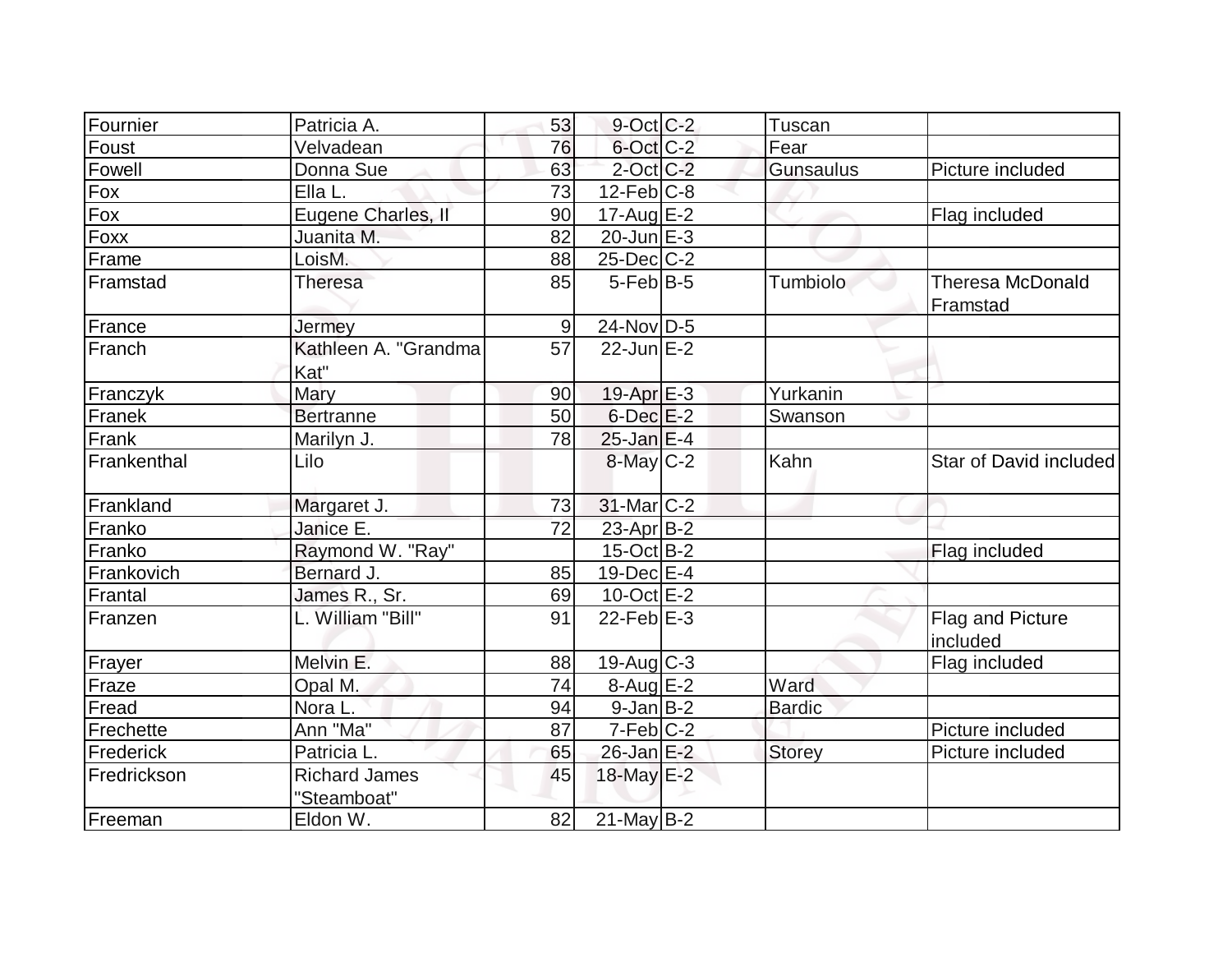| Freeman   | Lureene Judy Frances | 71  | 29-Apr <sub>C-10</sub> | <b>Morris</b> |                        |
|-----------|----------------------|-----|------------------------|---------------|------------------------|
|           |                      |     |                        |               |                        |
| Frey      | <b>Clarice Marie</b> | 73  | $22$ -Dec $C-2$        |               |                        |
| Frey      | Daryl J.             | 27  | 14-Mar $E-2$           |               |                        |
| Frey      | Marlowe S.           | 83  | $11$ -Mar $C-8$        |               | Flag included          |
| Fricke    | Stephen              | 55  | $2$ -Mar $ C-3 $       |               |                        |
| Friedman  | Jeanne               | 81  | $2$ -Nov $E-2$         |               | Star of David included |
| Friend    | Paul M.              | 45  | $10$ -Mar $ C-2 $      |               |                        |
| Friend    | Shirley H.           | 76  | $21$ -Aug $C-2$        | Laviolette    |                        |
| Frisinger | <b>Eugene Emery</b>  | 80  | $12$ -Mar $B-2$        |               |                        |
| Frisinger | Marie-Louise "Mimi"  | 87  | $17$ -Nov $ D-6$       | Varrier       |                        |
| Fritz     | Lydiaann             | 79  | $29$ -Jan $ C-2 $      |               |                        |
| Fronek    | Evelyn B.            | 94  | 18-Mar A-9             |               |                        |
| Fronek    | <b>Harold Dean</b>   | 68  | $14$ -Jul $D-2$        |               | Picture included       |
| Fry       | Connie J.            | 60  | 21-Oct C-3             | Casbon        |                        |
| Fry       | Marla Lynn           | 41  | $12$ -Apr $E-3$        |               | Star of David included |
| Frye      | Dorothy "Maxine"     | 84  | $9$ -Oct $C$ -3        |               |                        |
| Fugard    | Roine R.             | 100 | $30-Sep C-3$           |               |                        |
| Fugate    | Hazel E.             | 93  | $29$ -Jan $ C-2 $      |               |                        |
| Fujawa    | <b>Rita Rae</b>      | 67  | $18$ -Feb $E-2$        | Cobble        |                        |
| Fuller    | Ann                  | 86  | $11$ -Nov $ C-3 $      | Badankovich   |                        |
| Fuller    | Pauline E.           | 97  | $27$ -Feb $ D-2 $      |               |                        |
| Fulton    | Leonard Edgar        | 72  | $27$ -Mar $ C-3 $      |               |                        |
| Fultz     | Donna Jean           | 65  | 14-Mar $E-2$           |               | Picture included       |
| Funston   | Howard Jr.           | 83  | $19$ -Jul $E-2$        |               |                        |
| Furiak    | Ann                  | 96  | $12$ -Feb $ C-9 $      | Grenchik      |                        |
| Furlan    | Louis M.             | 75  | $26$ -Feb $C-9$        |               |                        |
| Furman    | Joseph Stanley       | 92  | 14-Oct C-5             |               | Flag included          |
| Furmanski | Edward L.            | 79  | 28-Jan E-2             |               | Flag included          |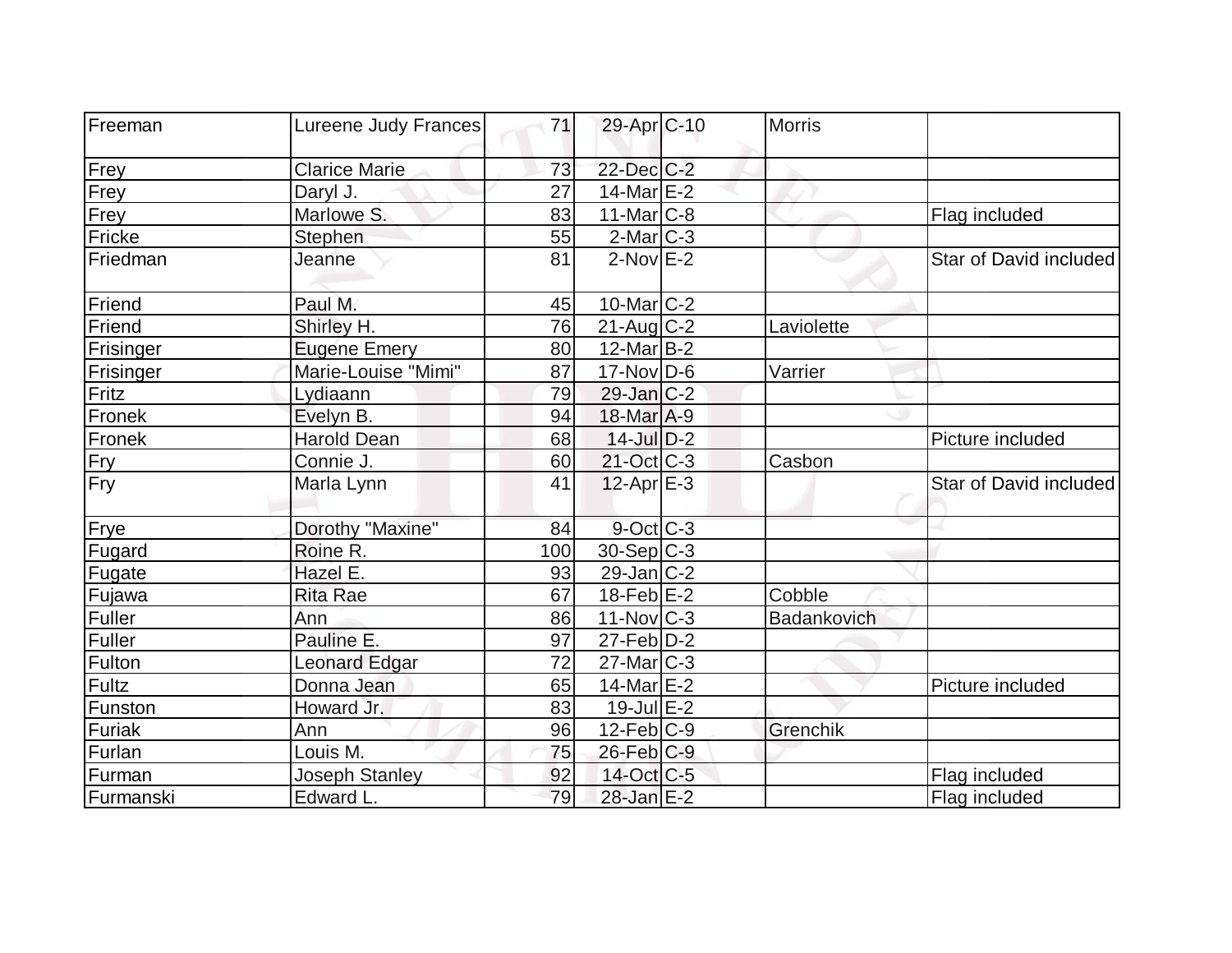| Furnas    | Beverly C.            | 79 | $19$ -Jan $E-2$         |        | Full name Beverly C. |
|-----------|-----------------------|----|-------------------------|--------|----------------------|
|           |                       |    |                         |        | Furnas (Perrin)      |
| Furnas    | Frank Benjamin        | 84 | $8$ -Jun $E-2$          |        |                      |
| Furr      | Esther I.             | 84 | $17$ -Aug $E-2$         |        |                      |
| Fuss      | Irvin J.              | 72 | $24$ -Feb $E-3$         |        |                      |
| Fustar    | Nikola                | 75 | 28-Jun E-2              |        | Cross included       |
| Gabor     | Joseph                | 90 | 15-Jul C-4              |        | Flag included        |
| Gabrano   | Lorina V.             | 83 | $\overline{4}$ -Mar A-9 |        |                      |
| Gabrys    | Stephanie F.          | 96 | $27$ -Mar $ C-2 $       | Ogorek |                      |
| Gadberry  | Robert "Bob"          | 69 | $5$ -Jul $D-2$          |        |                      |
| Gadomski  | Thomas, Sr.           | 69 | $6$ -Jun $E-2$          |        |                      |
| Gadus     | John A.               |    | $8$ -Dec $ C-4 $        |        | Flag included        |
| Gaede     | Phyllis Jeanne        | 92 | 18-May E-3              | Garver |                      |
| Gaede     | Phyllis Jeanne        | 92 | $22$ -Apr $ C-9 $       | Garver |                      |
| Gaines    | <b>Ruby Fern</b>      | 91 | $27$ -Jan $E-3$         |        | Picture included     |
| Gajdos    | Edward                | 69 | $14$ -Oct $ C-5 $       |        | Picture included     |
| Galambus  | Frank J.              | 83 | $11$ -Jan $E-2$         |        |                      |
| Galbreath | Mary C.               | 59 | $8$ -Jul $C$ -3         |        |                      |
| Gale      | Ruth V.               | 85 | 15-Aug E-3              |        |                      |
| Gales     | Shannon K.            | 39 | $29-Sep C-2$            |        |                      |
| Galinski  | Robert J.             | 75 | $21$ -Jun $E-3$         |        | Flag included        |
| Galka     | Tadeusz G. "Tad"      | 87 | $9$ -Jun $D-2$          |        | Flag included        |
| Gall      | Joseph "Joe"          | 74 | $20$ -Jan $E-2$         |        | Flag included        |
| Gall      | Susan L.              | 57 | $11$ -May D-2           |        |                      |
| Gallagher | James N. "Jay"        | 67 | $16$ -Dec $C-4$         |        | Flag and Military    |
|           |                       |    |                         |        | emblem included      |
| Gallion   | Pamela Sue            | 54 | $6$ -Jan $E-2$          |        | Firefighter's emblem |
|           |                       |    |                         |        | and Picture included |
| Galloway  | <b>James Wallace</b>  | 79 | 13-Mar C-2              |        | Flag included        |
| Gant      | <b>Emery Elsworth</b> | 86 | 16-May E-2              |        |                      |
| Ganz      | Robert B.             | 74 | $6$ -Jun $E-2$          |        |                      |
| Gappa     | Rejeania Faye         | 40 | $27 - Jan$ $E-2$        |        | Picture included     |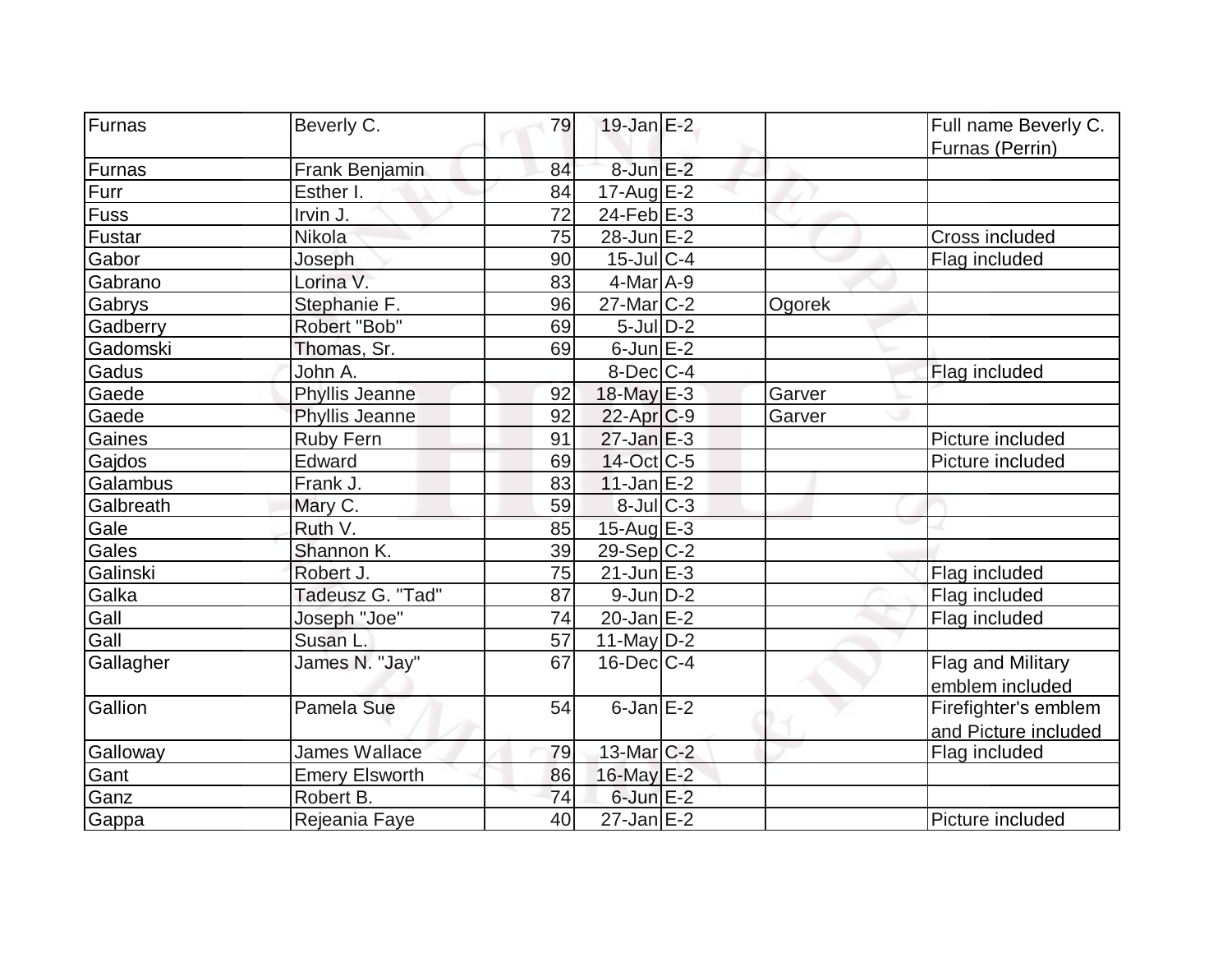|                  | <b>Robert Walter II</b>     |          | 12-Mar B-2             |                  |                       |
|------------------|-----------------------------|----------|------------------------|------------------|-----------------------|
| Garber           | Carlos V. "Carlitos"        | 63<br>11 | $12$ -Dec $D-6$        |                  |                       |
| Garcia<br>Garcia | Francisco Sr. "El           | 83       | $5$ -Mar $B-2$         |                  |                       |
|                  |                             |          |                        |                  |                       |
|                  | Mariachi"                   |          |                        |                  |                       |
| Garcia           | Refugio "Joe"               | 70       | $10-Sep\overline{B-2}$ |                  |                       |
| Garcia           | Rita R.                     | 90       | 25-Oct E-2             | <b>Rizzo</b>     |                       |
| Gardener         | Angela                      | 59       | $28$ -Dec $C-3$        | Radjen           | <b>Cross included</b> |
| Gardner          | Cassandra A.                | 69       | 25-Oct E-2             | <b>Broderick</b> |                       |
| Gardner          | <b>Emmett Felix "Felix"</b> | 96       | $9$ -Jun $D-2$         |                  |                       |
| Gardner          | <b>Gerald Albert</b>        | 76       | $12-Sep$ $E-2$         |                  | Flag included         |
| Gardner          | Lucille "Lucy"              | 91       | $25-Sep C-2$           | Darnell          |                       |
| Gargano          | Yvonne "Bonnie"             | 88       | $18$ -Feb $E-2$        | <b>Baker</b>     | Picture / Yvonne      |
|                  |                             |          |                        |                  | Bayne Gargano         |
| Gargas           | Jacqueline                  |          | $11$ -Nov $ C-3 $      | Gulledge         |                       |
| Gargas           | Loretta "Grandma            | 96       | $16$ -Dec $C-3$        | <b>Kekelik</b>   |                       |
|                  | Moo"                        |          |                        |                  |                       |
| Garmon           | Deana F.                    | 63       | $19-Nov B-2$           | <b>Hughes</b>    |                       |
| Garner           | Joshua Jacob Gene           | 20       | $16$ -Jun $D-2$        |                  |                       |
| Garnes           | <b>Richard Arthur</b>       | 67       | $14$ -Jan B-2          |                  |                       |
|                  | "Dickie"                    |          |                        |                  |                       |
| Garrett          | Loveada Marie               | 89       | 16-Sep C-5             | <b>Bolin</b>     |                       |
| Garrison         | Henry "Hawk"                | 67       | $19$ -Jun $C-3$        |                  |                       |
| Garritano        | Carolyn A. "Fuzzy"          | 84       | $25-Sep C-2$           | Fuscaldo         |                       |
| Garritano        | Norman                      | 86       | $29$ -Dec $D-2$        |                  | Flag included         |
| Garza            | Elizabeth J.                | 60       | $30$ -Dec $C-4$        |                  |                       |
| Garza            | Kevin A.                    | 40       | 29-May C-2             |                  |                       |
| Garza            | Nancy Ann                   | 60       | 29-Nov $E-3$           |                  |                       |
| Garza            | Ruben, Sr.                  | 80       | $30$ -May $E-2$        |                  | Flag and Picture      |
|                  |                             |          |                        |                  | included              |
| Garza            | Toribio "Rocky"             | 69       | 28-Oct C-3             |                  | Picture included      |
| Gasior           | Stanley J., Jr.             | 73       | 29-Nov E-3             |                  | Flag included         |
| Gaskey           | William A.                  | 73       | 25-Oct E-3             |                  | Picture included      |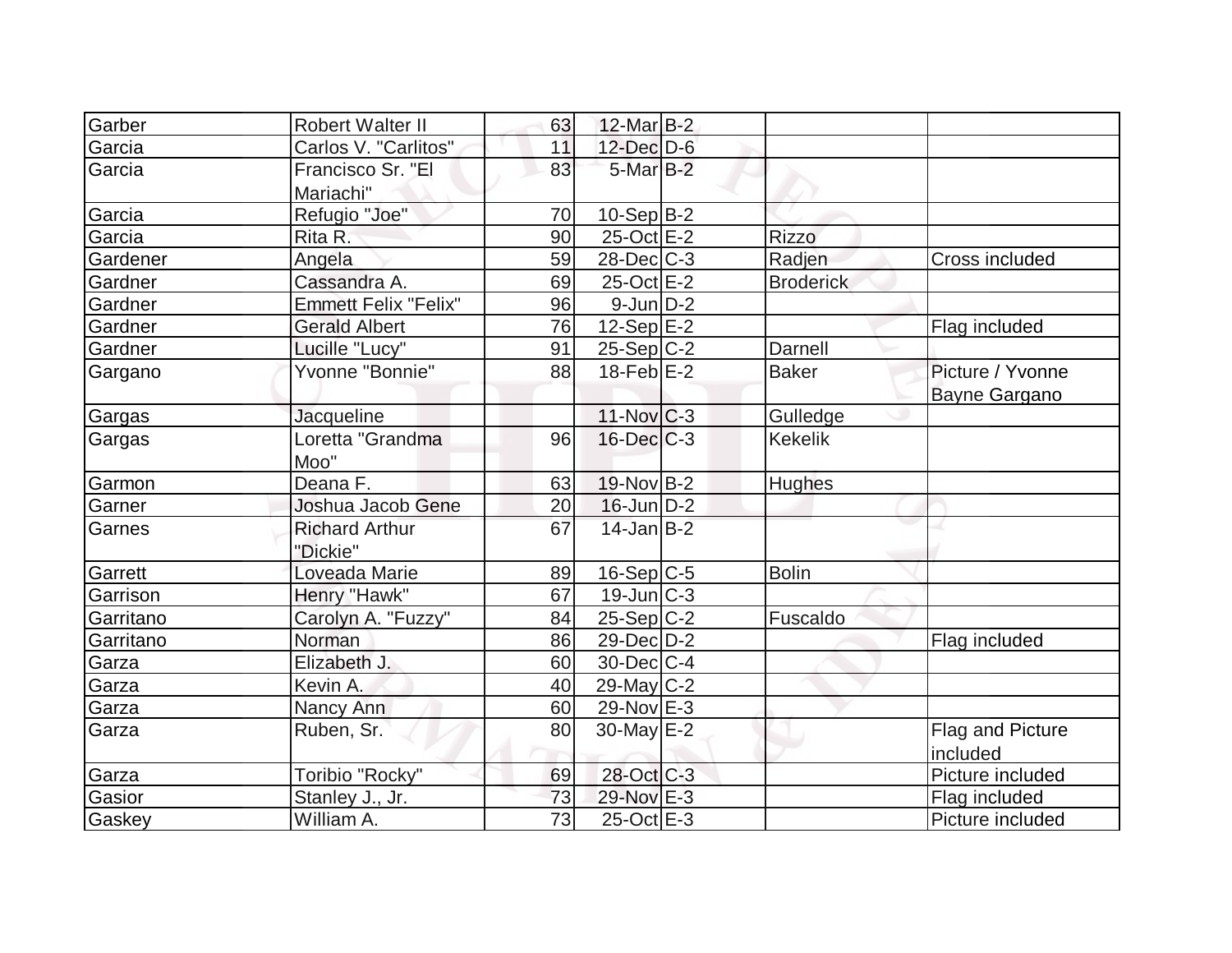| Gast        |                       |    |                   |        |                       |
|-------------|-----------------------|----|-------------------|--------|-----------------------|
|             | <b>Gladys Lucille</b> | 87 | $10$ -Jun $C-3$   |        |                       |
| Gates       | Vernell, Ms. .        | 85 | 24-Oct E-3        |        |                       |
| Gates       | William C.            | 79 | $23$ -Jan $B-2$   |        |                       |
| Gates-Potts | A. Jeanette           | 73 | $12$ -Jun $ C-2 $ |        | Picture included      |
| Gatton      | Martin William, Sr.   | 77 | $15$ -May C-2     |        | Flag and Police       |
|             |                       |    |                   |        | emblem included       |
| Gauler      | David A.              | 62 | 18-May E-2        |        |                       |
| Gault       | Thomas E., Sr.        | 78 | $28$ -Jun $E-2$   |        |                       |
| Gaunt       | Helen S.              | 96 | $2-Sep C-3$       | Synder |                       |
| Gauthier    | <b>Shirley Arlene</b> | 89 | $19$ -Feb $ C-8$  | Cole   |                       |
| Gavin       | Raymond "Tom"         | 88 | $6$ -Oct $ C-3 $  |        | Flag included         |
| Gavrilos    | Mona                  |    | $6$ -Nov $ C-2 $  |        | <b>Cross included</b> |
| Gavrilos    | Thomas A.             | 81 | $19$ -Jan $E-2$   |        | <b>Cross included</b> |
| Gavura      | Keith J. "K. J."      | 31 | $8$ -Jul $C-3$    |        |                       |
| Gawlikowski | Mary                  | 95 | $20$ -Mar $ C-2 $ |        | Cross included        |
| Gawrys      | Denise                | 81 | $4$ -May $E-2$    |        |                       |
| Gazdick     | <b>Michael Thomas</b> | 58 | $26$ -Apr $E-2$   |        |                       |
| Gazdik      | <b>Steve</b>          | 92 | $16$ -Oct $ C-2 $ |        | Flag included         |
| Gearhart    | Wyvil E.              | 81 | $21$ -Feb $ C-2 $ |        | Flag included         |
| Gearman     | Marion A.             | 92 | $1$ -Jan $ C-4 $  |        |                       |
| Geeter      | Mabel                 |    | $4$ -Dec $ C-2 $  |        |                       |
| Geever      | Greg                  | 48 | $5-Sep$ $E-2$     |        |                       |
| Geheb       | Jean E.               | 81 | 30-Aug $E-2$      |        |                       |
| Gehrt       | Marie E.              | 85 | $9$ -May $E-2$    |        |                       |
| Geiger      | Dorothy T.            | 70 | 26-Oct A-13       |        |                       |
| Geiselman   | Ricky A.              | 62 | $7-Nov$ $E-2$     |        |                       |
| Geleott     | Rose P.               | 93 | $8$ -May $C-2$    |        |                       |
| Gentz       | Richard D.            | 63 | $15$ -Jun $E-2$   |        |                       |
| Georgas     | Jack S.               | 88 | 22-Sep C-3        |        | Flag included         |
| George      | Duane William         | 70 | 23-Feb E-4        |        | Picture included      |
| George      | Elmer W. "Al"         | 83 | 18-Oct E-2        |        |                       |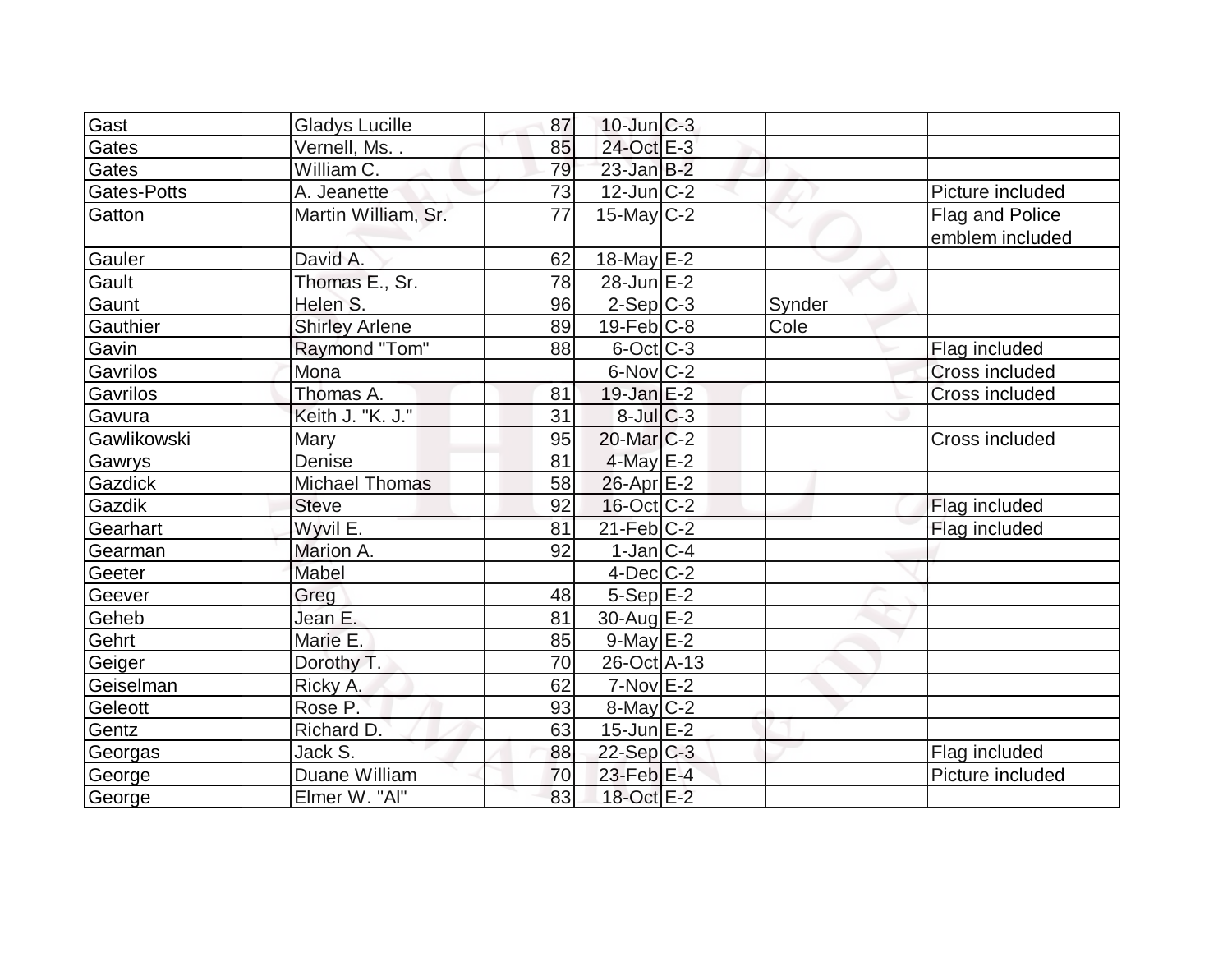|             | Eugene "Gene"       | 73 | $7$ -Mar $E-2$           |                  | Firefighter emblem                   |
|-------------|---------------------|----|--------------------------|------------------|--------------------------------------|
| George      |                     |    |                          |                  |                                      |
|             |                     | 70 |                          |                  | and Flag included                    |
| George      | Jerry E.            |    | $3$ -Jan $C-3$           |                  | Flag included                        |
| Georgeon    | James               | 80 | $2$ -Feb $ F-2 $         |                  | Cross included                       |
| Georgis     | <b>Becky Kathy</b>  | 68 | $22$ -Jun $E-3$          |                  | <b>Cross and Picture</b><br>included |
| Gerber      | Delores Y.          | 70 | $15$ -Feb $E-3$          |                  |                                      |
| Gerenda     | Sarah L.            | 95 | $27$ -Aug $B-2$          | Bazarko          |                                      |
| Geringer    | Hildegard D.        | 83 | 14-Oct C-5               |                  |                                      |
| Gershman    | Samuel R.           | 72 | $22$ -Nov $ID-2$         |                  | Star of David included               |
| Gescheidler | Ronald J.           | 83 | $18$ -Jun $B-2$          |                  | Flag included                        |
| Gesse       | Helen M.            | 92 | $31$ -Jan $ C-3 $        |                  |                                      |
| Gesse       | Ray                 | 92 | $10$ -Feb $ C-3 $        |                  | Picture icluded                      |
| Giacomin    | Joann               | 81 | $13$ -May C-3            |                  |                                      |
| Giampaolo   | Joseph Jr.          | 68 | $22$ -Jul $C-3$          |                  | Picture included                     |
| Giba        | <b>Anne Marie</b>   |    | $5$ -Jan $F-3$           | <b>Betustak</b>  | Picture included                     |
| Gibbs       | Louise              | 85 | 18-Jul E-2               | <b>Bridgeman</b> | Picture included                     |
| Gibson      | Clarence Jr. "Wayne | 67 | $6$ -Jan $E-2$           |                  |                                      |
| Gibson      | John L.             | 57 | $12$ -Apr $E-2$          |                  |                                      |
| Gibson      | June T.             | 86 | $23-Oct$ <sub>C</sub> -3 | Gorman           |                                      |
| Gidcumb     | Andrew L.           | 21 | $16$ -Aug $E-2$          |                  |                                      |
| Gierling    | Walter R. "Randy"   | 56 | $9$ -Jan $B$ -2          |                  |                                      |
| Gifford     | Donald E.           | 83 | $18$ -Jul $E-2$          |                  | Flag included                        |
| Gifford     | Madeline D.         | 80 | $10$ -Apr $ C-2 $        |                  |                                      |
| Gikas       | Lula "Veda"         | 87 | 26-Dec D-2               |                  |                                      |
| Gile        | Leory Charles "Leo" | 96 | 19-Sep E-2               |                  |                                      |
| Gille       | Threasa J.          | 93 | $29-Apr$ $C-9$           | Pfeifer          | Threasa J. Gille<br>Vandersteeg      |
| Gillespie   | John K. "Ken"       | 51 | 3-Nov C-2                |                  |                                      |
| Gillespie   | Thomas D.           | 73 | $9$ -Jan $B-2$           |                  |                                      |
| Gilliana    | William K.          | 89 | $18-Nov$ C-3             |                  |                                      |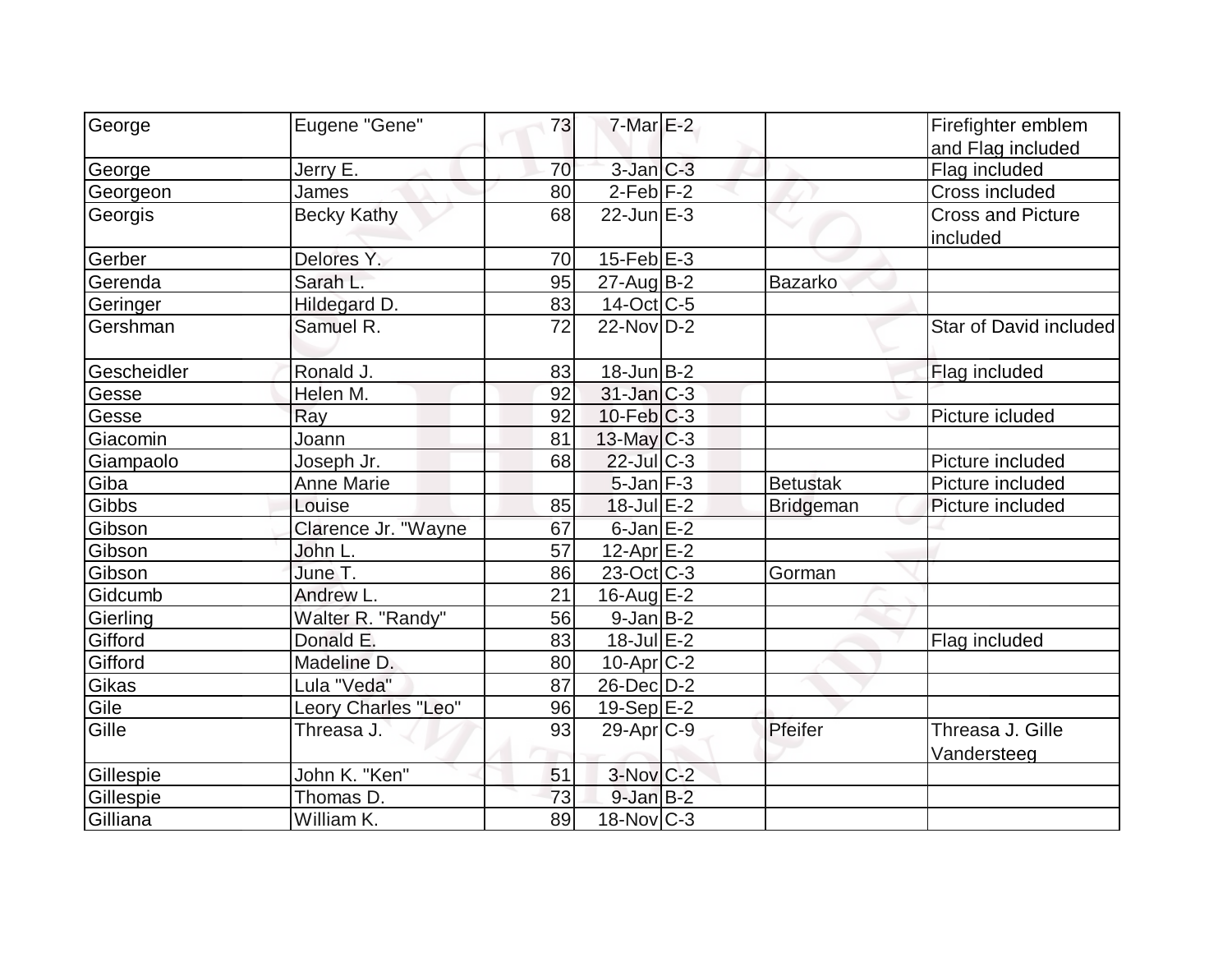| Gilman        | Jeanne                      | 91     | $4$ -May $E-2$    | Greenberger | Full name Jeanne<br>Popper Gilman Star |
|---------------|-----------------------------|--------|-------------------|-------------|----------------------------------------|
|               |                             |        |                   |             | of David included                      |
| Gilmartin     | Dolores A.                  | 80     | $28$ -Feb $ C-2$  |             |                                        |
| Gilmore       | Kenneth W.                  | 67     | $30$ -May $E-3$   |             |                                        |
| Giltrap       | Dorothy Louise              | 94     | $4$ -Oct $F-3$    |             |                                        |
| Giordano      | Adam K.                     | 32     | $13$ -Jul $E-2$   |             |                                        |
| Giorgio       | Cecilia Rosalie             | 85     | $30$ -Jan $ B-2 $ |             |                                        |
| <b>Giroux</b> | Alva H.                     | 96     | $27$ -Nov $ C-3 $ | Mandelkow   | Alva H. Zander-<br><b>Giroux</b>       |
| Gish          | James Thomas "Jim"          | 68     | $24$ -Jun $ C-3 $ |             | Picture included                       |
| Givens        | Robert Lee "Dough-<br>Bait" | 83     | 16-May E-3        |             | Flag and Picture<br>included           |
| Glaros        | Louis N. "Lou"              | 87     | $27$ -Nov $ C-3 $ |             | Picture included                       |
| Glasgow       | Beulah C.                   | 102    | 31-Mar C-2        |             |                                        |
| Glatthorn     | Raymond J.                  | 67     | $23$ -Nov $E-2$   |             |                                        |
| Glazewski     | Sandra                      | 88     | 24-Sep B-2        | Lewandowski |                                        |
| Gleason       | Daniel                      | 57     | $13-Oct$ $C-2$    |             | Picture included                       |
| Glick         | Virginia                    | 94     | $14$ -Aug C-2     |             |                                        |
| Glinski       | Helen C.                    | 93     | $24$ -Feb $E-3$   | Fabiszak    |                                        |
| Glinski       | Lorraine                    | 86     | $24$ -Jan $ C-3 $ | Woitalewciz |                                        |
| Gloff         | <b>Carter William</b>       | Infant | $12$ -Feb $ C-8$  |             |                                        |
| Glotzbach     | David R.                    | 72     | $1-Oct$ B-2       |             |                                        |
| Glotzbach     | Jenny                       | 85     | $3-Sep B-2$       | Oblon       |                                        |
| Glover        | Steven "The<br>Preacher"    | 54     | $25$ -Feb $E-3$   |             | Picture included                       |
| Gloza         | Gertrude M.                 | 89     | $1-Oct$ B-2       |             |                                        |
| Glueckert     | George Robert "Bob"         | 81     | 28-Jun E-2        |             |                                        |
| Gluth         | Duane L.                    | 76     | $11$ -Aug $D-6$   |             | Flag included                          |
| Gobin         | David Deon                  | 50     | $24$ -Apr $C-2$   |             |                                        |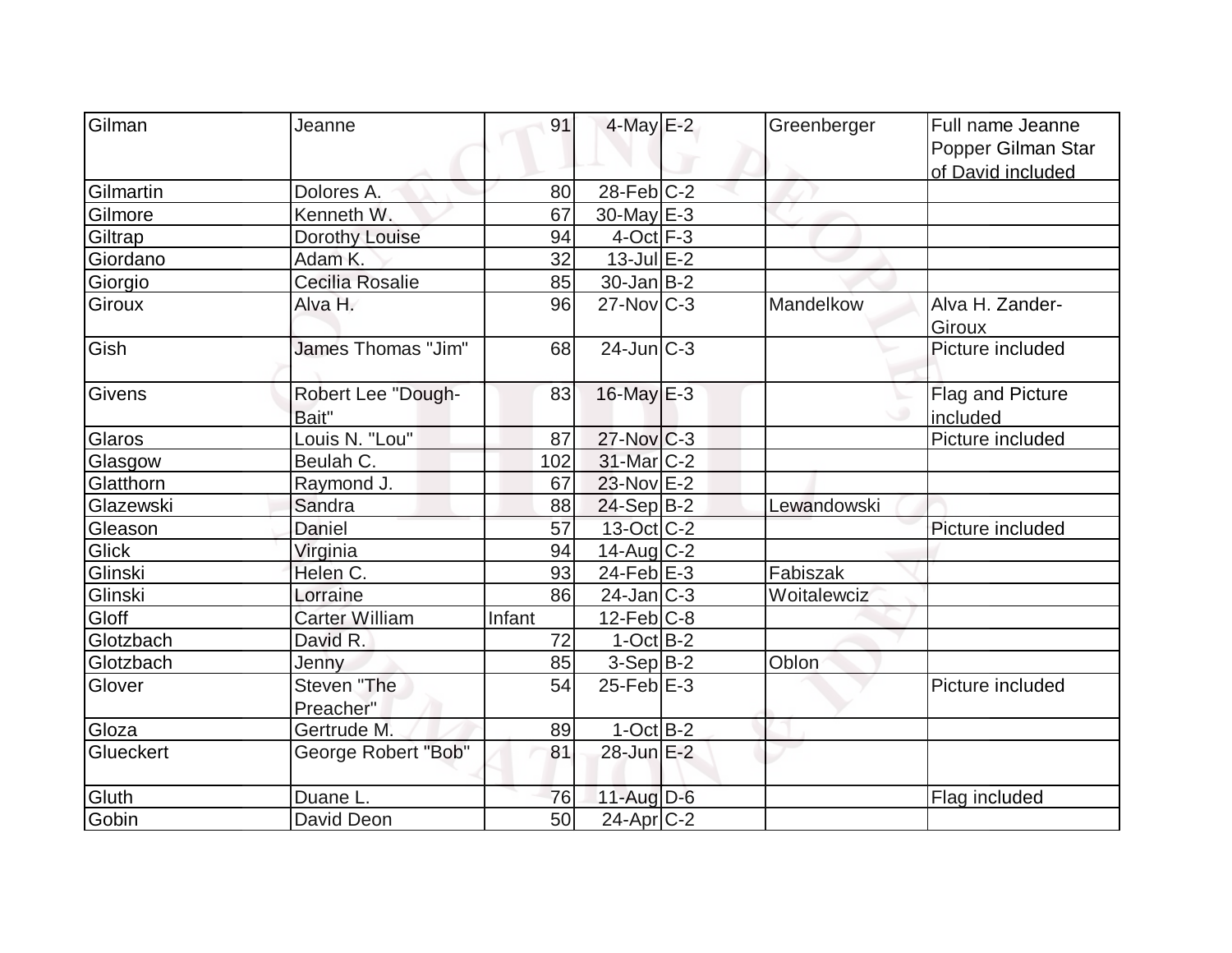|              |                           |    | $15$ -Mar $E-4$           | <b>Ballard</b> |                                |
|--------------|---------------------------|----|---------------------------|----------------|--------------------------------|
| Godfrey      | Mary Etta                 | 91 |                           |                | Mary Etta Fisher-<br>Godfrey   |
| Godinez      | Eliodoro                  | 88 | 8-Nov E-2                 |                | Picture included               |
| Goebel       | Michelle Lynn             | 30 | $21$ -Aug C-2             |                |                                |
| Goehrig      | Ana C.                    | 62 | $15$ -Jan $C-3$           |                |                                |
| Goetz        | Joseph J., Jr.            | 84 | $2$ -Aug $\overline{F-2}$ |                | Firefighter emblem<br>included |
| Goff         | Clara L.                  | 91 | $19$ -Jul $E-2$           |                |                                |
| Goggans      | Aliene                    | 77 | 24-Oct E-3                |                |                                |
| Goggans      | Eugene                    | 74 | $16-Sep C-5$              |                |                                |
| Goin         | <b>Richard Ray "Dick"</b> | 77 | $28$ -Jun $E-2$           |                | Flag and Picture<br>included   |
| Golarz       | Joseph George             | 69 | 14-Oct C-5                |                |                                |
| Gold         | Joel                      | 75 | $12$ -Dec $D$ -6          |                |                                |
| Golding      | $l$ rene $\overline{S}$ . | 91 | $27-Sep$ $E-2$            |                |                                |
| Goldman      | Dan E., Jr.               | 72 | $8-Oct$ B-2               |                |                                |
| Goldsmith    | Marshall J.               |    | $14$ -Oct $ C-5 $         |                | Star of David included         |
| Goldsmith    | Robert                    | 90 | $1$ -Jun $D-2$            |                | Star of David included         |
| Goldstein    | Michelle K.               | 58 | $11-Auq$ D-6              | Kadar          |                                |
| Golembenski  | Joseph W.                 | 87 | $18$ -Jun $B-2$           |                | Flag included                  |
| Golembiewski | Thomas S. "Pigeon"        | 70 | $15-Sep C-2$              |                | Flag included                  |
| Golson       | <b>Ollie Pearl</b>        | 61 | $19$ -Jun $ C-2 $         | Bailey         | Picture included               |
| Goltz        | <b>Sheri Denise</b>       | 53 | $22-Sep C-3$              |                |                                |
| Gomben       | Paul                      | 77 | $26$ -Feb $C-9$           |                | Picture included               |
| Gonsiorowski | Marv                      | 65 | $15$ -Jul $C-3$           |                |                                |
| Gonzales     | Joseph V.                 | 91 | 28-Nov E-2                |                | Flag included                  |
| Gonzalez     | Anthony R. "Tony"         | 39 | 20-Nov C-3                |                |                                |
| Gonzalez     | Carmelita                 | 58 | 27-Dec D-2                | Garcia         |                                |
| Gonzalez     | <b>Ezequiel Martin</b>    | 77 | $23$ -Jun $D-3$           |                | Picture included               |
| Gonzalez     | Irma                      | 63 | $13$ -May C-3             |                |                                |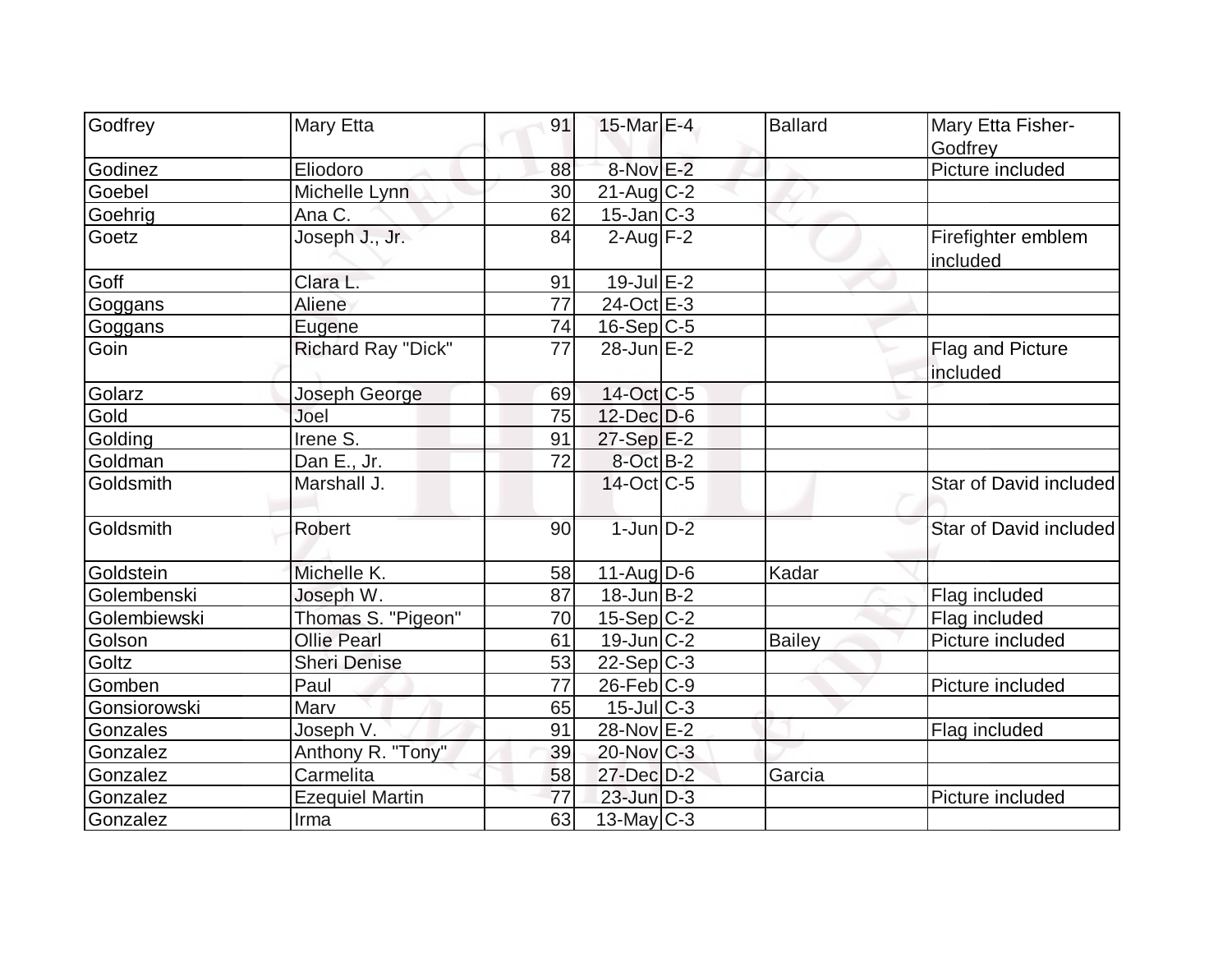| Gonzalez    | Joseph A. "Chinky"     | 90 | $15$ -Nov $E-3$       |                |                        |
|-------------|------------------------|----|-----------------------|----------------|------------------------|
| Gonzalez    | Lisa Marie             | 54 | $26$ -Feb $C-9$       | Taylor         |                        |
| Gonzalez    | Louis "Bruce"          | 61 | $1-Feb$ $E-3$         |                | Picture included       |
| Gonzalez    | Luis A.                | 61 | $3-Apr$ $C-2$         |                | Picture included       |
| Gonzalez    | Maria                  | 78 | 14-Apr $E-2$          |                |                        |
| Gonzalez    | Otilia "Maria"         | 92 | $2-Sep C-3$           |                |                        |
| Good        | Ruth I.                | 97 | 24-Mar <sub>E-3</sub> | Stout          |                        |
| Goode       | Harry H.               | 86 | $4$ -Nov $ C-4$       |                | Flag included          |
| Goode       | Rudolf F.              | 82 | $27 - Dec$ $D-2$      |                |                        |
| Goodman     | Betty J.               |    | $8 - Apr$ $C-8$       | Moore          |                        |
| Goodman     | Daniel K.              | 68 | $14$ -JulD-2          |                |                        |
| Goodman     | Judell                 | 82 | $21$ -Aug $C-2$       |                | Star of David included |
|             |                        |    |                       |                |                        |
| Goodmanson  | Marybeth               |    | $10-Sep B-2$          | Colello        |                        |
| Goodwine    | David L., Sr.          | 75 | $7-Sep$ $E-3$         |                |                        |
| Goodwine    | Esther E.              | 80 | $9-Sep B-2$           |                |                        |
| Gora        | Clem S.                | 90 | $14$ -Jan $E-2$       |                | Flag included          |
| Goranovich  | Betty S.               | 79 | $10$ -Mar $ C-2 $     | <b>Hoskins</b> |                        |
| Goranowski  | Helen T.               | 97 | $14$ -Feb $ C-2 $     | Olszewski      |                        |
| Goranowski  | Louis J.               | 91 | $26$ -Nov B-2         |                | Flag included          |
| Gorby       | Carol Lee G.           | 66 | $16$ -Dec $C$ -3      |                |                        |
| Gorecki     | Josephine R.           |    | $23$ -May $E-2$       |                |                        |
| Gorence     | Merrian                | 97 | $2$ -May $E-2$        | <b>Bales</b>   |                        |
| Gorman      | Patricia Ann           | 83 | $7-Nov$ $E-2$         |                |                        |
| Gormley     | <b>Stephne Richard</b> | 34 | $8-Nov$ E-2           |                |                        |
| Gorski      | Aloysius "Al"          | 82 | $31$ -May $D-2$       |                | Flag included          |
| <b>Goss</b> | Joe, Jr.               | 65 | $12$ -Jun $ C-3 $     |                |                        |
| Gotch       | Donald A.              | 62 | $20$ -Jun $E-2$       |                |                        |
| Gotch       | <b>Rita</b>            | 63 | $11$ -Nov $ C-3 $     | Panis          |                        |
| Gott        | David Leroy            | 94 | $21-NovD-2$           |                | Flag and Pictrure      |
|             |                        |    |                       |                | included               |
| Gough       | Stephen E., Sr.        | 62 | $31$ -JulC-2          |                |                        |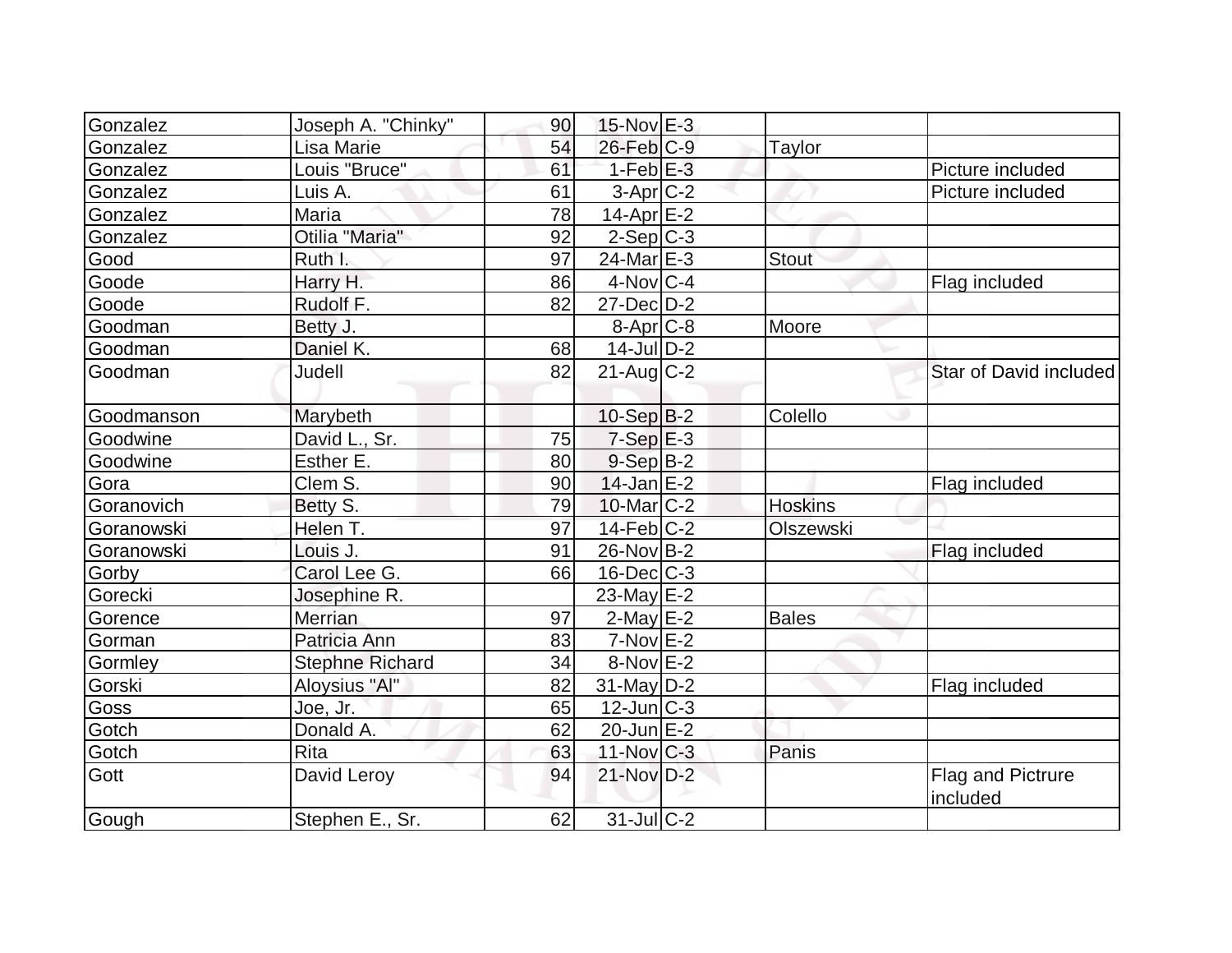| Govert     | William W.          | 72     | 28-Jun E-2               |        |                           |
|------------|---------------------|--------|--------------------------|--------|---------------------------|
| Goyke      | Willard A.          | 80     | $10$ -Jul $C-2$          |        | Flag included             |
| Graaman    | Deborah A. "Deb"    | 50     | 27-Nov C-2               | Barnes |                           |
| Grace      | Thomas G.           | 85     | $18$ -Apr $E-2$          |        | Flag included             |
| Gradek     | Frank A.            | 80     | 23-Aug $E-2$             |        |                           |
| Graden     | Donald M., III      | 61     | $8-Aug$ $E-2$            |        |                           |
| Graden     | Sue Ellen           | 71     | 8-Aug E-2                |        |                           |
| Grady      | Kyle                | 20     | $8-Aug$ $E-3$            |        |                           |
| Graeber    | Jack V.             | 78     | $4$ -Oct $F-3$           |        |                           |
| Grah       | Virginia M.         | 87     | $4$ -Feb $E-2$           |        |                           |
| Grahm      | Ella "Dolores"      | 82     | $5$ -Jan $F-3$           |        |                           |
| Grant      | Aiden Robert        | Infant | $18$ -Jul $E-2$          |        |                           |
| Grassmyer  | Lester E.           | 91     | 14-Oct C-6               |        | Flag included             |
| Gravellle  | <b>Bob</b>          | 84     | $3$ -Jun $C-3$           |        | Flag included             |
| Gray       | Catherine E.        | 88     | $16$ -Jun $D-2$          |        | Eastern Star included     |
| Gray       | John R.             | 93     | $21-Oct$ <sub>C</sub> -3 |        |                           |
| Gray       | Leroy               | 70     | $26$ -Apr $E-2$          |        | Picture included          |
| Gray       | Rita A.             | 71     | $21$ -Oct C-3            | Craven |                           |
| Grcevich   | George John, Dr.    | 63     | $20$ -Dec $E-2$          |        |                           |
| Green      | Christina           | 87     | $24$ -Mar $E-3$          |        | Christina Biskup          |
|            |                     |        |                          |        | Green / Cross<br>included |
| Green      | <b>Jerry Neal</b>   | 77     | $15-Sep C-2$             |        |                           |
| Greenawald | Ralph, Sr.          | 83     | $9-Nov$ E-3              |        |                           |
| Greenwell  | James A., Sr.       | 75     | 1-Mar $F-2$              |        |                           |
| Greer      | Thomas J.           | 49     | $15$ -Oct B-2            |        | Cross included            |
| Gregoratos | Christine "Yia Yia" |        | 31-Mar <sub>IC</sub> -2  |        |                           |
| Gregorich  | <b>Stella</b>       | 103    | $21-Sep$ E-2             |        |                           |
| Greichunos | John Charles Ryan   | 31     | $13$ -May C-3            |        |                           |
| Greiner    | Ray                 | 54     | $17$ -Jul $C-2$          |        | Picture included          |
| Grenzer    | Warren L.           | 86     | 29-Apr <sub>IC</sub> -10 |        | Cross included            |
|            |                     |        |                          |        |                           |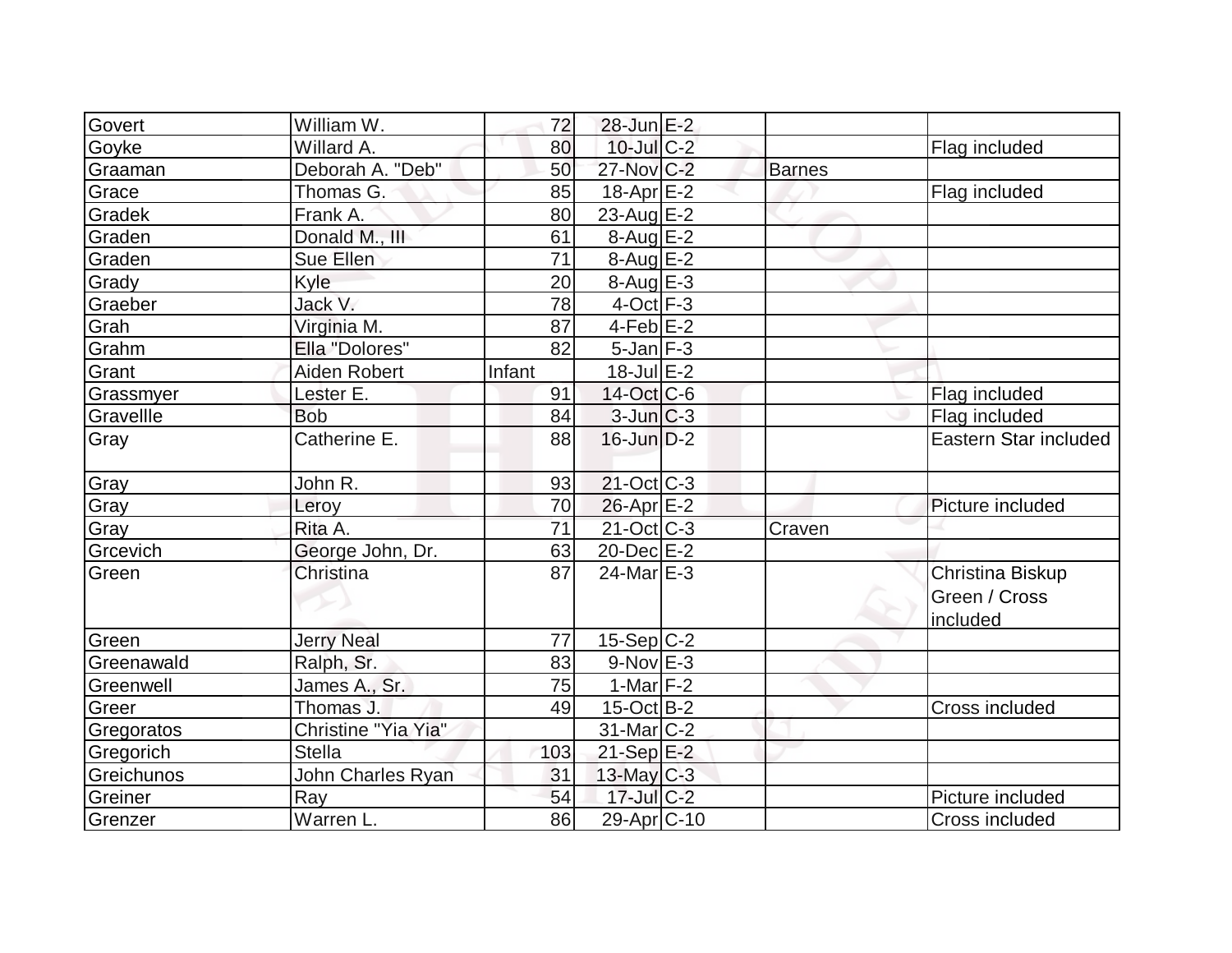| Gresk          | <b>Rita</b>           | 92  | $2$ -Aug $F-2$     | Graniczny    |                           |
|----------------|-----------------------|-----|--------------------|--------------|---------------------------|
| Greskovich     | Charles F.            | 92  | 28-Aug C-2         |              | Flag included             |
| Griffin        | Roberta May           | 86  | $16$ -Jun $D-2$    |              |                           |
| Griffith       | <b>Carol Milton</b>   | 72  | $4$ -Nov $ C-4$    |              |                           |
| Griffith       | June I.               | 88  | $14$ -Jun $E-2$    | Adams        |                           |
| Grigoriadis    | John                  | 76  | $18 -$ Jul $E - 3$ |              | <b>Cross included</b>     |
| Grigson        | David S.              | 57  | $9-Sep B-2$        |              |                           |
| Grimes         | Enid E.               | 87  | $3-Apr$ $C-2$      |              |                           |
| Grimm          | Doye                  | 87  | 29-Feb E-2         |              |                           |
| Grindlay       | Terence Brian "Terry" | 55  | $27$ -Aug $B-2$    |              |                           |
| Groen          | Geraldine M.          | 75  | $5-Apr$ F-2        | Vander Vaart |                           |
| Gronek         | Dennis F.             | 74  | 19-May D-2         |              |                           |
| Gronkiewicz    | Helen B.              | 92  | $24$ -Mar $E-3$    |              |                           |
| Grosam         | Walter G.             | 90  | $31$ -Dec $B-3$    |              | Flag included             |
| Gross          | <b>Beulah</b>         | 101 | $12$ -Feb $ C-9 $  |              | <b>Beulah Gross Smith</b> |
| Gross          | Dietmar "Diet"        | 66  | $30$ -Nov $E-3$    |              |                           |
| Gross          | <b>Jack</b>           | 78  | $17$ -Feb $E-2$    |              | Emblem included           |
| Gross          | Jenny L.              | 66  | 31-May D-2         |              |                           |
| Grubb          | <b>Phyllis</b>        | 95  | 15-Mar E-5         |              |                           |
| Grubbe         | Donald S.             |     | 29-Oct B-2         |              | Flag included             |
| Grubbs-Madison | Sarah L.              | 88  | $27$ -Jun $E-2$    |              |                           |
| Grubich        | Michael L. "Mike"     | 55  | $5$ -Mar $ B-2 $   |              |                           |
| Grudzien       | <b>Eleanor "Miss</b>  | 85  | 31-Oct E-3         | <b>Kurek</b> |                           |
|                | Eleanor"              |     |                    |              |                           |
| Grudzinski     | Janice                | 63  | 22-Oct B-2         | <b>Balka</b> |                           |
| Gruel          | <b>Luther Theron</b>  | 91  | $24$ -Oct E-4      |              |                           |
| Grugel         | <b>Fred Tenneth</b>   | 88  | $8$ -Mar $E - 3$   |              | Flag included             |
| Grugel         | Robert L. "Uncle Bob" | 81  | 11-Feb $E-2$       |              | Flag included             |
| Grunstein      | Linda M.              | 51  | 29-Jul C-3         | Danko        |                           |
| Gruszecki      | Virginia              | 88  | $9-Nov$ $E-3$      | Mankowski    |                           |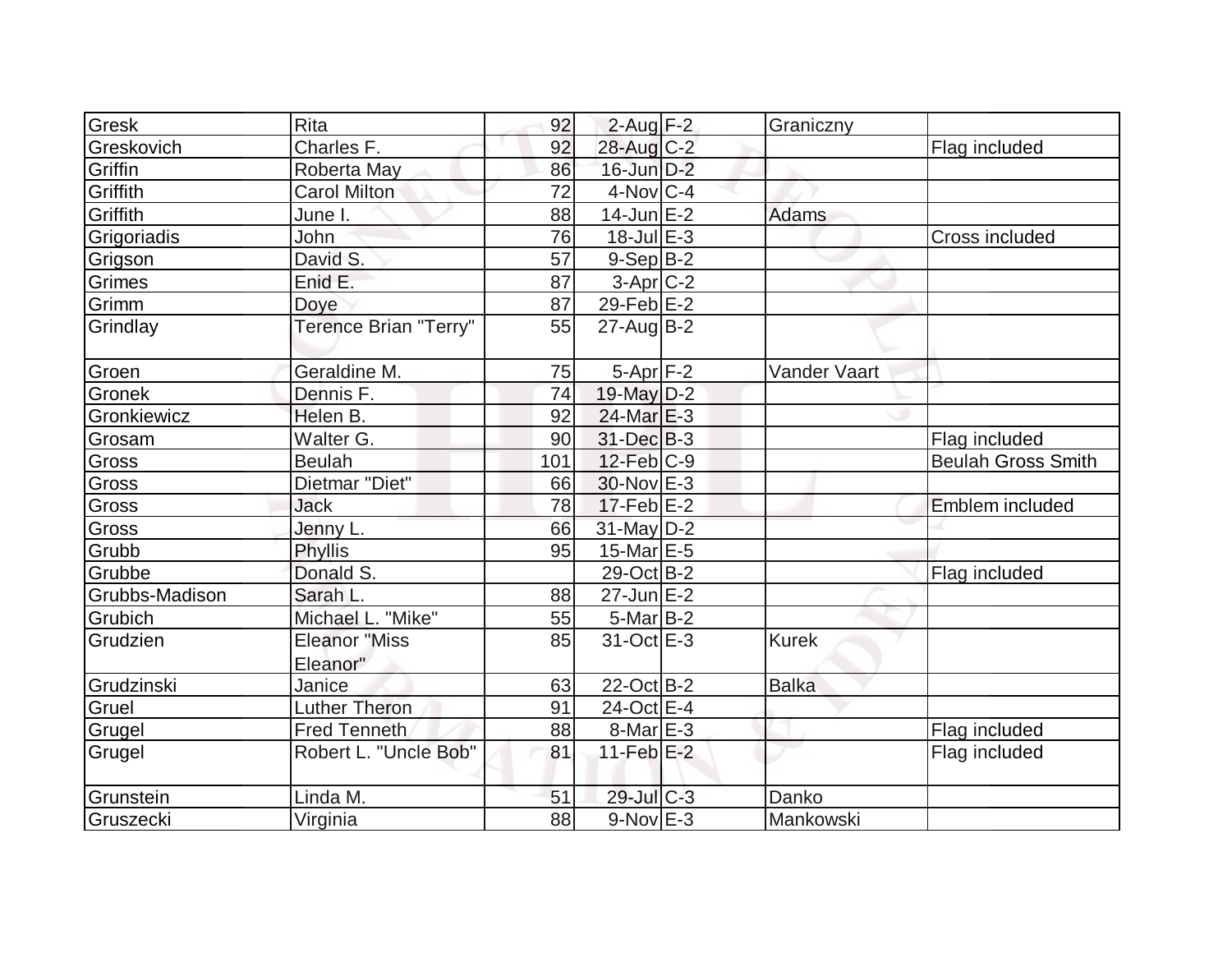| Gruszka        | Ben Max                | 69 | 31-Mar <sub>IC</sub> -2            |       |              | Picture included |
|----------------|------------------------|----|------------------------------------|-------|--------------|------------------|
| Gruszyk        | Kateryna               | 82 | $13$ -May C-3                      |       |              |                  |
| Grzelak        | Judith A.              | 71 | $16$ -Feb $E-3$                    |       |              |                  |
| Grzych         | Lois Jean              | 77 | $22$ -Dec $C-2$                    |       | Spohn        | Picture included |
| Guba           | Elaine J.              | 76 | $27$ -Apr $C$ -2                   |       |              |                  |
| Guenther       | Phyllis A.             | 71 | $28$ -Aug C-2                      |       |              |                  |
| Guerrero       | Ray D. (Reyes)         | 80 | 29-Mar E-2                         |       |              |                  |
| <b>Guess</b>   | Eula Mae               | 93 | $5$ -Mar $ B-2 $                   |       |              |                  |
| Guillaum       | Bruce Franklin Sr.     |    | 71 Ju;y 4                          | $E-2$ |              |                  |
| Guillen        | Luis "Weto"            | 56 | $1$ -Jul $ C-3 $                   |       |              | Picture included |
| Guinn          | Jennifer Ann           | 31 | $12-Apr \, E-3$                    |       |              |                  |
| Guiterrez      | Victoria "Toya"        | 79 | $17-Oct$ $E-3$                     |       | Ruiz         |                  |
| Gulliver       | <b>Michael Dennis</b>  | 73 | $30$ -Jul B-2                      |       |              |                  |
| Gulotta        | Thelma F.              | 84 | $8$ -Jul $C$ -3                    |       | Mohr         |                  |
| Gumkowski      | Deborah M.             | 58 | $15$ -Jan $C-3$                    |       |              |                  |
| Gutierrez      | Peter E., M.D.         | 84 | $3-Sep B-2$                        |       |              |                  |
| Guy            | <b>Barbara</b>         | 70 | $14$ -Apr $E-2$                    |       |              |                  |
| Guzis          | Julia                  | 93 | $11$ -May D-2                      |       | <b>Zekas</b> |                  |
| Guzman         | Jonathan A.            | 15 | 30-Nov E-3                         |       |              | Picture included |
| Guzman         | Jorge                  | 68 | $12$ -Feb $ C-9 $                  |       |              | Flag included    |
| Guzman         | Jose M.                | 88 | $13-Nov$ $C-3$                     |       |              | Flag included    |
| Gyerko         | Marilyn A. "Tito"      | 73 | 28-Mar <sub>E</sub> -2             |       |              | Picture included |
| Gyure          | Jeffrey Gilman "Jeff"  | 40 | 23-May $E-3$                       |       |              | Picture included |
| Haan           | Harold H.              | 80 | $24$ -Apr $ C-2 $                  |       |              |                  |
| Haberman       | Mabel L.               |    | $29$ -May C-2                      |       | Wiers        | Picture included |
| <b>Habhab</b>  | Greg                   | 58 | 22-Mar $E-3$                       |       |              |                  |
| Habon          | <b>William Anthony</b> | 51 | $27$ -Jan $\overline{\text{C}}$ -3 |       |              |                  |
|                | "Tony"                 |    |                                    |       |              |                  |
| Hacker         | Lester G.              | 93 | $29$ -Jul $C-3$                    |       |              | Flag included    |
| Hacker-Janus   | Mary E.                | 89 | 23-Oct C-3                         |       | Mulligan     |                  |
| <b>Hackett</b> | Collette A.            | 61 | 20-Jul B-2                         |       | Kelly        |                  |
| Haddon         | Vernon "Buster"        | 52 | 18-Sep C-2                         |       |              |                  |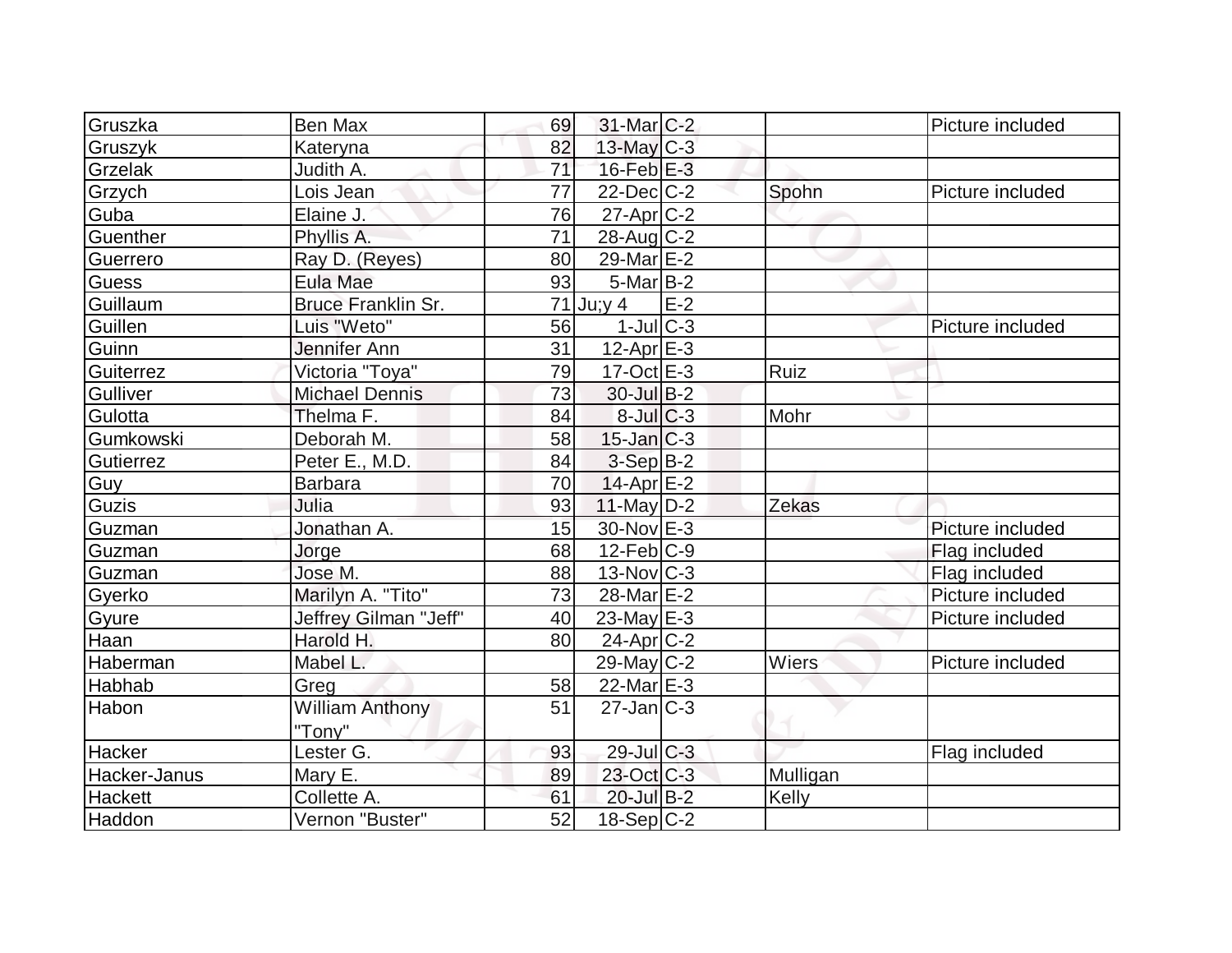| Hagan        | Daniel L.             | 55 | 18-Oct E-2        |              |                      |
|--------------|-----------------------|----|-------------------|--------------|----------------------|
| Hagenow      | <b>Louis Neal</b>     | 65 | $1$ -Dec $C$ -4   |              |                      |
| Hagerty      | Ruth Ann              | 73 | 18-May E-2        |              |                      |
| Haitsma      | Beverly J.            | 74 | $24$ -Jan $ C-2 $ | Heerema      | Full name Beverly J. |
|              |                       |    |                   |              | Haitsma Bristol      |
| Halajcsik    | <b>Michael Carl</b>   | 75 | $30$ -Mar $ C-2 $ |              | Picture included     |
| Hale         | Richard               | 77 | $4-Sep C-2$       |              |                      |
| Halfman      | Leo                   | 89 | $12$ -Feb $ C-9 $ |              |                      |
| Hall         | Anne                  | 91 | $14$ -Oct C-6     |              |                      |
| Hall         | Delvin D. Sr.         | 88 | $15$ -Mar $E$ -5  |              | Flag and Picture     |
|              |                       |    |                   |              | included             |
| Hall         | Dolores L.            | 76 | $18$ -Jun $B-2$   | Duncan       |                      |
| Hall         | George                | 66 | 28-Jul D-7        |              | Flag included        |
| Hall         | <b>Jason Matthew</b>  | 41 | $30$ -Mar $ C-2 $ |              |                      |
| Hall         | Margaret J.           | 81 | $14$ -Oct $ C$ -6 | <b>Berta</b> |                      |
| Hall         | Mildred L.            | 76 | $5$ -Jul $D-2$    | Adams        |                      |
| Hall         | <b>Sharon Darlene</b> | 53 | $17$ -May $E-2$   | Galloway     |                      |
| Haller       | Donald Eugene         | 84 | $1-Aug$ $E-2$     |              |                      |
| Halley       | <b>Violet Grace</b>   | 83 | $20$ -Jun $E-3$   | Gilfillan    |                      |
| Hall-Younger | Betty A.              | 71 | $2$ -Nov $E-2$    |              |                      |
| Haluska      | Margaret              | 85 | $3-Apr$ $C-2$     | Weldon       | Margaret Haluska     |
|              |                       |    |                   |              | Lanfear              |
| Ham          | Diana P.              | 73 | $22-Oct$ B-2      | Phillips     |                      |
| Hamer        | William M.            | 76 | $13$ -Dec $E-4$   |              |                      |
| Hamilton     | Nancy Lee             | 56 | $8$ -May C-2      |              |                      |
| Hamilton     | Pamela                | 48 | 1-Aug $E-2$       |              |                      |
| Hamilton     | Ruth "E."             | 96 | $29$ -May C-2     |              |                      |
| Hamlin       | Gerald D.             | 81 | $15$ -Jun $E-2$   |              | Flag included        |
| Hammer-Perez | Aaron Anthony         | 33 | 6-Mar C-2         |              |                      |
| Hampsten     | Betty L.              | 82 | 19-Jul E-2        |              |                      |
| Hampton      | Ethel L.              | 84 | 29-Mar E-2        |              |                      |
| Hampton      | Martha R.             | 83 | 16-Mar $E-2$      |              |                      |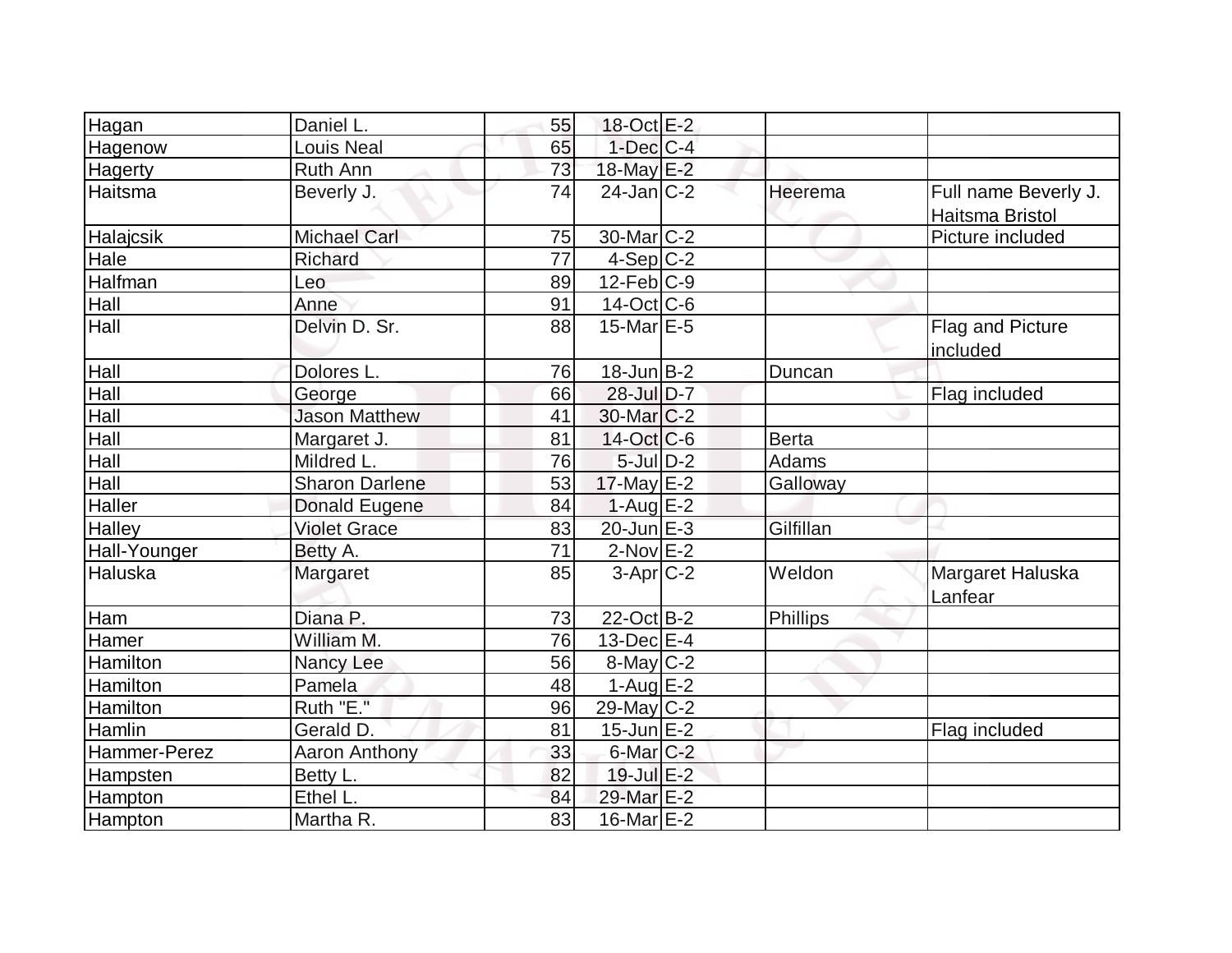| Hanak          | <b>Eric Scott</b>   | 40 | $5$ -Feb $B$ -5   |               |                             |
|----------------|---------------------|----|-------------------|---------------|-----------------------------|
| Hanaway        | Ronald D.           | 69 | 15-Mar E-5        |               | Flag and Picture            |
|                |                     |    |                   |               | included                    |
| Hancock        | Darlean H.          | 62 | $25$ -Oct $E$ -2  |               | Picture included            |
| Hand           | Marie A.            | 88 | $19-Apr$ $E-3$    |               |                             |
| Hand           | Mary T.             | 85 | $6-Sep$ F-2       | <b>McHugh</b> |                             |
| <b>Handley</b> | <b>Joan Marie</b>   | 73 | $11$ -AugD-6      |               |                             |
| <b>Hanes</b>   | David F.            | 65 | $31$ -Jan $C-3$   |               | Flag included               |
| Haney          | Wilma K.            | 89 | 8-Aug E-3         |               |                             |
| Hanis          | Andrew John         | 77 | $17$ -Jun $ C-4 $ |               |                             |
| Hanna          | Edna Mae            | 90 | $20$ -Oct $ C-2 $ | <b>Busse</b>  | Edna Mae Schultz-           |
|                |                     |    |                   |               | Hanna                       |
| Hannon         | Georgina "Georgia"  | 79 | $22$ -Feb $E-3$   |               |                             |
| Hanover        | Sophie              | 95 | 28-Aug C-2        |               | Star of David included<br>w |
| Hans           | James C.            | 75 | $3-Mar$ $C-2$     |               |                             |
| Hansen         | <b>Betty Mae</b>    | 81 | $19$ -Jun $C-3$   | Nielsen       |                             |
| <b>Hansen</b>  | Charlene M.         | 48 | $24$ -Apr $C-2$   | Giffin        |                             |
| Hansen         | Dolores A. "Dodie"  | 79 | $4$ -Jun $B-2$    |               |                             |
| Hansen         | Gene                | 83 | $24$ -Oct $E-4$   |               | Flag and Picture            |
|                |                     |    |                   |               | included                    |
| Hanson         | George R. "Bob"     | 80 | $30$ -May $E-3$   |               | Flag included               |
| Harbour        | Rose M.             | 67 | $28-Sep D-2$      |               |                             |
| <b>Harders</b> | Barbara A.          | 46 | $31$ -Mar $C-2$   | Sternquist    |                             |
| <b>Hardy</b>   | James W. "Big Foot" | 55 | $15-Apr$ $C-9$    |               |                             |
| Hardy          | Larry K.            | 64 | $22$ -Jan B-3     |               |                             |
| Hargarten      | Julia A.            | 87 | $16$ -May $E-3$   | Heynen        |                             |
| Harger         | Anne                | 66 | $5$ -Oct $E-2$    | Winicky       |                             |
| Harkdorn       | Jacoba              | 94 | 24-Dec B-2        |               |                             |
| Harlan         | Richard L.          | 65 | $18$ -Jan $E-2$   |               | Picture included            |
| <b>Harlow</b>  | Donald W.           | 69 | $19-Sep$ $E-3$    |               | Picture included            |
| Harlow         | <b>Irvin Lee</b>    | 69 | $4$ -Mar $A$ -10  |               | Flag included               |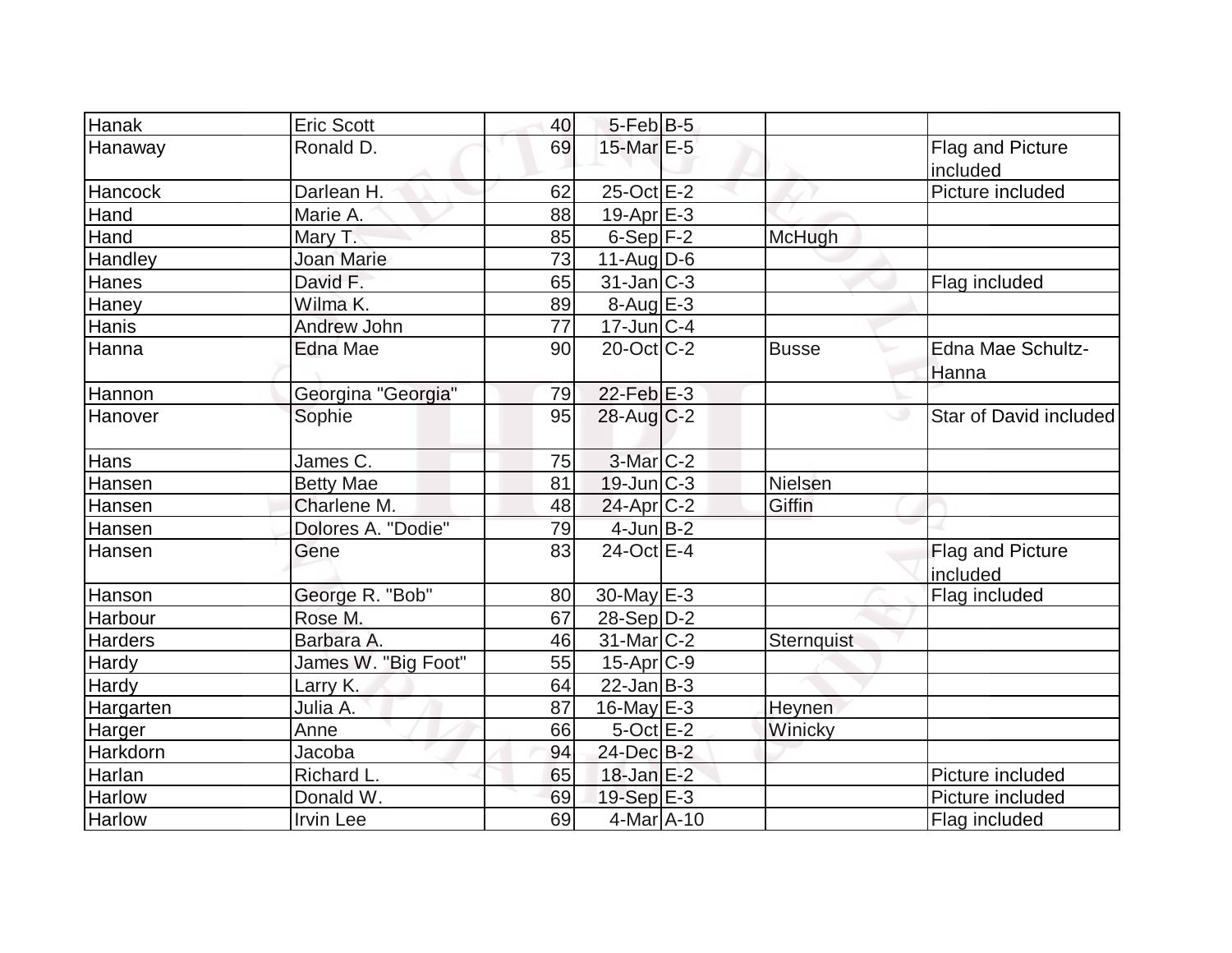| Harmon           | Harold                    | 74 | $6$ -Feb $B-2$   |             |                                          |
|------------------|---------------------------|----|------------------|-------------|------------------------------------------|
| Harper           | Beverly J.                | 83 | $5-Apr$ $F-3$    | Gedda       |                                          |
| Harper           | William R. "IW"           | 69 | 22-Mar E-3       |             | Flag included                            |
| Harr             | Vernon E.                 | 79 | $18$ -Apr $E-2$  |             | Flag included                            |
| Harrell          | Fred                      | 58 | $13$ -Jan $E-2$  |             |                                          |
| Harrington       | Rachel                    | 87 | $25$ -Jul $E-2$  | Kovesci     | <b>Rachel Stelle</b><br>Harrington       |
| <b>Harris</b>    | Carolyn Lea               | 72 | $11-Apr$ $E-2$   |             |                                          |
| <b>Harris</b>    | David "Big Daddy<br>Love" | 51 | 1-May $C-2$      |             | Picture included                         |
| <b>Harris</b>    | Dorothy Ann               | 80 | $11-Oct$ $E$ -2  | Netterfield |                                          |
| Harris           | Erin C.                   | 39 | $4$ -Nov $ C-4 $ | Kovach      |                                          |
| <b>Harris</b>    | Jaylen                    | 8  | 27-Dec D-2       |             |                                          |
| <b>Harris</b>    | Lorraine "Deedee"         | 86 | $23$ -Jul B-2    |             |                                          |
| <b>Harris</b>    | Sherry M.                 | 61 | $6-Sep$ F-2      |             |                                          |
| Harris-Campo     | <b>Edythe Yvonne</b>      | 79 | 18-Sep C-2       |             |                                          |
| <b>Harrison</b>  | <b>Bobby Dean</b>         | 84 | $22$ -Oct B-3    |             | Flag included                            |
| Harrison         | <b>Emily Ann</b>          | 23 | $26-Sep$ E-3     |             | Picture included                         |
| Harrison         | Mary L.                   | 93 | $1$ -Jun $D-2$   |             |                                          |
| Hart             | Helen F.                  | 80 | $22$ -Jan $B-4$  | Macak       | Full name Helen F.<br><b>Hart Sigler</b> |
| Hart             | Robert S. "Bob"           | 73 | $28$ -Oct C-3    |             | Flag included                            |
| <b>Hartkoorn</b> | Henry                     | 89 | $23$ -Mar $E-2$  |             | Flag included                            |
| Hartkoorn        | Jacoba                    | 94 | $25$ -Dec $C$ -2 |             |                                          |
| Hartkopf         | Frank Horton, Jr.         | 59 | $23$ -Feb $E-3$  |             |                                          |
| Harton           | Floyd Z.                  | 72 | 24-May E-2       |             |                                          |
| Hartsell         | Sharon Lynn               | 66 | $17-Feb$ $E-2$   |             |                                          |
| Harveth          | George J.                 | 93 | $23-Sep C-4$     |             | Flag included                            |
| <b>Harvey</b>    | Russell L. "Russ"         | 68 | $31$ -Jan $C-2$  |             |                                          |
| Harwood-Klitzka  | <b>Elizabeth "Pat"</b>    | 86 | 22-Nov D-2       |             |                                          |
| Haryasz          | Stella M.                 | 87 | $7$ -Jan $E-4$   |             |                                          |
| Haskell          | Charles E. "Griz"         | 63 | $6$ -May $C$ -3  |             |                                          |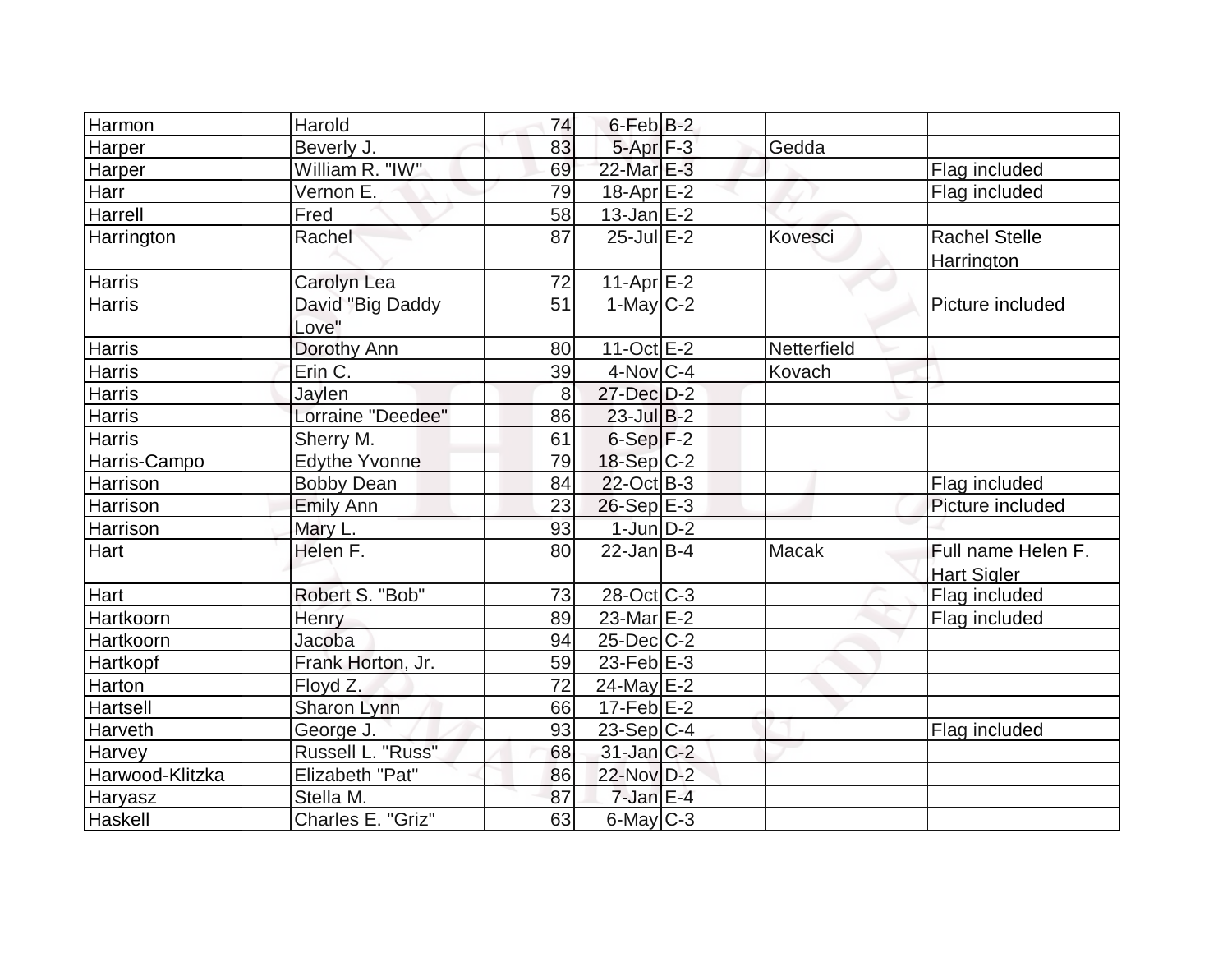| Hasley             | Beverly S.            | 66 | 15-Mar E-5                  |                  |                     |
|--------------------|-----------------------|----|-----------------------------|------------------|---------------------|
| <b>Hasley</b>      | Michael S.            | 44 | $26$ -Aug $C-3$             |                  |                     |
| Hasse              | Mark Jeffery          | 53 | 25-Oct E-2                  |                  |                     |
| <b>Hastings</b>    | Wilma J. "Billie"     | 84 | $13-Oct$ $C-2$              |                  |                     |
| Hasza              | Gary W.               | 57 | 28-Mar <sub>IE</sub> -2     |                  |                     |
| Hatcher-Lucht      | Linda G.              | 75 | 16-May $E-3$                | Gymer            |                     |
| Hatfield           | <b>Phillip Lee</b>    | 64 | 16-May $E-2$                |                  |                     |
| Hauber             | Eric D.               | 39 | $29$ -Jan $ C-2 $           |                  | Picture included    |
| Hauer              | Richard T.            | 87 | $24$ -Jul C-2               |                  |                     |
| Haugh              | James C., Deacon      | 77 | $12$ -Dec $D$ -6            |                  | Picture included    |
| <b>Hausenfleck</b> | Harry W.              | 75 | $10$ -Apr $C-2$             |                  |                     |
| Haviland           | <b>Bonnie</b>         | 89 | $15$ -Nov $E-3$             |                  |                     |
| <b>Haviland</b>    | <b>Ethel "Bonnie"</b> | 89 | $14$ -Nov $D-3$             | Crouch           |                     |
| Havill             | Donald R.             | 66 | $4$ -Mar $A$ -10            |                  |                     |
| Havran             | Richard M.            | 75 | $10$ -Aug $E-2$             |                  | Flag included       |
| Hay                | Janice M.             | 58 | $23$ -Feb $E-4$             |                  |                     |
| <b>Hayes</b>       | Emma                  | 79 | $18$ -Mar $\overline{A}$ -9 |                  | Picture included    |
| <b>Hayes</b>       | Irene Angel "Mel"     | 85 | $6$ -Dec $E-3$              |                  | Picture included    |
| <b>Hayes</b>       | Kathleen Elizabeth    | 75 | $28$ -Feb $C-2$             |                  | Kathleen Elizabeth  |
|                    |                       |    |                             |                  | <b>Wilson Hayes</b> |
| <b>Hayes</b>       | <b>Ronald Obie</b>    | 74 | $1-Sep$ $C-2$               |                  |                     |
| <b>Hayes</b>       | Walter E. "Wally"     | 81 | $15$ -Jun $E-2$             |                  | Flag included       |
| Hayes              | Wanda Lee             | 83 | $28$ -Jan $ B-2 $           | <b>Boatright</b> |                     |
| Hayman             | <b>Jackie</b>         | 69 | $8$ -Feb $E-2$              |                  | Picture included    |
| Hayne              | Dorothy               | 83 | $30$ -Dec $C-4$             | Pope             | Cross included      |
| Haynes             | Helen D.              | 82 | $1-Dec$ $C-4$               |                  |                     |
| Hazelwood          | <b>John Thomas</b>    | 88 | $8-Sep C-5$                 |                  | Picture included    |
| Heavner            | <b>Ruby Elouise</b>   | 83 | $13-Oct$ $C-2$              |                  |                     |
| Hebda              | Josephine A.          | 92 | $23$ -May $E-3$             | Murzyn           | Picture included    |
| Hebda              | Sylvia R.             | 89 | $3-Sep B-2$                 |                  |                     |
| <b>Heck</b>        | David                 | 51 | 11-Oct E-3                  |                  | Picture included    |
| Heckel             | Leslie R. "Les"       | 89 | $26$ -Apr $E-3$             |                  | Picture included    |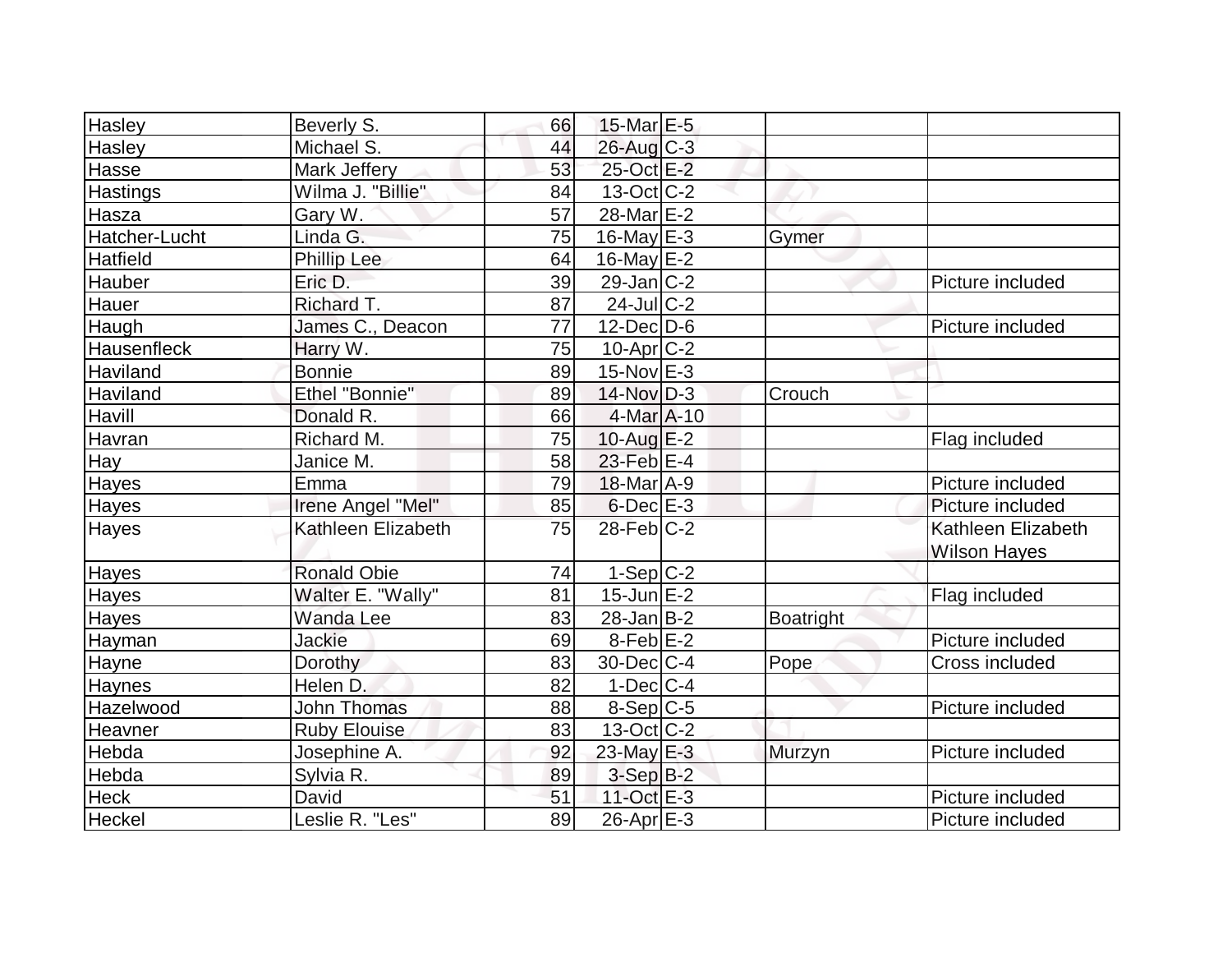| Hecker              | <b>Thomas Danny</b>      | 74 | 29-May C-2              |            |                  |
|---------------------|--------------------------|----|-------------------------|------------|------------------|
| Hedberg             | Milford N. "Bud"         | 78 | $21$ -Dec $E-3$         |            |                  |
| Hedge               | James D.                 | 64 | 17-May E-2              |            |                  |
| <b>Hedrick</b>      | Geraldine A.             | 83 | $17$ -Jun $ C-4$        |            |                  |
| <b>Hedrick</b>      | Shirley A.               | 71 | $9-Apr$ B-2             | Rex        |                  |
| Heersma             | James A.                 | 77 | $6$ -Aug $B$ -2         |            | Flag included    |
| Hefner              | Georgann                 | 68 | 27-Nov E-3              | Polen      | Picture included |
| Hegyi               | Dennis J.                | 47 | $20$ -Aug $E-2$         |            |                  |
| Hegyi               | Louise L.                | 91 | $13$ -May C-3           |            |                  |
| Hehr                | Margaret A.              | 80 | $9-Sep B-2$             |            |                  |
| Hein                | Lyn A.                   | 72 | $9-Sep B-3$             | Fleming    |                  |
| Heisler             | Ann M.                   | 61 | $2$ -Nov $E-2$          | Kalinowski |                  |
| Heisler             | Sandra                   | 59 | 29-Nov E-2              |            |                  |
| <b>Helfen</b>       | <b>Edward Leo "Candy</b> | 74 | $29$ -Jul $C-3$         |            | Flag included    |
|                     | Man"                     |    |                         |            |                  |
| Helm                | <b>Barry Moore</b>       |    | 26-Oct A-13             |            | Picture included |
| Helmcke             | William F.               | 70 | $30$ -Dec $C-4$         |            |                  |
| <b>Helpingstine</b> | Wallace W.               | 87 | 20-Mar <sub>IC</sub> -2 |            | Flag included    |
| <b>Helton</b>       | Annabelle                | 83 | $5-Feb$ B-5             | Geheb      |                  |
| Heltsley            | William Douglas          | 77 | $14$ -May B-2           |            |                  |
|                     | "Doug"                   |    |                         |            |                  |
| <b>Hemphill</b>     | John A.                  | 74 | $31$ -Aug $E-2$         |            | Flag included    |
| Hemphill            | Richard L. "Dick"        | 64 | $20$ -Jan $E-2$         |            | Flag included    |
| Henderson           | Agnes M.                 | 92 | $22$ -Feb $E-2$         |            |                  |
| Henderson           | <b>Deborah Gail</b>      | 54 | $28$ -Feb $C-2$         |            |                  |
| Henderson           | Denise R.                | 60 | $31$ -Dec $B-3$         |            |                  |
| Henderson           | Dorothy Mae "Dot"        | 86 | $10$ -Nov $ D-5$        |            | Picture included |
| <b>Henderson</b>    | Felecia F.               | 35 | $2$ -Oct $C$ -2         |            |                  |
| <b>Henderson</b>    | James Alan               | 72 | $5$ -Aug $C$ -5         |            | Picture included |
| Henderson           | James L. Sr.             | 91 | $6$ -May $C$ -3         |            |                  |
| Henderson           | Jill                     | 43 | $7 - Apr$ $C-2$         |            | Picture included |
| Henderson           | Thomas H.                | 67 | $12$ -Jan $E-2$         |            |                  |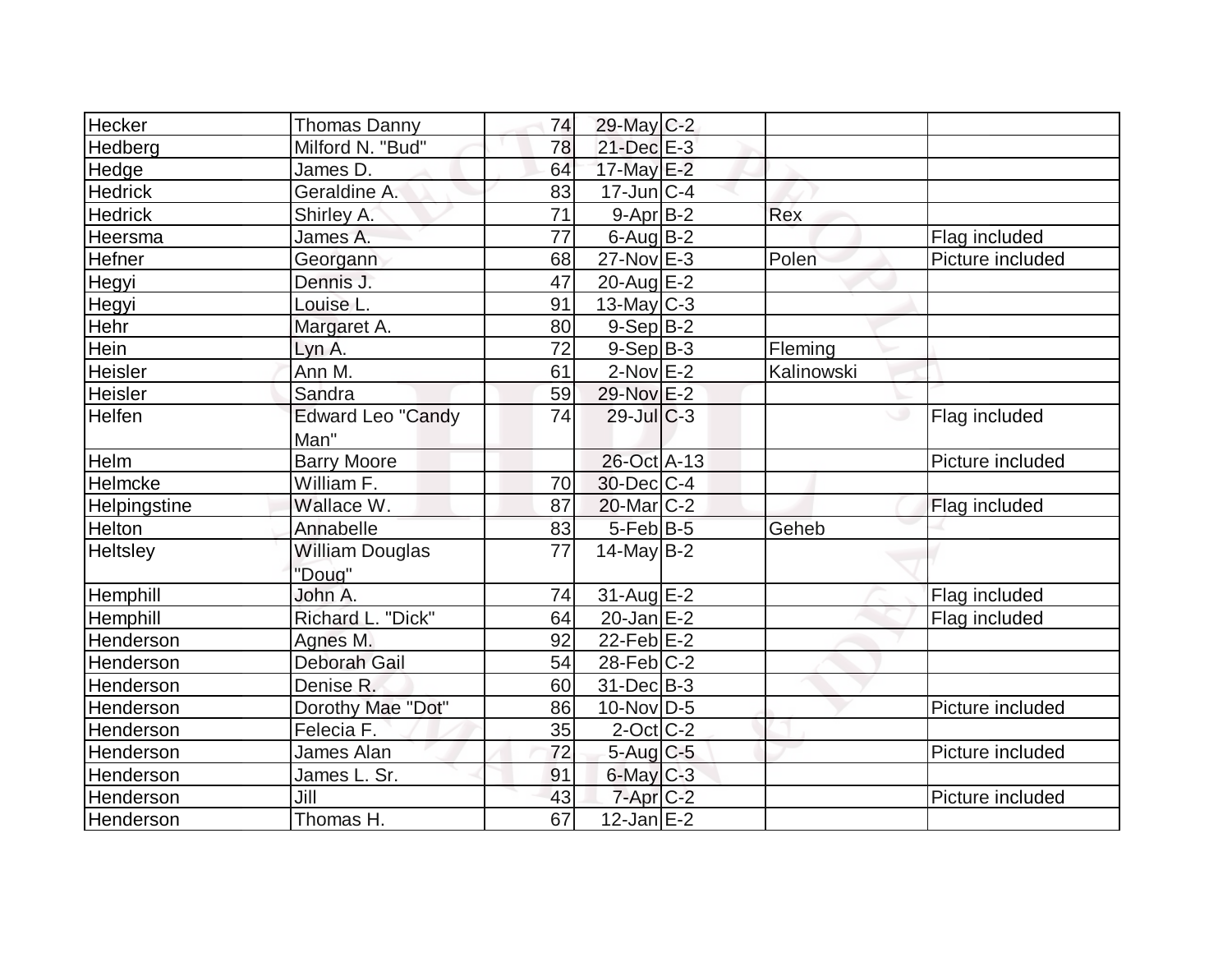| Hendrixson     | Michael L.          | 35  | $15-Sep C-2$               |               | Picture included                  |
|----------------|---------------------|-----|----------------------------|---------------|-----------------------------------|
| Hendron        | Edward W.           | 77  | 30-Aug E-2                 |               |                                   |
| Hendron        | Irene Catherine     | 85  | 8-Nov E-2                  | Chapin        |                                   |
| Henessy        | James E. "Jim"      | 73  | $10$ -Mar $ C-2 $          |               | Picture included                  |
| Henning        | Margaret A.         | 69  | $27$ -Jan $C-3$            |               |                                   |
| Henry          | Curtis W.           | 77  | $24$ -Jul $C-2$            |               | Picture included                  |
| Henry          | Jacqueline Mae      | 84  | $18$ -Feb $E-3$            |               |                                   |
| Henry          | <b>Robert Bruce</b> | 74  | $9$ -Jun $D-3$             |               | Picture included                  |
| Henry          | Robert M.           | 82  | $10-Sep$ B-2               |               | Flag included                     |
| Henry          | Sally A.            | 71  | $28$ -Feb $ C-3 $          | Hartzell      |                                   |
| Hensel         | Ron A.              | 68  | $12$ -Jan $E-2$            |               |                                   |
| Hensley        | Dale Duane          | 69  | $7-Nov$ E-2                |               | <b>Firefighter Emblem</b>         |
|                |                     |     |                            |               | included                          |
| <b>Hensley</b> | <b>Diane</b>        | 68  | $5-Sep$ $E-2$              | Trayne        |                                   |
| Hensley        | Marilyn J.          | 78  | $19-Apr \nightharpoonup 3$ | <b>Speaks</b> |                                   |
| Henson         | Clayton Henson, Jr. | 86  | 10-May E-4                 |               | Flag and Picture<br>included      |
| Henson         | Delbert P. "Del"    | 87  | $2-Apr$ B-2                |               | <b>Cross and Flag</b><br>included |
| Henson         | Jack L.             | 72  | 30-Sep C-4                 |               |                                   |
| Henze          | Gerda               | 88  | 6-Oct C-2                  |               |                                   |
| Hepner         | Caroline E.         | 96  | $8 - Apr$ $C - 8$          | Schloer       | Cross included                    |
| Herbst         | Lillian M.          |     | $27$ -Dec $D-3$            | Emolovich     |                                   |
| Heredia        | Socorro V. "Cora"   | 90  | $6$ -Nov $ C-2 $           |               |                                   |
| <b>Herlitz</b> | Roger               | 88  | $26-Sep$ E-2               |               |                                   |
| <b>Herlitz</b> | William L.          | 88  | $9$ -Feb $E-3$             |               |                                   |
| Herman         | James E.            | 56  | $23-Nov$ $E-2$             |               |                                   |
| Hernandez      | Anglea V.           | 105 | 20-Feb B-2                 |               |                                   |
| Hernandez      | Guinevere           | 86  | 22-May C-2                 | <b>Spinks</b> |                                   |
| Hernandez      | Isaias              | 86  | $1$ -Oct $B-2$             |               |                                   |
| Herndon        | Robert John "Bob"   | 74  | 18-May E-3                 |               |                                   |
| Herod          | <b>Ethel Marie</b>  | 97  | $30$ -Jan $ B-2 $          | <b>Stokes</b> |                                   |
|                |                     |     |                            |               |                                   |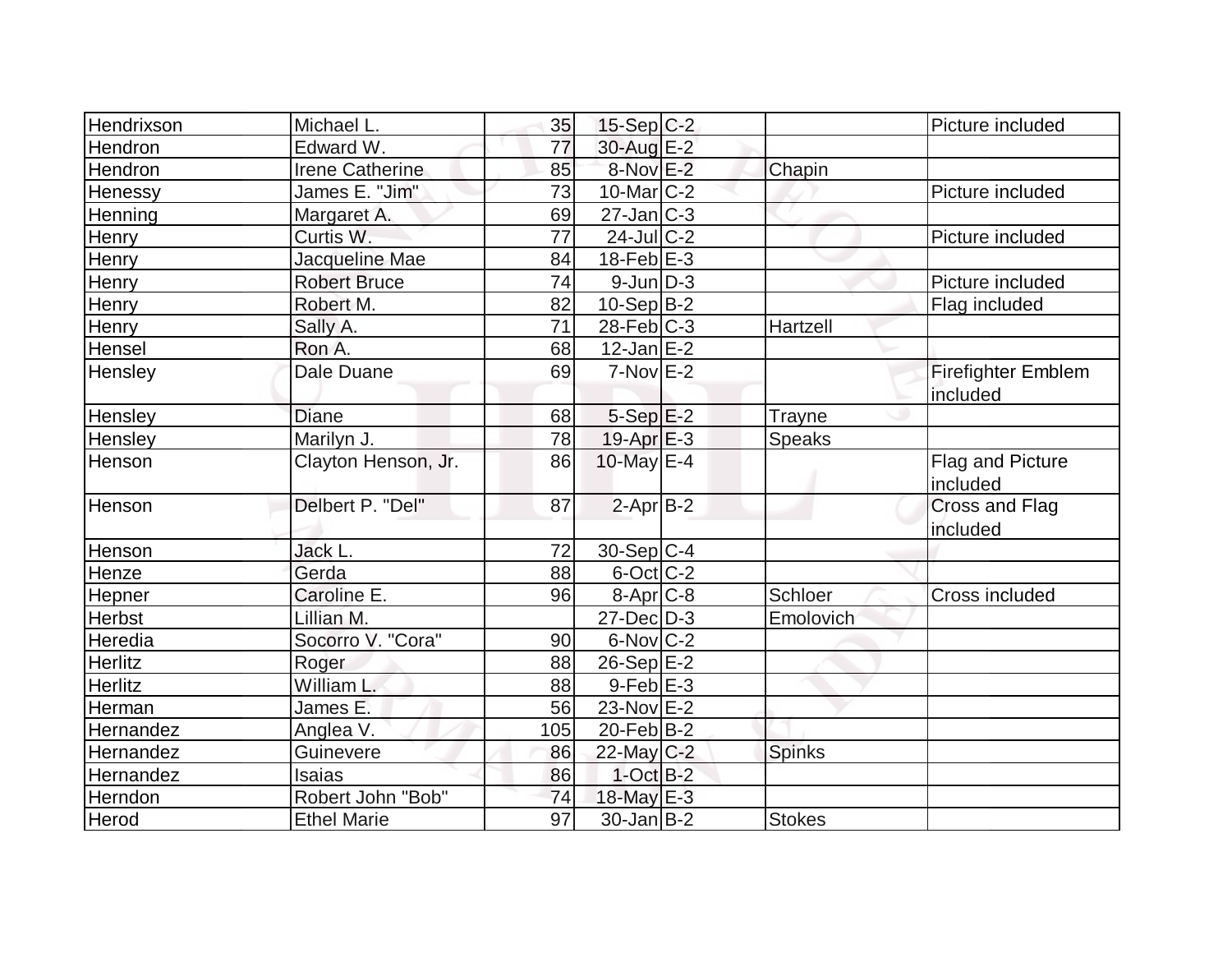| Herr            | Barbara A.                   | 69              | 20-Apr E-2        | Sobczak      |                           |
|-----------------|------------------------------|-----------------|-------------------|--------------|---------------------------|
| Herren          | Sharyn M.                    | 60              | 29-Feb $E-3$      |              |                           |
| Herrera         | Anjelina                     | 70              | 27-Dec D-3        |              |                           |
| Herrera         | Candelario, Jr.<br>"Cande"   | 52              | $18-Apr \E-2$     |              |                           |
| <b>Herrick</b>  | Joyce N.                     | 89              | 26-Oct A-14       | <b>Brown</b> |                           |
| Hersemann       | Daryll Dwayne                | 71              | $12$ -Jan $E-2$   |              |                           |
| <b>Herz</b>     | <b>Muriel</b>                | 89              | $19-Nov B-2$      |              |                           |
| Herz            | <b>Shirley</b>               | 85              | $4$ -Dec $C$ -2   |              |                           |
| Hesterman       | <b>Corey McKenzie</b>        | 16              | $30$ -Jan $ B-2 $ |              |                           |
| Heward          | <b>Gerald Burton "Jerry"</b> | 69              | $11$ -Jul $E-2$   |              |                           |
| Hickey          | Raymond G.                   | 82              | $13$ -Jul $E-3$   |              | Flag included             |
| Hickman         | Leona M. "Lee"               | 101             | 27-Mar C-2        | Fry          | Picture included          |
| Hickman         | Patricia                     | 68              | $22$ -Jul $C-3$   |              |                           |
| <b>Hicks</b>    | <b>Thomas Ray</b>            | 68              | $20$ -Jul B-2     |              |                           |
| Hiduke          | Carolyn Jean                 | 90              | $12$ -Oct $ D-2 $ |              |                           |
| Hieber          | Fred H. "Music Man"          | 68              | $7$ -Jun $F-2$    |              | Police emblem<br>included |
| Higareda        | Antonia "Tonia"              | 60              | 19-Nov B-2        | Navarro      |                           |
| Higley          | Camilla W.                   | $\overline{77}$ | $15$ -Nov $E-3$   |              |                           |
| Hildebranski    | Lorraine M.                  | 87              | $2$ -Oct $ C-2 $  |              | Picture included          |
| Hilgeman        | Mary C.                      | 83              | $1-Jan C-4$       | Rafferty     |                           |
| Hill            | <b>Carl Edward</b>           | 82              | $31-Oct$ $E-3$    |              | Picture included          |
| Hill            | Joann                        | 73              | $25$ -Apr $E-3$   |              |                           |
| Hill            | Judith M.                    | 69              | $3$ -Jul $C-2$    |              |                           |
| Hill            | Madeline                     | 91              | 8-Apr C-8         | (Cech)       | Picture included          |
| Hill            | <b>McNeva Charlene</b>       | 85              | $19$ -Aug C-3     |              |                           |
| Hill            | Ronald                       | 82              | $22-Sep C-3$      |              |                           |
| Hill            | Seymour, Sr.                 | 74              | 28-Sep D-2        |              |                           |
| Hillborn        | Charles R. "Chuck"           | 71              | $31$ -Jul C-2     |              |                           |
| Hillegonds      | <b>Flossie Norene</b>        | 89              | 15-May C-3        |              |                           |
| <b>Hilliard</b> | Dorothy G.                   | 90              | $6$ -May $C$ -3   |              |                           |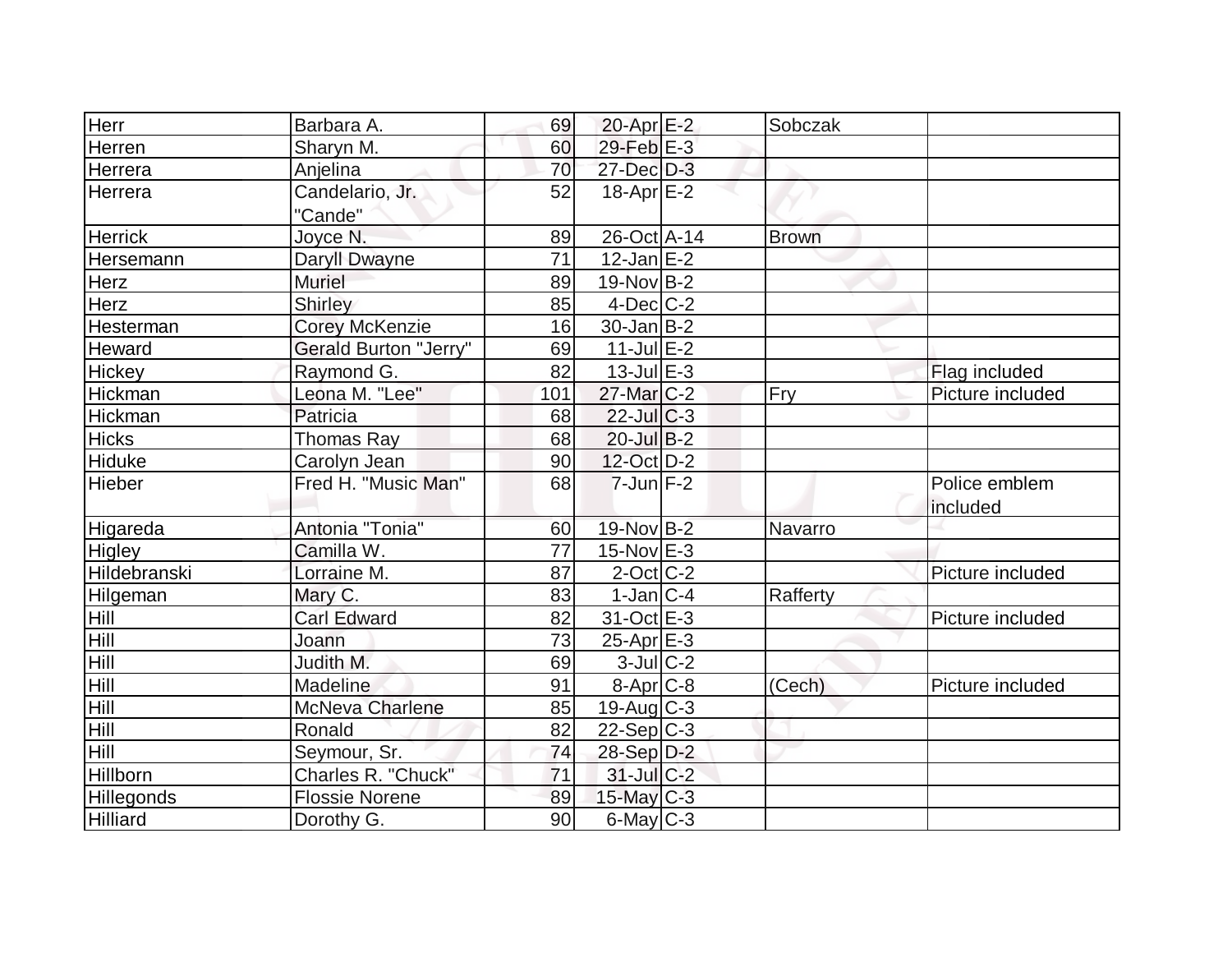| <b>Hilton</b>   | Jayme Diane              | 37              | $12$ -Jun $ C-3 $        | Spencer          |                  |
|-----------------|--------------------------|-----------------|--------------------------|------------------|------------------|
| Hilton          | <b>Robert Andrew</b>     |                 | $6$ -Nov $C-2$           |                  |                  |
|                 | "Shorty"                 |                 |                          |                  |                  |
| <b>Hines</b>    | Jimmie E.                | 77              | $5-Apr$ $F-3$            |                  | Flag included    |
| <b>Hines</b>    | Marcia R.                | 50              | $1-Mar$ F-3              | Fiacable         | Picture included |
| Hines           | <b>Rodney Scott</b>      | 49              | $27 - Jan$ E-3           |                  |                  |
| Hirsch          | <b>Clarice Elizabeth</b> | 79              | $5$ -Jan $ F-3 $         |                  | Picture included |
| <b>Hirsch</b>   | Florence L. "Flo"        | $\overline{71}$ | $18-Nov$ C-3             |                  |                  |
| <b>Hirsch</b>   | Leila "Dunnie"           | 81              | $10$ -Mar $ C-2 $        |                  |                  |
| Hitt            | <b>Gerald Aubrey</b>     | 47              | $9$ -Jan B-2             |                  | Flag included    |
| Hittinger       | Philomena "Pam"          | 80              | $21$ -Aug C-3            |                  |                  |
| <b>Hix</b>      | <b>Charles Bradley</b>   | 70              | $8-Nov$ $E-3$            |                  |                  |
| Hixon           | Marvin J.                | 71              | $3$ -Oct $E-2$           |                  |                  |
| Hlinka          | Betty E.                 | 90              | $13-Nov$ <sub>C</sub> -2 | Seliger          |                  |
| Hodges          | Gerald                   | 74              | $9-Sep B-3$              |                  |                  |
| Hodges          | Jesse C.                 | 80              | $21-Apr \E-2$            |                  |                  |
| Hodor           | Frances R.               | 84              | $23-Sep C-4$             |                  |                  |
| Hodsden         | Frances                  | 97              | $15$ -Aug E-3            |                  |                  |
| Hoeksema        | Carl H.                  | 81              | $4$ -Jul $E-2$           |                  | Flag included    |
| Hoeksema        | George Sr.               | 91              | $18$ -Mar $A$ -9         |                  | Flag included    |
| Hoekstra        | Gerald                   | 89              | $25$ -May $E-2$          |                  | Flag included    |
| Hoffman         | Elsa F.                  | 54              | $15$ -Mar $E-5$          |                  |                  |
| Hoffman         | <b>John David Lee</b>    | 68              | $14$ -Nov $ D-3 $        |                  |                  |
| Hoffman         | <b>Keith</b>             | 39              | $22$ -Jan $B-3$          |                  |                  |
| Hoffstedt       | Robert M. "Bob"          | 73              | $19$ -Dec $E-3$          |                  | Flag included    |
| Hoholek         | Ronald E.                | 59              | $8$ -Oct $B$ -2          |                  |                  |
| Hoistma         | William J. III "Billy"   | 78              | $1-Jan C-4$              |                  |                  |
| Hojnacki        | Henryetta A.             | 66              | $27 - Dec$ $D-3$         | <b>Ulanowski</b> |                  |
| Hojnacki        | Joan M.                  | 79              | 25-Jul E-2               | Soderlund        |                  |
| Hojnicki        | Geraldine                | 90              | $23$ -Jan B-2            |                  |                  |
| Holba           | Robert R.                | 91              | $8$ -Jul $C-3$           |                  | Flag included    |
| <b>Holbrook</b> | Carl                     | $\overline{72}$ | $1-Jan C-4$              |                  |                  |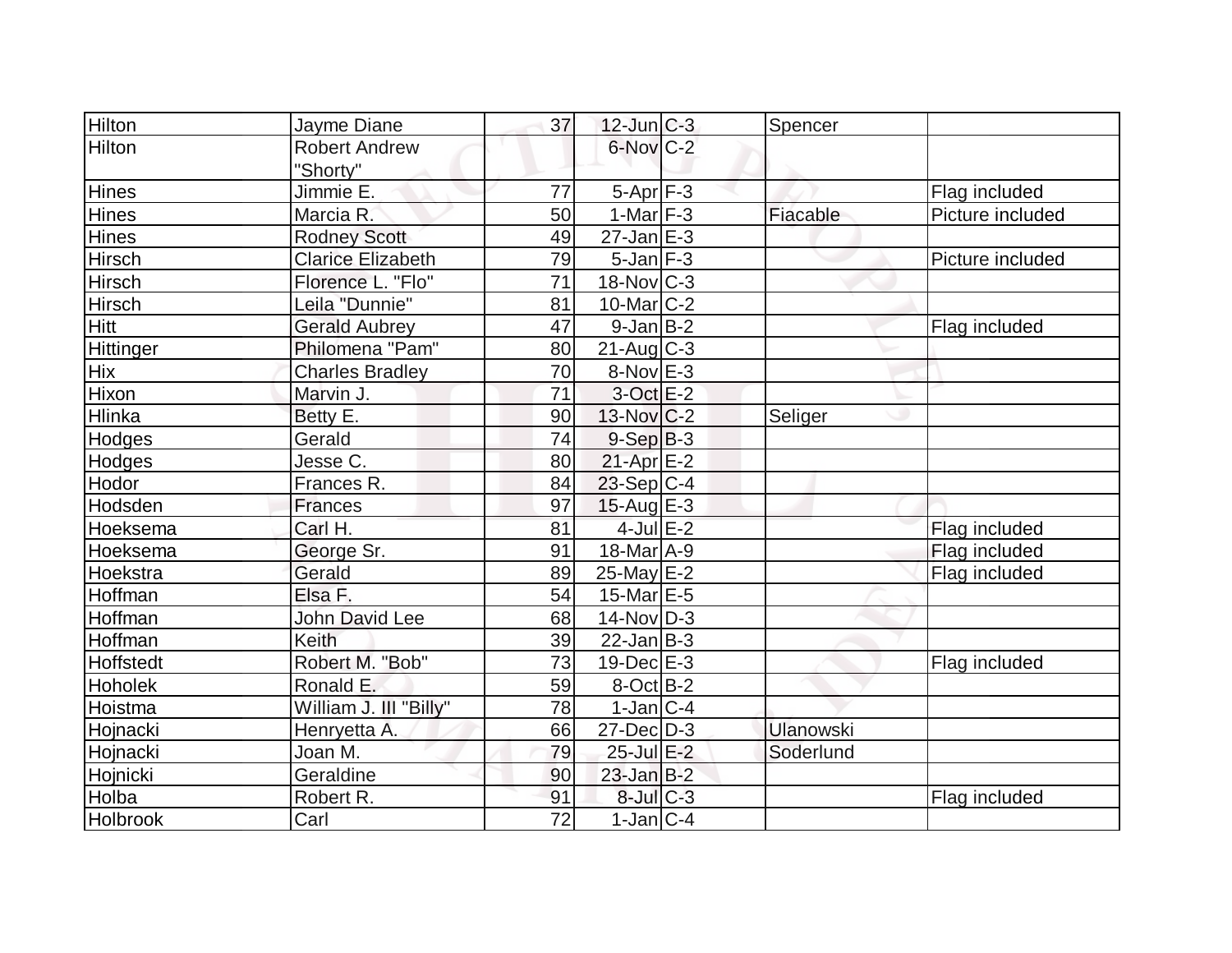| Holcomb        | Dorothy J.           |    | $24$ -Jan $ C-3 $ | Glassford | Picture included     |
|----------------|----------------------|----|-------------------|-----------|----------------------|
| Holcomb        | Dorothy J.           |    | $17$ -Feb $E-3$   | Glassford | Picture included     |
| Holcomb        | Russel A.            | 85 | 25-Jul E-2        |           |                      |
| Holder         | Ron                  | 67 | $19-Oct$ $E-2$    |           |                      |
| Holder         | Roy A.               | 58 | $5$ -Jan $F-3$    |           | Picture included     |
| Holechko       | Marc E.              | 91 | $2$ -May $E-2$    |           | Flag included        |
| <b>Holevis</b> | Eva J.               | 59 | $12$ -Mar $B-2$   |           | Cross included       |
| Holland        | Willie "Doug"        | 54 | $23$ -Jan B-2     |           | Picture included     |
| Holleman       | <b>Shirley Mae</b>   | 87 | 23-Nov E-2        | Lagestee  |                      |
| <b>Holley</b>  | Joe W.               | 81 | 25-Oct E-2        |           |                      |
| Hollingshead   | Lulabelle "Lou"      | 83 | $3-Aug$ $E-2$     | Dunn      |                      |
| Holloway       | Patricia Ann         | 87 | 28-Jul D-7        | Fulk      |                      |
| Holm           | William R.           | 68 | $1$ -Jan $C-4$    |           | Flag included        |
| Holmes         | Carol                | 60 | $12$ -Aug C-3     |           |                      |
| Holst          | Mary "Maxine"        | 89 | $26$ -Jun $C-2$   |           |                      |
| Holstein       | Winfred "Bob, Buddy, | 60 | $18$ -Jan $E-3$   |           |                      |
|                | Fred"                |    |                   |           |                      |
| Holt           | Sharon               | 66 | $1-Mar$ F-2       | Fetsch    |                      |
| <b>Holubes</b> | Harold J. "CoHo      | 87 | 28-Mar E-3        |           | Flag included        |
|                | Harry"               |    |                   |           |                      |
| Holzapfel      | Simon                | 90 | $6$ -Mar $C-2$    |           |                      |
| Homans         | Harold W.            | 68 | $21$ -May B-2     |           | Flag and K of C      |
|                |                      |    |                   |           | symbol included      |
| Homco          | James E.             | 89 | $18-Nov$ C-3      |           | Flag and Picture     |
|                |                      |    |                   |           | included             |
| Homer          | David C.             | 76 | $2$ -Aug $F-3$    |           |                      |
| Homner         | Betty J.             | 86 | $19-Sep$ $E-2$    |           |                      |
| Hon            | James J.             | 84 | $12-Sep$ $E-2$    |           | Flag included        |
| Hood           | Jim                  | 73 | $9-Sep$ $B-3$     |           |                      |
| Hoosier        | Barbara Jean "Dutch" | 77 | $17$ -Jul $C-2$   |           | Barbara Jean Hoosier |
|                |                      |    |                   |           | Relphorde            |
| Hootnick       | John V., Jr.         | 73 | $18$ -Dec $C$ -2  |           |                      |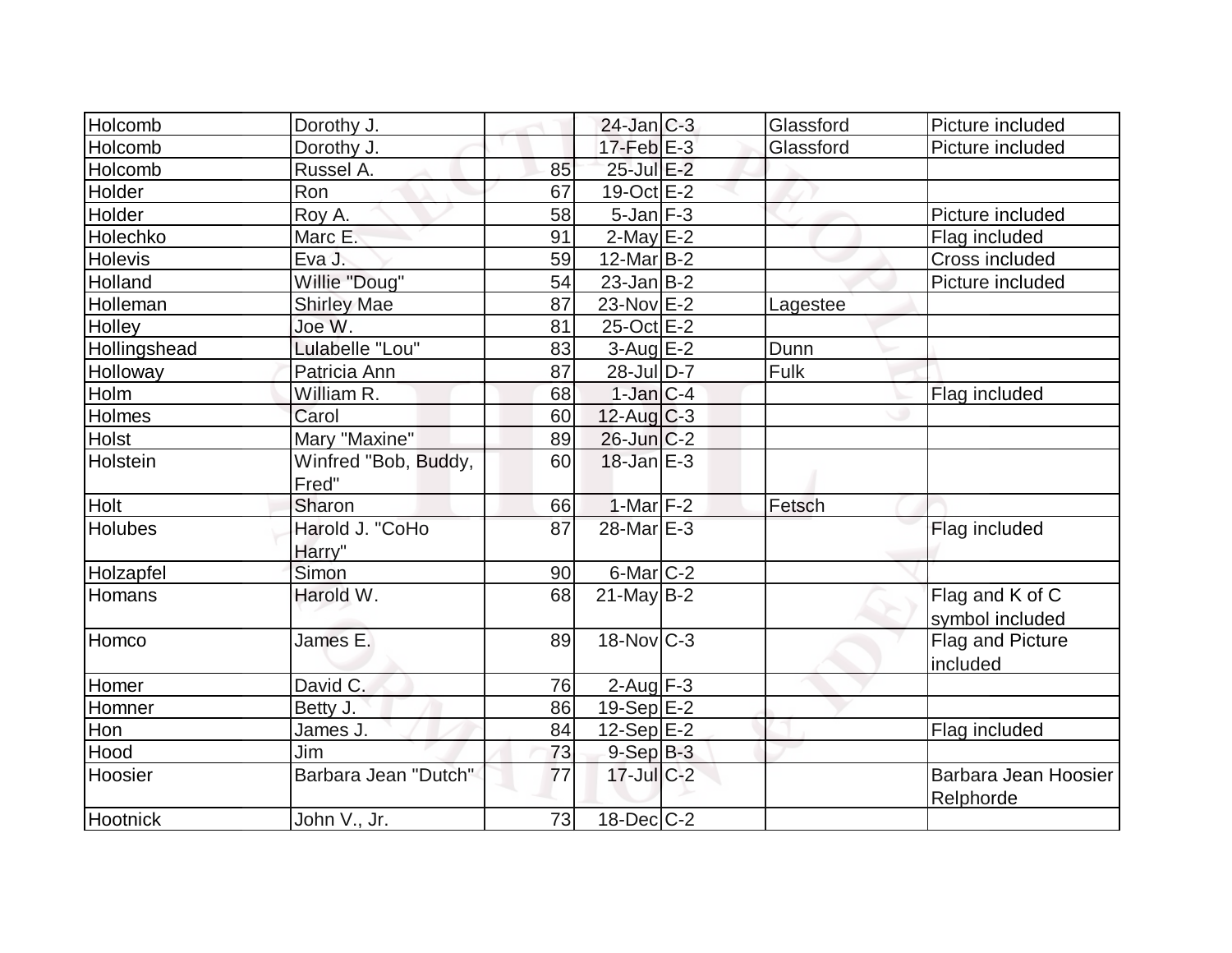| <b>Hoots</b>   |                        |    | $5$ -Feb $B$ -5             |             |                            |
|----------------|------------------------|----|-----------------------------|-------------|----------------------------|
|                | Margaret A.<br>Jim     | 93 |                             |             |                            |
| Hoover         | Mollie R.              | 57 | 26-Jul E-2                  |             | Picture included           |
| Hoover         |                        | 73 | $24$ -Jun $C-3$             |             |                            |
| Hoover         | <b>Robert William</b>  | 62 | $17$ -Jun $\overline{C}$ -4 |             | Flag and Picture           |
|                |                        |    |                             |             | included                   |
| <b>Hopkins</b> | Virginia E.            | 26 | 23-Mar E-3                  | Green       |                            |
| Horgash        | Violet Mae "Vi"        | 77 | $11$ -Mar $ C-8 $           |             |                            |
| <b>Horn</b>    | Flora Irene            | 80 | $27$ -Nov $ C-3 $           |             | Picture included           |
| Horn           | Joseph K.              | 97 | $4-Feb$ $E-2$               |             |                            |
| Hornick        | <b>Francis Michael</b> | 77 | 30-Oct C-2                  |             |                            |
| Horton         | Henry T. "Hank"        | 75 | $1-Feb$ $E-3$               |             | Flag / Chief Warrant       |
|                |                        |    |                             |             | Officer                    |
| Horton         | Lorraine B.            | 78 | 26-Sep E-3                  |             |                            |
| Horvaich       | Richard F. "Dick"      | 80 | $6$ -May $C$ -3             |             | Flag included              |
| Horvath        | Norman J.              | 49 | $30$ -Aug $E-2$             |             |                            |
| Horvatich      | John A.                | 93 | $24$ -Jun $ C-4 $           |             | Flag included              |
| Horwith        | Julia B.               | 93 | $18$ -Dec $C-2$             |             |                            |
| <b>Hosek</b>   | Henry Jr.              | 80 | $15$ -Aug $E-3$             |             | Flag included              |
| Hosey          | Gregory, Jr.           | 72 | 23-Feb E-4                  |             | Picture included           |
| Hosfeld        | Lorna Jenette          | 96 | $1-Mar$ F-2                 | Jones       | Picture included           |
| Hoshaw         | Esther G.              | 92 | $19-Nov B-2$                | Lane        |                            |
| Hoshaw-Wolf    | Shirley                | 74 | $9$ -Jul B-2                | Smith       | <b>Shirley Hoshaw-Wolf</b> |
| <b>Hoskins</b> | David Joseph           | 73 | 18-May $E-2$                |             | Flag included              |
| Hotaling       | Freida J.              | 94 | $5 - Aug$ C-5               | Zsiga       |                            |
| Hotler         | <b>Robert Lee</b>      | 73 | $28$ -Jan $E-2$             |             |                            |
| Houchin        | John R.                | 81 | $9$ -Jul B-2                |             | Flag included              |
| <b>Houk</b>    | Robert Lee, Jr.        | 65 | $18-Nov$ <sub>C</sub> -3    |             | Flag and Picture           |
|                |                        |    |                             |             | included                   |
| House          | <b>Thomas James</b>    | 23 | 28-Sep D-2                  |             |                            |
| Houtschilt     | Bert A.                | 86 | 10-Nov D-5                  |             |                            |
| Houtsma        | Helen M.               | 95 | $20$ -Jan $E-2$             | <b>Been</b> |                            |
| Howard         | Diana Lynn             | 47 | $20$ -Feb $ B-2 $           |             |                            |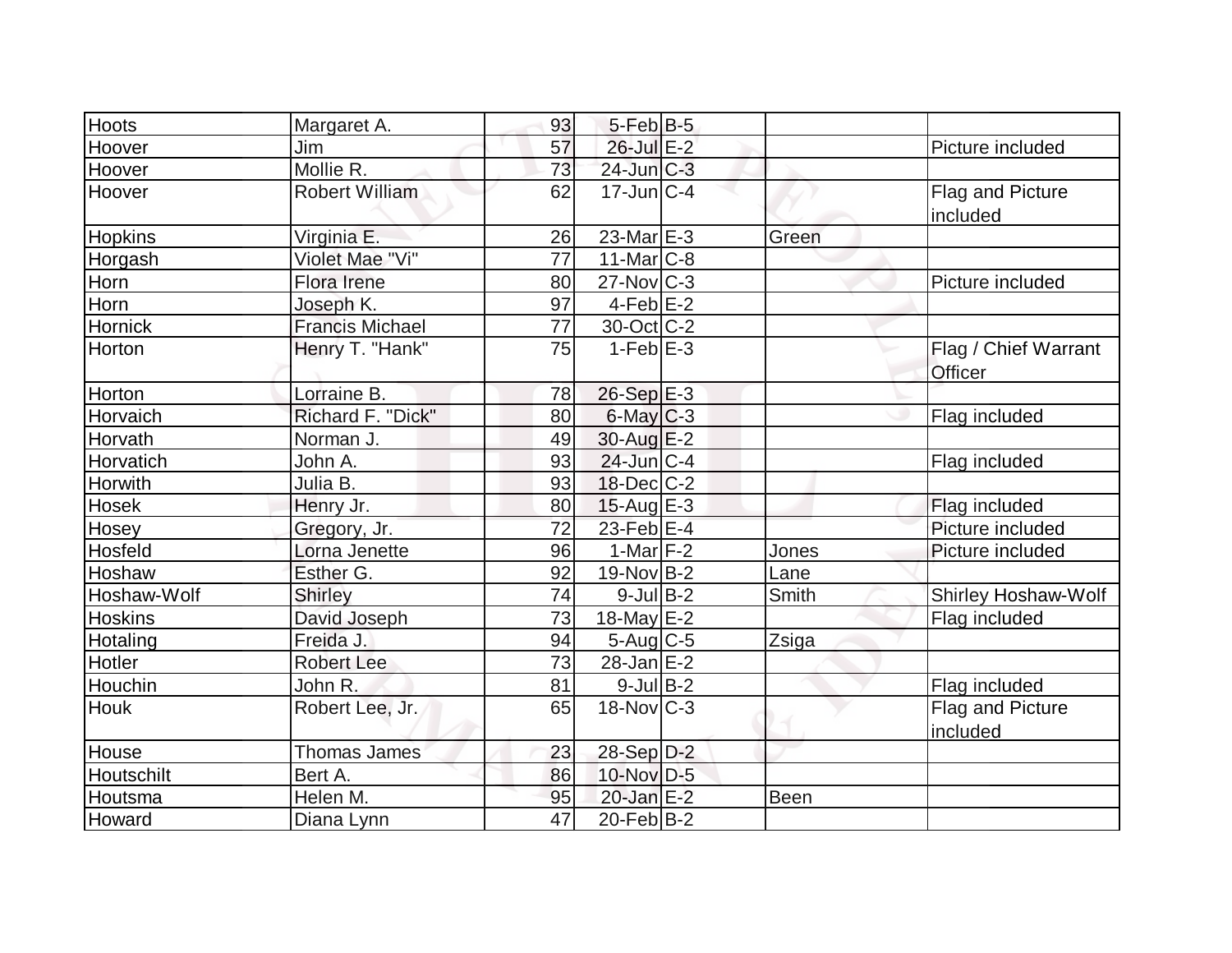| Howard        | Joyce E.               | 82 | $10$ -Jan $ C-2 $       |         | Picture included  |
|---------------|------------------------|----|-------------------------|---------|-------------------|
| Howard        | Robert E.              | 87 | $24-Sep$ B-2            |         |                   |
| Howell        | David J.               | 76 | 25-Mar C-10             |         |                   |
| <b>Howell</b> | Harold D.              | 89 | $12$ -Dec $D-6$         |         | Flag included     |
| Howell        | Marilyn J.             | 88 | $24$ -JulC-2            |         |                   |
| Howell        | Norma Lee              | 85 | $10$ -May $E-3$         |         |                   |
| <b>Howell</b> | Pansy L.               | 88 | $12$ -Feb $ C-8$        |         |                   |
| Howerton      | Peggy Ann              | 66 | $24$ -JulC-3            |         |                   |
| Howkinson     | David                  | 96 | 28-Apr $E-2$            |         |                   |
| Hoy           | Anna M.                | 87 | $24$ -Jan $ C-3 $       |         |                   |
| Hreha         | Helen                  | 93 | 30-May $E-2$            |         |                   |
| Huang         | Christopher P. "Chris" | 53 | $21$ -Jun $E-3$         |         |                   |
|               |                        |    |                         |         |                   |
| Hubbard       | Forrest E. "Hoot"      | 86 | $16$ -May $E-3$         |         | Picture included  |
| Hubbard       | James Lawrence         | 89 | $29$ -Aug $E-2$         |         |                   |
| Hudak         | George, Jr.            | 60 | $26$ -Jan $E-3$         |         |                   |
| Huddleston    | Don H.                 | 85 | $5-Sep$ $E-3$           |         | Flag included     |
| Hudson        | Bruce K.               | 60 | $30-Sep C-4$            |         | Picture included  |
| Hudson        | Darrell "D. Roe"       | 40 | 10-Mar <sub>C-3</sub>   |         | Picture included  |
| Hudson        | Keith Andrew "Ke-Ke"   | 53 | 29-Apr <sub>IC-10</sub> |         | Picture included  |
| Huelett       | LaVaun "Nonnie"        | 90 | $5$ -May $D-2$          |         | Picture included  |
| <b>Huer</b>   | Louraine Louise "Lou"  | 68 | 15-Mar E-5              | Ford    |                   |
| Huerta        | Victor O., Jr.         | 61 | $15$ -Feb $E-3$         |         | Picture included  |
| Huettner      | Janet, PhD, Dr.        | 73 | $28$ -Oct C-4           |         |                   |
| Huff          | Margaret L.            | 83 | $6$ -Nov $ C-2 $        | Darnell |                   |
| <b>Hughes</b> | Florence               | 87 | $19$ -Jul $E-2$         |         |                   |
| <b>Hughes</b> | Janice "Jan"           | 71 | $10$ -Jun $C-3$         |         | Cross included    |
| <b>Hughes</b> | Lori C.                | 54 | $17$ -Jun $ C-4 $       |         | Lori C. Severson- |
|               |                        |    |                         |         | <b>Hughes</b>     |
| <b>Hughes</b> | Mildred E. "Millie"    | 82 | $2$ -Jan $B-3$          |         |                   |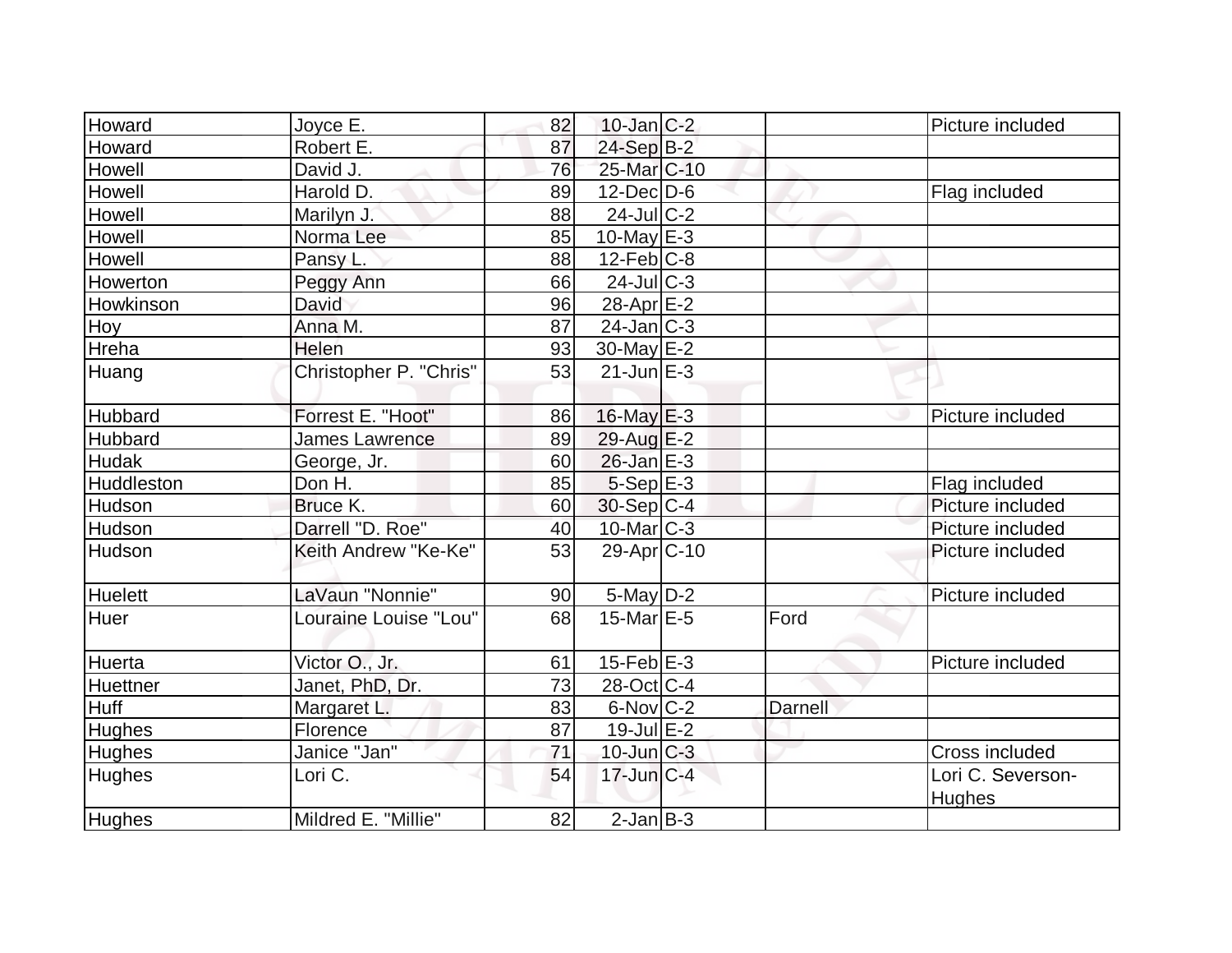| Hughes            | Rodman C.           | 26 | 20-Apr E-2                  |              |                  |
|-------------------|---------------------|----|-----------------------------|--------------|------------------|
| <b>Hughes</b>     | William E. "Bill"   | 86 | $21$ -Jul $D-2$             |              | Flag included    |
| Huguenard         | Marilyn J.          | 80 | 16-Nov E-3                  |              |                  |
| Huhn              | Harold "Wayne"      | 81 | $21$ -May B-2               |              |                  |
| Huizenga          | <b>Tillie</b>       | 92 | $25$ -Oct $E-2$             | Ketelaar     |                  |
| Huke              | Edmund C. "Ed"      | 82 | $16$ -Mar $E-3$             |              |                  |
| <b>Humphries</b>  | Barbara J.          | 62 | $29$ -Feb $E-3$             |              |                  |
| <b>Hunt</b>       | Evelyn              | 89 | $20$ -Mar $ C-3 $           |              | Picture included |
| Hunt              | Shirley A.          | 77 | $6$ -Mar $C$ -2             |              | Picture included |
| Hunter            | <b>Marie</b>        | 90 | $25$ -May $E-2$             |              |                  |
| Huppenthal        | Catherine           | 95 | 1-Mar $F-2$                 | Young        |                  |
| <b>Hurak</b>      | <b>Steve</b>        | 85 | 18-Mar A-10                 |              | Flag and Picture |
|                   |                     |    |                             |              | included         |
| Hurt              | Dorothy Lucille     | 93 | $6$ -Dec $F-3$              |              |                  |
| Husband           | Norma               | 90 | $20-Sep$ $E-2$              |              |                  |
| Husiar            | John, Jr.           | 89 | $16$ -Aug E-3               |              | Flag included    |
| <b>Hussey</b>     | Mary Helen          | 84 | 29-Aug E-2                  |              |                  |
| Huston            | James R.            | 62 | $3$ -Jun $C-3$              |              |                  |
| <b>Huston</b>     | Mary Martha "Molly" | 93 | 27-Apr <sub>C-3</sub>       | Krumpe       | Picture included |
| Hutchinson        | Deborah A.          | 48 | 22-Aug $E-3$                | Grube        |                  |
| <b>Hutchinson</b> | Howard              | 51 | $28$ -Apr $E-2$             |              | Picture included |
| Hutchinson        | Howard T.           | 80 | $18$ -Mar $\overline{A}$ -9 |              | Flag and Picture |
|                   |                     |    |                             |              | included         |
| <b>Hutchinson</b> | <b>Ollie Mae</b>    | 84 | $25$ -Apr $E-3$             |              |                  |
| <b>Hutchison</b>  | Betty J.            | 74 | $15$ -Jul $ C-3 $           | <b>Bales</b> |                  |
| Hutchison         | Thomas L.           | 66 | 23-Apr B-2                  |              |                  |
| <b>Hutnik</b>     | William G. Sr.      | 81 | $4$ -May $E-2$              |              |                  |
| <b>Huttner</b>    | Janet, Dr., PhD     | 73 | $30$ -Oct $ C-2 $           |              |                  |
| Iddings           | Anna Belle          | 97 | $16$ -Oct $ C-2 $           | Clawson      |                  |
| Idukovich         | <b>Stephen</b>      | 83 | 3-Mar C-2                   |              | Cross included   |
| Idziak-Ingle      | Walter "Monks"      | 97 | 26-Oct A-14                 |              | Flag included    |
| Ifyu              | James               | 93 | $2$ -Dec $ C-3 $            |              |                  |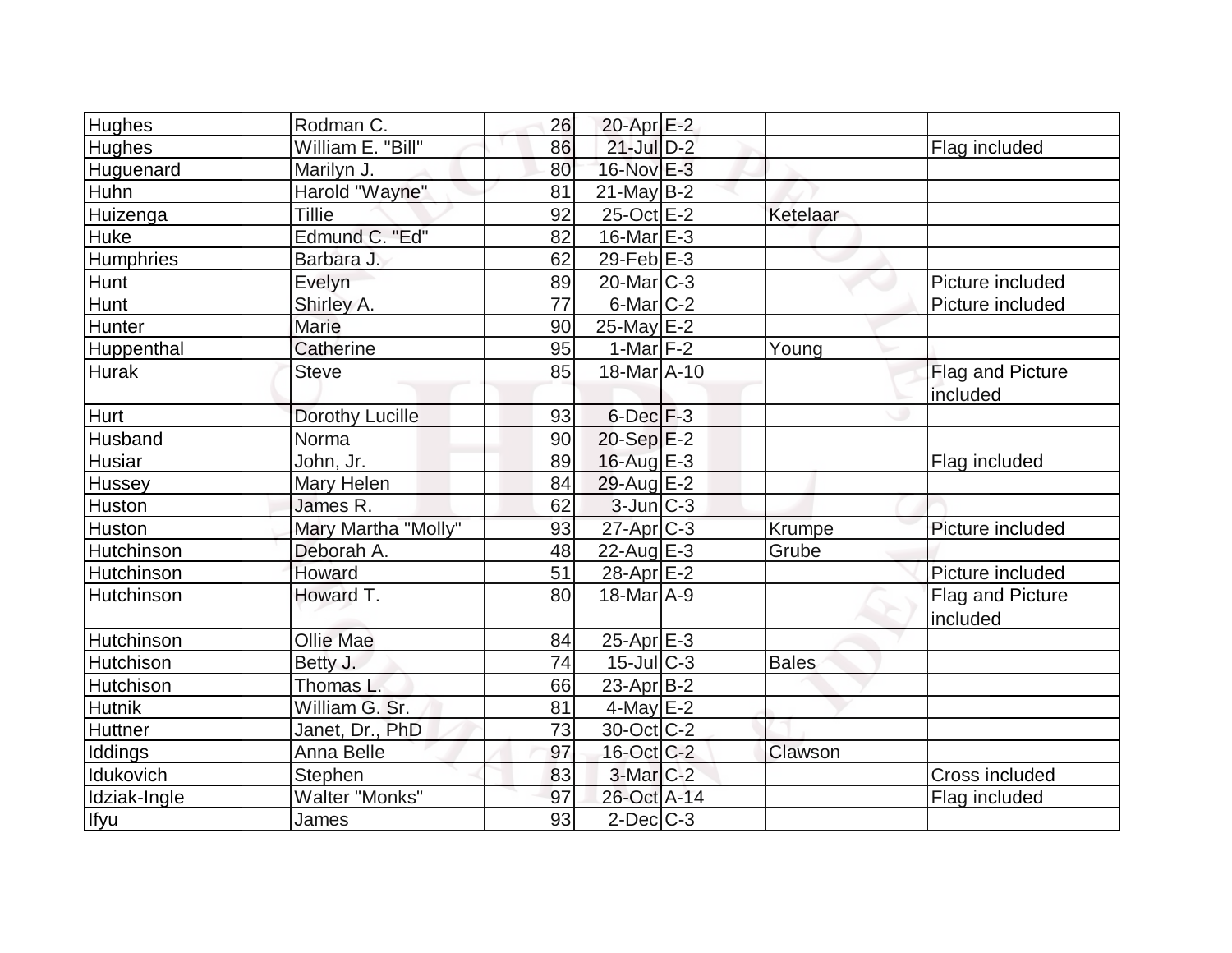| Imes         | Jean Elizabeth         | 67 | $11-Sep C-2$             | Schultz        |                  |
|--------------|------------------------|----|--------------------------|----------------|------------------|
| Imhausen     | Jo-Lynne               | 74 | 29-Nov E-3               |                |                  |
| Ingham       | <b>Clayton McKune</b>  | 89 | $4$ -May $E-3$           |                |                  |
|              | (Mac)                  |    |                          |                |                  |
| Ingram       | <b>Dennis Dean</b>     | 61 | $11-Aug D-6$             |                | Picture included |
| Ingram       | Dorothy C.             |    | $30$ -Jul B-2            | Flick          |                  |
| Ingram       | Dorothy M.             | 99 | $2$ -Aug $F-3$           |                | Picture included |
| Ingram       | Edward O.              |    | $3-Dec$ B-2              |                |                  |
| Ingram       | Kenneth E.             | 71 | $17$ -May E-2            |                | Picture included |
| Ingram       | Patti D. "Dukes"       | 48 | $16$ -Apr $B$ -2         | Young          | Picture included |
| Ingram       | Sarah L.               | 71 | $8$ -Jan $ C-3 $         | <b>Bullock</b> |                  |
| Innes        | Roy L.                 |    | $2$ -Aug $F-3$           |                |                  |
| Ireland      | Rose                   | 93 | $5$ -Jan $F-3$           |                | Full name Rose   |
|              |                        |    |                          |                | (Brown) Ireland  |
| Irwin        | Wertis M.              | 87 | $27$ -Jun $E-2$          |                | Picture included |
| <b>Ivak</b>  | <b>Andy Andrew</b>     | 89 | 21-Mar E-2               |                | Flag included    |
| Ivankovich   | Marija "Mary"          | 85 | $12$ -Jan $E-3$          |                |                  |
| <b>lvers</b> | <b>Walter Eugene</b>   | 71 | $21$ -Jun $E-2$          |                | Picture included |
| Iverson      | Richard W. Sr.         | 58 | 28-Mar E-3               |                |                  |
| <b>Ivey</b>  | <b>Franklin Joseph</b> | 22 | $5-Apr$ F-3              |                |                  |
|              | "Franky"               |    |                          |                |                  |
| Jabaay       | Cora                   | 93 | $31$ -May D-2            |                |                  |
| Jabaay       | Harold "Tubby"         | 78 | $2$ -Aug $F-3$           |                |                  |
| Jabaay       | Harry                  | 91 | $9-Apr B-2$              |                |                  |
| Jabczynski   | <b>Dolores</b>         | 91 | $\overline{25}$ -Jan E-2 | Kerscher       |                  |
| Jablonski    | Rose Ann               | 78 | $6$ -Jul $E-2$           | Thompson       |                  |
| Jaceczko     | <b>Audrey Diana</b>    | 76 | $10$ -Feb $ C-2 $        | Gaskey         |                  |
| Jachim       | John F.                | 45 | 11-Apr $E-2$             |                | Picture included |
| Jack         | Howard J.              | 81 | $22$ -Jul C-4            |                | Picture included |
| Jacko        | <b>Jeffrey Sean</b>    | 39 | $17 - Jan$ $C-2$         |                |                  |
| Jackson      | Dorothy L.             | 80 | $3$ -Jun $C-3$           | Baker          |                  |
| Jackson      | Edward A.              | 60 | $28$ -Jan $E-2$          |                |                  |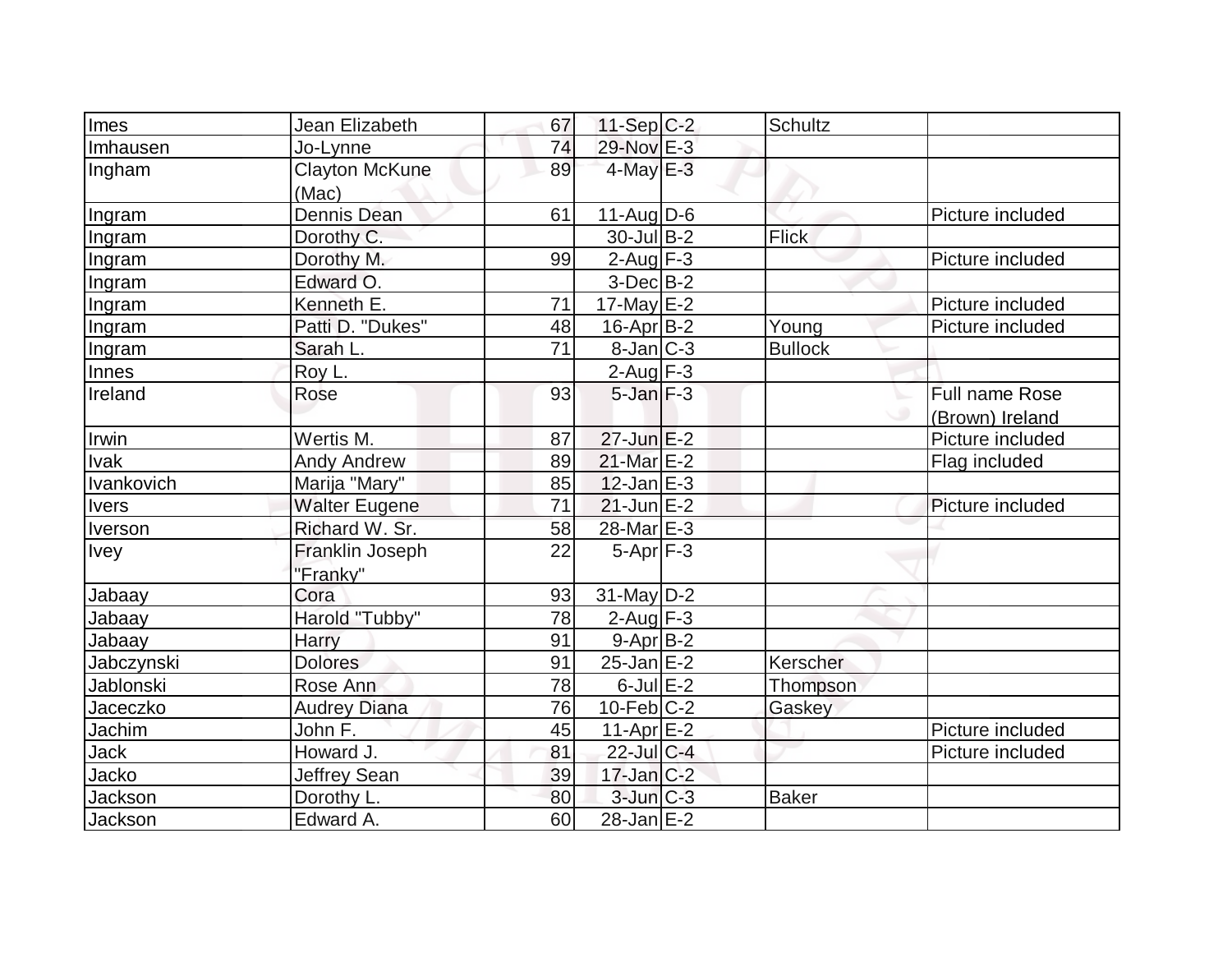| Jackson        | Frank W., Jr.         | 68              | $18$ -Jan $E-2$             |              | Picture included                   |
|----------------|-----------------------|-----------------|-----------------------------|--------------|------------------------------------|
| Jackson        | James H.              | 78              | 24-May E-3                  |              | Flag included                      |
| Jackson        | Milt P. "Big Man"     | 76              | 11-Nov C-4                  |              | Picture included                   |
| <b>Jackson</b> | Miranda Skye          | 21/2            | $2$ -Nov $E-2$              |              |                                    |
| Jackson        | <b>Wayne Emmett</b>   | 74              | $20$ -May C-4               |              |                                    |
| Jacobs         | Daniel                | 88              | $2$ -May $E-2$              |              | Flag and Star of<br>David included |
| Jacobs         | Robert E. "Bob"       | 84              | 12-Apr <sub>E-3</sub>       |              | Flag included                      |
| Jacobsen       | Sophie C.             | 91              | $22$ -Jun $E-3$             | <b>Bobos</b> |                                    |
| Jacobsma       | <b>Charles</b>        | 82              | $6$ -Nov $ C-3 $            |              |                                    |
| Jacobson       | Ruth                  | 74              | $6$ -Jan $E-2$              | Kooi         |                                    |
| <b>Jajchik</b> | Madeline B.           | 87              | $14$ -Oct $ C$ -6           | Florek       |                                    |
| Jakab          | Joseph P.             | 47              | $15$ -Jun $E-2$             |              |                                    |
| Jakelich       | Thomas J.             | 87              | $6$ -Nov $C-3$              |              | Flag included                      |
| Jakov          | William G.            | 79              | $19-Sep$ $E-3$              |              | Flag included                      |
| Jakubczyk      | Mary                  | 89              | 27-Nov C-2                  | Wisniewski   |                                    |
| Jallo          | Mary                  | 91              | $27$ -Oct C-2               | Grudzien     |                                    |
| <b>Jambik</b>  | Loretta E.            | 83              | $5$ -Jan $ F-3 $            | Aird         |                                    |
| <b>James</b>   | Violet "Vye"          |                 | $23-Oct$ $C-3$              | Hower        | Picture included                   |
| James          | <b>William Nelson</b> | 73              | $27-Sep$ $E-2$              |              |                                    |
| Jaminson       | Jo Margaret           | 88              | $10$ -May $E-2$             |              |                                    |
| Jamriska       | Milo "Mick"           | 91              | $31$ -Mar $C-2$             |              | Flag and Picture<br>included       |
| Jamrosz        | Nancy R.              | 66              | $18$ -Mar $\overline{A}$ -9 | Adam         |                                    |
| Jamrozy        | Karen M.              |                 | $5-Feb$ B-5                 | Holton       |                                    |
| <b>Janes</b>   | Letty                 | 83              | 15-Feb $E-3$                | Collier      |                                    |
| Janiak         | Donald J.             | $\overline{73}$ | $5$ -Feb $ B$ -6            |              | Police emblem<br>included          |
| Janich         | <b>Mike</b>           |                 | $6$ -Oct $C$ -2             |              | Cross and Flag<br>included         |
| Janicki        | Carol A.              | 65              | $20-Sep$ $E-2$              |              |                                    |
| Janigan        | <b>Cristal Gaye</b>   | 43              | $4$ -Mar $A$ -10            |              | Picture included                   |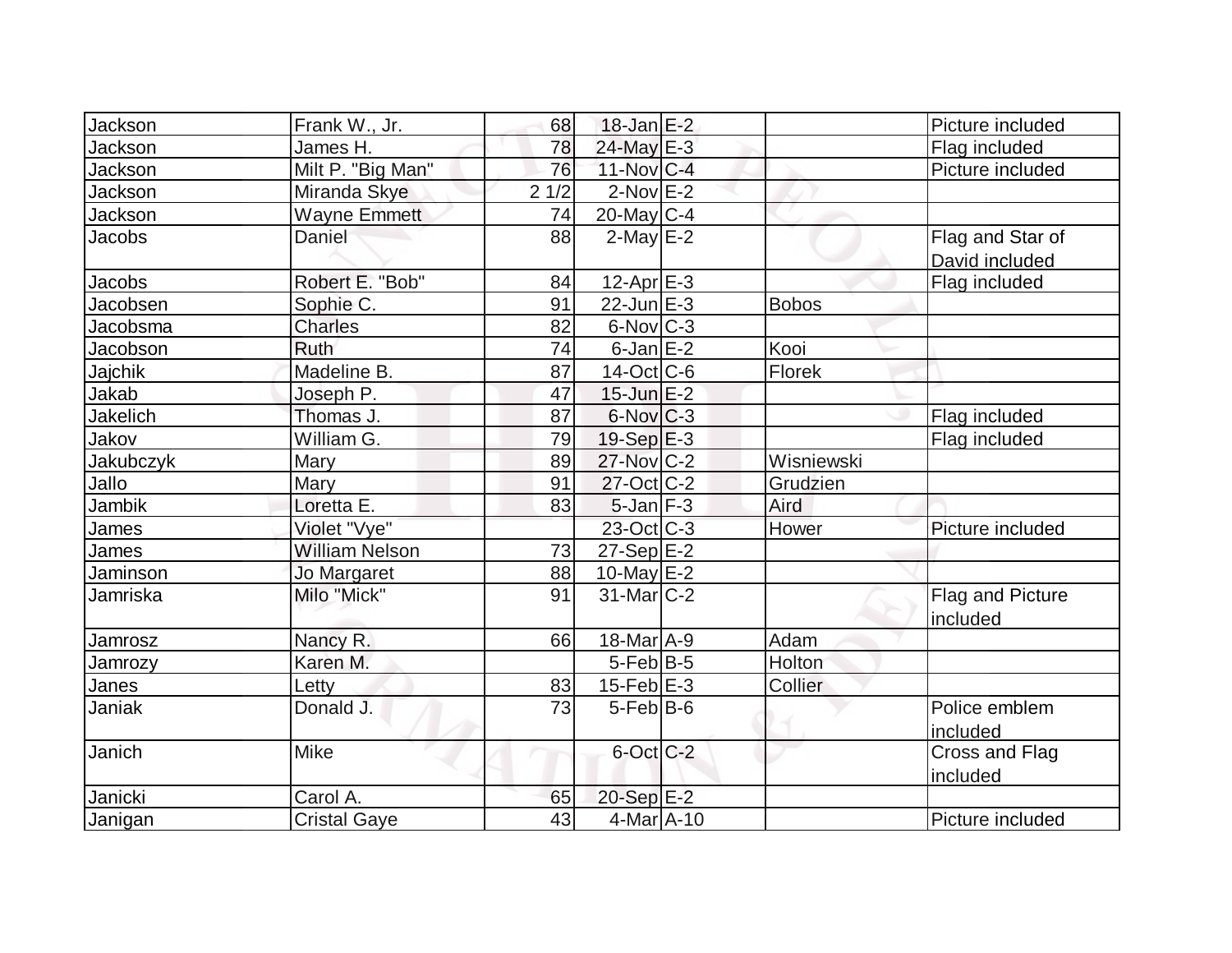| Janik          | Adam A.               | 87 | $4$ -Aug $D-5$    |              | Flag included                            |
|----------------|-----------------------|----|-------------------|--------------|------------------------------------------|
| Jannotta       | Irene B.              | 89 | 16-Mar E-2        | Kaptur       |                                          |
| Janowski       | Kenneth Justin        | 23 | $8$ -Feb $E-2$    |              |                                          |
| Janowski       | Shelby "Jean"         | 74 | $27$ -Aug $B-2$   | Hemming      | Shelby Fluder-<br>Janowski               |
| Janowski       | Ted (Thaddeus) H.     | 81 | $18$ -Aug C-2     |              | Flag included                            |
| Jansen         | James W., Sr.         | 87 | $24$ -Jul C-3     |              | Picture included                         |
| Janus          | Mary E.               | 89 | $23-Oct$ $C-3$    | Mulligan     | Mary E. Hacker-Janus                     |
| Japolsky       | Mary                  | 81 | $19$ -Jun $ C-3 $ |              |                                          |
| Jaracz         | James F.              | 78 | 29-Nov E-2        |              |                                          |
| Jarecki        | Raymond J.            | 89 | $18-Oct$ $E-2$    |              |                                          |
| Jarrett        | Mary Virginia         | 85 | $6$ -Jan $E-2$    |              | Mary Virginia (<br>Mikels) Jarrett       |
| <b>Jarrett</b> | Mary Virginia         | 85 | 10-May $E-2$      |              | Mary Virginia (Mikels)<br><b>Jarrett</b> |
| <b>Jarrett</b> | Rosie B. "Granny"'    | 80 | $7-Feb C-2$       |              | Picture included                         |
| <b>Jarrett</b> | Theodore A.           | 75 | $4$ -May $E-2$    |              | Flag included                            |
| Jarvis         | Linda L.              | 69 | 14-Mar $E-3$      | Cote         |                                          |
| Jasperson      | Harry G.              | 79 | $8$ -Mar $E - 3$  |              | Flag included                            |
| Jatczak        | Domicille A. "Daisy"  | 85 | $17$ -Jun $ C-4$  | Durski       |                                          |
| Jay            | Virginia              | 83 | $3$ -Jun $C-3$    | Losure       |                                          |
| Jedlinski      | Betty J.              | 76 | $22$ -Jul C-3     |              |                                          |
| Jefferson      | <b>Charles</b>        | 60 | $16-Sep C-5$      |              |                                          |
| Jelenick       | Tony                  | 84 | $29$ -Jan $C-2$   |              | Flag included                            |
| Jelenski       | <b>Richard Roman</b>  | 72 | $4-Sep$ C-2       |              | Flag included                            |
| Jellema        | Michelle Ann          | 47 | $17-Sep B-2$      | <b>Stilp</b> |                                          |
| Jellema        | William D. "Bill"     | 76 | $3$ -May $F-3$    |              |                                          |
| Jenkins        | Bruce Jr.             | 40 | $1-Feb$ E-2       |              |                                          |
| <b>Jenkins</b> | <b>Grace Margaret</b> | 99 | $21$ -Feb $C-2$   | Fisher       | Picture included                         |
| <b>Jenkins</b> | Robert L.             | 84 | 29-Mar E-3        |              | Flag included                            |
| Jenkins        | William M.            | 82 | $10$ -Apr $ C-2 $ |              |                                          |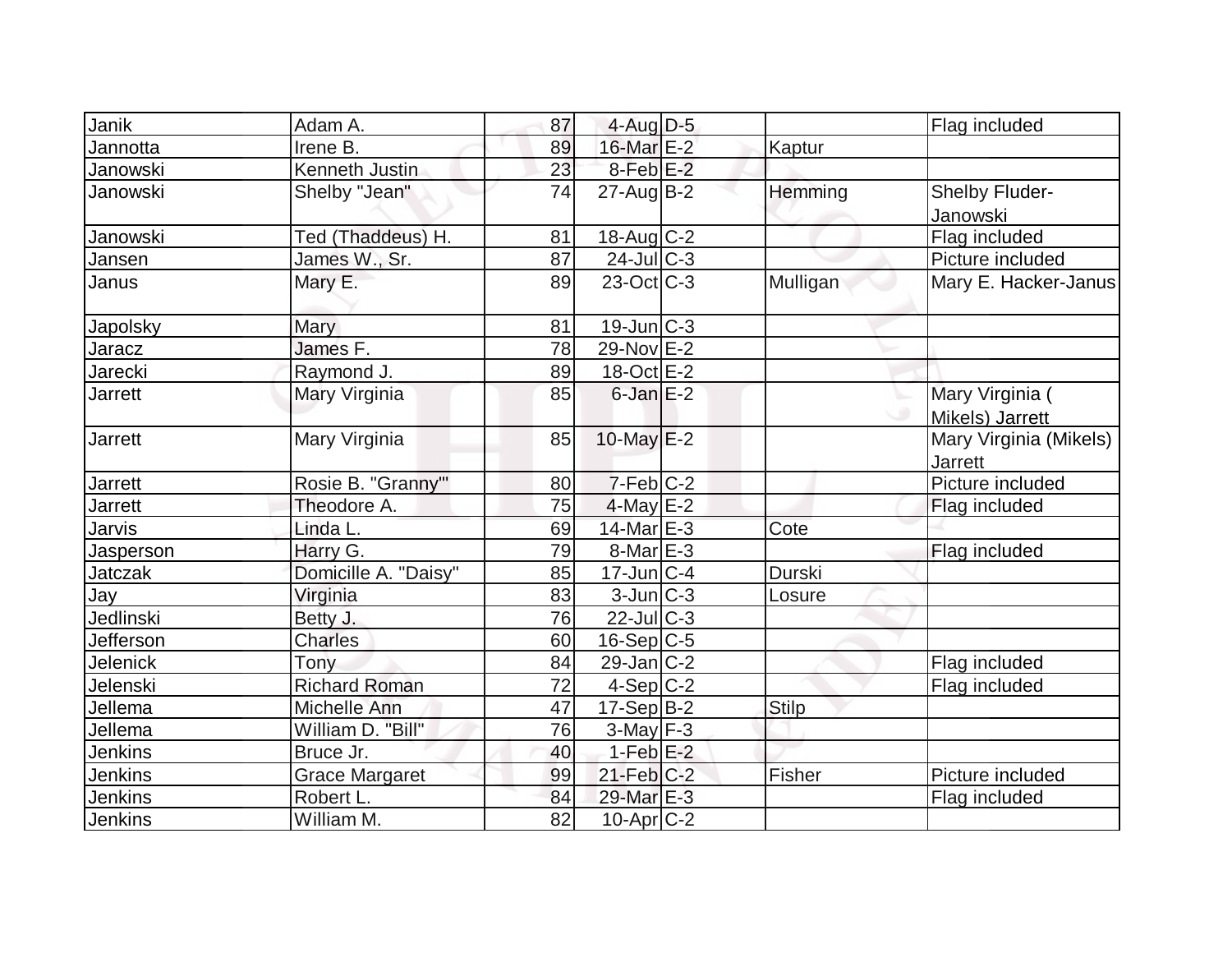| Jennings | Doris J.              | 77              | $22$ -Jul $C-3$   |          |                                     |
|----------|-----------------------|-----------------|-------------------|----------|-------------------------------------|
| Jennings | <b>Susie Bernice</b>  | 93              | $5$ -Feb $B$ -6   |          |                                     |
| Jensen   | Margit                | $\overline{77}$ | $23$ -Feb $E-4$   |          |                                     |
| Jensen   | Norton S.             | 75              | $1-Aug$ $E-3$     |          | <b>Flag and Picture</b><br>included |
| Jerome   | Dennis J. Sr.         | 65              | $3$ -May $F-3$    |          |                                     |
| Jeronimo | Eliaser, Jr.          | 43              | $25$ -Dec $C$ -2  |          |                                     |
| Jesko    | Lorraine "Linka"      | 82              | $17-Sep B-2$      | Bernat   |                                     |
| Jessen   | Isabelle J.           | 95              | $17$ -Nov $ D-6$  |          |                                     |
| Jessen   | Ronald C., Jr.        | 56              | $23$ -Aug E-3     |          | Picture included                    |
| Jezior   | Ronald J.             | 77              | $23$ -Dec $ C-3$  |          |                                     |
| Jillson  | Neil H.               | 70              | $12$ -Feb $ C-9$  |          | Flag included                       |
| Jocha    | Zygmont T. "Ziggy"    | 86              | $20$ -Feb $B-2$   |          |                                     |
| Johanson | Carl A.               | 76              | $14-Oct$ $C-5$    |          |                                     |
| Johnsen  | Ruth A.               | 83              | $14$ -Nov $D-3$   |          |                                     |
| Johnson  | Alexis Roxanne "Tiny" | 22              | 8-Jun E-3         |          | Picture included                    |
| Johnson  | Alice L.              | 81              | $13$ -Jun $E-2$   |          |                                     |
| Johnson  | Alma J.               | 89              | 28-Aug C-2        |          |                                     |
| Johnson  | Barbara L.            | 78              | 8-Mar E-3         |          |                                     |
| Johnson  | <b>Beverly</b>        | 70              | $3-Apr$ $C-2$     |          |                                     |
| Johnson  | Carol                 | 90              | $24-Sep B-2$      | Hedberg  |                                     |
| Johnson  | Charles "Charlie"     | 63              | $18$ -Jan $E-2$   |          |                                     |
| Johnson  | Charles H.            | 88              | $11$ -Jan $E-3$   |          | Flag included                       |
| Johnson  | Claude D.             | 84              | $16$ -Oct $ C-3 $ |          | Picture included                    |
| Johnson  | Claudette C.          | 60              | 7-Aug C-2         | Couture  |                                     |
| Johnson  | Deloris Irene "Dee"   | 91              | $2-Sep C-3$       |          |                                     |
| Johnson  | Eldon F.              | 73              | $2-Sep C-4$       |          | Flag included                       |
| Johnson  | Elsie A.              | 93              | $21$ -May B-3     | Anderson |                                     |
| Johnson  | Emogene               | 87              | $13$ -Feb $B-2$   |          |                                     |
| Johnson  | <b>Harless</b>        | 90              | 13-Dec E-4        |          |                                     |
| Johnson  | Helen                 | 70              | $5$ -Oct $E-2$    | Nemitz   |                                     |
|          |                       |                 |                   |          |                                     |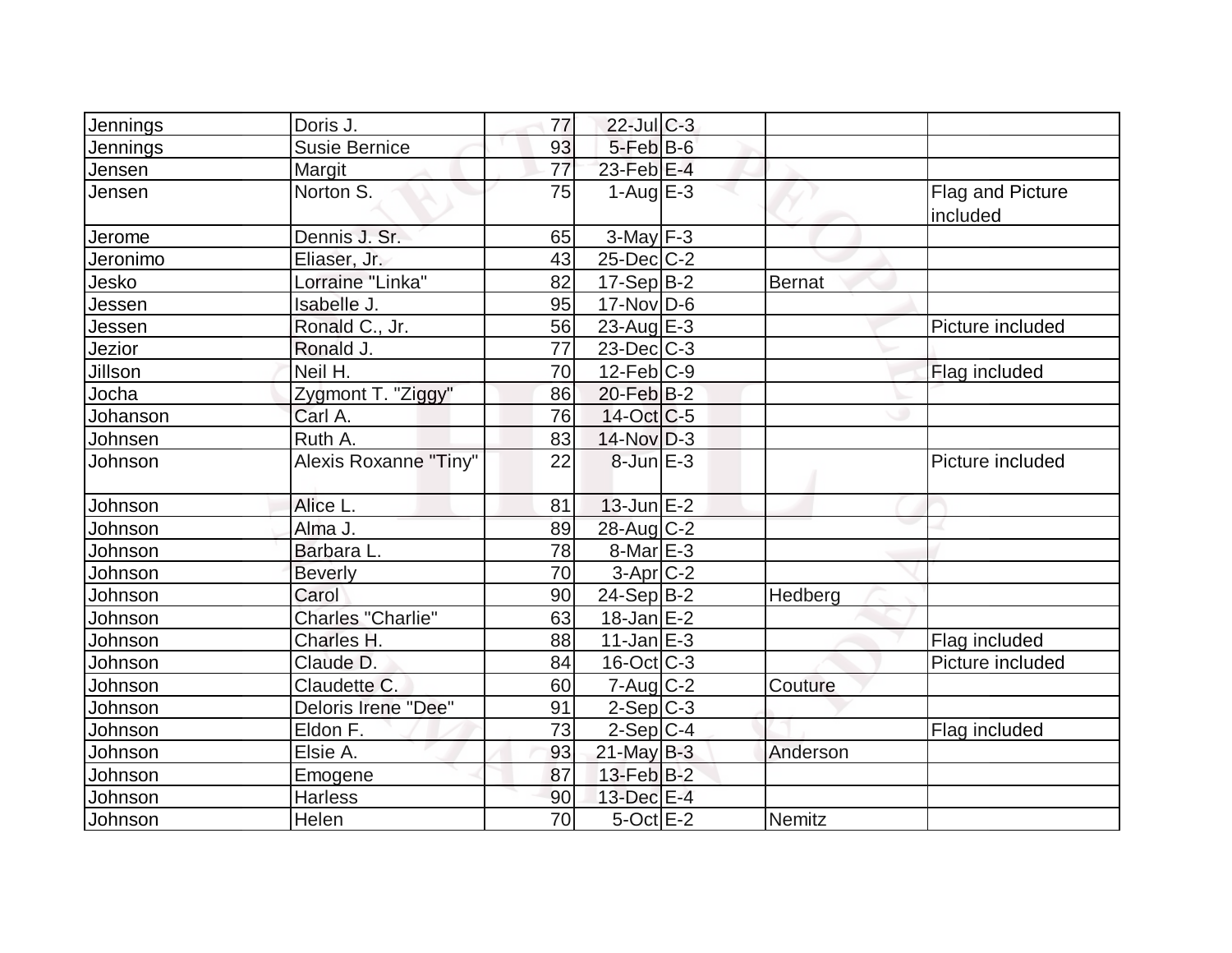| Johnson       | Jean A.             | 94  | $28$ -Feb $ C-3 $ |             |                              |
|---------------|---------------------|-----|-------------------|-------------|------------------------------|
| Johnson       | John Oliver, Jr.    | 86  | $25$ -Jan $E-3$   |             |                              |
| Johnson       | Margaret V.         | 84  | $10$ -Jun $C-3$   | <b>Book</b> |                              |
| Johnson       | <b>Mattie Lou</b>   | 98  | $16$ -Dec $C-3$   | <b>Bean</b> | Mattie Lou Johnson<br>Crowe  |
| Johnson       | Owen "Wes"          | 76  | $19$ -Apr $E - 3$ |             | Flag included                |
| Johnson       | Patsy R.            | 76  | $9-Sep B-3$       | House       | Patsy R. Lay<br>(Johnson)    |
| Johnson       | Sharon D.           | 69  | $29$ -Jan $ C-2 $ |             | Picture included             |
| Johnson       | Shirley Y.          | 71  | $29$ -Jun $E-2$   |             |                              |
| Johnson       | Willie              |     | $30-Sep C-4$      |             |                              |
| Johnson       | Wilvera Johanna     | 101 | $12$ -Feb $ C-9 $ |             |                              |
| Johnston      | Danny Owen          | 69  | $3$ -Jun $ C-3 $  |             |                              |
| Johnston      | Hilton, III         | 20  | $23$ -Mar $E-3$   |             | Picture included             |
| Johnston      | Jane T. "Janice"    | 56  | $9$ -Jan $B$ -2   |             |                              |
| Johnston      | Lorenza F. "Lora"   | 78  | $2$ -Dec $C-3$    | Lucchesi    |                              |
| Johnston      | Norma Jean          | 84  | $9$ -Aug E-7      | Weyl        |                              |
| Johnston      | William C., Jr.     | 71  | $22$ -Feb $E-4$   |             | Picture included             |
| Joint         | <b>Dolores May</b>  | 86  | $21$ -Feb $ C-2 $ |             |                              |
| <b>Jolley</b> | Gladys              | 96  | $3$ -Jan $ C-2 $  |             |                              |
| Jonas         | <b>Delmer Arwin</b> | 89  | 8-Apr C-8         |             | Flag included                |
| Jonason       | Kyle D.             | 83  | $24$ -Apr $ C-3 $ |             | Flag and picture<br>included |
| Jones         | Bernard T.          | 58  | 11-Apr $E-2$      |             |                              |
| Jones         | Billy D.            | 64  | $6$ -Jun $E-2$    |             |                              |
| Jones         | Bobby A. "Bob"      | 73  | $28-Sep D-2$      |             | Flag included                |
| Jones         | David (Calloway)    | 75  | $17$ -May $E-2$   |             | Picture included             |
| Jones         | George N.           | 69  | $9$ -Dec $C$ -4   |             |                              |
| Jones         | <b>Hobert Lee</b>   | 71  | 26-Nov B-2        |             |                              |
| Jones         | John Wesley, Sr.    | 86  | 29-Nov E-3        |             |                              |
| Jones         | John Wesley, Sr.    | 86  | 28-Nov E-3        |             |                              |
| Jones         | Johnny T.           | 65  | $2$ -Feb $ F-2 $  |             |                              |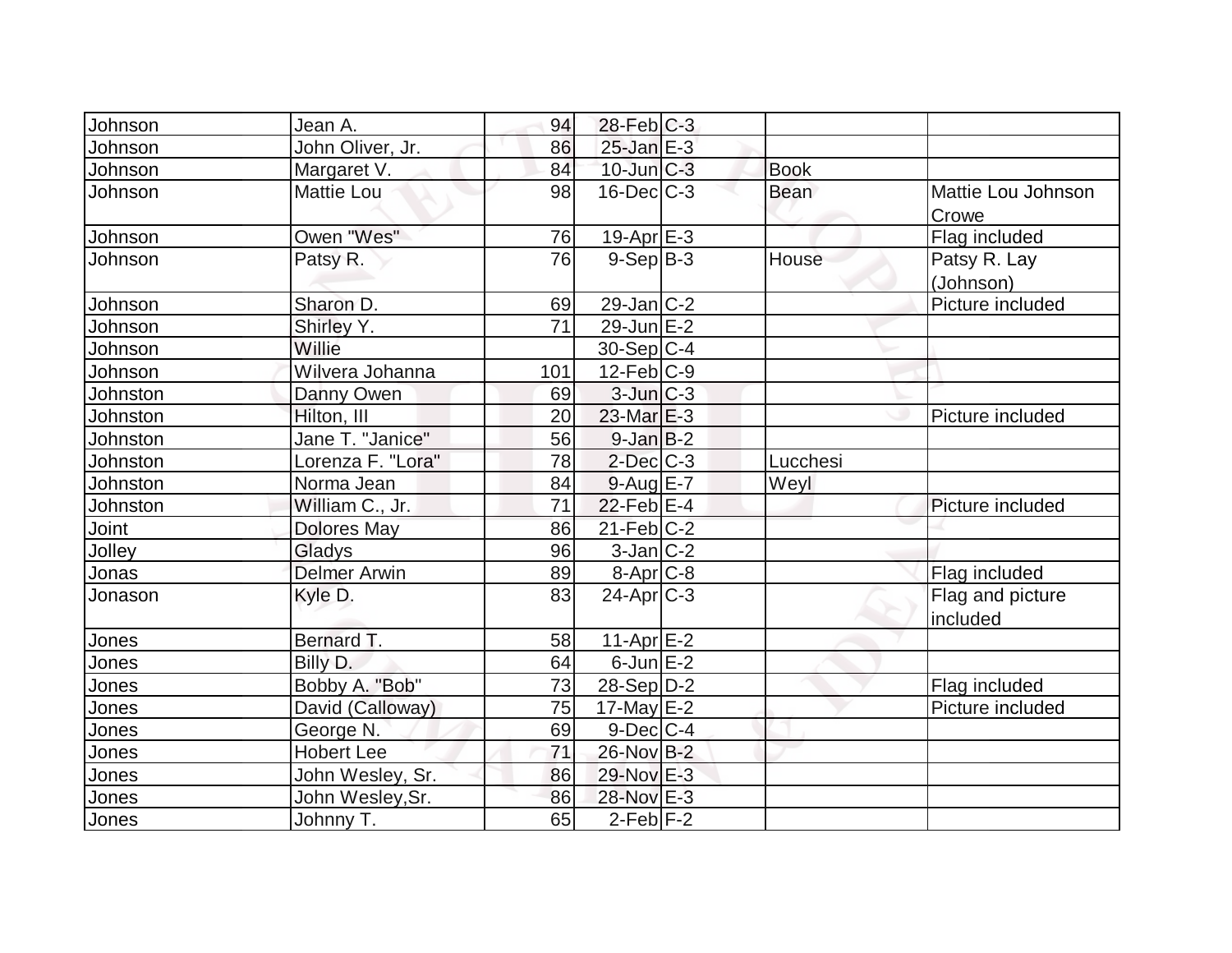| Jones         | Margaret R. "Marge"          | 84              | 28-Nov E-3            |                 |                                       |
|---------------|------------------------------|-----------------|-----------------------|-----------------|---------------------------------------|
| Jones         | Mitchell D.                  | 55              | 22-May C-3            |                 | Flag included                         |
| Jones         | Sherry                       | 70              | $4$ -Jul $E-3$        | Adams           |                                       |
| Jordan        | Darryl R., Sr. "Darryl<br>D" | 45              | $16$ -NovlE-3         |                 | Picture included                      |
| Jordon        | Laverne (Carl)               |                 | $13$ -Jun $E-2$       |                 | <b>Memorial Service</b>               |
| Joseph        | Ray G.                       | 52              | $31$ -May D-2         |                 |                                       |
| <b>Joseph</b> | Robert W.                    | 80              | $21$ -Feb $ C-2 $     |                 | Picture included                      |
| Josvai        | Joseph                       | 91              | $10$ -JulC-2          |                 | Air Force emblem and<br>Flag included |
| Josvai        | Lorraine                     |                 | $22$ -Apr $C-9$       | Franciski       |                                       |
| Josvai        | Lorraine L                   | 81              | $21$ -Mar $E-2$       |                 |                                       |
| Jovanovic     | Frank "Frankie"              | 60              | 26-Sep E-3            |                 |                                       |
| Jovanovich    | <b>Branko</b>                | 88              | 29-Aug E-2            |                 | Cross included                        |
| Joy           | Emily                        | 76              | $20$ -Mar $ C-3 $     |                 |                                       |
| Joyce         | <b>Betty Lou</b>             | 87              | $10$ -Jan $ C-2 $     |                 |                                       |
| Joyce         | Lillian                      | 95              | $8 - Apr$ $C-8$       |                 |                                       |
| Jozwiak       | Arthur F.                    | 78              | $12$ -Jul $E-2$       |                 | Picture included                      |
| Jugovic       | Zvonimir T.                  | 90              | 24-Apr <sub>C-3</sub> |                 |                                       |
| Juhasz        | Karl, Sr.                    | 69              | $26$ -Aug C-3         |                 | Flag included                         |
| Jung          | Paul Peter Sr.               | 91              | $7$ -Jan $E-4$        |                 |                                       |
| Jurkovich     | <b>Martin</b>                | 90              | $3$ -Jan $ C-3 $      |                 |                                       |
| Jurov         | Helen E. "Baba"              | 79              | $5$ -Oct $E - 3$      |                 |                                       |
| Justak        | Eugene J., Sr.               | 85              | $17$ -Aug $E-2$       |                 |                                       |
| Juszczak      | Katherine "Kay"              | 89              | $8-Apr$ $C-8$         | <b>Mravinac</b> |                                       |
| Kaal          | Juanita                      | 74              | $5-Mar$ B-2           | Oyervides       |                                       |
| Kabala        | Edward M.                    | 64              | $2$ -Aug $F-3$        |                 | Flag included                         |
| Kachmarik     | Frances Josephine            | 96              | $8$ -May $ C-2$       | <b>Burba</b>    |                                       |
| Kaczocha      | <b>Frank Stanley</b>         | 91              | $20$ -Jun $E-3$       |                 | Flag included                         |
| Kadar         | Richard "Rick"               | 55              | 24-Aug E-2            |                 |                                       |
| Kadelak       | David                        | 72              | $16$ -Jul B-2         |                 |                                       |
| Kadish        | Anna Clara                   | $\overline{57}$ | $9$ -Jun $D-2$        |                 |                                       |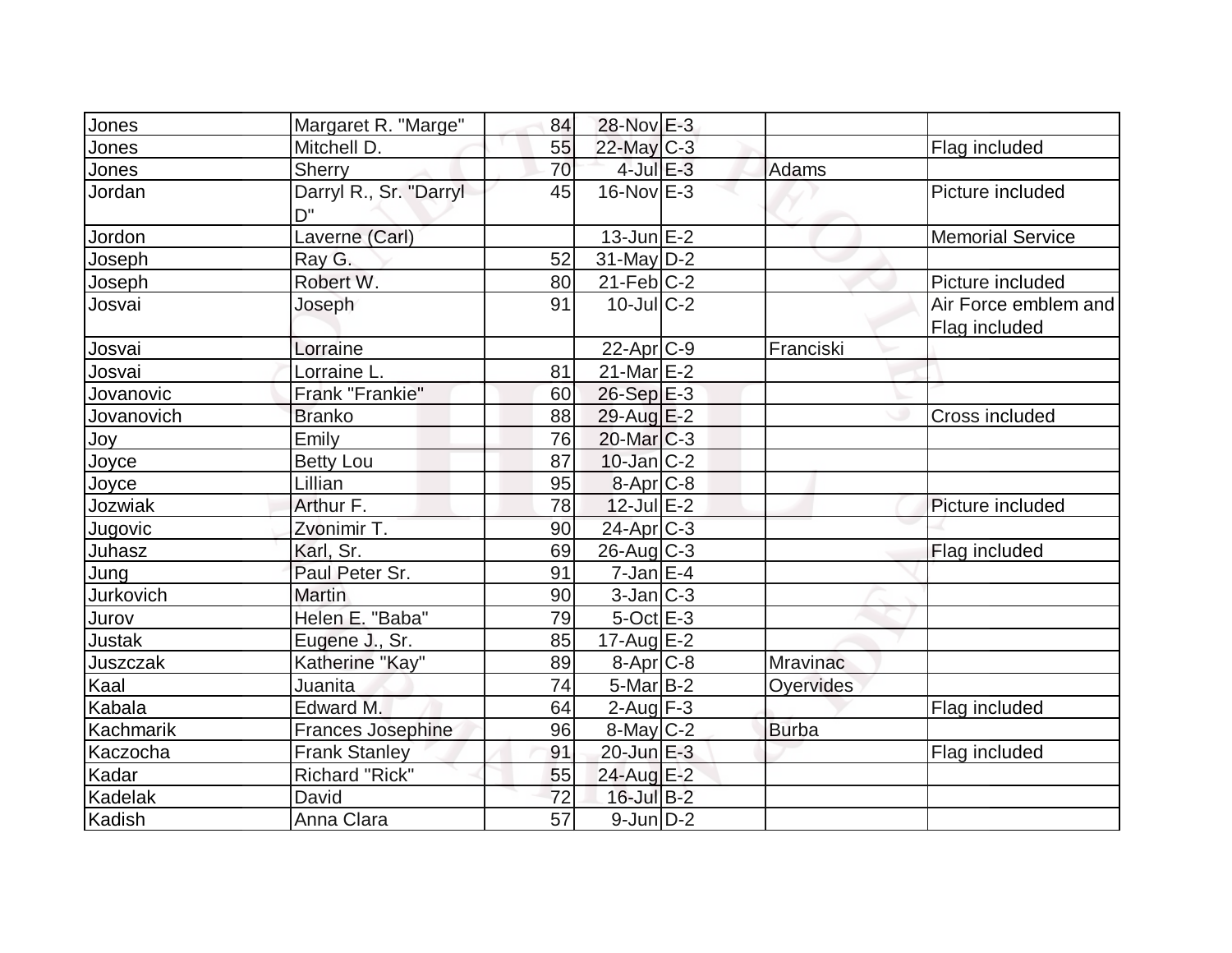| Kadlub        | Helen J.            | 88 | $5$ -Jan $F-3$              | Weigele             |                            |
|---------------|---------------------|----|-----------------------------|---------------------|----------------------------|
| Kafantaris    | Lois Jean           | 73 | $4$ -Jul $E-2$              | Broadaway           | Full name Lois Jean        |
|               |                     |    |                             |                     | <b>Kafantaris Braswell</b> |
| Kaim          | John W.             | 80 | $13$ -Jul $E-2$             |                     | Flag included              |
| Kaiser        | Lucille M.          | 97 | $8$ -May $C-2$              | <b>Steckmeister</b> |                            |
| Kaiser        | William G. "Bill"   | 89 | $14$ -Mar $E-3$             |                     | Picture included           |
| Kalapach      | Bernard B. "Bernie" | 85 | $6$ -May $C$ -4             |                     | Picture included           |
| Kalaygich     | Sophia              | 96 | 29-Apr <sub>C-10</sub>      | Kosovac             | Cross included             |
| Kalbac        | Virginia F.         | 78 | $4$ -Oct $F-3$              |                     |                            |
| Kall          | Sandi               | 61 | $18$ -Jul $E-3$             |                     |                            |
| Kallas        | Adrian "Sonny"      | 75 | $30$ -Dec $C$ -4            |                     | Flag included              |
| Kallas        | Magdaline "Dolly"   | 81 | 29-Aug E-2                  | Sotos               | Picture included           |
| Kallen        | David C.            | 57 | 28-Mar E-3                  |                     |                            |
| Kallok        | Roseann             | 65 | $7-Sep$ $E-3$               | Chambers            | Flag included              |
| Kalocinski    | Patricia A.         | 64 | $22$ -Feb $E-2$             | Feledy              |                            |
| Kaminski      | John W.             | 85 | 20-Nov C-3                  |                     | K of C emblem<br>included  |
| Kaminski      | Joseph J., Jr.      | 59 | $26-Sep$ E-3                |                     |                            |
| Kaminski      | Mary T.             | 86 | $10$ -Jan $ C-2 $           | Sencaj              |                            |
| Kammer        | Norman Joseph       | 77 | $20$ -May C-4               |                     |                            |
| Kammert       | Barbara Ann         | 81 | 25-Oct E-2                  |                     |                            |
| Kandalec      | Albert S.           | 91 | $11-Apr$ $E-2$              |                     | Flag included              |
| Kane          | James P., Jr.       | 74 | $16$ -Jan $ B-2 $           |                     | Flag included              |
| Kankowski     | Walter J. "Wally"   | 59 | $15$ -Dec $D-4$             |                     |                            |
| Kantola       | Sharon A.           | 65 | $20$ -Jun $E-3$             | Yazumbek            |                            |
| Kapanko       | Louise              | 90 | 10-May E-2                  | Pacholarz           |                            |
| Kapec         | Helen               | 82 | $7 - Aug   C-2$             |                     |                            |
| Kapica        | Ann                 | 94 | $6$ -Jun $E-2$              |                     |                            |
| Kapica        | Carol E.            | 68 | $6$ -Dec $E-2$              |                     |                            |
| Kapitan       | Martha A. "Marty"   | 58 | 26-Feb C-9                  |                     |                            |
| <b>Kappes</b> | Carlene J.          | 75 | $29-Sep C-2$                |                     |                            |
| Kapsch        | Helen               | 94 | $17$ -Nov $\overline{D}$ -6 | Tomak               |                            |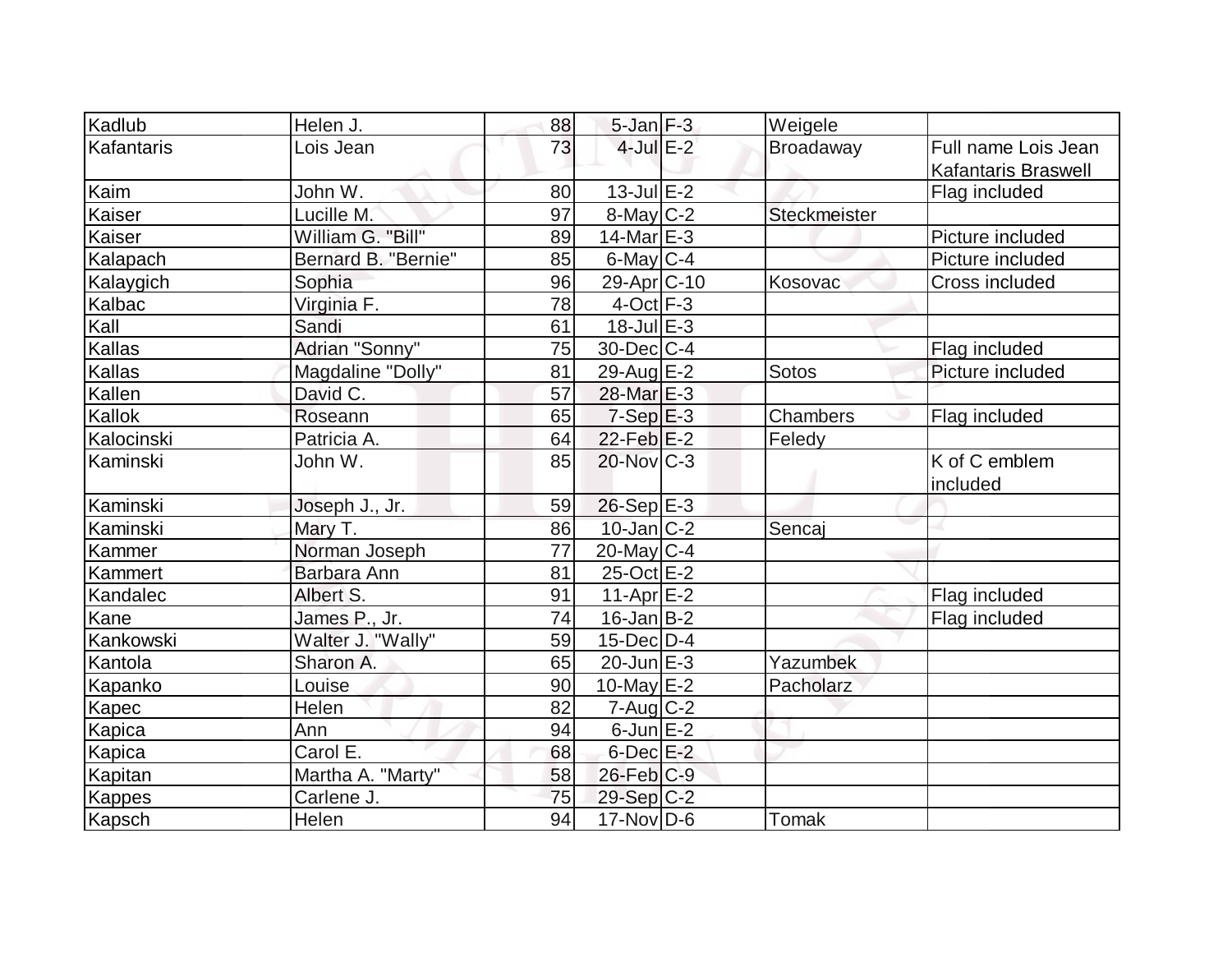| Karabetsos               | Georgia<br>86             | 12-Dec D-6        | Klis          | Cross included           |
|--------------------------|---------------------------|-------------------|---------------|--------------------------|
| Karaffa                  | 92<br>John S.             | 24-Oct E-4        |               |                          |
|                          | Dolores "Dolly"<br>80     | $7-Feb$ $C-2$     |               | Picture included         |
| Karageorge<br>Karahalios | 94<br>Lottie              | $9$ -May $E-3$    |               | <b>Cross and Picture</b> |
|                          |                           |                   |               | included                 |
| Karas                    | Eugenia<br>85             | $24$ -Jun $ C-4 $ |               | Picture included         |
| Karas                    | 59<br>George Howard       | 12-Jun C-3        |               | Picture included         |
|                          | 59                        | $11$ -Jun $B-2$   |               |                          |
| Karas                    | George Howard             |                   |               | Flag included            |
| Karas                    | Libby<br>96               | 16-Aug $E-3$      | Eleftheria    | Cross included           |
| Kardas                   | Veronica J.<br>85         | $9$ -Oct $ C-3 $  | Kalinowski    | Picture included         |
| Karlin                   | Edmund C.<br>78           | $1-Jan C-4$       |               | Flag included            |
| Karna                    | Erika<br>85               | $21$ -Aug C-3     |               | <b>Cross included</b>    |
| Karwowski                | Remigius "Reggie"<br>78   | $2$ -Jul $B-2$    |               |                          |
| Kaske                    | 91<br>Jane                | $25-Sep C-2$      |               | Flag included            |
| Kaslewicz                | Theresa V.<br>93          | $10$ -Jun $ C-4$  |               |                          |
| Kaspar                   | Robert W.<br>93           | 25-Nov C-3        |               | Flag included            |
| <b>Kasper</b>            | Beatrice M. "Bea"<br>89   | $15$ -Jul $C-4$   | <b>Shreve</b> |                          |
| Kasper                   | Geraldine "Gerri"<br>78   | $29-Sep C-2$      |               |                          |
| Kasprzak                 | 72<br>Raymond J.          | $3-Dec$ $B-2$     |               |                          |
| Katschke                 | 65<br>Helen M.            | 30-Aug E-2        | Knaus         |                          |
| Katschke                 | Robert J.<br>74           | $12$ -Dec $D$ -6  |               | Flag included            |
| Kaufman                  | <b>James Edward</b><br>54 | $14$ -Dec $E-2$   |               |                          |
| Kawiecki                 | 74<br>David L.            | 16-Mar $E-3$      |               |                          |
| Kazmierski               | Edward F.<br>79           | $4$ -Oct $F-3$    |               | Flag included            |
| Keagle                   | <b>Carol Mae</b><br>80    | $30$ -Dec $ C-4$  |               |                          |
| Kearney                  | 73<br>Diane M.            | $25$ -Nov $C-3$   |               |                          |
| <b>Kearns</b>            | Philip T.<br>89           | $19-Nov B-2$      |               | Flag included            |
| Keaton                   | <b>Billy Joe</b><br>48    | $12$ -May D-2     |               |                          |
| Keaton                   | Nancy A.<br>71            | 11-Oct E-2        |               |                          |
| Keckich                  | Paul D.<br>52             | $2$ -May $E-2$    |               |                          |
| Keegan                   | James "Jim"               | 15-Aug E-2        |               |                          |
| Keehn                    | 74<br><b>Bonnie White</b> | $8$ -May $C-3$    |               |                          |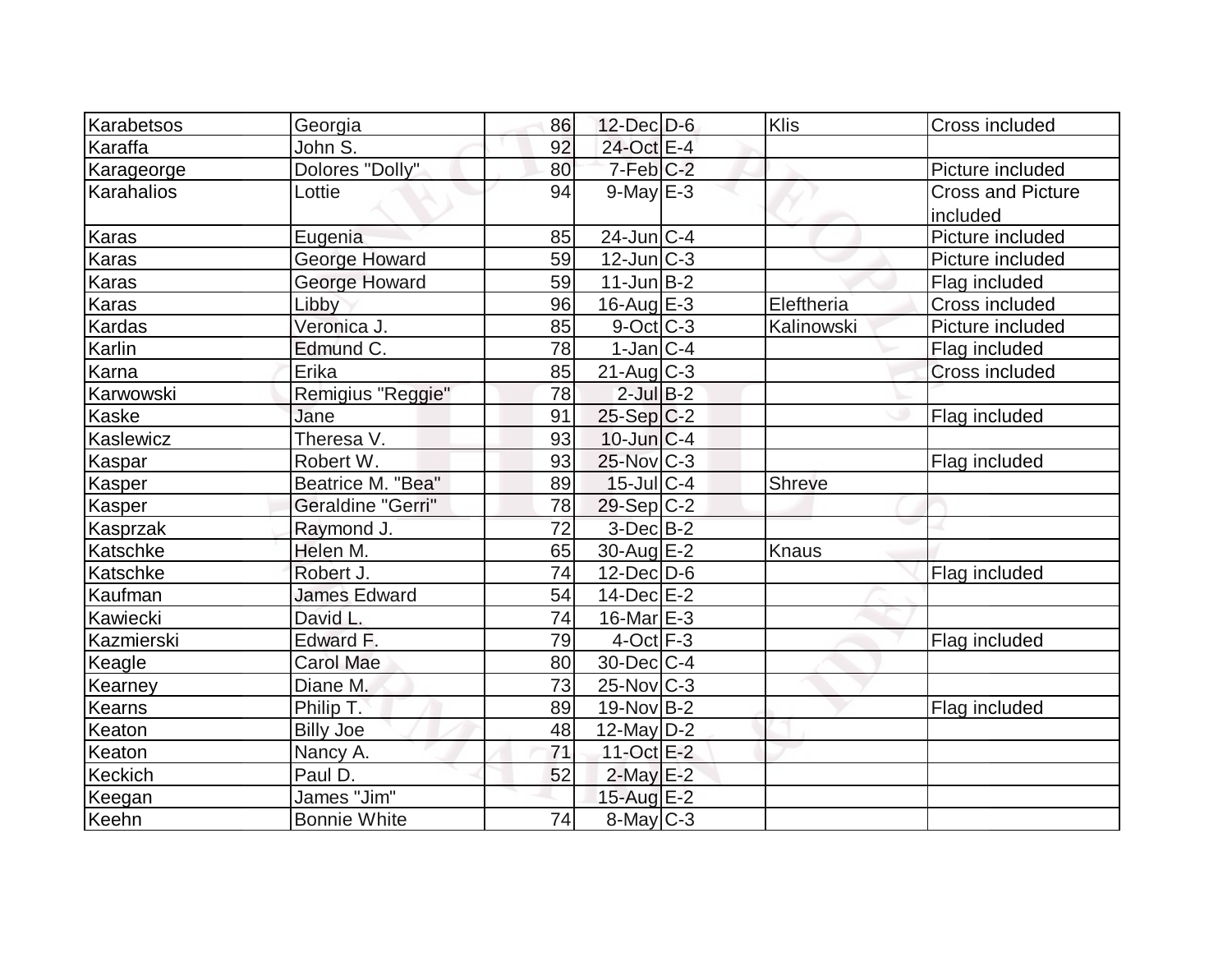| Keeling   | Harry L.             | 88  | $11$ -Nov $ C-4$  |              |                                                                                               |
|-----------|----------------------|-----|-------------------|--------------|-----------------------------------------------------------------------------------------------|
| Keen      | Daniel               | 39  | 23-Oct C-3        |              |                                                                                               |
| Keen      | Lawrence "Larry"     | 85  | 21-Mar E-3        |              | Flag included                                                                                 |
| Keenhe    | James Jay            | 76  | $9$ -Dec $ C-4 $  |              |                                                                                               |
| Keesen    | Alice                | 100 | $13$ -Jul $E-2$   | <b>Boxum</b> |                                                                                               |
| Kegley    | Delores "Lori"       | 77  | $5$ -Aug $C$ -5   | Shoup        | Delores Plantinga<br>Kegley                                                                   |
| Kehret    | <b>Helen Claire</b>  | 68  | $11$ -Jan $E-2$   | Scheumann    |                                                                                               |
| Keightley | Wally W.             | 84  | $21$ -Mar $E-3$   |              | Flag included                                                                                 |
| Keil      | Owen I.              | 84  | $3-Apr$ $C-3$     |              | Flag included                                                                                 |
| Keil      | Robert P. "Bob"      | 56  | $3-May$ F-3       |              |                                                                                               |
| Keiller   | Elsie M.             | 93  | $12$ -Feb $ C-9 $ |              |                                                                                               |
| Keilman   | Donald               | 84  | $13$ -Nov $ C-2 $ |              |                                                                                               |
| Keithley  | Richard Alan "Dick"  | 90  | $23$ -May $E-3$   |              |                                                                                               |
| Kelchak   | Sandra A.            | 71  | $4$ -Mar $A$ -10  | Carpenter    |                                                                                               |
| Kelemen   | Steve James          | 62  | $19$ -Aug C-3     |              | Flag included                                                                                 |
| Keller    | Darrell D., Sr.      | 62  | $24$ -Jan $ C-2 $ |              |                                                                                               |
| Kelley    | <b>Elene Cynthia</b> | 86  | $5$ -Nov B-2      | Gleason      |                                                                                               |
| Kelley    | <b>Frances Oley</b>  | 85  | $4$ -Mar $A$ -10  |              |                                                                                               |
| Kelley    | Ogista               | 70  | $6$ -Dec $E-3$    |              | Picture included                                                                              |
| Kelley    | Patricia M.          | 69  | $21$ -Aug C-3     |              | Picture included                                                                              |
| Kellner   | Carolyn              | 85  | $6$ -Jun $E-2$    | Peel         |                                                                                               |
| Kellstrom | F. Robert            | 76  | $31$ -Aug E-2     |              |                                                                                               |
| Kelly     | <b>Bryan Walker</b>  | 41  | $5-Feb$ B-6       |              |                                                                                               |
| Kelly     | James J.             | 28  | 31-Oct E-3        |              | Electronics<br><b>Technician 1st Class</b><br>U.S. Navy / Flag and<br>Navy emblem<br>included |
| Kelly     | John F.              | 78  | $26$ -Feb $C-9$   |              | Flag included                                                                                 |
| Kelly     | John J.              | 58  | $8$ -Jun $E-3$    |              |                                                                                               |
| Kelly     | Louise Ethel         | 89  | $3$ -Jul $C-2$    |              |                                                                                               |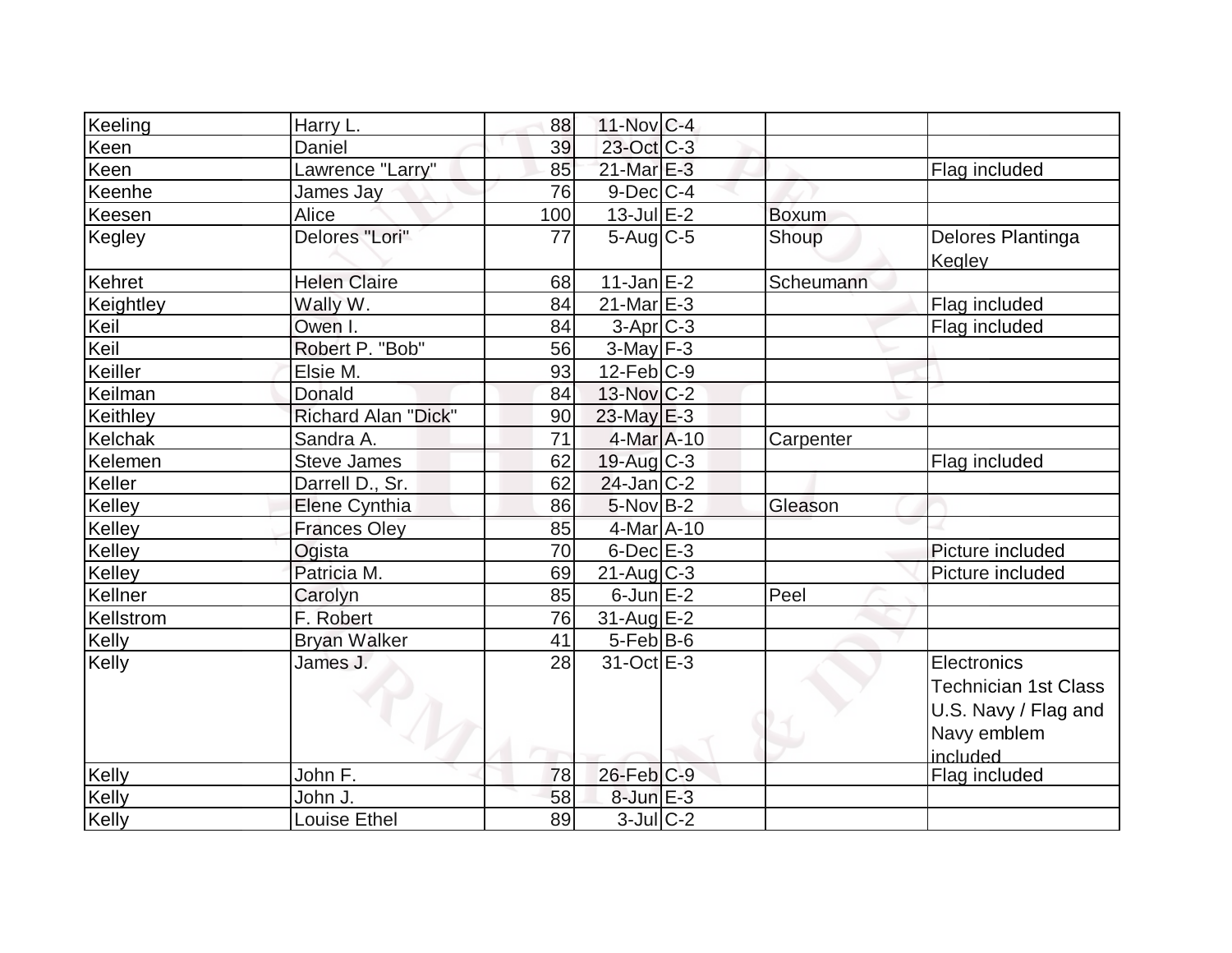| Kelly    | Mary Alma                     | 89 | $26$ -Jan $E-3$       |                  | Picture included               |
|----------|-------------------------------|----|-----------------------|------------------|--------------------------------|
| Kelly    | Thomas A.                     |    | 30-May E-2            |                  |                                |
| Kelsey   | Elizabeth V. "Betty-<br>Babe" | 86 | $12$ -Jan $E-2$       | Laczny           |                                |
| Kemp     | Jo Anne                       | 78 | 22-May C-2            | Shake            |                                |
| Kender   | <b>Esther Jane "Estelle"</b>  | 91 | $15$ -Apr $C-9$       |                  | Picture included               |
| Kender   | <b>George Albert</b>          | 52 | 20-Mar <sub>C-3</sub> |                  |                                |
| Kender   | Sandra "Pookie"               | 68 | $14-Oct$ $C-7$        | <b>Brakovich</b> | Sandra (Kender)<br>Smich       |
| Kendra   | John L. "Sonny"               | 69 | $10$ -JulC-2          |                  | Flag and Picture<br>included   |
| Kendrick | Dwight L.                     | 65 | $10$ -Jan $ C-2 $     |                  |                                |
| Kendrick | Eugene "Gene"                 | 82 | $10$ -Oct $E - 2$     |                  | Picture included               |
| Kennedy  | Dale Lee                      | 72 | $7-MarE-3$            |                  | Flag included                  |
| Kennedy  | Deane B.                      | 82 | $30$ -Apr $ B-2 $     |                  |                                |
| Kennedy  | Edward I.                     | 67 | $9$ -Oct $C$ -3       |                  |                                |
| Kennedy  | Ellen L.                      | 73 | $20$ -Mar $C-3$       |                  |                                |
| Kennedy  | Emma L.                       | 83 | $31$ -Mar $ C-2 $     | <b>Martin</b>    |                                |
| Kennedy  | John B.                       | 99 | 24-Jul C-3            |                  |                                |
| Kennedy  | Lovie                         | 84 | $21$ -Aug $C-3$       |                  |                                |
| Kennedy  | Virginia M. "Ginny"           | 78 | $19$ -Aug C-4         |                  | Virginia M. Storey-<br>Kennedy |
| Kenning  | Clarence W. "Bo"              | 83 | $26-Sep$ E-3          |                  | Flag included                  |
| Kepshire | John E.                       | 57 | $6$ -Aug B-2          |                  |                                |
| Kerger   | Mathias A., Senator<br>"Matt" | 85 | $9$ -May $E-3$        |                  | Flag and Picture<br>included   |
| Kern     | <b>Lloyd Edward</b>           | 89 | $28$ -Feb $ C-3 $     |                  |                                |
| Kerns    | <b>Arthur Shane</b>           | 30 | $3-Dec B-2$           |                  |                                |
| Kerr     | Corinthy L. "Pinky"           | 77 | $2$ -Nov $E-3$        |                  |                                |
| Kerr     | Gerard Thomas, Jr.<br>"Jerry" | 25 | $2-Sep C-4$           |                  |                                |
| Kerr     | James P.                      | 71 | 19-Apr E-3            |                  |                                |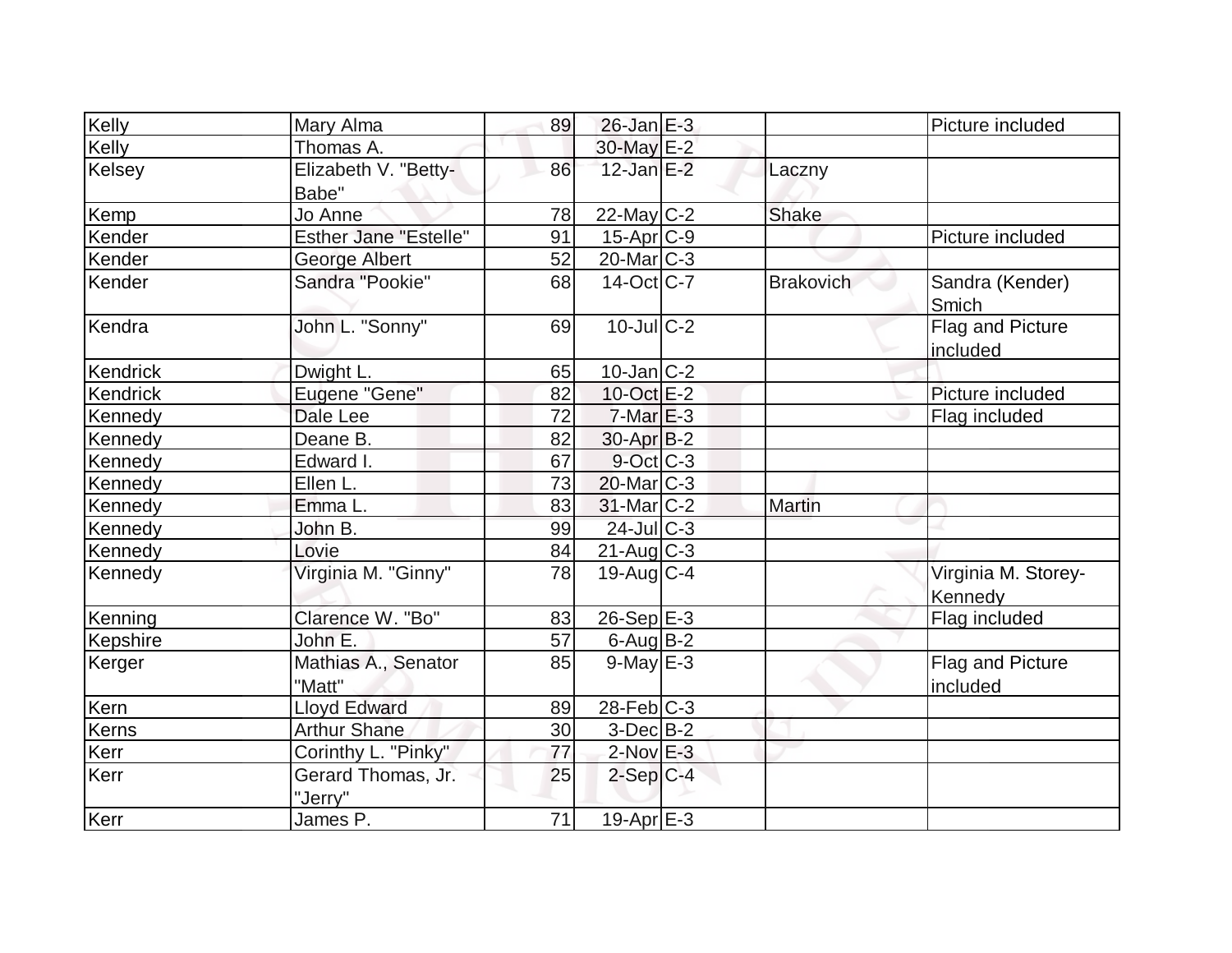| Kerr           | Margery E.                        | 80 | $13$ -Jan $E-2$   |                 |                            |
|----------------|-----------------------------------|----|-------------------|-----------------|----------------------------|
| Kersteff       | John                              | 80 | 28-Jul D-7        |                 | Flag included              |
| Kersten        | Alvin W.                          | 86 | 13-Sep E-2        |                 | Flag included              |
| Kersten        | Norman Philip                     | 68 | $6-Sep$ $F-2$     |                 | Flag included              |
| Kessler        | Elva Mae                          | 97 | $27$ -Mar $ C-2 $ |                 |                            |
| Kessler        | <b>Richard Carlton "Dick"</b>     | 75 | $22$ -Jun $E-3$   |                 |                            |
| Ketchem        | <b>Curtiss</b>                    | 77 | $22$ -Nov D-2     |                 |                            |
| Key            | Marshall "Tuny" "The<br>Whistler" |    | $6$ -Jan $E-3$    |                 |                            |
| Kezler         | Christine T.                      | 54 | $5-Sep$ $E-2$     |                 |                            |
| Kibler-Speller | Alice M.                          | 67 | $7$ -Jan $E-4$    | Kibler          |                            |
| Kidd           | Herman E.                         | 80 | $23$ -Jul B-2     |                 | Masonic symbol<br>included |
| Kiechle        | <b>Betty Jean</b>                 | 53 | $27$ -Nov $ C-3 $ | Lipton          |                            |
| Kiel           | Anna Martha                       | 84 | $31$ -Jan C-3     | VanMilligan     |                            |
| Kiel           | Clyde "Whitey"                    | 95 | $19$ -Dec $E-4$   |                 | Flag included              |
| Kiel           | Lois P.                           | 83 | $7-Mar$ $E-3$     | Fayette         |                            |
| Kielhorn       | Siegfried L.                      | 93 | $18$ -Feb $E-3$   |                 |                            |
| Kiesling       | Marie G.                          | 85 | $10$ -Jul $C-2$   |                 | Cross included             |
| Kiesling       | Mark W.                           | 56 | $16$ -Dec $ C-4 $ |                 |                            |
| Kiester        | <b>Jake Lee</b>                   | 26 | $3$ -Aug $E-2$    |                 | Picture included           |
| Kieswetter     | Mary Lou                          | 87 | $6$ -Jan $E-3$    |                 |                            |
| <b>Kikkert</b> | Eleanor J.                        | 86 | $10$ -Jan $ C-2 $ |                 |                            |
| Kilander       | Marjorie E.                       | 89 | 30-Nov E-3        |                 |                            |
| Kilbourne      | John L.                           | 59 | $1$ -Jun $D-2$    |                 |                            |
| Kimak          | Michael                           | 95 | $18$ -Aug C-2     |                 |                            |
| Kimmel         | Kira Kay                          | 58 | $12$ -Apr $E-3$   |                 |                            |
| Kincaid        | Joseph Allan                      | 62 | $20$ -Nov $C-3$   |                 | Flag included              |
| Kinder         | Kerry R.                          | 66 | $9$ -Oct $C$ -3   |                 |                            |
| Kindervater    | Hermine                           | 92 | $21$ -Feb $C-2$   | <b>Schuldis</b> |                            |
| King           | Arvelle                           | 87 | 18-Mar A-10       |                 | Flag included              |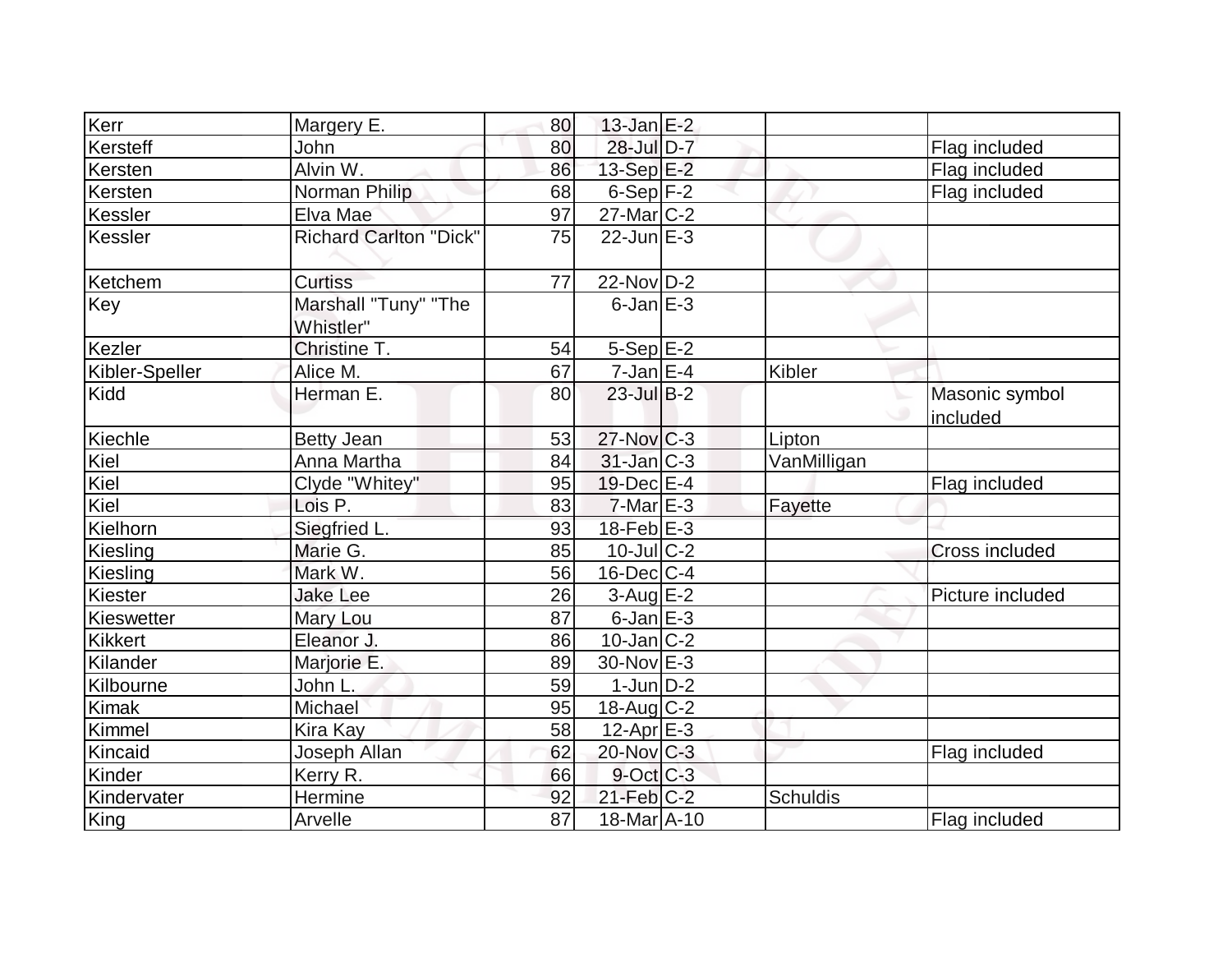| King           | <b>Dolores Helen</b>           | 86  | $14-Sep$ $E-2$          | Walesiak      |                                              |
|----------------|--------------------------------|-----|-------------------------|---------------|----------------------------------------------|
| King           | Everett                        | 90  | $5$ -Aug $C$ -5         |               | Flag included                                |
| King           | George Bennett                 | 37  | 16-Aug E-3              |               |                                              |
| King           | Joyce                          | 58  | $28$ -May B-2           |               |                                              |
| <b>King</b>    | Martha L.                      | 99  | 29-Dec D-3              |               |                                              |
| King           | William P. Jr.                 | 82  | $9-Sep B-2$             |               |                                              |
| Kingdollar     | Michelle L.                    | 45  | $28$ -May B-3           | Pool          | Michelle L. Pool-<br><b>Smith Kingdollar</b> |
| Kingery        | <b>Edward Wayne</b><br>"Wayne" | 55  | $15-Apr$ $C-9$          |               |                                              |
| Kingery        | Ronald E.                      | 73  | $18-Nov$ <sub>C-4</sub> |               | Flag included                                |
| Kingkade       | Howard J.                      | 83  | $7-Dec$ $E-3$           |               | Flag included                                |
| Kingma         | Dale H.                        | 77  | 10-Oct E-2              |               | Flag included                                |
| Kingma         | Glen W.                        | 63  | $16$ -Feb $E-3$         |               |                                              |
| Kingma         | Patricia L.                    | 79  | $27$ -Jan $E-3$         |               |                                              |
| Kingma         | Roy E., Dr.                    | 73  | $29$ -Jan B-3           |               |                                              |
| Kinne          | Hazen L.                       | 81  | $6$ -Jul $E-2$          |               | Flag included                                |
| Kinney         | Virgie Marie                   | 96  | $13$ -Feb $ B-2 $       | Grile         |                                              |
| Kinsey         | Nancy M.                       | 66  | 17-Mar E-2              |               |                                              |
| Kirby          | Marilyn Edna                   | 75  | $31$ -Jan $ C-3 $       | Anderson      | Flag / Marilyn Edna<br>Kirby Thompson        |
| Kirk           | Ronald A.                      | 46  | 18-Mar A-10             |               | Flag included                                |
| Kirkland       | Evelynd E.                     | 87  | $25$ -Oct $E-3$         | <b>Miles</b>  |                                              |
| Kirk-Oros      | Jean                           | 80  | $27-Sep \E-3$           |               |                                              |
| Kirkpatrick    | Loren DeVerl                   | 82  | $28$ -Oct C-4           |               | Flag included                                |
| <b>Kirleis</b> | Dennis E.                      | 65  | $6$ -Dec $F-3$          |               |                                              |
| Kish           | Helen A.                       | 84  | $28$ -Jul $D-7$         | Andrzejewski  |                                              |
| Kish           | Matthew J., Rev.               | 95  | $27$ -Nov $ C-3 $       |               | <b>Cross and Picture</b><br>included         |
| Klaas          | Ralph A.                       | 101 | $25$ -Apr $E-3$         |               |                                              |
| Klancer        | Pyllis E.                      | 89  | 16-Feb $E-4$            | <b>Stobbe</b> |                                              |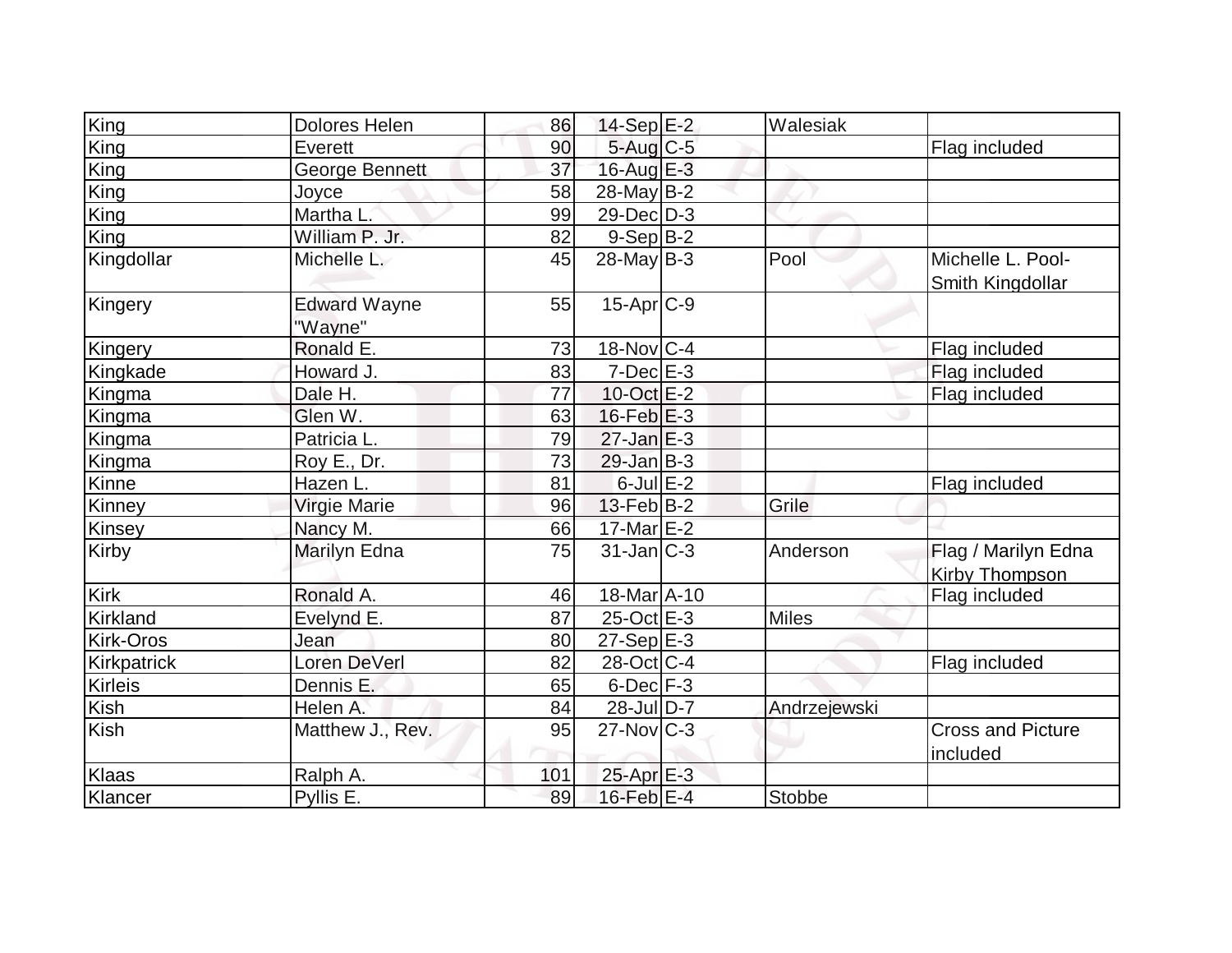| Klapkowski    | Benedict J.         | 88  | 18-Oct E-3              |                | Flag and Picture<br>included  |
|---------------|---------------------|-----|-------------------------|----------------|-------------------------------|
| Klapkowski    | Julianne            |     | 17-Dec B-2              |                |                               |
| Klawitter     | Judy                | 69  | $7-Nov$ $E-2$           |                |                               |
| Kleckner      | <b>Nina Maude</b>   | 100 | $21-Sep$ E-2            |                |                               |
| Kleffman      | Alice J.            | 80  | $8$ -Jun $E-3$          | Jensen         |                               |
| Klein         | Helena A.           | 92  | $1-Apr$ B-4             | Nondorf        |                               |
| Klein         | Katherine Joan      | 79  | $27-Sep$ $E-2$          | Naughton       | Picture included              |
| Klein         | Kay                 | 49  | $28-Oct$ $C-3$          |                |                               |
| Klein         | Stanley             | 83  | $31$ -Jan $ C-3 $       |                |                               |
| Kleinaman     | Jacqueline Kay      | 70  | $21$ -May B-3           |                |                               |
| Kleuskens     | Arlene J.           | 73  | $27-Sep$ <sup>E-3</sup> | Zink           |                               |
| Kleven        | <b>Glenn Hanley</b> | 92  | $3$ -Jun $C-3$          |                | Flag included                 |
| Klimczak      | Elizabeth H.        | 66  | $6$ -Jan $E-2$          | <b>Banicki</b> |                               |
| Kline         | Albert R.           | 76  | $2-Sep C-4$             |                | Flag included                 |
| Kline         | Emma Louise         | 92  | 10-Aug $E-3$            |                |                               |
| Kline         | Hilda               | 84  | $18-Oct$ <sub>E-3</sub> | Van Huis       |                               |
| Klingensmith  | Loraine I.          | 87  | $8-Nov$ E-3             |                |                               |
| Klinkhammer   | William N.          | 71  | $6$ -Jan $E-3$          |                |                               |
| Klitzka       | Elizabeth "Pat"     | 86  | 22-Nov D-2              |                | Elizabeth Harwood-<br>Klitzka |
| Kliza         | <b>Stanley</b>      | 78  | $6$ -Dec $E-3$          |                | Flag included                 |
| Klobucar      | Frank J.            | 85  | $2$ -Jun $ C-2 $        |                | Flag included                 |
| Klomp         | <b>Gerrit Don</b>   | 60  | $6$ -Jul $E-2$          |                |                               |
| Klos          | Martha H.           | 88  | $1-Nov$ F-3             |                | Martha H. Nuce<br>(Klos)      |
| <b>Kmak</b>   | Adelyne J.          | 82  | 24-Aug E-2              | Prusiecki      |                               |
| Knapik        | Joanne F.           | 78  | $14$ -Mar $E-3$         | Austgen        |                               |
| Knapp         | Gladys J.           | 95  | $4$ -Feb $E-2$          |                |                               |
| <b>Knapp</b>  | Robert E.           | 76  | $22$ -Apr $C-9$         |                |                               |
| <b>Knauss</b> | <b>Addie Lee</b>    | 92  | $16-Sep C-5$            |                |                               |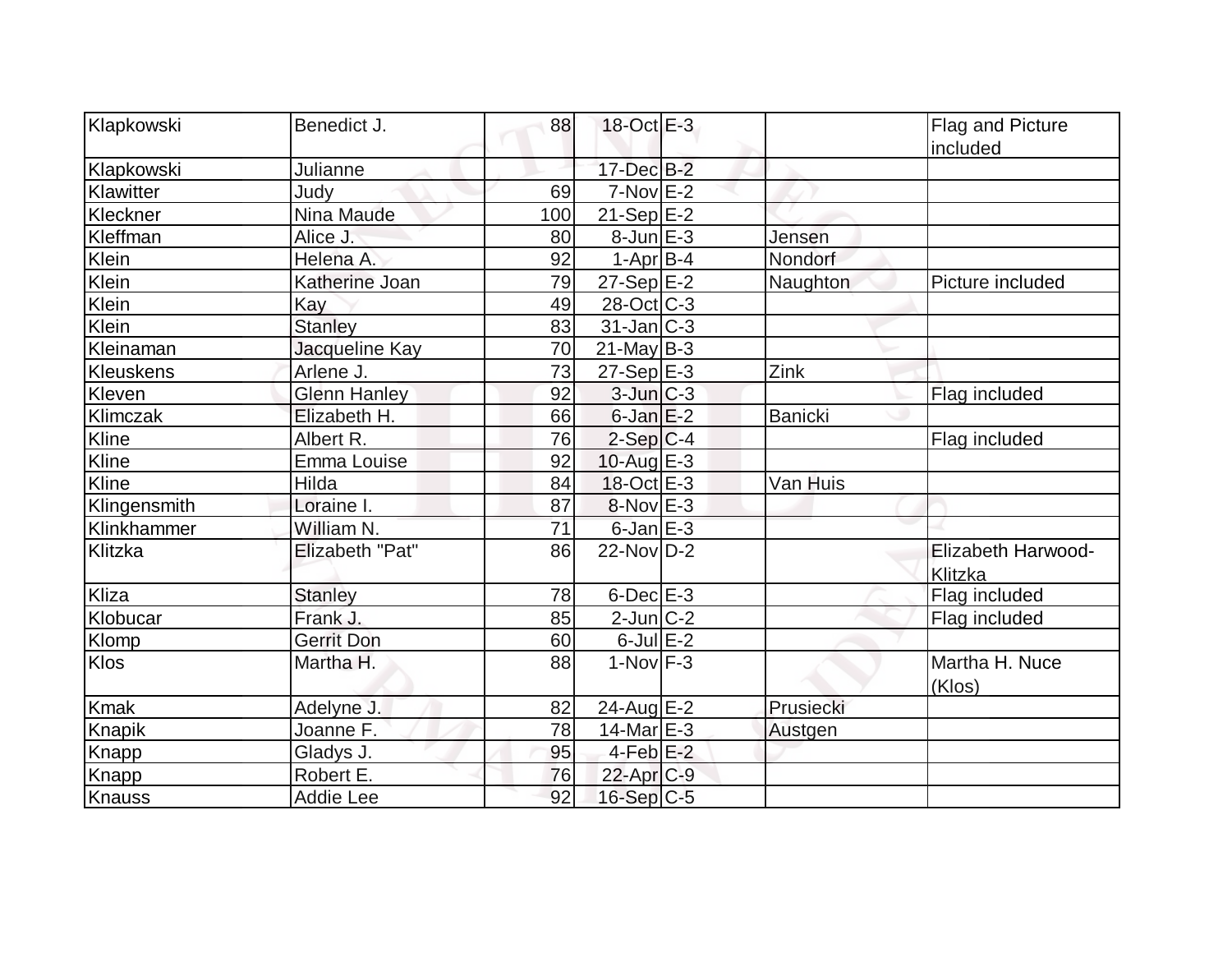| Knaver      | William G. "Bill"           | 92     | $11$ -Jan $E-3$       |                   | Picture and Flag |
|-------------|-----------------------------|--------|-----------------------|-------------------|------------------|
|             |                             |        |                       |                   | included         |
| Knazur      | Joseph T., Jr. "Joey"       | 58     | 14-Nov D-4            |                   | Picture included |
| Knezevich   | George                      | 90     | $26$ -Nov B-2         |                   |                  |
| Knight      | Ima M.                      | 83     | $26$ -Aug C-3         | <b>Mathis</b>     |                  |
| Knight      | William, III "Bill"         | 56     | $12$ -Jul $E-2$       |                   |                  |
| Knish       | <b>Walter Mackey</b>        | 62     | $23$ -Mar $E-3$       |                   |                  |
| Knitter     | Eugene W.                   | 85     | $14$ -Feb $ C-2$      |                   | Flag included    |
| Knoepke     | Carol                       | 63     | 28-Mar <sub>E-3</sub> |                   |                  |
| Knoerzer    | Eileen M.                   | 60     | $18-Oct$ $E-3$        | Deakin            |                  |
| Knoerzer    | Minnie                      | 83     | $15$ -Apr $ C-9$      | Guizzetti         |                  |
| Knol        | Clara G.                    | 87     | $3$ -Jan $ C-2 $      | Huiner            |                  |
| Knoll       | James M.                    | 61     | $2-Sep C-4$           |                   |                  |
| Knopf       | Jonathan Ryan               | 20     | $30$ -May $E-3$       |                   |                  |
| Knudsen     | Eugene L.                   | 85     | $2$ -Nov $E-2$        |                   | Picture included |
| Kobak       | Ann G.                      |        | $23$ -Jan B-2         | Boynak            |                  |
| Kochis      | Janet Marie                 | 90     | $20$ -Mar $C-3$       |                   |                  |
| Kochopolous | Constance G.                | 80     | $23$ -Feb $ E-4$      |                   |                  |
| Kocielko    | Eugene Thomas, Sr.          | 65     | $6$ -Jul $E-2$        |                   | Picture included |
| Kocinski    | Dennis C.                   | 64     | $3-May$ F-3           |                   |                  |
| Kocon       | Lottie A.                   | 89     | 28-Aug C-2            |                   |                  |
| Koedyker    | <b>Bill "Willie"</b>        | 72     | $4$ -Nov $ C-2 $      |                   | Flag included    |
| Koehler     | <b>Helen Chris</b>          | 62     | $4-Sep C-2$           | Lourgos           |                  |
| Koehler     | Janice L.                   | 62     | $27$ -Jan $E-3$       |                   |                  |
| Koehler     | Marion                      | 95     | $29$ -Jan $C-2$       | <b>Baumeister</b> |                  |
| Koehne      | Robert A. "Bob"             | 73     | 20-Apr <sub>E-2</sub> |                   |                  |
| Koen        | <b>Richard Frank "Dick"</b> | 84     | $5-Feb$ B-6           |                   | Flag included    |
| Koenig      | Gracie Ryan,                | 11     | 18-May E-2            |                   | Angel included   |
|             | <b>Precious Baby</b>        | months |                       |                   |                  |
| Koenig      | Martin M.                   | 90     | $7-Sep$ E-3           |                   | Flag included    |
| Koeppen     | Kenneth R.                  | 54     | $23$ -Aug $E-3$       |                   |                  |
| Koesters    | Polly                       | 59     | $6-Sep$ $F-3$         | Wilson            | Picture included |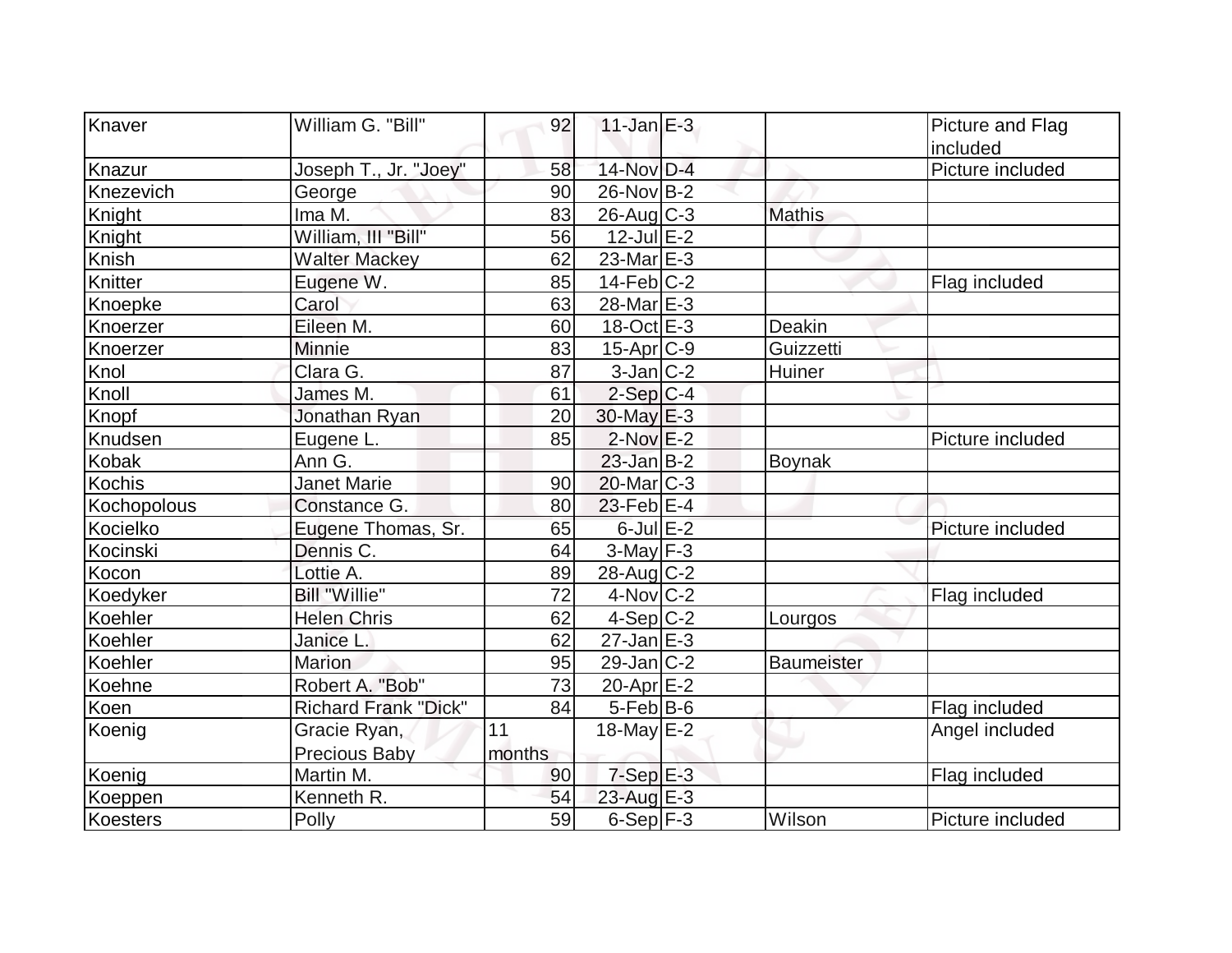| Kohlbecker       | John L.                       | 92 | $17$ -May $E-3$    |                  | Flag and Picture                                  |
|------------------|-------------------------------|----|--------------------|------------------|---------------------------------------------------|
|                  |                               |    |                    |                  | included                                          |
| Kohlbecker       | Lois                          | 89 | $23$ -Dec $C-3$    | <b>Brandt</b>    | Picture included                                  |
| Kohut            | Andrew                        | 92 | $13$ -Jun $E-2$    |                  |                                                   |
| <b>Kokesh</b>    | Ronald C.                     | 56 | 8-Aug E-3          |                  |                                                   |
| Kokos-Bacon      | Regina                        | 83 | $19$ -Aug C-3      | <b>Duchscher</b> |                                                   |
| Kolbert          | Edward J.                     | 89 | $26$ -Apr $E-3$    |                  | Flag included                                     |
| <b>Kolbus</b>    | Thomas E.                     | 67 | $29$ -JulC-3       |                  | Flag and Picture<br>included                      |
| Koleno           | Martin John                   | 68 | $18$ -Dec $C$ -2   |                  |                                                   |
| Koliboski        | David A. "Kubu"               | 46 | $24$ -JulC-3       |                  | Firefighter emblem<br>included                    |
| Koliboski-Sipple | Dolores A.                    | 76 | 14-Apr $E-2$       | Comanse          |                                                   |
| Kolisz           | Edward A.                     | 80 | $11$ -Jul $E-2$    |                  | Flag included                                     |
| Kollada          | James A.                      | 57 | $13$ -Dec $E-5$    |                  |                                                   |
| Kollintzas       | Georgia "YiaYia"              | 96 | $25$ -Feb $E-3$    |                  | <b>Cross and Picture</b><br>included              |
| Kolosci          | Lois A.                       | 72 | $18$ -May E-3      |                  |                                                   |
| Kolosci          | Nicholas S.                   | 76 | $6$ -Feb $B$ -2    |                  |                                                   |
| Kolpin           | Margaret A. "Marge"           | 82 | $27$ -Jan $ C-4 $  |                  |                                                   |
| Koltunchik       | Ann                           | 93 | $13$ -May C-3      |                  |                                                   |
| Koltunchik       | Ann                           | 93 | $29$ -Jan B-4      | Gorewska         |                                                   |
| Kolwicz          | Margaret Elizabeth<br>"Marge" | 57 | $30$ -Mar $C-3$    | McDonald         |                                                   |
| Komenich         | Keith T.                      | 71 | $16$ -Dec $ C-4$   |                  | Flag included                                     |
| Kominski         | Darlene Marie                 | 74 | $15$ -Jun $E-2$    |                  |                                                   |
| Kompier          | Eirene                        | 88 | $29$ -Apr $ C$ -10 | Papp             | <b>Full name Eirene</b><br><b>Kompier McManus</b> |
| Konopacki        | Bertha M.                     | 92 | $15$ -Jun $E-2$    |                  |                                                   |
| Kontos           | Helen "Yia Yia"               | 85 | $29$ -Feb $E-3$    | Gianopoulos      | Cross included                                    |
| Kooi             | James R.                      |    | $8 - Apr$ $C-8$    |                  |                                                   |
| Koonce           | Peggy                         | 63 | 23-May E-3         | Demeter          |                                                   |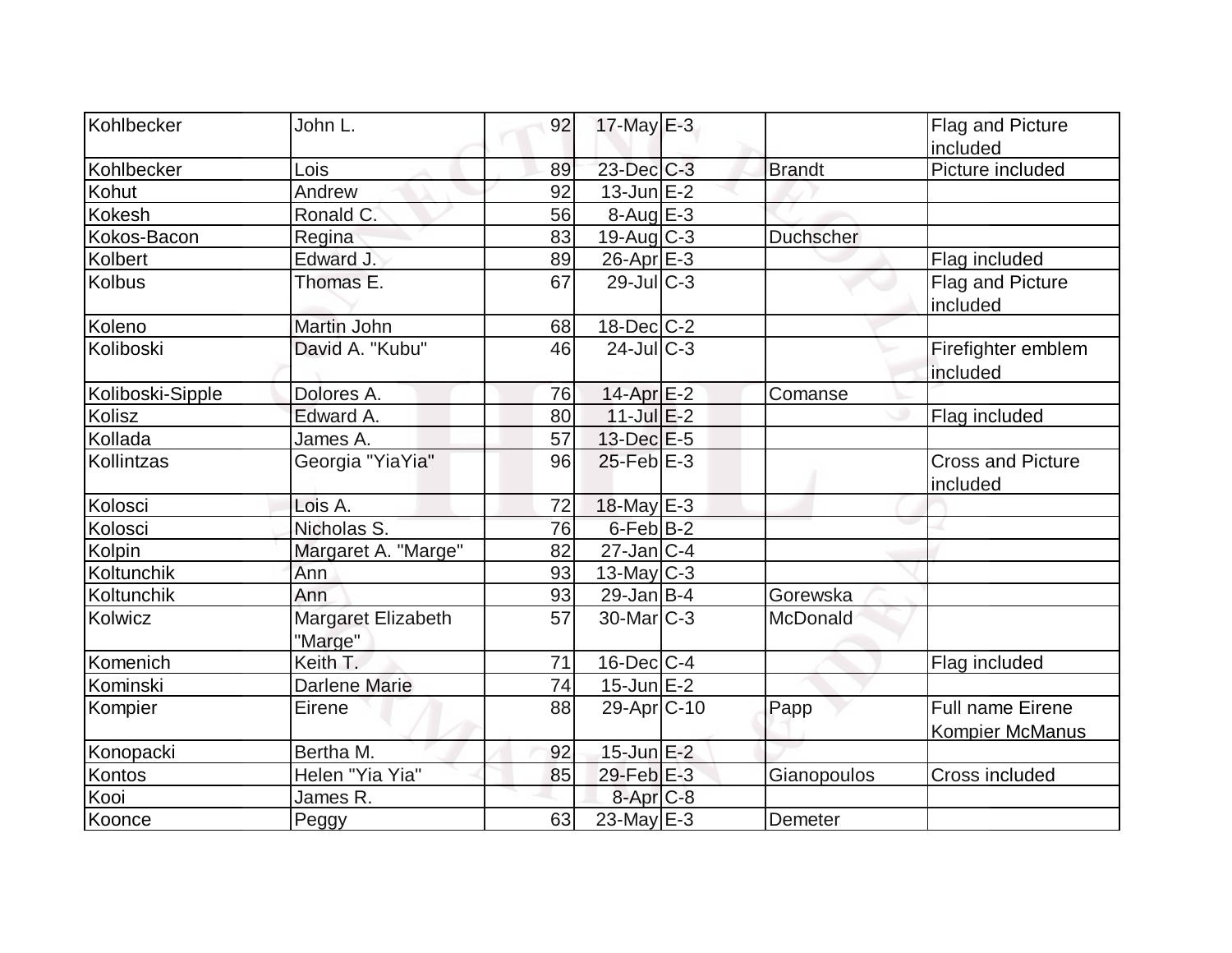| Koontz         | Darlene              | 53  | $6$ -Nov $C-3$    | Hefner        |                                    |
|----------------|----------------------|-----|-------------------|---------------|------------------------------------|
| Koontz         | Jason R.             | 40  | 15-Jan C-3        |               |                                    |
| Kopanda        | Anne C.              | 89  | $10$ -Jan $C-2$   | Furjel        | Full name Anne C.                  |
|                |                      |     |                   |               | Kopanda Lessie                     |
| Koprcina       | Frank N.             | 82  | $8$ -Oct $B$ -2   |               | Flag included                      |
| Korba          | Joseph "Joe"         | 89  | $4$ -Oct $F-3$    |               |                                    |
| Korem          | Lucille E.           | 91  | $25$ -Nov $ C-4 $ | <b>Straka</b> |                                    |
| Koremenos      | Nancy                | 80  | $28$ -Jun $E-3$   | Laver         |                                    |
| Kornas         | Edward T., Jr.       | 71  | $9$ -Aug E-6      |               |                                    |
| Kornas         | Leonard J.           | 91  | $16$ -Aug $E-3$   |               | Flag included                      |
| Kornas         | Sophie               | 84  | $28$ -Jun $E-3$   | Saptya        | Picture included                   |
| Kortenhoeven   | Helen                | 71  | 29-Aug E-2        |               |                                    |
| Kortenhoeven   | Pearl                | 104 | $21$ -Feb $E-2$   | Roskamp       |                                    |
| Korzeneniewski | <b>Andrew Joseph</b> | 80  | $2$ -Dec $C-3$    |               |                                    |
| Koshuta        | Anna B.              | 83  | $21$ -Dec $E-2$   |               |                                    |
| Kosinski       | Raymond              | 73  | $2$ -Apr $B-2$    |               | Flag and Police<br>emblem included |
| Kosior         | Gladys M.            | 89  | $20$ -Jul $E-2$   | <b>Heili</b>  |                                    |
| Kosior         | Wanda O.             | 86  | $19$ -Jun $ C-3 $ | Pikula        |                                    |
| <b>Koss</b>    | Joseph Gabriel       | 85  | $16$ -Feb $E-4$   |               |                                    |
| <b>Koss</b>    | William H. "Bill"    | 81  | $6$ -Mar $ C-3 $  |               | Flag included                      |
| Koster         | Carrie               | 82  | $14$ -Oct $ C$ -6 | Sterk         |                                    |
| Kostic         | Milovina             | 83  | $14$ -Aug $C-2$   |               | <b>Cross included</b>              |
| Kotas          | <b>Ethel</b>         | 62  | 18-Mar A-10       |               |                                    |
| Kotchou        | Florence             | 82  | $14$ -Aug C-2     | Nickolas      | Cross included                     |
| Kotecki        | Richard              | 61  | $4$ -Apr $E-3$    |               |                                    |
| Kotlarz        | Judith Ann "Judy"    | 69  | $7$ -Jul $ D-2 $  | Behrens       |                                    |
| Kotlow         | Maritherese "Terri"  | 50  | 19-Oct E-2        | Sabo          |                                    |
| Kottka         | Rockford O. Sr.      | 90  | $8$ -Feb $E-2$    |               |                                    |
|                | "Rocky"              |     |                   |               |                                    |
| Kouskousakis   | <b>Kostas</b>        | 77  | 24-Jul C-2        |               | <b>Cross included</b>              |
| Kovacevic      | Steven               | 56  | $17$ -Apr $ C-2 $ |               |                                    |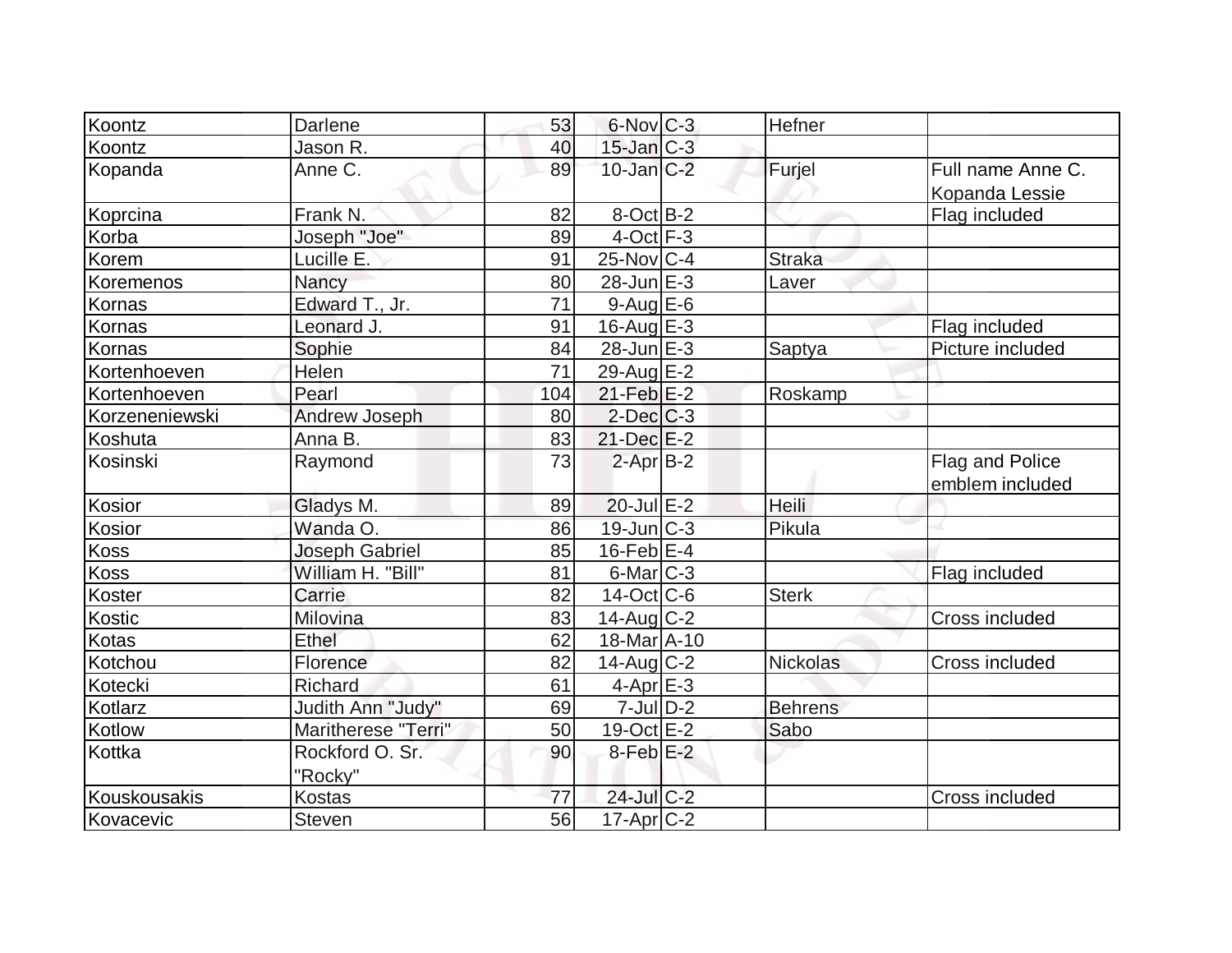| Kovach        | <b>Barbara</b>      | 60              | $29$ -Jan C-2     | <b>Buys</b>    |                    |
|---------------|---------------------|-----------------|-------------------|----------------|--------------------|
| Kovach        | John "Ripley"       | 93              | $18$ -Jan $E-2$   |                |                    |
| Kovan         | Dorothy             |                 | $14$ -Feb $ C-2 $ |                | Cross included     |
| Kowal         | Joy C.              | 64              | $30$ -Dec $C$ -5  |                |                    |
| Kowalczyk     | Raymond B.          | 63              | 14-Mar $E-2$      |                |                    |
| Kowalisyn     | Donna L.            | 80              | $7-Nov$ $E-3$     | <b>Stivers</b> |                    |
| Kowalski      | Clara Marge         | 83              | $13-Sep$ $E-2$    | Filip          | Picture included   |
| Kowalski      | Victoria (Vicky)    |                 | 23-May $E-2$      |                | Full name Victoria |
|               |                     |                 |                   |                | Aleksy-Kowalski    |
| Kowalsky      | Allison             | 40              | $28$ -May B-2     | Lemon          |                    |
| Kowk-Fai Chiu | James, Dr.          | 65              | $4$ -Oct $F-2$    |                | Picture included   |
| Kozacik       | Anita               | 80              | $1$ -Jul $ C-3 $  | Sessa          |                    |
| Kozak         | <b>Anna Mildred</b> | 93              | 11-May $D-3$      | Kondra         |                    |
| Kozak         | John J.             | 86              | 27-Dec D-3        |                |                    |
| Kozar         | Ruby (Mrs. John)    | 92              | $11-Sep C-2$      | Willich        |                    |
| Koziol        | Patricia Jean       | 69              | $25-Sep C-2$      | Szurgot        | Picture included   |
| Kozlowski     | Jessica Gail        | 20              | 24-Oct E-4        |                |                    |
| Kozlowski     | Maria               | 88              | $19$ -Aug C-3     |                | Picture included   |
| Kozlowski     | Timothy S.          | 62              | $2$ -Nov $E-3$    |                |                    |
| Kozyra        | Stanley J.          | 88              | $24$ -Jan $ C-3 $ |                | Flag included      |
| Krabbenhoeft  | <b>Alfred Earl</b>  | 95              | $9$ -Mar $ C-2 $  |                | Flag included      |
| Krachenfels   | Cecilia M.          | 76              | $23-Sep C-4$      | Kostecki       |                    |
| Krajac        | Antoinette T.       | 73              | $6$ -Feb $ B-2 $  |                |                    |
| Krajewski     | Robert J., Ed.D     | 83              | $6$ -May $C$ -4   |                | Flag included      |
| Kramer        | Gloria Mae          |                 | $12$ -Jul $E-3$   | Bowman         |                    |
| Krantz        | Michael A.          | 47              | $29$ -May C-2     |                |                    |
| Krasinski     | <b>Tessie</b>       | 92              | $31$ -JulC-2      |                |                    |
| <b>Krask</b>  | Gertrude A.         | 100             | $29$ -Jan B-3     |                |                    |
| Kratovil      | Patricia L.         | 73              | $17 - Dec$ B-2    |                |                    |
| Krause        | Pearl B.            | 91              | $6$ -Feb $B-2$    | <b>Newell</b>  |                    |
| Krause        | <b>Thomas</b>       | 18              | 19-Dec E-3        |                |                    |
| <b>Krebs</b>  | Albin               | $\overline{77}$ | $9$ -Jan B-2      |                |                    |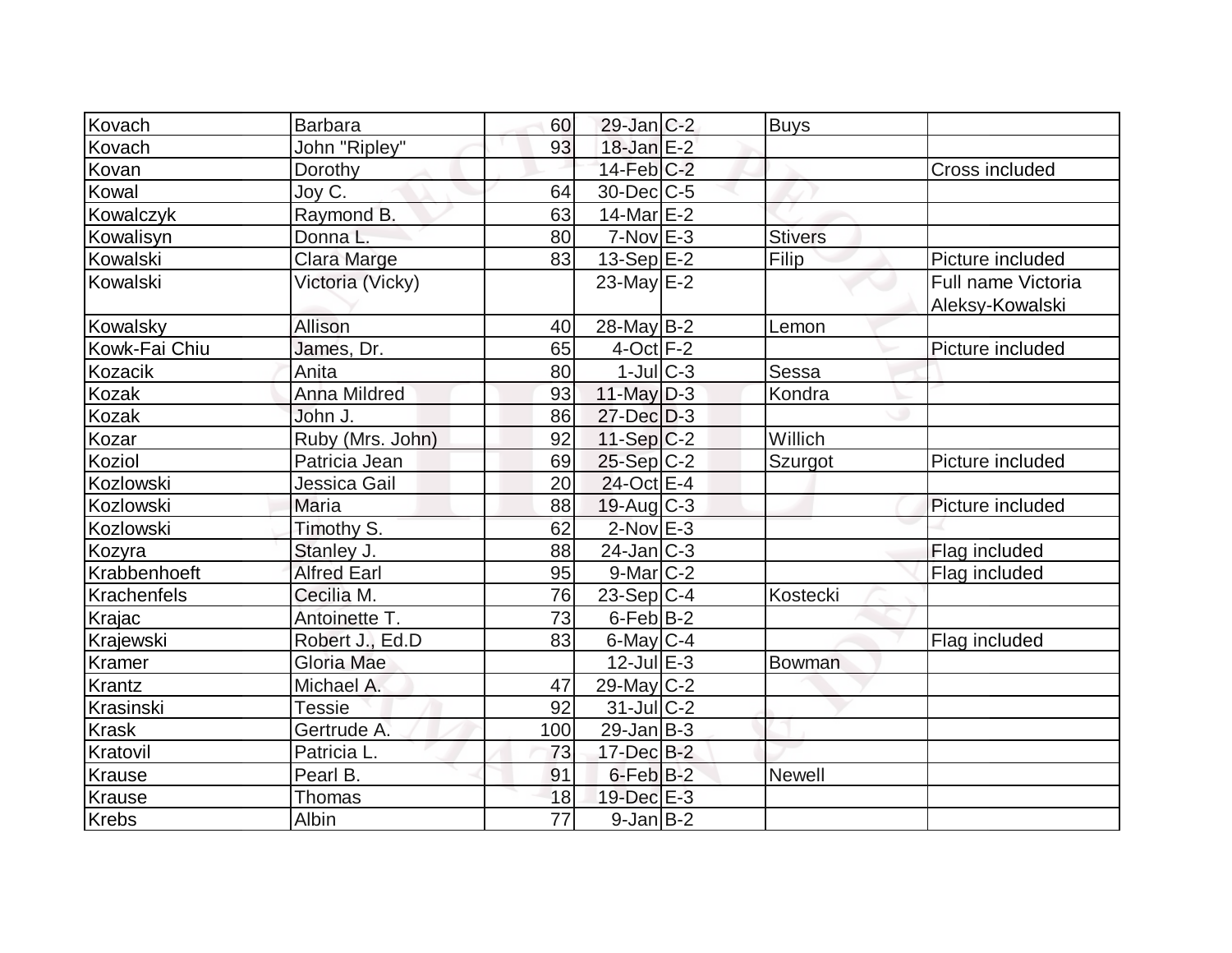| Kreckeler     | Carl Herman, Dr.    | 92 | 11-Apr $E-2$      |                |                              |
|---------------|---------------------|----|-------------------|----------------|------------------------------|
| Kresich       | John S.             | 86 | $2$ -Feb $F-2$    |                |                              |
| <b>Kress</b>  | <b>Elsie</b>        | 92 | $11$ -Nov $ C-5 $ | <b>Tutacko</b> | Elsie (Kress) Wiewior        |
| Krestan       | James Joseph        | 69 | $5-Nov$ B-2       |                |                              |
| Kreuzer       | Mary                | 48 | $19$ -Jul $E-2$   |                |                              |
| Krga          | Michael             | 92 | $24$ -Feb $E-3$   |                |                              |
| Krga          | Nina                | 84 | $16$ -Oct $ C-2 $ |                | Cross included               |
| Krga          | Rose                | 93 | $26$ -Apr $E-3$   | Njegomir       | <b>Cross included</b>        |
| Kristophel    | David W. "Kris"     | 83 | $21$ -Mar $E-3$   |                | Flag included                |
| Krizmanic     | <b>Rose Mary</b>    | 89 | $13$ -Jan $E-2$   | Marcus         |                              |
| Krizo         | Richard A.          | 52 | $14$ -Oct $ C$ -6 |                |                              |
| Krol          | Louissa Joanna      | 26 | $12$ -Aug $C-3$   |                |                              |
| Krol          | <b>Stanley</b>      | 84 | $28$ -Jan $E-2$   |                | Flag included                |
| Kroll         | <b>Betty Lou</b>    | 84 | $14$ -Aug C-2     |                | Picture included             |
| Kroll         | Harlan M.           | 88 | $21$ -Oct C-3     |                | Flag included                |
| Kroma         | Mary                | 95 | $6$ -Mar $ C-2 $  |                |                              |
| Krooswyk      | Jerry               | 69 | $20$ -Mar $C-3$   |                |                              |
| Krstevski     | Michael "Mikey"     | 33 | 26-May D-2        |                | Cross included               |
| Krueger       | Robert H.           | 65 | $18$ -Dec $ C-2 $ |                |                              |
| Krugman       | <b>William Cary</b> | 74 | $18$ -Dec $C$ -3  |                | Picture included             |
| <b>Krulik</b> | Frank C. Jr.        | 57 | $20$ -Dec $E-2$   |                | Picture included             |
| Krull         | Florence M.         | 84 | $13$ -May C-3     |                |                              |
| Krull         | <b>Michael Remi</b> | 62 | $20-Sep$ $E-2$    |                | Flag and Picture<br>included |
| Krupa         | <b>Suzanne</b>      | 98 | 29-Jul C-3        |                |                              |
| Kruper        | <b>John</b>         | 70 | 18-Mar A-10       |                |                              |
| <b>Kruse</b>  | Gordon T.           | 86 | $14$ -Oct $ C$ -6 |                |                              |
| Kruse         | Wanda               | 79 | $9$ -Mar $C-2$    |                |                              |
| Kruszka       | Edward F.           |    | 13-Nov C-3        |                | Flag included                |
| Krygoski      | Sarah "Wave"        | 93 | $17 - Dec$ B-3    | <b>Bain</b>    | Flag included                |
| Krystek       | Mary J.             | 93 | $12$ -Nov B-2     |                |                              |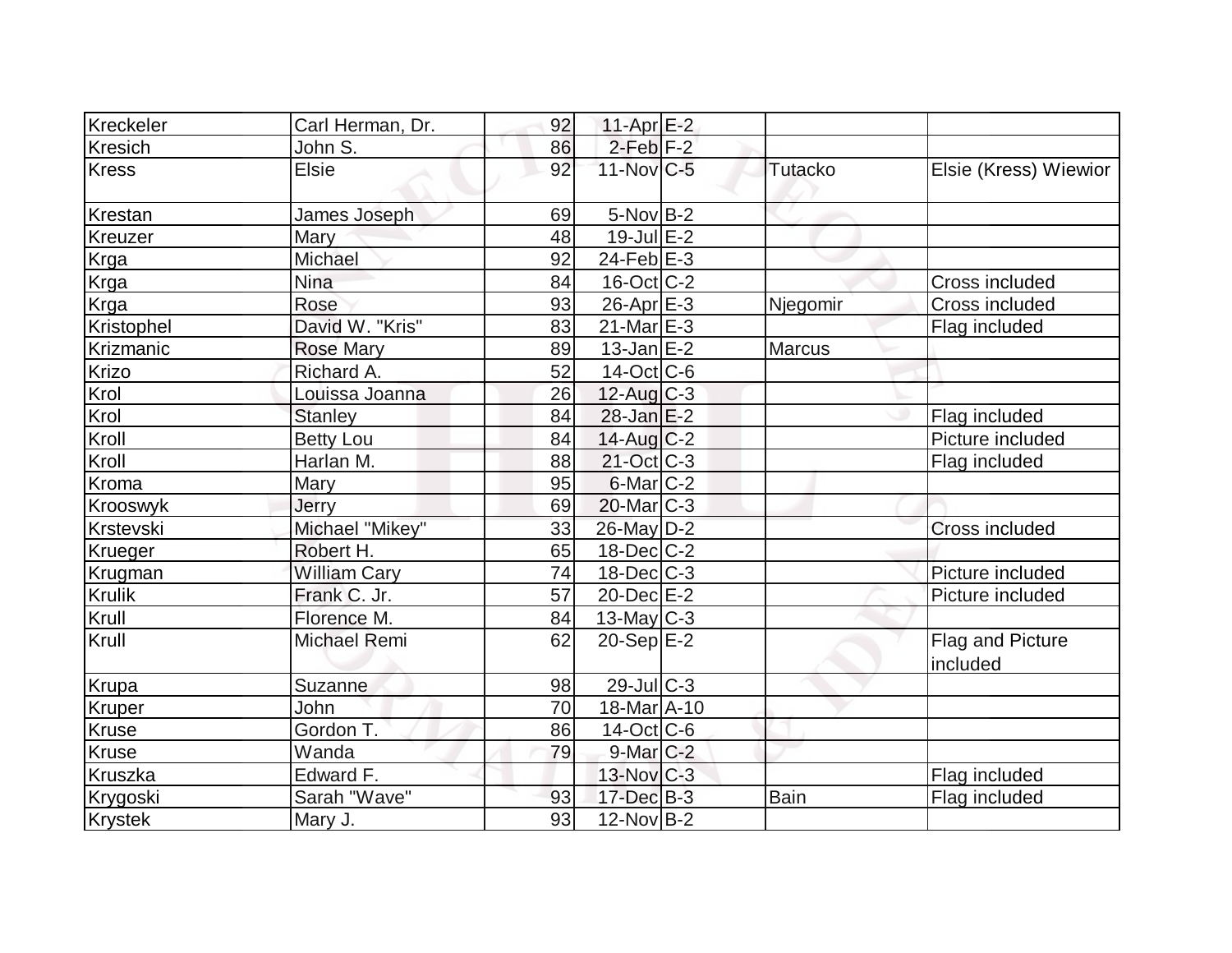| Krzyston         | Jeanette C.            | 66 | $25$ -Jan $E-3$   | <b>Dvorscak</b> |                  |
|------------------|------------------------|----|-------------------|-----------------|------------------|
| <b>Ksiazek</b>   | Anna                   |    | $21$ -Jul $D-2$   | Pakowski        |                  |
| Kubal            | Anthony J. "Tony"      | 86 | 26-Jul E-2        |                 | Flag included    |
| <b>Kubeck</b>    | Elizabeth E:           | 96 | $3$ -May $F-4$    | <b>Bunsar</b>   |                  |
| <b>Kubeck</b>    | Raymond G.             | 82 | $13$ -Dec $E-3$   |                 | Flag included    |
| <b>Kubiak</b>    | Eugene N. "Geno"       | 77 | $20$ -Nov $ C-2 $ |                 |                  |
| <b>Kubiak</b>    | Helen                  | 79 | $18-Oct$ $E-3$    |                 |                  |
| <b>Kubiak</b>    | <b>Marlene Frances</b> | 71 | $5$ -Mar $B$ -2   | <b>Mokry</b>    |                  |
|                  | Josephine              |    |                   |                 |                  |
| <b>Kubic</b>     | Angeline T.            | 85 | $18$ -Feb $E-3$   | Wawrzyniak      |                  |
| Kubicko          | Virginia "Jeanne"      | 77 | $26$ -Jan $E-3$   |                 |                  |
| <b>Kubilis</b>   | Shayne C.              | 35 | $17$ -Jul $C-2$   |                 |                  |
| Kubiszewski      | Vanessa                |    | $20$ -Feb $B-2$   |                 |                  |
| <b>Kubon</b>     | Ann M.                 | 90 | $13$ -May C-3     | <b>Dubec</b>    |                  |
| Kuc              | Helen                  | 83 | $22$ -May $C-2$   |                 |                  |
| Kucaj            | John A., Jr.           | 54 | $14$ -Aug C-2     |                 |                  |
| Kucharski        | <b>Dolores</b>         | 78 | $17$ -Nov $ D-6$  | <b>Biegel</b>   |                  |
| <b>Kucharski</b> | Mary Jane              | 87 | $25$ -Nov $ C-3 $ | Gadomski        |                  |
| <b>Kuchta</b>    | Margaret J.            | 88 | $25$ -Feb $E-3$   |                 | Picture included |
| <b>Kuchta</b>    | Simon                  | 92 | $22$ -Jul $C-4$   |                 |                  |
| Kucia            | Stanley F., Jr.        | 64 | $17$ -Nov $ D-6$  |                 | Flag included    |
| Kuebler          | <b>William George</b>  | 84 | $16$ -Jul B-2     |                 |                  |
| Kuebrich         | Vincent K. "Vince"     | 69 | $21$ -Jan $E-2$   |                 | Flag included    |
| <b>Kuehl</b>     | Michael Ryan           | 21 | $4$ -Aug D-5      |                 |                  |
| Kuffel           | Eileen M.              | 89 | $11$ -Jan $E-3$   |                 |                  |
| Kuhn             | Alfred John            | 78 | $25$ -Jan $E-3$   |                 |                  |
| Kuhn             | Alma Jo                | 76 | $9-Nov$ $E-3$     | Vestal          |                  |
| Kujawa           | Jean C. "Grandma"      | 86 | $14$ -Jan B-2     | Gawron          |                  |
| Kujawski         | Paul M. "Pauly"        | 55 | $18$ -Jun $B-2$   |                 | Picture included |
| Kujawski         | Stanley "Ike"          | 90 | $6$ -May $C$ -3   |                 | Flag and Picture |
|                  |                        |    |                   |                 | included         |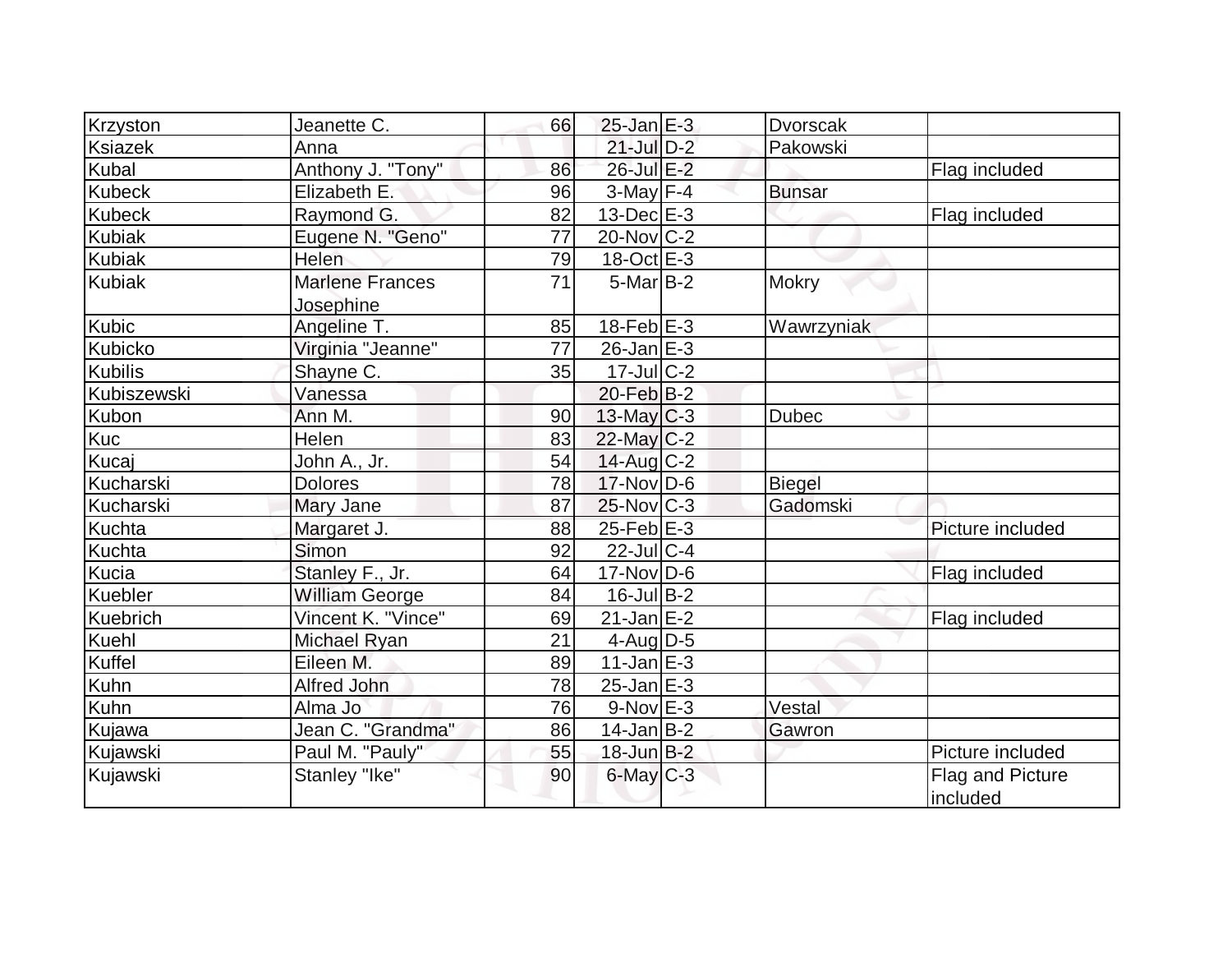| Kuketz         | Patricia A.          | 77 | $10$ -Jul $C-2$         | Mohr             | Patricia Langbeen-<br><b>Kuketz</b> |
|----------------|----------------------|----|-------------------------|------------------|-------------------------------------|
| Kulik          | Harry                | 92 | $9$ -Jan $B-2$          |                  |                                     |
| Kundrat        | John Michael, Jr.    | 32 | $1-AprB-4$              |                  |                                     |
| Kunstmann      | Lois M.              | 87 | $15$ -May C-2           | Hough            |                                     |
| Kuntarich      | Louis M., Sr.        | 86 | $10$ -Dec $B-2$         |                  |                                     |
| Kuntarich      | Mary E.              | 55 | $27$ -Dec $D-3$         | Chicon           | Picture included                    |
| <b>Kupiers</b> | Katherine "Kay"      | 92 | $12$ -Mar $B-2$         | <b>Staat</b>     |                                     |
| Kuppinger      | K.                   | 53 | $20$ -Jan $E-2$         |                  |                                     |
| Kuric          | Henry I.             | 90 | $9$ -Mar $ C-2 $        |                  |                                     |
| Kuric          | John J.              | 89 | 30-Mar <sub>IC</sub> -2 |                  | Flag included                       |
| Kurke          | Mary Ann             | 64 | $25$ -Jun $B$ -4        | Januchowski      |                                     |
| Kurowski       | Allen R.             | 65 | 8-Nov E-3               |                  |                                     |
| Kurzdorfer     | Marian Jeanne        | 85 | $9-Nov$ $E-3$           |                  |                                     |
| Kurzydym       | Eugene J. "Dziadzia" | 91 | $21$ -Jan $E-2$         |                  | Flag included                       |
| <b>Kuss</b>    | Gregory A.           | 47 | $24-Sep B-3$            |                  |                                     |
| Kustudich      | Olga                 |    | $31$ -JulC-2            | <b>Jaksic</b>    | <b>Cross included</b>               |
| Kutcha-Hlaner  | Ellie J. "Ellie"     | 55 | $23$ -Jun $D-3$         |                  |                                     |
| Kutcka         | Joseph A.            | 75 | 12-Nov B-2              |                  | Flag included                       |
| Kutzer         | Irene                | 91 | 10-May $E-3$            | <b>Bresnahan</b> |                                     |
| Kuzemka        | Dorothy M.           | 92 | $28$ -Jan $E-2$         |                  |                                     |
| <b>Kuzma</b>   | Marilyn Jean         |    | $21$ -Jun $E-2$         | Kersey           |                                     |
| Kuzmanoff      | James B.             | 59 | $1-Jan C-4$             |                  |                                     |
| Kuzniar        | Stanley J. "Stan"    | 68 | $21$ -Jan $E-3$         |                  | Picture included                    |
| Kwandras       | Jean M.              | 89 | $6$ -Jun $E-3$          | Mucha            |                                     |
| Kwasman        | <b>Ruth</b>          | 87 | $18-Oct$ $E-3$          |                  | Star of David included              |
| Kwiatkowski    | Chester H.           | 87 | 16-Apr B-2              |                  | Flag included                       |
| Kwiatkowski    | Mark J.              | 55 | 29-Apr C-10             |                  | Picture included                    |
| Kwiatkowski    | Susan H.             | 48 | 20-Jan E-2              | Sherman          |                                     |
| Kwolek         | Dolores F.           | 81 | $1$ -Jun $D-2$          | Gobek            |                                     |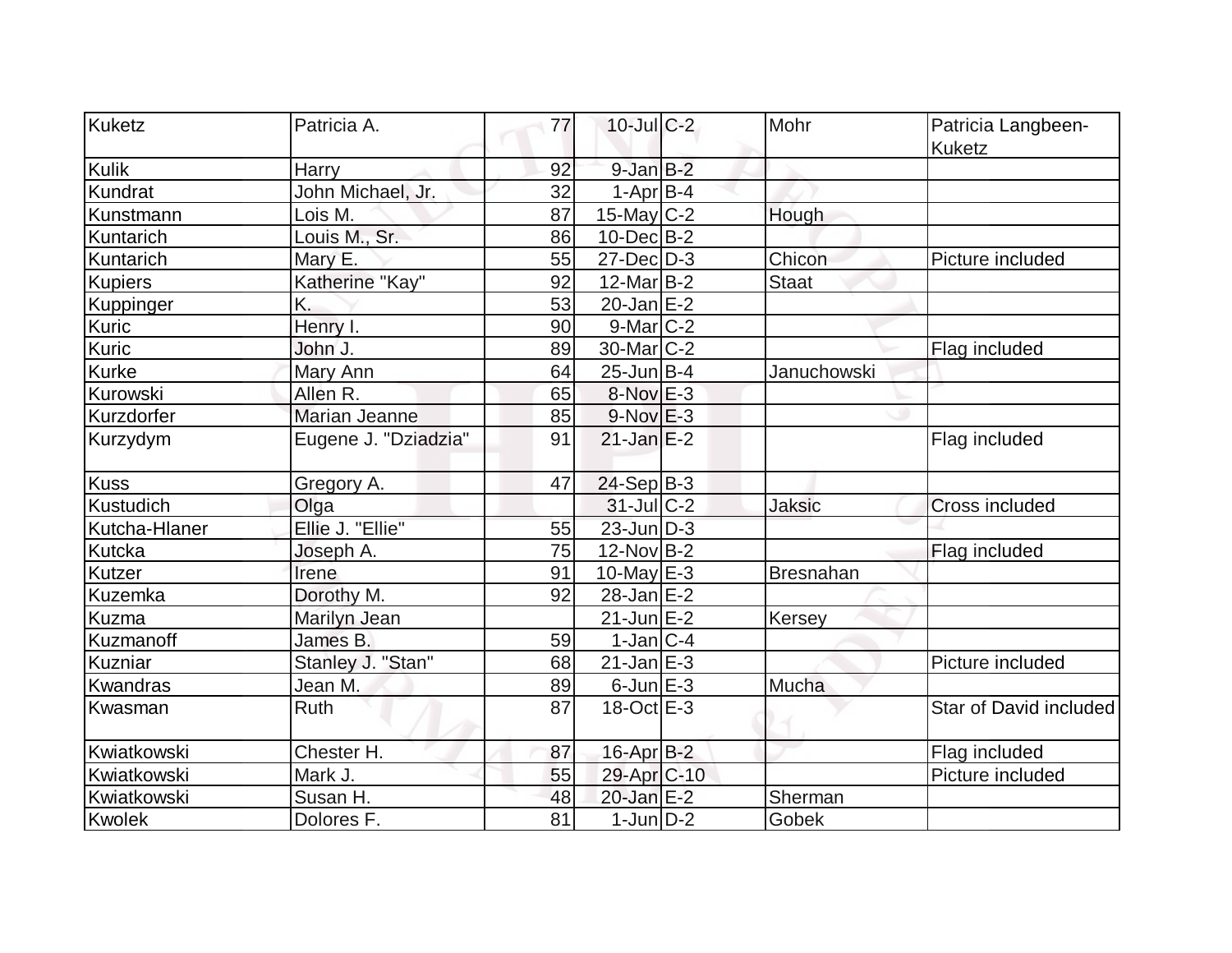| Kyes       | William T.             | 74 | $20$ -May C-4     |              |                                |
|------------|------------------------|----|-------------------|--------------|--------------------------------|
| Laas       | Steven M.              | 44 | 14-Mar $E-3$      |              |                                |
| Labash     | George A.              | 91 | $18-Sep C-2$      |              | Flag included                  |
| LaBelle    | Marilyn                | 66 | $19$ -Dec $E-4$   |              |                                |
| LaBuda     | Kathleen               | 86 | $3-Aug$ $E-2$     |              |                                |
| Lach       | Eleanor M.             | 92 | $18$ -Feb $E-2$   | Frankowiak   | Eleanor M. Banaszak<br>Lach    |
| Lackey     | Donna Lynn             | 45 | 15-Apr C-10       | Crosek       | Picture included               |
| Lackey     | William D., Sr.        | 62 | 25-Mar C-10       |              |                                |
| Laczynski  | <b>Bret Mitchell</b>   | 19 | $26$ -May $D-2$   |              |                                |
| Ladwig     | Alberta J.             | 85 | $2$ -Oct $ C-2 $  | Bowman       | Alberta J. Ladwig<br>Cloghessy |
| Lafevre    | James H.               | 67 | $14$ -Jan B-2     |              |                                |
| LaFollette | Clyde V.               | 90 | $2$ -Mar $ C-4 $  |              | Flag and Picture<br>included   |
| LaFrance   | Dennis                 | 71 | 17-May E-3        |              | Picture included               |
| Lah        | <b>Judith Marie</b>    | 86 | $22$ -Jan B-3     |              |                                |
| Lahaie     | David A.               | 71 | 10-Aug $E-3$      |              |                                |
| Lahners    | Mary Alberta           | 94 | $22$ -Oct B-3     | Vinson       | Flag included                  |
| Lain       | Marie A.               | 82 | $31$ -Jan $ C-3 $ |              |                                |
| Laird      | Daniel Richard, Sr.    | 84 | $21$ -Feb $ C-2 $ |              |                                |
| Lakatos    | Dorothy G.             | 93 | $8-Oct$ B-2       | Hanyzewski   |                                |
| Lamb       | <b>Gerald Dennis</b>   | 70 | $23$ -Jan B-2     |              |                                |
| Lambert    | Alice M.               | 94 | $21-Sep$ $E-2$    |              |                                |
| Lambert    | Elaine L.              | 82 | $16$ -Jun $D-3$   | Miley        |                                |
| Lambert    | Mildred Leota "Millie" | 78 | $1-Oct$ B-2       |              |                                |
| Lambeth    | Kathy                  | 63 | 15-Mar $E-4$      | Garwood      | Kathy Lambeth<br><b>Bubacz</b> |
| LaMere     | Dorothy                | 88 | 8-Nov E-3         | <b>Trapp</b> | Picture included               |
| Lampl      | George Louis           | 87 | 15-Mar E-5        |              |                                |
| Lampley    | Brian K. "Chilly"      | 50 | $14$ -Jun $E-2$   |              |                                |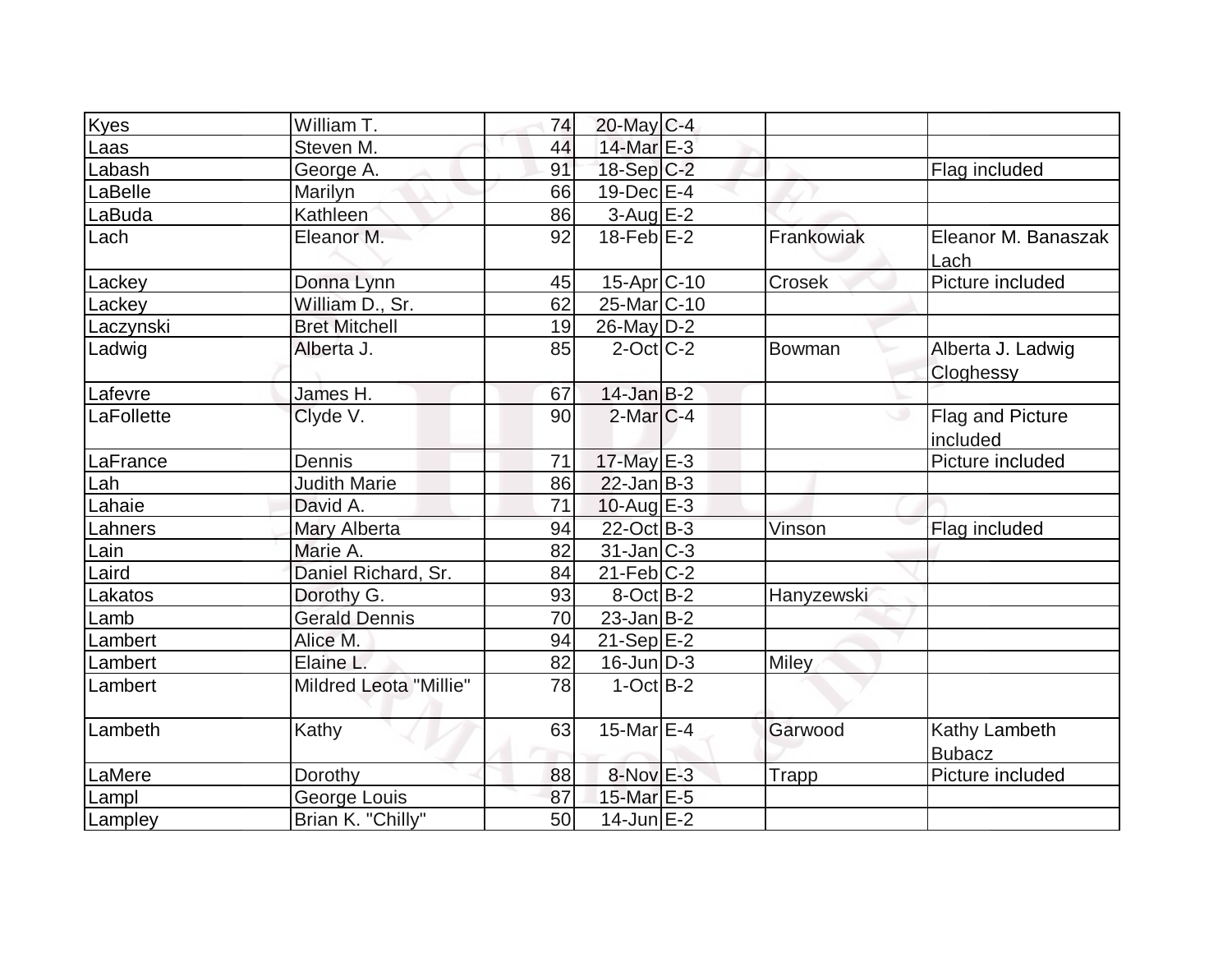| 18-Dec C-3<br>Robert E.<br>Flag included<br>83<br>11-Nov C-4<br>Annie M.<br>68<br>Landers<br>$21$ -Aug C-3<br>Muffett<br><b>Burma Metros-</b><br>92<br>Landers<br><b>Burma</b><br>Landers<br>Picture included<br>$6$ -May $C$ -4<br>Landers<br>Cora L.<br>$3-Feb$ E-2<br>Ethel J.<br>93<br>Landgrebe<br>$26$ -Jun $ C-2 $<br>Raymond B.<br>98<br>Picture included<br>Lane<br>55<br>$23$ -Apr $ B-2 $<br>Roy Lee<br>Lane<br>$3-Apr$ $C-2$<br>Weldon<br>Lanfear<br>Margaret Haluska<br>Margaret<br>85<br>Lanfear<br>Picture included<br><b>Donald Charles</b><br>$2$ -Oct C-3<br>79<br>Lang<br>$10$ -Jul $C-2$<br>Langbeen-Kuketz<br>Patricia A.<br>Mohr<br>77<br>$2$ -Oct C-2<br>Douglas Arthur, Sr.<br>67<br>Langbehn<br>Langbehn<br>Harry Allen, Sr.<br>79<br>$11-Sep C-2$<br>Bernadine L. "Bernie"<br>Langwinski<br>$24$ -May $E-2$<br>64<br>Paul W. "Bill"<br>6-Apr C-2<br>Lankow<br>66<br>Flag included<br>$6$ -Dec $F-3$<br>Julia "Judy"<br><b>Mathews</b><br>Lannin<br>88<br>$10$ -Feb $ C-3 $<br>Agnes E.<br>92<br>Lanter<br>Kenneth B.<br>$16-Sep C-6$<br>Flag and Picture<br>94<br>Lantigua<br>included<br>$11$ -Jul $E-2$<br><b>Ruth</b><br>64<br>Lanting<br>Charles W.<br>$11$ -Mar $ C-8 $<br>98<br>Lape<br>$13$ -Jul $E-2$<br>Erickson<br>Dorothy<br>Lape<br>James W.<br>69<br>$1-Auq$ $E-3$<br>Flag and Picture<br>Lape<br>included<br>$21$ -Aug C-2<br>54<br>Norman<br>Lape<br>Ernesto G.<br>$24$ -May E-3<br>88<br>Lara<br>Elinor Jane "Janey"<br>$10$ -Jun $C-4$<br>83<br>Trautmann<br>Larcom<br>71<br>$19$ -Aug $C-4$<br>LaReau<br><b>Dekker</b><br>Dorothy<br>N. Christine<br>$17$ -Apr $C-2$<br>Picture included<br>79<br>Larimore<br>$28$ -Aug C-2<br>Comforti |         |           |    |  |  |
|-------------------------------------------------------------------------------------------------------------------------------------------------------------------------------------------------------------------------------------------------------------------------------------------------------------------------------------------------------------------------------------------------------------------------------------------------------------------------------------------------------------------------------------------------------------------------------------------------------------------------------------------------------------------------------------------------------------------------------------------------------------------------------------------------------------------------------------------------------------------------------------------------------------------------------------------------------------------------------------------------------------------------------------------------------------------------------------------------------------------------------------------------------------------------------------------------------------------------------------------------------------------------------------------------------------------------------------------------------------------------------------------------------------------------------------------------------------------------------------------------------------------------------------------------------------------------------------------------------------------------------------------------------------------------------------|---------|-----------|----|--|--|
|                                                                                                                                                                                                                                                                                                                                                                                                                                                                                                                                                                                                                                                                                                                                                                                                                                                                                                                                                                                                                                                                                                                                                                                                                                                                                                                                                                                                                                                                                                                                                                                                                                                                                     | Lamski  |           |    |  |  |
|                                                                                                                                                                                                                                                                                                                                                                                                                                                                                                                                                                                                                                                                                                                                                                                                                                                                                                                                                                                                                                                                                                                                                                                                                                                                                                                                                                                                                                                                                                                                                                                                                                                                                     |         |           |    |  |  |
|                                                                                                                                                                                                                                                                                                                                                                                                                                                                                                                                                                                                                                                                                                                                                                                                                                                                                                                                                                                                                                                                                                                                                                                                                                                                                                                                                                                                                                                                                                                                                                                                                                                                                     |         |           |    |  |  |
|                                                                                                                                                                                                                                                                                                                                                                                                                                                                                                                                                                                                                                                                                                                                                                                                                                                                                                                                                                                                                                                                                                                                                                                                                                                                                                                                                                                                                                                                                                                                                                                                                                                                                     |         |           |    |  |  |
|                                                                                                                                                                                                                                                                                                                                                                                                                                                                                                                                                                                                                                                                                                                                                                                                                                                                                                                                                                                                                                                                                                                                                                                                                                                                                                                                                                                                                                                                                                                                                                                                                                                                                     |         |           |    |  |  |
|                                                                                                                                                                                                                                                                                                                                                                                                                                                                                                                                                                                                                                                                                                                                                                                                                                                                                                                                                                                                                                                                                                                                                                                                                                                                                                                                                                                                                                                                                                                                                                                                                                                                                     |         |           |    |  |  |
|                                                                                                                                                                                                                                                                                                                                                                                                                                                                                                                                                                                                                                                                                                                                                                                                                                                                                                                                                                                                                                                                                                                                                                                                                                                                                                                                                                                                                                                                                                                                                                                                                                                                                     |         |           |    |  |  |
|                                                                                                                                                                                                                                                                                                                                                                                                                                                                                                                                                                                                                                                                                                                                                                                                                                                                                                                                                                                                                                                                                                                                                                                                                                                                                                                                                                                                                                                                                                                                                                                                                                                                                     |         |           |    |  |  |
|                                                                                                                                                                                                                                                                                                                                                                                                                                                                                                                                                                                                                                                                                                                                                                                                                                                                                                                                                                                                                                                                                                                                                                                                                                                                                                                                                                                                                                                                                                                                                                                                                                                                                     |         |           |    |  |  |
|                                                                                                                                                                                                                                                                                                                                                                                                                                                                                                                                                                                                                                                                                                                                                                                                                                                                                                                                                                                                                                                                                                                                                                                                                                                                                                                                                                                                                                                                                                                                                                                                                                                                                     |         |           |    |  |  |
|                                                                                                                                                                                                                                                                                                                                                                                                                                                                                                                                                                                                                                                                                                                                                                                                                                                                                                                                                                                                                                                                                                                                                                                                                                                                                                                                                                                                                                                                                                                                                                                                                                                                                     |         |           |    |  |  |
|                                                                                                                                                                                                                                                                                                                                                                                                                                                                                                                                                                                                                                                                                                                                                                                                                                                                                                                                                                                                                                                                                                                                                                                                                                                                                                                                                                                                                                                                                                                                                                                                                                                                                     |         |           |    |  |  |
|                                                                                                                                                                                                                                                                                                                                                                                                                                                                                                                                                                                                                                                                                                                                                                                                                                                                                                                                                                                                                                                                                                                                                                                                                                                                                                                                                                                                                                                                                                                                                                                                                                                                                     |         |           |    |  |  |
|                                                                                                                                                                                                                                                                                                                                                                                                                                                                                                                                                                                                                                                                                                                                                                                                                                                                                                                                                                                                                                                                                                                                                                                                                                                                                                                                                                                                                                                                                                                                                                                                                                                                                     |         |           |    |  |  |
|                                                                                                                                                                                                                                                                                                                                                                                                                                                                                                                                                                                                                                                                                                                                                                                                                                                                                                                                                                                                                                                                                                                                                                                                                                                                                                                                                                                                                                                                                                                                                                                                                                                                                     |         |           |    |  |  |
|                                                                                                                                                                                                                                                                                                                                                                                                                                                                                                                                                                                                                                                                                                                                                                                                                                                                                                                                                                                                                                                                                                                                                                                                                                                                                                                                                                                                                                                                                                                                                                                                                                                                                     |         |           |    |  |  |
|                                                                                                                                                                                                                                                                                                                                                                                                                                                                                                                                                                                                                                                                                                                                                                                                                                                                                                                                                                                                                                                                                                                                                                                                                                                                                                                                                                                                                                                                                                                                                                                                                                                                                     |         |           |    |  |  |
|                                                                                                                                                                                                                                                                                                                                                                                                                                                                                                                                                                                                                                                                                                                                                                                                                                                                                                                                                                                                                                                                                                                                                                                                                                                                                                                                                                                                                                                                                                                                                                                                                                                                                     |         |           |    |  |  |
|                                                                                                                                                                                                                                                                                                                                                                                                                                                                                                                                                                                                                                                                                                                                                                                                                                                                                                                                                                                                                                                                                                                                                                                                                                                                                                                                                                                                                                                                                                                                                                                                                                                                                     |         |           |    |  |  |
|                                                                                                                                                                                                                                                                                                                                                                                                                                                                                                                                                                                                                                                                                                                                                                                                                                                                                                                                                                                                                                                                                                                                                                                                                                                                                                                                                                                                                                                                                                                                                                                                                                                                                     |         |           |    |  |  |
|                                                                                                                                                                                                                                                                                                                                                                                                                                                                                                                                                                                                                                                                                                                                                                                                                                                                                                                                                                                                                                                                                                                                                                                                                                                                                                                                                                                                                                                                                                                                                                                                                                                                                     |         |           |    |  |  |
|                                                                                                                                                                                                                                                                                                                                                                                                                                                                                                                                                                                                                                                                                                                                                                                                                                                                                                                                                                                                                                                                                                                                                                                                                                                                                                                                                                                                                                                                                                                                                                                                                                                                                     |         |           |    |  |  |
|                                                                                                                                                                                                                                                                                                                                                                                                                                                                                                                                                                                                                                                                                                                                                                                                                                                                                                                                                                                                                                                                                                                                                                                                                                                                                                                                                                                                                                                                                                                                                                                                                                                                                     |         |           |    |  |  |
|                                                                                                                                                                                                                                                                                                                                                                                                                                                                                                                                                                                                                                                                                                                                                                                                                                                                                                                                                                                                                                                                                                                                                                                                                                                                                                                                                                                                                                                                                                                                                                                                                                                                                     |         |           |    |  |  |
|                                                                                                                                                                                                                                                                                                                                                                                                                                                                                                                                                                                                                                                                                                                                                                                                                                                                                                                                                                                                                                                                                                                                                                                                                                                                                                                                                                                                                                                                                                                                                                                                                                                                                     |         |           |    |  |  |
|                                                                                                                                                                                                                                                                                                                                                                                                                                                                                                                                                                                                                                                                                                                                                                                                                                                                                                                                                                                                                                                                                                                                                                                                                                                                                                                                                                                                                                                                                                                                                                                                                                                                                     |         |           |    |  |  |
|                                                                                                                                                                                                                                                                                                                                                                                                                                                                                                                                                                                                                                                                                                                                                                                                                                                                                                                                                                                                                                                                                                                                                                                                                                                                                                                                                                                                                                                                                                                                                                                                                                                                                     |         |           |    |  |  |
|                                                                                                                                                                                                                                                                                                                                                                                                                                                                                                                                                                                                                                                                                                                                                                                                                                                                                                                                                                                                                                                                                                                                                                                                                                                                                                                                                                                                                                                                                                                                                                                                                                                                                     |         |           |    |  |  |
|                                                                                                                                                                                                                                                                                                                                                                                                                                                                                                                                                                                                                                                                                                                                                                                                                                                                                                                                                                                                                                                                                                                                                                                                                                                                                                                                                                                                                                                                                                                                                                                                                                                                                     |         |           |    |  |  |
|                                                                                                                                                                                                                                                                                                                                                                                                                                                                                                                                                                                                                                                                                                                                                                                                                                                                                                                                                                                                                                                                                                                                                                                                                                                                                                                                                                                                                                                                                                                                                                                                                                                                                     |         |           |    |  |  |
|                                                                                                                                                                                                                                                                                                                                                                                                                                                                                                                                                                                                                                                                                                                                                                                                                                                                                                                                                                                                                                                                                                                                                                                                                                                                                                                                                                                                                                                                                                                                                                                                                                                                                     |         |           |    |  |  |
|                                                                                                                                                                                                                                                                                                                                                                                                                                                                                                                                                                                                                                                                                                                                                                                                                                                                                                                                                                                                                                                                                                                                                                                                                                                                                                                                                                                                                                                                                                                                                                                                                                                                                     | Larkins | Linda Lee | 59 |  |  |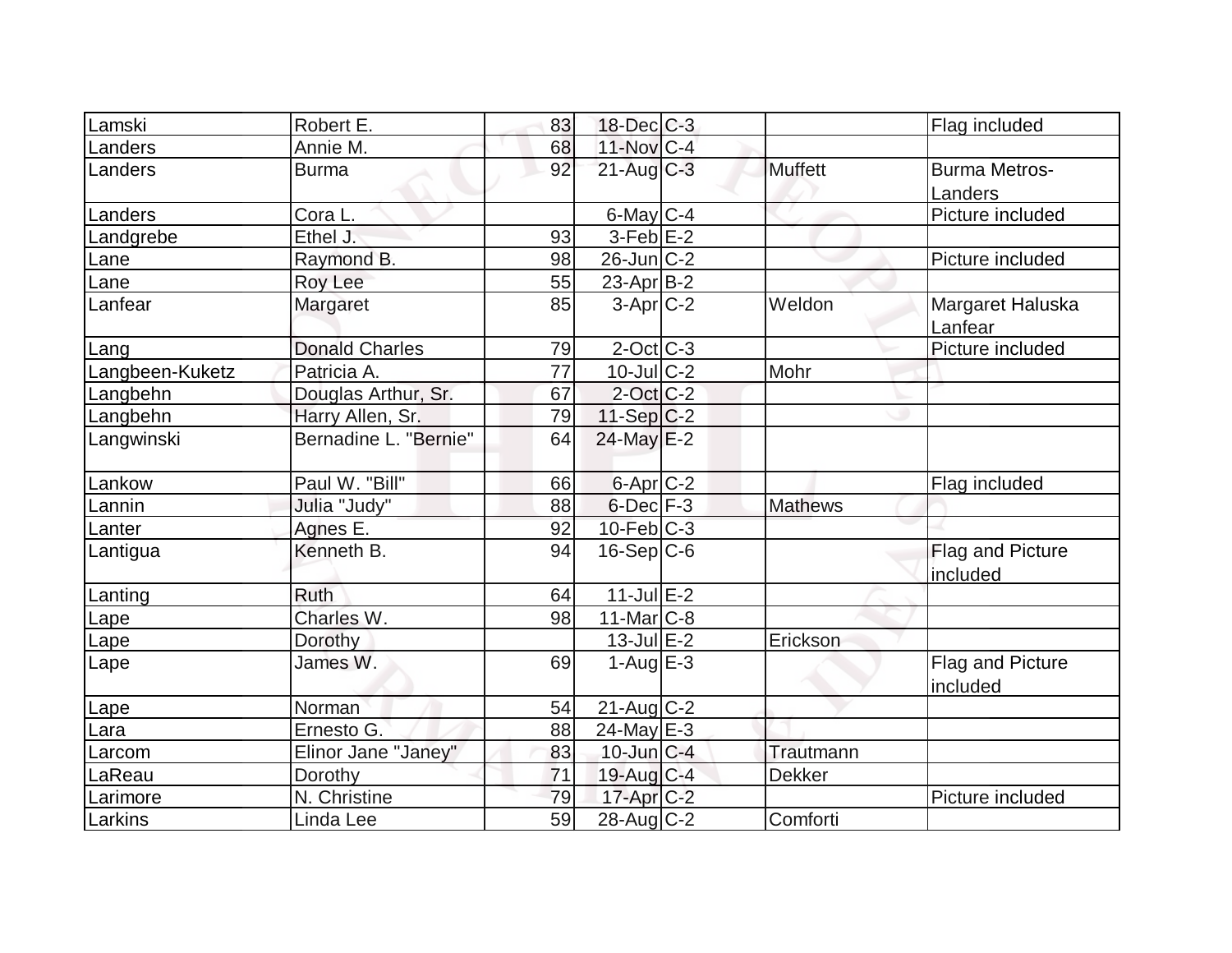| Laroche   | Mary                  |    | $12$ -Jun $C-2$   | Kennedy       |                              |
|-----------|-----------------------|----|-------------------|---------------|------------------------------|
| Larr      | Cathryn               | 82 | 24-Jul C-3        | Cook          |                              |
| Larson    | Herman J.             | 89 | $16$ -Jan $B-2$   |               | Flag included                |
| Larson    | <b>Russell Warren</b> | 93 | $9$ -May $E-3$    |               | Picture included             |
| LaSalle   | William P. "Bill"     | 72 | 20-Mar C-3        |               |                              |
| Laskarin  | Margaret R.           | 54 | $12$ -Oct $ D-2 $ | Magurany      |                              |
| Laskowski | Cecilia C.            | 90 | $31$ -JulC-3      |               |                              |
| Lasky     | Dale G.               | 83 | $20$ -May C-4     |               | Picture included             |
| Laspas    | Panajotis             | 92 | 29-Jul C-3        |               | Cross included               |
| Lasser    | Jo                    | 77 | $24$ -Aug $E-2$   |               | Star of David included       |
| Last      | M. Corita, Sr., OSF   | 64 | $23-Sep C-3$      |               |                              |
| Lathrop   | Jesse J.              | 81 | $19$ -Feb $C-9$   |               | Flag included                |
| Latiak    | Margaret A.           | 95 | $24$ -Jun $C-4$   | Horvath       |                              |
| Lauer     | Joseph C.             | 86 | $9$ -Jul B-2      |               | Flag included                |
| Laughlin  | Corey J.              | 20 | $13$ -Mar $ C-2 $ |               | Picture included             |
| Laughlin  | David                 | 56 | $6$ -Nov $ C-3 $  |               |                              |
| Laun      | John H.               | 73 | $25$ -Aug C-2     |               |                              |
| Lavedas   | Virginia              | 91 | $12$ -Dec $D-6$   | <b>Ballis</b> | <b>Cross included</b>        |
| Lavelle   | Lawrence T.           | 87 | $2$ -Nov $E-3$    |               | Flag included                |
| Lavric    | Marie E.              | 88 | $22-Sep C-3$      |               |                              |
| Lawbaugh  | Michael E., Sr.       | 68 | $16$ -Dec $C$ -4  |               | Flag and Picture<br>included |
| Lawrence  | Jean C.               | 93 | $3-Apr$ $C-2$     |               |                              |
| Lawson    | Douglas M.            | 69 | $24$ -Apr $C-3$   |               |                              |
| Lawson    | Roy R., Jr.           | 64 | 17-Apr C-2        |               |                              |
| Lax       | Donald M.             | 83 | $14$ -Nov D-4     |               | Picture included             |
| Lay       | Patsy R.              | 76 | $9-Sep B-3$       | House         | Patsy R. Lay<br>(Johnson)    |
| Laya      | Leonard               | 84 | $20$ -Feb $B-2$   |               | Flag included                |
| Lazorik   | Betty J.              | 75 | $14-Sep$ $E-2$    |               | Picture included             |
| Lazzaro   | Fred T.               | 84 | $9$ -Feb $E-3$    |               | Flag included                |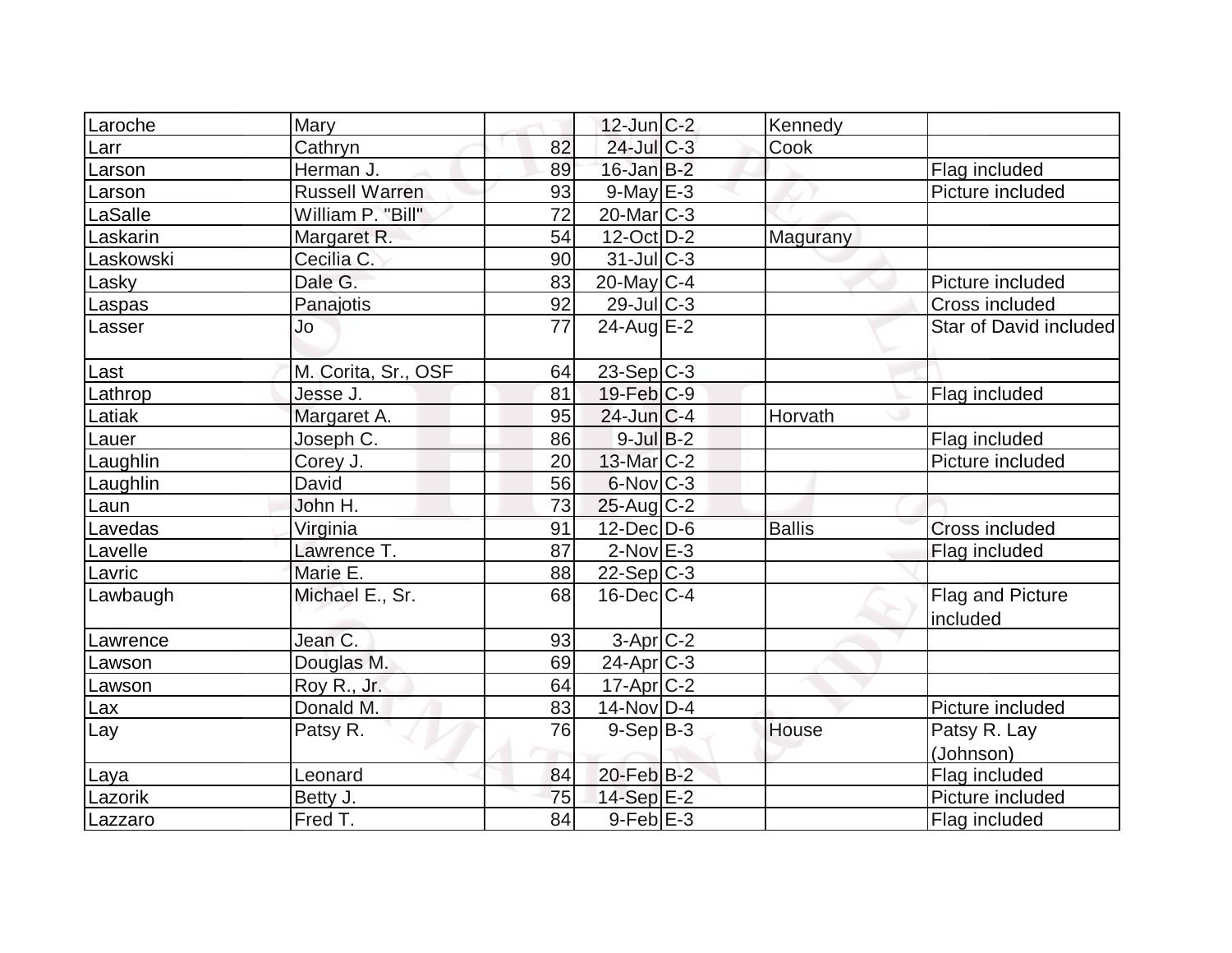|                | Vincent                | 65 | $16$ -Jan B-2         |                |                         |
|----------------|------------------------|----|-----------------------|----------------|-------------------------|
| Lazzarotto     | Victor L., Jr.         | 72 | 24-Mar <sub>E-3</sub> |                | Flag included           |
| Leal           |                        | 52 | 19-Dec E-4            |                |                         |
| Lear           | <b>Steven Vincent</b>  |    |                       |                |                         |
| Learman        | Mary E.                | 90 | $20$ -Nov $C-3$       |                |                         |
| Leathem        | Miriam                 | 98 | $4$ -Mar $A$ -10      | Holme          |                         |
| Leathers       | John c.                | 56 | $13$ -Jul $E-2$       |                |                         |
| Ledyard-Brown  | Miriam "Mimi"          |    | $26$ -Jun $ C-2 $     | Schmidt        | Picture included        |
| Lee            | <b>Audrey Fern</b>     | 87 | $2$ -Dec $C-3$        | <b>Dexter</b>  |                         |
| Leek           | Megan Erin             | 30 | $18$ -Aug $C-2$       |                |                         |
| Leep           | Tony                   | 65 | $26$ -Feb $ C-9$      |                |                         |
| LeFrancois     | Anabel                 | 97 | $6-Sep$ $F-3$         | Smith          |                         |
| Lehman         | Jean L.                | 90 | $7$ -May B-2          | Clarke         |                         |
| Leib           | Clara M.               | 62 | $12$ -Dec $D-6$       |                |                         |
| Leib           | Timothy                | 35 | $17-Sep B-2$          |                |                         |
| Lelito         | Margaret Lillian       | 24 | $7-Sep$ $E-3$         |                |                         |
| Lemanski       | Nancy J.               | 73 | $19$ -Jan $E-2$       |                |                         |
| Lembcke        | Clark W. "W9BQL"       | 90 | $24$ -Feb $E-3$       |                | Flag and Picture        |
|                |                        |    |                       | Williamson     | included                |
| Lemmon (Ahern) | Ellen L.<br>Allison    | 70 | 19-Sep $E-3$          |                |                         |
| Lemon-Kowalsky |                        | 40 | $28$ -May B-2         |                |                         |
| LeMonnier      | Daniel B.              | 56 | $14$ -Oct $ C$ -6     |                | Picture included        |
| Lenchis        | <b>Dolores</b>         | 86 | $3-Feb$ $E-2$         |                |                         |
| Lenchis        | Michael                | 92 | $11$ -Jul $E-2$       |                | Flag included           |
| Lendabarker    | <b>Marion</b>          |    | $15$ -Apr $ C$ -10    | Wheeler        | <b>Memorial Service</b> |
| Lendabarker    | <b>Marion</b>          |    | $15$ -Jan $ C-4$      | Wheeler        |                         |
| Lengyel        | Norma Lee              | 86 | $9-Sep$ B-3           |                | Picture included        |
| Lennertz       | Patricia A. "Patty"    | 81 | $14$ -Feb $ C-2 $     |                | Picture included        |
| Lenting        | Jacoba                 | 96 | $5$ -Mar $ B-3 $      | Schaap         |                         |
| Leonard        | Christine              | 54 | 8-Aug E-2             | <b>Bednarz</b> |                         |
| Leonard        | Mary G.                | 95 | $8$ -Jul $C$ -4       | Neuhalien      |                         |
| Leonard        | Richard J., Sr. "Dick" | 89 | 23-May E-3            |                | Flag and Picture        |
|                |                        |    |                       |                | included                |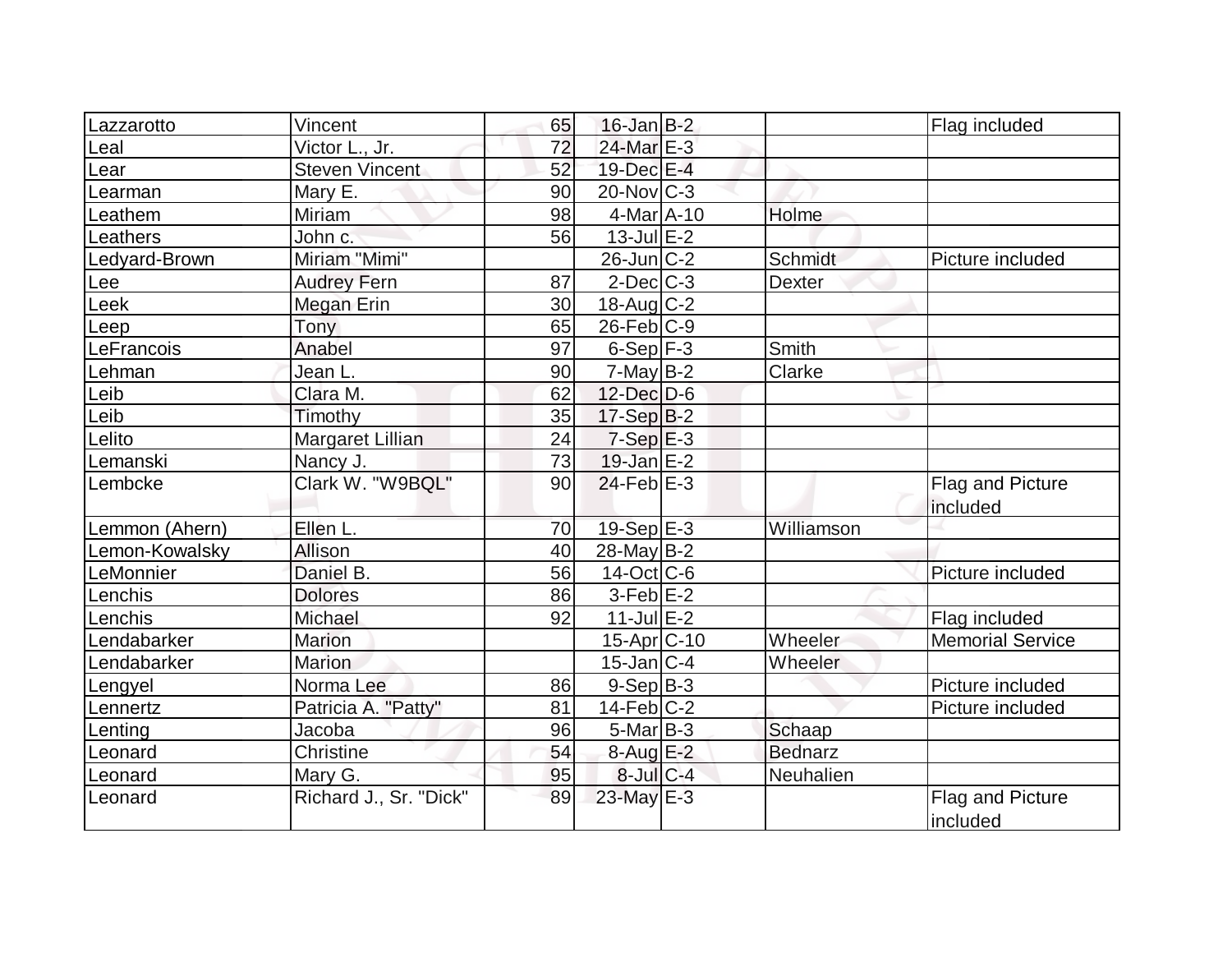| Leonard G.     | Imogene             | 85  | $22$ -Jul C-4            |         |                        |
|----------------|---------------------|-----|--------------------------|---------|------------------------|
| Leonhardt      | Brian, Sergeant     | 21  | $15$ -Jan $C-4$          |         | Flag and Picture       |
|                |                     |     |                          |         | included               |
| Leouses        | George J.           | 69  | $19$ -Jan $E-2$          |         | Flag included          |
| Lepucki        | Joseph, Jr.         | 84  | $5$ -Jun $ C-2 $         |         | Flag included          |
| Lerch          | Eugene A.           | 85  | $14$ -Mar $E-3$          |         | Flag included          |
| eroy           | Marjorie            | 88  | $16$ -Feb $E-4$          | Helton  | Flag included          |
| esniak         | Loretta M.          | 86  | $14$ -Dec $E$ -3         | Walsko  | Picture included       |
| <b>Lesnick</b> | Joan F.             | 70  | $6$ -Nov $ C-3 $         |         |                        |
| <b>Lesnick</b> | <b>Susan Snyder</b> | 73  | $13-Oct$ <sub>C</sub> -2 |         | Picture included       |
| Lesniewski     | Barbara A.          | 73  | $17$ -Aug $E-2$          |         |                        |
| Lesniewski     | Christine M.        |     | 23-Nov E-2               |         |                        |
| Lesniewski     | Joseph A. "Joey"    | 29  | $10$ -Aug E-3            |         |                        |
| Lessie         | Anne C.             | 89  | $10$ -Jan $ C-2 $        | Furjel  | Full name Anne C.<br>ی |
|                |                     |     |                          |         | Kopanda Lessie         |
| Lessie         | Ernest A.           | 89  | $2$ -Apr $B-2$           |         |                        |
| essie          | Sharon Ann          | 67  | $1-Oct$ B-2              |         |                        |
| Lester         | Rev. Dr. Ted Allen  | 68  | $24$ -Apr $ C-3 $        |         |                        |
| Letbetter      | Angela M. "Angie"   | 43  | $16$ -Aug $E-3$          | Garcia  |                        |
| Letinich       | Robert R.           | 78  | $14$ -Jan $E-3$          |         | (Bob Letnich)          |
| Leus           | Anne M.             | 62  | $19$ -Aug C-3            |         |                        |
| Leverenz       | <b>Doris</b>        | 92  | $14-Sep$ $E-2$           | Swallow | <b>Doris Mallek</b>    |
|                |                     |     |                          |         | (Leverenz)             |
| Levin          | Fanny C.            | 79  | $14$ -Oct $ C$ -6        |         | Star of David included |
|                |                     |     |                          |         |                        |
| Leviner        | James Berry, Jr.    | 30  | $17$ -JulC-2             |         | Picture included       |
| Levy           | Carolyn Lydia       | 86  | $20$ -Dec $E-3$          |         |                        |
| Levy           | Donald William      | 82  | $1-Oct$ B-2              |         | Star of David included |
|                |                     |     |                          |         |                        |
| Lewandowski    | Agnese              | 102 | 29-Mar E-3               | Wojtena |                        |
| ewandowski     | Alfrieda S.         | 89  | 11-Nov C-4               |         |                        |
| Lewandowski    | James M. "Jimmy"    | 59  | $29$ -Jan $ C-2 $        |         |                        |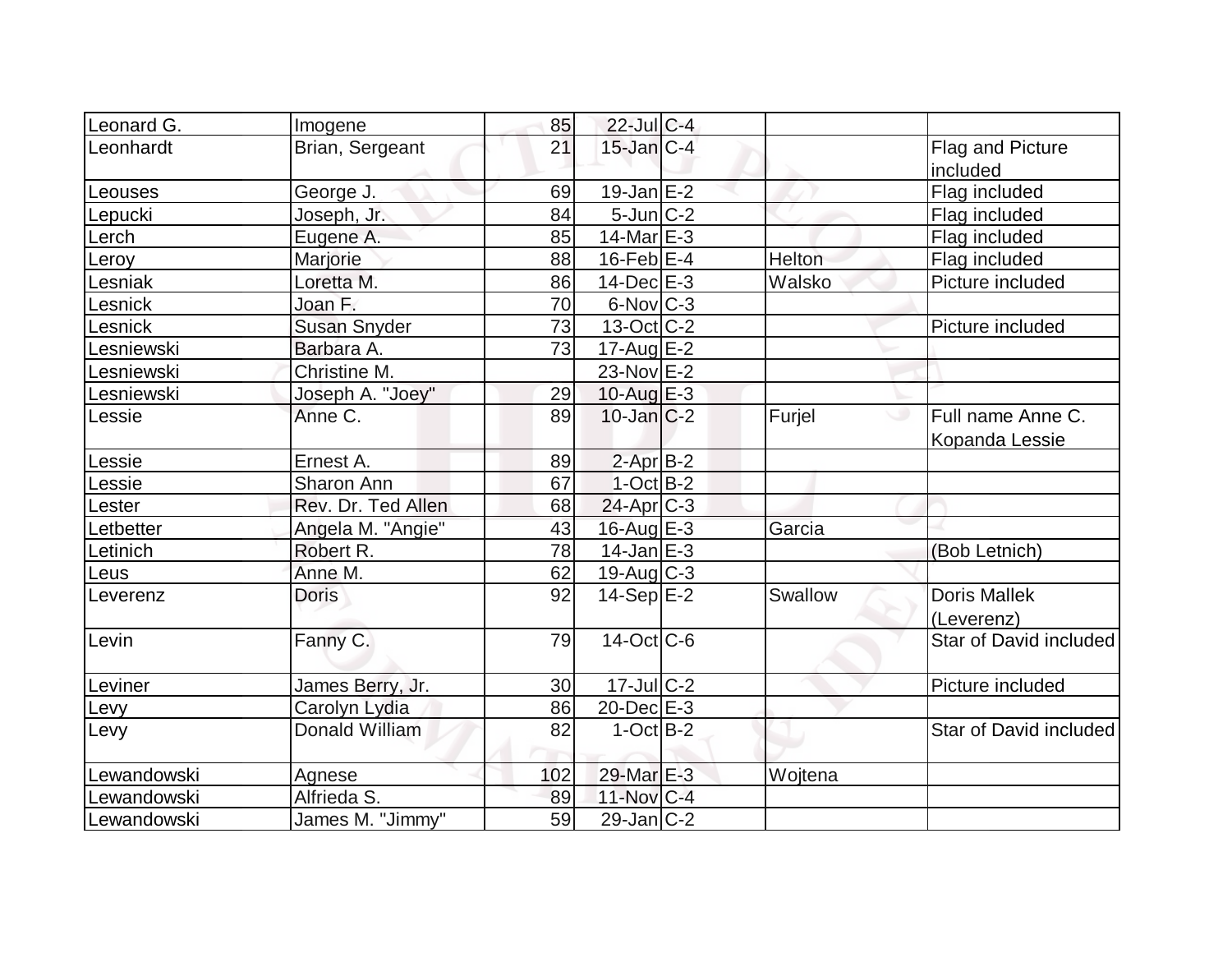| Lewandowski  | Jean C.                    | 84  | $1-Cct$ B-3       | Smurdon        |                              |
|--------------|----------------------------|-----|-------------------|----------------|------------------------------|
| Lewis        | Claire G.                  | 84  | $19-Sep$ E-3      |                |                              |
| Lewis        | Dorothy M.                 | 67  | 9-Mar C-2         |                | Picture included             |
| Lewis        | Irene P.                   | 89  | $6$ -Jun $E-3$    |                |                              |
| Lewis        | Jason Daquon "Jada"        | 17  | $10$ -Jul $C-2$   |                | Picture included             |
| Lewis        | Margaret M.                | 84  | $21$ -Dec $E-3$   |                |                              |
| Lewis        | Nola Ann                   | 88  | $5-Sep$ $E-3$     |                | Nola Ann (Williams)<br>Lewis |
| Lewis        | Richard A.                 | 73  | $21$ -Oct $ C-3 $ |                |                              |
| Lewis        | Robert E.                  | 90  | $24-Apr$ $C-3$    |                | Flag included                |
| Lewis        | Veronica "Ronnie           | 73  | $25-Sep C-3$      | Mihal          |                              |
| Leyva        | Gregoria                   | 97  | $4$ -May $E-3$    | Barboza-Moreno | Picture included             |
| Liccardone   | Gloria E.                  | 87  | $12$ -Apr $E-3$   | Lewis          | Picture included             |
| Lidster      | Lawrence Dean<br>"Larry"   | 52  | $9$ -Aug $E - 7$  |                |                              |
| Liesenflet   | John Terrence              | 77  | $10$ -Dec $B-2$   |                | Flag included                |
| Ligda        | Virginia H.                | 87  | $12-Sep$ E-3      |                | Picture included             |
| Lightfoot    | LaWanda                    | 77  | $2$ -Apr $B-2$    |                |                              |
| Lilly        | Patricia L. "Pat"          | 85  | 23-Nov E-2        | Leap           |                              |
| Liming       | Donald "Joe"               | 81  | $26-Sep$ $E-3$    |                | Flag included                |
| Lindley      | <b>Timothy Parron</b>      | 65  | $31$ -Aug $E-2$   |                |                              |
| Lindquist    | <b>Ruth Emily</b>          | 100 | $9$ -Dec $ C-4 $  |                |                              |
| Lindsay      | <b>Kimberly Anyce</b>      | 20  | $31$ -Jul $C-3$   |                | Picture included             |
| Lindsey      | Donald G.                  | 76  | $30$ -Oct $ C-2 $ |                | Flag and Picture<br>included |
| Lindsey      | Roseann                    | 53  | $2$ -Oct C-2      | Crosby         |                              |
| Lindstrom    | <b>Ruth Dollie</b>         | 95  | $8$ -Feb $E-2$    |                |                              |
| Lineweaver   | Aljernette Puddin<br>Renee | 46  | $24$ -Feb $E-3$   | Neal           |                              |
| Lipa-Dapshis | Tiffany D.                 | 28  | $1-Nov$ F-2       |                | Picture included             |
| Lipinski     | John                       | 88  | $18-Oct$ $E-3$    |                | Flag included                |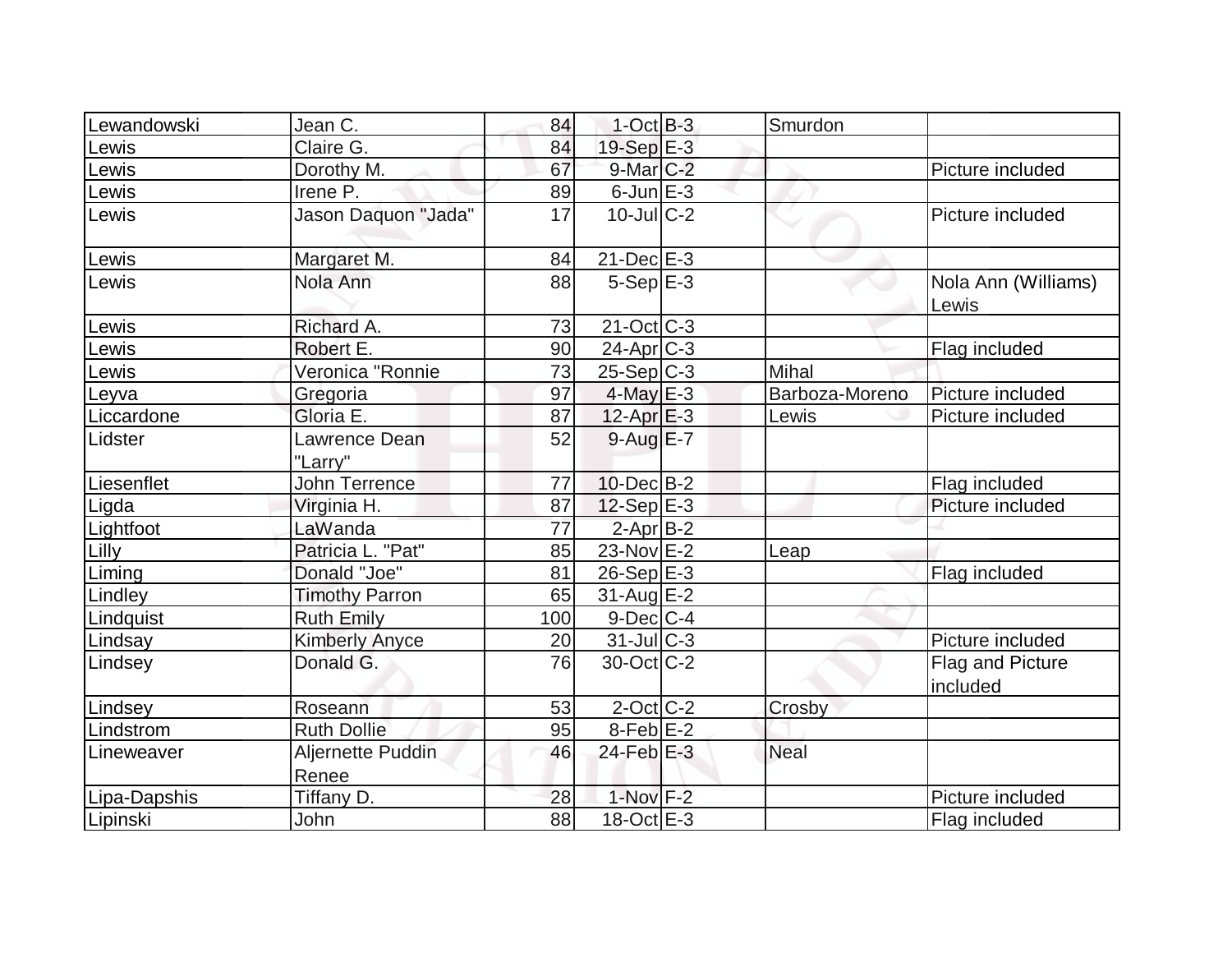| Lipkovitch  | Joan Marie           | 68 | $5$ -Jan $F-3$    | <b>Hudzik</b> |                  |
|-------------|----------------------|----|-------------------|---------------|------------------|
| Lipovich    | Joseph S.            | 67 | $2$ -May $E-2$    |               | Flag included    |
| Lipps       | Elbert "Al"          | 72 | $8-Nov$ $E-3$     |               |                  |
| Liptak      | Lydia Mildred        | 91 | $1-AprB-3$        |               |                  |
| Lira        | Asuncion Jr. "Sal"   | 66 | $13$ -Jan $E$ -2  |               |                  |
| Litavec     | Mary                 | 89 | $20$ -Feb $ B-2 $ | Rimaricik     |                  |
| Litera      | Lillian T.           | 84 | $14$ -JulD-2      | Suchy         |                  |
| Little      | James E., Jr.        | 80 | $6$ -Oct $C$ -3   |               |                  |
| Littlejohn  | Tyree                | 70 | $19$ -Feb $ C-9 $ |               | Flag included    |
| Livengood   | Morris L. "Morrie"   | 80 | 11-Oct $E-3$      |               |                  |
| Livingston  | James W., Sr. "Bud"  | 88 | $24$ -Dec $B-2$   |               |                  |
| Llanos      | Jose M.              | 55 | $3$ -Jul $C-2$    |               |                  |
| Lloyd       | Genevieve            | 94 | $17 - Dec$ B-2    |               |                  |
| Lobodzinski | Chester Stanley, Jr. | 71 | $9$ -Jul $C$ -4   |               | Flag included    |
| Loden       | Charles R.           | 93 | $15-Sep C-2$      |               | Flag included    |
| Loera       | Robert L.            | 85 | 29-Mar E-3        |               | Flag included    |
| Loerop      | Henry C.             | 87 | $13$ -Dec $E-5$   |               | Flag included    |
| Loncar      | Robert M.            | 84 | $5$ -Jul $D-3$    |               | Flag included    |
| Long        | <b>David Allen</b>   | 81 | 24-May E-3        |               |                  |
| Long        | Marian Joyce         | 84 | $21$ -Aug $C-3$   |               |                  |
| Long        | Richard E.           | 80 | $14$ -Dec $E-3$   |               | Flag included    |
| Long        | Winnie B.            |    | $16$ -Feb $E-4$   |               |                  |
| Looft       | Henry J.             | 81 | $21$ -Mar $E-3$   |               |                  |
| Loomis      | Alan R.              | 77 | $21$ -Mar $E-3$   |               |                  |
| Lopez       | Anthony J. "Tony"    | 61 | $6$ -Dec $F-3$    |               |                  |
| Lopez       | <b>Blanca Estela</b> | 53 | 10-Jan C-3        |               | Picture included |
| Lopez       | Domingo              | 91 | $13$ -Jun $E-2$   |               |                  |
| Lopez       | Eustacio Rojas       | 78 | $20-Sep$ $E-3$    |               | Picture inculded |
|             | "Tacho"              |    |                   |               |                  |
| Lopez       | Frances T.           | 82 | 19-Jul E-2        | Swiatkowski   |                  |
| Lopez       | Manuela              | 92 | $8$ -Mar $E - 3$  |               |                  |
| Lopez       | Maria Dela           | 87 | $20$ -Nov $ C-3 $ | Fuente        |                  |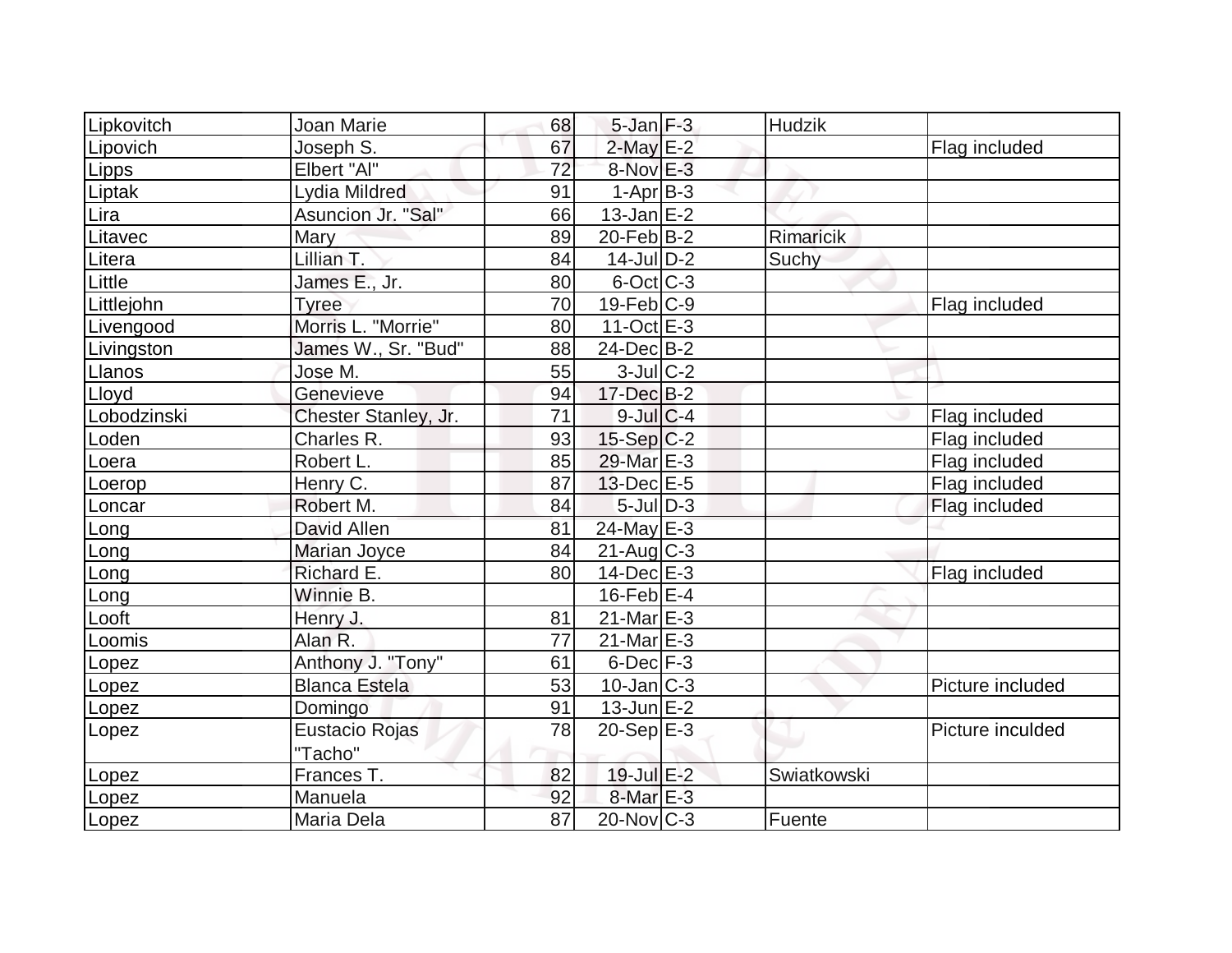| Lopez      | Mario                  | 69              | 30-Oct C-2           |                  |                                     |
|------------|------------------------|-----------------|----------------------|------------------|-------------------------------------|
| Lopez      | Mary H. "Jesse"        | 85              | 13-Sep E-2           | Marmolejo        |                                     |
| Lopez      | Moises G., Rev.        | $\overline{77}$ | $11$ -Jul E-3        |                  | Flag and Police<br>emblem included  |
| Lopez      | Phillip S.             | 40              | $19$ -Jan $E-2$      |                  |                                     |
| Lore       | Robert J.              | 54              | $26$ -Aug C-3        |                  |                                     |
| Lore       | Robert J. "Bob"        | 54              | $30$ -Aug $E-2$      |                  |                                     |
| Lorince    | Julius                 | 79              | $25$ -Feb $E-2$      |                  |                                     |
| <u>Los</u> | Daniel D.              | 65              | 18-Oct E-3           |                  |                                     |
| Loss       | Margaret               | 98              | $15-Sep C-2$         |                  | Eastern Star included               |
| Lotz       | Joyce A.               | 83              | 6-Apr <sub>C-2</sub> |                  |                                     |
| Love       | <b>Daniel James</b>    | 80              | $1-AugE-3$           |                  |                                     |
| Love       | Sibyl L.               | 91              | $10$ -Dec $B - 2$    | Studdard         |                                     |
| Lovrich    | Daniel                 | 90              | $24$ -Oct $E-4$      |                  | Flag and Picture<br>included        |
| Lovrinich  | Ellen M.               | 89              | $10$ -Oct $E - 3$    | Plakos           |                                     |
| Lowe       | <b>Emily Kae</b>       | 73              | 12-Dec D-7           |                  |                                     |
| Lowe       | Patricia Ann           | 61              | 24-Oct E-4           |                  |                                     |
| Loyd       | Beryl M.               | 86              | $2$ -Dec $C-3$       | Lochte           |                                     |
| Lozada     | Vincente Lugo          | 85              | $1-Feb$ $E-3$        |                  |                                     |
| Luberda    | Florence G. "Miss Flo" |                 | $30$ -May $E-3$      | Sancya           | Picture included                    |
| Lucas      | Robert                 | 80              | $10$ -Jan $ C-3 $    |                  |                                     |
| Lucas      | Wayne E. Sr. "Swede"   | 65              | $23$ -Jun $ D-3 $    |                  |                                     |
| Luce       | Arlene E.              | 77              | $3-Dec B-2$          | <b>Harness</b>   |                                     |
| Lucey      | <b>Nancy Therese</b>   | 77              | 18-Nov C-3           | <b>Brozovich</b> | Pictures included                   |
| Lucht      | Helen                  | 95              | $3$ -May $F-3$       |                  |                                     |
| Lucht      | Linda G.               | 75              | $16$ -May $E-3$      | Gymer            | Full name Linda G.<br>Hatcher-Lucht |
| Luebbe     | Norma                  | 82              | $10$ -Oct $E - 2$    | Hoar             |                                     |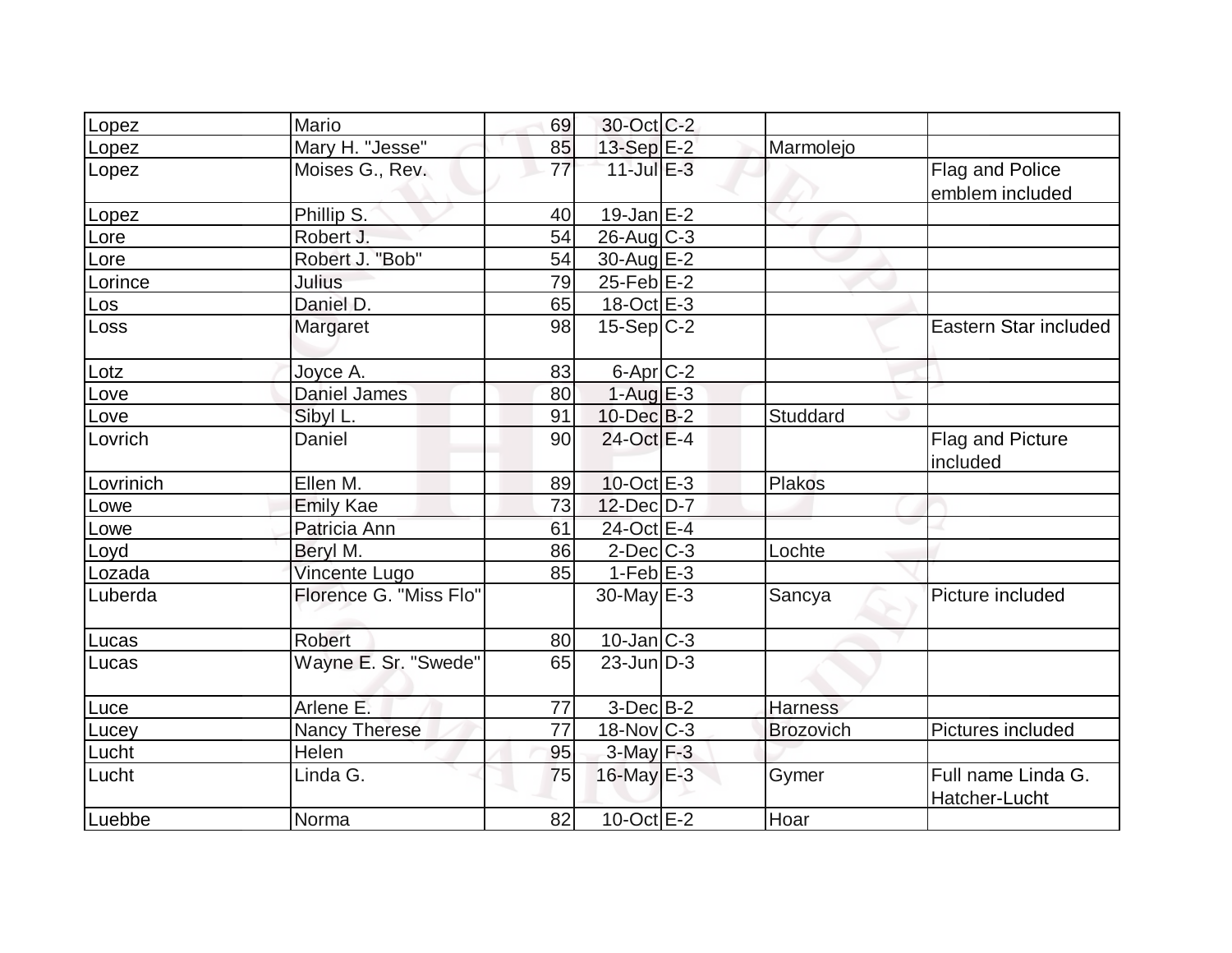| Luebcke  | Mae Jean            | 85 | $4$ -May $E-3$    | McMichael      |                      |
|----------|---------------------|----|-------------------|----------------|----------------------|
| Luekens  | Lynette S.          | 95 | $1-Aug$ $E-3$     |                | Lynette S. Luekens ( |
|          |                     |    |                   |                | Steffen) /Picture    |
| Lugo     | Margarita           | 83 | $30$ -Jan B-2     | Berumen        |                      |
| Lugo     | Pedro               | 61 | $9$ -Aug E-7      |                |                      |
| Lukacek  | Christopher Joseph  | 48 | $26-Sep$ E-3      |                | Flag included        |
| Lukacek  | Michael R.          | 74 | $30$ -Oct $ C-3 $ |                | Flag included        |
| Lukas    | Moira               | 60 | $22$ -May C-3     | McShane        | Picture included     |
| Lukas    | Moira               | 60 | $26$ -Aug $C-4$   | <b>McShane</b> | Memorial Service /   |
|          |                     |    |                   |                | Picture included     |
| Lukawski | <b>Helen Marie</b>  | 92 | $26$ -Nov $ B-3 $ | Koscielniak    | Cross included       |
| Luke     | Jane E.             | 81 | $10$ -Apr $C-2$   | Auld           |                      |
| Luke     | Viola E.            | 95 | $28$ -Feb $ C-3 $ | Holloway       | Picture included     |
| Luketich | John P.             | 88 | $6$ -Jan $E-3$    |                |                      |
| Lukosik  | Irene B.            | 94 | $13$ -Mar $ C-3 $ | Trembczynski   | aka Lukasik          |
| Luksich  | <b>John Rolland</b> | 79 | $8$ -Jul $ C-4 $  |                |                      |
| Lulich   | Sarah J.            | 88 | $20$ -Mar $C-3$   |                |                      |
| Lumbardy | Melvin C.           | 85 | $6-Sep$ $F-3$     |                | Flag included        |
| Luna     | Lupe                | 65 | 24-Jan C-3        | Azcona         |                      |
| Lundy    | Linda               | 69 | $30$ -Dec $C-4$   | Kale           |                      |
| Lunsford | Junior "Clyde"      | 82 | $30-Apr$ B-2      |                |                      |
| Lusco    | Minnie              | 89 | $30$ -Oct $ C-3 $ | Wilhelm        |                      |
| Lush     | Harold L., Jr.      | 52 | $19$ -Feb $ C-9$  |                |                      |
| Lustina  | <b>Steve</b>        | 66 | $10$ -Nov $ D-5 $ |                |                      |
| Luther   | Theodore L. "Ted"   | 84 | $30$ -Jun $D-2$   |                | Flag and Picture     |
|          |                     |    |                   |                | included             |
| Luyster  | Raymond E.          | 85 | $8$ -May $C$ -3   |                | Flag included        |
| Lydick   | Betty L. "Grandma   | 79 | $10$ -Apr $C-2$   |                |                      |
|          | Betty"              |    |                   |                |                      |
| Lyles    | Virginia G.         | 78 | $21-Sep$ $E-2$    | Johnson        |                      |
| Lynch    | Anita Ann           | 76 | 20-May C-4        |                |                      |
| Lynch    | Charles D. "Chuck"  | 66 | $12$ -Mar B-3     |                | Flag included        |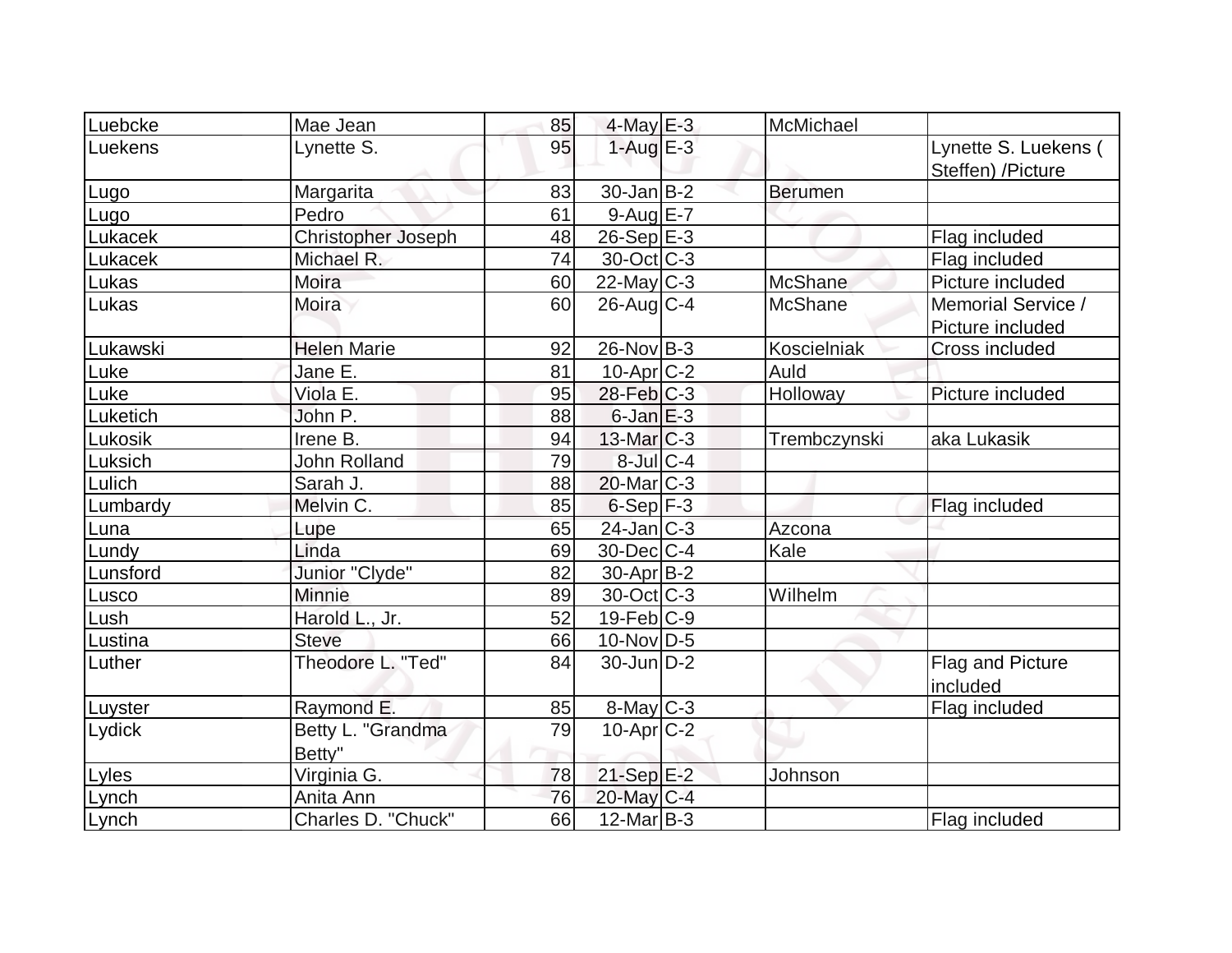| Lynch | Richard E.            | 87 | $19$ -Jul $E-3$  |         | Flag included           |
|-------|-----------------------|----|------------------|---------|-------------------------|
| Lynn  | James Joseph          | 81 | $24$ -Mar $E-3$  |         |                         |
| Lynn  | Lawrence Brian        | 66 | $16$ -Feb $E-4$  |         | <b>Flag and Picture</b> |
|       |                       |    |                  |         | lincluded               |
| Lynn  | <b>Patrick Eugene</b> | 74 | $1-Jan C-4$      |         | Flag included           |
| Lyon  | Manuel                | 84 | $9-Auq$ $E-7$    |         | Flag included           |
| Lytle | Judith                | 75 | $2$ -Oct $ C-3 $ | Summers | Judith Plazony (Lytle)  |
|       |                       |    |                  |         |                         |

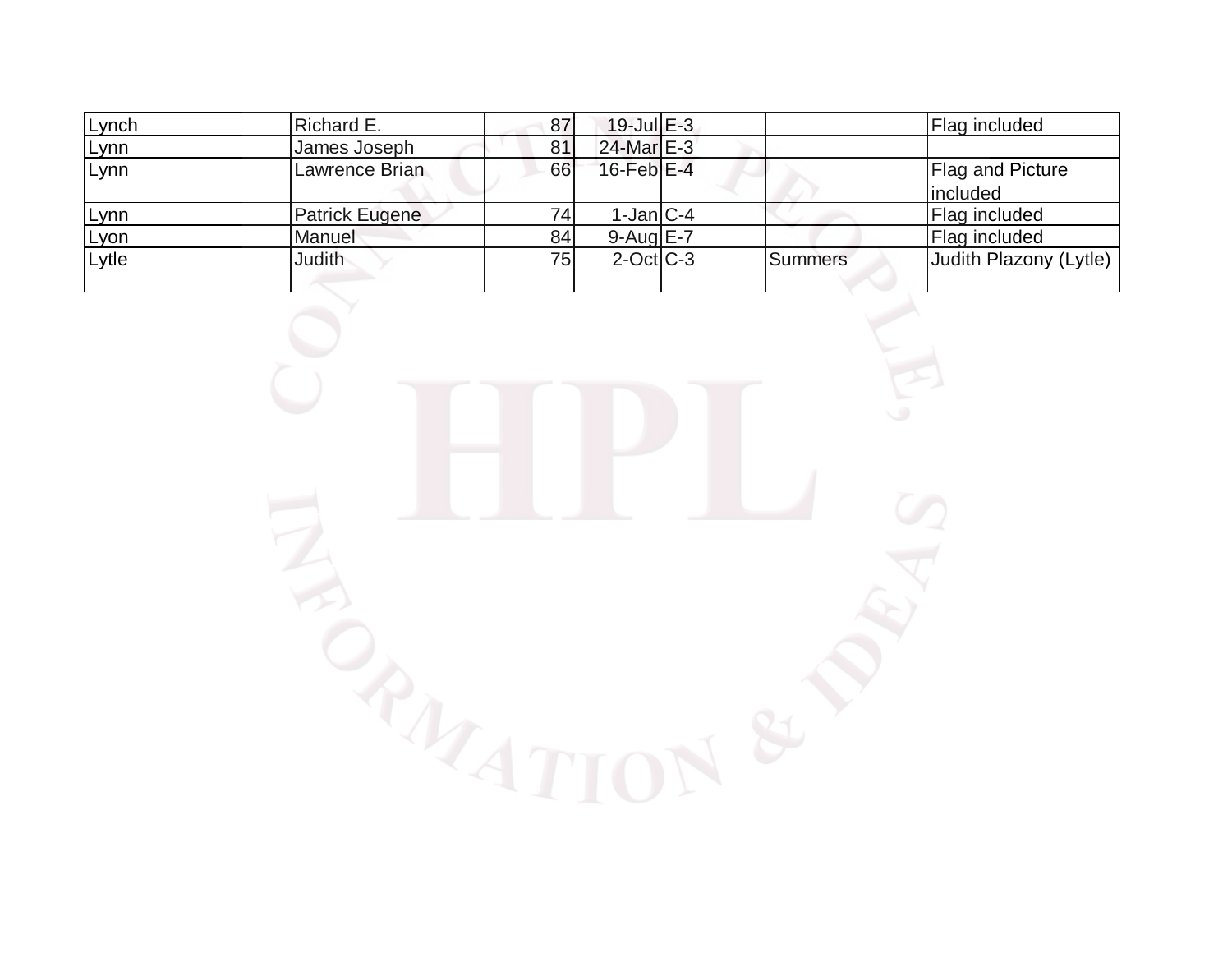| <b>Surname</b>       | <b>Given</b>         | Age | <b>Date</b>              | Page | <b>Maiden</b> | <b>Note</b>                     |
|----------------------|----------------------|-----|--------------------------|------|---------------|---------------------------------|
| Macak                | Jeanne M.            | 73  | $16$ -Oct $ C-3 $        |      |               | Cross included                  |
| Mach                 | Peter P., Dr.        | 91  | $21-Oct$ <sub>C</sub> -3 |      |               | Picture included                |
| Macheta              | Hazel Mae            | 83  | $1$ -Jan $ C-4 $         |      | <b>Dobbs</b>  |                                 |
| Machin               | Nancy L.             | 77  | 17-May $E-3$             |      | Geresy        | Picture included                |
| Machnikowski         | Frank J.             | 83  | $6$ -Jun $E-2$           |      |               | Flag included                   |
| Machuca              | Sally                | 79  | $5$ -Mar $B$ -3          |      | Marciel       |                                 |
| Machura              | Mildred P.           | 91  | $2$ -Oct $ C-3 $         |      | Hlinka        | Picture included                |
| Maclin               | <b>Anthony Juan</b>  |     | 31-Aug E-2               |      |               | Picture included                |
| Maclin               | Carolyn              | 52  | $17$ -Aug $E-2$          |      |               |                                 |
| Macon                | Wanda L. "Mamaw"     | 52  | $10$ -Dec $B-2$          |      | Wood          |                                 |
| Maday                | Thomas M.            | 79  | $26$ -Apr $E-3$          |      |               | Flag included                   |
| Maddock              | Dorothy              | 82  | $25-Sep C-3$             |      | Spiro         | Picture included                |
| Maddox               | Ruby P.              | 101 | $10$ -Dec $B - 2$        |      | Langford      |                                 |
| Madej                | Adam "Pepper Man"    | 91  | $17$ -Nov $D-6$          |      |               | Polish Eagle symbol<br>included |
| Madison              | Sarah L.             | 88  | $27$ -Jun $E-2$          |      |               | Sarah L. Grubbs-<br>Madison     |
| Magana-Rojas         | Emerenciana "Alicia" | 73  | $16$ -Feb $E-4$          |      | Alcasar       | Picture included                |
| Magdziak             | Mary                 | 86  | $1-Mar$ F-3              |      |               |                                 |
| Maggi                | Peter D.             | 81  | $3$ -Jun $ C-3 $         |      |               |                                 |
| Maggio               | <b>Stefano</b>       | 83  | $3$ -May $F-3$           |      |               |                                 |
| Magiera              | Frank P.             | 94  | 26-Sep E-3               |      |               | Flag included                   |
| Magliola             | Ronald               | 70  | $12$ -Apr $E-2$          |      |               |                                 |
| Maglish              | John M.              | 87  | $26$ -Jan $E-3$          |      |               |                                 |
| Magon                | Marion D.            | 82  | $19$ -Dec $E$ -4         |      | Klein         |                                 |
| Mahala               | Joe                  | 81  | $19-Apr$ $E-3$           |      |               | Picture included                |
| <b>Mahin-Nevills</b> | Marlene M.           | 74  | 25-Mar <sub>C-10</sub>   |      | LaForte       |                                 |
| Mahler               | Albert L.            | 81  | $30$ -Jun $D-2$          |      |               |                                 |
| Mahler               | Alfred L             | 81  | 23-Sep C-4               |      |               | Flag included                   |
| Mahns                | <b>Edwin Kenneth</b> | 83  | $7$ -Jun $F-3$           |      |               | Flag included                   |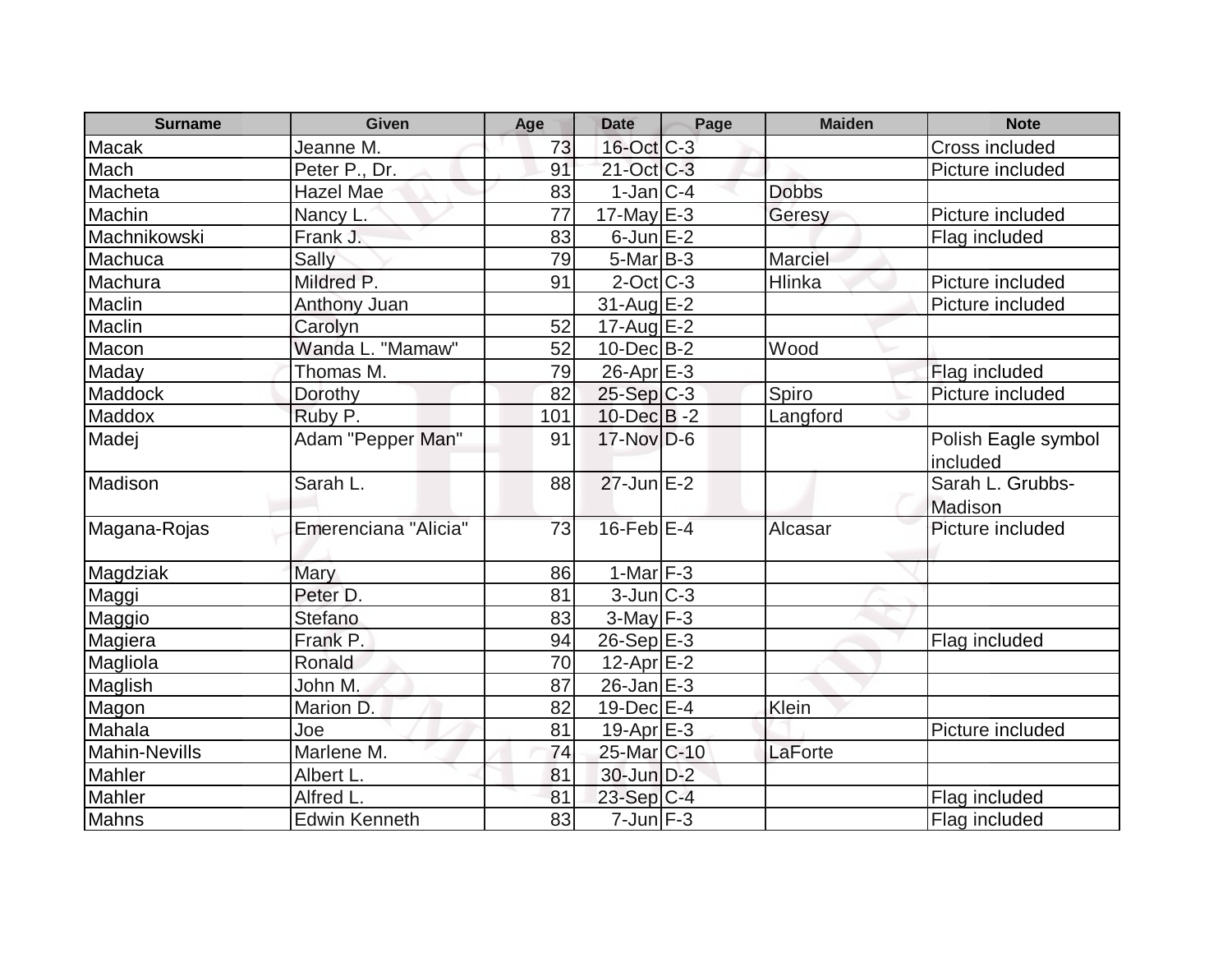| Mahone        | Joanna L.                | 27              | $7$ -Apr $C-2$    |               |                                |
|---------------|--------------------------|-----------------|-------------------|---------------|--------------------------------|
| Mahoney       | Melissa Suzanne,<br>D.O. | 35              | $5-Sep \E-3$      |               | Physician's symbol<br>included |
| <b>Maiers</b> | Joanne Marie             | 78              | $24$ -Jan $ C-3 $ | <b>Krentz</b> |                                |
| Mailath       | Dan                      | 94              | $23$ -Dec $C-3$   |               | Picture included               |
| Major         | Eugene P.                | 69              | $27$ -Nov $ C-2 $ |               |                                |
| Makovsky      | Theodore Jay, Sr.        | 68              | 30-Nov E-3        |               | Picture included               |
| Malamatos     | <b>Marion Anna</b>       | 86              | $15$ -Mar $E-5$   |               | Cross included                 |
| Malcic        | Richard                  | 81              | $13$ -Jun $E-2$   |               |                                |
| Maldonado     | Aura E.                  | 73              | $13$ -Mar $ C-2 $ | Flores        |                                |
| Malinski      | Sonja E.                 | 86              | $30$ -Jun $D-2$   | <b>Bohl</b>   |                                |
| Malish        | Walter J. "Wally"        | 84              | $30$ -Jun $D-2$   |               | Flag included                  |
| <b>Mallek</b> | <b>Doris</b>             | 92              | $14-Sep$ $E-2$    | Swallow       | <b>Doris Mallek</b>            |
|               |                          |                 |                   |               | (Leverenz)                     |
| Mallory       | Thomas K., Sr.           | 39              | $22$ -Dec $C-2$   |               |                                |
| Malone        | <b>John Patrick</b>      | 65              | $10$ -Jan $ C-3 $ |               | Flag included                  |
| Maloney       | John Patrick "Pat"       | 88              | $13$ -Mar $ C-3 $ |               | Flag included                  |
| Malovance     | Mary                     | 97              | $8-Nov$ E-3       |               |                                |
| Malyj         | Katherine "Baba"         | 90              | $17 - Dec$ B-3    |               |                                |
| Maman         | Gregory H. Jr.           | 55              | 23-May $E-3$      |               |                                |
| Mamouzelos    | Manolis "Manny"          | 49              | $24$ -Jun $ C-4 $ |               |                                |
| Mandernack    | <b>Edward</b>            | 67              | 30-Nov E-3        |               | Picture included               |
| <b>Manes</b>  | Phillip "Fu Fu"          | 73              | $26$ -Feb $ C-9 $ |               | Flag included                  |
| <b>Manis</b>  | Dennis J. "Fuzzy"        | 55              | $7$ -Jan $E-4$    |               |                                |
| Manis         | <b>Marty Clark</b>       | 44              | $1-Dec$ $C-4$     |               |                                |
| Manley        | Lydia                    | 60              | $31-Oct$ $E-3$    |               |                                |
| Manley        | Nathaniel M. "Nate"      | 82              | $22$ -Apr $ C-10$ |               |                                |
|               | Deacon                   |                 |                   |               |                                |
| Manley        | <b>Troy Allen</b>        | 50              | $7$ -Aug $C-2$    |               | Picture included               |
| Mannarelli    | Joanne L.                | 89              | $6$ -Nov $C-3$    | Triller       |                                |
| Mannel        | James L.                 | 78              | $7-Sep$ $E-3$     |               |                                |
| Manning       | Irene                    | $\overline{77}$ | $6$ -Feb $B$ -2   |               |                                |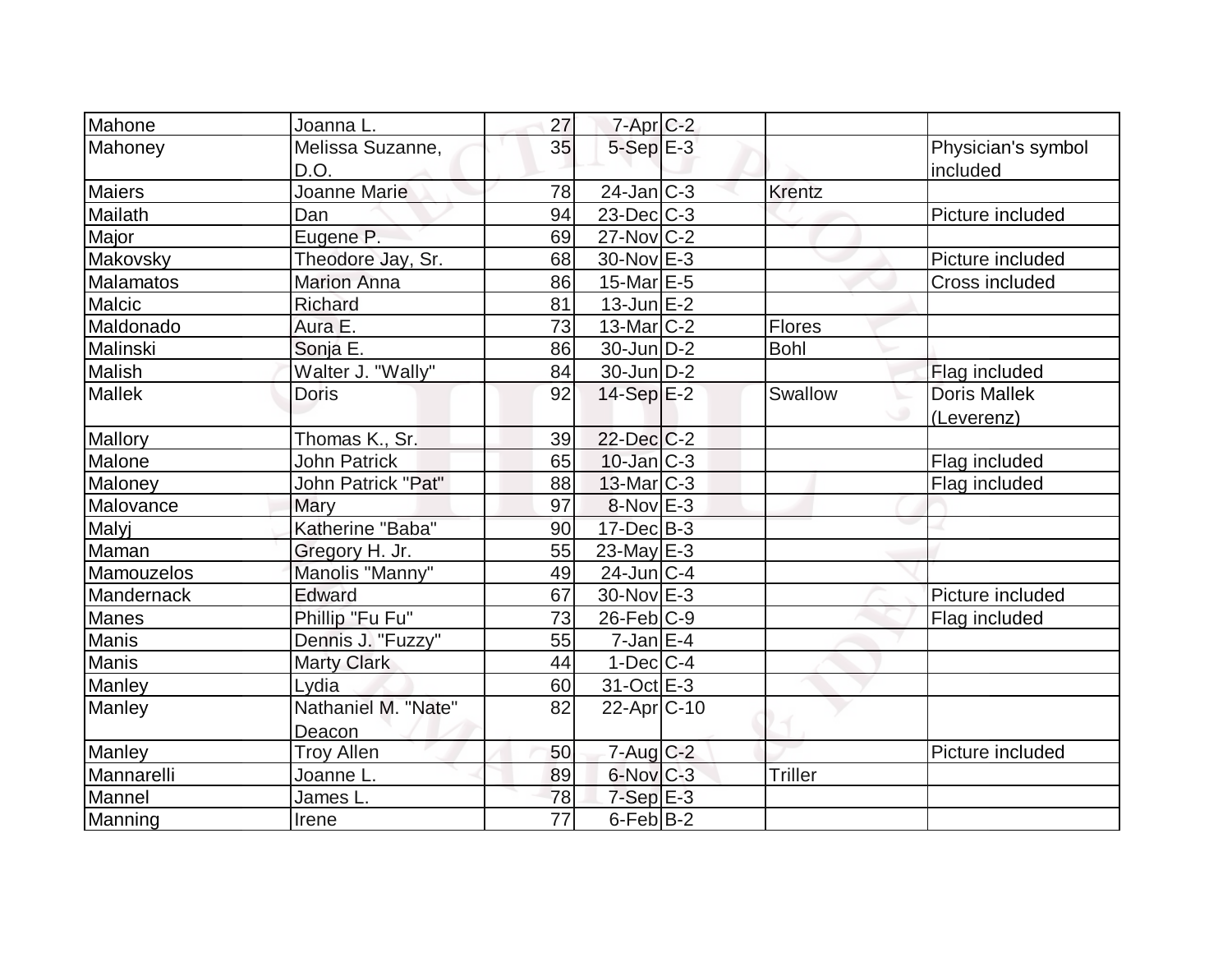| Mannon        | Louis J. "Louie"           | 80  | 22-Nov D-2              |               | Flag included                |
|---------------|----------------------------|-----|-------------------------|---------------|------------------------------|
| Manns         | <b>Everett Carl</b>        | 81  | $27$ -Nov $C-3$         |               | Flag and Picture             |
|               |                            |     |                         |               | included                     |
| Manoski       | Laurence A.                | 80  | $14$ -Feb $ C-3$        |               |                              |
| Mansanarez    | Maryrose                   | 42  | 30-May E-3              | Tragnitz      |                              |
| Mantakounis   | Lambrini                   | 96  | $29-Sep C-2$            |               | Cross included               |
| Mantich       | Catherine M.               | 62  | $15$ -Jul $C-4$         |               |                              |
| Marando       | James S., Sr. "Big<br>Jim" | 68  | $24$ -Jun $C-3$         |               |                              |
| Maraszkiewicz | Henry                      | 88  | $13$ -Dec $E$ -5        |               |                              |
| Maravilla     | Joseph Ruiz "Joe"          | 89  | 23-May $E-3$            |               |                              |
| March         | Martin "Boom Boom"         | 81  | 25-Mar <sub>IC-10</sub> |               | Star of David included       |
| Marcheschi    | Dorothy                    | 95  | $1$ -Oct $B-3$          | Dombrowski    |                              |
| Marchetti     | Arthur                     | 89  | $7$ -Jun $F-3$          |               | Flag and Picture<br>included |
| <b>Marcus</b> | Estelle L.                 | 87  | $9$ -Mar $ C-2 $        | <b>Doniak</b> |                              |
| <b>Marcus</b> | <b>Stanley</b>             | 86  | $28$ -May B-3           |               | Star of David included       |
| Marencik      | Vivian J.                  | 81  | $14$ -Jun $E-2$         | Griggs        |                              |
| <b>Mares</b>  | Carole L.                  | 74  | $22$ -Nov $ D-3 $       | Sabau         |                              |
| Marich        | David M.                   | 63  | 29-Nov E-3              |               | Flag and Picture<br>included |
| Marie         | <b>Rita</b>                | 63  | $21$ -Oct $ C-3 $       |               |                              |
| Marimon       | Iva F.                     | 105 | $7-Nov$ E-2             |               |                              |
| Mariscal      | Raimiro C.                 | 60  | $19$ -Dec $E-3$         |               |                              |
| Marjanovic    | <b>Dragica</b>             | 59  | 30-May E-3              |               | Cross included               |
| <b>Mark</b>   | <b>Thressa Yvonne</b>      | 88  | $30$ -Jun $D-2$         |               |                              |
| Marlin        | Wesley F.                  | 72  | 25-Nov C-4              |               |                              |
| Maro          | Joseph                     | 94  | 31-Oct E-2              |               |                              |
| Marolewski    | Angeline R.                | 94  | $6$ -May $C-4$          | Lesnikowski   |                              |
| Marquardt     | David O. Sr.               | 91  | $26$ -Apr $E-2$         |               |                              |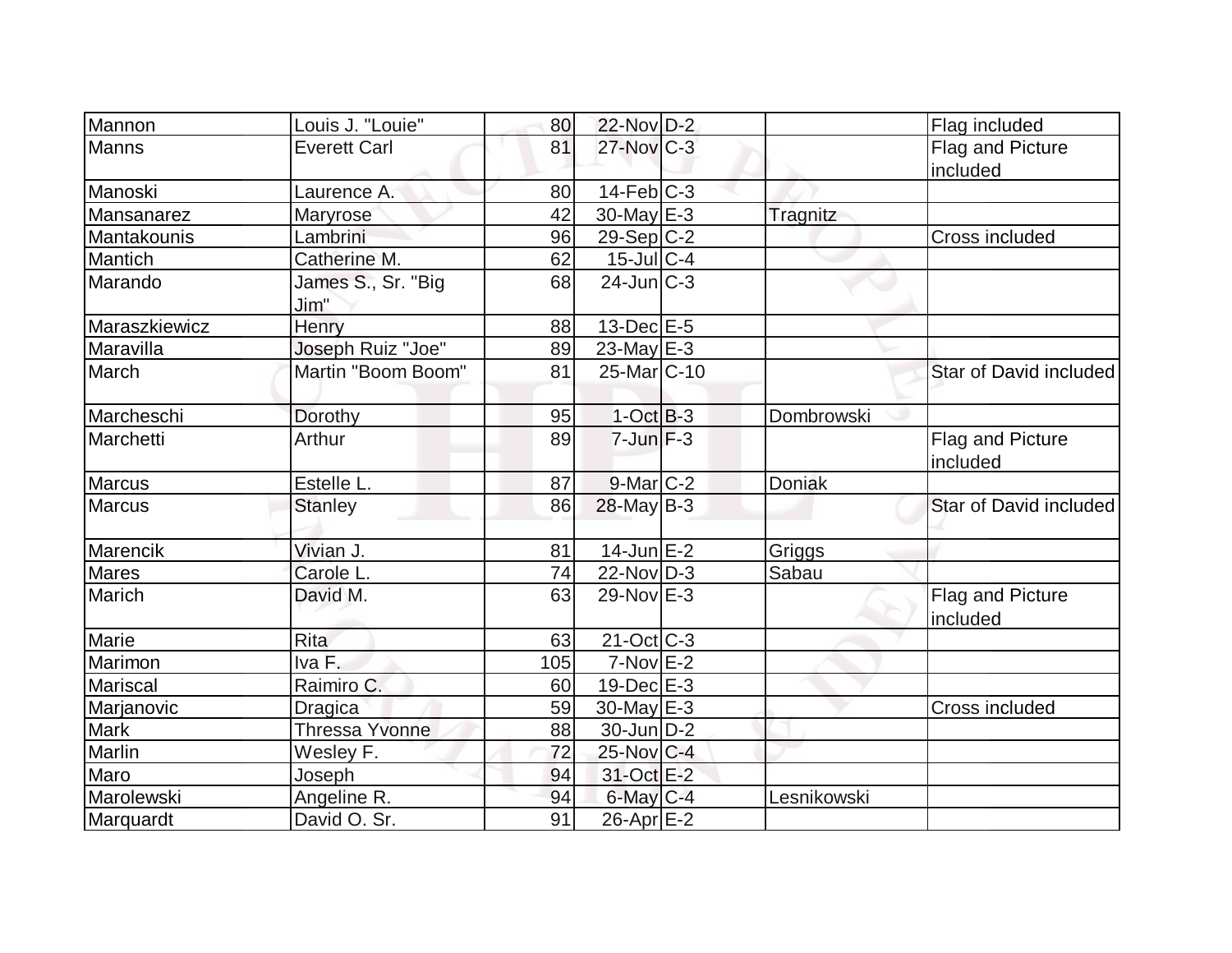| Marquardt       | Judith A.                     | 69 | $3-Sep B-3$           | Taylor         |                           |
|-----------------|-------------------------------|----|-----------------------|----------------|---------------------------|
| Marrero         | George Luis                   | 60 | $11$ -Mar $ C-8 $     |                |                           |
| Marsh           | Theresa C.                    | 82 | $26$ -Feb $C-9$       | Kozlowski      | Theresa C. Marsh<br>Sine  |
| Marsh           | Walter L.                     | 62 | $24$ -May E-3         |                |                           |
| Marshall        | Elizabeth                     | 77 | $30$ -Mar $C-3$       | <b>Harders</b> | Picture included          |
| Marshall        | Jason                         | 33 | $4$ -Jan $E-3$        |                |                           |
| Marshall        | Joan E.                       | 78 | $20$ -Jun $E-3$       | Kelso          | Joan E. Baird<br>Marshall |
| Marszalek       | Florence                      | 95 | $22$ -Jul $C-4$       |                |                           |
| Martelli        | Jeanne F.                     | 87 | 28-Oct C-4            | Falls          |                           |
| Martin          | Brenda M.                     |    | 10-Aug $E-3$          | Robinson       |                           |
| Martin          | Helen                         | 73 | 21-Nov D-2            |                |                           |
| Martin          | Janice R.                     | 63 | $2$ -May $E-3$        | Kelly          |                           |
| Martin          | Kenneth R.                    | 73 | $17$ -Mar $E-2$       |                |                           |
| Martin          | Kenneth R.                    | 70 | $19$ -Aug C-4         |                |                           |
| Martin          | <b>Mary Alice</b>             | 89 | $18$ -Dec $C-3$       |                |                           |
| Martin          | Patricia W.                   | 79 | $20$ -Nov $ C-3 $     |                |                           |
| Martin          | <b>Roger David</b>            | 64 | 19-Apr <sub>E-3</sub> |                |                           |
| Martin          | <b>Ronald Earl</b>            | 81 | $9$ -Jul B-2          |                |                           |
| Martinez        | Angel "Chubby" "Don<br>Angel" |    | $14$ -Mar $E-3$       |                |                           |
| Martinez        | <b>Baldomero "Fats-B"</b>     | 68 | $24$ -Jul C-3         |                | Picture included          |
| Martinez        | <b>Blanca Nieves "Mimi"</b>   | 79 | $28$ -Jan $E-3$       | Rodriguez      |                           |
| Martinez        | Estela                        | 51 | 25-Apr E-3            |                |                           |
| Martinez        | <b>Hannah Grace</b>           | 3  | $1-Auq$ $E-3$         |                |                           |
| <b>Martinez</b> | Jesus "Jesse"                 | 88 | $1-Apr B-4$           |                | Flag included             |
| Martinez        | Petra G.                      | 85 | $7-MarE-3$            |                |                           |
| Martinez        | Roberto "Beto"                | 82 | $25$ -Jan $E-3$       |                |                           |
| Martinmaki      | Arthur J.                     | 59 | $28$ -Feb $ C-2 $     |                |                           |
| Martorelli      | <b>Robert Michael</b>         | 43 | $27$ -May C-3         |                |                           |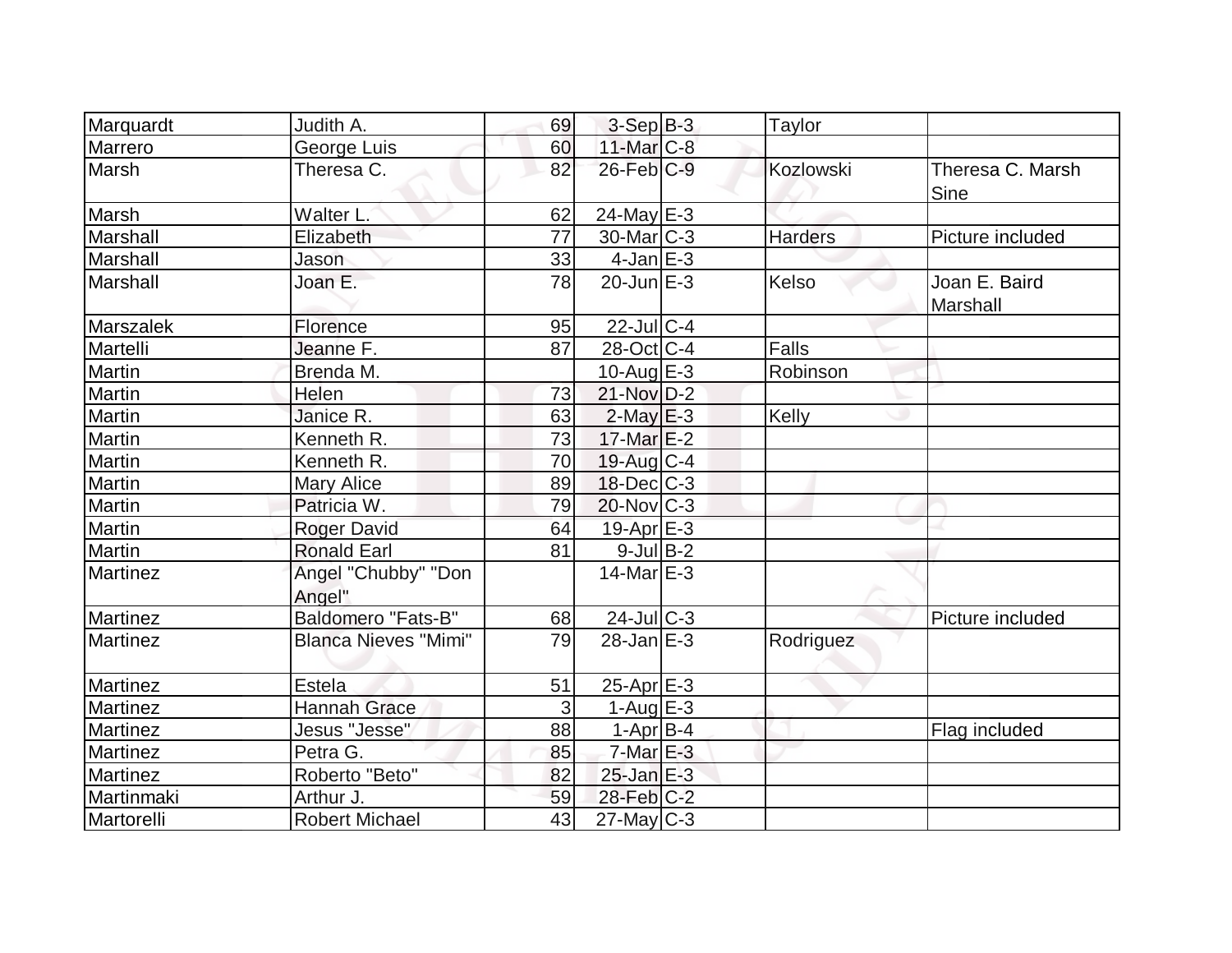| Marvel           | Sandra M. "Sandy"   | 66 | $18-Sep C-2$      | Homrich        |                                             |
|------------------|---------------------|----|-------------------|----------------|---------------------------------------------|
| Mascarello       | Phillip P.          | 89 | $12$ -Mar $B-3$   |                | Flag included                               |
| Mason            | Mary Elizabeth      | 83 | $5$ -Aug C-6      | <b>Barnett</b> |                                             |
| Massucci         | Donald A.           | 72 | $14$ -Jun $E-2$   |                |                                             |
| Massucci         | Sally               | 94 | $20$ -Mar $C-3$   | Krga           | Cross included                              |
| Massura          | Joan Marie, Sr.     | 75 | $12$ -Jul $E-3$   | Wilma          | Cross included                              |
| Masterton        | Patricia J.         | 81 | $27-Sep$ $E-3$    | Larson         | Picture included                            |
| Match inis       | <b>Akrive</b>       | 75 | $26$ -Dec $D-2$   |                | Cross included                              |
| Mateja           | Andrew J.           | 79 | $17$ -Aug E-3     |                | Flag included                               |
| Matherly         | Marilyn             | 78 | $12$ -Feb $ C-9 $ | <b>Brown</b>   |                                             |
| <b>Mathews</b>   | Charles E.          | 87 | $3$ -May $F - 3$  |                | Flag included                               |
| <b>Mathews</b>   | Margaret "June"     | 83 | $21$ -Aug $C-3$   |                |                                             |
| <b>Mathews</b>   | Marsha Lynn         | 38 | $5$ -Nov $B-2$    |                |                                             |
| <b>Mathias</b>   | <b>Alyssa Marie</b> | 19 | $27$ -Jan $ C-4 $ |                |                                             |
| <b>Matias</b>    | Maria Esther        | 74 | $10$ -May $E-3$   |                | Picture included                            |
| Matos            | Maria Teresa "Tere" | 90 | 12-Dec D-7        | Rosa           |                                             |
| Matovina         | Carolyn             | 94 | $9-Sep B-3$       | Vicarise       |                                             |
| Matovina         | Irene               | 87 | $21$ -Mar $E-3$   |                |                                             |
| Matson           | Sharon A.           | 59 | $18$ -Jul $E-3$   |                | Picture included                            |
| <b>Mattes</b>    | Charlotte           | 87 | $15-Sep C-3$      |                | <b>Charlotte Popovich-</b><br><b>Mattes</b> |
| <b>Matthews</b>  | Albert R., Jr.      | 66 | $12$ -Dec $D-7$   |                | Flag and Picture<br>included                |
| <b>Matthews</b>  | Patricia L. "Pat"   | 57 | $25$ -Nov $ C-4 $ |                |                                             |
| <b>Matthews</b>  | Velma M.            | 77 | $4$ -Mar $A$ -10  |                | Picture included                            |
| <b>Mattingly</b> | David L.            | 58 | $27$ -Oct C-2     |                |                                             |
| Mattox           | Vera                | 92 | $6$ -Jul $E-2$    |                |                                             |
| <b>Matusik</b>   | John F. "Tuf"       | 86 | $1-Nov$ F-2       |                | Flag included                               |
| Matuska          | Margaret C. "Marge" | 87 | $11-Sep$ C-2      | <b>Dubeck</b>  |                                             |
|                  |                     |    |                   |                |                                             |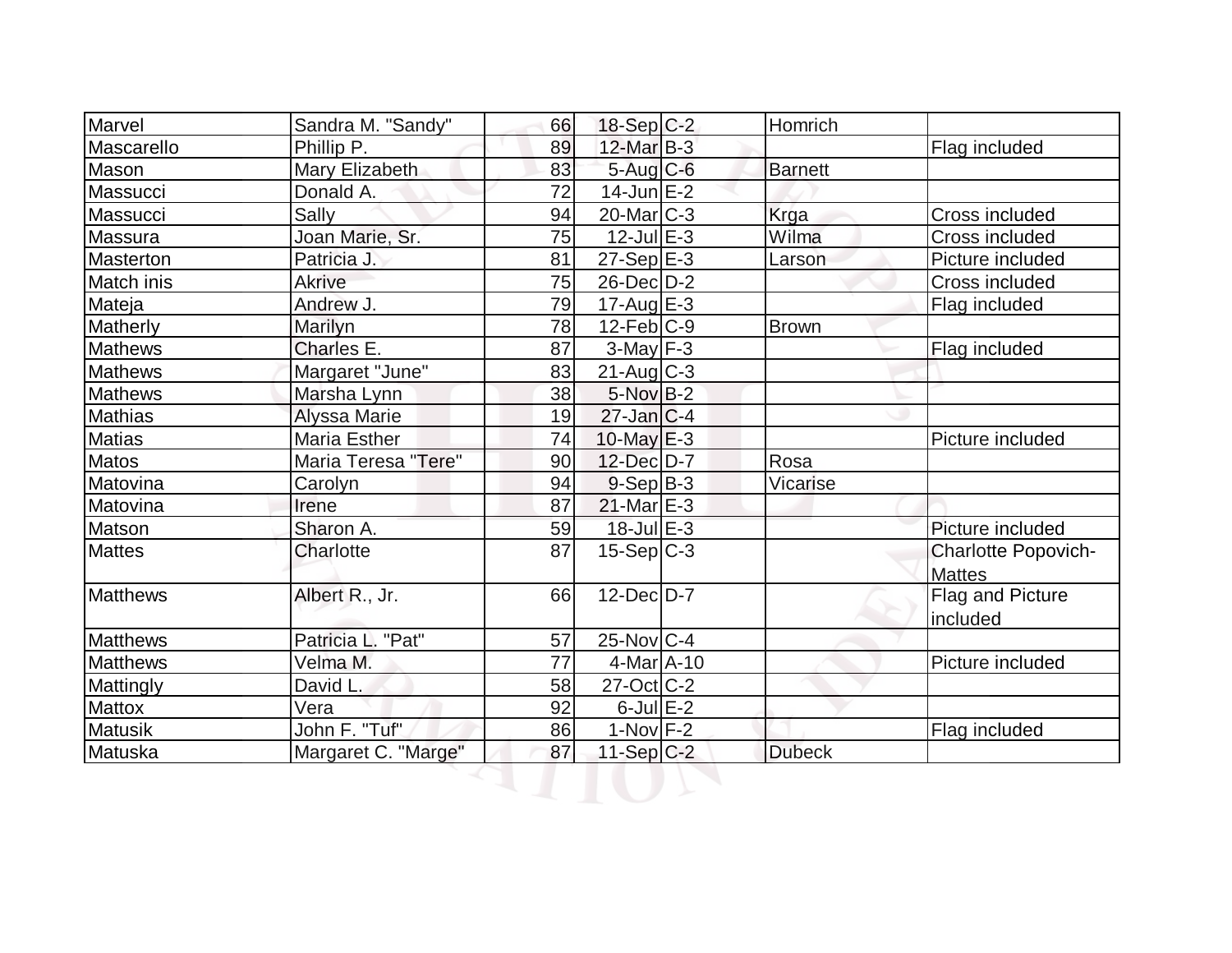| <b>Mauck</b>    | Laverne Jerye             | 84 | $21$ -Aug C-2          | Wright         | Eastern Star symbol,   |
|-----------------|---------------------------|----|------------------------|----------------|------------------------|
|                 |                           |    |                        |                | Picture, and Shriner's |
|                 |                           |    |                        |                | symbol included        |
|                 |                           |    |                        |                |                        |
| Mauer           | John A.                   | 70 | $22$ -Oct B-3          |                |                        |
| Maul            | Debbie Jo                 | 60 | $6$ -Dec $E$ -3        |                | Picture included       |
| Mavronicles     | Janet                     | 66 | 31-Oct E-3             |                |                        |
| Maxwell         | Mary                      |    | $25$ -Jul $E-3$        | Sipich         | Picture included       |
| May             | Kathy                     | 64 | $4$ -Jul $E-2$         | O'Connell      |                        |
| May             | <b>Mabel Alice</b>        | 95 | $4$ -Feb $E-2$         | Hutchinson     |                        |
| <b>May</b>      | Timothy J.                | 57 | $1-Apr B-4$            |                |                        |
| Mayer           | Hazel M.                  |    | $12$ -Jul $E-2$        |                |                        |
| <b>Mayes</b>    | Gary M.                   | 65 | 15-Aug E-3             |                |                        |
| Maylone         | Lorraine E.               | 84 | $13-Sep$ $E-3$         | Mandru         |                        |
| Mayoch          | Helen                     | 92 | $20$ -Feb $ B-2 $      |                |                        |
| Mazalan         | Robert                    | 61 | $9$ -May $E-3$         |                |                        |
| Maze            | Susan                     | 57 | $23$ -Jun $D-2$        | <b>Stevens</b> |                        |
| Mazella         | <b>Christopher Willie</b> | 22 | $6$ -Jan $E-3$         |                | Picture included       |
|                 | "Chris"                   |    |                        |                |                        |
| <b>Mazurek</b>  | Walter P.                 | 57 | $3-Feb$ E-2            |                |                        |
| McAbee          | James Ray "Big Mac"       | 70 | $16$ -Feb $E-4$        |                |                        |
|                 |                           |    |                        |                |                        |
| McAbee          | <b>Tammy Eileen</b>       | 44 | 25-Mar <sub>C-10</sub> |                |                        |
| <b>McAleer</b>  | James H.                  | 68 | $10$ -Dec $B - 3$      |                |                        |
| <b>McAlpin</b>  | Robert "Bob"              | 88 | 30-Dec C-4             |                | Flag included          |
| <b>McAlvey</b>  | Connie E.                 | 58 | 16-Sep C-6             |                |                        |
| <b>McArthur</b> | James R., Sr.             | 84 | $25-Sep C-2$           |                |                        |
| <b>McCain</b>   | Normand E. "Moe"          | 83 | $4$ -Nov $ C-4$        |                | Picture included       |
| <b>McCaleb</b>  | K. James, Dr. "Jim"       | 79 | $3-Apr$ C-3            |                | Flag and U.S.Army      |
|                 |                           |    |                        |                | included               |
| <b>McCall</b>   | Madeline C.               | 87 | $21$ -Aug $C-3$        |                |                        |
| McCarl          | Steve M.                  | 54 | $20$ -Jan $E-3$        |                |                        |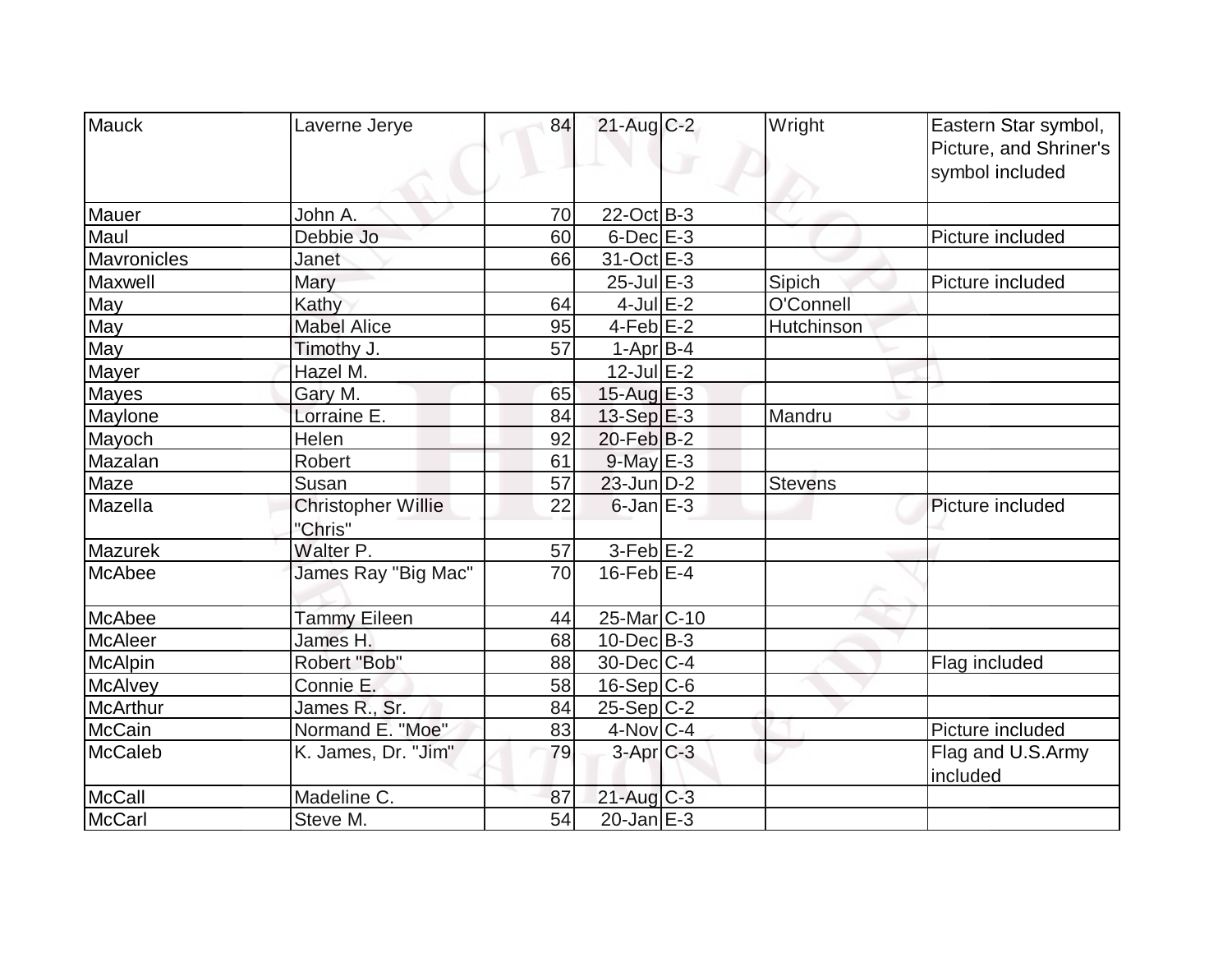| <b>McCarty</b>    | Terrence P.              | 74 | 25-May E-2              |          | Picture included                              |
|-------------------|--------------------------|----|-------------------------|----------|-----------------------------------------------|
| <b>McClain</b>    | Arrillia "Bell"          | 81 | 23-Nov E-3              |          |                                               |
| <b>McClain</b>    | Johanna Ervin            |    | $17$ -Jul $C-3$         | Koenes   |                                               |
| McClarie          | Cleo J.                  | 74 | $15$ -Oct B-3           | Capin    |                                               |
| McCloud           | Carol R.                 | 76 | $18-Oct \tE-3$          |          | Flag included                                 |
| <b>McClure</b>    | lone D.                  | 95 | $7-Oct$ $C-3$           |          |                                               |
| McCollum          | Patricia                 | 69 | $19$ -Dec $E - 5$       | Lashenik | Picture / Patricia<br>McCollum Votaw          |
| McConathy         | Dorothy M.               | 86 | $31-Oct$ $E-3$          | Drange   |                                               |
| <b>McConnell</b>  | Josephine Marie          | 87 | $4$ -Nov $ C-4$         | Walsh    |                                               |
| McCoole           | Zane R.                  | 63 | $16$ -Mar $E-3$         |          |                                               |
| <b>McCord</b>     | Carole A.                | 75 | $26$ -Apr $E-3$         |          |                                               |
| <b>McCormick</b>  | E.J. "Jack"              | 83 | 23-Feb E-4              |          |                                               |
| <b>McCormick</b>  | <b>Thomas Peters</b>     | 88 | $24-Apr$ $C-3$          |          | Flag included                                 |
| <b>McCoy</b>      | Annie Mae "Mama<br>Suga" | 84 | $29$ -Dec $D-3$         |          | Picture included                              |
| <b>McCoy</b>      | <b>Nadine Grace</b>      | 84 | $18$ -Jul $E-3$         | Ahlborn  | Nadine Grace McCoy<br><b>Borowski</b>         |
| <b>McCoy</b>      | <b>Reshea Marie</b>      | 33 | 14-Mar E-3              |          |                                               |
| <b>McCoy</b>      | <b>William Paul III</b>  | 53 | $4$ -May $E-3$          |          |                                               |
| <b>McCrary</b>    | Michael A.               | 48 | $15$ -Aug $E-3$         |          |                                               |
| McDade            | <b>Cheryl Elaine</b>     | 62 | $27-Sep$ $E-3$          |          | Picture included                              |
| <b>McDaniel</b>   | <b>Calvin Milford</b>    | 64 | $7-Mar \, E-3$          |          | Flag included                                 |
| McDaniel          | Ola B.                   | 95 | $21-Oct$ <sub>C-4</sub> | Edwards  |                                               |
| <b>McDermott</b>  | Kathryn Jo               | 46 | $8$ -Dec $D-3$          |          |                                               |
| McDonald          | James "Jim" "Mac"        | 64 | $29$ -Jan B-4           |          |                                               |
| McDonald          | <b>Theresa</b>           | 85 | $5$ -Feb $ B-5 $        | Tumbiolo | <b>Theresa McDonald</b><br>Framstad           |
| McDougall         | John E. "Jack"           | 80 | $2-Sep C-4$             |          |                                               |
| <b>McEnterfer</b> | <b>Thomas Stephen</b>    | 86 | 31-Dec B-3              |          |                                               |
| <b>McFarland</b>  | <b>Curt Patrick</b>      |    | $27$ -Jan $C-4$         |          | Picture included /<br><b>Memorial Service</b> |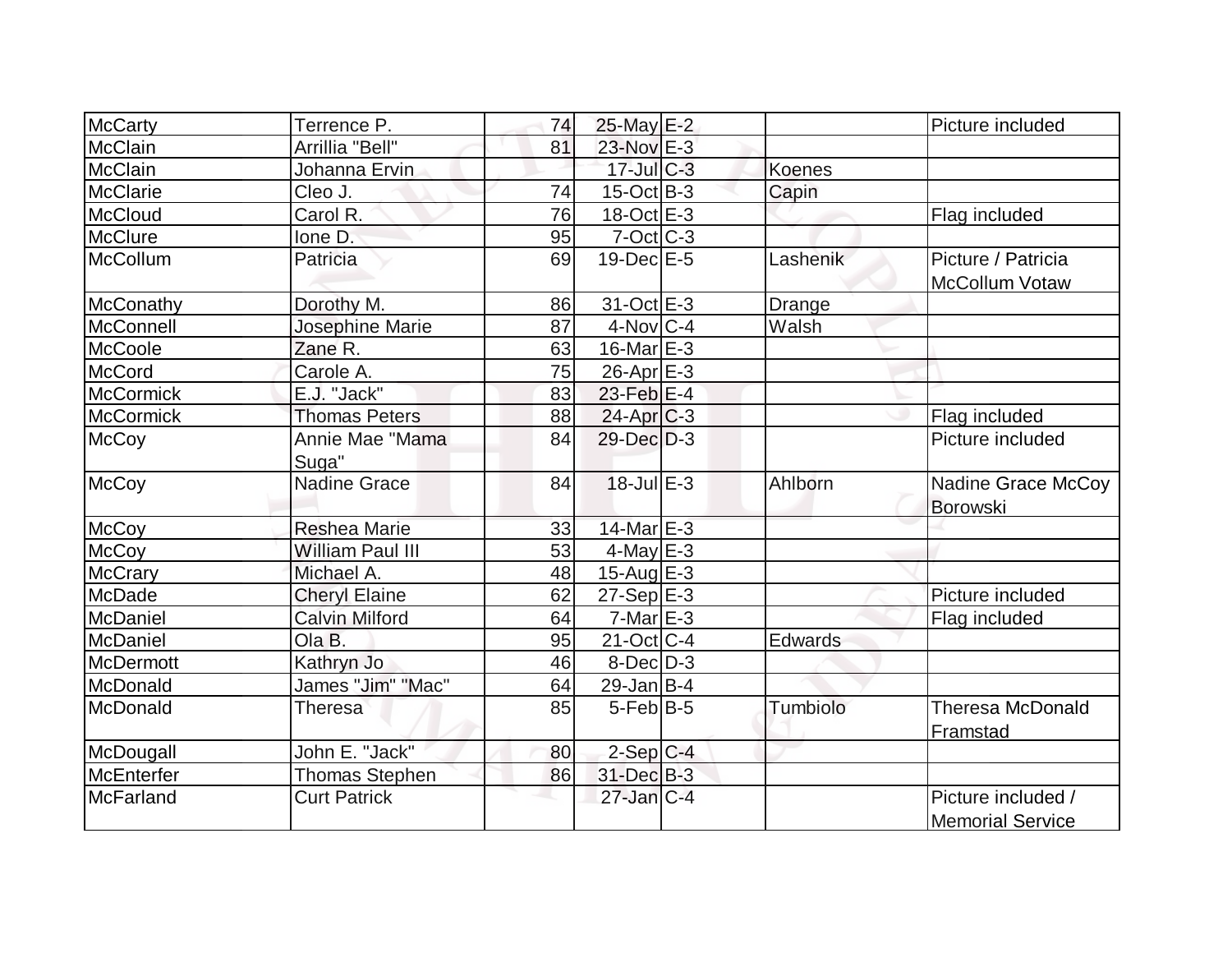| McFarland       | Paul                   | 60 | $17$ -Jul C-2              |        |                         |
|-----------------|------------------------|----|----------------------------|--------|-------------------------|
| <b>McFry</b>    | Corey B.               | 15 | $11$ -Jul $E-3$            |        |                         |
| <b>McGhee</b>   | Wilma "Billie"         | 93 | $27$ -Mar $ C-3 $          |        |                         |
| <b>McGrath</b>  | Vincent C.             | 47 | $19$ -Aug C-4              |        |                         |
| McGuan          | Thomas R.              | 82 | 20-Sep E-2                 |        | Picture included        |
| <b>McGuire</b>  | Joseph                 | 68 | $22$ -Apr $ C-9 $          |        |                         |
| <b>McHale</b>   | Jane A.                | 74 | $22$ -Jun $E-3$            | Sweeny |                         |
| McIntyre        | Mary                   | 89 | $11$ -Nov $ C-4 $          |        |                         |
| <b>McKeever</b> | <b>Hazel Christine</b> | 94 | $9-Apr$ B-3                |        |                         |
| McKenzie        | Stanley K.             | 88 | $21$ -Oct C-4              |        |                         |
| <b>McKinney</b> | Robert Jr.             |    | 25-Mar <sub>IC</sub> -10   |        |                         |
| McLain          | Jonathan C. "Jon"      | 41 | $6$ -Jun $E-3$             |        | Picture included        |
| McLaughlin      | Ellen F. "Eileen"      | 53 | 13-Sep $E-3$               |        | Picture included        |
| McLaughlin      | Mary Ellen             | 80 | $23$ -Feb $ E-4$           |        |                         |
| McLaughlin      | Sandra K.              | 62 | $21$ -Feb $ C-3 $          |        |                         |
| McLean          | Darrell D.             | 82 | $7 - Aug$ $C-3$            |        | Flag included           |
| McMahon         | Katheryn P. *          | 73 | $24$ -Mar $E-3$            |        |                         |
| McManus         | Eirene <sup>*</sup>    | 88 | $29$ -Apr $ C-10 $         | Papp   | <b>Full name Eirene</b> |
|                 |                        |    |                            |        | <b>Kompier McManus</b>  |
| McManus         | Frank B.               | 92 | $28$ -Dec $C-4$            |        | Flag included           |
| McMaster        | Eileen L.              | 97 | $23$ -Jun $D-3$            | Prime  | Picture included        |
| McMeans         | <b>Carol Ann</b>       | 59 | $3-Oct$ $E-2$              |        |                         |
| <b>McMullin</b> | John G.                | 82 | $31$ -May D-3              |        | Flag included           |
| McNabey         | Leland P.              | 86 | 29-Nov E-3                 |        | Flag included           |
| McNair          | James L., Jr. "Jimmy"  | 48 | $8$ -Dec $C-4$             |        |                         |
| McNally         | Cynthia Ann            | 50 | $10$ -Aug $E-3$            |        |                         |
| <b>McNutt</b>   | Eloise                 | 88 | $15$ -Jul $C-4$            | Jones  |                         |
| McQuade         | <b>Sean Francis</b>    | 54 | $11-Apr \nightharpoonup 3$ |        |                         |
| <b>McShane</b>  | John Paul              |    | $25$ -Jan $E-3$            |        |                         |
| Mcsparin        | Viola B.               | 89 | $24$ -Feb $E-3$            |        |                         |
| McTaggart       | William M.             | 85 | $19$ -Aug C-4              |        |                         |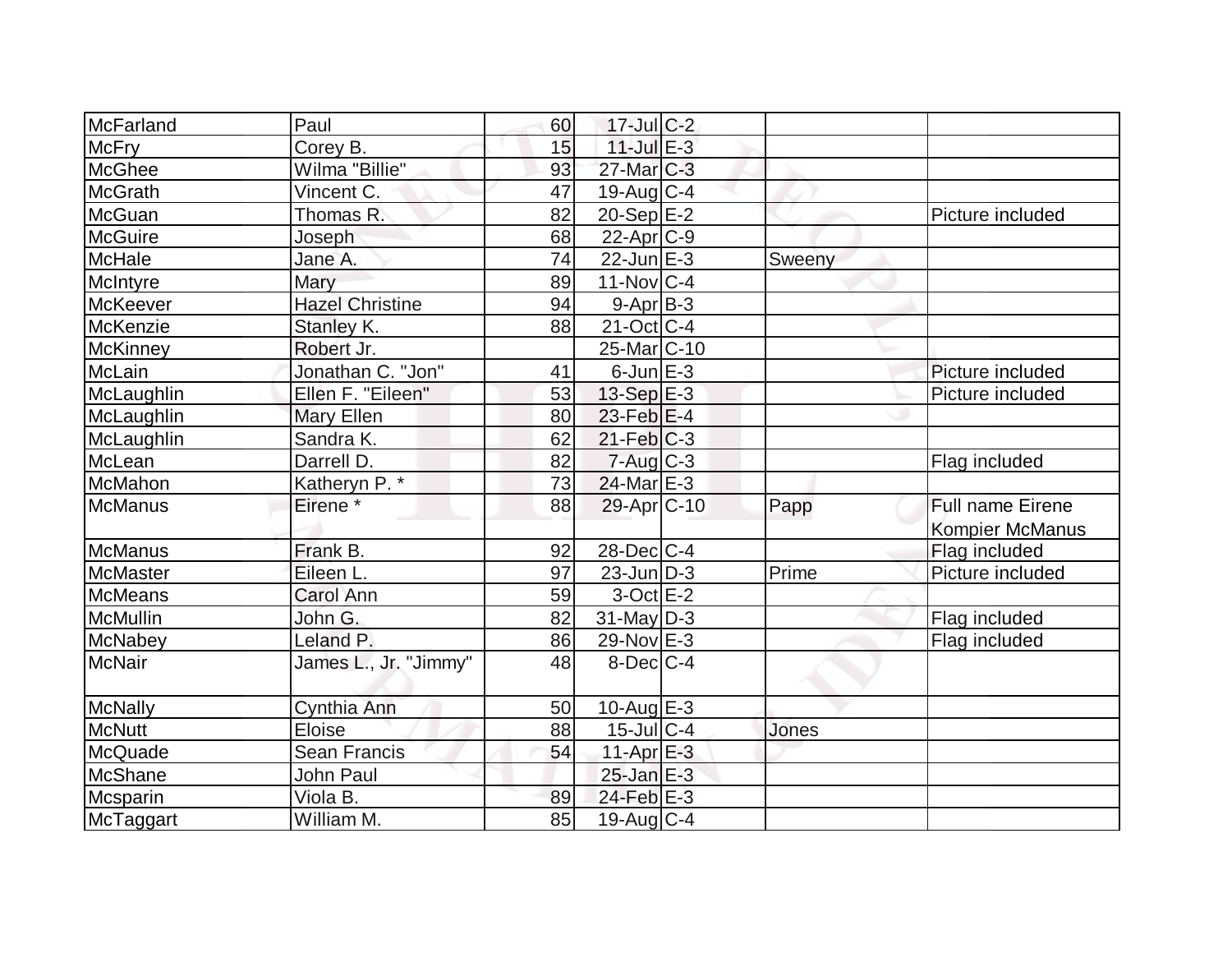| McWaters        | Jeanne K.                          | 69 | $24-Sep$ B-3           |         |                              |
|-----------------|------------------------------------|----|------------------------|---------|------------------------------|
| <b>McWaters</b> | <b>Terry Bruce</b>                 | 48 | 10-Jul C-2             |         |                              |
| Mead            | Fontella June                      | 72 | 20-Jun E-3             | Nichols |                              |
| Meade           | <b>Gale Wesley</b>                 | 88 | $10$ -Jul $C-3$        |         | Flag and Picture<br>included |
| Mecyssne        | <b>Steve</b>                       | 92 | $9$ -May $E-3$         |         | Flag included                |
| Medema          | <b>Elsie</b>                       | 84 | $4$ -Apr $E-2$         | Vinke   |                              |
| Medrano         | Richard G.                         | 65 | $19$ -Jul $E-3$        |         |                              |
| Medved          | Sunny                              | 28 | $18-Nov$ C-4           |         |                              |
| Medwetz         | Rose                               | 83 | $20-Sep$ $E-3$         |         |                              |
| <b>Meeks</b>    | Martha Mae                         | 91 | $6$ -Nov $ C-3 $       |         |                              |
| <b>Mehok</b>    | Gazel A. "Jerry"                   | 86 | $5$ -May $D-3$         |         | Flag included                |
| Meier           | Lillia L.                          | 84 | $8$ -Dec $D-3$         |         |                              |
| Meier           | Virgil L.                          | 87 | $10-Sep B-2$           |         | Flag included                |
| Mejan           | Henry P., Jr.                      | 69 | $16$ -Aug $E-3$        |         | Flag included                |
| Mejaski         | John R.                            | 88 | $17$ -Apr $C-2$        |         | Flag included                |
| Mejia           | Asencion (Chonito)                 | 83 | $23$ -May E-3          |         |                              |
| Melby           | Anne "Nancy"                       | 77 | $23$ -Jan B-2          |         |                              |
| Melchiori       | Arnold "Mel Arnold"                | 81 | 28-May B-2             |         |                              |
| <b>Melcic</b>   | <b>Constance Marie</b><br>"Connie" | 80 | $22$ -Feb $E-3$        | Good    |                              |
| Melendez        | Daniel Jr. "Moe"                   | 68 | 30-Jun D-2             |         |                              |
| Melion          | Joseph "Indian Joe"                | 78 | 29-Apr <sub>C-10</sub> |         | Flag included                |
| Mellenthin      | Pearl                              | 97 | $4-Sep C-3$            |         |                              |
| Mellinger       | Margaret H.                        | 87 | $4$ -Jun $B-2$         |         |                              |
| Melsh           | Marie "Lucas"                      | 87 | $13$ -May C-3          |         |                              |
| Melvin          | Arthur G.                          | 58 | $21-Nov D-2$           |         |                              |
| Mendelak        | Virginia H.                        | 84 | $13-Sep$ $E-3$         |         |                              |
| Mendiola        | Joseph "Kiki"                      | 73 | $8-Feb$ $E-2$          |         |                              |
| Mendyke         | <b>Bruce Anthony</b>               | 47 | $7-Nov$ E-3            |         | Flag included                |
| Menke           | Gregory V.                         | 83 | 29-Apr C-9             |         | Flag included                |
| Menn            | Sherry L.                          | 74 | $13-Oct$ $C-2$         | Garvin  |                              |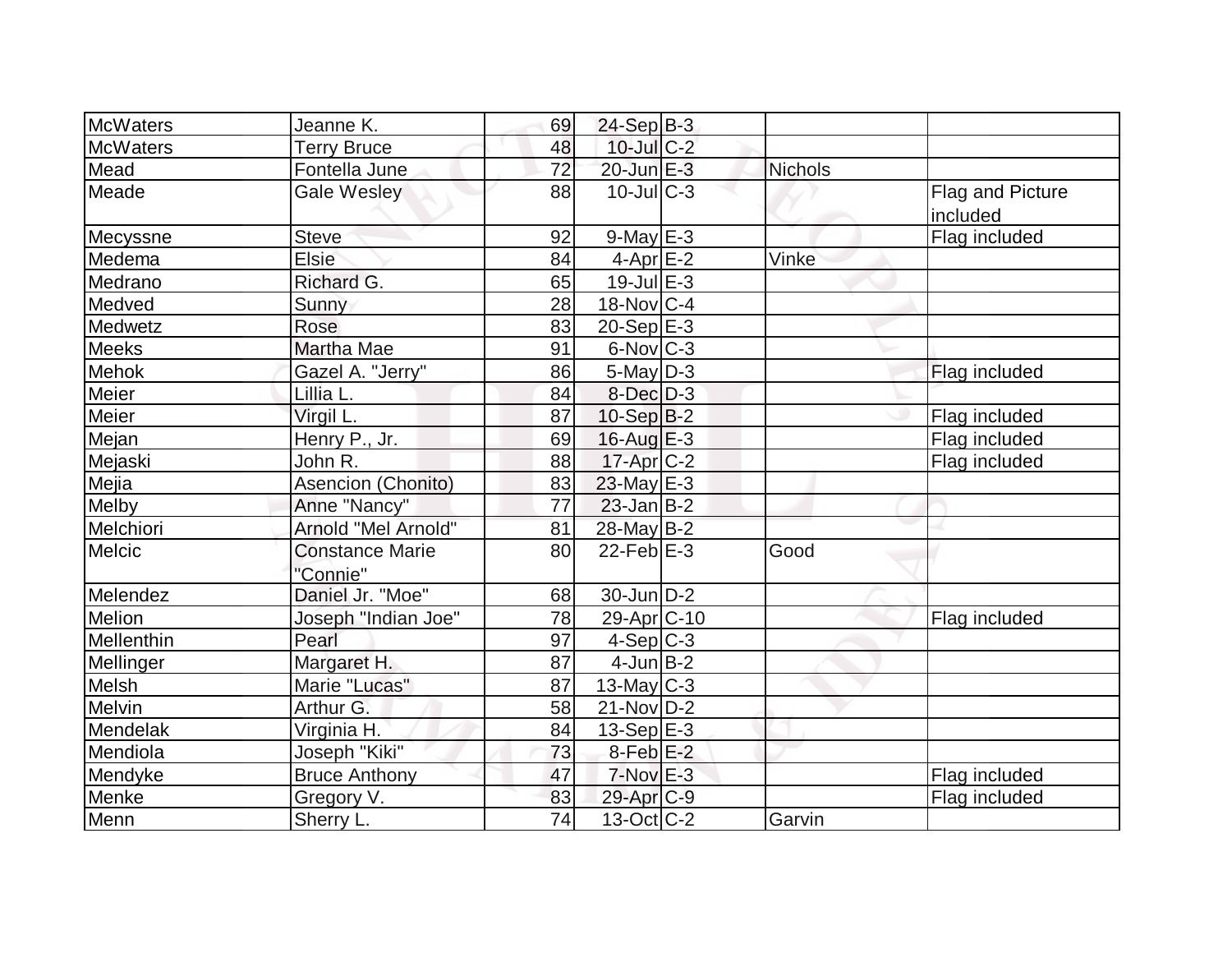| Mercer         | Helen M.                         | 87 | $24$ -Jan $ C-3 $ | Alek         |                                         |
|----------------|----------------------------------|----|-------------------|--------------|-----------------------------------------|
| Mercer         | Lalah "Perky"                    |    | 12-Dec D-7        |              | <b>Lalah Perkins Mercer</b>             |
| Merchant       | Robert H.                        | 81 | $2$ -May E-3      |              |                                         |
| Mercier        | <b>Robert James</b>              | 85 | $9$ -Dec $ C-4 $  |              |                                         |
| Merrell        | Joyce A.                         | 86 | $22$ -Jan $ B-3 $ |              |                                         |
| Merritt        | Alice "Jean"                     | 80 | $15$ -May C-2     |              |                                         |
| Mertz          | Ronald Julian                    | 73 | $19$ -Dec $E-5$   |              | Picture included                        |
| Meseberg       | Margaret R.                      | 98 | $21$ -Aug C-3     |              |                                         |
| Mesko          | <b>Steve</b>                     | 86 | $16$ -Jun $D-2$   |              | Flag included                           |
| Messmaker      | Joanne                           | 81 | $28-Sep D-2$      |              |                                         |
| <b>Metrick</b> | Michael                          | 93 | $5$ -May $ D-3 $  |              | <b>Cross included</b>                   |
| <b>Metros</b>  | <b>Gus Dean "Poppy"</b>          | 93 | $17 - Dec$ B-3    |              | Flag included                           |
| <b>Metros</b>  | Margaret "Marge"                 | 87 | 12-Oct D-2        | West         |                                         |
| Metros-Landers | <b>Burma</b>                     | 92 | $21$ -Aug C-3     | Muffett      |                                         |
| Metz           | Jane T.                          | 91 | $3$ -Jun $C-3$    |              |                                         |
| Metz           | Walter $\overline{F}$ .          |    | $17-Sep B-3$      |              |                                         |
| <b>Meux</b>    | <b>Britney Rachelle</b>          | 25 | $10$ -Mar $C-2$   |              | Picture included                        |
| Meyer          | <b>Kristy Lynn</b>               | 40 | 26-Jan E-3        | Czerwinski   |                                         |
| Meyer          | Orville Jerome "Jerry"<br>"O.J." | 70 | 4-Jul $E-2$       |              | Picture Included                        |
| Meyerink       | Bert J.                          | 72 | $27$ -Feb $D-2$   |              |                                         |
| <b>Meyers</b>  | Claradean "Crane"                | 93 | $28-Sep D-3$      |              |                                         |
| Meznarick      | Marilyn                          | 79 | $31$ -JulC-3      | Kobalski     |                                         |
| Michaels       | Jon W.                           | 39 | $8$ -Mar $E - 4$  |              |                                         |
| Michalski      | <b>Bernard</b>                   | 77 | $16$ -Nov $E-3$   |              | Flag included                           |
| Michalski      | Helga                            | 71 | 28-Apr $E-2$      |              |                                         |
| Michel         | Harriet T.                       | 95 | $21-Apr \, E-2$   |              |                                         |
| Michnal        | Doris A.                         | 94 | $7$ -Oct $ C-3 $  | <b>Stone</b> | Doris A. (Michnal)<br>Farless / Picture |
| Michuda        | Selma Elaine                     | 90 | $3-Feb$ $E-3$     | Cherven      | Picture included                        |
| Micic          | Bosko S.                         | 84 | $10$ -Dec $B-3$   |              | Cross included                          |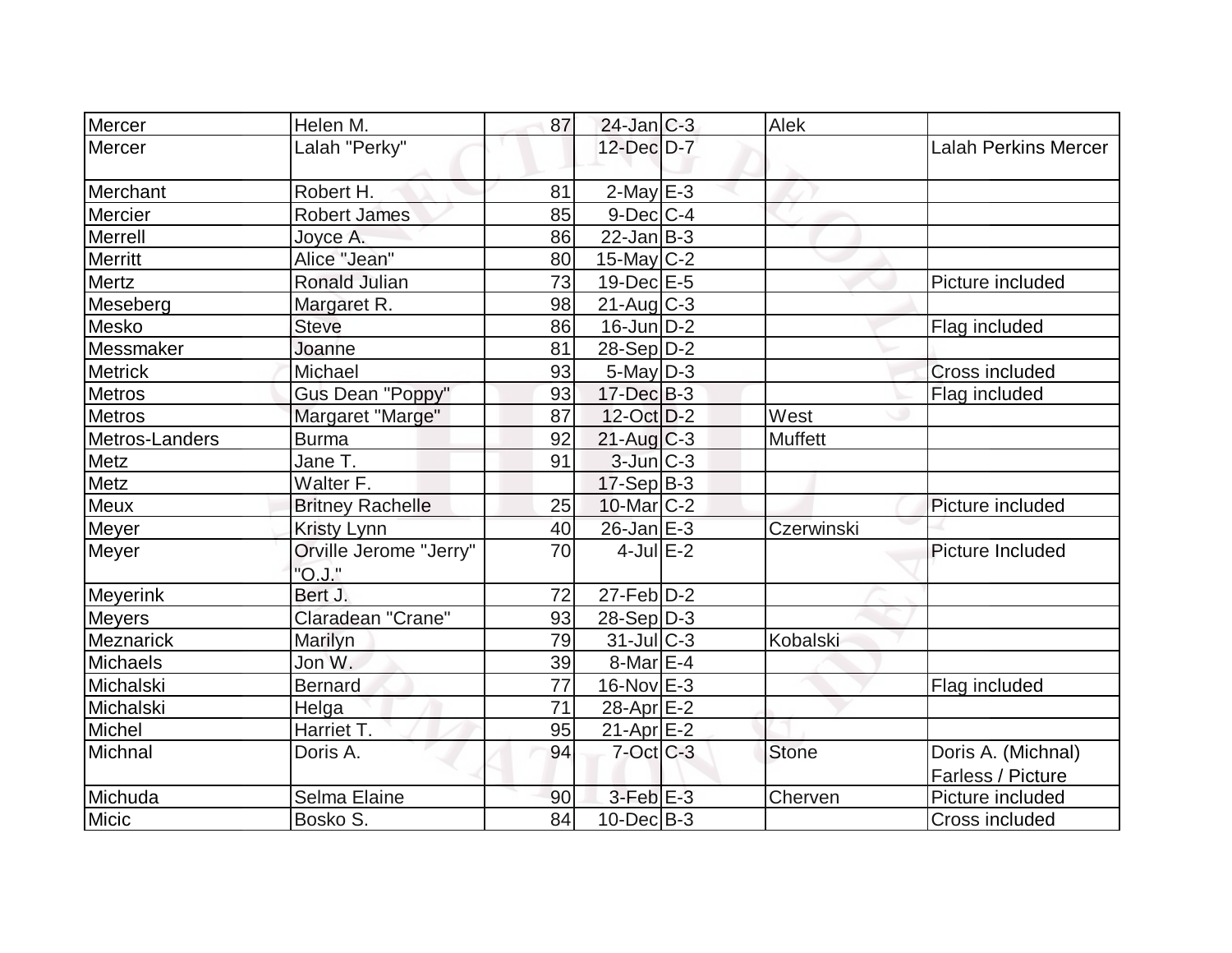| <b>Midkiff</b> | Quinton              | 87              | $14$ -Mar $E-3$        |                 | Picture included  |
|----------------|----------------------|-----------------|------------------------|-----------------|-------------------|
| Mielenz        | Gerald A. "Jerry"    | 69              | 4-Mar A-10             |                 |                   |
| Mielenz        | Joan B.              | 82              | $8$ -Jul $C$ -4        |                 |                   |
| Mierzwa        | Ann M. "Honey"       | 92              | $5$ -Aug $C$ -6        | Piwowarczyk     |                   |
| Mihal          | David M.             | 62              | $14$ -Apr $E-2$        |                 | Flag included     |
| Mihich         | John W., Jr.         | 24              | $3-Aug$ $E-2$          |                 |                   |
| Mijatovic      | Anna                 | 79              | $5$ -Jun $C-2$         | <b>Bindr</b>    | Cross included    |
| Mika           | James R. "Jim"       | $\overline{72}$ | $7 - Aug   C-3$        |                 | Flag included     |
| Mika           | Nancy                | 59              | 4-Aug $D-5$            |                 |                   |
| Mika           | Richard S.           | 87              | $26$ -Feb $C-9$        |                 | Flag included     |
| Mikalauski     | Delphene             |                 | $10$ -Jan $ C-3 $      |                 |                   |
| <b>Mikals</b>  | Rita                 | 91              | $16$ -Dec $ C-4 $      | Lewkowski       | Picture included  |
| <b>Mikels</b>  | Mary Virginia        | 85              | $6$ -Jan $E-2$         | Little          | Full name Mary    |
|                |                      |                 |                        |                 | Virginia (Mikels) |
|                |                      |                 |                        |                 | <b>Jarrett</b>    |
| Mikkelsen      | Tara N.              | 27              | $20$ -Mar $ C-3 $      |                 |                   |
| Mikula         | James Gerald "Jim"   | 68              | $20$ -Jun $E-3$        |                 | Flag included     |
| Milakovich     | Evelyn               | 87              | 28-Oct C-4             |                 |                   |
| Milalauski     | Delphene             |                 | $9$ -Jan $B$ -2        |                 |                   |
| Milano         | Nichali Nina         | 85              | $7-Feb$ <sub>C-2</sub> | Lourik          | Picture included  |
| Milanovich     | Violet               | 89              | $14$ -Jun $E-2$        | Vujacich        | Cross included    |
| Milburn        | <b>Joseph Edward</b> | 57              | $28$ -Dec $C-4$        |                 |                   |
| Milda          | Norman Joseph        | 83              | $5-Feb$ B-6            |                 | Flag included     |
| <b>Miles</b>   | <b>Alice Marie</b>   | 94              | 28-Nov E-4             | <b>Kuehl</b>    | Picture included  |
| <b>Miles</b>   | Helen                | 89              | $15-Sep C-2$           | <b>Besterda</b> |                   |
| Mileusnich     | Stephen              | 87              | $14$ -Dec $E-3$        |                 | Flag included     |
| Milhouse       | Foster A.            | 83              | $31$ -JulC-3           |                 | Flag included     |
| <b>Miller</b>  | Alva L.              | 92              | $3$ -Oct $E-2$         |                 |                   |
| <b>Miller</b>  | Ann                  |                 | $16$ -Oct $ C-3 $      | Marko           |                   |
| Miller         | Ann                  | 84              | $1$ -Jan $C-4$         |                 |                   |
| Miller         | Ben S.               | 90              | 1-Aug $E-3$            |                 | Flag included     |
| Miller         | Dennis M.            | 66              | $9-Nov$ E-3            |                 |                   |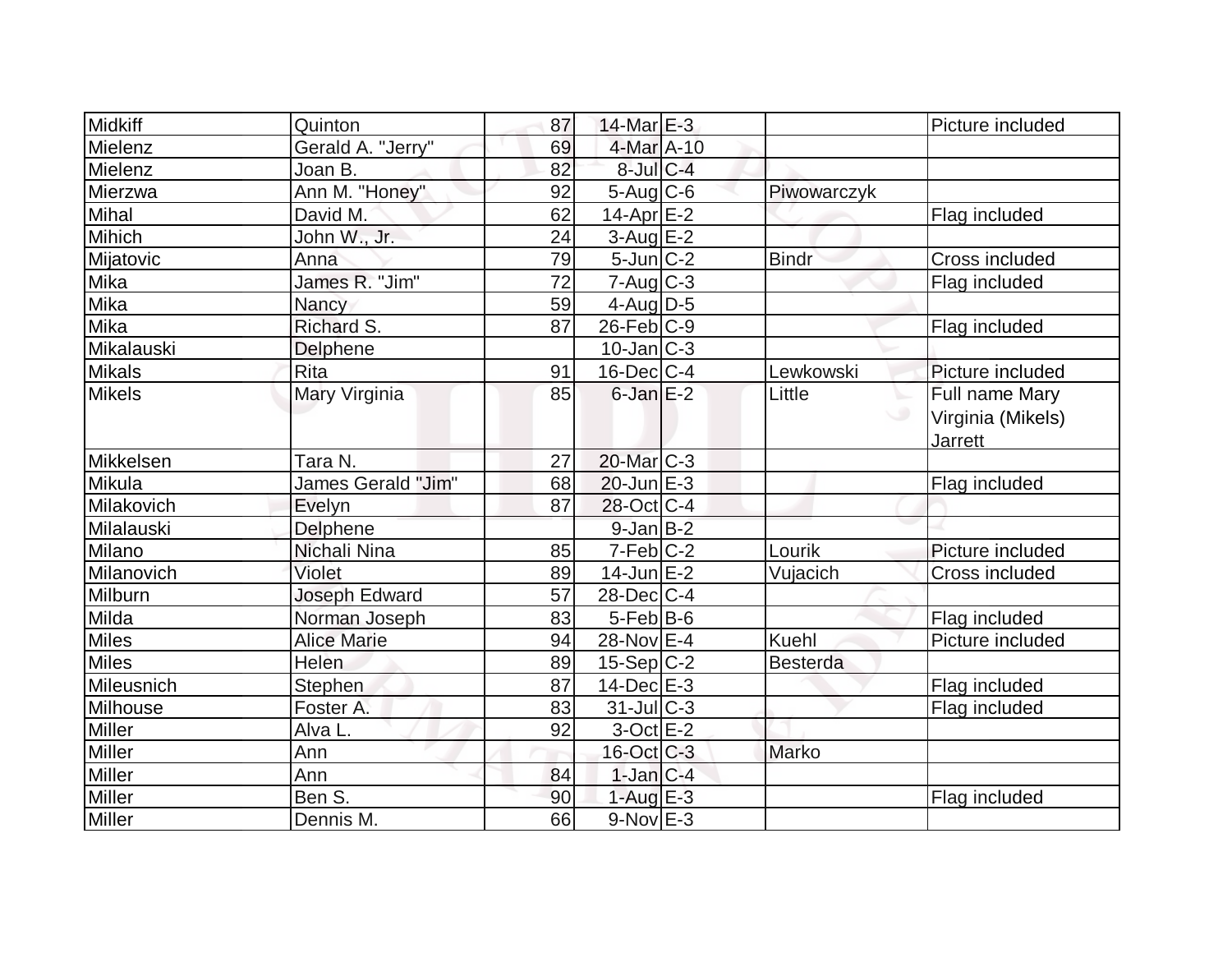| Miller        | Dora Alice                    | 84 | $3$ -Jan $C-3$    |              |                              |
|---------------|-------------------------------|----|-------------------|--------------|------------------------------|
| Miller        | Eileene L.                    | 53 | 16-Oct C-3        |              |                              |
| Miller        | Eugene Allen                  | 61 | 24-May E-3        |              |                              |
| <b>Miller</b> | Harvey                        | 84 | $14$ -Aug $C-3$   |              | Star of David included       |
| <b>Miller</b> | Harvey                        | 84 | $18$ -Aug C-3     |              | Star of David included       |
| <b>Miller</b> | Iris                          | 77 | $22$ -Jun $E-2$   |              | Star of David included       |
| <b>Miller</b> | James A. "Jimbo" "Big<br>Jim" | 59 | $13$ -Dec $E-2$   |              | Picture included             |
| <b>Miller</b> | James E.                      | 86 | 23-Feb $E-5$      |              | Flag and Picture<br>included |
| Miller        | James E., Sr. "Jim"           | 90 | $6-Sep$ $F-3$     |              | Flag included                |
| Miller        | Joyce M.                      | 70 | $29$ -Dec $D-3$   | Kramer       |                              |
| Miller        | Lorraine                      | 81 | $12$ -Aug C-3     |              |                              |
| Miller        | Mark H.                       | 59 | $28-Sep D-2$      |              |                              |
| <b>Miller</b> | Matthew P.                    | 23 | $28$ -Oct C-4     |              |                              |
| Miller        | Michael                       | 61 | $29$ -Apr $ C-9 $ |              |                              |
| <b>Miller</b> | Michelle R. "Shelly"          | 54 | $28$ -Feb $ C-3 $ |              |                              |
| Miller        | Ray G.                        | 89 | 16-May $E-3$      |              |                              |
| <b>Miller</b> | Robert C.                     | 80 | $30$ -Jun $D-2$   |              | Picture included             |
| Miller        | Robert W.                     | 88 | 15-Aug $E-3$      |              |                              |
| Miller        | Ruth B.                       | 95 | $18-Nov$ C-4      | <b>Brown</b> | Picture included             |
| <b>Miller</b> | Sandra J.                     | 70 | $26$ -Aug C-3     | Rippy        |                              |
| Miller        | Sandra J.                     | 71 | $18$ -Jan $E-3$   |              |                              |
| Miller        | Shane J.                      | 58 | $26$ -Jul $E-2$   |              |                              |
| Miller        | Shirley A.                    | 76 | $25$ -Aug $C-2$   |              | Shirley A. Miller (Kerr)     |
| <b>Miller</b> | <b>Shirley Fay</b>            | 90 | $14$ -Mar $E-3$   |              | Picture included             |
| <b>Miller</b> | Tommy J., "James"             | 48 | $17$ -Aug E-3     |              |                              |
| Miller        | Velma B.                      | 94 | $27$ -Oct $ C-2 $ |              |                              |
|               |                               |    |                   |              |                              |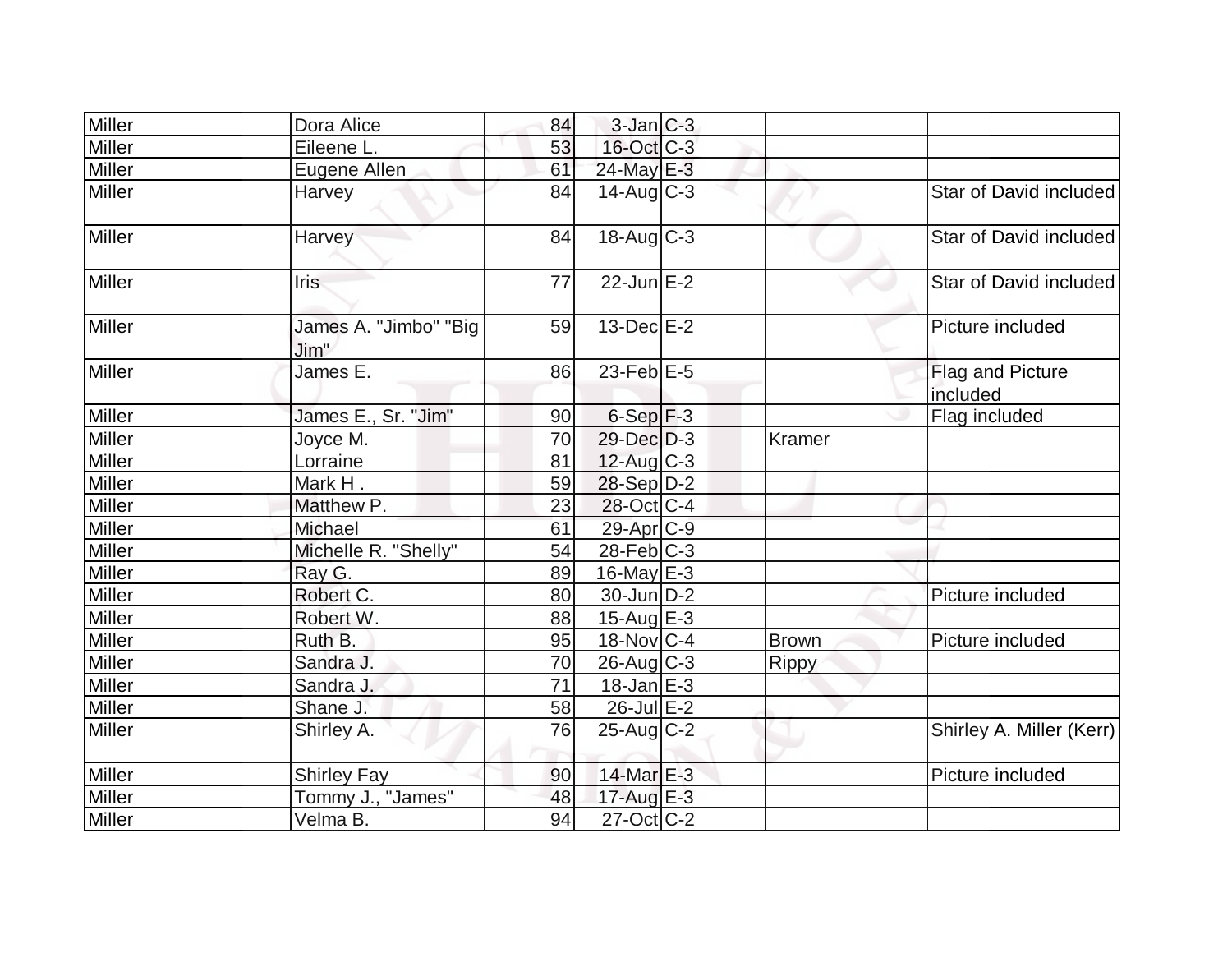| Miller         | William H.            | 90 | $9$ -Mar $C-2$         |                | Picture included                        |
|----------------|-----------------------|----|------------------------|----------------|-----------------------------------------|
| Milligan       | <b>Jeffrey Scott</b>  | 48 | $13$ -Mar $ C-3 $      |                |                                         |
| Milligan       | Larry E.              | 50 | $9-Nov$ E-3            |                |                                         |
| Milligan       | <b>Marion Roberta</b> | 77 | $16$ -Oct $ C-3 $      | <b>Danskin</b> |                                         |
| Milligan       | Russell D.            | 53 | $13 - \text{Jul}E - 2$ |                |                                         |
| Milligan       | Sally E.              | 78 | $12$ -Jun $C-2$        | <b>Hughes</b>  | Sally E. Asbury<br>Milligan             |
| Millman        | Leona                 | 96 | 25-Mar C-11            | <b>Bruns</b>   | Leona Wray Millman /<br><b>Pictures</b> |
| Mills          | Carl F.               | 83 | $31$ -May D-3          |                | K of C emblem and<br>Picture included   |
| <b>Mills</b>   | Lorraine V.           | 88 | 19-May $D-2$           |                |                                         |
| <b>Mills</b>   | Robert R.             | 58 | $15$ -Jun $E-2$        |                |                                         |
| <b>Mills</b>   | Roy W.                | 79 | $28$ -Jan $B-2$        |                | Flag included                           |
| <b>Milly</b>   | John M. Jr.           | 75 | $7 - Aug   C-2$        |                | Flag included                           |
| Milteer        | Arthur Henley         | 70 | $12$ -Apr $E-3$        |                |                                         |
| <b>Milteer</b> | Cleo O.               | 95 | $11$ -Jan $E-3$        |                |                                         |
| Milton         | Norma Mae             | 87 | $1-Sep C-2$            |                | Picture included                        |
| Minas          | Edward C., III        | 83 | $9-Sep B-3$            |                |                                         |
| Mindas         | John J.               | 84 | $1$ -Jul $C$ -3        |                | Flag included                           |
| Minick         | Charles L. "Charlie"  | 78 | $20-Sep$ $E-3$         |                | Masonic emblem<br>included              |
| Minnich        | Russell P.            | 61 | $1-OctB-3$             |                |                                         |
| Miranda        | Jesus M.              | 83 | $6$ -Dec $F-4$         |                | Flag included                           |
| Mirowski       | Susan Jo              | 68 | $28$ -JulD-7           |                |                                         |
| Mischevich     | Daisy                 | 87 | $7$ -Jul $ D-2 $       |                | Cross included                          |
| Misiora        | Leon J.               | 78 | $17$ -Apr $ C-2 $      |                | Flag included                           |
| <b>Miskus</b>  | <b>Margaret</b>       | 91 | $15$ -May C-3          |                |                                         |
| <b>Misun</b>   | Betty J.              | 79 | $6$ -Nov $C-3$         | Hall           |                                         |
| Mitch          | Donald                | 87 | 25-Nov C-4             |                |                                         |
| Mitch          | June D.               | 83 | 25-Oct E-3             |                |                                         |
| Mitchell       | H. R. "Mitch"         | 85 | $31$ -Dec $B-3$        |                | Flag included                           |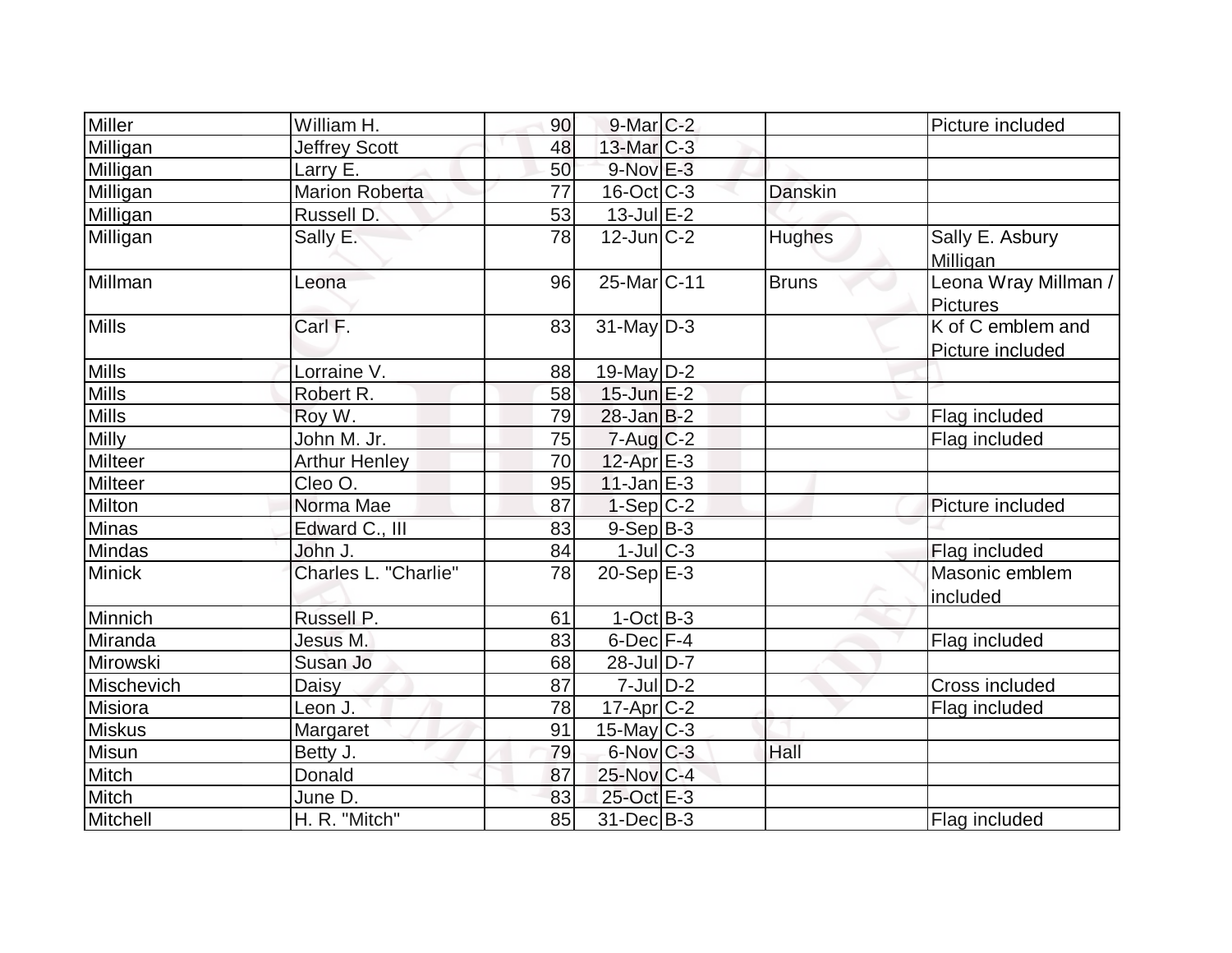| Mitchell        | Henry S. "Big Guy"      | 90 | $2$ -Jan $B-3$        |              | Flag included            |
|-----------------|-------------------------|----|-----------------------|--------------|--------------------------|
| Mitchell        | Jerry Wayne             | 65 | 20-Jun E-3            |              |                          |
| Mitchell        | John "Jack"             | 89 | 18-Mar A-10           |              | Flag included            |
| Mitchell        | Regina Sue              | 61 | $16$ -Jul B-2         | <b>Baker</b> |                          |
| Mitchell        | <b>Riley Ann</b>        | 58 | $8$ -Jan $ C-3 $      |              |                          |
| Mitchem         | Robin                   |    | $13$ -Jul $E-2$       | Aldrich      |                          |
| <b>Mitrakis</b> | Chris C.                | 81 | $7-Dec$ $E-3$         |              | Cross included           |
| Mizwicki        | Mary Ann                | 55 | $29$ -Apr $ C-9$      |              |                          |
| <b>Moats</b>    | Donald W. Sr.           | 75 | $6$ -May $C$ -4       |              |                          |
| Moeller         | Harvey R.               | 90 | $17$ -Mar $E-2$       |              |                          |
| Mohr            | Marjorie Dale           | 69 | $3-Apr$ $C-3$         |              |                          |
| Molchan         | Harry                   | 83 | 15-Mar $E-5$          |              | Flag and Masonic         |
|                 |                         |    |                       |              | emblem included          |
| Molchan         | Mary Ann                |    | $14$ -Jan $E-3$       | Giasafakis   | Cross included           |
| Moline          | Mary                    | 62 | $2$ -Feb $ F-2 $      |              |                          |
| Molnar          | Lois D. "Dianne"        | 76 | $21$ -Feb $ C-3$      |              |                          |
| Molnar          | Nancy E.                | 63 | $14$ -Dec $E-3$       |              |                          |
| Monanteras      | Helen                   | 86 | $5$ -Feb $ B$ -6      |              | <b>Helen Monanteras</b>  |
|                 |                         |    |                       |              | (Vasos) / Cross          |
| Monanteras      | Theophilos "Phil"       | 88 | 13-Mar C-3            |              | <b>Cross and Picture</b> |
|                 |                         |    |                       |              | included                 |
| Monroe          | Terry M.                | 59 | $23$ -Aug E-3         |              |                          |
| Montalvo        | Gloria "Tiny"           | 74 | $27$ -Apr $C-3$       |              | Picture included         |
| Montgomery      | David, Jr.              | 77 | $12$ -Nov $ B-2 $     |              |                          |
| Montpetit       | Shirley E.              | 75 | $2$ -Oct C-3          | Gray         |                          |
| Mooney          | Lou Eva                 | 73 | 26-Mar <sub>B-2</sub> |              |                          |
| Moore           | <b>Bernadette Marie</b> | 69 | $30$ -Mar $C-2$       | Evano        |                          |
|                 | "Bernie"                |    |                       |              |                          |
| Moore           | Judith Ann              | 63 | $2$ -Dec $C$ -4       | Oney         |                          |
| Moore           | Lonnie G.               | 57 | $6$ -Dec $E-2$        |              |                          |
| Moore           | Reba K. "Sis" " Meg"    | 89 | 29-Jul C-3            | <b>Pitts</b> |                          |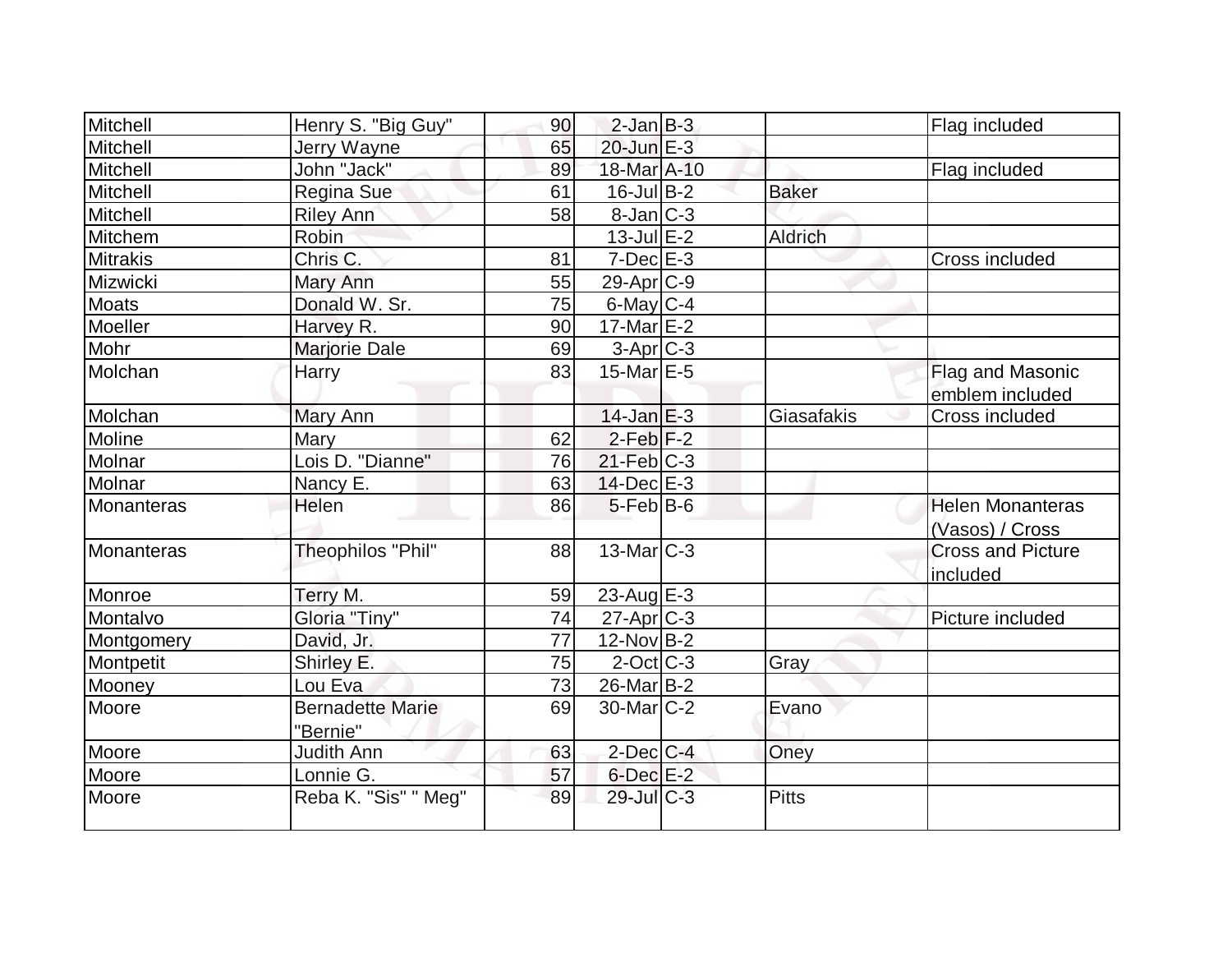| Moore          | Richard E.                       | 83 | $19-Apr \, E-3$   |              | Flag included                         |
|----------------|----------------------------------|----|-------------------|--------------|---------------------------------------|
| Moore          | Samuel Kenneth<br>"Sam"          | 20 | $17$ -Jun $C-4$   |              |                                       |
| Moore          | <b>William Preston "Billy"</b>   | 75 | $26$ -Aug C-4     |              |                                       |
| Moore          | Zollie, Jr.                      | 83 | $8-Aug$ $E-2$     |              |                                       |
| Morales        | David F.                         | 61 | $9$ -Mar $ C-2 $  |              |                                       |
| <b>Morales</b> | Juana                            | 68 | $19-Apr$ $E-3$    | Colon        |                                       |
| <b>Morales</b> | Marilyn                          | 58 | $22$ -Jul C-4     |              |                                       |
| Moran          | Michael T.                       | 75 | $18$ -Jul $E-3$   |              | Flag included                         |
| Morandi        | Peter J., Sr.                    | 67 | $6$ -Jun $E-3$    |              |                                       |
| Moreau         | <b>Michael Charles</b><br>"Mike" | 59 | $26$ -Jan $E-3$   |              |                                       |
| Moreno         | Helen I.                         | 79 | 29-Oct B-2        | Pauly        |                                       |
| Mores          | Richard S.                       | 84 | $30$ -Aug $E-3$   |              | Flag included                         |
| Morgan         | Dorothy                          |    | $26$ -Apr $E-3$   | <b>Brown</b> |                                       |
| Morgan         | George Albert                    | 81 | $1-Apr B-4$       |              |                                       |
| Morgan         | Lola Madolin                     | 98 | $30$ -Jan B-2     | <b>Ritt</b>  |                                       |
| Morgan         | <b>Thomas Daniel</b>             | 58 | $25$ -Feb $E$ -3  |              |                                       |
| Moricz         | Helen S.                         | 82 | $2$ -Jan $B-3$    | Stofko       |                                       |
| Morky          | Casimir F. "Casey"               | 89 | $27$ -Nov $ C-3 $ |              | Flag included                         |
| <b>Morley</b>  | James J.                         | 77 | $15$ -Mar $E$ -6  |              | Flag included                         |
| <b>Morris</b>  | Arthur R.                        | 81 | 16-May $E-3$      |              | Flag included                         |
| <b>Morris</b>  | Charles A. "Chuck"               | 75 | $7 - Aug   C-3$   |              | Flag included                         |
| <b>Morris</b>  | Harold "Moe"                     | 91 | $7-Feb$ C-3       |              | Picture and Star of<br>David included |
| <b>Morris</b>  | Helen                            | 93 | $7-Oct$ $C-3$     | Almason      |                                       |
| <b>Morris</b>  | Lynn                             | 63 | $9-Nov$ $E-2$     | Huffman      | Picture included                      |
| <b>Morris</b>  | Rita Jane                        | 96 | 18-May E-3        | <b>Bush</b>  |                                       |
| Morrison       | Evelyn L.                        | 91 | $31$ -Jan $ C-3 $ | Purkey       | Eastern Star and Flag<br>included     |
| Morrisroe      | William R.                       | 85 | $10$ -Jan $ C-3 $ |              |                                       |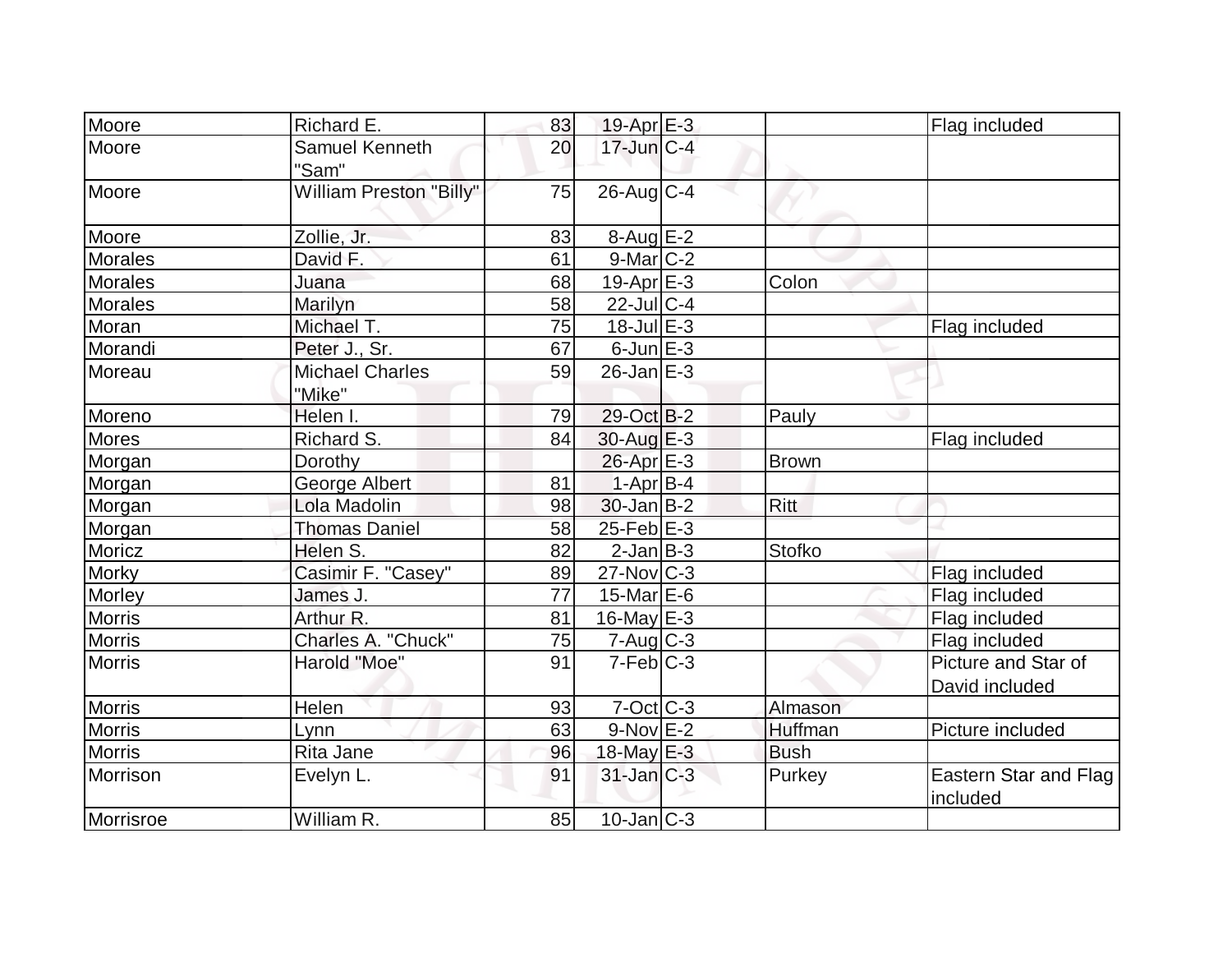| Morrow         | Charles "Wayne"             | 70 | 13-Oct C-3              |                    |                              |
|----------------|-----------------------------|----|-------------------------|--------------------|------------------------------|
| <b>Morrow</b>  | James Lee "Jim"             | 76 | $15-Sep$ C-3            |                    | Flag included                |
| Morse          | Gloria M.                   | 91 | $2-Sep C-4$             | Hill               | Gloria M. Wandersee<br>Morse |
| Morthland      | <b>Anna Marie</b>           | 93 | $14$ -Jan $B$ -2        | Pope               |                              |
| Morton         | Elaine V. "Viv"             | 83 | $22$ -Jul C-4           | Lowe               |                              |
| Mosca          | Josephine                   | 89 | $27$ -Oct C-2           | Grdinich           |                              |
| <b>Moses</b>   | Marlene J.                  | 78 | $25-Sep C-3$            | <b>Della Rocco</b> | Picture included             |
| Moskovsky      | Ronald                      | 52 | $6$ -Dec $F-4$          |                    | Star of David included       |
| <b>Moss</b>    | Mary "Sue"                  | 67 | $10$ -Jul $C-2$         | Painter            |                              |
| <b>Moss</b>    | Nancy                       | 77 | $16$ -Dec $ C-4 $       | Fields             |                              |
| Motta          | Thomas A. "Tom"             | 60 | $24$ -Aug $E-2$         |                    |                              |
| Motz           | Allen A.                    | 71 | $17$ -Feb $E-2$         |                    |                              |
| Mourer         | William D. "Skip"           | 74 | $23-Oct$ $C-3$          |                    | Flag included                |
| Mowbray        | <b>Myrtle</b>               | 94 | $23$ -Jun $D-3$         |                    |                              |
| <b>Mrak</b>    | Mary Jane "Jane"            | 84 | $4$ -Oct $F-4$          |                    | Picture included             |
| <b>Mshar</b>   | Walter J., Jr.              | 64 | 22-Apr <sub>IC-10</sub> |                    |                              |
| Mudd           | <b>Willard "Budd"</b>       | 56 | $20$ -Nov $ C-3 $       |                    | Flag included                |
| Mudy           | Shirley A.                  | 70 | $11-Auq$ D-6            |                    |                              |
| Mudy           | Stanley J. "Stash"          | 82 | $19-Oct$ $E-3$          |                    | Flag included                |
| Muenich        | Harold G.                   | 98 | $6$ -Dec $E-3$          |                    |                              |
| <b>Muffett</b> | Jonathan A.                 | 19 | $6$ -Feb $ B-3 $        |                    |                              |
| Muhm           | Thomas O.<br>"Grumpa/Irene" | 65 | $6$ -Jun $E-3$          |                    | Flag included                |
| Muldoon        | Lillian B.                  | 91 | $2$ -Dec $ C-4 $        |                    |                              |
| Mulé           | Antoinette M.               | 97 | $29$ -May C-2           | Calabrese          |                              |
| Mulholland     | Charles L.                  | 91 | $3-Feb$ $E-2$           |                    | Marine emblem<br>included    |
| Mullaney       | JoAnn M.                    | 83 | $5-Sep$ E-3             |                    |                              |
| Muller         | Paul W. Sr.                 | 79 | 24-May E-3              |                    |                              |
| Mullholland    | <b>Brittany</b>             | 19 | $14$ -Jan $ B-2 $       |                    |                              |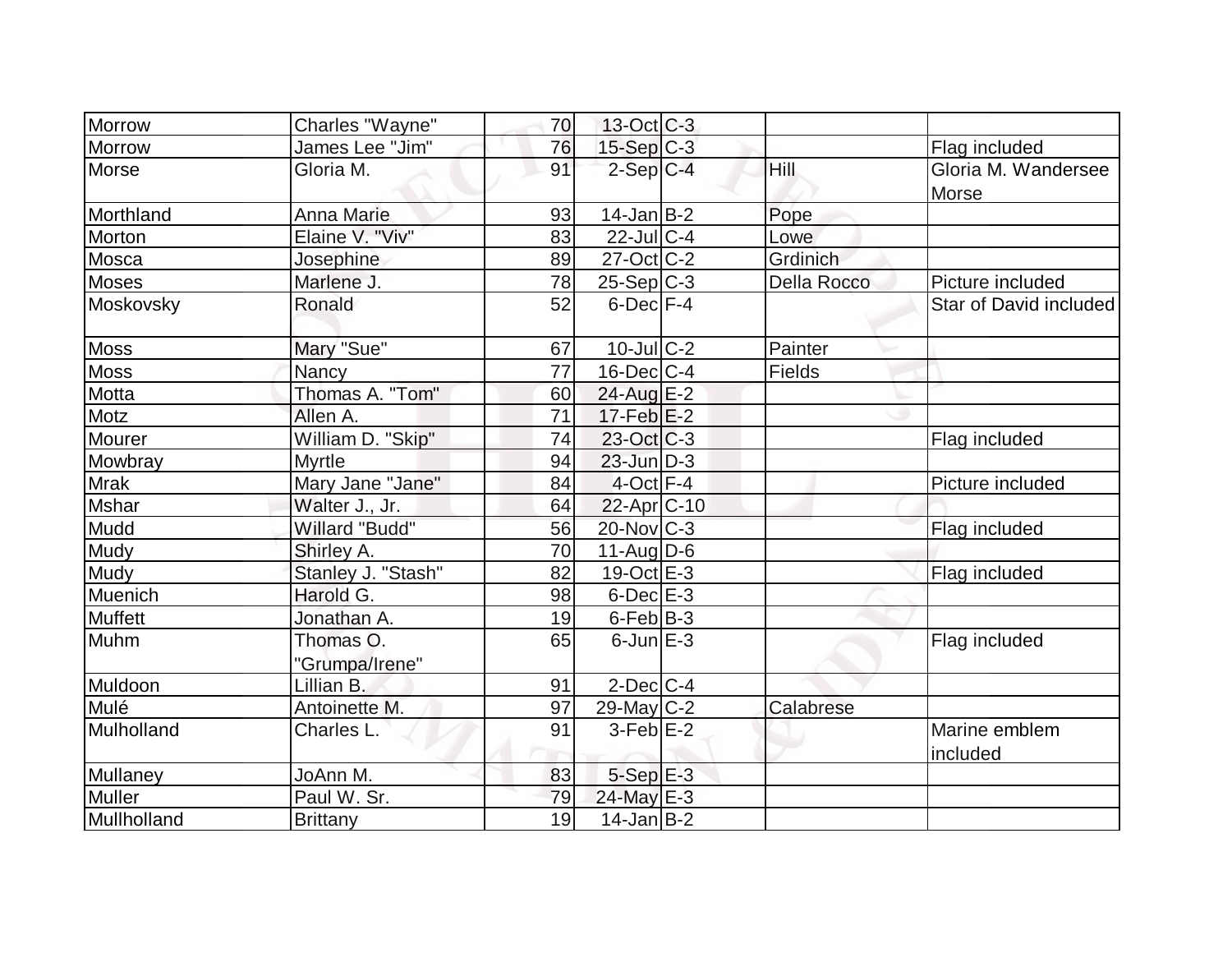| Mulligan       | James R.            | 81              | $22$ -Jan B-3     |          |                         |
|----------------|---------------------|-----------------|-------------------|----------|-------------------------|
| Mulroe         | Ann G.              | 88              | 24-May E-3        |          |                         |
| Mumaugh        | Sharon Lee          | 63              | 26-Nov B-3        |          |                         |
| Mundo          | Genevieve "Jennie"  | 88              | $29$ -Jan B-4     |          |                         |
| Mundo          | Guadalupe T.        | 89              | $1-AugE-3$        |          |                         |
| Mundo          | William D.          | 33              | $24$ -Mar $E-3$   |          |                         |
| Muniz          | Celia               | 78              | $14$ -Nov $ D-3 $ |          |                         |
| Munshower      | Richard M.          | 81              | $13$ -Feb $ B-2 $ |          |                         |
| Muro           | Alonzo              | 53              | 28-Mar E-3        |          | Picture included        |
| Murphy         | Charles H. (Chuck)  | 85              | $21$ -Jun $E-3$   |          |                         |
| Murphy         | Mavis. "Mitzi"      | 44              | $20$ -Nov $ C-2 $ |          |                         |
| Murphy         | <b>Melvin Lee</b>   | 74              | $17$ -Aug $E-3$   |          | Flag included           |
| Murphy         | Thomas E. III       | 79              | 19-Nov B-3        |          |                         |
| Murray         | Dorothy V.          | 92              | $4$ -Jan $E-3$    |          | Picture included        |
| Murray         | Joseph C. E., Sr.   | 58              | $2$ -Mar $ C-3 $  |          |                         |
| Murray         | Paul "Al"           | 66              | $27$ -Dec $D-3$   |          |                         |
| Mushinski      | <b>Edward James</b> | 89              | $12$ -May D-2     |          | Flag incuded            |
| <b>Musial</b>  | Lorraine M.         | 89              | $2$ -Feb $ F-2 $  | Conley   | Picture included        |
| Muskoski       | Helen               | 95              | 30-Nov E-3        |          | Helen Muskoski          |
|                |                     |                 |                   |          | (Betley)                |
| Musson         | Jolene A.           | 72              | $19$ -Jul $E-3$   |          |                         |
| Muszynski      | Edward J. "Ginger"  | 88              | $27-Sep$ $E-3$    |          | Flag included           |
| Muth           | Martin Timothy II   | 26              | $13$ -Jan $E-3$   |          |                         |
| <b>Mybeck</b>  | Mary Lou            | 84              | $11-Oct$ $E-3$    | Irwin    |                         |
| <b>Myer</b>    | <b>Shelly</b>       | 49              | $7$ -Jul $D-2$    |          | Shelly Boger Myer /     |
|                |                     |                 |                   |          | <b>Memorial Service</b> |
| <b>Myers</b>   | Charles C.          | 88              | $17$ -Mar $E-3$   |          | Flag included           |
| <b>Myers</b>   | Donna J.            | 61              | $19$ -Dec $E-4$   | Claypool |                         |
| <b>Myres</b>   | William H.          | 94              | $25$ -Feb $E-3$   |          | Flag included           |
| <b>Myricks</b> | Ruby                | 76              | 14-Nov D-4        |          | Picture included        |
| Myslinski      | Roman W. "Ray"      | 79              | 20-Aug E-2        |          | Flag included           |
| Mysliwiec      | Charles W.          | $\overline{88}$ | $24-SepB-3$       |          | Cross included          |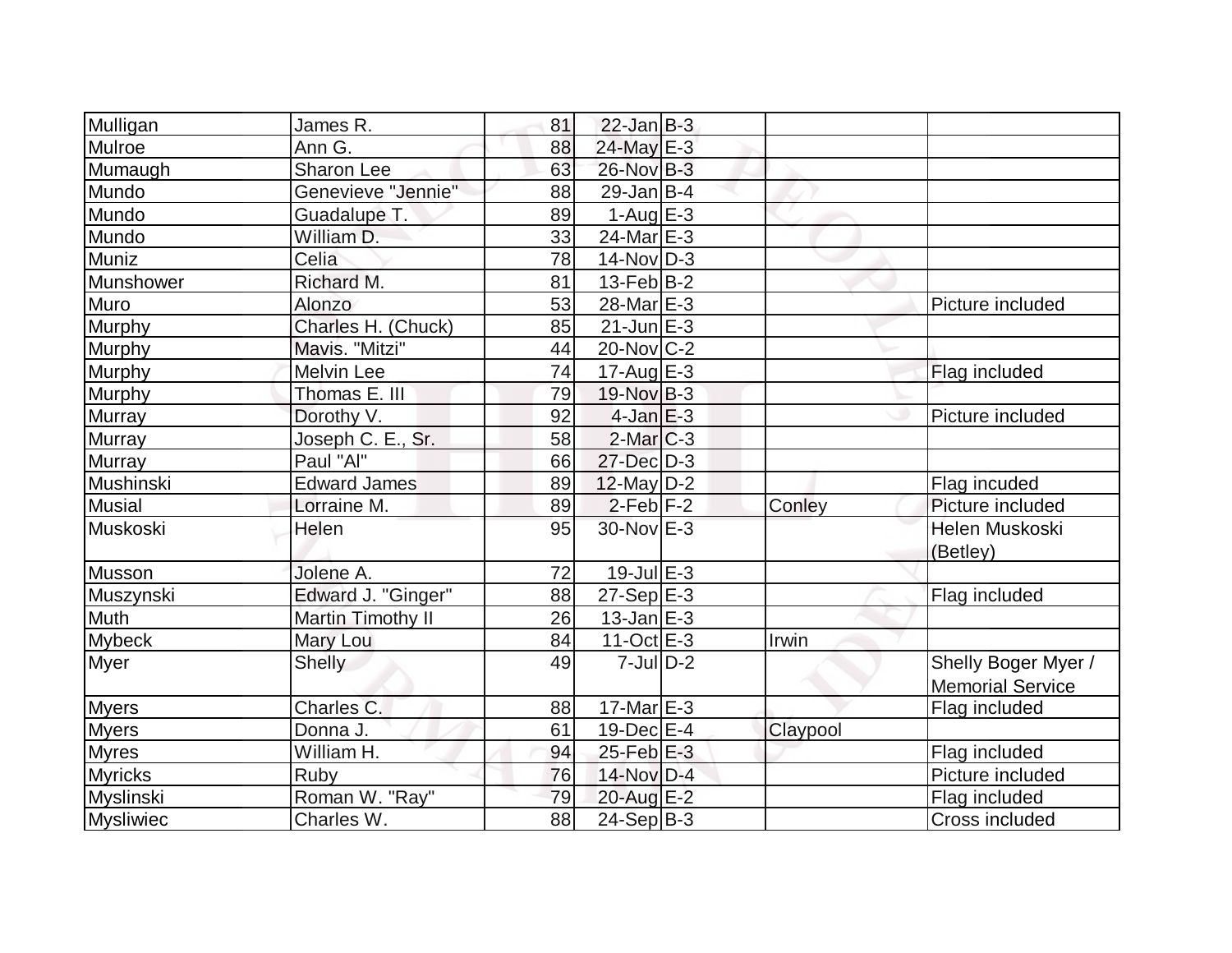| Myszkowski     | <b>Florian Anthony</b> | 88 | $22$ -May C-3     |               |                                 |
|----------------|------------------------|----|-------------------|---------------|---------------------------------|
| Myzejewski     | Ted                    | 93 | 6-May C-4         |               |                                 |
| Nabhan         | Lael Jean              | 91 | $5$ -Jul $D-3$    | Anderson      |                                 |
| Naccarato      | Frank                  |    | 22-Nov D-2        |               |                                 |
| Naccarato      | Mary                   | 80 | $17-Feb$ $E-2$    |               |                                 |
| Naccarato      | Mary Ann               | 59 | $16$ -Nov $E-3$   | Hilton        |                                 |
| Nagel          | Jeanette               | 81 | $22-Sep C-3$      | Wiltjer       |                                 |
| Nagy           | Anthony "Tony"         | 47 | $21$ -Dec $E-3$   |               |                                 |
| Nagy           | Charles G. "Chuck"     | 82 | $26$ -Aug $C-4$   |               |                                 |
| Nallen         | James F., Rev.         | 72 | $17$ -Jul $C-3$   |               | Picture included                |
| Namovice       | Veronica W.            | 89 | $5-Aug$ $C-6$     | Czekalski     |                                 |
| Nance          | Dennis                 | 62 | $18$ -Jul $E-3$   |               |                                 |
| Nannenga       | George A.              | 85 | $18-Sep C-3$      |               |                                 |
| Napier         | Carol J.               | 79 | $24-Sep B-3$      | Otterman      |                                 |
| Naranjo        | Frank A. "Paco"        | 85 | $16$ -May $E-3$   |               | Picture included                |
| Narvid         | Catherine "Kay"        | 91 | 18-Nov C-4        | Koziarz       |                                 |
| Naspinski      | <b>Betty</b>           | 85 | $23$ -Jun $D-3$   |               | Picture included                |
| Nassenstein    | John D., Jr.           | 40 | $23-Sep C-4$      |               |                                 |
|                | "Cheerios"             |    |                   |               |                                 |
| Natarelli      | Frank J.               | 89 | $19$ -Jul $E-2$   |               | Flag included                   |
| <b>Natzke</b>  | Dawna                  | 46 | $10$ -Jan $ C-3 $ | Smith         | Picture included                |
| <b>Natzke</b>  | Douglas G.             | 41 | $10-Sep B-2$      |               |                                 |
| <b>Nault</b>   | <b>Kevin William</b>   | 22 | $26$ -Jul $E-2$   |               |                                 |
| Naumoff        | Ruth R.                | 82 | $10$ -JulC-3      |               | Picture included                |
| <b>Navikas</b> | Joseph                 | 89 | $25$ -Nov $ C-4 $ |               |                                 |
| Nawrocki       | Henry                  | 96 | $9-Nov$ $E-3$     |               | Polish Eagle symbol<br>included |
| Nay            | Karen E.               | 53 | $29$ -Dec $D-3$   | <b>Hughes</b> |                                 |
| <b>Nazimek</b> | Richard L. "Fats"      | 63 | 30-May E-3        |               | Flag included                   |
| <b>Neary</b>   | John "Jack"            | 67 | $12$ -Jul $E-3$   |               |                                 |
| Nebel          | Joseph A.              | 81 | 14-Nov D-3        |               | Flag included                   |
| Necastro       | Elsie M.               | 95 | $20$ -Dec $E-3$   |               |                                 |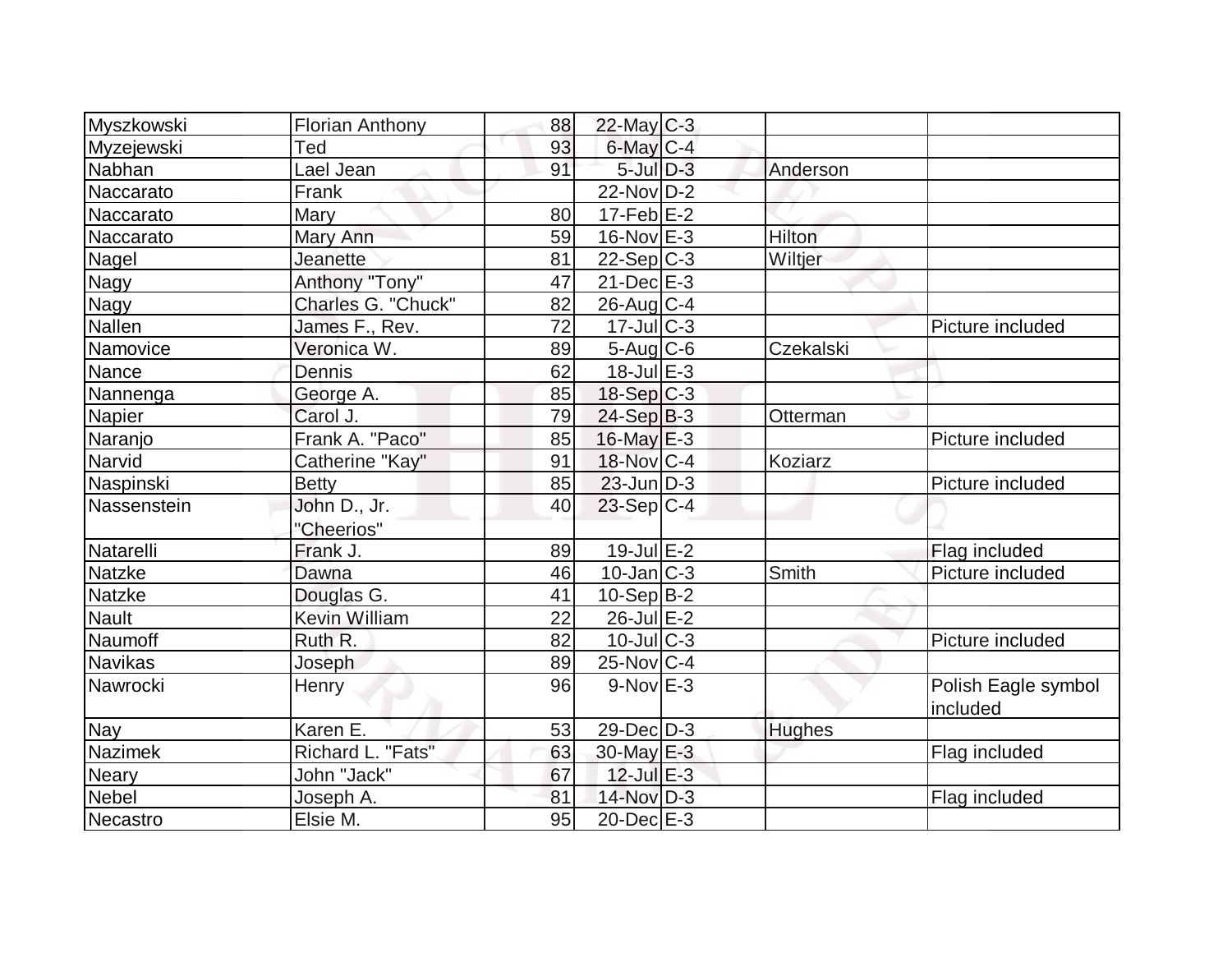| Nedreau        | Sylvia M.             | 88              | $17$ -May $E-3$         |                 | Picture included  |
|----------------|-----------------------|-----------------|-------------------------|-----------------|-------------------|
| Nedza          | Wanda                 |                 | $3$ -May $F-3$          | Wegrzyn         |                   |
| <b>Neher</b>   | Rhonda                | 45              | $4$ -Aug D-5            | <b>Richards</b> |                   |
| Nehring        | <b>Thomas Francis</b> | 58              | $3-Feb$ $E-2$           |                 | Picture included  |
| <b>Neill</b>   | Edith M. "Edie"       | 53              | $24$ -May E-3           |                 |                   |
| Neitzel        | Suzanne M.            | 59              | $17$ -Apr $ C-2 $       | <b>Santos</b>   | Picture included  |
| Nelken         | <b>Shirley</b>        | 76              | 16-Nov E-2              | Weaver          |                   |
| Nelleman       | Joyce                 | $\overline{72}$ | $12$ -Oct $D-2$         |                 |                   |
| <b>Nellett</b> | Cheryl A.             | 54              | $23$ -Jan $ B-2 $       |                 |                   |
| Nelson         | <b>Bernice</b>        | 95              | $15$ -Jan $ C-4 $       | <b>Taber</b>    | Picture included  |
| Nelson         | <b>Edward Carl</b>    | 92              | $6$ -Mar $ C-3 $        |                 | Flag included     |
| Nelson         | Larry W., Sr.         | 71              | $29$ -Mar $E-3$         |                 | Flag and Masonic  |
|                |                       |                 |                         |                 | emblem included   |
| Nelson         | Marvin                | 48              | $8$ -Jul $C-3$          |                 |                   |
| <b>Nelson</b>  | Michael A.            | 53              | $13$ -Jul $E-2$         |                 |                   |
| Nelson         | Victoria B.           | 101             | 21-Dec E-3              | Wnukowski       |                   |
| Nelson         | William A.            | 77              | $17-Oct$ $E-3$          |                 | Flag included     |
| Nelson         | <b>Winifred Mae</b>   | 90              | $14$ -Oct C-6           | <b>Brandt</b>   | Picture included  |
| Nesmith        | Donald R. "Duck"      | 68              | $6$ -Jun $E-3$          |                 | Flag and Picture  |
|                | "Cowboy"              |                 |                         |                 | included          |
| Nevills        | Jeff W.               | 41              | 28-Oct E-2              |                 | Flag included     |
| <b>Nevills</b> | Marlene M.            | 74              | 25-Mar <sub>IC-10</sub> | LaForte         | Marlene M. Mahin- |
|                |                       |                 |                         |                 | <b>Nevills</b>    |
| <b>Newell</b>  | Howard F.             | 52              | $10$ -May $E-3$         |                 |                   |
| <b>Newell</b>  | Wilma Jean            | 78              | $30-Sep C-4$            |                 |                   |
| Newton         | Diane M.              | 57              | 3-Sep B-3               |                 |                   |
| Nicholas       | Mary                  | 81              | $10$ -Jan $ C-3 $       |                 |                   |
| <b>Nichols</b> | Kathryn E.            | 99              | $14$ -Jan $ B-2 $       |                 |                   |
| <b>Nichols</b> | Lois                  | 88              | $11$ -Mar $C-9$         | Luck            |                   |
| <b>Nichols</b> | Lorraine Claire       | 84              | $30-Sep C-4$            | Fanzlaw         | Picture included  |
| <b>Nichols</b> | Sarah J.              | 85              | $24$ -Apr $C-2$         | <b>Burch</b>    |                   |
| Nicholson      | Donald C.             | 58              | $12-Sep D-3$            |                 |                   |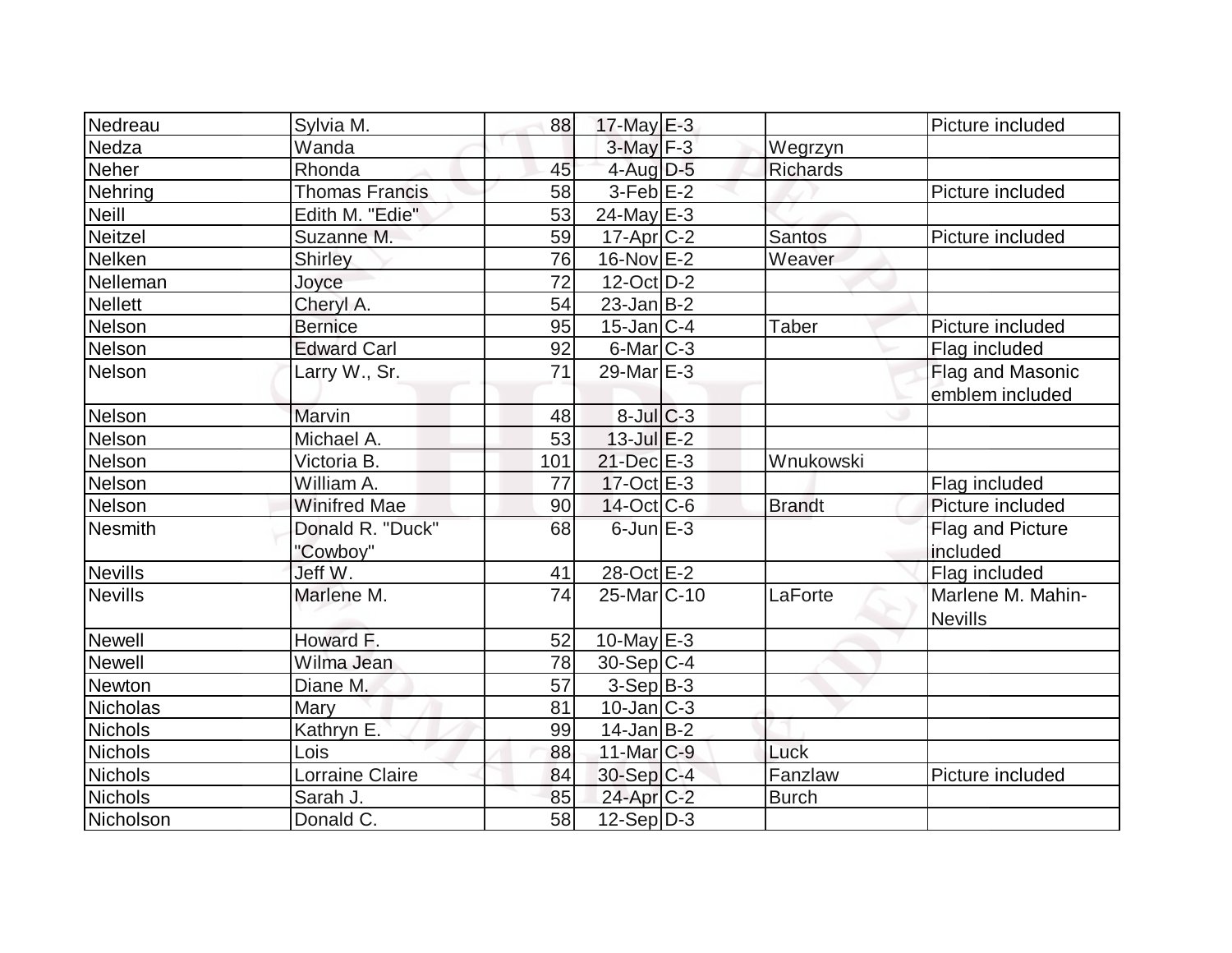| Nicholson      | Glenn "Christopher"                | 39 | $1-Feb$ $E-3$      |           | Picture included                           |
|----------------|------------------------------------|----|--------------------|-----------|--------------------------------------------|
| Nicoloff       | Chris, Jr. "Nick"                  |    | 29-Jul C-3         |           |                                            |
| Niemiec        | Genevieve M.                       | 91 | $5-Sep$ $E-3$      |           |                                            |
| Niemyski       | Florence                           | 84 | $4-Sep$ $C-3$      |           |                                            |
| Niequist       | Anne F.                            | 85 | $5 - Jun$ $C - 3$  | Franklin  | Picture / Anne F.<br><b>Niequist White</b> |
| Nieting        | Edmund P., Rev.                    | 87 | $13$ -Jun $E-3$    |           | Picture included                           |
| Nightingale    | Joan                               | 79 | $6$ -Jan $E-3$     | Blanco    |                                            |
| Nigrelli       | <b>Charles "Hubcap</b><br>Charlie" | 91 | $18$ -Jun $B - 2$  |           | Flag included                              |
| Niksch         | Evelyn                             | 95 | $23-Sep C-4$       |           |                                            |
| <b>Niksich</b> | Pauline "Polly"                    | 83 | 15-Mar $E-4$       | Hailey    |                                            |
| Nixon          | Doris A.                           | 79 | 12-May $D-2$       |           |                                            |
| <b>Noble</b>   | <b>Mabel Louise</b>                | 89 | $30$ -May $E-3$    |           |                                            |
| <b>Nocek</b>   | Dorothy M.                         | 92 | $11$ -Jun $B-3$    | Krukowski |                                            |
| <b>Nolan</b>   | John M.                            | 82 | $11-Apr$ $E-3$     |           |                                            |
| Nolbertowicz   | Robert J. "Robot"                  | 63 | $2-Apr B-2$        |           | Flag included                              |
| Nolen          | John L.                            | 69 | $19$ -Dec $E-4$    |           |                                            |
| <b>Noll</b>    | Romaine K.                         | 89 | 20-Oct C-2         |           |                                            |
| Nomanson       | Cassandra D. "Sandi"               | 64 | $29$ -JulC-3       |           | Picture included                           |
| Nondorf        | Al, Reverend                       |    | $30$ -Apr $ B-2 $  |           |                                            |
| <b>Noort</b>   | Albert J.                          | 87 | 22-Aug $E-3$       |           | Flag included                              |
| Nordyke        | Russell G.                         | 72 | $2$ -Oct $ C-3 $   |           |                                            |
| Norman         | David Wayne                        | 50 | $29$ -Apr $ C$ -10 |           |                                            |
| <b>Norrick</b> | Veachel D. "Paups"                 | 95 | $15$ -Dec $ D-4 $  |           |                                            |
| <b>Norris</b>  | Danny H.                           | 65 | $25$ -Jan $E-3$    |           |                                            |
| <b>Norris</b>  | Richard L.                         | 66 | $14$ -Dec $E-3$    |           | Flag included                              |
| Norwood        | David A. "Tron"                    | 28 | $8-Feb$ $E-2$      |           |                                            |
| Norwood        | Phillip E.                         | 55 | 30-Nov E-3         |           |                                            |
| <b>Nosich</b>  | Matilda "Tillie"                   | 87 | $15$ -Oct B-2      | Kresich   |                                            |
| Novac          | Rhonda Lynn                        | 59 | $24$ -Jun $ C-4$   | Watson    |                                            |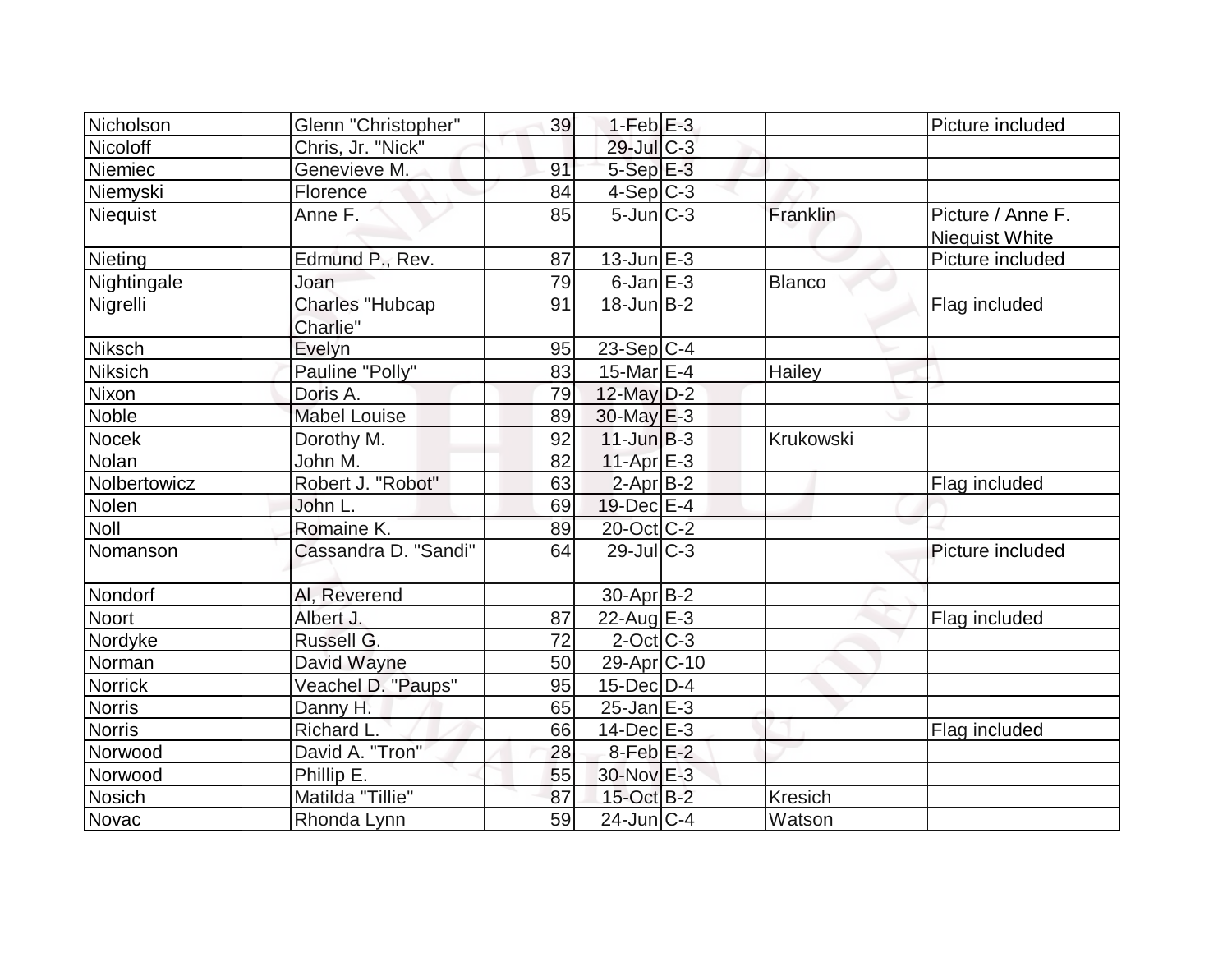| Novak        | Anita               | 85              | $21$ -Dec $E-3$   | Minton     |                  |
|--------------|---------------------|-----------------|-------------------|------------|------------------|
| Novak        | Charles E. Sr.      | 76              | $29$ -Feb $E-3$   |            | Flag and Picture |
|              | "Charlie"           |                 |                   |            | included         |
| Novak        | Dennis L.           | 71              | $5$ -Nov $B$ -3   |            | Flag included    |
| <b>Novak</b> | Edward S.           | 79              | $2$ -Aug $F-3$    |            | Flag and Picture |
|              |                     |                 |                   |            | included         |
| Novak        | Kerry               | 39              | $21$ -May B-3     | McLaughlin |                  |
| Novak        | Lois Marie          | 84              | $4-Feb$ $E-2$     |            |                  |
| Novak        | Margaret C.         | 93              | 30-May $E-4$      | Ricardi    |                  |
| Novak        | William R.          | 82              | $5$ -Oct $E-3$    |            |                  |
| Novosel      | Anne W.             | 96              | $6$ -Dec $F-4$    | Vlasic     |                  |
| Novotney     | Bob. M. "Flapps"    | 59              | $30$ -Apr $E-2$   |            |                  |
| Nowacki      | <b>Shirley June</b> | 79              | 28-May B-3        |            |                  |
| Nowaczyk     | David P. (Staff     | 32              | $27$ -Apr $C-3$   |            | Flag and picture |
|              | Sergeant)           |                 |                   |            | included         |
| Nowaczyk     | Phyllis C.E.        | 89              | $27$ -Jan $ C-4 $ |            | Picture included |
| Nowak        | Hilda               | 88              | $3-Mar$ $C-2$     |            |                  |
| Nowak        | Irene T.            | 96              | $31-Oct$ $E-3$    | Prokop     | Picture included |
| Nowak        | Martin Jr.          | 83              | 14-Mar E-4        |            | Flag included    |
| Nowakowski   | Thomas E.           | 64              | $9-Nov$ $E-3$     |            | Flag included    |
| Nowicki      | Victor H.           | 78              | $22$ -Jan B-4     |            | Flag and Picture |
|              |                     |                 |                   |            | included         |
| Nowocin      | Edward              | 80              | $9$ -Aug E-6      |            |                  |
| Nuccio       | Louis               | 80              | $4$ -Dec $ C-2 $  |            | Flag included    |
| <b>Nuce</b>  | Martha H.           | 88              | $1-Nov$ F-3       |            | Martha H. Nuce   |
|              |                     |                 |                   |            | (Klos)           |
| <b>Nulf</b>  | Arlene              | 88              | $6$ -Aug $B$ -3   |            |                  |
| <b>Nunez</b> | Guillermina (Mina)  | 87              | $12$ -Jun $ C-3 $ | Serratto   |                  |
| <b>Nunez</b> | Henry "Chick"       | 81              | $10$ -Feb $C-3$   |            | Flag included    |
| Nunez        | Patricia A.         | 78              | 29-Aug E-3        |            |                  |
| <b>Nydam</b> | <b>Agnes Ruth</b>   | 91              | $4$ -Jun $B-3$    | Voss       |                  |
| Nystrom      | Ronald F.           | $\overline{72}$ | $4-Sep$ $C-3$     |            | Flag included    |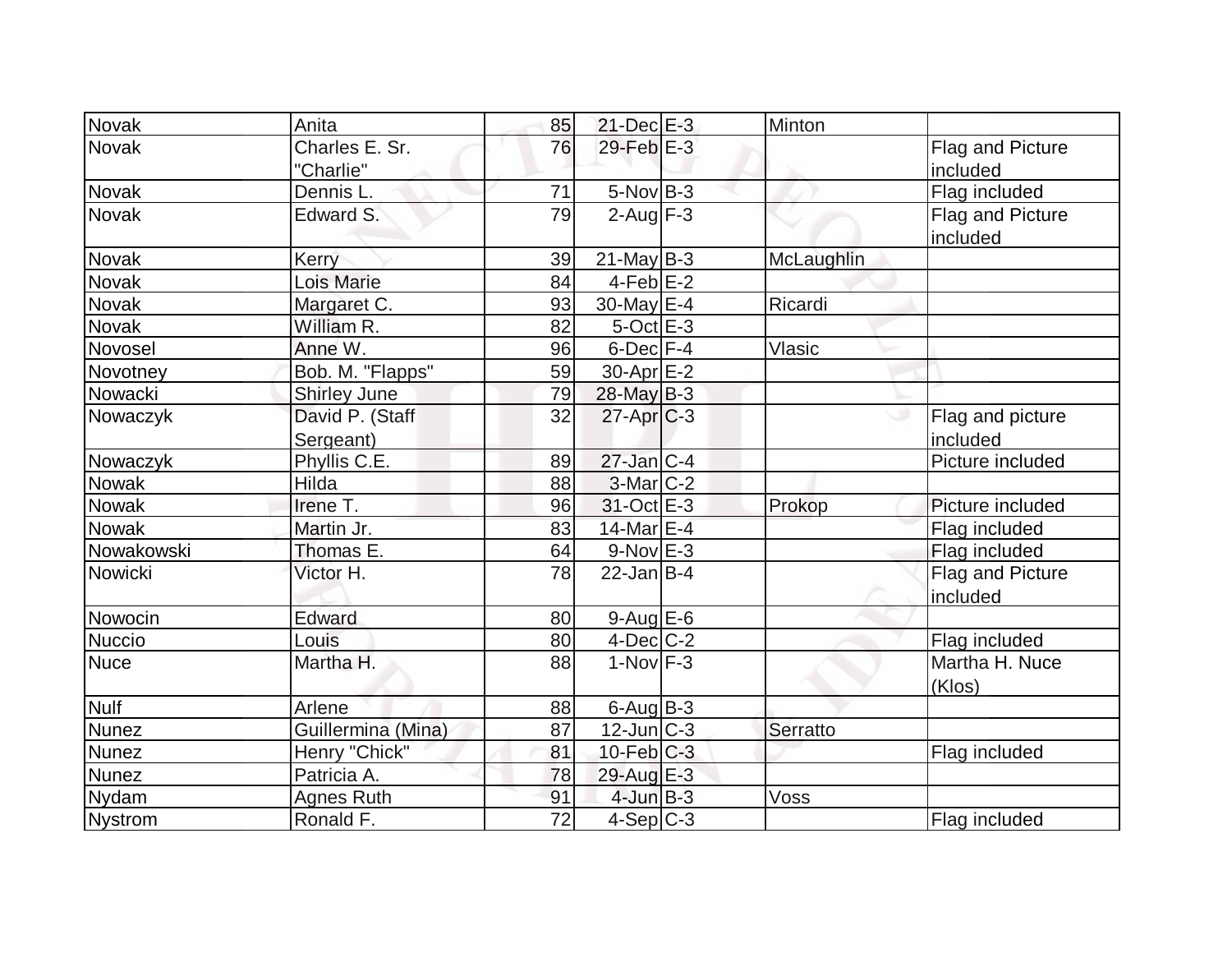| Obbagy             | Roseleen G. "Rose"       | 70              | $4$ -Oct $F-3$          | Ryan      |                               |
|--------------------|--------------------------|-----------------|-------------------------|-----------|-------------------------------|
| Oberman            | William "Yoms"           |                 | 28-Dec C-4              |           | Flag included                 |
| O'Block            | John A., Jr.             | 71              | $20$ -Nov $C-3$         |           |                               |
| Obrakta            | Edward J.                | 92              | $13$ -Dec $E-5$         |           | Flag and Picture<br>included  |
| O'brien            | Donald W., Sr.           | 73              | $14-Sep$ $E-2$          |           |                               |
| Obzetich           | Mark J.                  | 67              | 4-Mar A-10              |           | Flag included                 |
| Ochoa              | Joe L., Jr. "Nuno"       | 81              | $24$ -JulC-3            |           | Flag and Picture<br>included  |
| Ochoa              | Victor                   | 82              | $19$ -Jul $E-3$         |           | Flag included                 |
| Ochwat             | Jennifer M.              | 39              | $3-May$ F-4             |           |                               |
| O'Connell          | Patricia                 | 81              | $1-Dec$ $C-4$           | Quinn     |                               |
| O'Connell          | Patricia Quinn           | 82              | $2$ -Dec $ C-4 $        |           |                               |
| O'Conner           | Kathleen "Bette"         | 89              | $29$ -Jan B-4           |           | See Kathleen<br>O'Connor      |
| O'Connor           | James                    | 64              | $6$ -Feb $B$ -3         |           |                               |
| O'Connor           | Kathleen "Bette"         | 89              | $29$ -Jan B-4           |           | See Kathleen<br>O'Conner      |
| O'Connor           | Thomas Joseph<br>William | 69              | $10$ -Jun $C-4$         |           | "Bubba" "Pops"                |
| Odette             | Teresa A.                | 74              | $13$ -Mar $C-3$         |           |                               |
| <b>Odlivak</b>     | Mary Ann                 | 80              | $19-Auq$ $C-4$          | Palenik   |                               |
| Odzinski           | Jean D.                  | 94              | $16$ -Oct $ C-3 $       | Krupinski | Jean D. (Ulanski)<br>Odzinski |
| O'Heir             | Eileen A.                | 74              | $3$ -Jan $ C-3 $        |           |                               |
| O'Keefe            | Margaret M.              | 87              | $11$ -Mar $ C-9 $       |           |                               |
| Olavarria-Gonazlez | Ramona "Mona"            | 77              | $20$ -Nov $ C-3 $       | Lugo      |                               |
| Oldenberg          | Michael J.               | 64              | 26-Oct A-14             |           |                               |
| Oldfield           | Shirley                  |                 | $7-Sep$ E-4             | Lontz     |                               |
| O'Leary            | Barbara A.               | 72              | $15$ -May $C-3$         | Frain     |                               |
| O'Leary            | Mary                     | 97              | $10$ -Apr $C-3$         | Zieminski |                               |
| Olejniczak         | Robert J.                | $\overline{73}$ | $28-Oct$ <sub>C-4</sub> |           |                               |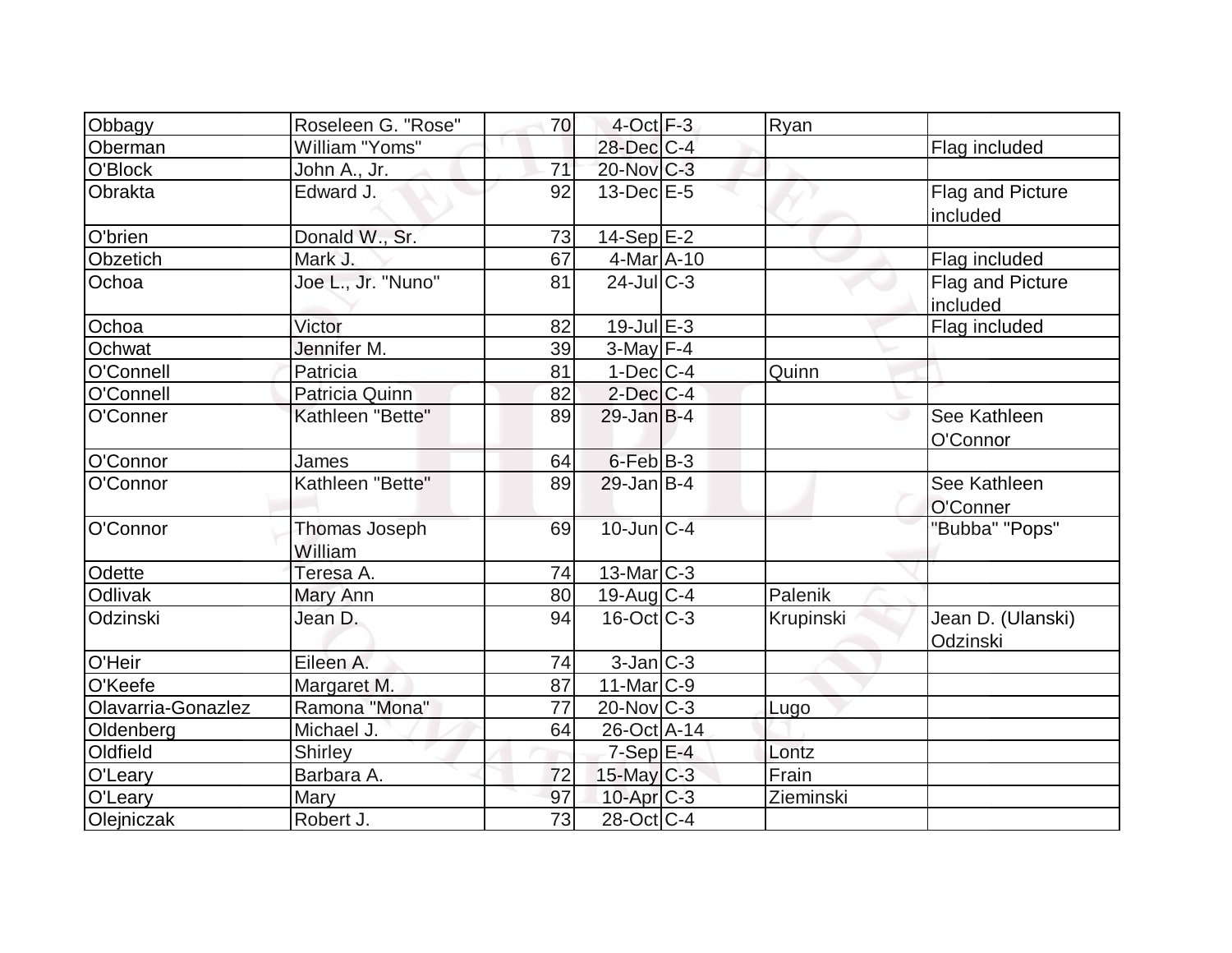| Olejniczak | Thomas J. "Olen"       | 62              | 30-Dec C-5        |                |                    |
|------------|------------------------|-----------------|-------------------|----------------|--------------------|
| Olenik     | <b>Mark Edward</b>     | 38              | 22-Nov D-3        |                |                    |
| Olesek     | Walter F.              | $\overline{71}$ | $14$ -Jun $E-2$   |                |                    |
| Olguin     | Maria "Gracie"         | 84              | $1$ -Jul $ C-4$   |                |                    |
| Olivadoti  | Onofrio "Tony"         | 88              | $3-May$ F-2       |                | Flag included      |
| Olive      | <b>Betty Sue</b>       | 77              | $3$ -Jun $ C-4 $  |                |                    |
| Olive      | Herschel, Jr.          | 75              | $3$ -Jun $ C-4 $  |                |                    |
| Oliver     | James V.               | 89              | $6$ -Dec $F-3$    |                | Flag included      |
| Oliver     | Robert A., Sr.         | 58              | $5$ -Oct $E-3$    |                |                    |
| Olkiewicz  | Anna C.                |                 | $10$ -Apr $C-3$   | Pienta         | Anna C. Sokolinski |
|            |                        |                 |                   |                | Olkiewicz          |
| Ollie      | Mary Ann "Red"         | 76              | 16-Mar $E-3$      |                |                    |
| Olsen      | Edith L.               | 92              | $8$ -Jun $E-3$    | Schurgers      |                    |
| Olsen      | John Sigward           | 91              | $7$ -Jun $F-3$    |                |                    |
| Olson      | <b>Catherine Irene</b> | 47              | $30-Sep C-4$      |                |                    |
|            | "Cathy"                |                 |                   |                |                    |
| Olson      | Delmer A.              | 78              | $30$ -Mar $C-2$   |                |                    |
| Olson      | Phyllis L.             |                 | $5$ -Jun $C-4$    |                |                    |
| Olson      | <b>William Dean</b>    | 81              | $13$ -Apr $ C-3 $ |                | Police emblem      |
|            |                        |                 |                   |                | included           |
| Olson      | William H.             | 53              | 29-Nov E-4        |                |                    |
| Olszewski  | Bernice M.             | 84              | $22$ -Feb $E-3$   | Szajner        |                    |
| Olvera     | Jesus "Tito"           | 80              | $13$ -Mar $ C-3 $ |                | Flag included      |
| Oman       | Billye J.              | 80              | 19-Aug $C-4$      |                |                    |
| O'Neal     | James H.               | 86              | $29$ -Jun $E-2$   |                | Flag, Shriners     |
|            |                        |                 |                   |                | emblem and picture |
|            |                        |                 |                   |                | included           |
| O'Neil     | <b>Bernard "Nardo"</b> | 39              | $16$ -Feb $E-4$   |                |                    |
| O'Neill    | Marian C.              | 78              | $26$ -Jan $E-3$   | <b>Mollick</b> |                    |
| O'Neill    | Phyllis M.             | 82              | $11-Sep C-2$      |                |                    |
| Onoff      | John W.                | 71              | $3$ -May $F-4$    |                | Picture included   |
| Ontiveros  | Joseph Gabriel         | 42              | $26$ -Jan $E-3$   |                |                    |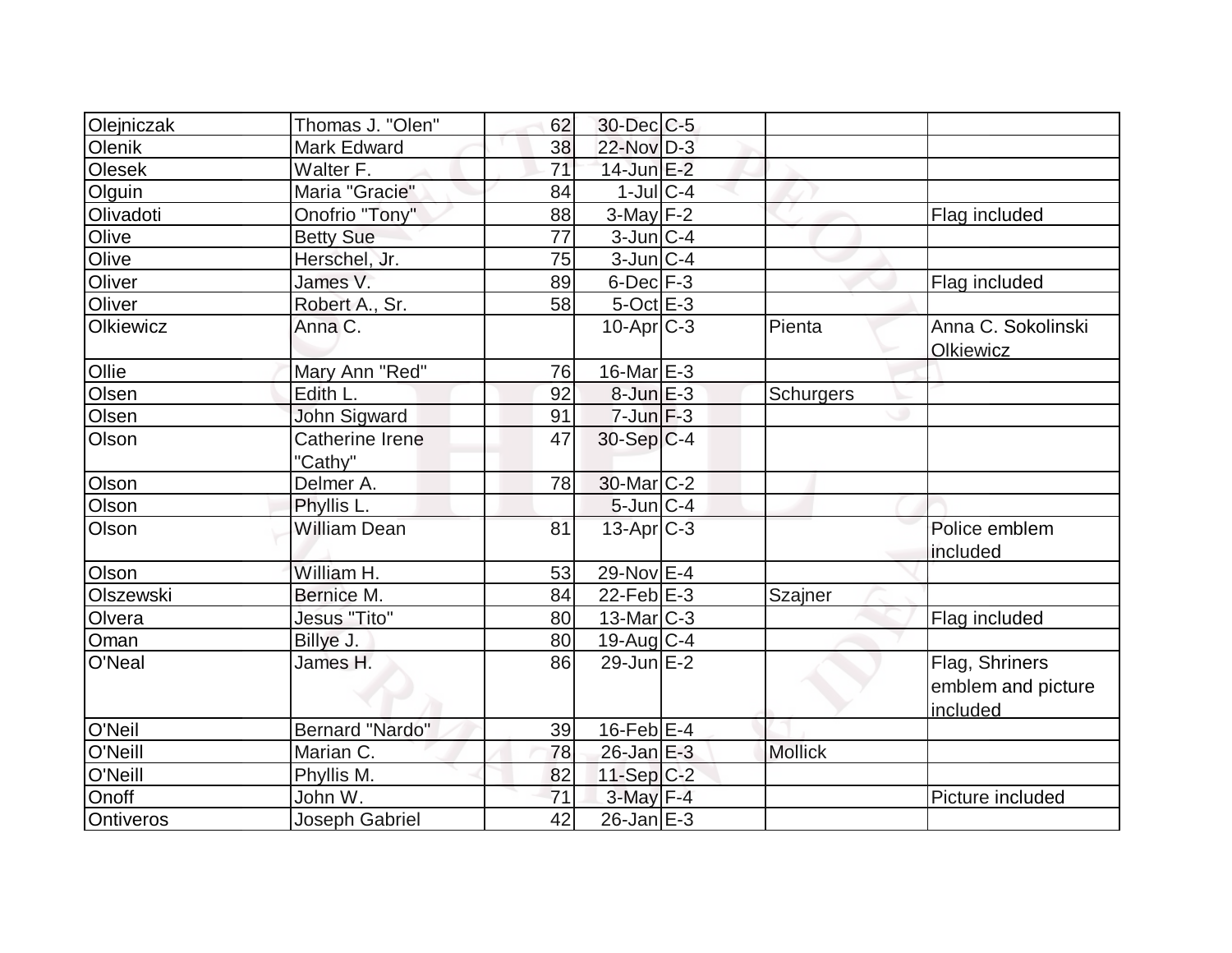| Ooms                | <b>Herbert</b>       | 90  | $4$ -May $E-3$          |                      | Flag included    |
|---------------------|----------------------|-----|-------------------------|----------------------|------------------|
| Opacic              | <b>Dragica</b>       | 83  | 19-Nov B-3              |                      | Cross included   |
| Opasik              | Rosemary             | 73  | $29$ -Jan B-3           | St. Clair            |                  |
| Opperman            | Anna Laura "Nana"    | 71  | $11$ -Mar $ C-9 $       |                      |                  |
| Oprea               | Ann L.               | 86  | $24$ -Jul $C-3$         |                      |                  |
| Oprisko             | Albert F.            | 86  | $4$ -May $E-3$          |                      | Flag included    |
| Orb                 | Virginia J.          | 93  | $28$ -Dec $C-2$         | <b>Keyes</b>         |                  |
| Orich               | John P.              | 87  | $6$ -Dec $F-4$          |                      | Flag included    |
| Orlich              | Laurie               | 86  | 31-Oct E-3              |                      | Picture included |
| Orlich              | <b>Richard Allen</b> | 88  | $14$ -Dec $E-3$         |                      | Picture included |
| O'Rourke            | Shirley A.           | 83  | $9-Nov$ $E-4$           |                      |                  |
| O'Rourke            | William A.           | 66  | $5$ -May $D-3$          |                      |                  |
| Orr                 | George A.            | 95  | $19$ -Aug $C - 4$       |                      |                  |
| Orrico              | Peter J.             |     | $14$ -Jan $E-3$         |                      | Flag included    |
| Orsini              | <b>Orest Rocco</b>   | 76  | $6$ -May $C$ -4         |                      | Picture included |
| Ortega              | Arthur M.            | 77  | $27$ -May C-4           |                      | Picture included |
| Ortiz               | Felipa "Mama Fela"   | 85  | 26-Mar B-2              |                      |                  |
| <b>Ortiz-Torres</b> | <b>Maria Delores</b> | 83  | $8$ -Mar $E$ -5         | <b>Scott-Morales</b> |                  |
| Orzel               | Rose                 | 80  | $20$ -Feb $ B-2 $       | Rusin                |                  |
| Osborn              | John J., Jr.         | 69  | $25-Sep C-2$            |                      | Flag included    |
| Osborne             | Herman C.            | 79  | 29-Apr <sub>C</sub> -10 |                      | Flag included    |
| Osborne             | Jerry L.             | 74  | $13$ -Jun $E-3$         |                      |                  |
| Osburn              | Elaine M.            | 77  | $27$ -Mar $ C-3 $       |                      |                  |
| Osburn              | Marjorie J.          | 85  | $5-Apr$ F-3             | Childress            |                  |
| Osby                | Earl                 | 81  | $4$ -Jan $E-3$          |                      | Picture included |
| O'Shea              | Gisele M.            |     | $14$ -Jan B-2           | <b>Terzian</b>       |                  |
| Oskierko            | Dorothy L.           | 90  | $7$ -May B-3            | Erickson             |                  |
| Osowski             | Mary Lou             | 74  | $4$ -Jul $E-2$          | Guzman               |                  |
| Ospalski            | Ruth Ann             | 56  | $14$ -Jul $D-2$         |                      |                  |
| Ossello             | Gene, Dr., O.D.      | 100 | 30-Sep C-3              |                      | Picture included |
| Ostapowicz          | Frances              | 89  | $3$ -Jan $C-3$          | <b>Kush</b>          |                  |
| Osteen              | Gloria               | 81  | $1$ -Jun $D-2$          | Goesel-Walker        |                  |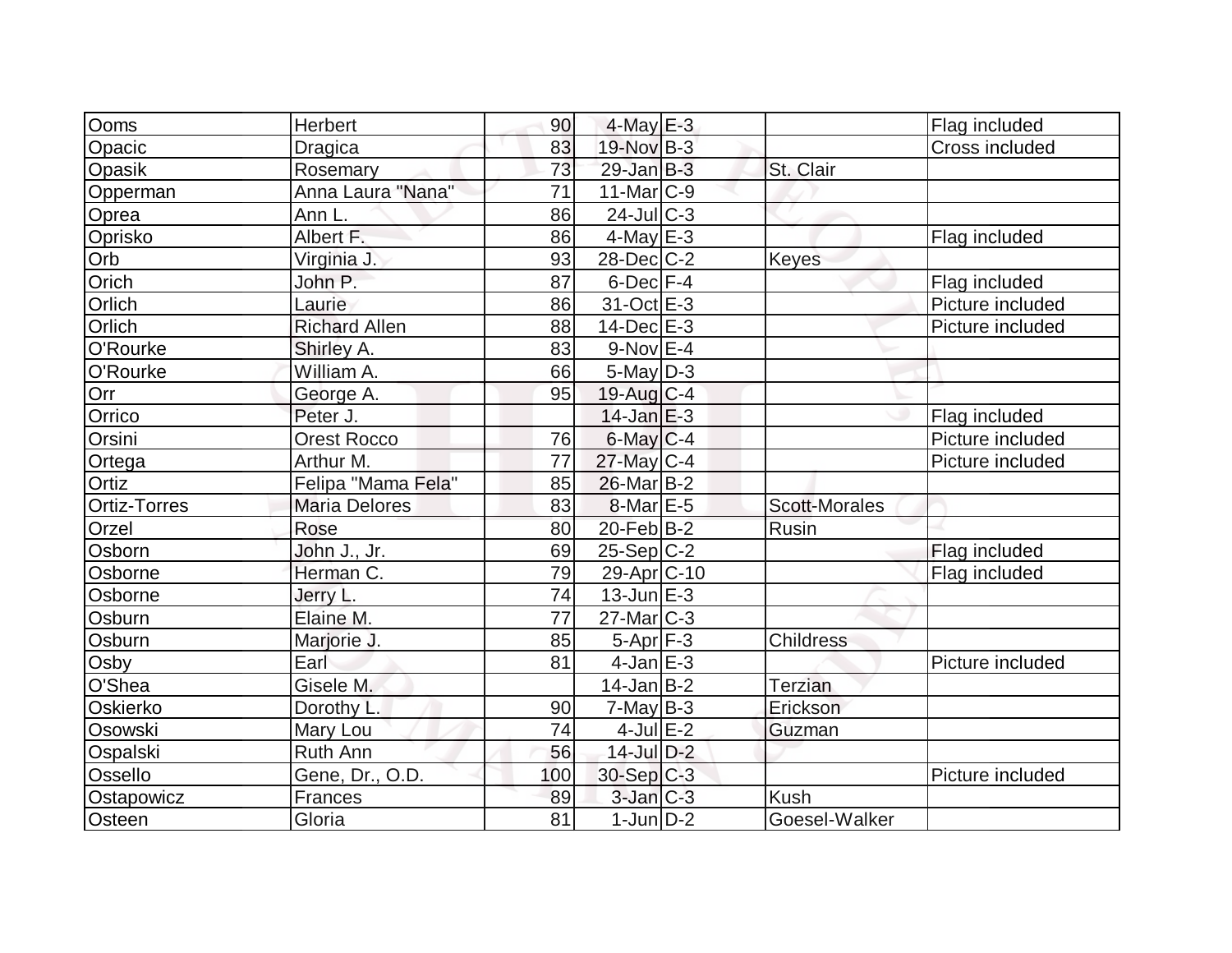| Ostrom    | Ann                          | 95 | $27$ -Aug B-3          | Pavich         |                                 |
|-----------|------------------------------|----|------------------------|----------------|---------------------------------|
| Otero     | Elsie E.                     | 66 | $17$ -Jun $C-4$        |                |                                 |
| Overholt  | Barbara A.                   | 93 | 15-Jul C-4             | Kirinich       |                                 |
| Overla    | Russell K.                   | 74 | $31$ -Jul C-3          |                |                                 |
| Owen      | Opal                         | 91 | $12$ -Jul $E-3$        |                | Eastern Star symbol<br>included |
| Owens     | Doanld E.                    | 85 | 27-Nov C-3             |                | Flag included                   |
| Oyervides | Margaret                     | 83 | $15$ -Jun $E-3$        | Pedersen       |                                 |
| Ozelie    | John S.                      | 55 | $8$ -Mar $E-3$         |                |                                 |
| Ozimec    | Thomas P.                    | 82 | $26$ -Aug $C$ -4       |                | Flag included                   |
| Paalberg  | Harry John, Jr.              | 71 | $24$ -Jul $C-3$        |                |                                 |
| Paarlberg | Jane E.                      | 86 | 26-Oct A-14            | Rietveld       |                                 |
| Pachmayer | Joseph                       | 82 | $30$ -Jan B-2          |                | Flag included                   |
| Pachnik   | Joseph H.                    | 86 | $2$ -Oct $ C-3 $       |                | Flag included                   |
| Pachol    | Larry                        | 55 | 25-Mar <sub>C-11</sub> |                |                                 |
| Pacurar   | Charles P. "Charlie<br>Tuna" | 76 | 19-Dec E-4             |                |                                 |
| Padgitt   | John H. "Jack:"              | 75 | $19$ -Aug C-4          |                | Flag included                   |
| Padilla   | Anita                        | 76 | 16-May E-4             | Aguirre        |                                 |
| Padley    | Emily "Judy"                 | 96 | $20$ -Jul $E-2$        | Zuchowski      |                                 |
| Padol     | Genevieve "Jean"             | 95 | $7 - Aug   C-3$        |                |                                 |
| Palasik   | Rosalie                      | 91 | 18-Jul E-3             | <b>Bliznik</b> |                                 |
| Palazzolo | Vito                         | 92 | $11-Sep C-3$           |                | Flag included                   |
| Palla     | Donald J., Sr.               | 80 | $21-Sep$ $E-3$         |                | Picture included                |
| Pallick   | <b>Cynthia Marie</b>         | 53 | 19-Apr $E-3$           |                |                                 |
| Palmer    | Helen M.                     | 88 | $17-Feb$ $E-3$         |                |                                 |
| Palmer    | Richard G., Sr. "Dick"       | 93 | $23$ -Oct $ C-3 $      |                | Flag included                   |
| Palomo    | Atanasio G. "Moe"            | 91 | $9$ -Feb $E-3$         |                | Picture included                |
| Pals      | Harry G.                     | 95 | $9$ -Oct $C-3$         |                |                                 |
| Pals      | Shirley M.                   | 85 | $3$ -Feb $E-3$         | Van Tongeren   | Shirley M. Pals Van<br>Schepan  |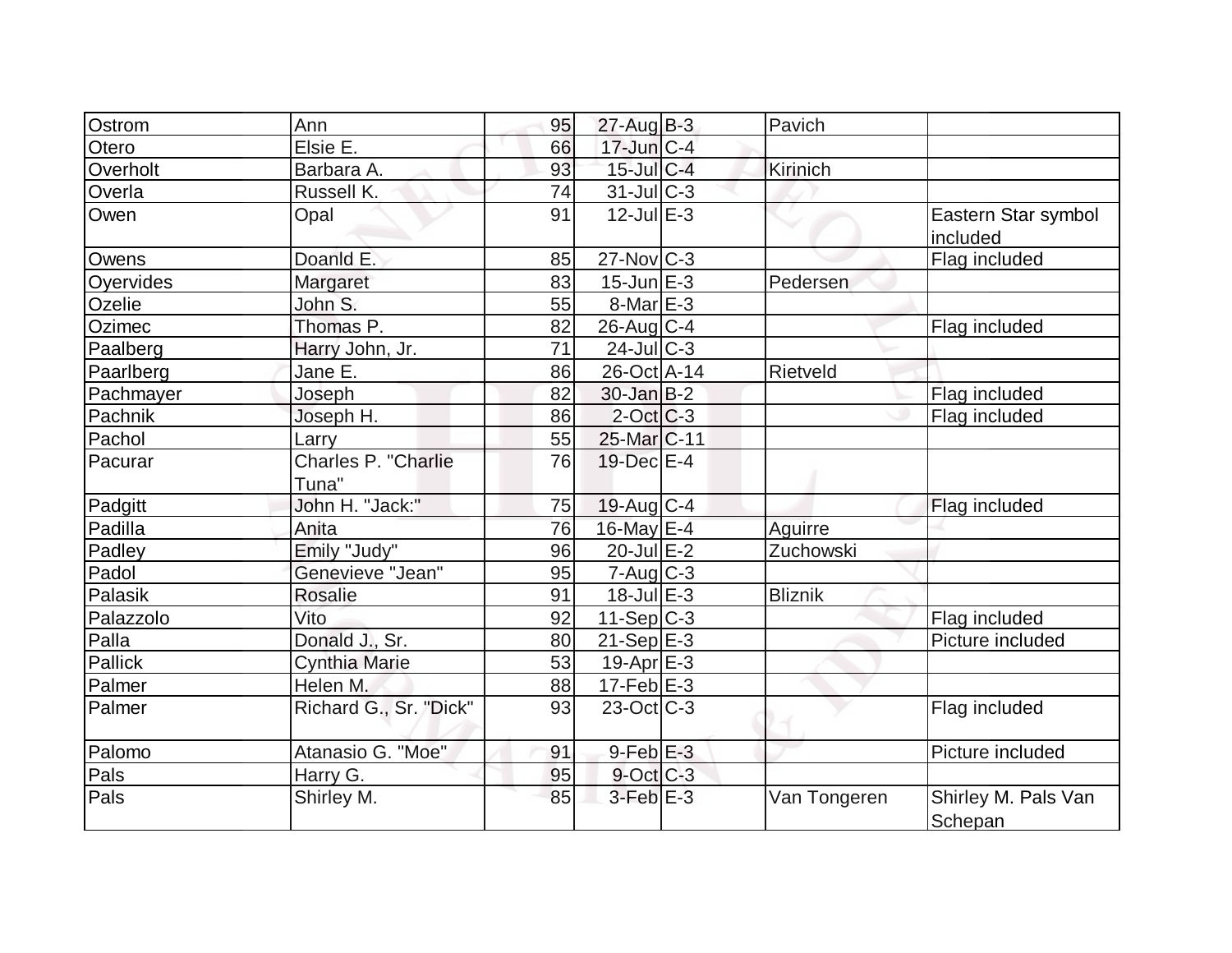| Paluchowski | Dolores E. "Debo"              | 86 | $11-Apr$ $E-3$           |             |                                  |
|-------------|--------------------------------|----|--------------------------|-------------|----------------------------------|
| Pampalone   | Anthony N. "Tony"              | 82 | $27$ -Jan $C-5$          |             | Flag included                    |
| Panagiotis  | Irma                           | 89 | 17-May E-3               | Lodney      | Cross included                   |
| Panayi      | Betty L.                       | 82 | $19-Nov B-3$             |             |                                  |
| Panayi      | <b>Irene Mildred</b>           | 79 | 18-Mar A-10              |             | Star of David included           |
| Panayi      | Peter L.                       | 59 | $28$ -Jan $ B-2 $        |             |                                  |
| Pancek      | Edward M. "Eddie"              | 38 | $15$ -Aug $E-3$          |             |                                  |
| Panchisin   | <b>Diane</b>                   | 81 | 8-Aug E-3                |             | Pictures included                |
| Panfil      | Paul Stanley "Silver"          | 87 | $5$ -Nov $B$ -3          |             | Flag included                    |
| Panice      | Henry Jr., "Hank"              | 57 | $3$ -Jun $ C-3 $         |             |                                  |
| Panos       | James A.                       | 81 | $9$ -Feb $E-3$           |             | <b>Cross included</b>            |
| Pantinas    | John A.                        | 67 | $17$ -Jan $ C-2 $        |             |                                  |
| Papach      | Raymond                        | 56 | $18$ -Jul $E-3$          |             |                                  |
| Papierz     | <b>Bella</b>                   | 72 | 29-Apr <sub>C-11</sub>   | Guerrero    |                                  |
| Pappas      | James R. "Jimmy"               | 56 | $13$ -Feb $ B-2 $        |             |                                  |
| Paquin      | Vivian Eunice                  | 99 | $21$ -Jun $E-2$          | <b>Bird</b> | Vivian Eunice<br>(Paquin) Brands |
| Parbst      | Richard M.                     | 86 | $8$ -May $C$ -3          |             | Picture included                 |
| Parini      | <b>Suzanne Elaine</b>          | 76 | $19$ -Jun $ C-3 $        | Danko       |                                  |
| Park        | Gusta D.                       | 90 | $8$ -Oct B-2             |             |                                  |
| Parker      | Clifford H.                    | 77 | $5$ -Aug $C$ -6          |             |                                  |
| Parker      | Ernest T., II                  | 32 | $21$ -Dec $E-3$          |             |                                  |
| Parker      | <b>Helen Mae</b>               | 87 | $3$ -Jan $ C-3 $         |             |                                  |
| Parker      | John Byron                     | 74 | $13-Oct$ <sub>C</sub> -3 |             |                                  |
| Parker      | Manone "Nonnie"                | 89 | $19$ -Dec $E-5$          |             |                                  |
| Parker      | Myrtle M.                      | 92 | $8$ -Feb $E-3$           |             |                                  |
| Parkinson   | <b>Diane</b>                   | 77 | 14-Mar $E-4$             |             |                                  |
| Parks       | Jeanette                       | 97 | $1-Apr$ B-4              |             | Picture included                 |
| Parrish     | Gerald                         | 62 | $27$ -Mar $C-3$          |             |                                  |
| Parrish     | John Henry Jr. "Sugar<br>Bear" | 60 | 6-Apr C-2                |             | Picture included                 |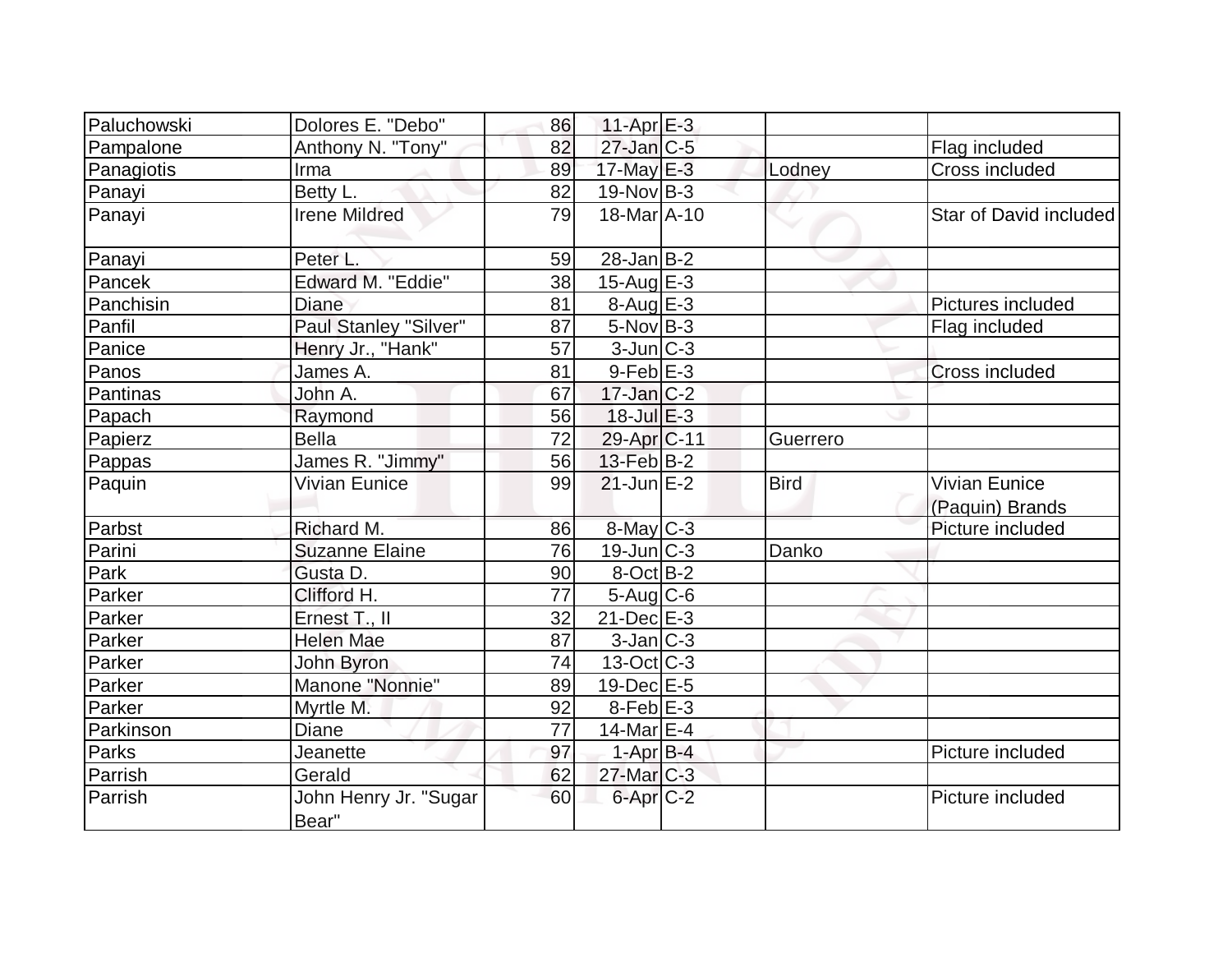| Parrish         | John Henry Sr.       | 87 | 1-Mar $F-2$       |                  | <b>Cross and Picture</b> |
|-----------------|----------------------|----|-------------------|------------------|--------------------------|
|                 |                      | 79 | $30-Apr$ B-3      |                  | included                 |
| Partyka         | Joyce "Joy"          |    |                   | Cremer           |                          |
| Pashash         | Robert J.            | 52 | 20-Dec E-3        |                  |                          |
| Pasztor         | Stephen E.           | 81 | $3$ -Jun $C-4$    |                  | Flag included            |
| Pathak          | <b>Ashok</b>         | 59 | $28$ -Jun $E-3$   |                  | Picture included         |
| Patrick         | Amanda Jean          | 80 | $13$ -Nov $ C-4 $ |                  |                          |
| Patrick         | Charles Samuel, Rev. | 74 | $30$ -Dec $C$ -5  |                  | "Deacon Chuck"           |
| Patson          | Nancy K.             | 82 | $24$ -Jan $ C-3 $ |                  |                          |
| Patterson       | <b>Goldie Ethel</b>  | 94 | $21-Nov D-3$      | Chambers         |                          |
| Patterson       | Joyce                | 87 | $22$ -JulC-4      | <b>Breyfogle</b> | Joyce Patterson          |
|                 |                      |    |                   |                  | Fennema                  |
| Patton          | Linda L.             | 65 | $5-Apr$ $F-3$     | <b>Jurick</b>    |                          |
| Patton          | Paul                 | 75 | $30$ -Mar $ C-3 $ |                  | Police emblem            |
|                 |                      |    |                   |                  | included                 |
| Paucak          | Dorothy M.           | 93 | $22$ -JulC-3      | <b>Hrubos</b>    |                          |
| Paul            | Florence             | 95 | $21$ -Jul D-2     | <b>Biegel</b>    |                          |
| Paul            | Karen K.             | 65 | 30-Nov E-3        | Koch             |                          |
| Paul            | Karen K.             | 65 | $1-Dec$ $C-4$     | Koch             |                          |
| Paulauski       | John R.              | 68 | $14$ -Dec $E-3$   |                  |                          |
| Pauley          | William J.           | 88 | $12$ -Aug C-3     |                  |                          |
| Paulson         | William R.           | 80 | $28$ -Jan $E-3$   |                  | Flag included            |
| Paunicka        | Joseph R.            | 86 | $8$ -Feb $E-3$    |                  | K of C emblem            |
|                 |                      |    |                   |                  | included                 |
| Pavel           | Raymond M.           |    | 9-Oct C-3         |                  | Flag and K of C          |
|                 |                      |    |                   |                  | emblem included          |
| Pavell          | Anna                 | 85 | $10$ -Nov $ D-5$  |                  |                          |
| Pavell          | Milan D.             | 58 | $14$ -Feb $C-3$   |                  | Picture included         |
| Pavesich        | Mary Lou             | 72 | $1-Sep C-2$       | Lucas            |                          |
| Pavich-Cappetto | Cynthia C.           | 65 | $3$ -Dec $B-2$    |                  |                          |
| Pavichevich     | Stella               | 89 | $22-FebE-3$       |                  | Cross included           |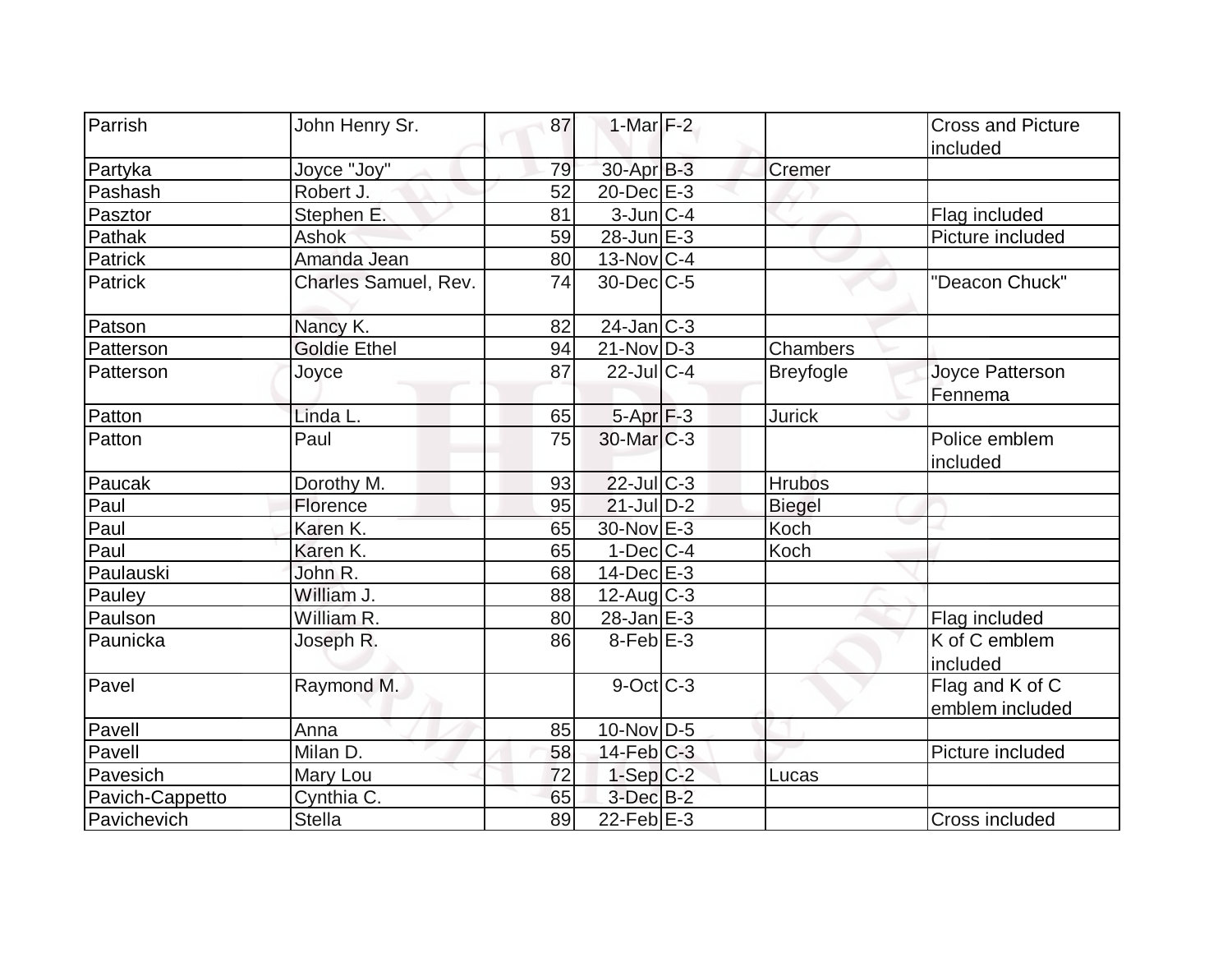| Pavlick                  | Joseph M. "Big Joe"   | 75              | $18$ -Jan $E-3$   |              |                  |
|--------------------------|-----------------------|-----------------|-------------------|--------------|------------------|
| Pavlinac                 | Virginia Lee "Jean"   | 76              | $27$ -Feb $D-2$   |              |                  |
| Pawlak                   | Crystal L.            | 21              | $9$ -Feb $E-3$    | Hood         |                  |
| Pawlowski                | Karyl M.              | 82              | $9-Nov$ E-4       | <b>Filas</b> | Picture included |
| Paylo                    | Lorraine              | 83              | $4-Apr$ $E-3$     | Wartman      |                  |
| Payne                    | Veronica              |                 | $10$ -Dec $B - 3$ | Glowacki     |                  |
| Payonk                   | Adele M.              | 90              | $26$ -Aug $C$ -4  | Fillebeck    |                  |
| Pazak                    | Andrew Jr. "Andy"     | 65              | $23$ -Mar $E-3$   |              | Flag included    |
| Pazanin                  | Phillip B.            | 78              | $22-Sep C-4$      |              |                  |
| Pazdur                   | Eugene J.             | 60              | $21$ -Aug $C-3$   |              | Picture included |
| Pazdzuria                | Jacquelyn H."Jackie"  | 70              | $22$ -Feb $ E-3 $ |              |                  |
| Peak                     | Felix Eugene "Gene"   | 65              | $10$ -Jan $ C-3 $ |              | Picture included |
| Pearson                  | Joyce Ann             | 59              | $16$ -Oct $ C-3 $ |              |                  |
| Pearson                  | William L., Sr.       | 79              | $16-Sep C-6$      |              |                  |
| Pease                    | Mary E.               | 61              | $10$ -Jun $ C-4$  |              |                  |
| Peck                     | Charles A.            | 58              | $10$ -Jan $ C-2 $ |              | Flag included    |
| Peco                     | Peter <sub>N.</sub>   | 63              | $17$ -Jan $ C-2 $ |              |                  |
| Peddycord                | Donald M.             | 58              | $10$ -May $E-3$   |              | Flag included    |
| Pederson                 | H. Allen              | 87              | 13-May $C-4$      |              | Flag included    |
| $\overline{\text{Peel}}$ | <b>Shirley Mae</b>    | 68              | $29$ -Jan $ C-2 $ |              |                  |
| Peifer                   | Robert W.             | 74              | $9$ -Jul B-2      |              | Flag included    |
| Pelfrey                  | Hallie W.             | 81              | $22$ -Jan B-4     |              |                  |
| Pemberton                | Sherlene K.           | 70              | $31-Oct$ $E-3$    |              |                  |
| Pena                     | <b>Hortense</b>       | 73              | $21$ -Oct $ C-3 $ |              |                  |
| Penegor                  | <b>Henry Robert</b>   | Infant          | 24-Oct E-5        |              | Bear included    |
| Penman                   | Frank D. Jr.          | 77              | $7$ -Jan $ E-4 $  |              |                  |
| Penn                     | <b>Robert Vincent</b> | 69              | $12$ -Feb $ C-9$  |              |                  |
| Pepkowski                | David F.              | 58              | 15-Mar $E-6$      |              |                  |
| Pera                     | Leonard J. "Len"      | 84              | $3$ -Dec $B-3$    |              |                  |
| Percak                   | Jennifer "Ginger"     | 55              | $7$ -Oct C-4      |              |                  |
| Percak                   | Joan M.               | 77              | 29-Aug E-3        | Alexander    |                  |
| Percak                   | Leonard P.            | $\overline{82}$ | $1$ -Jul $ C-3 $  |              | Flag included    |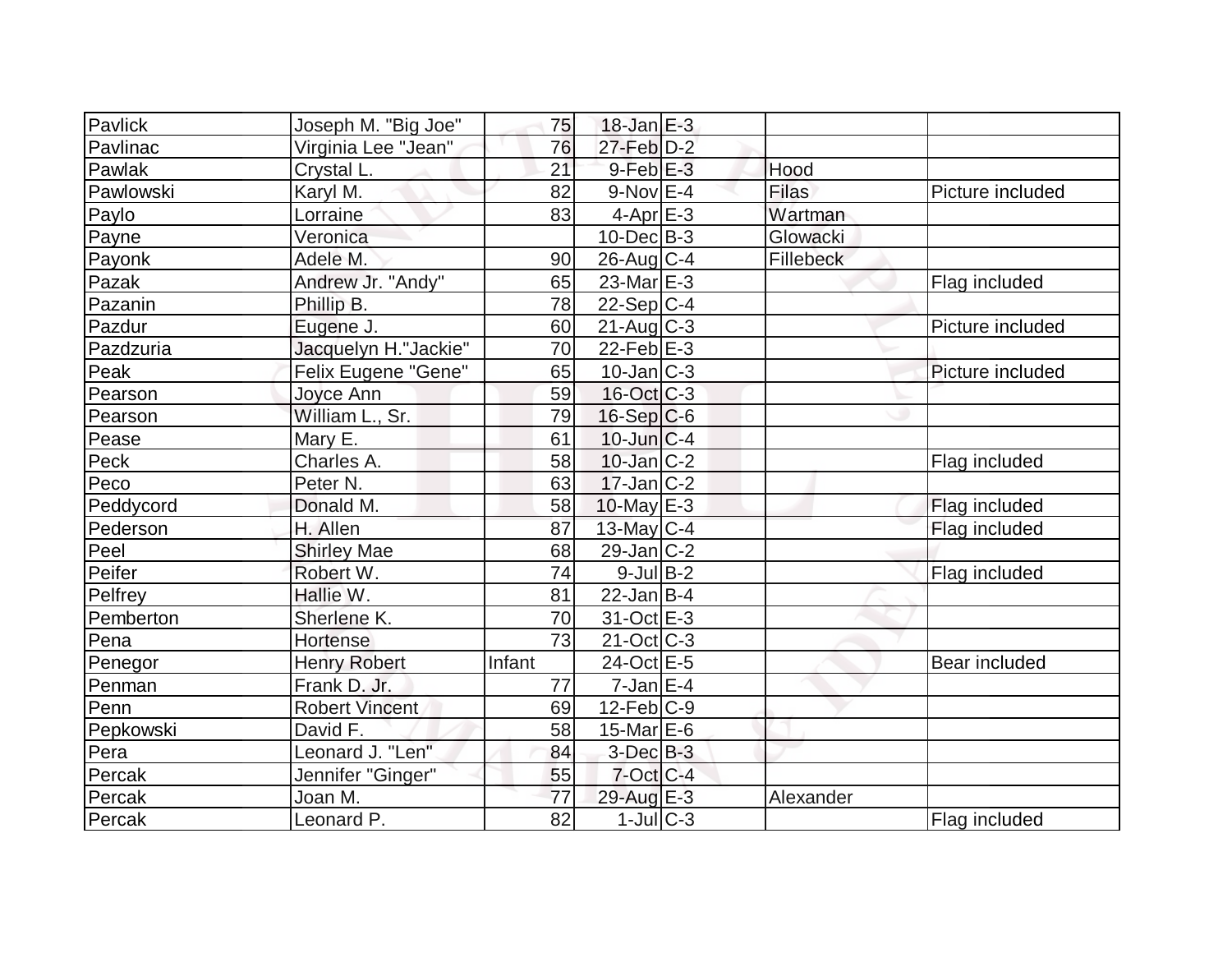| Perchbacher    | Wesley John                          | 79 | $2$ -Aug $F-3$    |                |                  |
|----------------|--------------------------------------|----|-------------------|----------------|------------------|
| Peregine       | <b>Nine</b>                          | 84 | 29-Jul C-3        | Jamieson       |                  |
| Perez          | Grace                                | 86 | $13-Sep$ $E-3$    |                |                  |
| Perez          | John Anthony, Jr.                    | 39 | $5-Sep$ E-3       |                | Picture included |
| Perez          | Louise D.                            | 88 | $7$ -Jul $D-2$    | <b>Davalos</b> |                  |
| Perez          | Marco, Sr.                           | 96 | $11$ -Jul $E-3$   |                |                  |
| Perez          | Maria Elena                          | 77 | $27$ -Nov $ C-3 $ |                | Cross included   |
| Perez          | <b>Naresth</b>                       | 56 | 23-Aug $E$ -3     |                |                  |
| Perez          | Rene                                 | 66 | $23$ -Jan B-3     |                |                  |
| Perez          | Saturnino Gonzalez<br>"Nilo"         | 90 | $15$ -Mar $E$ -6  |                | Picture included |
| Perez          | Sergio Eduardo, SPC.                 | 21 | $24$ -JulC-3      |                | Flag included    |
| Perhach        | Irene R.                             | 91 | $22$ -May C-3     |                | Picture included |
| Perkins        | James K. Sr. "Jim"                   | 76 | $15$ -Feb $E-3$   |                |                  |
| <b>Perkins</b> | James K. Sr. "Jim"                   | 76 | $31$ -Jan C-3     |                |                  |
| Perrin         | Beverly C.                           | 79 | $19$ -Jan E-2     |                |                  |
| Perrin         | Virginia                             | 93 | $9$ -Oct $ C$ -3  |                |                  |
| Perrine        | Stephen Jacob "Stevo-<br>O" "Stevie" | 39 | $7$ -Mar $E-2$    |                |                  |
| Perry          | Charles H.                           | 80 | 31-Oct E-4        |                |                  |
| Perry          | <b>Phillip Ray</b>                   | 77 | $14$ -Nov $ D-4$  |                | Flag included    |
| Persin         | Genevieve "Jean"                     | 88 | $27$ -Mar $ C-3 $ | Marcich        | Picture included |
| Persin         | Georgette B.                         | 71 | 25-Nov C-4        | Dragovic       |                  |
| Pete           | Randy K., Sr.                        | 55 | $28$ -Jan $E-3$   |                |                  |
| Petee          | Esther L.                            | 76 | $16$ -Jan B-2     |                |                  |
| Petelle        | Joan Marie                           | 81 | $25-Apr$ $E-3$    | Levy           | Picture included |
| Peters         | Carolyn G. "Carol"                   | 73 | $11$ -Mar $ C-9 $ |                | Picture included |
| Peters         | Roland Lee, Sr.                      | 76 | $4$ -Jun $B-3$    |                | Flag included    |
| Petersen       | Brian H.                             | 64 | 23-Apr B-2        |                |                  |
| Petersen       | David Allen, II<br>"Davey"           | 36 | $23$ -Feb $E-5$   |                |                  |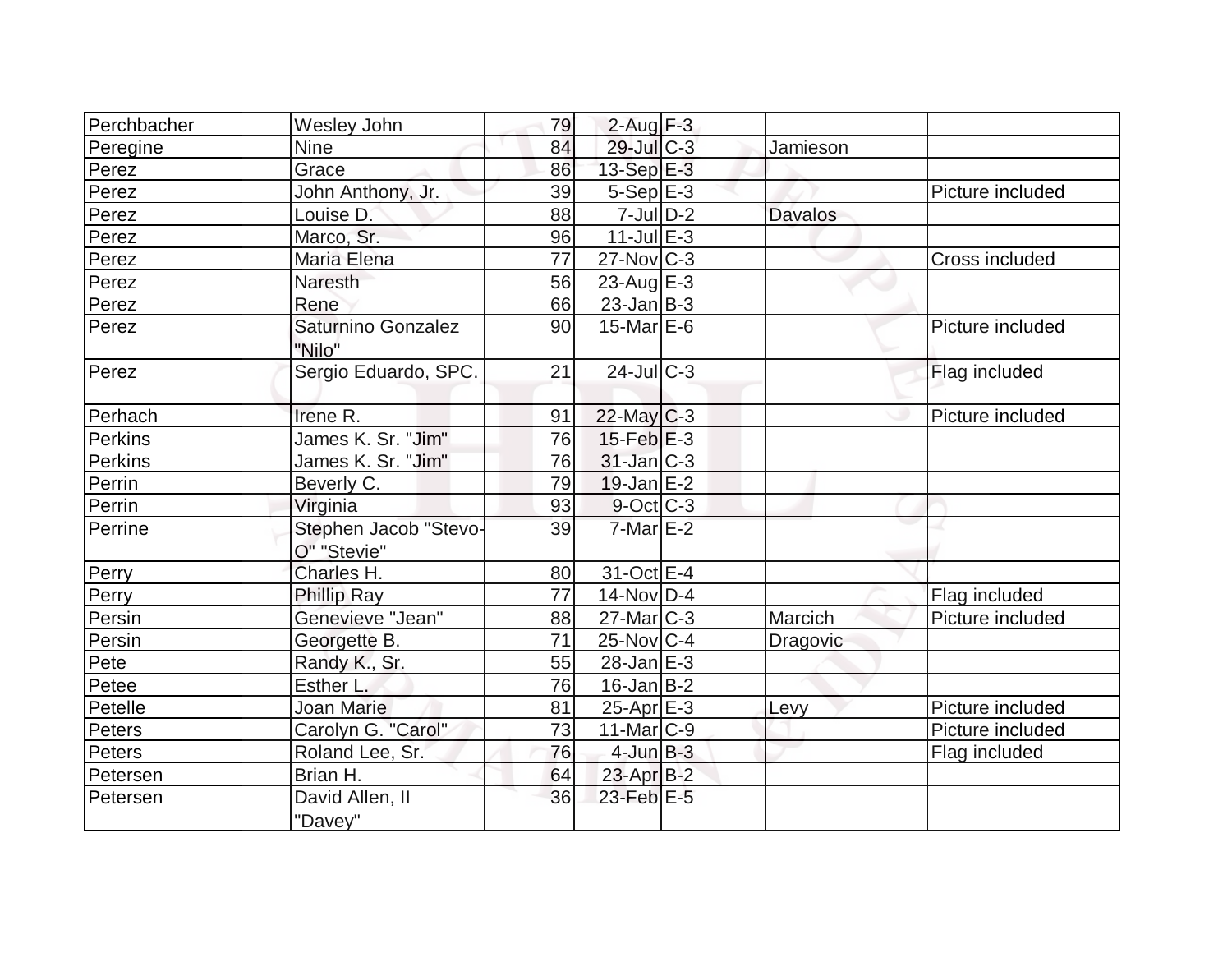| Petersen        | Gloria "LoL"            | 84 | $18-Sep C-3$             |           |                       |
|-----------------|-------------------------|----|--------------------------|-----------|-----------------------|
| Petersen        | Thomas J.               | 49 | 29-Jul C-3               |           |                       |
| Peterson        | Carol                   | 74 | $21$ -Feb $C-3$          |           | Picture included      |
| Peterson        | Edward                  | 86 | $23$ -Feb $E-5$          |           | Flag included         |
| Peterson        | <b>Harry</b>            | 82 | $8$ -Jun $E-3$           |           |                       |
| Peterson        | Roger G.                | 75 | $7-Nov$ $E-3$            |           | Flag included         |
| Petkey          | Maureen                 | 78 | 14-Oct C-5               |           |                       |
| Petkovich       | Andrew "Andy"           | 70 | $17 - Dec$ B-3           |           |                       |
| Peto            | Irma                    | 90 | $16$ -Jul B-2            | Gall      |                       |
| <b>Petrites</b> | Helen                   | 96 | $20$ -May C-3            | Koslowski | Picture included      |
| Petrone         | Annette R.              | 76 | $4$ -Nov $ C-4$          |           |                       |
| Petros          | Louis A.                | 70 | $20$ -May C-3            |           |                       |
| Petrou          | John D.                 | 81 | $28-Sep D-3$             |           | <b>Cross included</b> |
| Petrus          | Dale A.                 | 58 | $11-Auq$ D-6             |           |                       |
| Peyton          | Cody John               | 20 | $1-Sep C-2$              |           | Picture included      |
| Pfledderer      | Raymond E.              | 89 | $9$ -Feb $E-3$           |           | Flag included         |
| Phillips        | George L. "Leigh"       | 70 | $19-Nov B-2$             |           |                       |
| Phillips        | Gerald R., Sr. "Jerry"  | 64 | $1-Nov$ F-3              |           | Firefighter emblem    |
|                 |                         |    |                          |           | included              |
| Phillips        | Robert V.               | 67 | $15$ -Feb $E-3$          |           |                       |
| Phillips        | <b>William Fredrick</b> | 91 | $3$ -May F-4             |           | Picture included      |
| Philpott        | Marie T.                | 92 | $13$ -Feb $ B-2 $        | Imber     |                       |
| Piazza          | Joseph                  | 84 | $14$ -Aug C-3            |           | Flag included         |
| Pichler         | Margie E.               | 87 | $3$ -May F-4             | Fenoglio  |                       |
| Pickering       | Wilburn H.              | 82 | $3$ -Jun $ C-4 $         |           |                       |
| Pickner         | Dorothy M.              | 89 | 31-Dec B-3               |           |                       |
| Pickner         | Walter E.               | 88 | $23-Oct$ <sub>C</sub> -3 |           |                       |
| Pieczul         | Sophie                  | 86 | $3-Nov$ $C-2$            |           | Picture included      |
| Pieczynski      | Gerald F., Sr. "Jerry   | 81 | 24-Mar E-3               |           | Flag included         |
|                 | Pies"                   |    |                          |           |                       |
| Pierce          | James Samuel            | 88 | $31$ -Jan $ C-3 $        |           |                       |
| Pierce          | <b>Ronald Lee</b>       | 73 | $28$ -Feb $ C-3 $        |           |                       |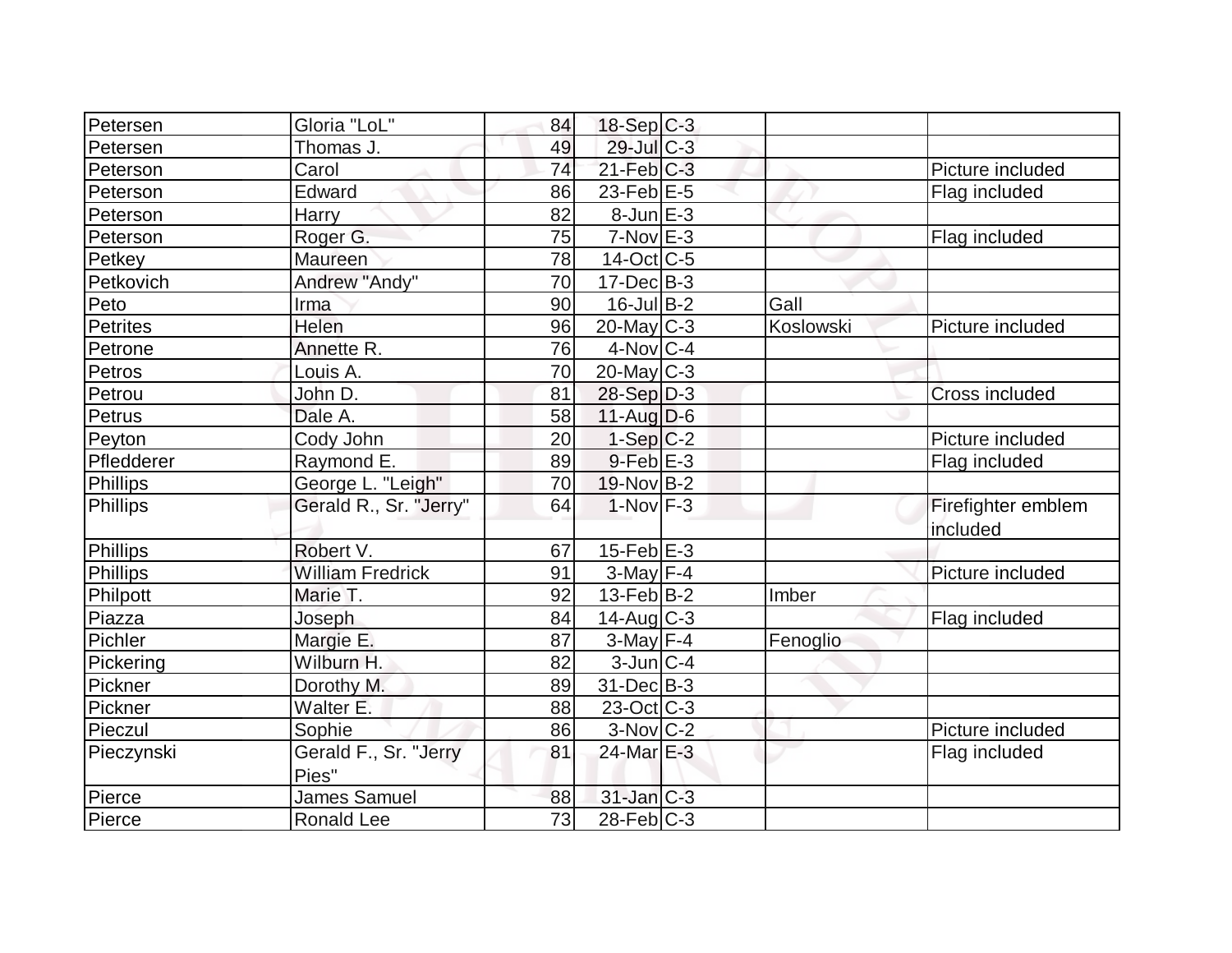| Pierce        | <b>Shirley</b>       | 73  | 8-Mar E-4         | <b>McFadden</b> | <b>Shirley Bellamy</b> |
|---------------|----------------------|-----|-------------------|-----------------|------------------------|
|               |                      |     |                   |                 | Pierce                 |
| Pierotti      | Renato "Roy"         | 89  | $14$ -Jan $E-3$   |                 |                        |
| Pierro        | Michael R.           | 49  | 19-Sep E-2        |                 |                        |
| Pierson       | Cleo E.              | 89  | $27$ -May C-4     |                 | Flag included          |
| Pierson       | Louis Ellsworth      | 81  | $7$ -Jan $E-4$    |                 |                        |
| Pilbean       | Charles D., Sr.      | 64  | $11$ -Jul $E-3$   |                 | Flag included          |
| Pilcher       | <b>Mary Jeanette</b> | 101 | $21$ -Jun $E-3$   |                 |                        |
| Pilipow       | <b>Stanley</b>       | 86  | 2-Mar C-3         |                 |                        |
| Pindara       | Irene                | 83  | $17$ -Jun $ C-3 $ | Kopyczka        |                        |
| Pineda        | Hector J.            | 65  | $5$ -Jan $F-3$    |                 | Picture included       |
| Pingel        | Kay E.               | 61  | 23-Aug $E-3$      | Olsen           |                        |
| Pink          | Cecelia              | 91  | $12$ -Jan $E-3$   |                 | Picture included       |
| Piper         | Leroy A.             | 82  | 8-Nov E-3         |                 |                        |
| Pishkur       | Louis W.             | 85  | $9$ -Feb $E-4$    |                 | Flag included          |
| Piske         | Lillian              | 89  | 19-Dec E-5        | Tenniga         | Lillina Piske Shoon    |
| Piskorowski   | Anne R.              | 87  | $21$ -Dec $E-3$   | Scasny          |                        |
| <b>Pitlik</b> | <b>Robert Paul</b>   | 83  | $30$ -Mar $ C-3 $ |                 |                        |
| Pittman       | Edna R. (Salmon)     | 91  | 12-Oct D-2        | <b>Bashaw</b>   |                        |
| <b>Pitts</b>  | Sernalee             | 78  | $12$ -Jan $E-3$   |                 |                        |
| Pizano        | Susan E.             | 53  | $30 - Jan$ B-2    | Wigsmoen        |                        |
| Plain         | Esther L.            | 95  | 24-Jan C-2        | Bowen           | Picture included       |
| Plain         | Mary G.              | 96  | $4$ -Jan $E-3$    |                 |                        |
| Plantinga     | Delores "Lori"       | 77  | $5-Aug$ $C-5$     | Shoup           | Delores Plantinga      |
|               |                      |     |                   |                 | Kegley                 |
| Plantz        | Martha Louise        | 80  | $18$ -Jul $E-3$   |                 |                        |
| Platt         | Harry "Dick"         | 71  | 24-Aug $E-2$      |                 | Flag included          |
| Platt         | Thomas A., III       | 77  | 10-May $E-4$      |                 |                        |
| Plazony       | <b>Judith</b>        | 75  | $2$ -Oct $ C-3 $  | <b>Summers</b>  | Judith Plazony (Lytle) |
| Pleitner      | Floyd A.             | 86  | $5-Nov$ B-3       |                 | Cross included         |
| Plesner       | Don E.               | 75  | $4$ -Jun $B-3$    |                 |                        |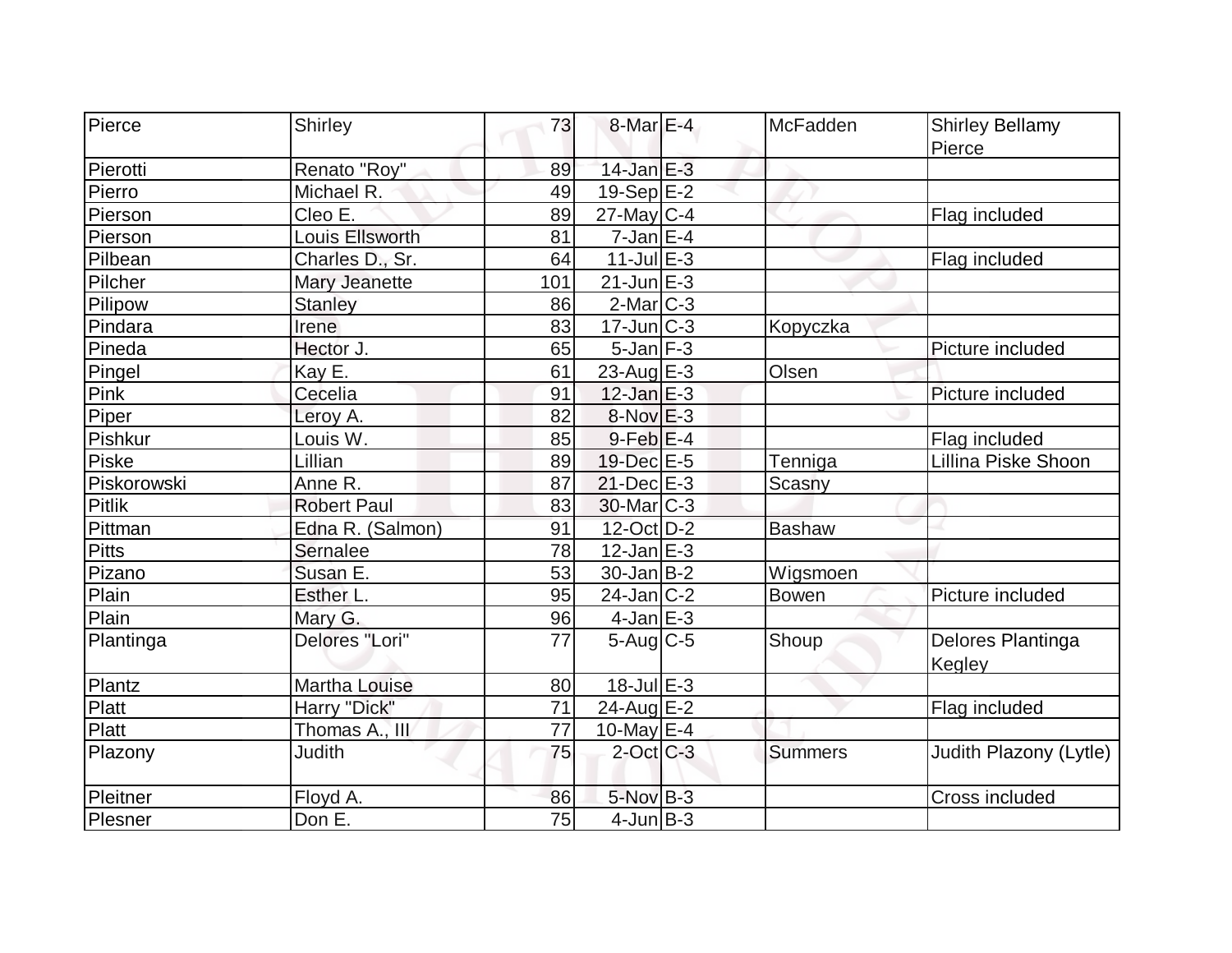| Ploense     | Carl M., Jr.           | 72              | $22$ -Jan B-4     |             |                                |
|-------------|------------------------|-----------------|-------------------|-------------|--------------------------------|
| <b>Plys</b> | Albert G.              | 83              | $27$ -Aug $B-3$   |             | Flag included                  |
| Podolski    | <b>Dolores</b>         | 82              | $23$ -Oct C-4     |             | Dolores (Poskonka)<br>Podolski |
| Podolski    | Raymond V. "Cheeks"    | 73              | $9-AugE-7$        |             | Flag included                  |
| Podowski    | Edmund G.              | 66              | $8-Nov$ $E-3$     |             |                                |
| Podunovich  | Mike                   | 92              | $9$ -Jan $B$ -3   |             | Flag included                  |
| Pohorlak    | Joseph, Rev.           | 76              | 26-Oct A-15       |             | Cross included                 |
| Pokorski    | Loretta A.             | 88              | $31$ -Jan $ C-3 $ | Peters      |                                |
| Polarek     | Rosemarie              | 82              | $3$ -Jun $ C-4 $  | Trojanowski | Picture included               |
| Poliquin    | Myria Elaine           | 66              | $7$ -May B-3      |             |                                |
| Polito      | Salvador J.            | 92              | $2$ -Aug $F-3$    |             | Flag included                  |
| Polito      | Sarah J.               | 93              | $18$ -Feb $E-3$   |             | Picture included               |
| Polk        | <b>William Russell</b> | 83              | $26-Sep \tE-3$    |             |                                |
| Pollack     | <b>John Edward</b>     | 95              | 14-Nov D-4        |             |                                |
| Pollard     | Mary L.                | 81              | 19-Oct E-2        |             |                                |
| Pollock     | <b>Charles</b>         | 75              | $3$ -Dec $B-3$    |             |                                |
| Polomchak   | Peter                  | 94              | $31$ -JulC-3      |             | Flag included                  |
| Poloncak    | Angeline D.            | 80              | $9-Sep B-2$       |             |                                |
| Polus       | Helen                  | 87              | $21$ -Jun $E-3$   | Nicopoulos  | Picture included               |
| Polys       | Joseph P.              | 87              | $3$ -Jun $ C-4 $  |             | Flag included                  |
| Pongracz    | Mary                   | 100             | $15$ -Aug E-3     | Ferencz     |                                |
| Pontjeris   | Artemis "Artie"        | 84              | $19$ -Dec $ C-3 $ |             |                                |
| Poole       | Richard N.             | 82              | $27$ -Apr $ C-3 $ |             |                                |
| Poortenga   | Menno                  | 86              | $27$ -Mar $C-3$   |             | Flag included                  |
| Popa        | Dan, Jr.               |                 | $9$ -Aug E-7      |             |                                |
| Popa        | Marcia                 | 81              | $21-Nov D-3$      |             | Picture included               |
| Popaditch   | Dolores Jane           | 77              | $1-Nov$ F-3       |             |                                |
| Pope        | Eleanor E.             | 88              | 10-Aug $E-3$      |             |                                |
| Pope        | Joan M.                | 70              | 4-May $E-3$       | Zunac       |                                |
| Pope        | John                   | $\overline{70}$ | $9-Apr$ B-2       |             |                                |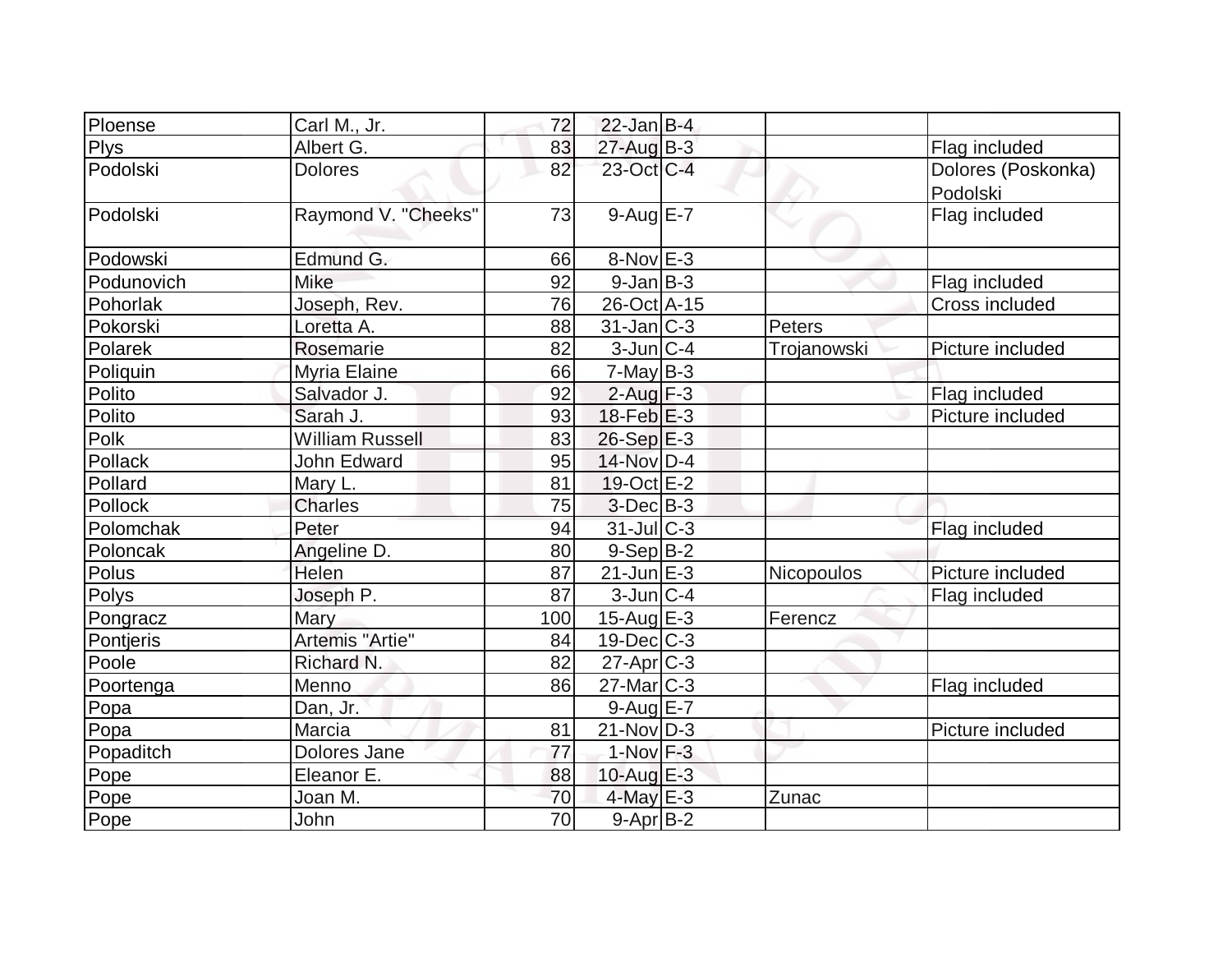| Pope            | Terry Lee "Bubba"<br>"T.L." | 62  | 26-May D-2                |                 | Picture included                                            |
|-----------------|-----------------------------|-----|---------------------------|-----------------|-------------------------------------------------------------|
| Popiela         | Edward J.                   | 91  | 20-Jul E-2                |                 | Flag included                                               |
| Popovich        | <b>Rose Marie</b>           |     | $4$ -Oct $F-3$            | Pistello-Baker  |                                                             |
| Popovich-Mattes | Charlotte                   | 87  | $15-Sep C-3$              |                 |                                                             |
| Poppa           | Jean                        | 80  | $27-Sep$ <sup>E-3</sup>   |                 | Jean Kirk-Oros<br>(Poppa)                                   |
| Poppe           | Marie M.                    | 99  | $9-Sep$ B-3               |                 | Cross included                                              |
| Popper          | Jeanne                      | 91  | $4$ -May $E-2$            | Greenberger     | Full name Jeanne<br>Popper Gilman Star<br>of David included |
| Poprick         | Mary Ann, Dr.               | 73  | 24-Oct E-4                |                 |                                                             |
| Poropat         | <b>Estelle</b>              | 93  | 25-Mar <sub>C-11</sub>    | Kominiak        | Picture included                                            |
| Porras          | Pedro N.                    | 94  | $14$ -May B-2             |                 | Cross and Flag<br>included                                  |
| Port            | Joshua N.                   | 30  | $9$ -Mar $C-2$            |                 | Picture included                                            |
| Porta           | Mary J.                     | 90  | $27$ -Nov $ C-3 $         | <b>Badnarik</b> |                                                             |
| Porter          | Calvin G.                   | 73  | 29-Apr <sub>IC-11</sub>   |                 |                                                             |
| Porter          | Floyd                       | 82  | 19-Aug C-4                |                 |                                                             |
| Porter          | Joan M.                     | 77  | $12-Sep$ E-3              |                 |                                                             |
| Poskie          | Robert E.                   | 89  | $19-Nov B-3$              |                 | Flag included                                               |
| Poskonka        | <b>Dolores</b>              | 82  | $23$ -Oct C-4             |                 | Dolores (Poskonka)<br>Podolski                              |
| Post            | Donna S.                    | 53  | $7$ -Jun $F-3$            |                 | Picture included                                            |
| Postell         | Melody Ann                  | 46  | $25-Sep C-3$              |                 | Picture included                                            |
| Postma          | Kathy Jo                    | 62  | $17 - Dec$ B-2            | <b>Martin</b>   |                                                             |
| Postma          | Robert C.                   | 73  | $21-Oct$ <sub>C-4</sub>   |                 |                                                             |
| Postman         | Simon Peter                 | 88  | $29$ -Jul $C-3$           |                 |                                                             |
| Potacki         | Phyllis M.                  | 94  | $5$ -Jun $C-3$            |                 |                                                             |
| Potoma          | John, Jr.                   | 100 | $7 - Aug$ <sub>C</sub> -3 |                 | Flag included                                               |
| Potosky         | Marilyn A.                  | 69  | $5$ -Jun $C-3$            | Gruszka         |                                                             |
| Potraza         | Bernadette G.               | 93  | $24$ -Apr $ C-3 $         | de St. Aubin    | Picture included                                            |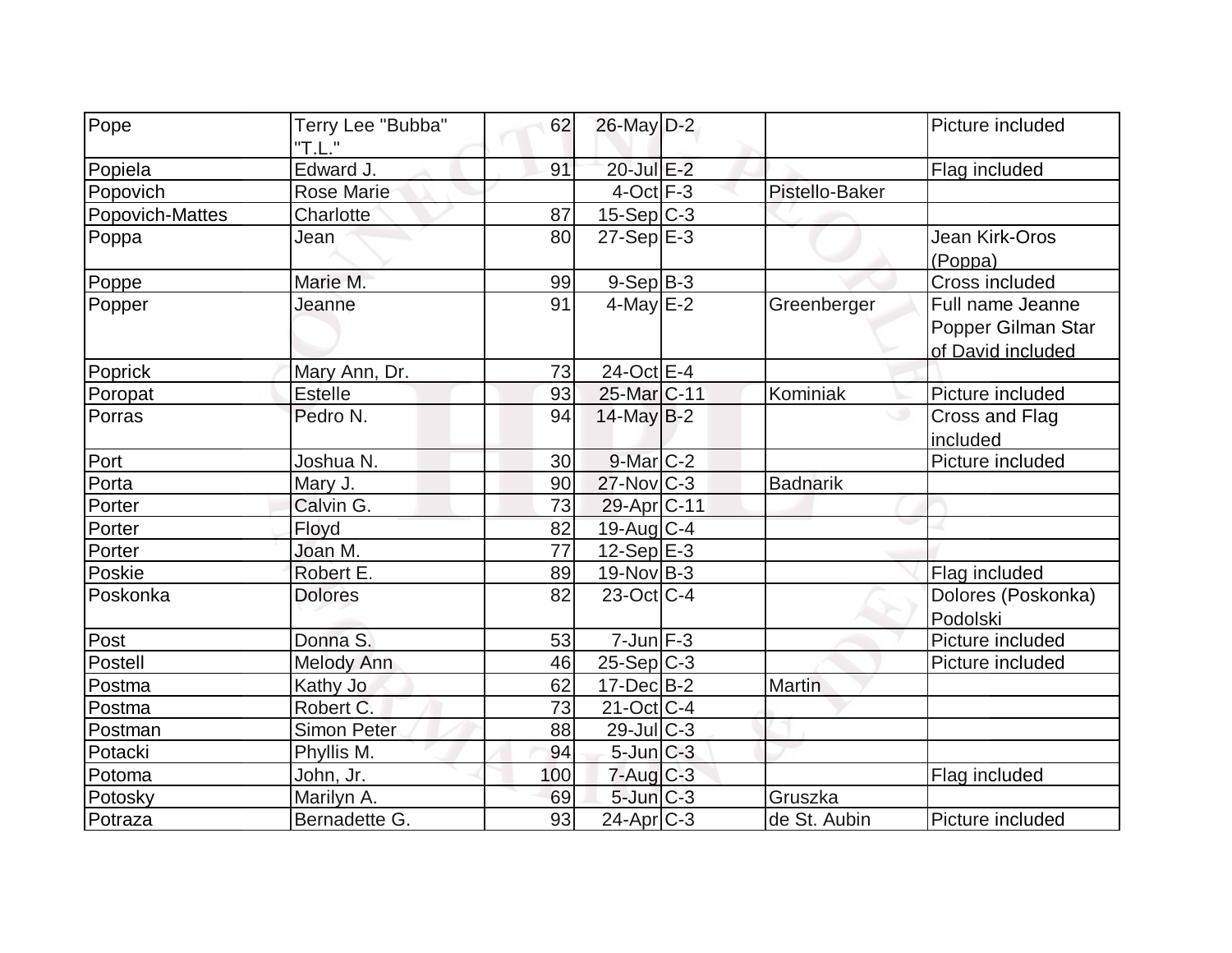| Potter       | Betty M.                  | 79              | $6$ -Jun $E-3$            |                  |                           |
|--------------|---------------------------|-----------------|---------------------------|------------------|---------------------------|
| <b>Potts</b> | A. Jeanette               | 73              | $12$ -Jun $C-2$           |                  | Picture included          |
| Potts        | Justin Michael            | 32              | $16$ -Jan $B-2$           |                  | Picture included          |
| Potucek      | John P.                   | 87              | $13$ -May C-4             |                  |                           |
| Poulos       | Mary A.                   | 80              | $20$ -Nov $C-4$           | Picture included |                           |
| Powell       | Cynthia                   | 52              | $7 - Aug$ <sub>C</sub> -3 |                  |                           |
| Powell       | Jo Anne                   | 62              | $11$ -Jan $E-2$           | Conwell          | Picture included          |
| Powell       | <b>Randall Scott</b>      | 41              | $20$ -May C-4             |                  | Flag included             |
| Powell       | Ruth W.                   | 87              | $20$ -May C-4             |                  |                           |
| Powley       | <b>John Richard</b>       | 56              | $3-Feb$ $E-3$             |                  | Picture included          |
| Prahlow      | August John               | 77              | $12$ -Apr $E-3$           |                  |                           |
| Pranske      | Mildred H.                | 85              | $3-Apr$ $C-3$             |                  |                           |
| Pratt        | Evelyn D. "Evy"           | 89              | 16-Nov E-3                | Schultz          |                           |
| Pratt        | Phillip Ryan              | 24              | $18$ -May $E-3$           |                  | Police emblem<br>included |
| Preissig     | Adolph A.                 | 95              | $7-Sep$ E-4               |                  |                           |
| Prendergast  | Beverly J.                | 87              | $29$ -Dec $D-3$           |                  |                           |
| Prendergast  | Ralph J.                  | 86              | $19$ -Jun $ C-3$          |                  | Flag included             |
| Preston      | Alice                     | 90              | 5-May D-3                 |                  |                           |
| Price        | Eugene F. "Gene"          | 81              | $11$ -Jul $E-3$           |                  |                           |
| Price        | Howard R., Sr.            | 96              | $2$ -Feb $ F-2 $          |                  |                           |
| Price        | Junior                    | 55              | $25-Sep C-3$              |                  |                           |
| Pride        | Emma B.                   | 91              | $9$ -Jan $B$ -3           |                  |                           |
| Pridemore    | <b>Frances Viola</b>      | 90              | $13-Sep$ $E-3$            |                  |                           |
| Priesol      | Theresa A.                | 96              | $14$ -Jan B-3             | Rimaricik        |                           |
| Priest       | Patricia "Grandma<br>Pat" | 84              | 24-Oct E-5                |                  |                           |
| Priest       | Patricia "Pat"            | 84              | 24-Oct E-5                |                  |                           |
| Prince       | <b>Harvey Orland</b>      | 61              | 30-Aug E-3                |                  |                           |
| Prisby       | Eleanore                  | 87              | $7 - Aug$ $C - 3$         | Pozzo            | Picture included          |
| Pritt        | Edith Ann                 | 75              | 16-Nov E-3                | Price            |                           |
| Procissi     | Fiori                     | $\overline{92}$ | 30-Nov E-4                |                  | Flag included             |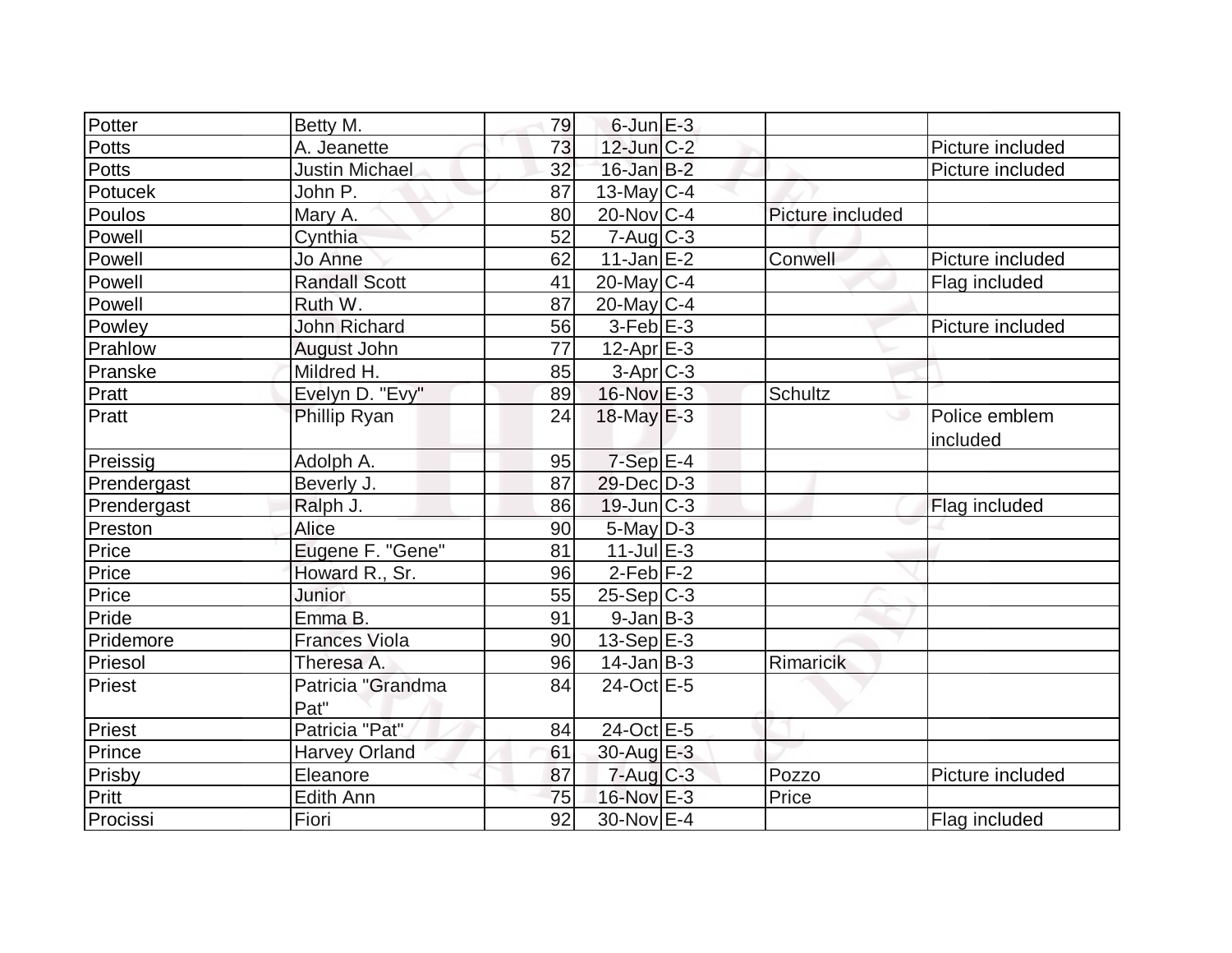| Progar     | Frank M.                 | 96  | $11$ -Jan $E-3$          |                | Flag included        |
|------------|--------------------------|-----|--------------------------|----------------|----------------------|
| Prohl      | Arthur J.                | 87  | $9$ -Feb $E-4$           |                | Flag included        |
| Prooyen    | Ella Van                 | 100 | $3-May$ F-4              |                | Picture included     |
| Proteau    | <b>Judy Louise</b>       | 66  | $19$ -Feb $ C-9$         |                |                      |
| Proudfoot  | James E. "Jim"           | 65  | $26$ -Apr $E-3$          |                | Flag included        |
| Pruznak    | Michelle J.              | 36  | 22-Mar $E-4$             |                | Picture included     |
| Przyborski | <b>Emily Angela</b>      | 96  | $22$ -Oct B-2            | Harzovski      |                      |
| Przybyla   | Joseph A.                | 66  | $22$ -Jul C-4            |                | Flag included        |
| Puckett    | James Henry              | 84  | 18-Feb $E-4$             |                | Flag included        |
| Puclik     | Barbara A.               | 75  | $30-Sep C-4$             |                |                      |
| Pudell     | <b>Gwendolyn Clarice</b> | 93  | $3-Apr$ $C-3$            | Pryor          |                      |
|            | "Gwen"                   |     |                          |                |                      |
| Pudlo      | Helen M.                 | 95  | $11$ -Jan $E-3$          | Petryszak      |                      |
| Puente     | JoaQuin "Joe"            | 90  | $19-Oct$ $E-3$           |                |                      |
| Pullen     | Helen S.                 | 87  | $3-Apr$ <sub>C-3</sub>   |                | Picture included     |
| Pullins    | <b>Walter Virgil</b>     | 78  | $14$ -May B-3            |                |                      |
| Puls       | William R.               | 85  | $25$ -Apr $E-3$          |                | Flag and Picture     |
|            |                          |     |                          |                | included             |
| Puntillo   | Benny J.                 | 83  | $25$ -Nov $ C-4 $        |                | Flag and Picture     |
|            |                          |     |                          |                | included             |
| Puoci      | Dolores M.               | 82  | $2-Sep C-4$              | Hoff           |                      |
| Purbaugh   | <b>Bonnie</b>            | 93  | $25$ -Jan $E-3$          | Milligan       | <b>Bonnie Riggle</b> |
|            |                          |     |                          |                | Purbaugh             |
| Purcell    | Raymond                  | 73  | $9$ -Jun $D-3$           |                | Flag included        |
| Purko      | <b>Myro</b>              | 89  | $\overline{14}$ -Oct C-7 |                | Flag and Picture     |
|            |                          |     |                          |                | included             |
| Pushka     | Janice H.                | 73  | $25-Apr \, E-3$          |                |                      |
| Putorek    | Richard A.               | 68  | $26$ -Aug C-4            |                |                      |
| Putz       | Joan                     | 82  | 24-Apr C-3               | <b>Bednarz</b> |                      |
| Pykosz     | Valeria C. "Violet"      | 93  | 30-Jan B-2               | Hapak          |                      |
| Pyrkowski  | Virginia Anne            | 81  | 27-Sep E-2               | Cuzzo          |                      |
| Pytel      | <b>Stanley</b>           | 86  | $9$ -Jan $B$ -3          |                |                      |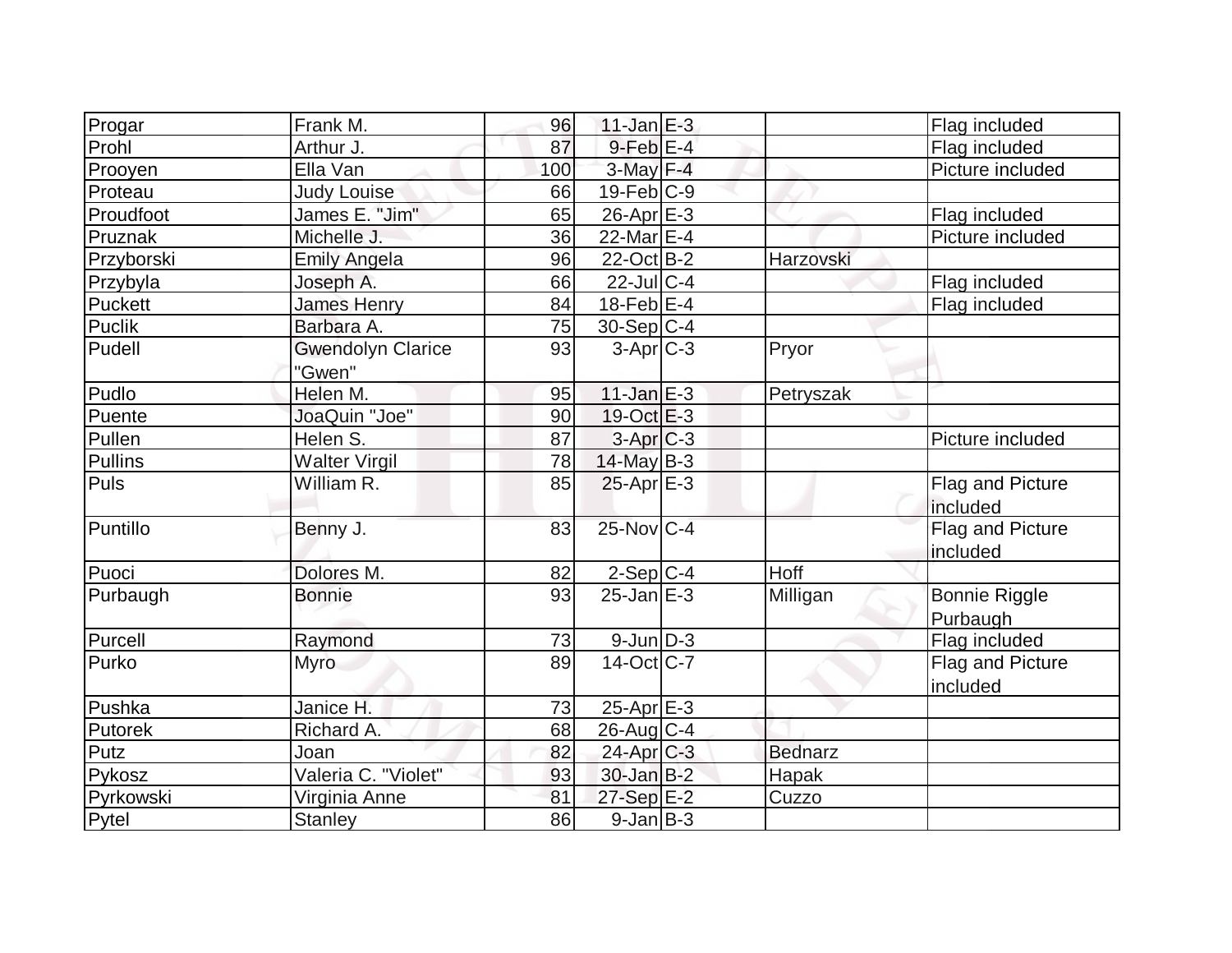| Quanstrom          | Neita Arlene                  |     | $16$ -Nov $E-3$        |                  | note: Born in 1917           |
|--------------------|-------------------------------|-----|------------------------|------------------|------------------------------|
| Quick              | Eular C. "Lottie"             | 74  | $3-Nov$ <sub>C-2</sub> | Cossey           |                              |
| Quigley            | James Jr. "Jimmy"             | 37  | $12$ -Apr $E-3$        |                  |                              |
| Quinn              | Vita                          | 85  | $27 - Dec$ $D-3$       | Fanizzo          | Picture included             |
| Quinonez           | Rosa Elva                     | 72  | $4$ -Apr $E-3$         |                  |                              |
| Quint              | Bruce A.                      | 52  | $2$ -Oct $ C-3 $       |                  | Flag and Picture<br>included |
| <b>Quintanilla</b> | <b>Beatrice "Guerra"</b>      | 88  | $17 - Dec$ B-3         | Saenz            |                              |
| Quiroz             | Sylvia Anna                   | 34  | 10-Aug $E-3$           |                  |                              |
| Rachoy             | Mary Lou                      | 60  | $6$ -Jul $E-3$         | Gulota           |                              |
| Racz               | Jennie                        | 101 | $4$ -Jul $E-3$         |                  |                              |
| Raczka             | Josephine A.                  | 87  | $5$ -Aug $C$ -6        |                  |                              |
| Radcliffe          | Thomas A.                     | 58  | $14$ -Apr $E-2$        |                  |                              |
| Radelia            | Lawrence E.                   | 62  | $11-Nov C-4$           |                  |                              |
| Rader              | Bryan F.                      | 34  | $14$ -Jan $E-3$        |                  |                              |
| Radigan            | William J.                    | 94  | $1$ -Jun $D-2$         |                  |                              |
| Radjenovich        | Dara                          | 85  | $10$ -Jul $C-3$        | <b>Mileusnic</b> | Cross included               |
| Radowski           | <b>Ronald Matthew</b>         | 74  | $20$ -Jul $E-2$        |                  | Flag included                |
| Radtke             | Terri A.                      | 53  | 11-Oct $E-3$           |                  |                              |
| Raduski            | John R. "Ron"                 | 76  | $12$ -Feb $C-9$        |                  | Flag included                |
| Rafalski           | <b>William Garrett "Bill"</b> | 35  | 28-Mar E-3             |                  |                              |
| Rafferty           | <b>Carole Lee</b>             | 72  | $18$ -Jul $E-2$        |                  |                              |
| Raimondo           | Sandra M.                     | 60  | 25-Nov C-4             | Johnson          |                              |
| Rainsberger        | Robert E.                     | 78  | $7-Nov$ E-3            |                  |                              |
| Raisor             | <b>Rhett Butler</b>           | 54  | $27$ -Nov $ C-3 $      |                  | Picture included             |
| Rajski             | Josephine                     | 93  | $7-Mar$ E-3            | Sopkowski        | Picture included             |
| Ramesh             | Edward F.                     | 76  | $3-Feb$ $E-3$          |                  |                              |
| Ramirez            | Jesse E.                      | 52  | $3$ -JulC-3            |                  |                              |
| Ramirez            | Mary A.                       | 85  | 25-Nov C-4             |                  | Picture included             |
| Ramirez            | Maura "Lupe"                  | 82  | 8-May C-3              |                  | Picture included             |
| Ramirez            | Tony J.                       | 83  | 22-Aug E-2             |                  | Flag included                |
| Ramos              | Albert "Al"                   | 70  | $19$ -Jan $E-2$        |                  |                              |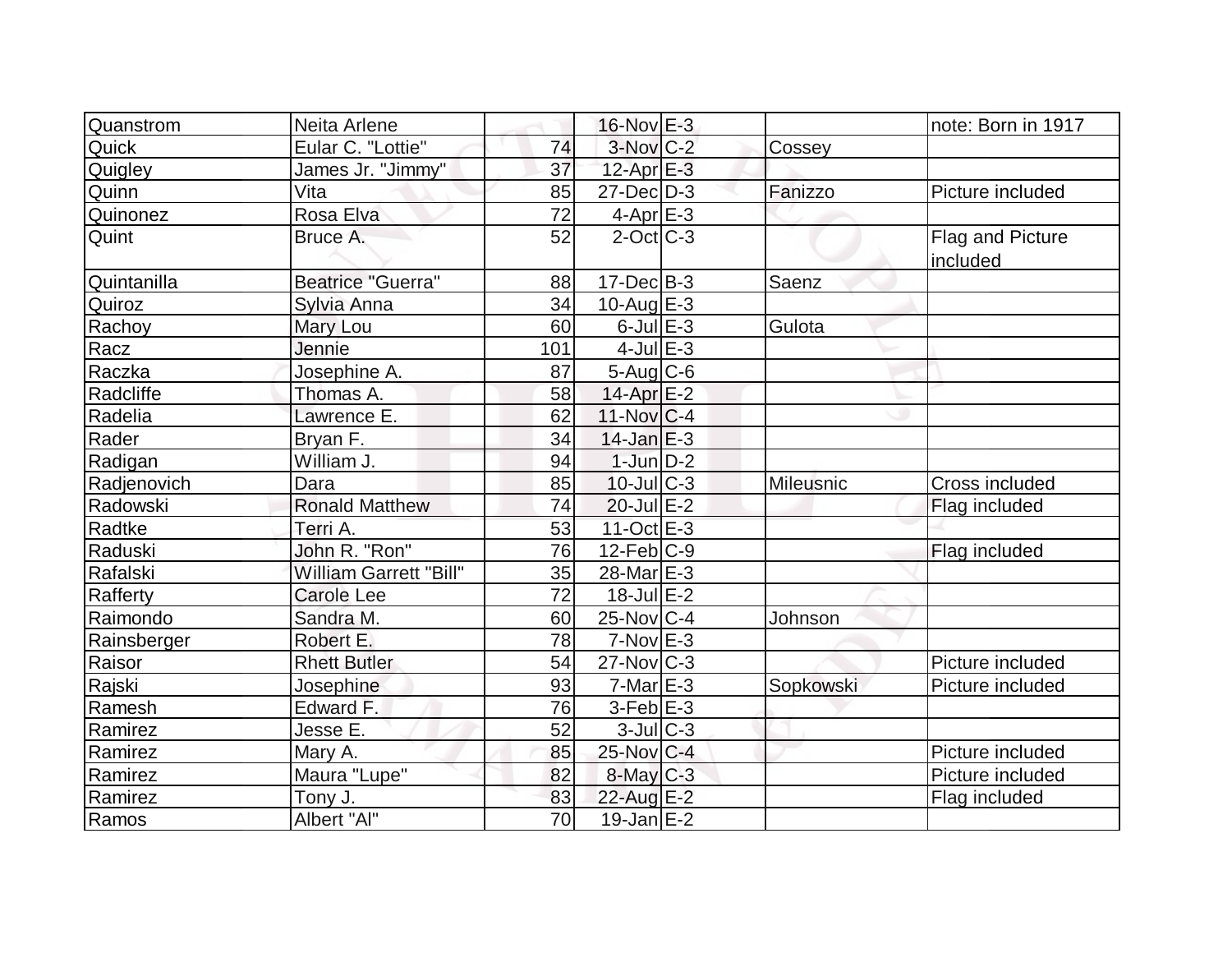| Ramos      | Alberto A.           | 43  | $15$ -Aug E-3     |            |                                   |
|------------|----------------------|-----|-------------------|------------|-----------------------------------|
| Ramos      | Gloria A. "Armida"   |     | $9-Nov$ $E-3$     |            |                                   |
| Ramos      | <b>Robert Vale</b>   | 50  | 27-Oct C-3        |            |                                   |
| Ramsey     | Delia "Dee"          | 79  | $1-Mar$ F-3       | Hipp       |                                   |
| Ramsey     | Evelyn               | 80  | $20$ -Dec $E-3$   |            |                                   |
| Randazzo   | Caterina             | 78  | $8$ -Jan $ C-3 $  |            |                                   |
| Randolph   | Lovena               | 68  | $13$ -Mar $ C-3 $ | Perry      |                                   |
| Rangel     | Gilberto             | 62  | $8-Dec$ D-3       |            |                                   |
| Rangel     | Robert, Sr. "Ringo"  | 69  | $28$ -Feb $ C-3 $ |            |                                   |
| Ranta      | Thomas W.            | 56  | $14$ -Jan $ B-3 $ |            |                                   |
| Rapp       | <b>William Walls</b> | 84  | $13$ -Jun $E-3$   |            |                                   |
| Raskosky   | Edward J.            | 89  | $17 - Jan$ $C-2$  |            | Picture included                  |
| Ratajczak  | Jeffery              | 63  | $17 - Feb$ $E-3$  |            |                                   |
| Ratke      | Gladys V.            | 102 | $3$ -Jan $ C-3 $  | Zyp        |                                   |
| Ratliff    | Ruth Ann             | 65  | 6-Dec F-4         | Wisemiller |                                   |
| Rauh       | Clara W.             | 99  | $8-Aug$ E-3       |            |                                   |
| Rausch     | Howard W.            | 71  | $16$ -Nov $E-3$   |            |                                   |
| Rauser     | Jimmy Dale, Sr.      | 68  | $18$ -Dec $C-2$   |            |                                   |
| Ravelsloot | Joanne               | 85  | $1$ -May $C-2$    | Schaap     |                                   |
| Ray        | Dennis               | 67  | $25$ -Dec $C$ -2  |            | Flag included                     |
| Ray        | <b>John Anthony</b>  | 19  | $18-Sep C-3$      |            |                                   |
| Ray        | Maria J.             | 83  | $17 - Dec$ B-3    |            |                                   |
| Raysses    | John M.              | 85  | $21$ -Mar $E-3$   |            | Flag included                     |
| Rayter     | John                 | 78  | $10$ -May $E-3$   |            |                                   |
| Razumich   | Frances M. "Babe"    | 85  | $16$ -Dec $ C$ -5 | Crnkovich  |                                   |
| Rearick    | Phyllis A.           | 73  | $18$ -Jul $E-2$   | Oskins     | Phyllis A. Armstrong<br>(Rearick) |
| Recker     | Harold D.            | 85  | $25$ -Jul $E-3$   |            | Flag and Picture<br>included      |
| Redelman   | Joan R.              | 78  | $15$ -Feb $E-3$   |            |                                   |
| Reed       | <b>Howard James</b>  | 78  | 6-Dec F-4         |            | Flag included                     |
| Reed       | Shirley A.           | 75  | $8-Oct$ B-3       | Mosca      |                                   |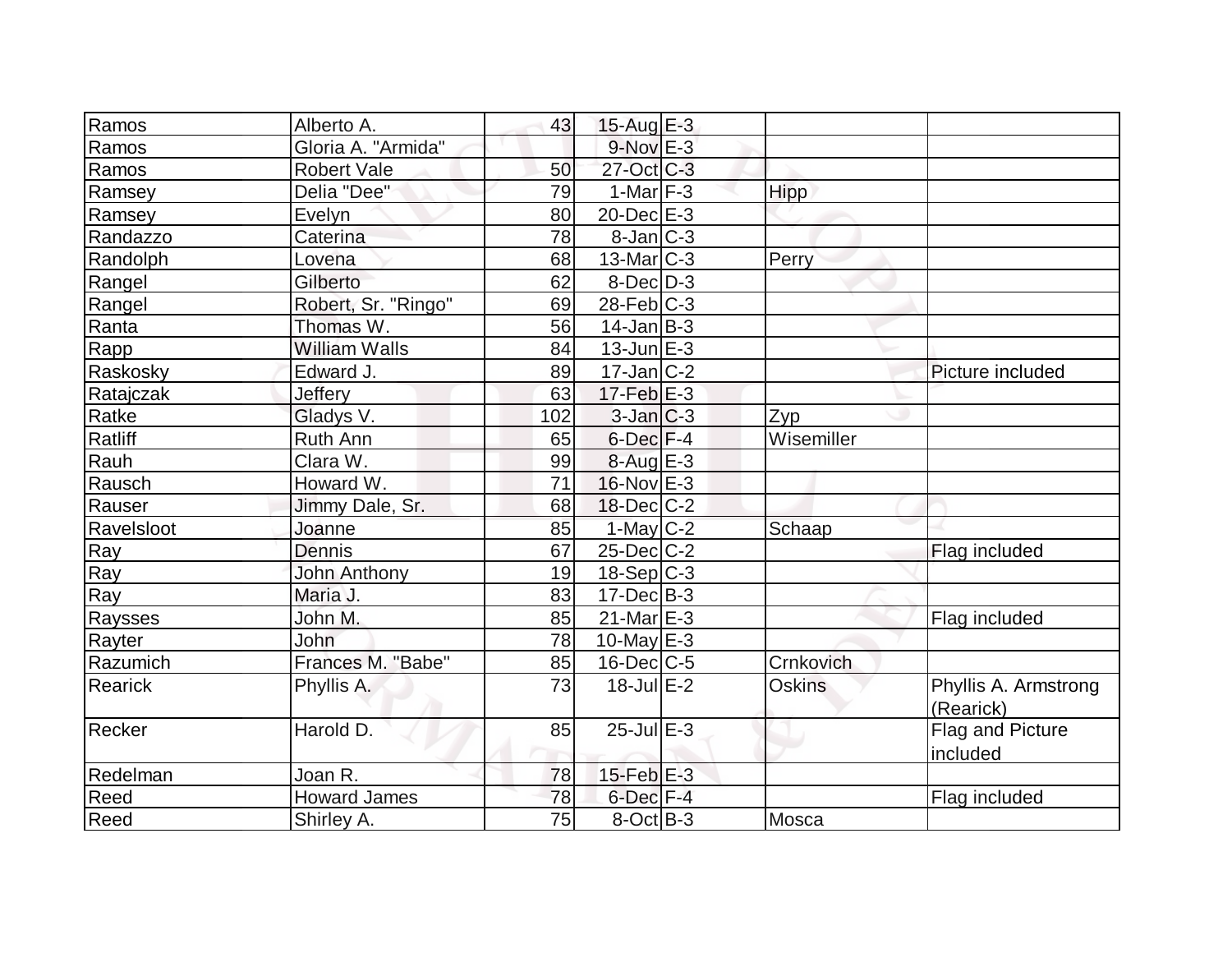| Rees         | Colleen              | 59 | 26-Aug C-4        |                |                                   |
|--------------|----------------------|----|-------------------|----------------|-----------------------------------|
| Rees         | Jack D.              | 68 | 23-Aug $E-3$      |                | Masonic symbol<br>included        |
| Reeves       | Leah D.              | 55 | $4$ -Mar $A$ -10  |                |                                   |
| Reeves       | Shenna A.            | 55 | $23$ -Jun $ D-4 $ | Lancaster      | Picture included                  |
| Reffkin      | Ann C.               | 90 | $12$ -Jan $E-4$   |                | Picture included                  |
| Reffkin      | Marcia E.            | 67 | $5$ -Jan F-4      |                | Picture included                  |
| <b>Reges</b> | Pamela D. "Nana"     | 50 | $7$ -May B-3      |                |                                   |
| Regli        | Leo K.               | 81 | 29-Apr C-11       |                |                                   |
| Reichert     | Clara T.             | 76 | $17$ -Mar $E-3$   |                |                                   |
| Reid         | William "Billy"      |    | $16$ -Mar $E-3$   |                |                                   |
| Reid         | William S. "Bill"    | 62 | 18-Nov C-4        |                | Flag included                     |
| Reider       | Bruce H.             | 78 | $28$ -Jun $E-3$   |                | Flag and Picture                  |
|              |                      |    |                   |                | included                          |
| Reilly       | Patice S.            | 90 | $8$ -Dec $C$ -3   |                | Picture included                  |
| Reinhard     | David                | 73 | $31$ -Jan $ C-3 $ |                |                                   |
| Reinke       | Eugene F. "Gene"     | 86 | 6-May C-4         |                |                                   |
| Reinsma      | William M. Sr.       | 65 | $24$ -Apr $C-3$   |                | Flag included                     |
| Reitsma      | Florence A.          | 79 | $14$ -Jan $E-3$   | <b>Brouwer</b> |                                   |
| Relich       | <b>Nicholas</b>      | 96 | $27$ -Jan C-4     |                |                                   |
| Relos        | Thomas R.            | 26 | $23$ -Apr $B-2$   |                |                                   |
| Relphorde    | Barbara Jean "Dutch" | 77 | $17$ -Jul $C-2$   |                | Barbara Jean Hoosier<br>Relphorde |
| Remenius     | Lorraine             | 88 | $31$ -May $D-3$   | <b>Birosh</b>  |                                   |
| Rempis       | Georgia D            | 86 | $19$ -Jan $E-3$   |                |                                   |
| Rendina      | <b>Philip James</b>  | 86 | $25-Sep C-3$      |                | Flag and Picture<br>included      |
| Renier       | Jack B.              | 84 | $17 -$ Jul C-2    |                |                                   |
| Renner       | Daniel S.            | 88 | 6-Nov C-3         |                | Flag included                     |
| Reno         | Thomas               | 64 | 24-Jul C-3        |                | Flag included                     |
| Replin       | Nellie M.            | 98 | 14-Oct C-7        |                | Picture included                  |
| Repp         | Marilyn K.           | 64 | 13-Sep E-3        | Kast           | Picture included                  |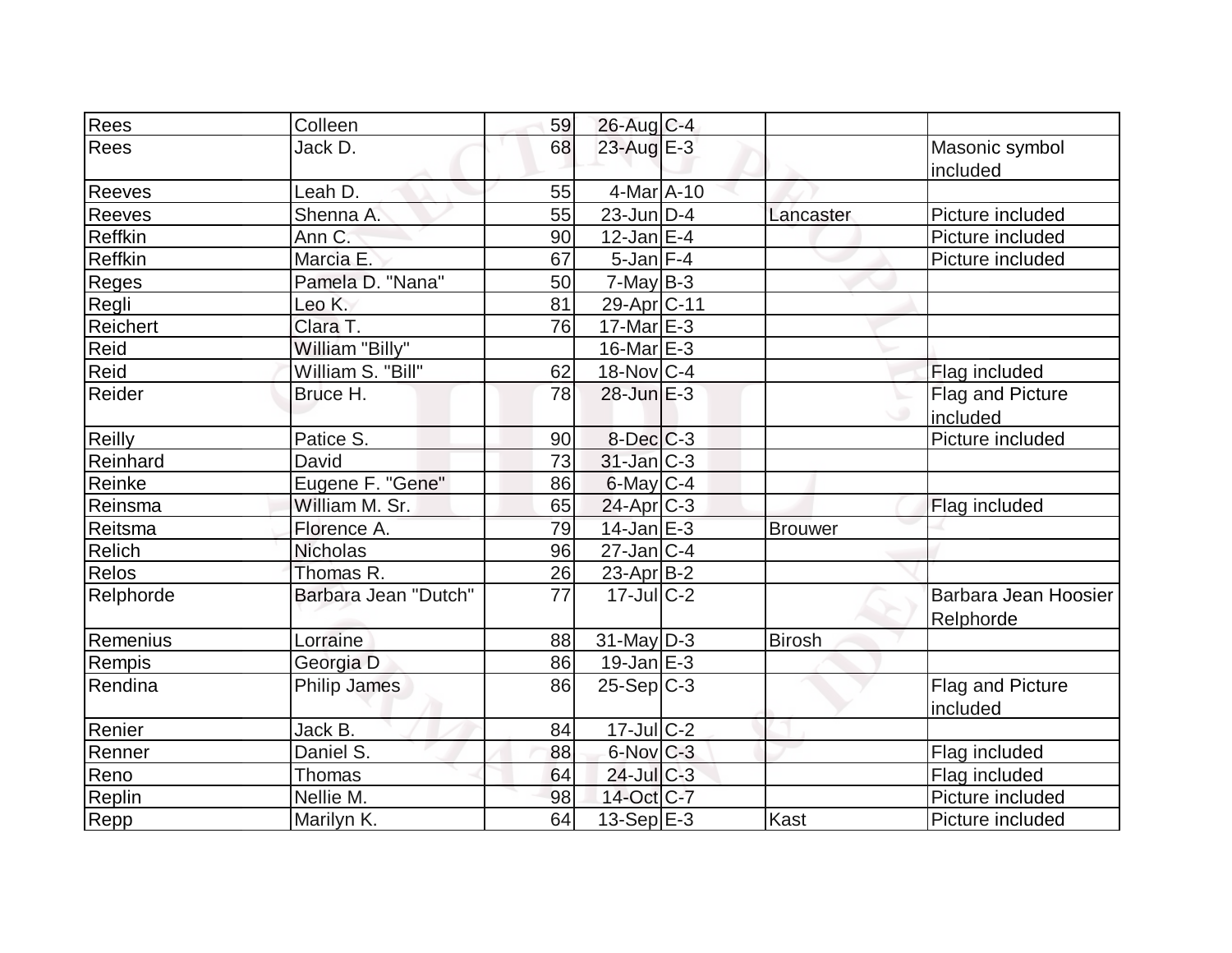| Reppa            | David Edward         | 85  | $11$ -Nov $ C-4$     |                |                    |
|------------------|----------------------|-----|----------------------|----------------|--------------------|
| Reta             | Jose F.              | 75  | $22$ -Jan B-4        |                |                    |
| Retzlaff         | Dorothy I.           | 95  | $1$ -Jun $D-3$       | <b>Brandon</b> |                    |
| Reuhl            | Ruth M.              | 77  | $7$ -Jun $F-3$       | Ware           |                    |
| <b>Revak</b>     | Catherine R. "Katie" | 86  | $9$ -Mar $ C-2 $     |                |                    |
| Rewers           | Clarence T.          | 89  | $19$ -Jun $C-2$      |                |                    |
| Rex              | Bernard "Ben"        | 80  | $14$ -Oct $ C$ -6    |                | Flag included      |
| Reyes-Rucoba     | Dolores "Lola"       | 78  | $17$ -Apr $C-3$      |                | Picture included   |
| Reyna            | Roberto              | 74  | $3-Sep$ B-3          |                |                    |
| Reynolds         | <b>Betty Lou</b>     | 76  | $5$ -Oct $E-3$       | Withrow        |                    |
| Reynolds         | Lorraine Ann         | 88  | $25$ -Nov $ C-4$     |                |                    |
| <b>Reynolds</b>  | Michael "Mickie"     | 92  | $20-Sep$ E-4         | <b>Bivins</b>  |                    |
| Reznor           | Marie A.             | 89  | $9-Nov$ E-4          | DeYoung        |                    |
| Rias             | Emma Lou             | 56  | $22$ -Jan B-4        | Peanuckel      | Picture included   |
| Riba             | Manuel               | 100 | $17 -$ Jul $C - 3$   |                | Flag included      |
| Ribicki          | Carol Ann            | 68  | 6-Apr C-2            |                |                    |
| Ribordy          | Denis E.             | 83  | $6-Sep$ $F-3$        |                | Flag, Masonic      |
|                  |                      |     |                      |                | emblem and Picture |
|                  |                      |     |                      |                | included           |
| Ricciardi        | Joseph V.            | 74  | $10$ -Jan $ C-4 $    |                | Police emblem      |
|                  |                      |     |                      |                | inculded           |
| Rice             | Edith Evelyn "Dolly" | 89  | $16$ -Dec $C$ -5     | Simko          |                    |
| Rice             | <b>Steven Dale</b>   | 65  | $8-Sep C-5$          |                |                    |
| Rice             | William J. "Bill"    | 54  | $3-May$ F-4          |                |                    |
| Rice             | Zoe Ann              | 79  | $22$ -Dec $C$ -2     |                |                    |
| Richard          | Rose                 | 57  | 3-Apr <sub>C-3</sub> | Cittadino      |                    |
| <b>Richards</b>  | Maria J. "Murphy"    | 50  | $12$ -Nov $ B-2 $    | Digiacomo      |                    |
| <b>Richards</b>  | Sharon               | 50  | $25$ -May $E-2$      |                | Picture included   |
| Richardson       | Ronald A. "Ronnie"   | 51  | 16-Mar $E-3$         |                |                    |
| Richardson       | Stewart H.           | 89  | 29-Mar E-4           |                |                    |
| <b>Richcreek</b> | Kenneth W., Sr.      | 82  | 14-Dec E-3           |                |                    |
| Richmond         | John O.              | 75  | $4$ -Jul $E-3$       |                | Flag included      |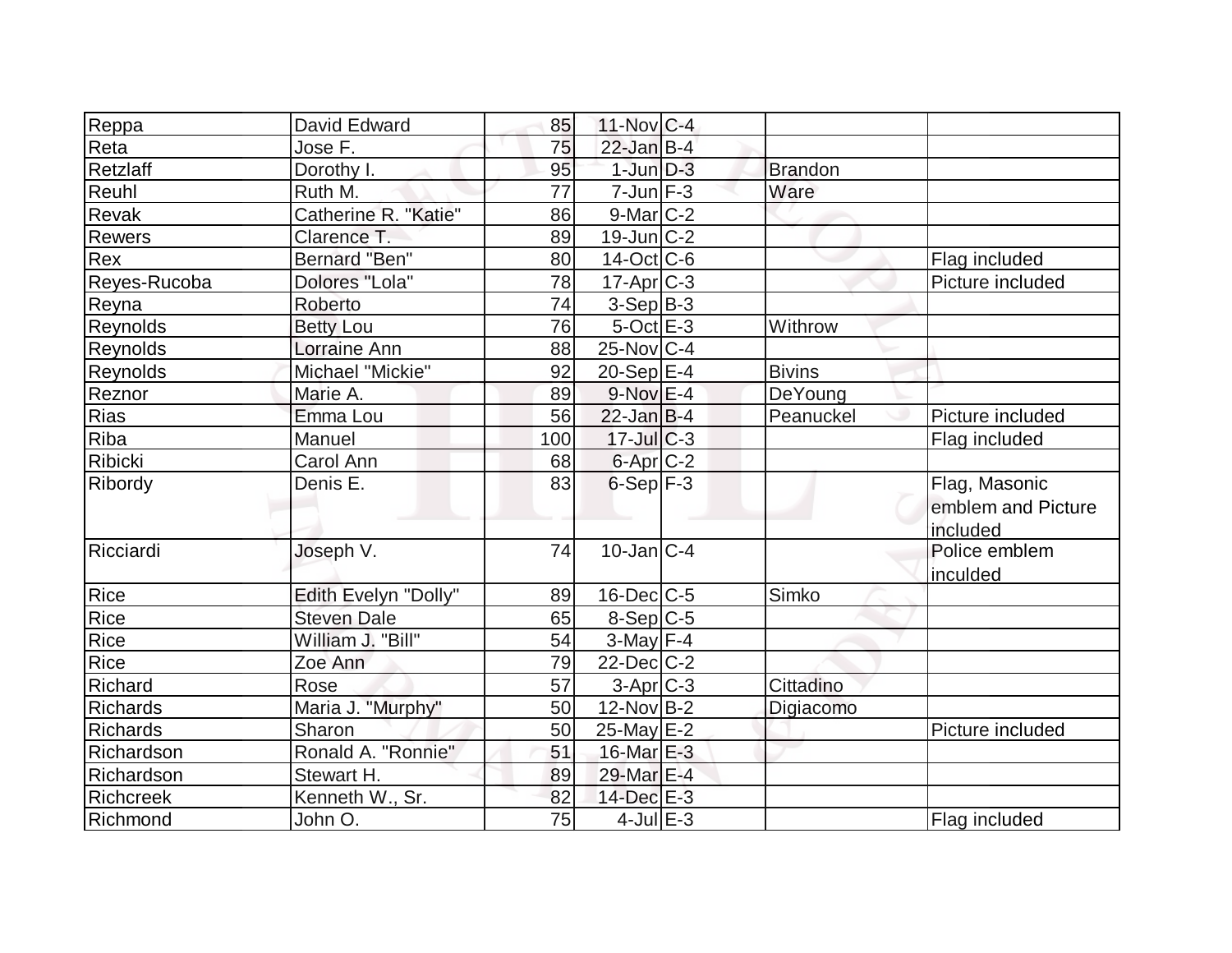| Richter         | Emma Jean              | 75 | $22$ -Feb $ E-3 $ |          |                      |
|-----------------|------------------------|----|-------------------|----------|----------------------|
| Richwalski      | Dolores R.             | 82 | 16-Aug $E-3$      | Sikorski |                      |
| <b>Rickers</b>  | Norma                  | 90 | 29-Jul C-4        | Rymar    |                      |
| <b>Ricketts</b> | Robert A. "Bobby"      | 58 | $2$ -May $E-3$    |          |                      |
| Ridder          | Agnes C.               | 91 | $23$ -Aug E-3     | DeYoung  |                      |
| Ridder          | David W. "Tex"         | 47 | $19-Nov B-3$      |          |                      |
| Riddle          | Alexandria G.          | 72 | $21$ -Feb $ C-3 $ | Gardner  |                      |
| Riddle          | Fern V.                | 72 | $22$ -May C-3     | Olson    |                      |
| <b>Riddle</b>   | William J., Jr. "Bill" | 80 | $14$ -Nov $ D-4 $ |          | Picture included     |
| <b>Riecss</b>   | <b>Alice Frances</b>   |    | $28$ -May B-3     | Palmira  | Picture included     |
| <b>Rigg</b>     | Veronica A.            | 74 | $21$ -Feb $ C-3 $ |          |                      |
| Riggle          | <b>Bonnie</b>          | 93 | $25$ -Jan $E-3$   | Milligan | <b>Bonnie Riggle</b> |
|                 |                        |    |                   |          | Purbaugh             |
| Rigoni          | Raymond A.             | 83 | $20$ -Apr $E-3$   |          |                      |
| Riley           | David A.               | 66 | $26$ -Jun $C-2$   |          | Picture included     |
| Riley           | Habert Lee, Jr. "Red"  | 70 | $12$ -Feb $C-9$   |          |                      |
| <b>Riley</b>    | John C.                | 86 | $7$ -Oct C-3      |          |                      |
| Rinkenberger    | Alice                  | 82 | 8-May C-3         |          |                      |
| Rinker          | George William         | 51 | $3$ -Jul $ C-3 $  |          | Picture included     |
| <b>Rios</b>     | <b>Stanley</b>         | 91 | 14-Apr E-2        |          |                      |
| Ripley          | Mildred G.             | 92 | $1$ -Jun $D-2$    |          |                      |
| Rippe           | <b>Henry Emden</b>     | 95 | $8$ -May $C$ -3   |          | Flag included        |
| Ripperdan       | <b>Edna Mae</b>        | 90 | $3$ -Aug $E-3$    |          |                      |
| Ritchie         | Clinton William "Bill" | 79 | $23$ -Feb $E-5$   |          | Flag included        |
| Ritchie         | Dolores B.             | 69 | $20$ -Feb $B$ -2  |          |                      |
| Rivera          | Guillermina            | 91 | $4$ -Mar $A$ -10  |          |                      |
| Rivera          | Maria                  | 41 | $29$ -Aug E-3     |          |                      |
| Rivera          | Maria "Titi"           | 80 | 23-May E-4        |          | Picture included     |
|                 | "Mercedes"             |    |                   |          |                      |
| Rivera          | Rolando                | 72 | 27-Jun E-2        |          |                      |
| <b>Rizzo</b>    | Anthony I., Sr.        | 95 | $18$ -Jul $E-3$   |          |                      |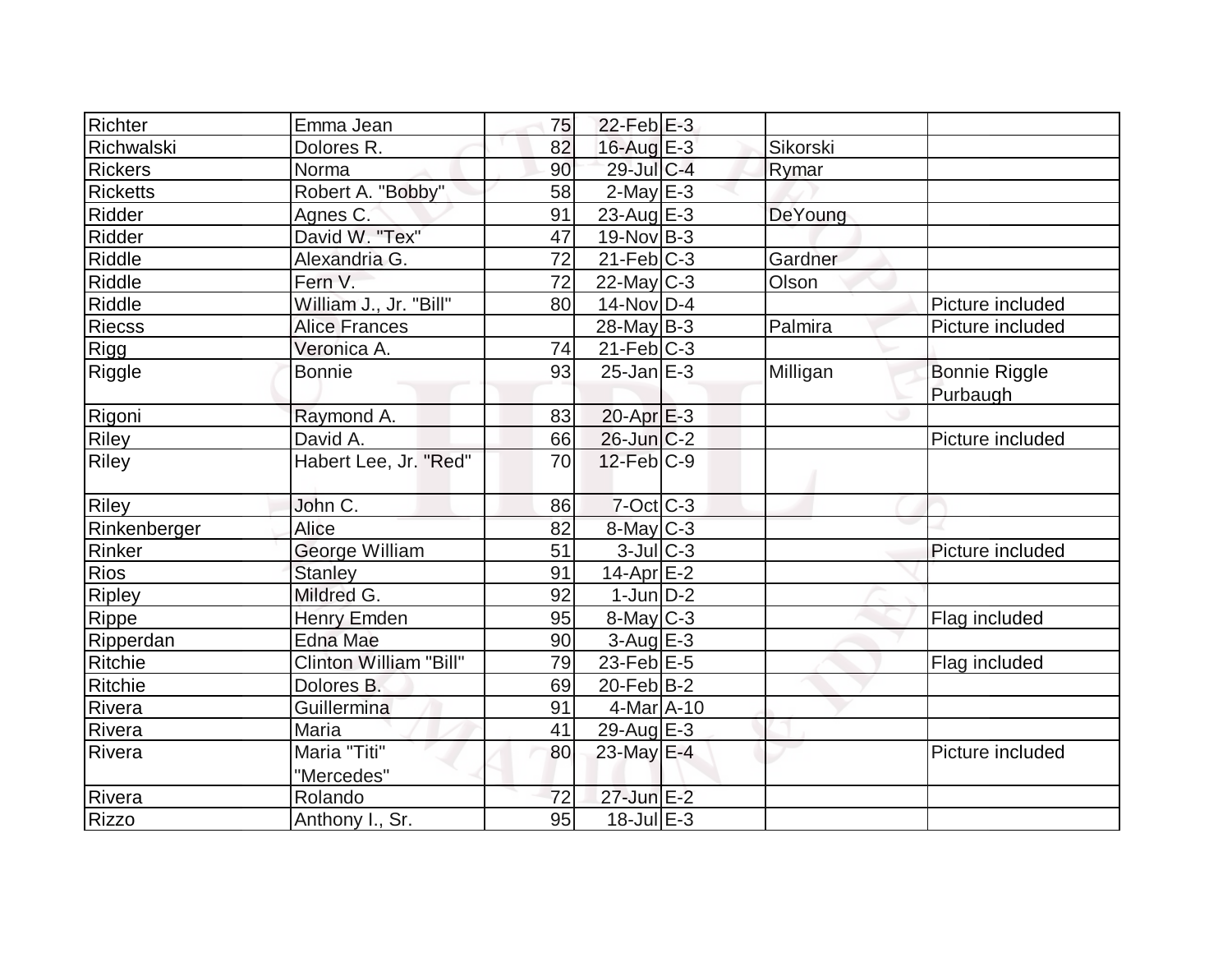| <b>Rizzo</b>   | Joseph J.                         | 81     | $11-Oct$ D-3                |                | Symbol included                   |
|----------------|-----------------------------------|--------|-----------------------------|----------------|-----------------------------------|
| Robb           | <b>Kylar Scotlyn</b>              | infant | 26-Jul E-2                  |                |                                   |
| <b>Roberts</b> | <b>Augustus William</b><br>"Bill" |        | 22-Mar E-4                  |                | Flag included                     |
| <b>Roberts</b> | Frances                           | 95     | $22$ -Nov $\overline{D}$ -2 |                | <b>Frances Roberts</b><br>(Sanko) |
| <b>Roberts</b> | Kenneth W.                        | 78     | $21-Sep$ <sup>E-3</sup>     |                | Flag included                     |
| <b>Roberts</b> | Martha Kaye                       | 64     | $4$ -Oct $F-2$              |                |                                   |
| Roberts        | Patricia E.                       | 65     | $4$ -Oct $F-3$              |                | Picture included                  |
| Robertson      | Kevin D.                          | 54     | $8$ -May $C-3$              |                |                                   |
| Robertson      | Larry R.                          | 63     | $23-Sep C-4$                |                | Flag included                     |
| Robertson      | <b>Mabel Alice</b>                | 94     | $5-Aug$ $C-6$               | <b>Buckley</b> |                                   |
| Robin          | <b>Steven Louis</b>               | 19     | $12$ -Feb $ C-9 $           |                |                                   |
| Robinson       | Almiron "Bud"                     | 84     | $3-Nov$ <sub>C</sub> -2     |                |                                   |
| Robinson       | Elva Fay                          | 69     | $30-Sep C-4$                |                |                                   |
| Robinson       | Eugene E. "Gene"                  | 66     | 12-May D-2                  |                |                                   |
| Robinson       | Lawrence P.                       | 67     | $15$ -Oct B-3               |                |                                   |
| Robinson       | Russell C.                        | 79     | $15$ -Mar $E$ -6            |                |                                   |
| Robinson       | <b>Susie</b>                      | 78     | 23-Aug E-2                  |                |                                   |
| Robinson       | Willard L.                        | 93     | $10$ -Dec $ B-3 $           |                |                                   |
| Robinson       | William H. "Bill"                 | 48     | $1-Feb$ $E-3$               |                |                                   |
| Rocchietti     | Matthew J.                        | 26     | $14$ -Nov $D-3$             |                |                                   |
| Rockwell       | Ruth E.                           | 91     | $24$ -May E-3               |                | Ruth E. Williams                  |
|                |                                   |        |                             |                | Rockwell / Cross                  |
| Rodriguez      | Anthony "Tony"                    | 100    | $26$ -Jul $E-3$             |                |                                   |
| Rodriguez      | Antonio                           | 90     | $14$ -Jan $E-3$             |                | Picture included                  |
| Rodriguez      | Celia                             | 72     | $22$ -Aug $E-3$             | Ortiz          |                                   |
| Rodriguez      | Celia                             | 90     | $13-Nov$ C-3                | Rivera         |                                   |
| Rodriguez      | Manuel                            | 64     | 19-May $D-3$                |                | Picture included                  |
| Rodriguez      | Raul                              | 58     | 29-Dec D-2                  |                |                                   |
| Rodriguez      | Virginia "Vikki                   | 73     | 14-Oct C-7                  |                | Picture included                  |
| Roe            | Timothy F.                        | 54     | $19$ -Jan $E-3$             |                |                                   |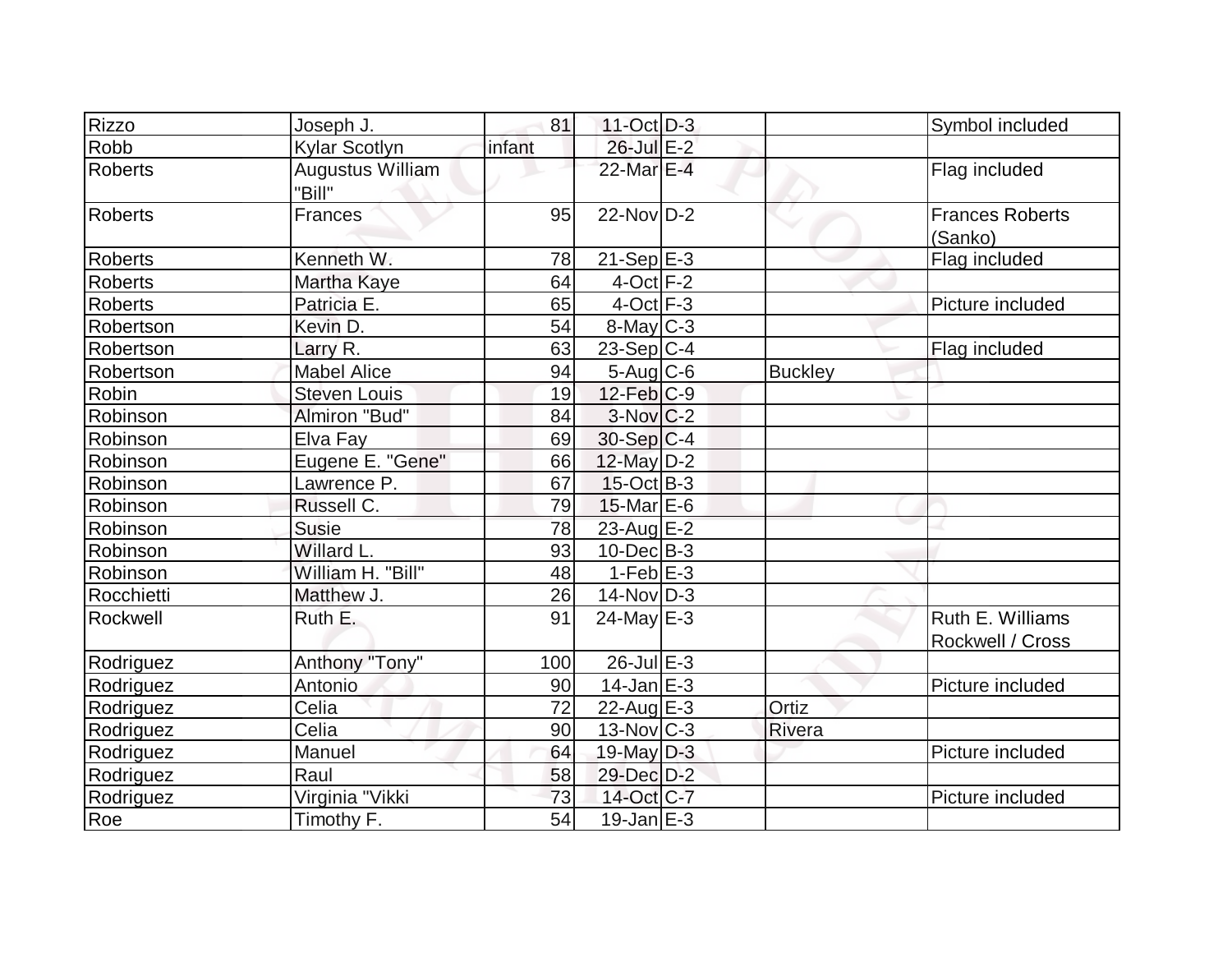| Rogala         | Bruno J.                   | 90             | $23$ -Aug E-3             |          | Flag included                    |
|----------------|----------------------------|----------------|---------------------------|----------|----------------------------------|
| Rogala         | John J.                    | 91             | 18-Mar A-10               |          | Flag included                    |
| Rogers         | Martha Ellen               | 94             | 27-Dec D-4                | Munsell  |                                  |
| Rogers         | Russell                    | 86             | $5-Sep$ $E-3$             |          |                                  |
| Rogers         | Sherry J.                  | 56             | $19$ -Feb $ C-9 $         | Hall     |                                  |
| Rogge          | Marguerite M.,<br>Reverend | 88             | $23$ -Mar $E-3$           |          |                                  |
| Rohbrach       | Ruth                       | 93             | $5$ -Jun $ C-3 $          |          |                                  |
| Rohrman        | Joan "Jo Jo"               | 52             | 18-Sep C-3                | Vujko    |                                  |
| Rojas          | Emerenciana "Alicia"       | 76             | $15$ -Feb $E-3$           | Magana   |                                  |
| Roldan-Cruz    | Cecilia                    | 80             | $8-Dec$ D-3               |          | Cecilia Roldan-Cruz<br>(Santana) |
| Rollensen      | Charlene M.                | 73             | 5-Aug C-6                 | Gerlach  |                                  |
| Roman          | <b>Frank William</b>       | $\overline{2}$ | $17 - Feb$ $E-3$          |          |                                  |
| Roman          | <b>Herbert Albert</b>      | 87             | $9 - Apr$ B-3             |          |                                  |
| Roman          | Serafin                    | 77             | $6$ -Feb $ B-3 $          |          |                                  |
| Romanak        | Rudolph R., II             | 65             | $29$ -May C-2             |          | Flag included                    |
| Romanchek      | Lois Jean                  | 83             | $20$ -Jan $E-3$           |          |                                  |
| Rominger       | Betty M.                   | 90             | $4$ -Oct $\overline{F-4}$ | Gabbert  |                                  |
| Root           | Anne                       | 69             | $6$ -Dec $F-4$            |          |                                  |
| Rooth          | Alan "Buddy"               | 77             | $28-Sep D-3$              |          | Star of David included           |
| Roper          | Clarence C.                | 85             | $9$ -Jun $D-2$            |          | Flag included                    |
| Roper          | Patricia A.                | 84             | $19$ -Dec $E - 5$         |          |                                  |
| Roper          | <b>Steve</b>               | 71             | $6$ -Jun $E-3$            |          |                                  |
| Roper-Allen    | Eunice J.                  | 74             | $13$ -Apr $C-3$           |          | Picture included                 |
| Rorhman        | Joan "Jo Jo"               | 52             | 17-Sep B-2                | Vujko    |                                  |
| <b>Rosales</b> | Angela                     | 84             | $2$ -Apr $B-3$            | Meza     |                                  |
| Rosario        | Demitta                    | 51             | $13-Sep$ $E-3$            | Williams | Picture included                 |
| Rosas          | Jorge Altieri "Geoge"      | 45             | 20-Dec E-3                |          |                                  |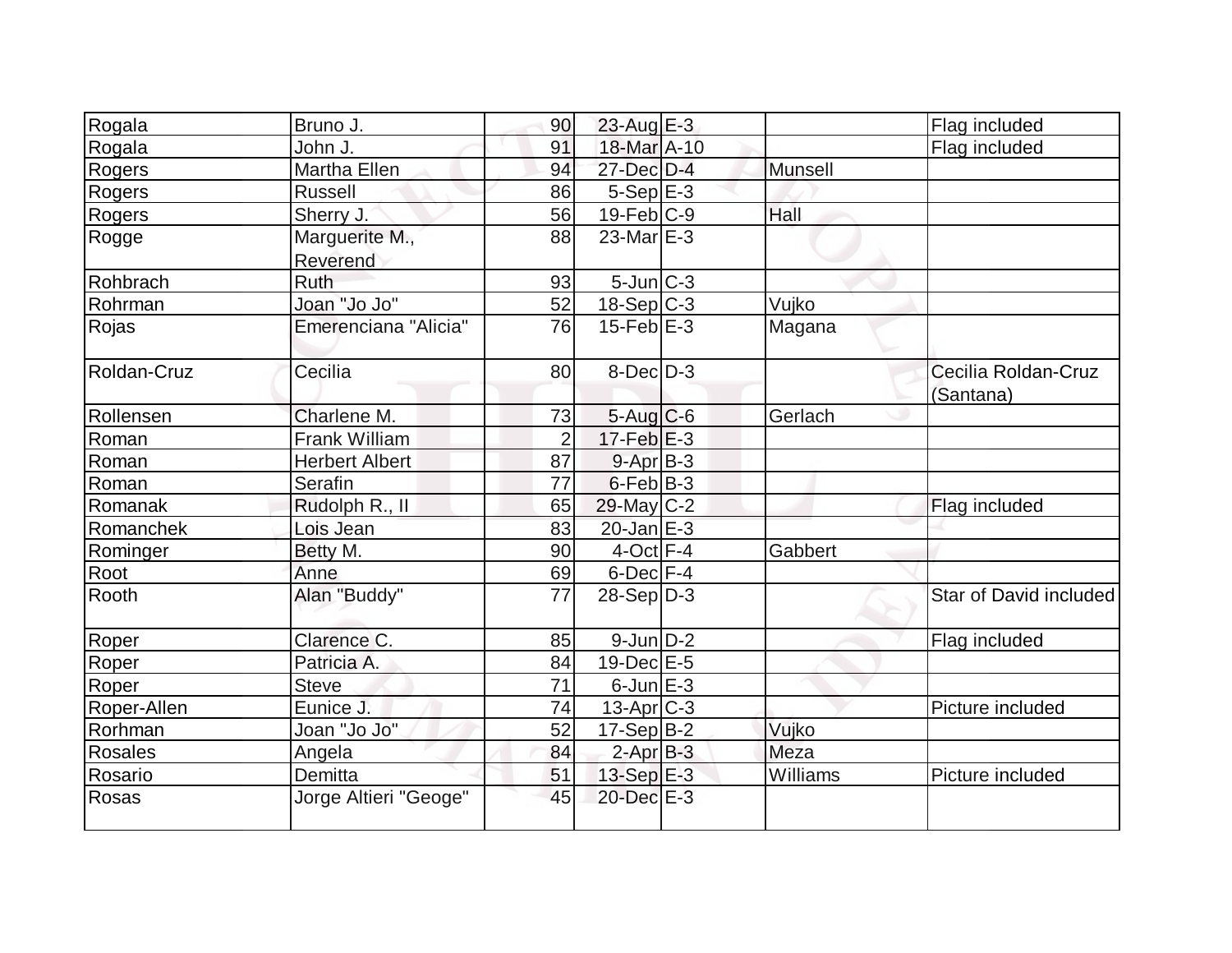| Rosati      | Anthony              | 86  | $5$ -Jan $F-4$    |              | Flag included          |
|-------------|----------------------|-----|-------------------|--------------|------------------------|
| Rose        | Blanche E.           | 95  | $26$ -Feb $ C-9 $ | Cantrell     | Picture included       |
| Rose        | June E.              | 88  | $29$ -Jul C-3     | Harder       |                        |
| Rose        | Mary "Mindy"         | 85  | 19-Dec E-5        |              |                        |
| Rosen       | Oscar                | 100 | $3$ -JulC-3       |              | Star of David included |
| Rosenberry  | James W. "Rosie"     | 67  | $20$ -Aug $E-3$   |              | Flag included          |
| Rosenski    | Josephine            | 92  | $1-Dec$ $C-5$     | Kenar        |                        |
| Rosenwinkel | Rhomilda J. "Mel"    | 90  | $9$ -Jan $B$ -3   |              |                        |
| Rosenwinkle | <b>Helen Marie</b>   | 94  | $2$ -Aug $F-3$    | Schurgers    |                        |
| Rosko       | Ronald W.            | 74  | $14$ -Nov $ D-4$  |              |                        |
| <b>Ross</b> | Clarice              | 84  | $9-Sep B-2$       |              |                        |
| Ross        | Daniel L.            | 55  | 15-Aug $E-3$      |              | Picture included       |
| Ross        | Elmo C.              | 92  | $27-Sep$ $E-2$    |              |                        |
| Ross        | Robert L.            | 79  | $3-Feb$ $E-3$     |              |                        |
| Ross        | <b>Robert Wayne</b>  | 77  | $27$ -Apr $ C-3 $ |              |                        |
| Ross        | Shirley A.           | 72  | $26$ -Aug $C-4$   |              |                        |
| Ross        | Shirley A.           | 72  | $13-Sep$ $E-3$    |              |                        |
| Ross        | Zachary D.           | 23  | 30-Mar C-3        |              |                        |
| Rossa       | Lillian E.           | 93  | $14$ -Dec $E-3$   |              |                        |
| Rosta       | Louis                | 96  | $6$ -Mar $ C-2 $  |              |                        |
| Roth        | Earl Edward, Sr.     | 68  | $27$ -Nov $ C-4$  |              | Picture included       |
| Rothchild   | <b>Barron</b>        | 68  | $12$ -Jun $ C-3 $ |              |                        |
| Rotoloni    | Irene <sub>N.</sub>  | 93  | $18$ -Dec $C-2$   |              |                        |
| Rovekamp    | Helen E.             | 91  | $22$ -May C-3     |              |                        |
| Rowden      | Robert R.            | 83  | $27$ -May C-3     |              |                        |
| Rowe        | Dorothy A.           | 61  | $7$ -Oct $ C-4 $  |              |                        |
| Rowe        | Dorothy Ruth         | 94  | $26$ -Apr $E-2$   |              |                        |
| Rowland     | <b>Ronald Eugene</b> | 70  | $10$ -Mar $C-3$   |              |                        |
| Royal       | <b>William Glen</b>  | 66  | $13$ -Apr $C-2$   |              | Picture included       |
| Roysdon     | Kimberly A.          | 51  | $13$ -Mar $C-3$   | <b>Brown</b> | Picture included       |
| Roytan      | William N.           | 80  | $23-Sep C-4$      |              | Flag included          |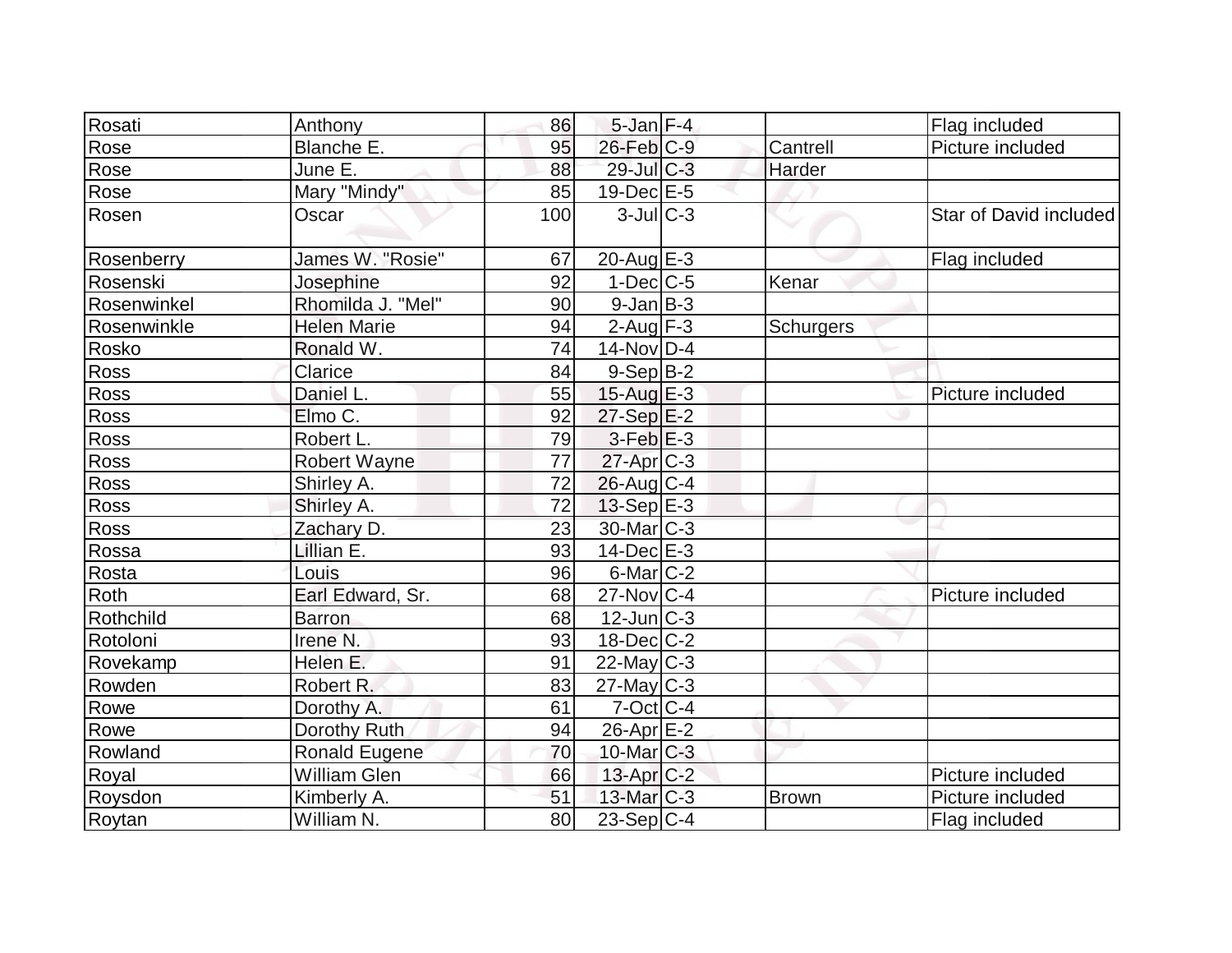| Rozcicha       | Margaret M.             | 97 | 1-Mar $F-3$       | Joy            |                    |
|----------------|-------------------------|----|-------------------|----------------|--------------------|
| <b>Ruark</b>   | Dorothy M.              | 91 | $28$ -Feb $C-3$   | Emerson        |                    |
| Rucoba         | Dolores "Lola"          | 78 | $17$ -Apr $C-3$   |                | Picture included   |
| Rude           | Walter A.               | 67 | 8-Apr C-8         |                |                    |
| <b>Rudnick</b> | Barbara Anna            | 46 | $10$ -Oct $E-2$   |                |                    |
| Rudolph        | Mildred T. "Millie"     | 75 | 17-Oct E-3        | Snyder         |                    |
| Rudy           | Gilbert A.              | 87 | $9-Aug$ $E-7$     |                | Flag included      |
| Rudziewicz     | Dorothy                 | 90 | $25$ -Jan $E-3$   |                | Dorothy Rudziewicz |
|                |                         |    |                   |                | Blankman           |
| Ruehman        | Dale E.                 | 76 | $10$ -Apr $ C-3 $ |                |                    |
| Ruge           | <b>Bernice Lorraine</b> | 89 | $13$ -Dec $E$ -6  | Redar          | Picture included   |
| Ruhwiedel      | Sylvia                  | 64 | $11$ -Jul $E-3$   |                |                    |
| Ruiter         | Bill                    | 82 | $10$ -Jan $ C-3 $ |                |                    |
| Ruiter         | Theodore "Tom"          | 85 | $16$ -Jan $B-2$   |                | Flag included      |
| Ruiz           | Ana Maria               | 85 | $13-Sep$ $E-3$    |                |                    |
| Ruiz           | Crystal Jean            | 60 | $2-Feb$ $F-2$     | Anderson       |                    |
| Rukovina       | Lorraine                | 81 | $10$ -Oct $E - 3$ | Wadas          |                    |
| Rund           | Stanley L.              | 59 | $23$ -Feb $E-5$   |                |                    |
| Runyan         | Ronald R.               | 62 | $3$ -Jul $C-3$    |                |                    |
| Rupcich        | William Mike "Bill"     | 85 | $4$ -Mar $A$ -10  |                |                    |
| <b>Rusch</b>   | Thomas W.               | 68 | $24$ -Jan $ C-3 $ |                |                    |
| Rush           | <b>Mildred Rose</b>     | 86 | $27$ -Feb $ D-2 $ |                |                    |
| Rushing        | Ane Louise              | 46 | 15-Aug $E-3$      | Gorden         |                    |
| Rusk           | Jean W.                 | 80 | 18-Mar A-10       | Wilson         |                    |
| Rusnak         | John R.                 | 57 | $26$ -Aug $C-4$   |                |                    |
| Russell        | <b>Gayle Marie</b>      | 62 | 30-Nov E-3        |                |                    |
| Russell        | <b>Janet Elaine</b>     | 70 | $11$ -Jul $E-3$   | <b>Jenkins</b> |                    |
| Russell        | Lucille E.              | 95 | $16$ -Apr $ B-2 $ | <b>Marlatt</b> | Lucille E. Vrehas  |
|                |                         |    |                   |                | <b>Russell</b>     |
| Russell        | Marie I.                | 98 | $27$ -Jan $C-4$   |                |                    |
| Russo          | Patricia Ann            | 68 | $15$ -May C-3     |                |                    |
| Rutkin         | Alfred                  |    | $8$ -Dec $D-3$    |                | Flag included      |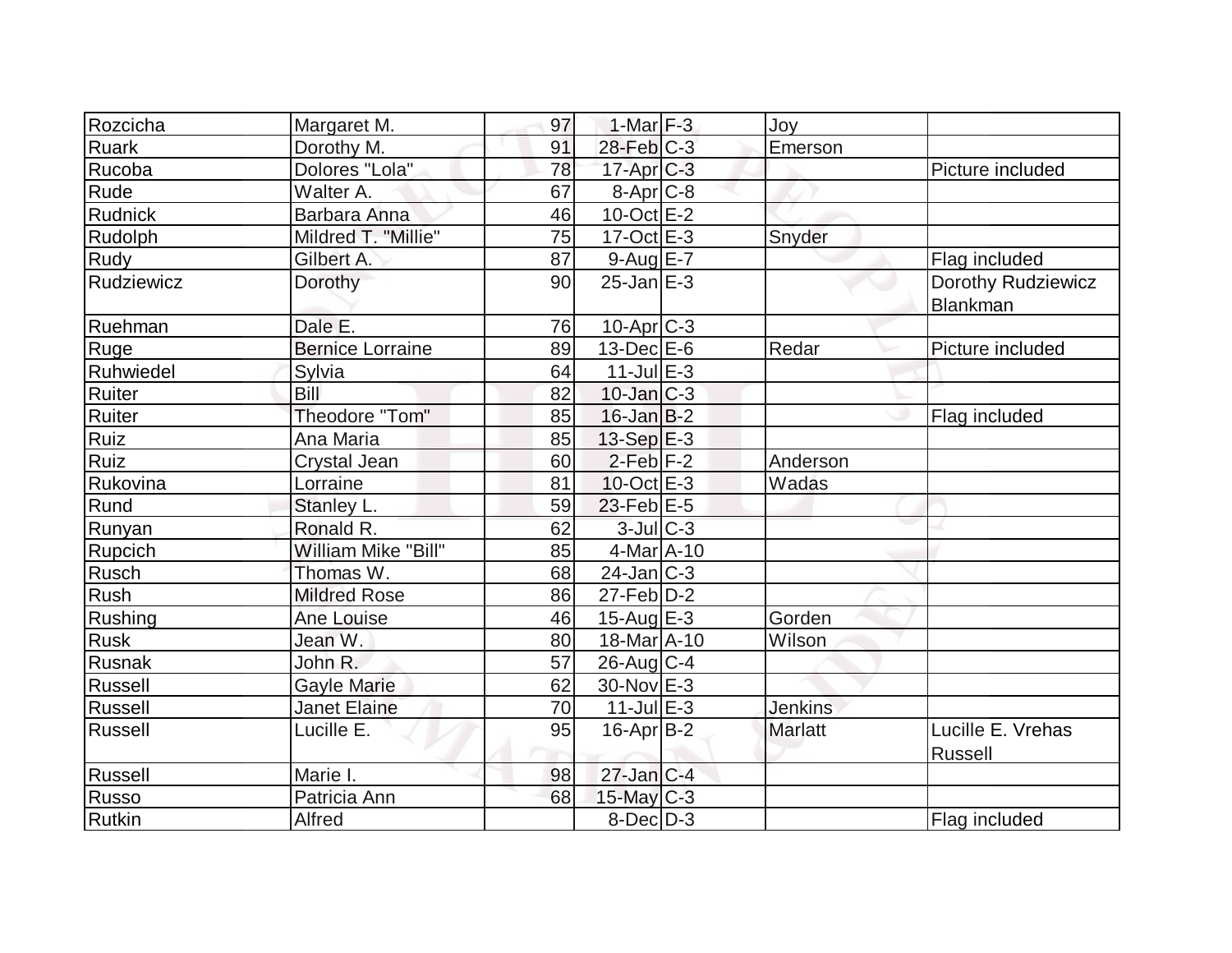| Rutkin         | Alfred              |    | $9$ -Dec $C$ -4   |               | Flag included    |
|----------------|---------------------|----|-------------------|---------------|------------------|
| Rutter         | Edward L.           | 89 | 22-Nov D-4        |               | Flag and Picture |
|                |                     |    |                   |               | included         |
| Ruuska         | Asko "Whitey"       | 73 | $27-Sep$ E-4      |               | Picture included |
| Ryan           | Terrence "Terry"    | 64 | $12$ -Nov B-3     |               | Flag included    |
| Ryan           | William A., Jr.     | 53 | $4$ -Oct $F-4$    |               |                  |
| Ryba           | Thomas A.           | 41 | 26-Oct A-15       |               | Picture included |
| Rybarczyk      | Eleanore C. "Ellie" | 90 | $25$ -Dec $C$ -2  | Frankiewicz   |                  |
| Rybarski       | Edward J.           | 83 | $13-Apr$ $C-3$    |               | Flag and Picture |
|                |                     |    |                   |               | included         |
| Rybicki        | Robertine, Sr.      |    | $16$ -Dec $ C-4 $ |               | Cross included   |
| Rydberg        | Gwendolyn M.        | 73 | $14$ -Apr $E-3$   | Delaney       |                  |
| Rydzewski      | Rose C.             | 87 | $20-Sep$ $E-3$    | Dombrowski    |                  |
| Rymarczyk      | Lauri               | 52 | $10$ -Oct $E-2$   |               |                  |
| <b>Rynberk</b> | May Alice           | 70 | $21$ -May B-3     |               |                  |
| <b>Ryskamp</b> | Carl J.             | 80 | $9-Nov$ $E-4$     |               | Flag included    |
| Rzepka         | Janet               | 92 | $13$ -Feb $ B-3 $ | <b>Rys</b>    |                  |
| Sabato         | William "Bill"      | 56 | $10$ -Nov $ D-5 $ |               |                  |
| Saberniak      | Lawrence E.         | 84 | $23$ -Jul B-2     |               | Flag included    |
| Saberniak      | Nicholas "Nick"     | 26 | $8$ -Jul $C$ -5   |               |                  |
|                | "Bernie"            |    |                   |               |                  |
| Sabin          | George D.           | 67 | $28$ -Jan B-2     |               |                  |
| Sabo           | Betty J. (Nana)     |    | $14$ -Dec $E-3$   |               |                  |
| Sabo           | Helen L.            | 92 | $27$ -Jul $E-2$   | Repka         |                  |
| Sabo           | Mary Jane           | 85 | 15-Mar $E-6$      |               |                  |
| Sabolsice      | Margaret            | 90 | $25$ -Oct $E-4$   |               | Picture included |
| Sadler         | Terry F.            | 72 | $10$ -Jan $ C-4 $ |               |                  |
| Saikley        | Barbara Dean        | 85 | $28$ -Jan $E-2$   |               |                  |
| Sajdera        | Joseph Richard      | 85 | $5-Aug$ $C-6$     |               | Flag included    |
| Sako           | Ray E.              |    | $8-Sep C-5$       |               |                  |
| Saksa          | Norma Jeanne        | 81 | $14$ -Feb $ C-2 $ | Popoff        |                  |
| Saliga         | Irene H.            | 85 | $8 - Apr$ $C-8$   | <b>Tobias</b> |                  |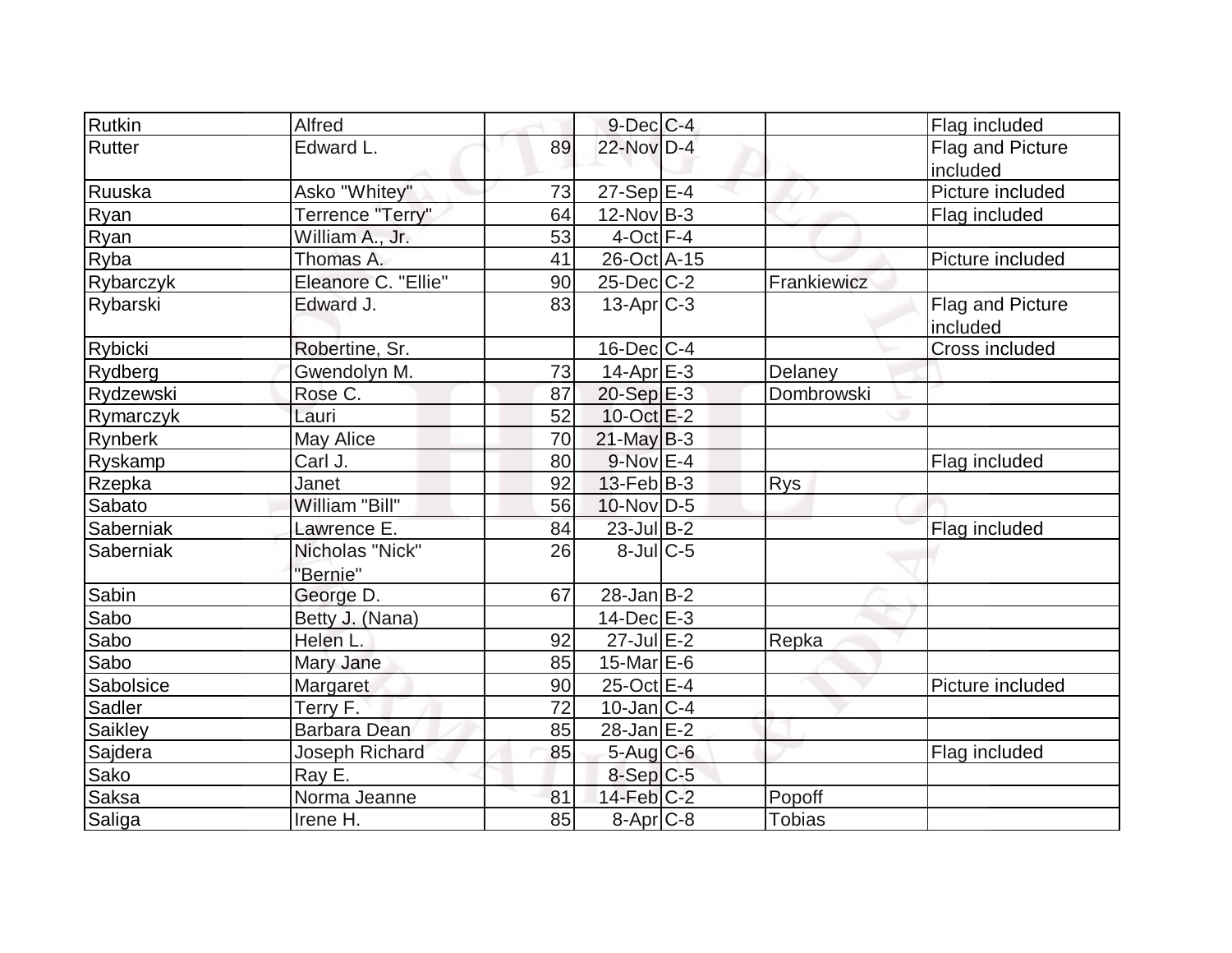| Salinas        | Raymundo                  | 87 | $11-Sep C-3$               |                 |                                   |
|----------------|---------------------------|----|----------------------------|-----------------|-----------------------------------|
| Salisbury      | Marvin H.                 | 88 | 29-Mar E-4                 |                 | Picture included                  |
| Salla          | Eugene                    | 61 | 20-Oct C-2                 |                 | Flag included                     |
| <b>Sallas</b>  | Joseph T. "Jo Da<br>Show" | 55 | $26-Sep$ $E-4$             |                 | Picture included                  |
| Salmi          | Jerry R.                  | 68 | $28$ -May B-3              |                 |                                   |
| Salmon         | Donald K.                 | 71 | $8$ -Jul $C-3$             |                 |                                   |
| Samaniego      | David                     | 65 | $12$ -Jul $E-2$            |                 |                                   |
| Samreta        | Frances "Busia"           | 94 | $14$ -Feb $ C-3 $          | <b>Rys</b>      | Picture included                  |
| Sanchez        | Lejandro "Alex"           | 59 | $10$ -Dec $ B-3 $          |                 |                                   |
| Sanchez        | Nancy Theresa             | 51 | $3-Dec B-3$                |                 |                                   |
| Sandaker       | Raymond T.                | 62 | $2$ -Mar $ C-3 $           |                 |                                   |
| <b>Sanders</b> | Bruce E.                  | 49 | 29-May C-2                 |                 |                                   |
| <b>Sanders</b> | <b>Christian Joy Rose</b> | 35 | $19$ -Jul $E-3$            |                 |                                   |
| Sanders        | $\overline{C}$ lara B.    | 72 | $11-Apr \nightharpoonup 3$ |                 |                                   |
| Sanders        | Eugene W. "Gene"          | 87 | 8-Apr <sub>C-8</sub>       |                 | Picture included                  |
| Sanders        | Floyd                     | 69 | $10$ -Jan $ C-3 $          |                 |                                   |
| Sanders        | Paulette M.               | 63 | $6$ -Jun $E-3$             | Kaminski        |                                   |
| Sandrick       | Anthony L.                | 89 | $4$ -Jul $E-3$             |                 | Flag and Picture<br>included      |
| Sands          | Donald F.                 | 88 | 30-May $E-4$               |                 | Flag and Picture<br>included      |
| Sanko          | <b>Frances</b>            | 95 | $22$ -Nov $D-2$            |                 | <b>Frances Roberts</b><br>(Sanko) |
| Sannito        | Robert E.                 | 74 | $12$ -Mar $ B-3 $          |                 | Flag included                     |
| Santare        | Joan Marie                | 82 | $20$ -May C-4              |                 | Picture included                  |
| Santay         | Margaret B. "Marge"       | 96 | $18-Oct$ $E-4$             | Erickson        |                                   |
| Santefort      | Harriet L.                | 84 | $23-Oct$ <sub>C</sub> -2   | DeYoung         | Picture included                  |
| Santos-Prisby  | Eleanore                  | 87 | $7 - Aug$ <sub>C</sub> -3  | Pozzo           | Picture included                  |
| Sapyta         | John Joseph               | 95 | 23-Feb E-5                 |                 | Flag included                     |
| Sapyta         | Mary                      | 87 | 27-Mar <sub>IC-3</sub>     |                 |                                   |
| Saranteas      | Georgia                   | 40 | $\overline{18}$ -Jul E-3   | <b>Bisdaris</b> |                                   |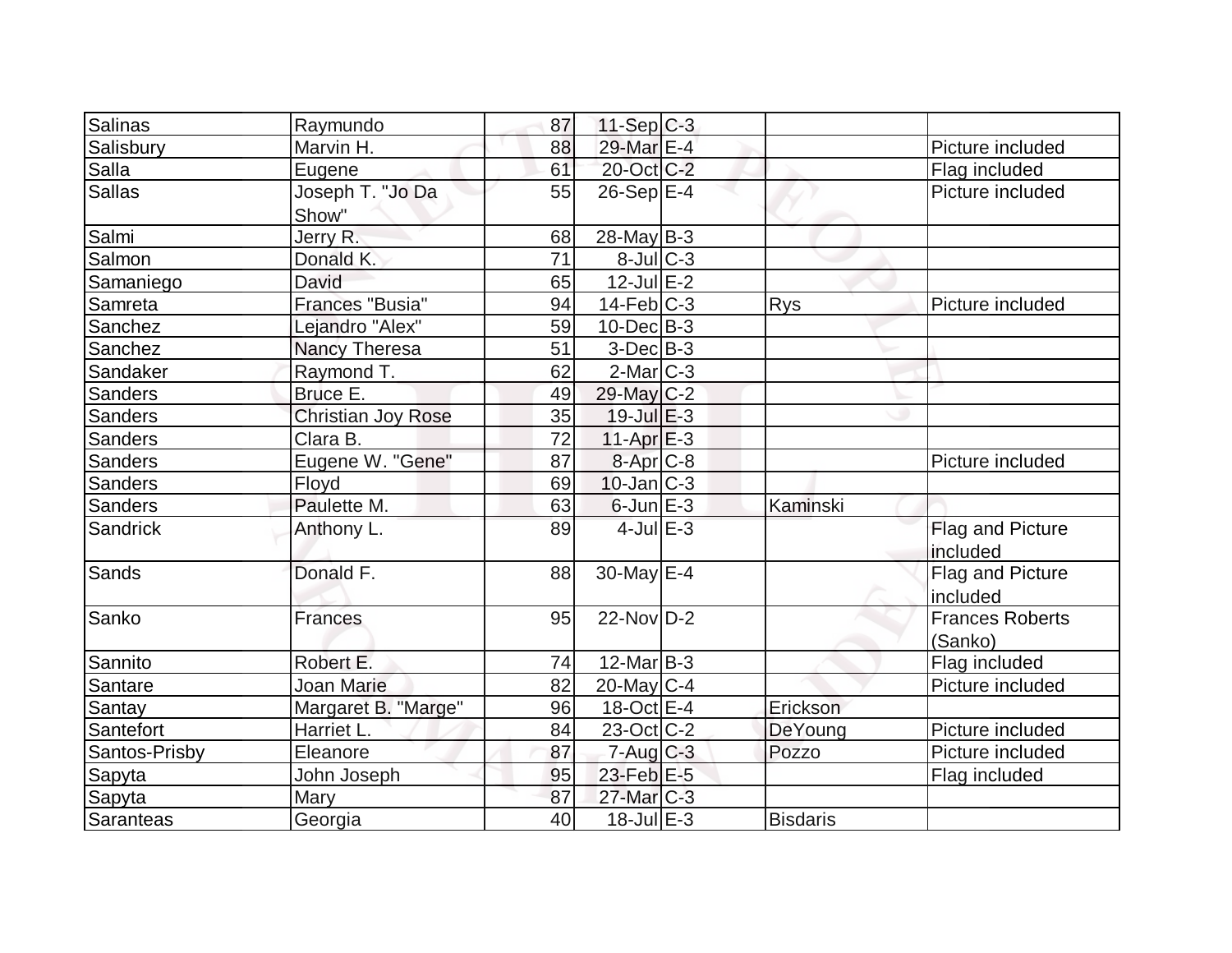| Saricos         | Panagiotis K.            | 78  | $5-Sep$ $E-3$           |               | Cross included   |
|-----------------|--------------------------|-----|-------------------------|---------------|------------------|
| Sark            | Clyde                    | 87  | 20-Jul E-2              |               |                  |
| Sarnecki        | Mary T. "Dee Dee"        | 60  | 15-Apr C-10             |               |                  |
| Sarnowski       | Joseph B., Sr.           | 85  | $10$ -JulC-3            |               | Flag included    |
| Sarnowski       | Steven M.                | 54  | 18-May E-3              |               |                  |
| Sarros          | John S.                  | 82  | $17$ -May E-2           |               |                  |
| Sarti           | <b>Edward Barholemew</b> | 68  | $19-Nov B-3$            |               | Flag included    |
|                 | Antonio                  |     |                         |               |                  |
| Sartori         | Rose S.                  | 80  | $8$ -Mar $E - 4$        | Formosa       |                  |
| <b>Sartoris</b> | Leo L.                   |     | 25-Oct E-4              |               | Flag and Picture |
|                 |                          |     |                         |               | included         |
| Sasse           | Jacklyn Kay              | 64  | $9$ -Dec $C$ -4         | <b>Boyles</b> |                  |
| <b>Sassman</b>  | <b>Jessie Lee</b>        | 76  | $8$ -May $C-3$          |               |                  |
| Satmary         | Geneveve P.              | 86  | $19$ -Dec $E - 5$       |               |                  |
| Satterbloom     | <b>Raymond Carl</b>      | 93  | $28$ -Jul $D-8$         |               | Picture included |
| Saubert         | Charles A.               | 81  | $1-Feb$ E-3             |               | Flag included    |
| Saucedo         | Ismael                   | 51  | $15$ -Oct B-3           |               |                  |
| <b>Saulters</b> | Daniel A.                | 60  | $4$ -Apr $E-3$          |               | Picture included |
| Saunders        | Loretta                  | 70  | $20$ -Jun $E-4$         | <b>Martis</b> | Loretta Saunders |
|                 |                          |     |                         |               | Wilson / Picture |
| Sawicki         | Robert J.                | 65  | 18-Oct E-3              |               |                  |
| Sawyer          | Charlevelon              | 81  | $7$ -Jan $E$ -5         |               |                  |
| Saynay          | Kathryn                  | 72  | $1$ -May $C-2$          |               |                  |
| Sbalchiero      | Patricia A.              | 80  | $26$ -Jan $E-2$         | Fagan         |                  |
| Scalzitti       | Elma M.                  | 94  | $11-Feb$ E-2            |               |                  |
| Schaap          | Anthony                  | 88  | $1-AugE-3$              |               |                  |
| Schaap          | Charlotte                | 85  | $24$ -Jan $ C-3 $       | Postma        |                  |
| Schaap          | Garrit                   | 95  | $16$ -Apr $ B-2 $       |               |                  |
| Schab           | Marcella                 | 80  | $8$ -May $C-3$          |               |                  |
| Schafer         | Shirley J.               | 77  | $19$ -Feb $ C-9 $       | Rampke        |                  |
| Schanlaub       | Don D.                   | 83  | 20-Mar <sub>IC</sub> -3 |               | Picture included |
| Schappi         | Sophie                   | 102 | $23$ -Jun $ D-4$        | Szal          |                  |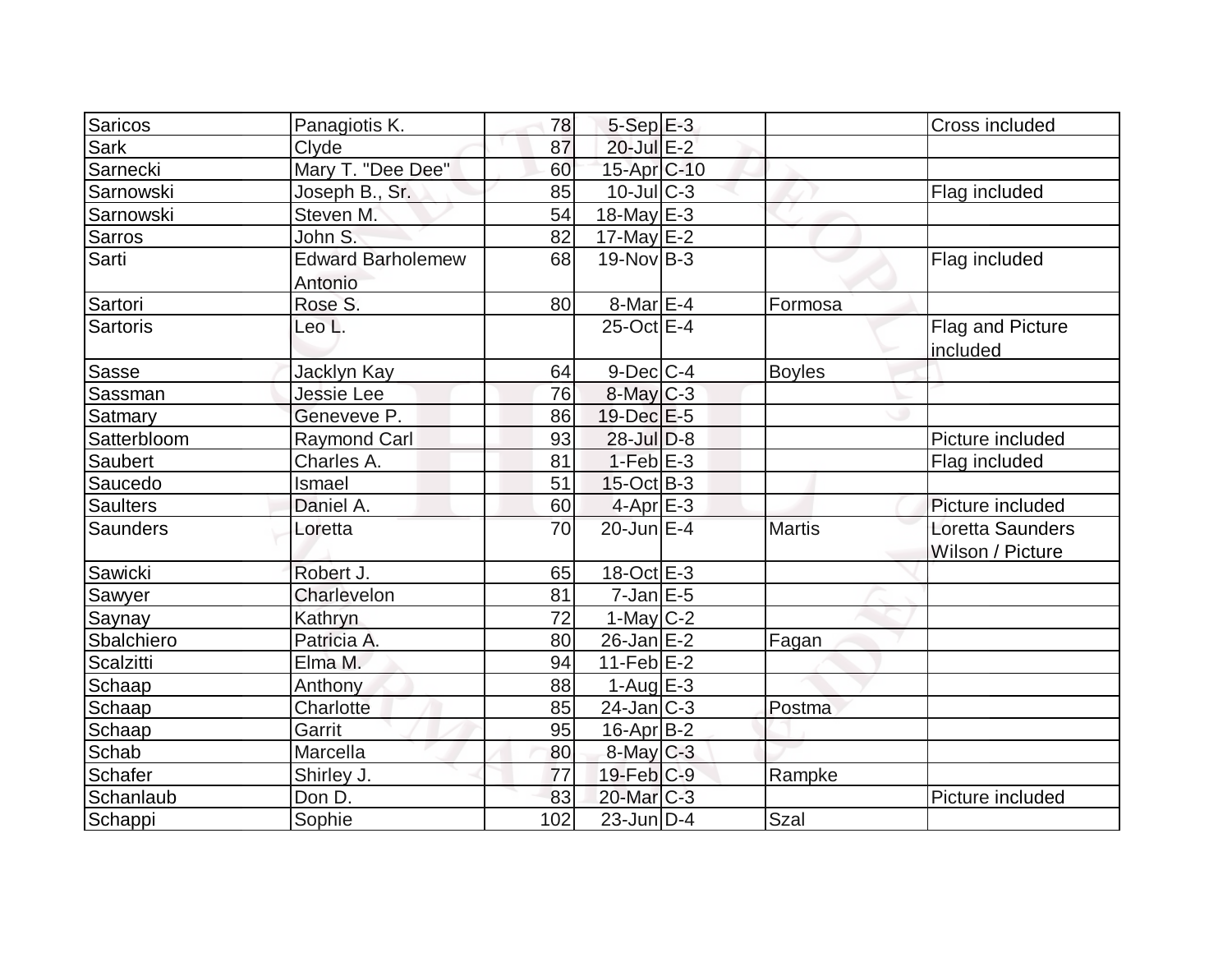| Scharber       | <b>Jacob Michael</b> | 23              | 28-Aug C-3        |                |                             |
|----------------|----------------------|-----------------|-------------------|----------------|-----------------------------|
| Schechner      | <b>Morris</b>        | 89              | $6$ -Oct $C$ -3   |                | Flag included               |
| Scheeringa     | Sidney               | 79              | 21-Nov D-3        |                | Flag included               |
| <b>Scherer</b> | Gerald R. "Jerry"    | 73              | 3-Apr C-3         |                |                             |
| Scherer        | William "Billy"      | 85              | $7 -$ Jul $D-2$   |                | Flag included               |
| Scheuneman     | Luella M.            |                 | $16$ -Jan $B-3$   |                |                             |
| Scheurer       | Hortense Izetta      | 96              | $9-Sep B-3$       | Cannon         |                             |
| Schiessle      | Mary Ellen           | 83              | 17-May $E-3$      |                |                             |
| Schipma        | Edith G.             | 91              | 29-Apr C-11       | Koelikamp      |                             |
| <b>Schleff</b> | Clara B.             | 79              | $6$ -Dec $E-3$    | Firme          |                             |
| Schlesinger    | <b>John</b>          | 82              | $21$ -May B-3     |                | Flag included               |
| Schlink        | Robert Dee           | 78              | $19$ -Jul $E-4$   |                | Flag and Picture            |
|                |                      |                 |                   |                | included                    |
| Schlueter      | Laurie Jane          | 53              | $23$ -Apr $ B-2 $ |                |                             |
| Schmal         | Barbara J.           | 76              | $11-Oct$ $E-3$    | Campbell       |                             |
| Schmalz        | Herbert J.           | 86              | $21$ -Jun $E-3$   |                | Flag included               |
| Schmelter      | Doretta I.           | 84              | $22$ -Nov $ D-3 $ | Mehalic        |                             |
| Schmelzer      | Lola M.              | 87              | $24$ -Jun $C-4$   | <b>Tatge</b>   |                             |
| Schmelzer      | Milton J.            | 86              | $1-Apr$ B-4       |                |                             |
| Schmittel      | Arnold F.            | 89              | $6$ -Jul $E-3$    |                | Picture included            |
| Schneider      | Clarence G. "Jay"    | 86              | 30-Nov E-4        |                |                             |
| Schneider      | Ronald E. "Ron"      | 61              | $6$ -Jul $E-3$    |                |                             |
| <b>Schock</b>  | Joan Lee             | 79              | 16-May $E-4$      | Massey         |                             |
| Schoon         | Lillian              | 89              | $19$ -Dec $E-5$   | Teninga        | <b>Lillian Piske Schoon</b> |
| Schoon         | Norman R.            | 90              | $23-Sep C-4$      |                | Flag included               |
| Schoonover     | Marjorie E.          | 91              | $14-Sep$ E-3      |                |                             |
| Schramm        | Charles R.           | $\overline{77}$ | $19$ -Apr $E-4$   |                | Flag included               |
| Schramm        | Mary J.              | 78              | 14-Apr $E-2$      |                |                             |
| Schrieber      | Rebecca E. "Becky"   | 65              | 29-Apr C-11       | <b>Bicanic</b> | Rebecca Schreiber<br>Ward   |
| Schroeder      | Donald H.            | 88              | 23-Mar E-3        |                | Flag included               |
| Schubert       | Evan J. A.           | $\vert 4 \vert$ | $10$ -JulC-3      |                |                             |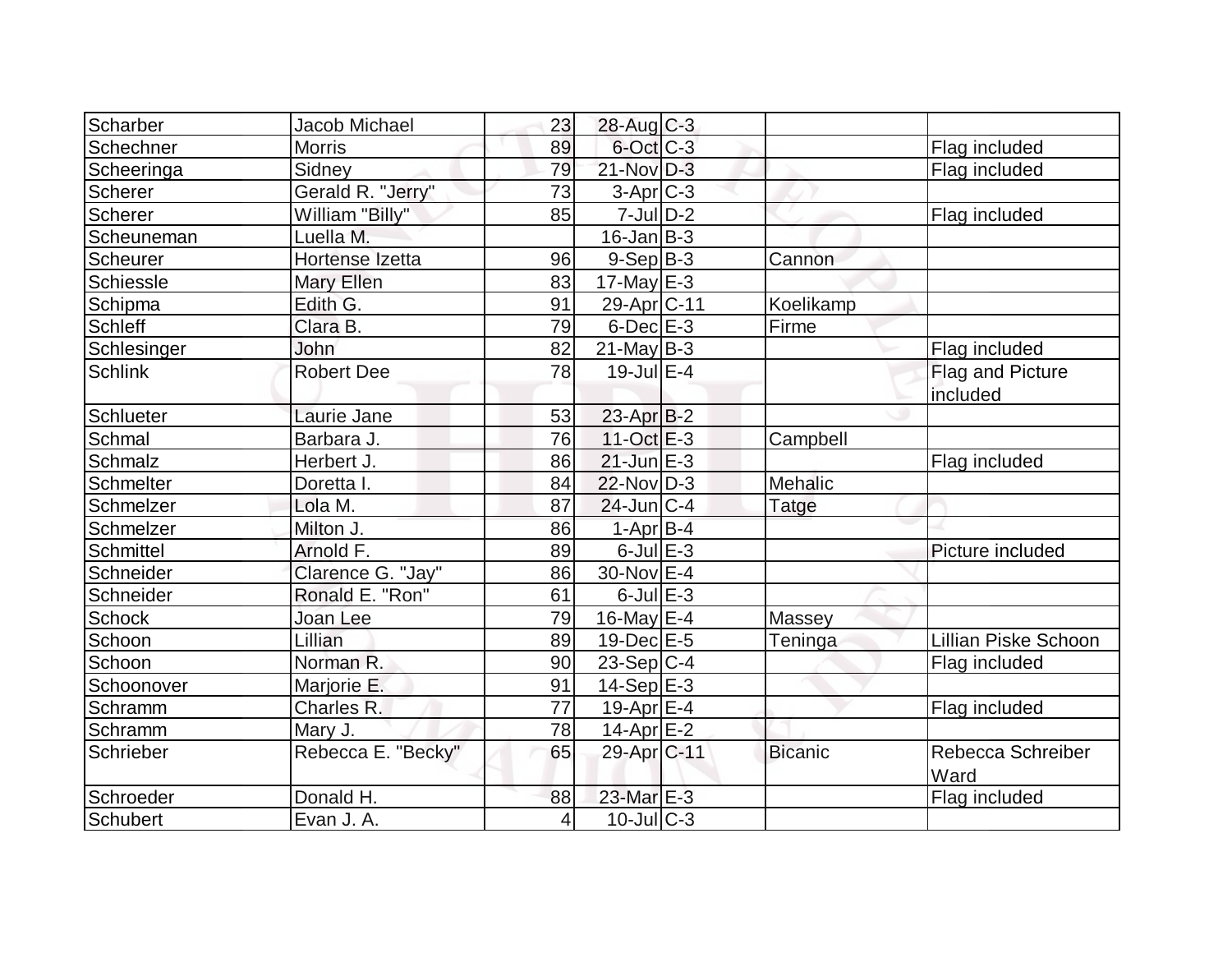| Schultz        | Albion V. "Al"         | 93 | $8-Sep C-5$                |                 |                   |
|----------------|------------------------|----|----------------------------|-----------------|-------------------|
| Schultz        | Charles E., Sr.        | 77 | 27-Oct C-3                 |                 |                   |
| Schultz        | <b>Doris</b>           |    | 25-Mar <sub>IC-11</sub>    | <b>Stowers</b>  |                   |
| Schultz        | Dorothy F.             | 94 | $15$ -May C-3              |                 |                   |
| Schultz        | James V.               | 70 | 23-May $E-3$               |                 | Flag included     |
| Schultz        | Margaret E.            | 83 | $16$ -Nov $E-4$            |                 |                   |
| <b>Schultz</b> | Paul J.                | 79 | $29$ -Feb $E-3$            |                 | Flag included     |
| Schultz        | Phyllis J.             | 73 | $11-Oct$ $E-3$             |                 | Picture included  |
| Schultz        | Ronald T.              | 79 | $17$ -Jun $ C-4 $          |                 | Flag included     |
| Schultz-Hanna  | <b>Edna Mae</b>        | 90 | $20$ -Oct $ C-2 $          | <b>Busse</b>    |                   |
| Schulz         | Charles E.             | 76 | $31$ -JulC-3               |                 | Picture included  |
| Schutz         | Wayne                  | 64 | $19$ -Jul $E-4$            |                 | Flag included     |
| Schwab         | Vern "Ernie"           |    | $2$ -Jan $B-3$             |                 | Flag included     |
| Schwaller      | Patricia A.            | 59 | $27$ -Jan $ C-4$           | Reed            |                   |
| Schwartz       | Carol A.               | 66 | $22$ -Dec $C-2$            |                 |                   |
| Schwartz       | Geraldine L.           | 79 | $24$ -Feb $E-3$            | <b>Broadway</b> |                   |
| Schweikert     | Margaret J.            | 94 | $27$ -May C-4              | Gabor           |                   |
| Schwenk        | Marguerite "Marge"     | 91 | $4$ -Apr $E$ -4            |                 |                   |
| Schwerein      | Anna V.                | 91 | 30-Dec C-5                 | Viola           |                   |
| Sciara         | Nickaline C.           | 90 | $12-Apr \nightharpoonup 3$ |                 |                   |
| Scolnik        | Alvin J.               | 86 | $11-Nov$ $C-4$             |                 | Flag included     |
| Scott          | <b>Christine Marie</b> | 29 | $2$ -May $E-3$             | Schott          |                   |
| Scott          | Craig L.               | 33 | $16$ -Jul B-2              |                 |                   |
| <b>Scott</b>   | Harriet L. "Terri"     | 88 | $28$ -Jan $E-3$            |                 | Harriet L. Wilder |
|                |                        |    |                            |                 | <b>Scott</b>      |
| Scott          | Jason Christopher      | 35 | $6$ -Dec $E-3$             |                 |                   |
| Scott          | Joan Adele             | 77 | $20$ -Jun $E-4$            |                 |                   |
| <b>Scott</b>   | John P.                | 69 | $12$ -Mar $ B-3 $          |                 |                   |
| Scott          | Patti                  | 49 | $8$ -Mar $E - 4$           |                 |                   |
| Scott          | Ronald W.              | 54 | $6$ -Mar $ C-3 $           |                 | Flag included     |
| Scoville       | William "Billy Dee"    | 86 | $24$ -May E-3              |                 | Flag included     |
| Scrivnor       | Janet                  | 74 | $16$ -May E-4              | Patton          |                   |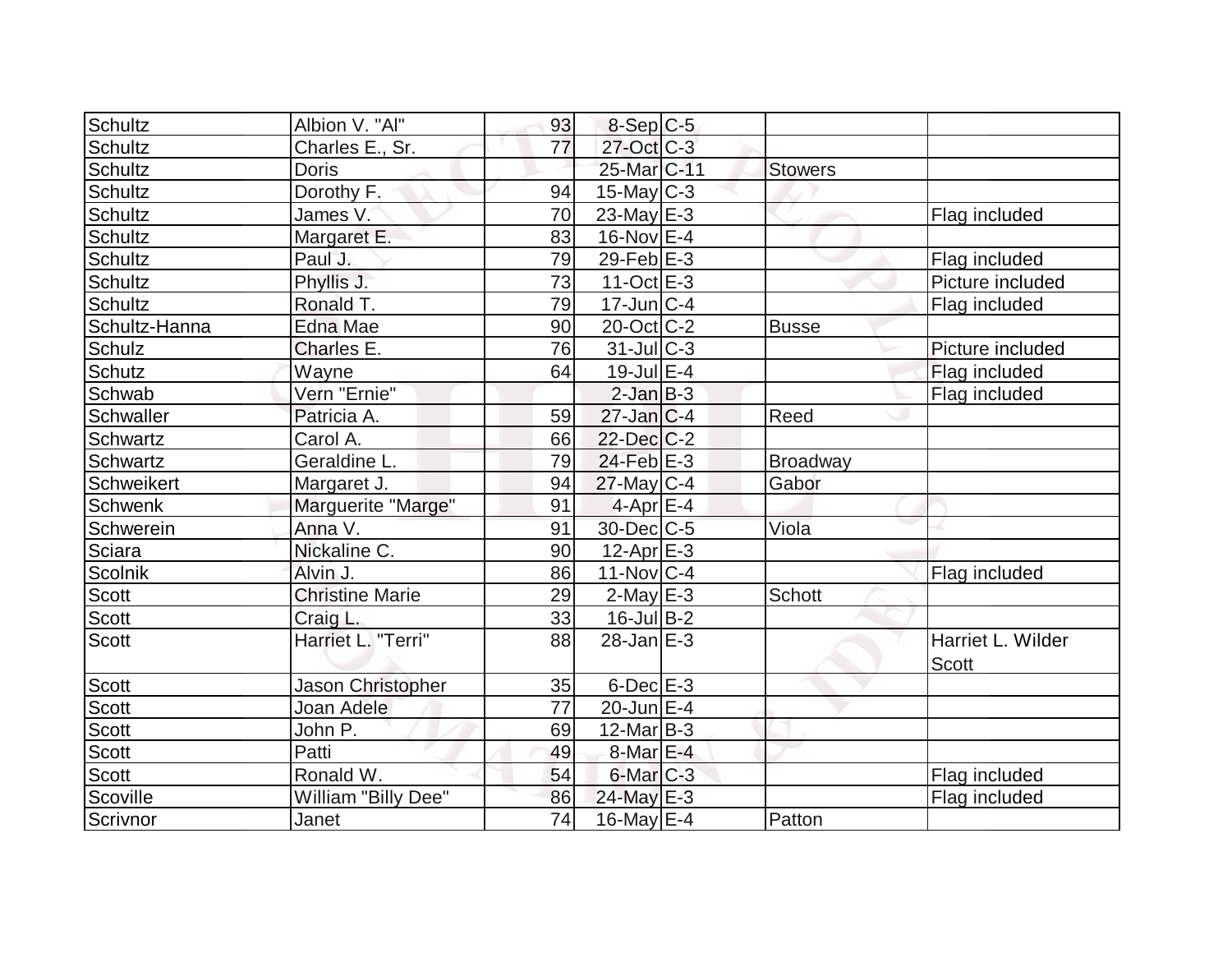| Scudella          | Maureen Gail "Mo"   | 65 | $27$ -Mar $C-3$         |           |                  |
|-------------------|---------------------|----|-------------------------|-----------|------------------|
| Scuderi-Pyrkowski | Virginia Anne       | 81 | $27-Sep$ $E-2$          | Cuzzo     |                  |
| Scurtu            | Thomas M.           | 63 | 4-May E-4               |           | Flag included    |
| Sczesniak         | Donald "Stack"      | 85 | $8$ -Jun $E-3$          |           |                  |
| Sczygiel          | Edward E.           | 79 | 20-Oct C-2              |           | Flag included    |
| Searight          | Helen               | 94 | $17$ -Jun $C-4$         |           | Picture included |
| Seber             | Douglas F.          | 78 | $15$ -Oct B-3           |           | Flag included    |
| Seberger          | Fred E.             | 85 | $6$ -Aug $B$ -3         |           | Flag included    |
| Seberger          | Jean H.             | 81 | 8-May C-3               |           |                  |
| Seckendorf        | Steven W.           | 59 | $20$ -Aug $E-3$         |           |                  |
| Secviar           | Victoria G. "Vicki" | 86 | $28-Oct$ <sub>C-4</sub> |           |                  |
| Sedey             | Thomas              | 53 | $8$ -Mar $E - 4$        |           |                  |
| Sedlak            | Frank M.            | 85 | $16-Sep C-6$            |           | Flag included    |
| Sedlak            | Joseph F.           | 79 | $1$ -Jul $C-4$          |           |                  |
| Segally           | Bette L.            | 83 | $5-Feb B-6$             | Schmueser |                  |
| Segura            | Ignacio Segura      | 81 | $27$ -Oct $C-3$         |           | Picture included |
|                   | "Nacho"             |    |                         |           |                  |
| Seifert           | Gerald R.           | 82 | $3$ -Jan $ C-4 $        |           |                  |
| Selby             | <b>Beatrice</b>     | 69 | $20$ -Jan $E-3$         | Franz     |                  |
| Selby             | Margene Janette     | 91 | $31$ -Aug $E-2$         |           |                  |
| <b>Selenik</b>    | Frank               | 62 | $8-Nov$ E-3             |           | Flag included    |
| Seles             | Lawrence J., Jr.    | 40 | $4$ -Jan $E-3$          |           |                  |
| Sellers           | Barbara J.          | 65 | $24$ -Apr $ C-3 $       | Warren    | Picture included |
| <b>Sellers</b>    | William R.          | 60 | $18-Sep C-3$            |           | Flag and Picture |
|                   |                     |    |                         |           | included         |
| Selman            | Robert E.           | 82 | 7-Aug C-3               |           |                  |
| Selund            | Robert B., Jr.      | 72 | $3$ -Aug E-3            |           |                  |
| Semento           | Americo Joseph, III | 56 | $14$ -Jun $E-2$         |           |                  |
| Semesky           | Vivian May          | 83 | $9-Sep$ $B-3$           | Fedor     |                  |
| Semper            | Donald Lee          | 82 | $3$ -Dec $B-3$          |           |                  |
| Sendera           | Rose V.             | 78 | $17$ -Jan $ C-3 $       | Pavlik    |                  |
| Sendre            | Ken A.              | 65 | $5$ -Jul $ D-3 $        |           | Flag included    |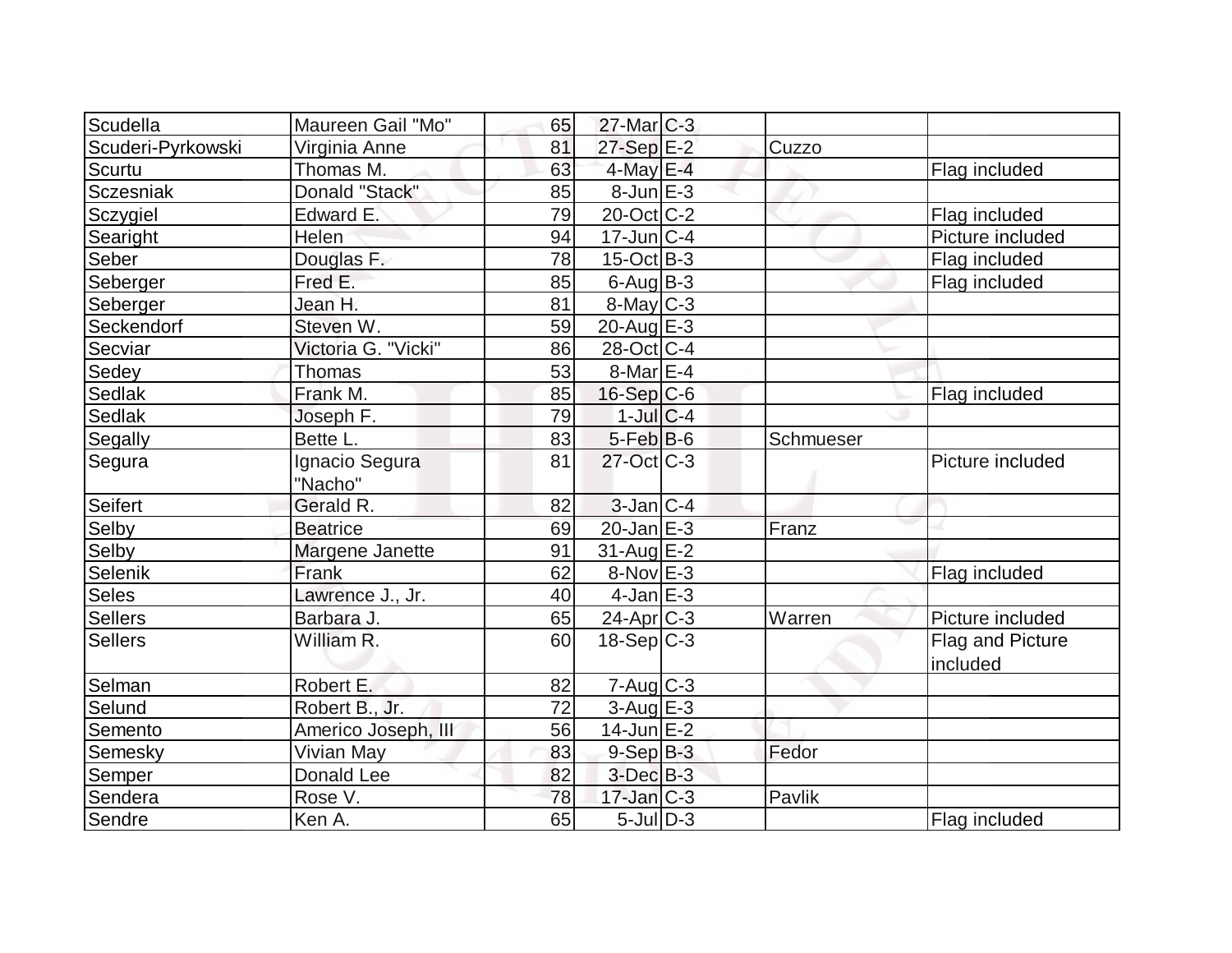| Senovic         | Michael, Sr.           | 87 | $21$ -Jan $E-3$   |           |                  |
|-----------------|------------------------|----|-------------------|-----------|------------------|
| Sensenbaugh     | <b>Martin Henry</b>    | 79 | $11$ -Aug $D-6$   |           |                  |
| Sepulveda       | Joe C.                 | 75 | $8$ -Jul $C$ -5   |           |                  |
| Serdar          | Sophie M.              | 94 | $6$ -Jun $E-3$    |           |                  |
| Serros          | Gregory R.             | 48 | $19$ -Jun $C-3$   |           | Picture included |
| Sertic          | Richard J. "Rex"       | 77 | $28$ -Jan $ B-2 $ |           |                  |
| Sestan          | Josip                  | 71 | $7$ -Jan $E-5$    |           |                  |
| Setchall        | Bruce W.               | 74 | 28-Oct C-4        |           |                  |
| <b>Setlak</b>   | Janet                  | 80 | $5$ -Dec $E-3$    | Ciebiera  |                  |
| Settle          | Betty E.               | 78 | $6$ -Mar $ C-3 $  | Felo      |                  |
| Setzler         | Judy A.                | 72 | $20$ -Jan $E-3$   |           |                  |
| Severson        | Scott A.               | 55 | $7-Feb$ $C-3$     |           |                  |
| Severson-Hughes | Lori C.                | 54 | $17$ -Jun $ C-4$  |           |                  |
| Seymour         | Eleanor B.             | 97 | $30$ -May $E-4$   |           | Picture included |
| Shaban          | Anne G.                | 91 | 14-Nov D-4        |           |                  |
| Shaginaw        | George                 | 85 | $24$ -Feb $E-3$   |           | Flag included    |
| Shane           | Theresa                | 68 | 17-Nov D-7        |           |                  |
| Shanks          | Cherryl L.             | 57 | $19$ -Jan $E-3$   | Shea      |                  |
| <b>Shanks</b>   | Evylene M. "Evie"      | 77 | 31-Mar C-3        |           |                  |
| Shannon         | Linda S.               | 62 | $10$ -Apr $C-3$   |           |                  |
| Shanta          | Margaret L.            | 97 | $27$ -Jan $ C-5 $ | Sabo      |                  |
| Sharpe          | Ralph                  | 80 | $21$ -May B-3     |           |                  |
| Shatkowski      | Casimira               | 92 | $29$ -Aug $E-3$   | Strzempka | Picture included |
| Shaver          | Frank E.               | 99 | $5$ -Aug $C$ -6   |           | Picture included |
| Shaw            | Phyllis                | 71 | 15-Aug $E-3$      |           |                  |
| Shaw            | Verna M.               | 93 | $7$ -Apr $C-2$    |           |                  |
| Shawver         | <b>Elizabeth Marie</b> | 92 | $12$ -Apr $E-3$   |           |                  |
| Shea            | Donald James, Sr.      | 80 | $11-Nov$ C-4      |           |                  |
| Sheetz          | Glen Alan              | 41 | $27$ -Jan $ C-4 $ |           |                  |
| Sheffield       | <b>Deloris Nandine</b> | 74 | $8$ -Feb $E-3$    | Townsley  | Picture included |
| Sheffield       | Louis B. "L.B."        | 85 | $27$ -Apr $C-3$   |           |                  |
| Sheffield       | Ouida F.               | 82 | $25$ -Jan $E-3$   | Chinn     |                  |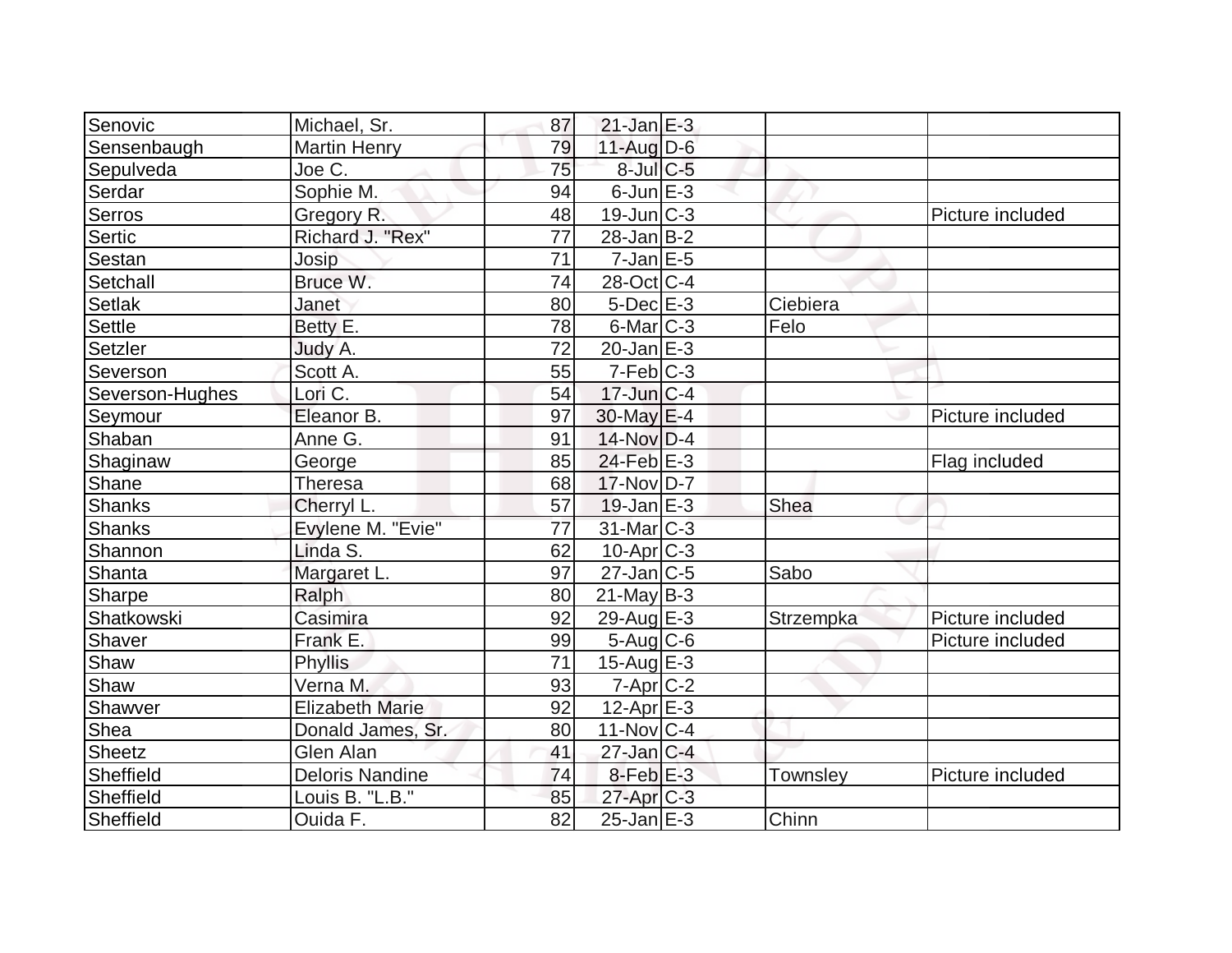| Shelbourne   | <b>Adler Bryce</b>         | 3   | $12$ -Sep $E-3$   |       | Picture included |
|--------------|----------------------------|-----|-------------------|-------|------------------|
| Shepard      | Lynn R.                    | 93  | $15$ -Jun $E-3$   |       | Flag and Picture |
|              |                            |     |                   |       | included         |
| Shepard      | Ronald "Papa"              | 65  | $14$ -Jan $E-2$   |       |                  |
| Shepard      | Ronald W. "Sparky"         | 43  | $28$ -Jun $E-3$   |       |                  |
| Sheptak      | Anna J.                    | 90  | $21$ -Jun $E-3$   | Bajza | Cross included   |
| Sheridan     | Elaine W.                  | 86  | $10$ -Jan $ C-3 $ |       |                  |
| Sheridan     | Stormy (Sherry)            | 59  | $2$ -Jan $B-3$    |       |                  |
| Sherrod      | Joe Louis "Ram Rod"        | 75  | $1-Mar$ F-3       |       | Picture included |
| Sherwood     | Geraldine                  | 75  | 24-Apr C-2        |       |                  |
| Sherwood     | Peggy Jean                 | 65  | 6-Sep F-4         | Fryar |                  |
| Sherwood     | William C.                 | 70  | $22$ -May C-3     |       | Masonic symbol   |
|              |                            |     |                   |       | included         |
| Shevik       | Michelle                   | 65  | $1-AugE-4$        |       |                  |
| Shih         | Joseph S. C.               | 74  | $18$ -Jan $E-3$   |       |                  |
| <b>Shike</b> | <b>Charles Oscar "Bud"</b> | 82  | $25$ -Nov $ C-4$  |       | Flag and Picture |
|              | "Chuck"                    |     |                   |       | included         |
| Shimala      | Charles J.                 | 100 | 10-May $E-4$      |       |                  |
| Shingler     | Patricia                   | 76  | $24$ -May E-3     |       |                  |
| Shinkle      | Charles P.                 | 81  | $26$ -Apr $E-4$   |       | Flag included    |
| Shipla       | Alice E.                   | 74  | $22-Sep C-3$      |       |                  |
| Shirley      | <b>Terrance James "TJ"</b> | 53  | $9$ -May $E-4$    |       |                  |
| Shively      | Daniel D. "Daniel-         | 24  | $7$ -Jun $F-3$    |       |                  |
|              | San"                       |     |                   |       |                  |
| Shobe        | <b>Richard Lee</b>         | 82  | $15$ -May C-3     |       |                  |
| Shoemaker    | <b>Homer Leroy</b>         | 98  | $9$ -Jan $B$ -3   |       |                  |
| Shoemaker    | Kaleb Michael              | 9   | $14$ -Oct $ C$ -6 |       |                  |
| Shorb        | <b>Ethele Mary</b>         | 93  | $28$ -Jan B-2     |       |                  |
| Short        | Jerry                      | 84  | 14-Oct C-7        |       | Picture included |
| Short        | William E., Jr.            | 73  | $17$ -Apr $C-3$   |       | Picture included |
| Shostok      | Ann Clara                  | 83  | $1-Feb$ $E-3$     | Chira |                  |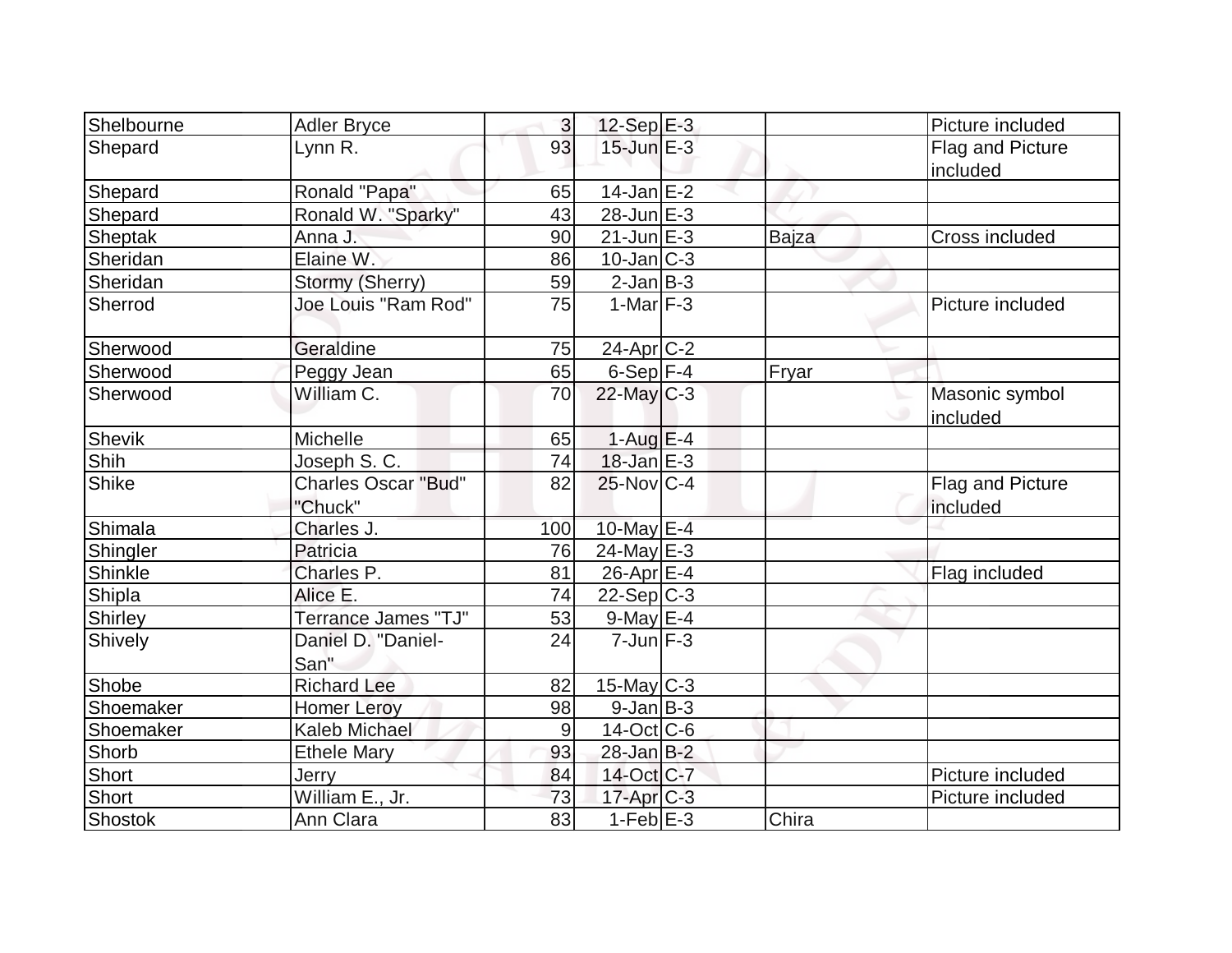| Shotton       | Jane K.            | 63 | $1-Dec$ $C-5$     |              |                    |
|---------------|--------------------|----|-------------------|--------------|--------------------|
| Shreve        | Spencer A.         | 37 | 28-Jun E-2        |              |                    |
| <b>Shults</b> | Eileen V.          | 83 | 10-May E-4        |              |                    |
| Shultz        | Beverly V.         | 72 | $10-Sep B-2$      |              |                    |
| Shuman        | Theresa            | 76 | $25$ -Aug $C-3$   |              |                    |
| <b>Shuttz</b> | Rodney W. "Turtle" | 84 | $28$ -Jan B-2     |              |                    |
| Shuya         | William "Vasyl"    | 87 | $6$ -Dec $E-4$    |              | Flag included      |
| Sibert        | Alfred P. "Toad"   | 80 | $21-Nov D-2$      |              | Flag included      |
| Sichak        | Mary               | 99 | $25-Sep C-3$      | Juice        |                    |
| Sichling      | Shirley S.         | 76 | $27$ -Jan $ C-4 $ | Schmidt      |                    |
| Sichterman    | Maria Gloria       | 88 | $25-Sep C-3$      | Ramirez      |                    |
| Sickler       | Phyllis J.         | 82 | $3-May$ F-4       |              |                    |
| Siefert       | Sandra Mae         | 59 | 30-May E-4        | Olson        |                    |
| Siegal        | John J.            | 92 | $22$ -Jan B-3     |              | Flag included      |
| Sieja         | Jennie             | 91 | $6$ -Oct $C$ -3   |              |                    |
| Sieracki      | James E.           | 63 | $21$ -Oct C-4     |              |                    |
| Sievers       | James Robert       | 61 | $30$ -Dec $C$ -5  |              |                    |
| Sigler        | Helen F.           | 80 | $22$ -Jan B-4     | <b>Macak</b> | Full name Helen F. |
|               |                    |    |                   |              | <b>Hart Sigler</b> |
| Signorelli    | Sam                | 86 | $8-Sep C-5$       |              | Flag included      |
| Sihock        | Valerie Ann        |    | $10-Sep B-2$      | Borman       |                    |
| Sikora        | John H.            |    | $11$ -May D-3     |              | Flag included      |
| Sikorski      | Louise J.          | 87 | $13-Sep$ $E-3$    |              |                    |
| Sikorski      | Marianne L.        | 86 | $23-Sep C-5$      | Rompca       |                    |
| Silhavy       | Joseph R.          | 75 | 29-Aug $E-3$      |              |                    |
| Silich        | Thomas R.          | 81 | $25$ -Jun $ B-5 $ |              | Flag and Picture   |
|               |                    |    |                   |              | included           |
| Silkowski     | Conrad W.          | 76 | $11-Apr$ $E-3$    |              | Flag included      |
| Sills         | James T. Jr.       | 79 | $15$ -Jun $E-3$   |              |                    |
| Simanson      | Shirley M.         | 77 | $13$ -Jun $E-3$   | Cox          | Picture included   |
| Simants       | William E.         | 84 | $18$ -Jan $E-3$   |              | Flag included      |
| Simko         | Jeanne D.          | 80 | $23$ -Mar $E-3$   | Kvachkoff    | Picture included   |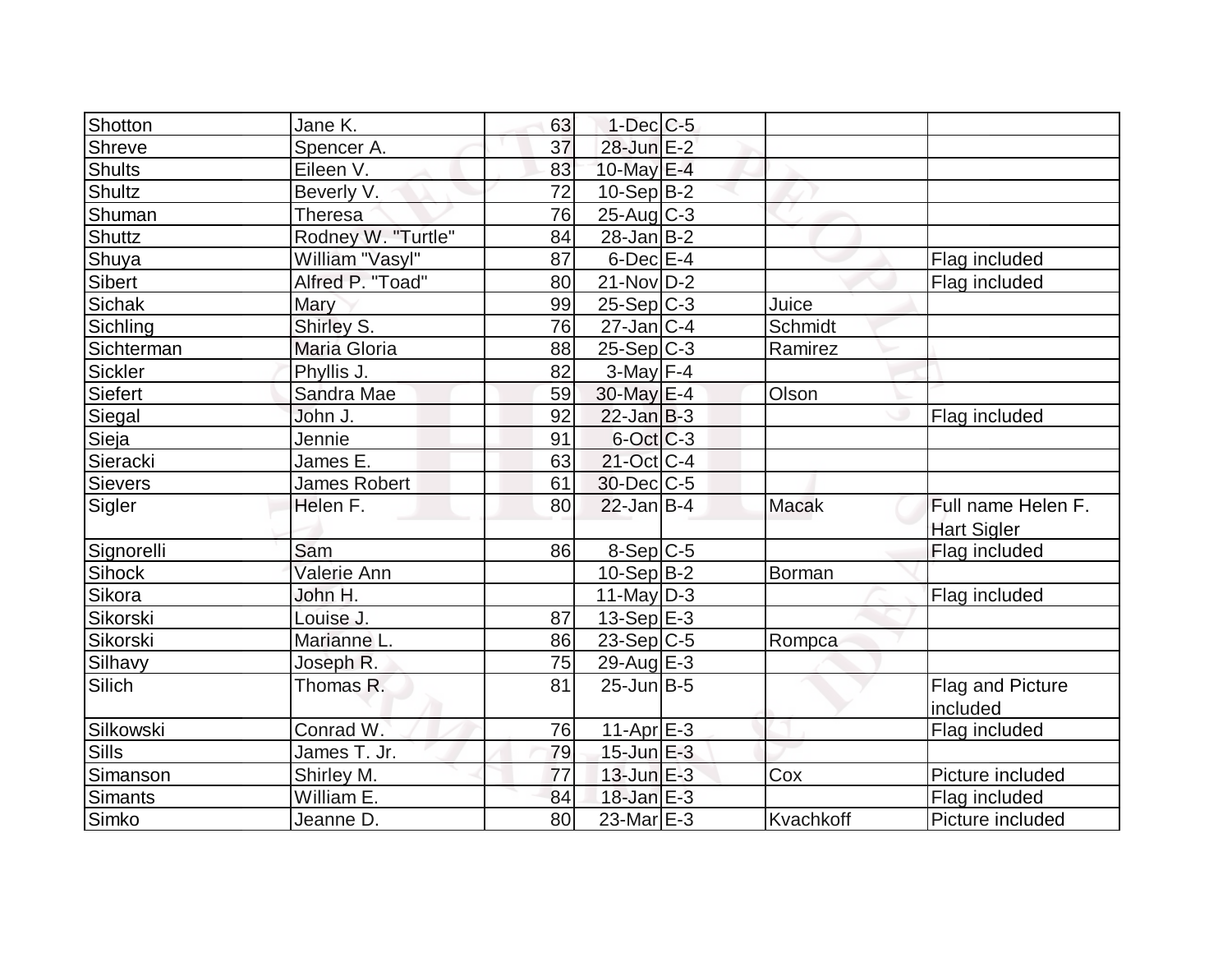| Simmons          | Thomas                            | 75              | $18$ -Jan $E-3$   |                |                                 |
|------------------|-----------------------------------|-----------------|-------------------|----------------|---------------------------------|
| Simon            | David F.                          | 60              | $21$ -Oct $C-4$   |                |                                 |
| <b>Simons</b>    | Benjamin G.                       | 76              | 11-Apr $E-3$      |                | Flag included                   |
| Simpson-Beaver   | Judi                              | 48              | $8$ -Mar $E-4$    |                |                                 |
| <b>Sims</b>      | Charlie W.                        | 83              | $25$ -Oct $E$ -5  |                | Picture included                |
| <b>Sims</b>      | Ronald                            | 66              | $3$ -May $F-4$    |                |                                 |
| Sinclair         | <b>Shirley Ann</b>                | 75              | $27-Sep$ E-3      |                |                                 |
| <b>Sine</b>      | Theresa C.                        | 82              | $26$ -Feb $C-9$   | Kozlowski      | Theresa C. Marsh<br>Sine        |
| Singer           | Garth E.                          | 83              | $10$ -JulC-3      |                |                                 |
| Singleton        | Juanita                           | 80              | $9$ -JulB-3       |                |                                 |
| Sipple           | Dolores A.                        | 76              | $14$ -Apr $E-2$   | Comanse        | Dolores A. Koliboski-<br>Sipple |
| <b>Sirbek</b>    | James P.                          | 54              | 12-Dec D-7        |                |                                 |
| <b>Sisk</b>      | Mary Ellen                        | 56              | 23-Jul B-2        | <b>Dumpert</b> |                                 |
| <b>Siss</b>      | Arlene Joanne                     | 74              | $19$ -Jul $E-4$   | Lau            |                                 |
| <b>Sittema</b>   | Jeanette G.                       | 93              | $23$ -Apr $B-3$   | Vanderweele    |                                 |
| <b>Siurek</b>    | Carmen M.                         | 86              | $3-Aug$ $E-3$     | Vera           |                                 |
| Sizemore         | Scott A.                          | 44              | $24$ -Feb $E-3$   |                |                                 |
| <b>Skabala</b>   | Norman Richard                    | 77              | $17$ -Aug $E-3$   |                | Flag included                   |
| Skafgaard        | <b>Fred Donald</b>                | 61              | $3$ -Jan $ C-4 $  |                |                                 |
| <b>Skertic</b>   | Peter <sub>N.</sub>               | 75              | $4-Feb$ E-2       |                | Flag included                   |
| <b>Skiba</b>     | Edward P.                         | 60              | $4$ -Jul $E-3$    |                |                                 |
| <b>Skibinski</b> | Dolores E.                        | 76              | $29$ -JulC-3      | Rajewskis      |                                 |
| Skilling         | Raymond I.                        |                 | $11$ -Nov $ C-4 $ |                |                                 |
| <b>Skinkle</b>   | Paul H.                           | 84              | $18-Sep C-3$      |                |                                 |
| Skonieczny       | Gerald J.                         | 71              | $6$ -Dec $E-3$    |                | Flag included                   |
| Skopelja         | Louis "Big Lou"                   | 86              | $26$ -Aug C-4     |                | Flag included                   |
| <b>Skrabala</b>  | Norman Richard                    | 77              | 16-Aug E-4        |                | Flag included                   |
| <b>Skrobot</b>   | <b>Beatrice Eugenia</b><br>"Jean" | 78              | $11$ -Jan $E-4$   | Gist           |                                 |
| Skrundz          | Michael J.                        | 30 <sup>1</sup> | $21-Nov D-3$      |                |                                 |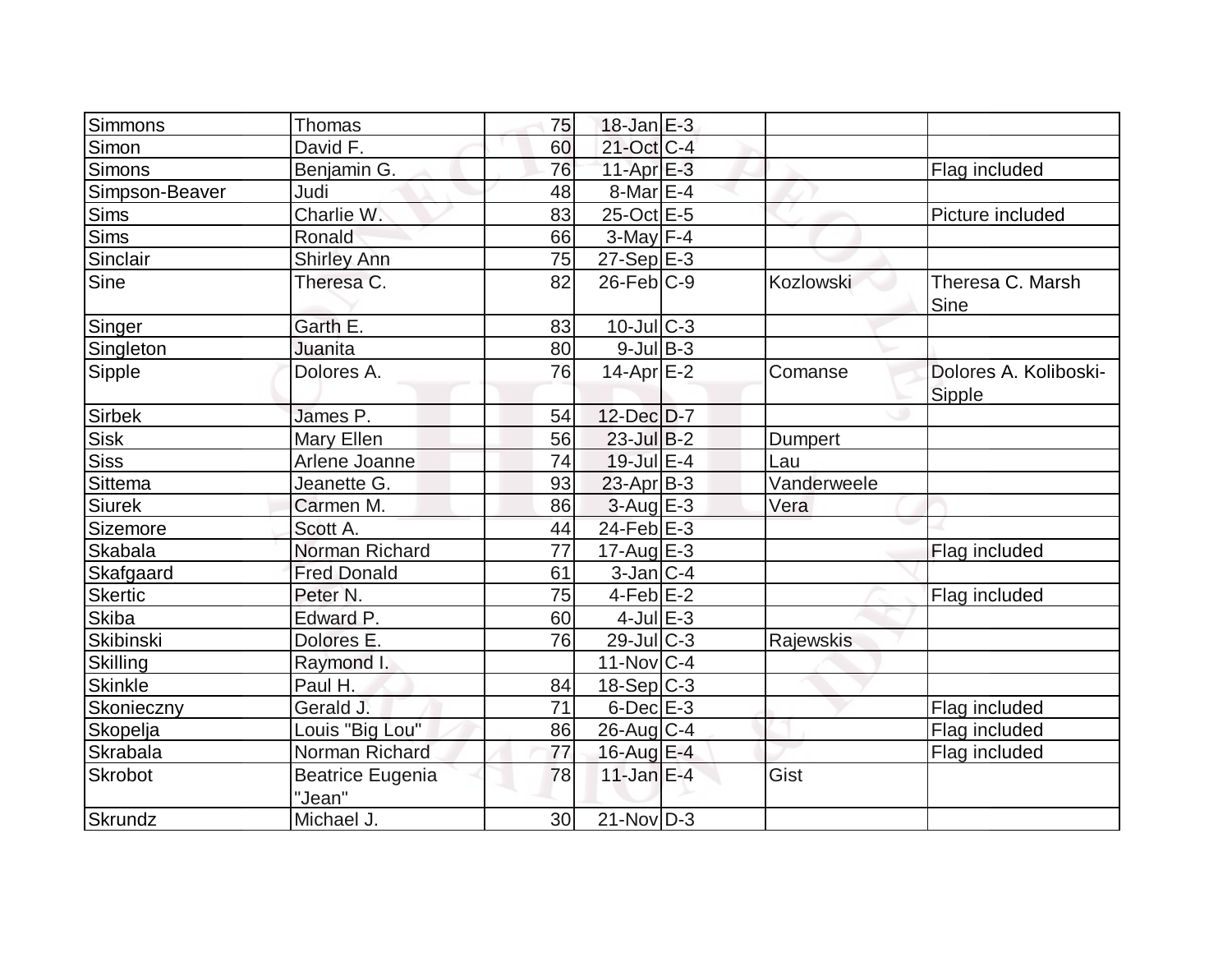| Skvara       | Mary A.             | 90  | $24$ -Apr $C-2$   | Krivacic          |                           |
|--------------|---------------------|-----|-------------------|-------------------|---------------------------|
| Slachta      | Joan M.             | 76  | 4-Mar A-11        | Ross              | Cross included            |
| Slager       | Andrew              | 83  | 30-Jun D-2        |                   |                           |
| Slager       | Carrie              | 84  | $11$ -Jan $E-2$   | <b>Sterk</b>      |                           |
| Slagle       | Raymond L.          | 78  | 29-Mar $E-3$      |                   |                           |
| Slamkowski   | James               | 61  | $11$ -Nov $ C-5 $ |                   |                           |
| Slamkowski   | <b>John Stanley</b> | 80  | $10$ -Jul $C-3$   |                   |                           |
| Slankard     | William L.          | 76  | $16$ -Mar $E-3$   |                   |                           |
| Slansky      | Anna                | 102 | $9$ -May $E-3$    |                   |                           |
| Slattery     | Donald A.           | 96  | $15$ -Jan $ C-4$  |                   | Picture included          |
| Slaughter    | <b>Bessie Mae</b>   | 95  | $14$ -Aug $C-3$   | <b>Bolling</b>    |                           |
| Slavik       | Diane M.            | 59  | $3-Apr$ $C-3$     |                   |                           |
| Slawnikowski | Richard L.          | 74  | $17 - Jan$ $C-2$  |                   |                           |
| Sleaford     | Jade                | 17  | $16$ -Apr $ B-2 $ |                   |                           |
| Slemin       | Robert D., Jr.      | 63  | $24$ -Jul $C-3$   |                   | Flag included             |
| Sliger       | <b>Marion Lewis</b> | 85  | $1$ -Jan $ C-5 $  |                   | Flag included             |
| Slivka       | Constance M.        | 75  | $22$ -Feb $E-2$   |                   |                           |
| Slivka       | George              | 84  | $9$ -JulB-3       |                   |                           |
| Sliwa        | Irene L.            | 95  | $10$ -Oct $E - 3$ | <b>Mlynek</b>     |                           |
| Slyder       | David M.            | 39  | $18$ -Mar $A$ -9  |                   |                           |
| Slyvester    | Patricia A.         | 62  | $9$ -Mar $ C-2 $  | Idzik             |                           |
| Smalls       | Albert              | 76  | $13-Sep$ $E-3$    |                   | Flag included             |
| Smich        | Sandra "Pookie"     | 68  | $14-Oct$ $C-7$    | <b>Brajkovich</b> | Sandra (Kender)           |
|              |                     |     |                   |                   | Smich                     |
| Smigel       | Marian              | 84  | $11-Oct$ D-3      |                   |                           |
| Smigiel      | Carl A.             | 65  | $17-Feb$ E-3      |                   |                           |
| Smilgius     | Krescencija "Kres"  | 76  | $6$ -Dec $E-4$    | Kazragys          | Picture included          |
| Smith        | Agnes M.            | 79  | $19-Sep$ $E-3$    |                   |                           |
| <b>Smith</b> | <b>Atwood Earl</b>  | 98  | 27-Dec D-4        |                   |                           |
| Smith        | <b>Beulah</b>       | 101 | $12$ -Feb $ C-9 $ |                   | <b>Beulah Gross Smith</b> |
| Smith        | <b>Billy Dave</b>   | 80  | 28-Feb C-4        |                   |                           |
| Smith        | Candice A.          | 65  | $24$ -Aug $E-3$   |                   |                           |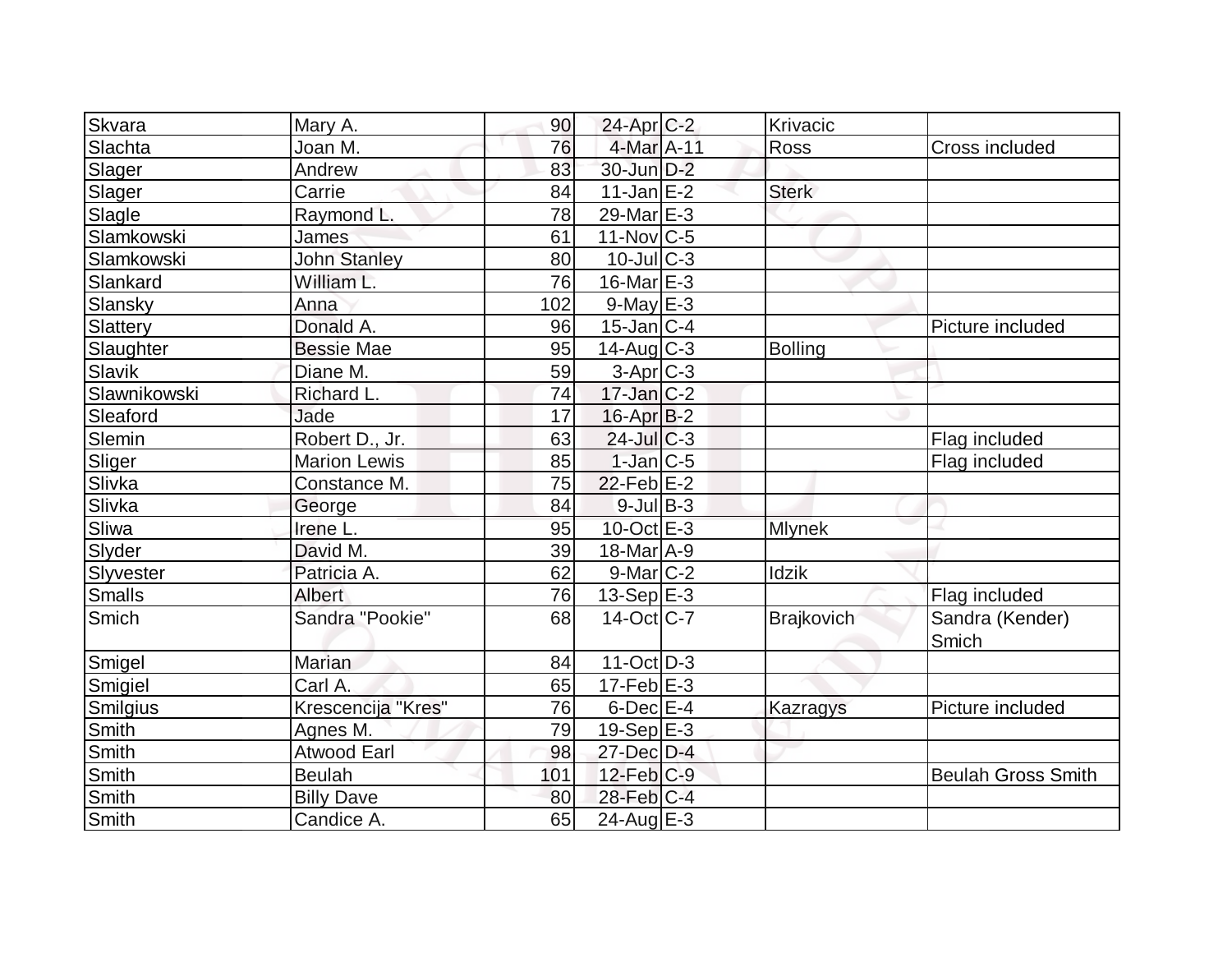| Smith        | Charles W.           | 95  | $15$ -Dec $D-4$           |              | Flag included     |
|--------------|----------------------|-----|---------------------------|--------------|-------------------|
| Smith        | Cheryl Lynn          | 66  | 30-Nov E-3                |              |                   |
| Smith        | David R. Jr.         | 54  | 29-Mar E-4                |              |                   |
| Smith        | Delores S. "Dorie"   |     | $12$ -Jul $E-3$           |              | Picture included  |
| Smith        | <b>Dolores Marie</b> | 78  | $27 - Aug$ B-3            |              |                   |
| Smith        | <b>Donald Robert</b> | 83  | 1-Aug $E-4$               |              |                   |
| Smith        | Dorothy L.           | 90  | $9$ -Mar $C-2$            |              |                   |
| Smith        | Earl Atwood          | 98  | $27$ -Dec $D-4$           |              |                   |
| Smith        | <b>Edward "Bud"</b>  | 85  | $15$ -Jun $E-3$           |              | Picture included  |
| Smith        | Edward J. "Smitty"   | 88  | $5$ -Oct $E-3$            |              |                   |
| Smith        | Erica D.             | 30  | $8-Nov$ E-3               |              |                   |
| Smith        | <b>Estelle</b>       | 66  | $6$ -Jul $E-3$            |              | Picture included  |
| Smith        | Evelyn               | 67  | $14$ -Jul $D-3$           |              | Picture included  |
| Smith        | Gerald A. "Jerry"    | 70  | $7$ -Oct C-4              |              |                   |
| <b>Smith</b> | Howard E.            | 76  | $17$ -Jul $C-3$           |              | Flag included     |
| Smith        | Irene M.             | 96  | 22-Aug E-2                |              |                   |
| Smith        | John David "JD"      | 55  | 8-Apr C-7                 |              |                   |
| Smith        | Kenneth Anthony      | 37  | $14$ -Jan $E-3$           |              | Picture included  |
|              | "Tony"               |     |                           |              |                   |
| <b>Smith</b> | Kerri-Ellen          | 51  | $7$ -Jun $F-3$            | Garwick      |                   |
| Smith        | LaVon E.             | 81  | 10-May $E-4$              |              | Flag included     |
| Smith        | Lillian M.           | 101 | $30 -$ Jul B-2            | Luck         |                   |
| Smith        | Marc "Dino"          |     | $3$ -Jul $C-3$            |              | Picture included  |
| Smith        | <b>Marion</b>        | 78  | $30$ -Apr $E-2$           | <b>Scott</b> |                   |
| Smith        | Marjory              | 82  | $8-Aug$ $E-3$             |              |                   |
| Smith        | Michelle L.          | 45  | $28$ -May B-3             | Pool         | Michelle L. Pool- |
|              |                      |     |                           |              | Smith Kingdollar  |
| Smith        | Rosemary L.          | 93  | $17-Nov D-7$              | <b>Bauer</b> |                   |
| Smith        | Senai V. "Nai Nai"   | 25  | $5$ -Jan $F-3$            |              |                   |
| Smith        | Sharon               | 67  | $7 - Aug$ <sub>C</sub> -3 | Wilhelm      |                   |
| Smith        | Yvonne               | 86  | 17-Sep B-2                |              |                   |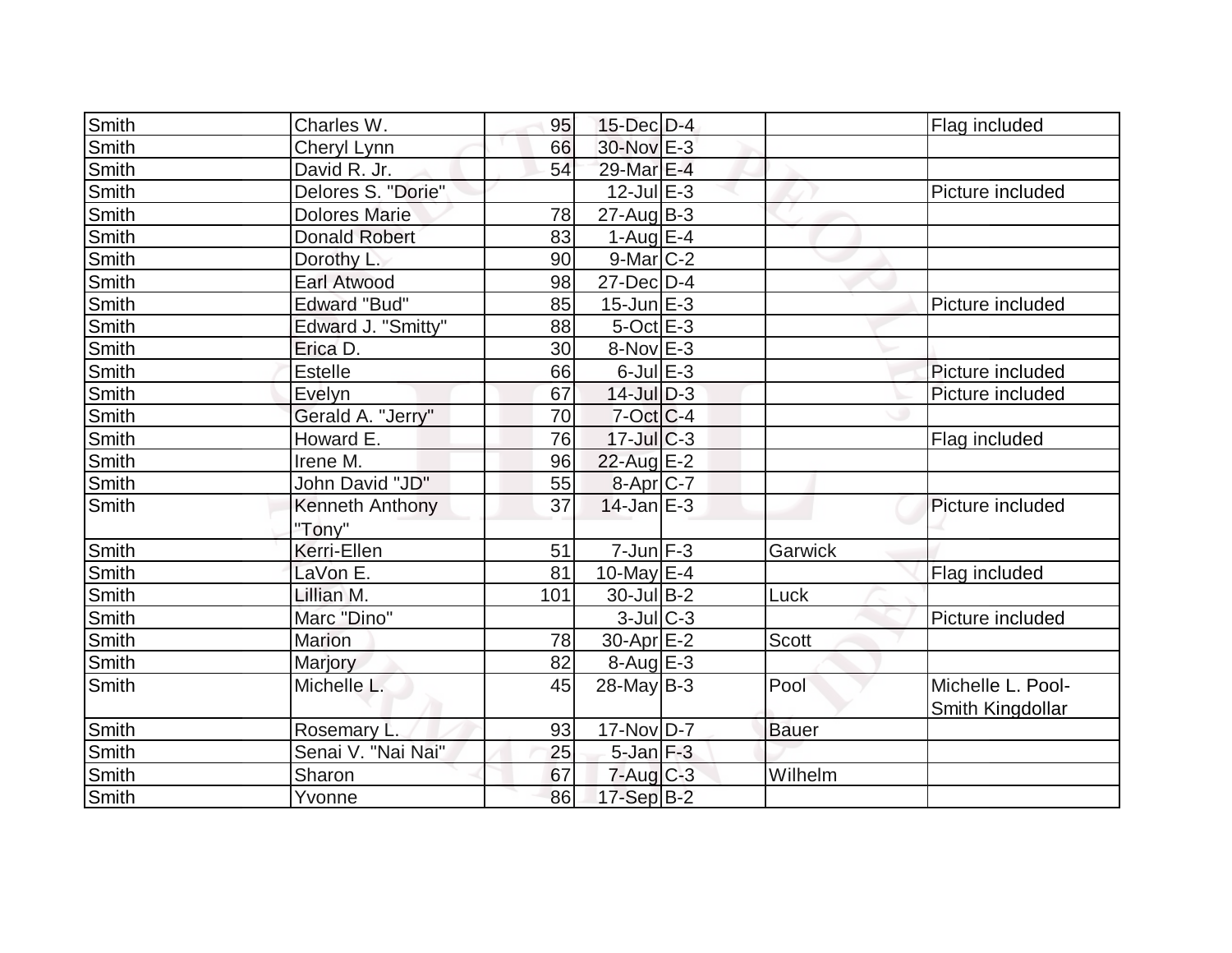| Smoker        | Ronald E.             | 64  | $18$ -Feb $E-3$   |                | Flag and Picture   |
|---------------|-----------------------|-----|-------------------|----------------|--------------------|
|               |                       |     |                   |                | included           |
| Smoter        | Helen A.              | 88  | 23-May E-3        |                |                    |
| Smriga        | Paul                  | 68  | $10$ -Apr $C-3$   |                |                    |
| Smutniak      | John J.               | 97  | $26$ -Apr $E-4$   |                |                    |
| Snarich       | Joseph A.             | 79  | 15-Apr C-10       |                | Flag included      |
| Snearly       | <b>Mary Generva</b>   | 90  | 23-Aug E-3        | Shook          |                    |
| Snodgrass     | <b>Roy Allan</b>      |     | 29-Aug $E-3$      |                | Flag included      |
| Snyder        | <b>Marion</b>         | 78  | $3-Sep B-3$       | Popovich       |                    |
| Sobczak       | Julia                 | 96  | $11-Sep C-3$      | Kunka          |                    |
| Sobeck        | George P.             | 83  | 23-May $E-4$      |                | Flag and Picture   |
|               |                       |     |                   |                | included           |
| Sobie         | Dorothy J.            | 80  | $3-Aug$ $E-2$     |                |                    |
| Sobolewski    | <b>Celestine Adam</b> | 102 | $8$ -Feb $E-3$    |                |                    |
| Sobucki       | <b>Theresa Grace</b>  | 76  | 3-Apr C-3         |                |                    |
| Sodetz        | Maris V.              | 81  | $11-Oct$ E-2      | Melichar       |                    |
| Sodic         | Ursula                |     | $15$ -May C-3     |                | Cross included     |
| Soeka         | <b>Frank Paul</b>     | 61  | 19-Apr $E$ -4     |                | Flag and Picture   |
|               |                       |     |                   |                | included           |
| Sohl          | <b>Jack Louis</b>     | 86  | $11-SepC-3$       |                | Flag and Picture   |
|               |                       |     |                   |                | included           |
| Sokolinski    | Anna C.               |     | $10$ -Apr $ C-3 $ | Pienta         | Anna C. Sokolinski |
|               |                       |     |                   |                | Olkiewicz          |
| Solan         | Michael E., Jr.       | 68  | $15-Sep C-3$      |                | Flag and Picture   |
|               |                       |     |                   |                | included           |
| Solarczyk     | Debra Ann             | 55  | 7-Aug C-3         |                |                    |
| Solarczyk     | Theresa M. "Terry"    | 53  | $17$ -Jul $C-3$   | Nowakowski     |                    |
| Solczak       | Mary B.               | 88  | $1$ -Jul $ C-4$   | <b>Kozdras</b> | Picture included   |
| Solomon       | Sandra L.             | 63  | $3$ -Jan $ C-4 $  | Guzik          |                    |
| Soltau        | Edna F.               | 99  | 22-Apr C-10       |                |                    |
| <b>Soltis</b> | Chester               | 75  | 26-Oct A-14       |                | Picture included   |
| Sommerfield   | Lloyd H.              | 88  | $4$ -Jul $E-3$    |                | Flag included      |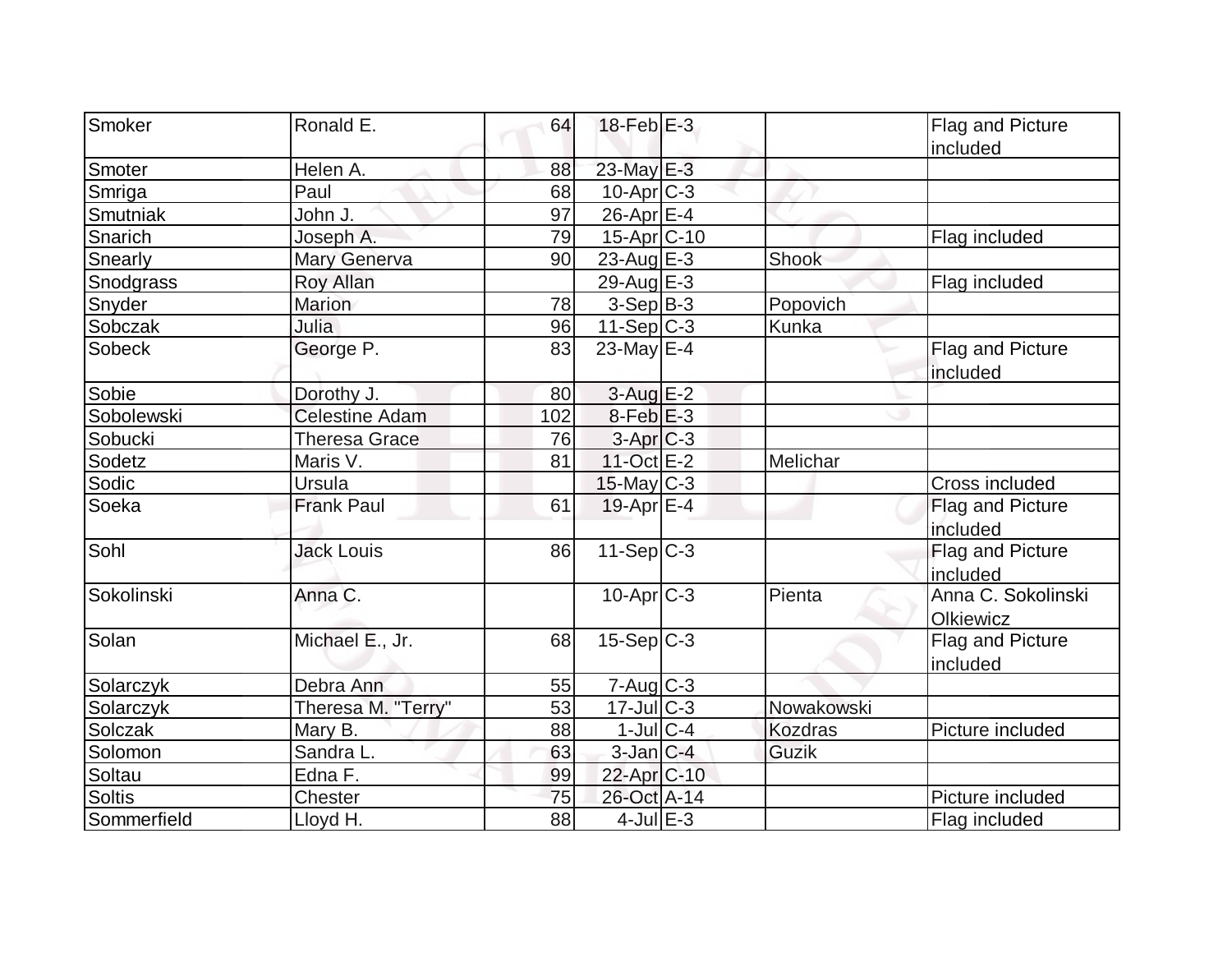| Sommers       | Mildred R. "Millie"   |    | $8$ -Feb $E-3$          |                |                              |
|---------------|-----------------------|----|-------------------------|----------------|------------------------------|
| Somogyi       | Wayne "Smokey"        | 65 | 15-Nov E-4              |                |                              |
| Somogyi       | Wayne Julius          | 65 | 14-Nov D-4              |                |                              |
|               | "Smokey"              |    |                         |                |                              |
| Sonnenberg    | Gary L.               | 60 | $30$ -Jun $D-3$         |                | Flag and Picture<br>included |
| Sonntag       | Georgia "Ginny"       | 71 | $21-Sep$ <sup>E-3</sup> | <b>Dalinis</b> |                              |
| <b>Sons</b>   | Herbert G.            | 92 | $13$ -Jun $E-3$         |                |                              |
| Sopp          | Nick "Uncle Nick"     | 91 | $21$ -Jan $E-3$         |                | Flag included                |
| Soto          | Alexander             | 21 | $5-Aug$ <sub>C-5</sub>  |                |                              |
| Sowers        | Delbert D.            | 76 | $8$ -Dec $D-3$          |                |                              |
| Sowula        | Susan                 | 70 | 4-Mar A-11              | Winebrenner    |                              |
| Soy           | <b>Betty</b>          | 85 | 29-Aug E-3              |                |                              |
| Soyster       | Robert H.             | 87 | $23-Oct$ <sub>C-4</sub> |                | Flag included                |
| Spadoni       | Virginia H.           | 87 | $26$ -Dec $D-2$         |                |                              |
| Spanich       | Alda                  | 83 | $26$ -Jul $E-2$         |                |                              |
| Sparacino     | Constance             | 95 | $2$ -Dec $ C-4 $        | Leone          |                              |
| Spayer        | <b>Thomas Kenneth</b> | 45 | $18-Nov$ C-4            |                | Flag included                |
|               | "Tom"                 |    |                         |                |                              |
| Spear         | Pauline M.            | 89 | 18-Mar A-10             | Klarich        |                              |
| Speck         | Virginia              | 93 | $9$ -Oct $ C-3 $        |                | Virginia Perrine             |
|               |                       |    |                         |                | <b>Speck</b>                 |
| Specker       | Gizella H.            | 95 | 29-Feb $E-3$            |                |                              |
| Speed         | Cathleen "Cathy"      | 68 | $2$ -Nov $E-3$          |                |                              |
| Speller       | Alice M.              | 67 | $7$ -Jan $E-4$          | Kibler         |                              |
| Spence        | Jack                  |    | 22-May C-3              |                | Picture included             |
| Spencer       | <b>Nell Sylvia</b>    | 94 | $12$ -Jul $E-3$         |                |                              |
| Spencer       | Norman Dale           | 87 | $4$ -Oct $F-4$          |                | Flag and Police              |
|               |                       |    |                         |                | emblem included              |
| Speziale      | Mary "Fran"           | 74 | 22-Nov D-4              |                |                              |
| <b>Spiess</b> | Shirley B.            | 80 | 19-Dec E-5              |                |                              |
| Spiro         | Louis                 | 84 | 10-Sep B-2              |                | Cross included               |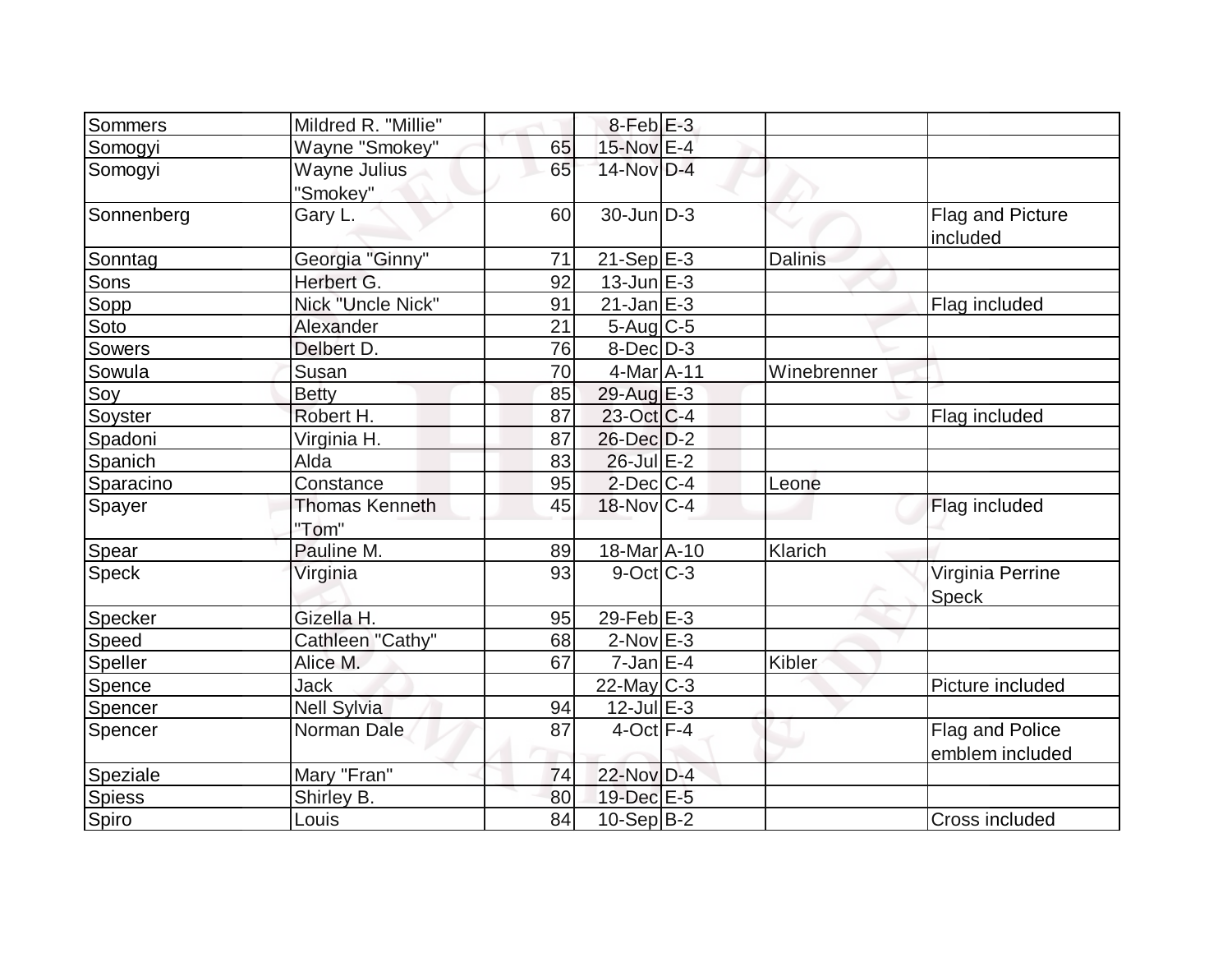| Spisak          | Gilbert F.          | 76              | $12$ -Dec $D-8$             |                | Flag and K of C<br>emblem 4th Degree<br>included |
|-----------------|---------------------|-----------------|-----------------------------|----------------|--------------------------------------------------|
| Spitzer         | Rita                | 77              | 30-Aug E-3                  | <b>Jackson</b> |                                                  |
| Spoerner        | Gerald E. "Jerry"   | 75              | $14$ -Nov $\overline{D}$ -4 |                | Firefighter emblem<br>included                   |
| Spolarich       | <b>Theresa</b>      | 83              | $7-Nov$ $E-3$               | <b>Stecyk</b>  |                                                  |
| Spoljoric       | Miller              | 82              | $18$ -Dec $ C-3 $           |                | Flag included                                    |
| Spowart         | Noel                | 85              | $20$ -May C-4               |                |                                                  |
| Spradlin        | Gary                | 59              | $2$ -May $E-3$              |                |                                                  |
| Sprague         | William L.          | 88              | $26$ -Aug C-4               |                | Flag included                                    |
| Spremo          | Srpko               |                 | 1-Aug $E-4$                 |                | <b>Cross included</b>                            |
| Springsteen     | <b>James Allen</b>  | 79              | $24$ -Jul $C-3$             |                |                                                  |
| Sprusansky      | Sophie              | 97              | $15$ -Nov $E-4$             |                |                                                  |
| Sprusansky      | Sophie              | 97              | 14-Nov D-4                  |                |                                                  |
| Spudic          | Dane K.             | 58              | 28-Sep D-2                  |                |                                                  |
| Spudic          | Lucille J.          | 84              | $5$ -Jan $F-4$              | Perkovich      |                                                  |
| <b>Spurlock</b> | Nancy Lee           | 62              | $30$ -Mar $ C-2 $           |                | Picture included                                 |
| Spurlock        | Phyllis Ann         | 59              | $10$ -Apr $ C-2 $           |                |                                                  |
| Srncik          | Angela              | 97              | $6$ -May $C$ -5             | <b>Stec</b>    |                                                  |
| Sroka           | Gerladine "Geri"    | 78              | $7$ -Jun $F-3$              |                |                                                  |
| St. Germaine    | Juanita             | 79              | 15-Mar E-6                  | <b>Shotts</b>  |                                                  |
| Stachelski      | Florence            | $\overline{77}$ | $23$ -Mar $E-3$             | <b>Florek</b>  |                                                  |
| Stachura        | Loretta "Lori"      | 70              | $6$ -Aug B-2                |                |                                                  |
| <b>Stack</b>    | Jean Carol          | 78              | $18$ -Jul $E-4$             |                |                                                  |
| Stahl           | William Gene "Bill" | 58              | $22$ -Nov $ D-4 $           |                |                                                  |
| Stalbaum        | Irene               | 76              | $10$ -Oct $E - 3$           |                |                                                  |
| Stalbaum        | Joann Z.            | 79              | 23-May E-4                  |                |                                                  |
| Stall           | Edward              | 79              | 11-Mar C-9                  |                |                                                  |
| <b>Stalmah</b>  | Alan M.             | 55              | 28-Jul D-8                  |                |                                                  |
| <b>Stamos</b>   | William             | 63              | $21$ -Jan $E-3$             |                |                                                  |
| <b>Stamps</b>   | Evan Ray            | 16              | $27$ -Feb $ D-2 $           |                |                                                  |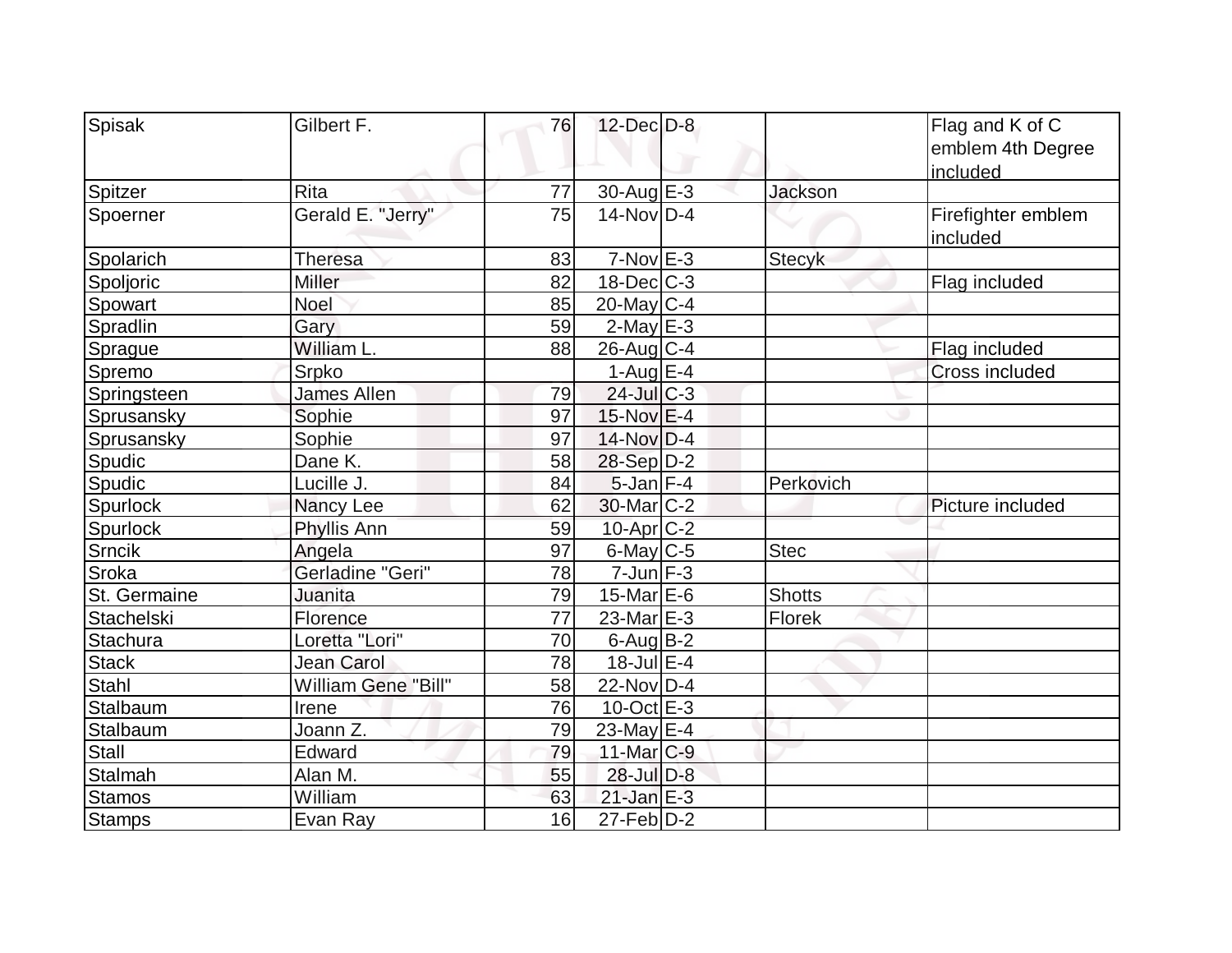| Stanczak          | Stephan C.            | 91  | $19-Sep$ $E-3$    |                |                        |
|-------------------|-----------------------|-----|-------------------|----------------|------------------------|
| <b>Stanek</b>     | Florence H.           | 87  | 19-Apr $E-4$      | <b>Bialas</b>  |                        |
| <b>Stanley</b>    | Frank W.              | 90  | $7-Sep$ $E-3$     |                | Flag included          |
| <b>Stanley</b>    | <b>Idela Lorraine</b> | 61  | $18$ -Jan $E-3$   |                |                        |
| <b>Stanley</b>    | Jean C.               | 91  | $23$ -Dec $C-3$   | <b>Baldwin</b> |                        |
| <b>Stanley</b>    | Richard P. "Polock"   | 59  | $25$ -May $E-2$   |                |                        |
| Stanton           | Billy W.              | 53  | $11$ -Mar $ C-8$  |                |                        |
| <b>Starek</b>     | Deborah M.            | 58  | $11$ -Jan $E-4$   |                | Cross included         |
| <b>Staresnick</b> | Frank                 | 103 | $23$ -Dec $C-3$   |                |                        |
| <b>Stark</b>      | Richard E.            | 85  | $25$ -Apr $E$ -4  |                | Flag included          |
| <b>Starks</b>     | <b>Barbara</b>        | 79  | $21$ -Feb $ C-2 $ | Denton         |                        |
| <b>Starks</b>     | Donald J., Sr., Dr.,  | 78  | $23$ -Aug $E-2$   |                | Picture included       |
|                   | Rev.                  |     |                   |                |                        |
| Starling          | Lula M.               | 76  | $22$ -May C-3     |                | Picture included       |
| <b>Starr</b>      | <b>Delores</b>        | 78  | 10-Aug $E-3$      |                | Delores Berg Starr /   |
|                   |                       |     |                   |                | Star of David included |
| <b>Stasek</b>     | William F., Sr.       | 81  | $27$ -Aug $B-3$   |                |                        |
| Stassen           | Elsie                 | 92  | 22-Mar E-4        | Vidmich        | Picture included       |
| <b>Stassin</b>    | <b>Arnold Leon</b>    | 85  | $16$ -Feb $ E-4 $ |                | Flag included          |
| <b>States</b>     | <b>Susan Marie</b>    | 51  | $23$ -Apr $ B-3 $ |                |                        |
| <b>Statter</b>    | Vincent "John"        | 69  | $30$ -May $E-4$   |                | Flag included          |
| <b>Steele</b>     | James P. "Jim"        | 68  | $7-Feb$ $C-3$     |                |                        |
| <b>Steele</b>     | Maytha                | 94  | 23-Oct C-4        |                |                        |
| <b>Steele</b>     | Rachel                | 87  | $25$ -Jul $E-2$   | Kovesci        | <b>Rachel Stelle</b>   |
|                   |                       |     |                   |                | Harrington             |
| Stefanich         | Edith                 | 83  | 1-May $C-2$       |                |                        |
| Stefanich         | Helen K.              | 79  | $19$ -Jul $E-4$   | Mshar          |                        |
| <b>Steffel</b>    | Carolyn S.            | 56  | $4$ -Nov $ C-4 $  |                | Picture included       |
| <b>Steffens</b>   | <b>Betty</b>          | 82  | $17$ -Jun $ C-4 $ | DeYoung        | Picture included       |
| <b>Stefnik</b>    | Stephen               | 93  | $21-Nov$ D-3      |                |                        |
| Steglich          | Earl G. "Cool"        | 76  | 28-Aug C-3        |                |                        |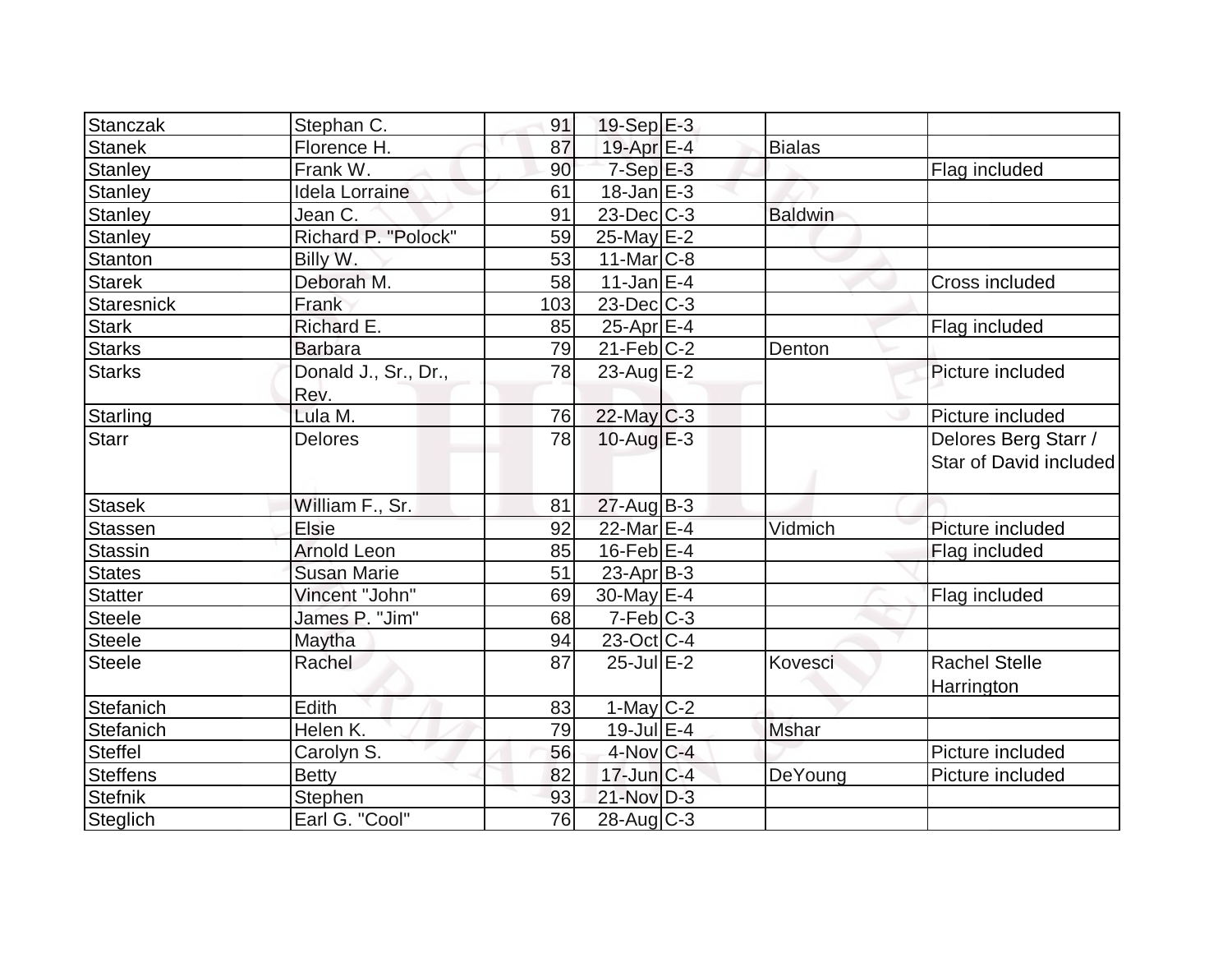| Steikunas       | Monika               | 95 | $16$ -Oct $ C-3 $       |           |                       |
|-----------------|----------------------|----|-------------------------|-----------|-----------------------|
| Steininger      | Nancy Ann            | 70 | $22$ -Jul C-5           | Helderman |                       |
| Steinmetz-Ault  | Eunice               | 93 | $17$ -Jun $C-3$         |           |                       |
| <b>Steller</b>  | Janice A.            | 77 | 24-Oct E-5              |           |                       |
| Stemper         | Joseph E., Jr.       | 60 | 28-Oct C-5              |           |                       |
| <b>Stenslik</b> | Lottie A.            | 90 | $8$ -Feb $E-3$          | Wrona     |                       |
| Stephan         | Joyce L              | 71 | $8-Sep C-5$             |           |                       |
| Stephani        | Betty M.             | 91 | $6$ -Jul $E-3$          |           |                       |
| <b>Stephens</b> | James A.             | 80 | $17$ -Aug $E-3$         |           | Picture included      |
| Steppie         | Mayme V.             | 88 | $5-Sep$ $E-3$           |           |                       |
| Sternberg       | Mark A.              | 59 | $1$ -Jun $D-3$          |           |                       |
| Stetler         | <b>Elinor Elaine</b> | 93 | $7-Mar$ $E-3$           |           |                       |
| <b>Steuer</b>   | Richard A.           | 81 | $29$ -Feb $E-3$         |           |                       |
| <b>Stevens</b>  | Charles H., Jr.      | 96 | $11$ -Jun $B-3$         |           | Flag included         |
| Stevens         | Edward "Larry"       | 70 | $17-Oct$ $E-3$          |           |                       |
| <b>Stevens</b>  | Martha               | 85 | 29-Sep C-2              | Warren    |                       |
| <b>Stevens</b>  | Ronald N.            | 86 | $6$ -Feb $ B-3 $        |           | Flag included         |
| Stevenson       | Josephine L.         | 87 | $28$ -Jan $ B-2 $       | Peterson  |                       |
| Stevenson       | Karen L. "Tiny"      | 54 | 29-May C-2              |           |                       |
| Stevenson       | Lorraine E.          | 87 | $11-Apr \overline{E-3}$ |           | Lorraine E. (Schrack) |
|                 |                      |    |                         |           | Stevenson / Picture   |
|                 |                      |    |                         |           | included              |
| <b>Stewart</b>  | Joanne               |    | 29-Apr <sub>C-10</sub>  | Poremski  |                       |
| <b>Stewart</b>  | Julia D.             | 97 | 28-Mar <sub>IE-4</sub>  |           |                       |
| <b>Stewart</b>  | William              | 85 | $11-Aug D-6$            |           |                       |
| <b>Stez</b>     | <b>John Walter</b>   | 94 | 16-Aug $E-4$            |           | Picture included      |
| Stiglitz        | Robert J. "Bob"      | 69 | $25$ -Nov $ C$ -5       |           | Flag included         |
| <b>Stimac</b>   | Jerry D.             | 75 | $17$ -Jun $ C-4$        |           |                       |
| Stimac          | John R.              | 91 | $12$ -Feb $ C-9 $       |           | Flag included         |
| Stimach         | Sandra P.            | 69 | $28$ -Jan $E-3$         |           |                       |
| Stimler         | <b>Gary Lee</b>      | 57 | 20-Dec E-4              |           |                       |
| Stinnett        | <b>Charles</b>       | 79 | 16-Nov E-4              |           |                       |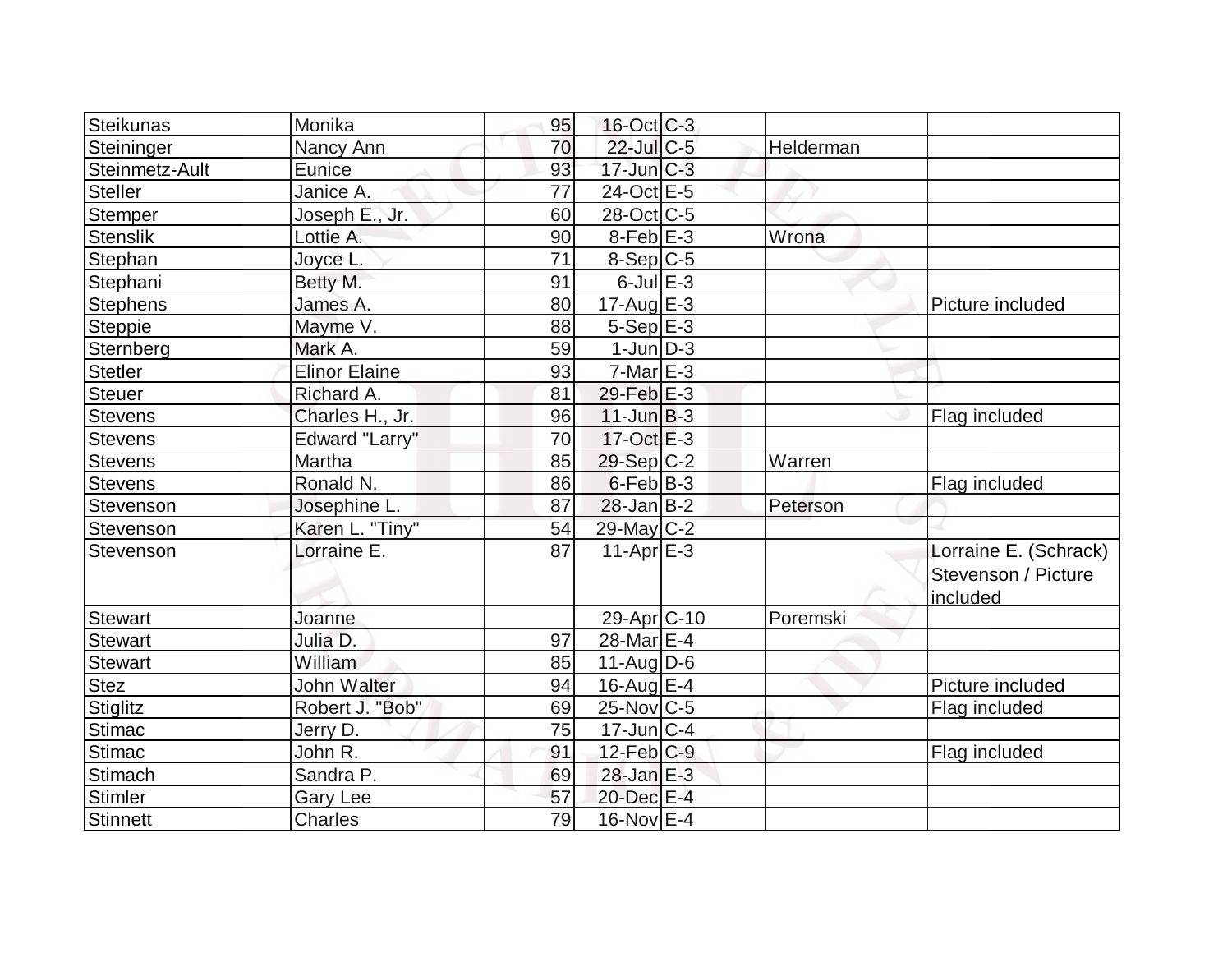| Stinnett        | Darlene M.                            | 60 | 10-May $E-4$      | <b>Brown</b> |                                            |
|-----------------|---------------------------------------|----|-------------------|--------------|--------------------------------------------|
| <b>Stirling</b> | Daniel K.                             | 78 | $18$ -Feb $E-3$   |              |                                            |
| Stodola         | Frank A. J.                           | 89 | $25$ -Jan $E-3$   |              | K of C and U.S. Army<br>emblems            |
| <b>Stoffer</b>  | Richard O.                            | 73 | $14$ -Jan $B$ -2  |              |                                            |
| Stoga           | Winnie                                | 88 | $8$ -Feb $E-3$    | <b>Bird</b>  |                                            |
| <b>Stoica</b>   | Eugenia                               | 96 | $27$ -Aug $B-3$   | Jennie Rus   |                                            |
| Stojanovic      | Taline                                | 85 | $17$ -JulC-3      |              |                                            |
| Stojanovski     | Rade                                  | 53 | $8-Aug$ E-3       |              |                                            |
| <b>Stokes</b>   | <b>Charles Henry</b>                  | 70 | $16$ -Oct $ C-3 $ |              |                                            |
| Stolberg        | Emil R., Jr. "Bob"                    | 90 | $28$ -Mar $E-4$   |              | Moose emblem<br>included                   |
| <b>Stoltz</b>   | Nancy                                 | 84 | 13-Dec E-6        | ◡            | Nurses symbol<br>lincluded                 |
| <b>Stone</b>    | James Eugene                          | 68 | $9-Sep B-4$       |              | Flag included                              |
| <b>Stoner</b>   | Marvin E.                             | 79 | $8-Oct$ B-3       |              |                                            |
| Storey-Kennedy  | Virginia M. "Ginny"                   | 78 | $19$ -Aug C-4     |              |                                            |
| Stottlemire     | George F.                             | 78 | $19$ -Apr $E-4$   |              | Picture included                           |
| <b>Stoudt</b>   | Joanne L.                             | 89 | $6$ -Nov $C-3$    | Triller      | Joanne L. Mannarelli<br>Stoudt             |
| <b>Stout</b>    | Harry B.                              | 66 | $8$ -Dec $D-4$    |              | Flag included                              |
| <b>Stout</b>    | Robert "Steve"                        | 56 | $9$ -Aug $E$ -8   |              |                                            |
| <b>Stout</b>    | Sharon R.                             | 46 | $7-Mar$ $E-3$     |              |                                            |
| Stovall         | Richard L., Sr.                       | 67 | $21$ -Feb $ C-3 $ |              |                                            |
| Stover          | Lisa Jo                               | 46 | 16-Mar $E-4$      |              |                                            |
| Strabavy        | Gerald A. "Jerry"<br>"Stormy" "Perch" | 69 | $13-Sep$ E-2      |              | Firefighter emblem<br>and Picture included |
| <b>Straker</b>  | Gertrude K.                           | 99 | $14$ -Nov $ D-4$  |              |                                            |
| <b>Straker</b>  | Gertrude K.                           | 99 | 15-Nov E-4        |              |                                            |
| <b>Strege</b>   | Eric William                          | 57 | $12$ -Apr $E-3$   |              |                                            |
| <b>Strege</b>   | Raymond A.                            | 55 | $7$ -Oct $C$ -4   |              |                                            |
| <b>Strehl</b>   | Lindsay                               | 22 | $29$ -Jul $C-4$   |              | Picture included                           |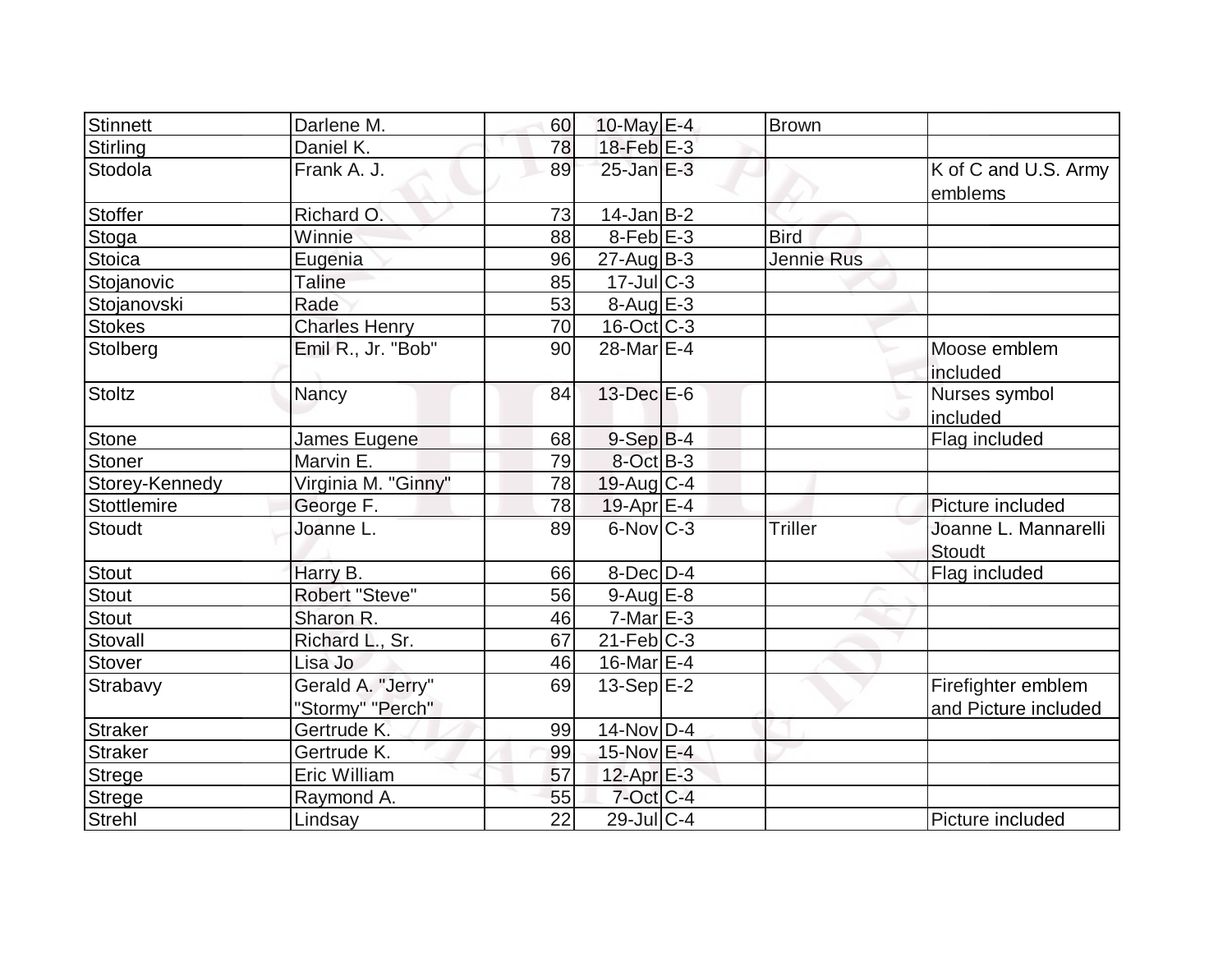| Stricklin      | Thomas E. "Tommy"      | 53 | $13$ -Jan $E-3$  |              |                       |
|----------------|------------------------|----|------------------|--------------|-----------------------|
| Stringham      | <b>Bertha Agnes</b>    | 95 | 10-Jul C-3       | Yarnell      |                       |
| Stringham      | Josephine Rose         | 96 | $5-Sep$ $E-3$    | Maroc        |                       |
| <b>Strisko</b> | Alicia M.              | 30 | $8$ -Feb $E-3$   | <b>Baker</b> | Picture included      |
| <b>Strom</b>   | John                   | 55 | 30-Dec C-5       |              |                       |
| <b>Strong</b>  | <b>Mildred</b>         | 89 | $11-Auq$ D-6     |              | Picture included      |
| Strong         | William J.A. (Bill)    | 41 | $30$ -May $E-3$  |              |                       |
| Struven        | Dorothy M.             | 86 | $29$ -Jan B-4    |              |                       |
| <b>Stuart</b>  | Ellen Jane             | 91 | $6$ -Dec $E-4$   | Davis        | Picture included      |
| <b>Studer</b>  | Janet M.               | 78 | $19$ -Aug C-4    | LaMere       |                       |
| Stuhlmacher    | Kay J.                 | 87 | $3-Oct$ $E-3$    |              |                       |
| <b>Stulac</b>  | Rebecca G. "Becky"     | 82 | 30-May $E-4$     |              | Picture included      |
| <b>Stump</b>   | David M.               | 52 | $22-Sep C-4$     |              | Flag included         |
| Sturtridge     | Mildred                | 92 | $1$ -Jul $C-4$   |              |                       |
| Stutsman       | Deloris Regina         | 89 | $27$ -Oct C-3    |              | Picture included      |
| Sucevic        | Lenka                  | 88 | $9$ -Aug $E-8$   |              | Cross included        |
| <b>Suckow</b>  | Eva L.                 | 81 | $8$ -May $C-3$   |              | Picture included      |
| <b>Sulich</b>  | Michael A.             | 71 | $4$ -Dec $C-3$   |              | Cross and Flag        |
|                |                        |    |                  |              | included              |
| Sullivan       | <b>Alice Mariam</b>    | 87 | $2$ -May $E-3$   | Allen        |                       |
| Sullivan       | Gloria F.              | 62 | $12$ -Jan $E-3$  | Grout        |                       |
| Sullivan       | <b>Helen Maxine</b>    | 81 | $18-Sep C-2$     | Surber       | <b>Helen Maxine</b>   |
|                |                        |    |                  |              | <b>Coleman Surber</b> |
|                |                        |    |                  |              | (Sullivan, Szostek    |
| Sullivan       | Mary Jane              | 83 | $8$ -Jan $ C-4 $ | Ensalaco     |                       |
| Sullivan       | Thomas A.              | 48 | $17$ -Nov $D-7$  |              |                       |
| Sullivan       | Wanda M.               | 82 | $29$ -Aug $E-3$  |              |                       |
| <b>Sulski</b>  | <b>Helen Constance</b> | 94 | $17 -$ JulC-2    | Sloma        |                       |
| Sumara         | <b>John Stanley</b>    | 80 | 29-Jun E-2       |              |                       |
| <b>Summers</b> | Jennifer               | 31 | $12$ -Jan $E-2$  |              |                       |
| <b>Summers</b> | Lois Kingwill          | 85 | 14-Jun E-2       |              |                       |
| <b>Summers</b> | Stanley "Stan"         | 59 | $6$ -Nov $ C-3 $ |              |                       |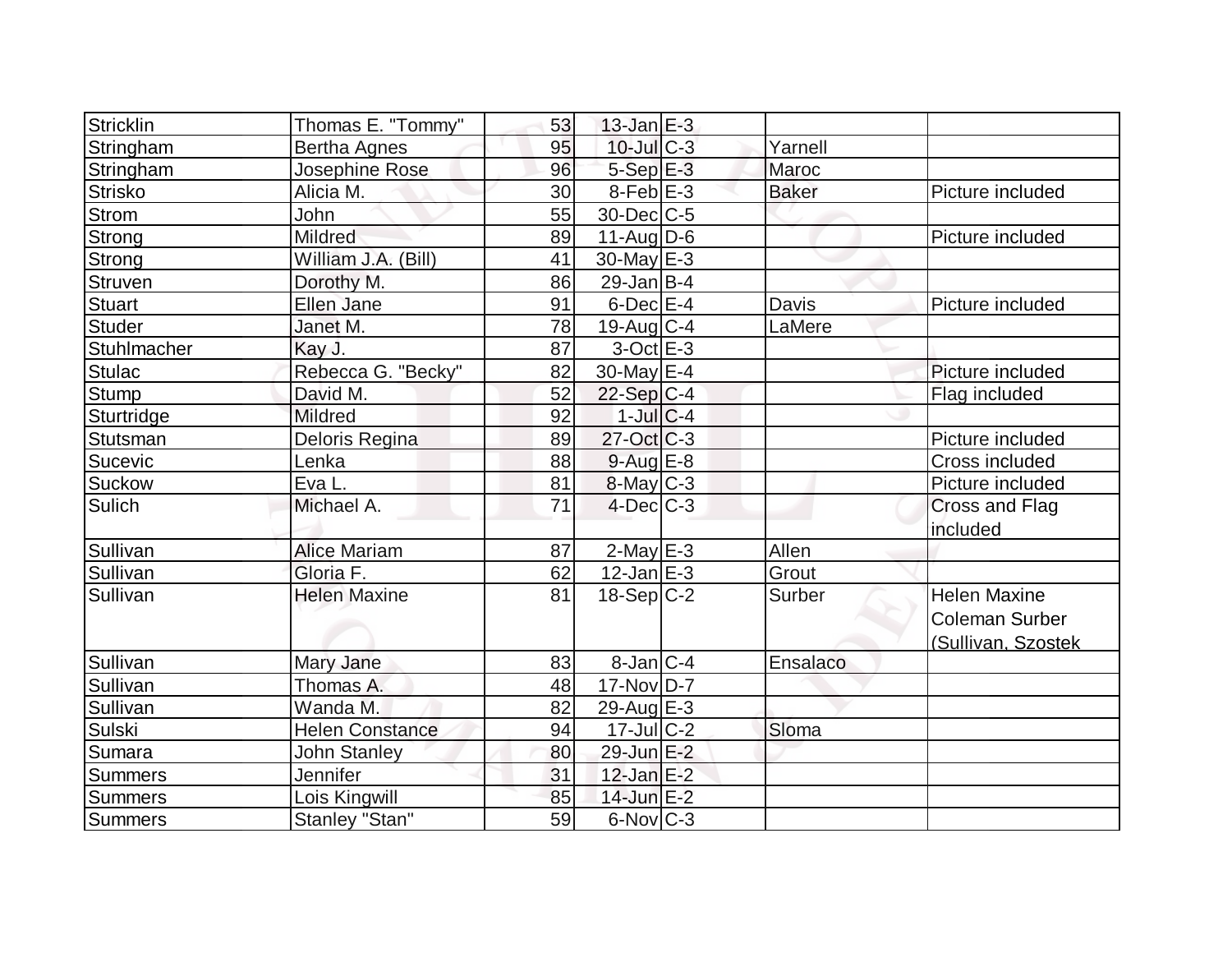| Summers        | Vern E.           | 88              | $24$ -Feb $ E-4 $       |          | Flag included                |
|----------------|-------------------|-----------------|-------------------------|----------|------------------------------|
| Sumner         | Gerald A.         | 69              | 30-Apr B-3              |          |                              |
| Sumner         | J. Suzanne        |                 | $25-Sep C-3$            | Mormance |                              |
| Sunderland     | Anne C.           | 52              | 4-May $E-4$             |          |                              |
| Surak          | Suzanne           | 98              | $26$ -Dec $D-2$         |          |                              |
| <b>Surak</b>   | Suzanne           | 98              | $27$ -Dec $D-3$         |          |                              |
| Surowiec       | Lillian M.        | 87              | $7-Mar \, E-3$          |          |                              |
| <b>Susic</b>   | <b>Anne Marie</b> | 86              | $27 - Dec$ $D-3$        |          | Picture included             |
| Suson          | Morris A.         | 81              | 18-Mar A-10             |          | Flag and Picture<br>included |
| Sustaita       | <b>Maria</b>      | 86              | $9-Sep B-4$             |          |                              |
| Sutherland     | Phyllis K.        | 71              | $23$ -Oct C-4           |          |                              |
| Sutliff        | Dana B.           | 80              | $31$ -Jul $C-3$         |          |                              |
| Sutton         | Carl E. Jr.       | 65              | 25-May E-3              |          | Flag included                |
| Sutton         | Charles R. "Bud"  | 73              | $10$ -Apr $C-3$         |          |                              |
| Swaim          | Alberta           | 88              | $4-Sep C-2$             | Platt    |                              |
| Swanson        | C. Frank          | 95              | 26-Mar B-2              |          |                              |
| Swanson        | Laura Marie       | 85              | $9$ -Jul B-3            |          |                              |
| <b>Swanson</b> | Norma Jean        | 85              | $9$ -Dec $C$ -4         |          |                              |
| <b>Swart</b>   | Garry R.          | 59              | $20-Sep$ <sup>E-3</sup> |          |                              |
| Swearengin     | Sharon L.         | 55              | $21$ -Jun $E-3$         | Gericke  |                              |
| Sweat          | George            | 82              | 30-Sep C-4              |          |                              |
| Sweeney        | Leo P.A., Jr.     | 84              | $15$ -Jul $ C-4 $       |          |                              |
| <b>Swets</b>   | Vera Faye         | 82              | $7$ -Apr $C-2$          | Koedyker |                              |
| Swienconek     | <b>John</b>       | 97              | 16-May $E-3$            |          |                              |
| Swindle-Ellis  | Irene             | 95              | $21$ -Feb $C-3$         |          |                              |
| Swiontek       | Richard L.        | 78              | $9-Nov$ E-4             |          | Flag and Picture<br>included |
| Swisher        | Charles W.        | 95              | $1$ -May $C-2$          |          | Flag and Picture<br>included |
| Swisher        | Marjorie Ann      | 70              | 12-Dec D-7              |          |                              |
| <b>Sykes</b>   | Edna Mae          | $\overline{97}$ | $14$ -Oct $ C-7 $       | Parker   |                              |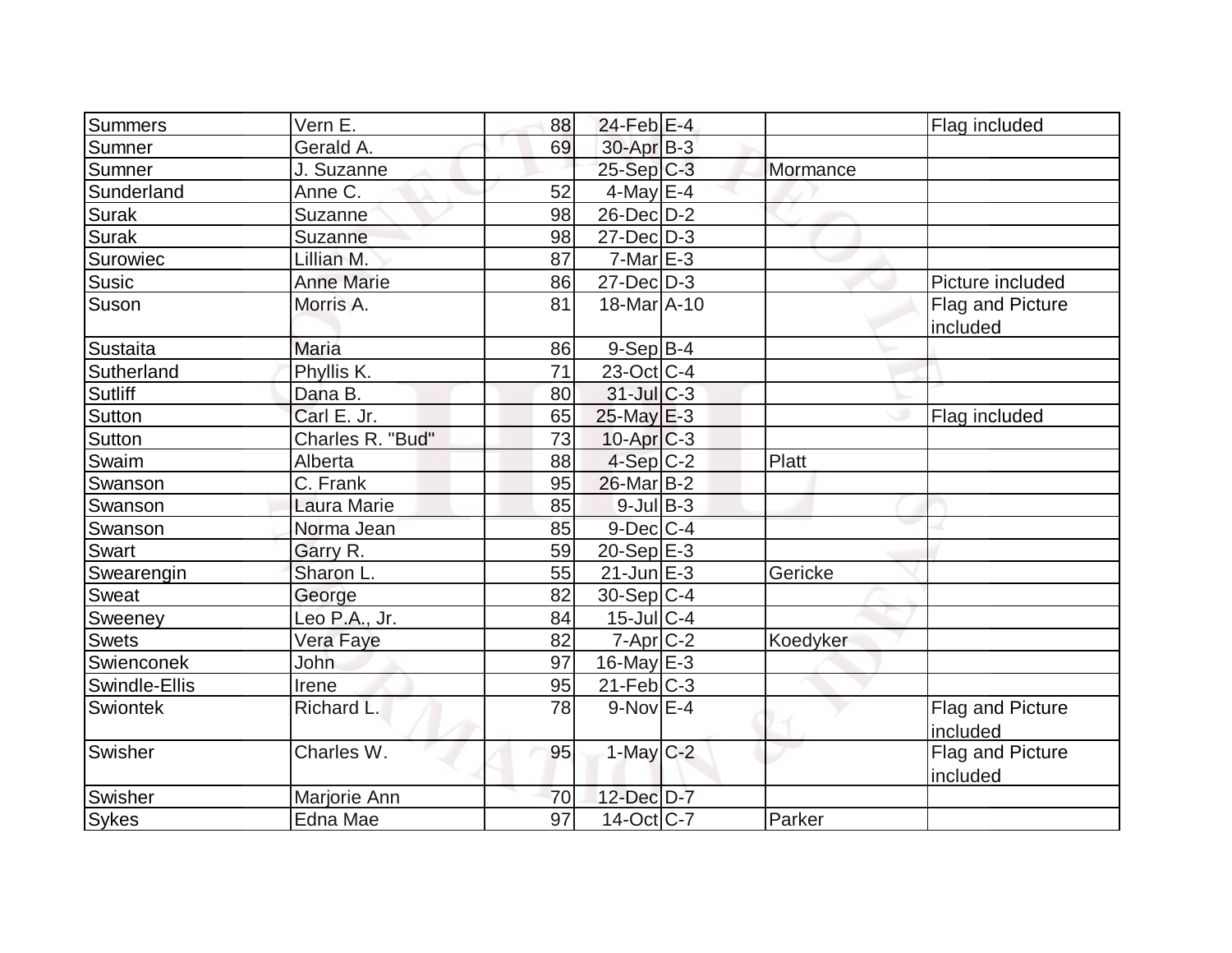| Symanski       | Marsha               | 74 | $21$ -Aug $C-3$   |          |                       |
|----------------|----------------------|----|-------------------|----------|-----------------------|
| Synder         | <b>Annie Sue</b>     | 79 | $2-Sep C-4$       | White    |                       |
| <b>Synder</b>  | Marion               | 78 | $2-Sep C-4$       | Popovich |                       |
| Sypniewski     | Henry T. "Hank"      | 77 | $18-Sep C-3$      |          | Flag included         |
| Szal           | <b>Henry</b>         | 98 | $19$ -Dec $E-5$   |          | Flag included         |
| Szalay         | Elmer C.             | 83 | $29$ -Jun $E-2$   |          |                       |
| Szanyi         | David                | 82 | $5-Feb B-6$       |          |                       |
| Szczepanski    | Carol                | 60 | $25$ -Oct $E$ -5  |          | Picture included      |
| Szczepanski    | Harry J.             | 83 | 26-Apr E-2        |          | Flag included         |
| Szczepanski    | John                 | 82 | $14$ -Jan $ B-3 $ |          | Cross included        |
| Szczepkowski   | Eugene C.            | 80 | $10$ -Jan $ C-4$  |          |                       |
| Szczesniak     | Donald "Stack"       | 85 | $9$ -Jun $D-2$    |          |                       |
| Szczucki       | Ruth Ann             | 88 | $3$ -Aug $E-2$    |          |                       |
| Szczudlo       | Gloria Jean          | 84 | $11-Apr$ $E-3$    | Jessop   |                       |
| Szczygiel      | Benjamin J.          | 94 | $23$ -Jul $B-3$   |          |                       |
| Szelinski      | Lucille A.           | 80 | $16$ -Oct $ C-3 $ |          |                       |
| Szeman         | George E., Sr.       | 99 | $1-Apr$ B-4       |          |                       |
| Szentesty      | <b>Robert Andrew</b> | 87 | $28$ -Aug C-3     |          | Flag included         |
| <b>Szewciw</b> | Wasyl (Bill)         | 88 | 29-Jul C-3        |          |                       |
| Szewczyk       | <b>Stefan</b>        | 91 | $25$ -Jan $E-3$   |          | Flag included         |
| Szilagyi       | Mary                 | 82 | $25$ -Jan $E-4$   |          |                       |
| Szostek        | <b>Helene Maxine</b> | 81 | $18-Sep C-2$      | Surber   | <b>Helen Maxine</b>   |
|                |                      |    |                   |          | <b>Coleman Surber</b> |
|                |                      |    |                   |          | (Sullivan, Szostek)   |
| Szparaga       | Laura K.             | 48 | $13 - JunE-3$     |          |                       |
| Szpejnowski    | James P. "Man"       | 61 | 24-Apr C-4        |          | Picture included      |
| Szulewski      | Edward D.            | 72 | 1-Aug $E-4$       |          |                       |
| Szumski        | Fred G.              |    | $27$ -Jan $ C-4$  |          |                       |
| Szurgot        | Joseph R.            | 74 | $27$ -Jul $E-3$   |          | Picture included      |
| Szymanski      | Joseph M.            | 81 | $5$ -Aug $C$ -6   |          | Flag included         |
| Szymanski      | Raymond J.           | 52 | 22-Jul C-5        |          |                       |
| Szymanski      | Sigmund J. "Ziggy"   | 88 | $6$ -Nov $ C-3 $  |          |                       |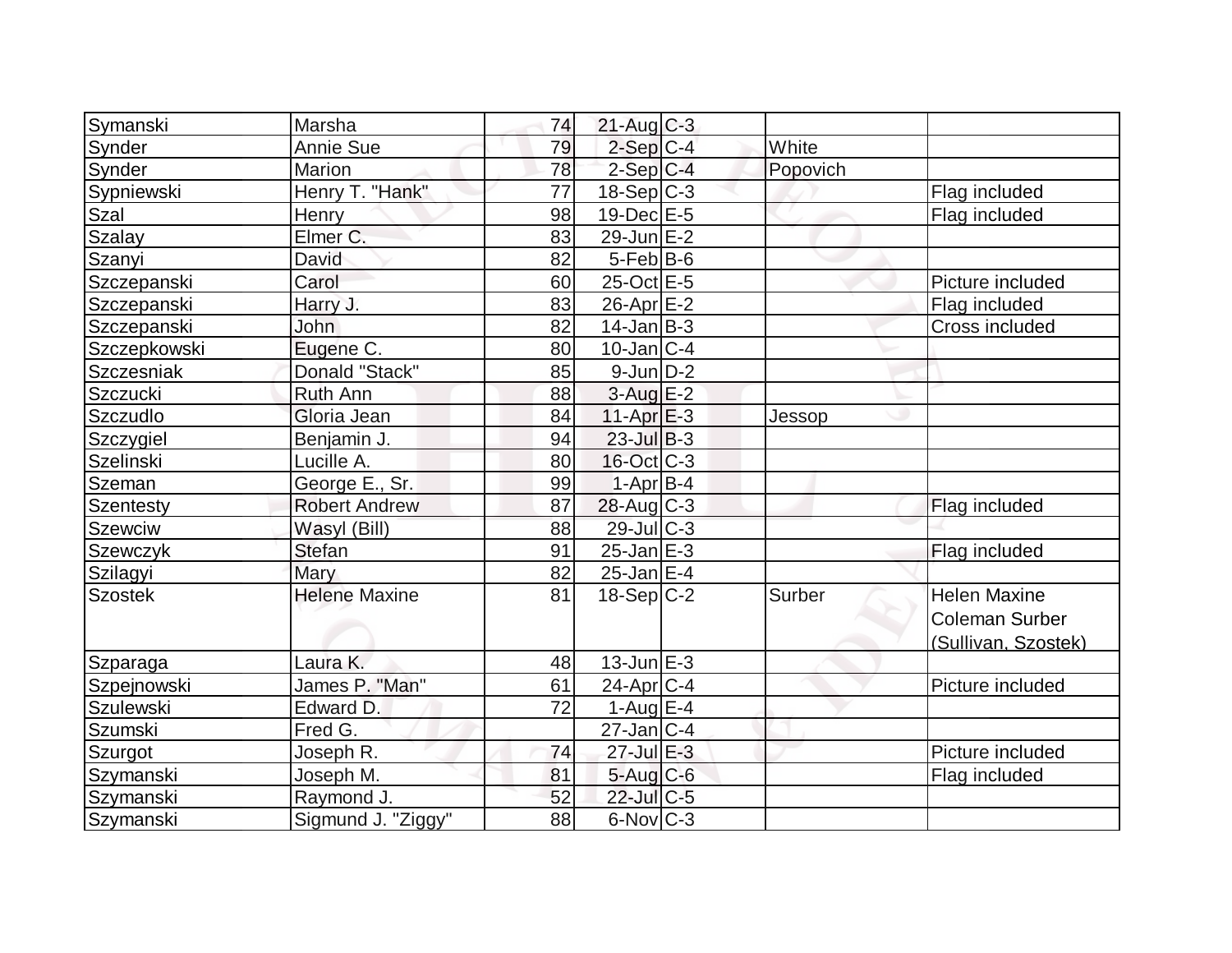| Szymczak          | <b>Nellie</b>     | 81 | $12$ -Feb $ C-10$    |            |                   |
|-------------------|-------------------|----|----------------------|------------|-------------------|
| <b>Tabloff</b>    | Patricia M.       | 69 | 24-Jul C-3           | Zubek      |                   |
| Taborski          | Adolph "Terry"    | 72 | $4$ -Oct $F-4$       |            | Flag included     |
| <b>Tackas</b>     | Louis F.          | 61 | 8-Apr <sub>C-9</sub> |            |                   |
| Taggart           | Virginia E.       | 90 | $11$ -Jul $E-4$      |            | Flag included     |
| Tagizadieh        | Habib, Dr.        | 77 | $3-Aug$ $E-3$        |            |                   |
| Takacs            | Joseph, Jr.       | 74 | $18$ -Nov $ C-5$     |            | Flag included     |
| <b>Talarek</b>    | Norma Lee         | 43 | 30-Nov E-4           | Davis      | Picture included  |
| <b>Talias</b>     | John N.           | 79 | 27-Dec D-4           |            | Flag included     |
| <b>Tallent</b>    | <b>Robert Lee</b> | 57 | $18$ -Dec $C-3$      |            | Flag included     |
| Talley            | Andrew M.         | 25 | $20$ -Nov $ C-3 $    |            |                   |
| Tallman           | Erik F.           | 32 | $8-Aug$ $E-3$        |            |                   |
| Tanjic            | Katica "Kathy"    | 69 | $26$ -Jul $E-3$      | Spiljak    |                   |
| <b>Tankiewicz</b> | David             | 46 | $3$ -Jul $ C-3 $     |            |                   |
| Tanner            | Suzanne J.        | 78 | $5$ -Feb $ B$ -6     |            |                   |
| Tapia             | Guadalupe         | 69 | $27$ -Dec $D-4$      |            | Pictures included |
| Taraszka          | Elizabeth A.      | 77 | $18$ -Feb $E-3$      | Wierzbicki |                   |
| Tarka             | Timothy P.        | 57 | $1-Nov$ F-3          |            |                   |
| Tarne             | Dorothy M.        | 85 | 31-Jul C-3           |            |                   |
| <b>Tarpley</b>    | Ora Mae           | 79 | 31-Dec B-3           | Boyer      | Ora Mae Valocik   |
|                   |                   |    |                      |            | (Tarpley)         |
| Tatro             | Joan E.           | 80 | $24$ -Jun $C-4$      | Hoffman    |                   |
| Tauber            | Jane G.           | 52 | $3-Feb$ $E-3$        |            | Picture included  |
| Tauber            | Josephine         | 88 | $22-Sep C-4$         |            |                   |
| <b>Tauber</b>     | Judith Ann "Judy" | 51 | $8-Oct$ B-3          |            |                   |
| Tavaras           | Ursula E. "OMA"   | 86 | 18-Oct E-3           |            | Picture included  |
| <b>Tavernier</b>  | Naomi R.          | 78 | $25$ -Jul $E-3$      |            |                   |
| <b>Taylor</b>     | <b>Berniece</b>   | 80 | $28$ -Jan $ B-2 $    |            |                   |
| Taylor            | Donna L.          | 49 | $2-Sep C-4$          |            |                   |
| Taylor            | Frances L.        | 85 | 6-Mar C-3            |            |                   |
| <b>Taylor</b>     | Jerri A.          | 68 | 8-Apr C-8            | Allison    |                   |
| Taylor            | Kenneth C.        | 79 | $14$ -May B-3        |            |                   |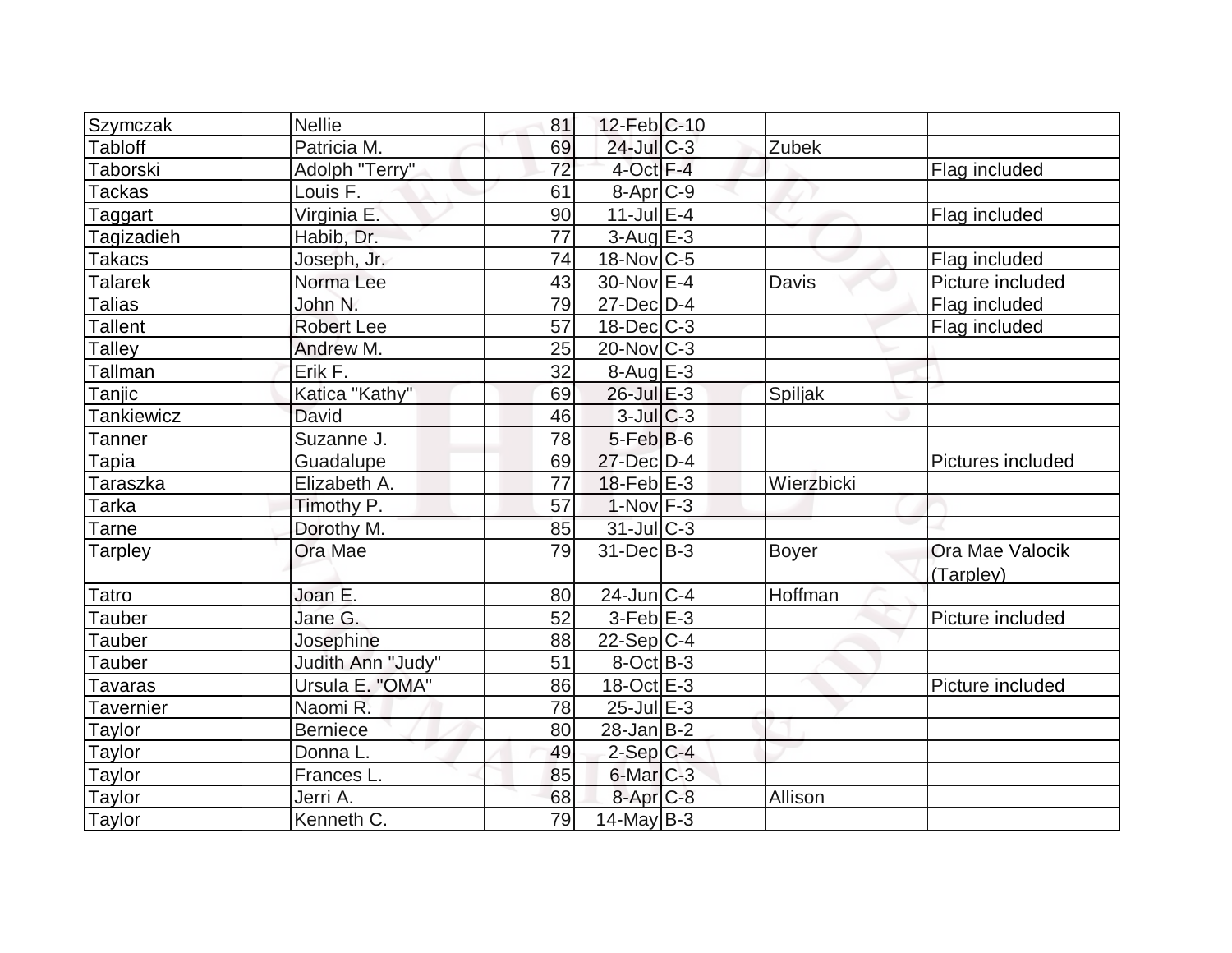| Taylor           | Kenneth W.                      | 88 | $15$ -Feb $E-3$   |               | Flag included                                |
|------------------|---------------------------------|----|-------------------|---------------|----------------------------------------------|
| Taylor           | Linda                           | 56 | 26-Jul E-3        | Schramm       |                                              |
| Taylor           | Lloyd G.                        | 73 | 6-Dec E-4         |               | Flag included                                |
| Taylor           | Margaret D.                     | 71 | $3$ -May $F-4$    | Stooksbury    |                                              |
| Taylor           | Matthew C.                      | 40 | $22$ -May C-3     |               |                                              |
| Taylor           | Patricia S. "Patty"             | 64 | $10 -$ JulC-3     | Peffley       |                                              |
| Taylor           | <b>Robert Harris</b>            | 76 | $21$ -Jun $E-3$   |               |                                              |
| Taylor           | Robert L.                       | 88 | $20$ -Apr $E-3$   |               | Flag included                                |
| Teague           | Paula J.                        | 55 | $8$ -Jan $ C-4 $  |               | Picture included                             |
| Techentin        | Heather L.                      | 48 | $22$ -May C-3     |               |                                              |
| Teller           | Earl C.                         | 70 | $26$ -Jan E-4     |               |                                              |
| Templin          | John J.                         | 88 | $13-Oct$ $C-2$    |               | Flag included                                |
| Terpstra         | Donald                          | 82 | 14-Dec E-3        |               | Flag included                                |
| Terpstra         | Janet A.                        | 51 | 28-Oct C-5        | Guined        |                                              |
| Terrel           | Trumann                         | 72 | $24$ -Nov D-5     |               | Flag included                                |
| Terry            | <b>Adele Denise Taylor</b>      | 84 | $16$ -Dec $C$ -5  | <b>Schick</b> | Picture / Adele<br>Denise Taylor<br>Choncoff |
| Testo            | Lori I.                         |    | 30-Nov E-4        |               |                                              |
| <b>Tetreault</b> | Irene T.                        | 89 | $13$ -Dec $E-6$   | Ikey          | Picture included                             |
| <b>Tetzloff</b>  | Lawrence R., Sr.                | 84 | $15$ -Mar $E$ -6  |               | Flag included                                |
| Thanholt         | William Turley "Bill"<br>"Papa" | 86 | $20$ -Dec $E-3$   |               |                                              |
| Tharp            | Scott Wayne                     | 38 | $10$ -Feb $ C-3 $ |               |                                              |
| Theodoratos      | Kalomira                        | 81 | $30$ -Apr $ B-3 $ |               | Cross included                               |
| <b>Theodoros</b> | Frieda "Fof"                    | 82 | $15$ -Feb $E$ -4  | Chistodoulos  | Picture included                             |
| <b>Thiel</b>     | James J.                        | 89 | $14$ -Aug $C-3$   |               | Flag included                                |
| <b>Thiel</b>     | eona M.                         | 69 | $2$ -May $E-3$    |               |                                              |
| Thielman         | Joan L. "Joanie"                | 75 | $16$ -Feb $E-4$   |               |                                              |
| Thiery           | George Frank                    | 90 | 26-Feb C-10       |               | Flag included                                |
| Thilmont         | Jodeci Destiny "JoJo"           | 19 | $12-Sep D-3$      |               | Picture included                             |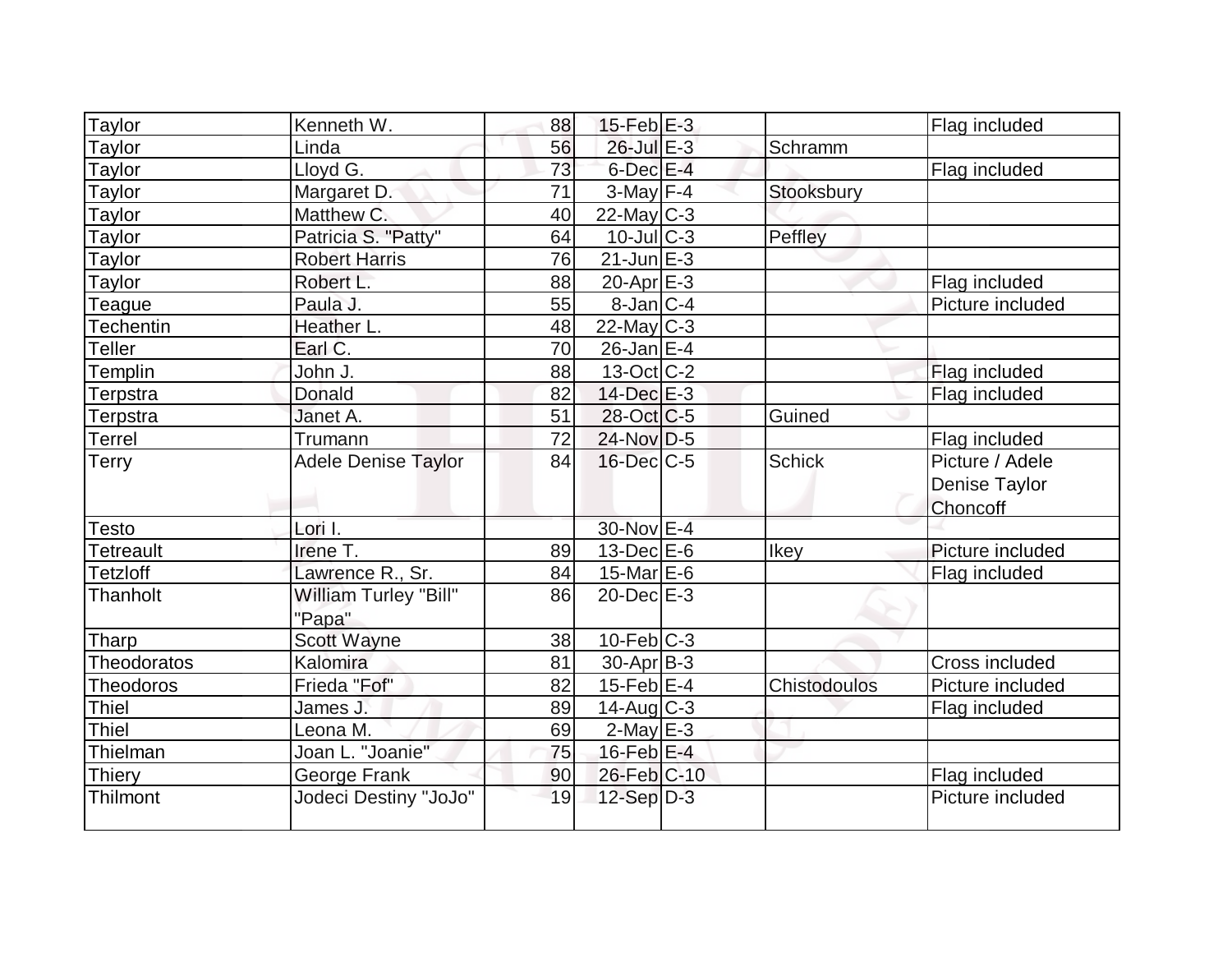| Thinnes        | Lita M.               | 92 | $28$ -Mar $E-4$    | Kersten       |                                              |
|----------------|-----------------------|----|--------------------|---------------|----------------------------------------------|
| <b>Thoits</b>  | <b>Catherine Rose</b> | 57 | $8-Nov$ E-4        | Hilton        |                                              |
| Thomas         | Kathleen Rose         | 59 | 13-Jul E-3         | Raiha         | Picture included                             |
| Thomas         | <b>Nellie</b>         | 86 | $6$ -Dec $E-4$     |               | Picture included                             |
| Thomas         | Ralph E., Jr.         | 81 | $21$ -Nov $ D-3 $  |               | Flag included                                |
| Thomas         | Rosemary "Rose"       | 75 | $19$ -Apr $E-4$    | Koch          |                                              |
| Thompson       | Eddie "ET"            | 56 | $28-Sep D-3$       |               | Flag and Picture<br>included                 |
| Thompson       | Genevieve B.          | 95 | $26-Sep$ E-4       |               |                                              |
| Thompson       | Irene C.              | 85 | $21-Nov D-3$       | <b>Sallee</b> |                                              |
| Thompson       | <b>Marilyn Edna</b>   | 75 | $31$ -Jan $ C-3 $  | Anderson      | Flag / Marilyn Edna<br>Kirby Thompson        |
| Thompson       | Nancy C.              | 70 | 24-Mar E-3         | Singleton     |                                              |
| Thompson       | Thomas W.             | 54 | $8$ -Jul $C$ -4    |               |                                              |
| Thoreson       | H. Layne              | 67 | $13$ -Mar $C-3$    |               |                                              |
| Thorgren       | Robert G., Jr.        | 59 | 3-Apr C-3          |               | Picture included                             |
| Thorne         | Nola Marie            | 91 | $20$ -Feb $ B-2 $  |               |                                              |
| Thorton        | Lillian E.            | 80 | $29$ -Aug $E-3$    | Kaplar        | Picture included                             |
| Throgmorton    | Rosella Marilyn       | 77 | 18-Mar A-11        | Held          |                                              |
| Thune          | Joseph R.             | 87 | $20$ -Oct $ C-2 $  |               | Flag included                                |
| <b>Tiemens</b> | Robert W. Sr.         | 63 | $15$ -Apr $ C$ -10 |               |                                              |
| Tiemersma      | Burton E. "Bert"      | 80 | $28-Nov$ E-4       |               | Flag included                                |
| <b>Tierce</b>  | Jasper "Terry"        | 59 | $11$ -Jul $E-3$    |               |                                              |
| Tieri          | Charles A. "Chuck"    | 71 | $4$ -Jul $E-3$     |               | <b>Picture and Police</b><br>emblem included |
| Tilka          | Dora                  | 84 | $26$ -Mar $ B-2 $  | Ruzzini       |                                              |
| Tilka          | Edward Charles, Jr.   | 67 | 18-May $E-4$       |               |                                              |
| Tilka          | Mary Ellen            | 93 | $1-Aug$ $E-4$      | O'Meara       |                                              |
| Tilka          | Mary Ellen            | 93 | 31-Oct E-4         | O'Meara       | Picture included                             |
| Tilka          | Michael Andrew, Jr.,  | 94 | $25$ -Jul $E-3$    |               | Flag and Picture                             |
|                | Dr.                   |    |                    |               | included                                     |
| Tilka          | Tim                   | 53 | 31-Oct E-4         |               |                                              |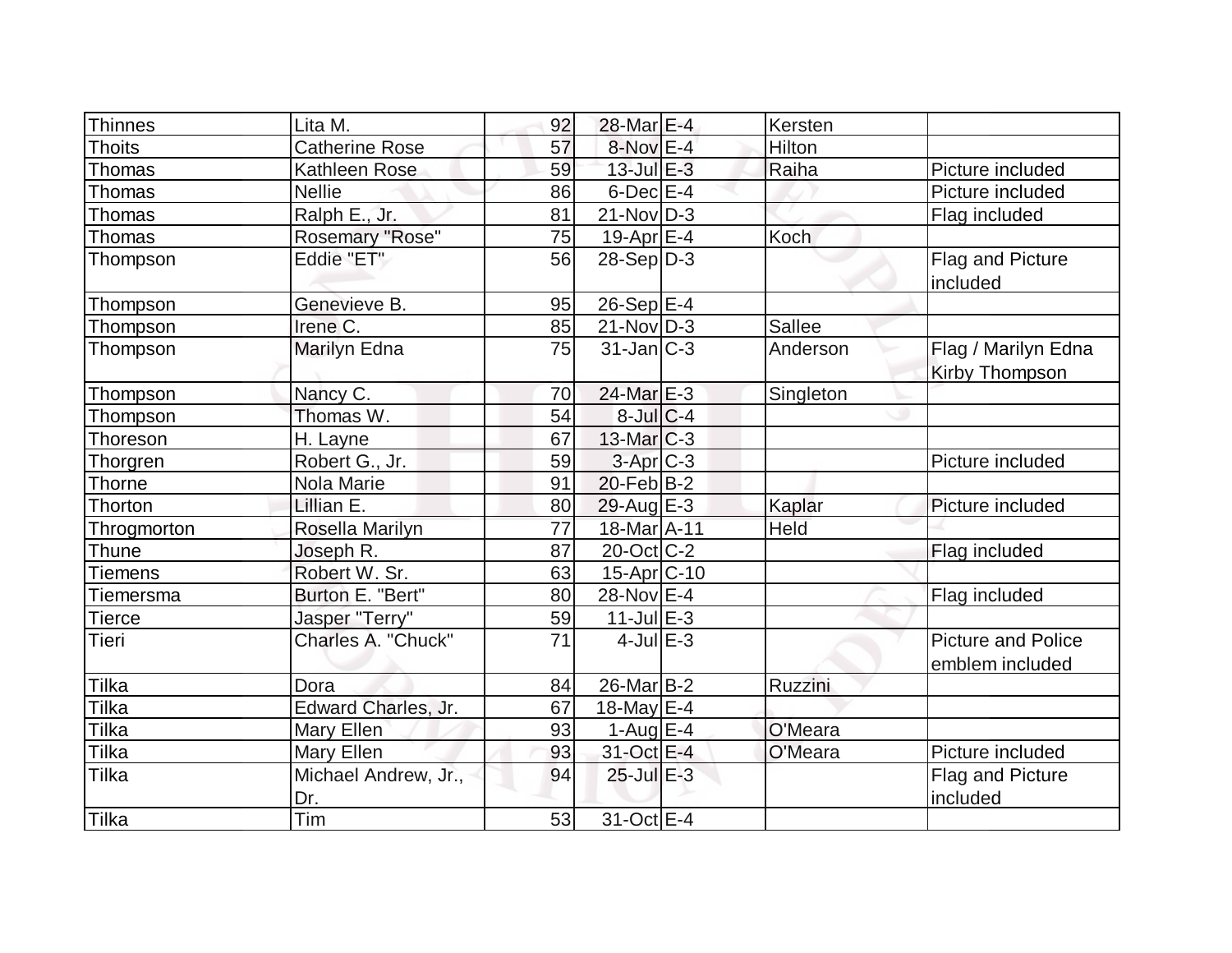| Timkovich        | Joseph                 | 86 | $11$ -Mar $C-9$         |                |                  |
|------------------|------------------------|----|-------------------------|----------------|------------------|
| Timm             | Florence A.            | 82 | 29-Feb E-4              |                |                  |
| Timm             | Roger Scott            | 88 | $4$ -Apr $E-4$          |                | Flag included    |
| Tipton           | Christopher T.         | 40 | $1-Feb$ $E-3$           |                |                  |
| Tipton           | Jimmy Wayne            | 60 | $29$ -Jan B-4           |                |                  |
| <b>Tirtel</b>    | Steven B. "Steve"      | 34 | 10-Jul C-4              |                | Picture included |
| Tkach            | Mary                   | 85 | $22$ -Jan B-4           |                | Cross included   |
| Todd             | <b>Ireene Louise</b>   |    | $17$ -May $E-3$         | Almquist       |                  |
| Todd             | Marion "Tom"           | 83 | $21$ -Feb $ C-3 $       |                |                  |
| Togami           | <b>Faith Darlene</b>   | 87 | $17$ -Jan $ C-3 $       | Whitney        | Picture included |
| Toigo            | Patrick D.             | 40 | $14$ -Jan $ B-3 $       |                |                  |
| <b>Tokarz</b>    | Yvette Marie "Eva"     | 44 | 30-May E-4              |                | Picture included |
| Tomaselli        | Lorraine               | 79 | $12$ -Jan $E-2$         | Ghidotti       |                  |
| Tomczak          | Gerald "Jerry"         | 83 | $18-Oct$ $E-3$          |                | Flag included    |
| Tomerlin         | Maruice L. "Moe"       | 72 | $20$ -Oct $ C-2 $       |                | Flag included    |
| Tomko            | John J.                | 87 | $12$ -Jul $E-3$         |                | Flag included    |
| Tomlinson        | <b>Forrest Earl</b>    | 92 | $23$ -Aug $E-3$         |                |                  |
| Tomondi          | Mary D.                | 89 | $23-Oct$ <sub>C-4</sub> |                | Flag included    |
| Tonagel          | <b>Beverly Jane</b>    | 79 | $14$ -Nov D-4           |                | Picture included |
| Topalski         | <b>Bernice "Bette"</b> | 87 | $14$ -Feb $ C-3 $       |                |                  |
| Toppen           | <b>Melvin Junior</b>   | 73 | $5$ -Jun $C-3$          |                | Picture included |
| Torreano         | John "Pat"             | 90 | $15-Apr$ C-10           |                | Flag included    |
| Torrence         | Joan L.                | 82 | $19-Nov B-3$            |                |                  |
| Torres           | Ana D.                 | 62 | $5-Sep$ $E-3$           | Laboy          |                  |
| Torres           | Gumersindo C.          | 86 | $17 - Dec$ B-3          |                |                  |
| Tortorici        | Sam K.                 | 84 | $27$ -May C-4           |                | Flag included    |
| Toth             | Joseph                 | 91 | $10$ -Dec $B - 3$       |                | Flag included    |
| <b>Touchette</b> | Lynita "Lynn"          | 82 | $31$ -JulC-3            |                |                  |
| Tourville        | Alan E.                | 75 | $21$ -Jun $E-3$         |                | Picture included |
| <b>Towers</b>    | James                  | 88 | 18-Nov C-5              |                | Flag included    |
| Townley          | Leona "Lona"           | 55 | 17-Mar E-3              |                |                  |
| Townley          | Patricia P.            | 75 | $13-Nov$ <sub>C-4</sub> | <b>McClure</b> |                  |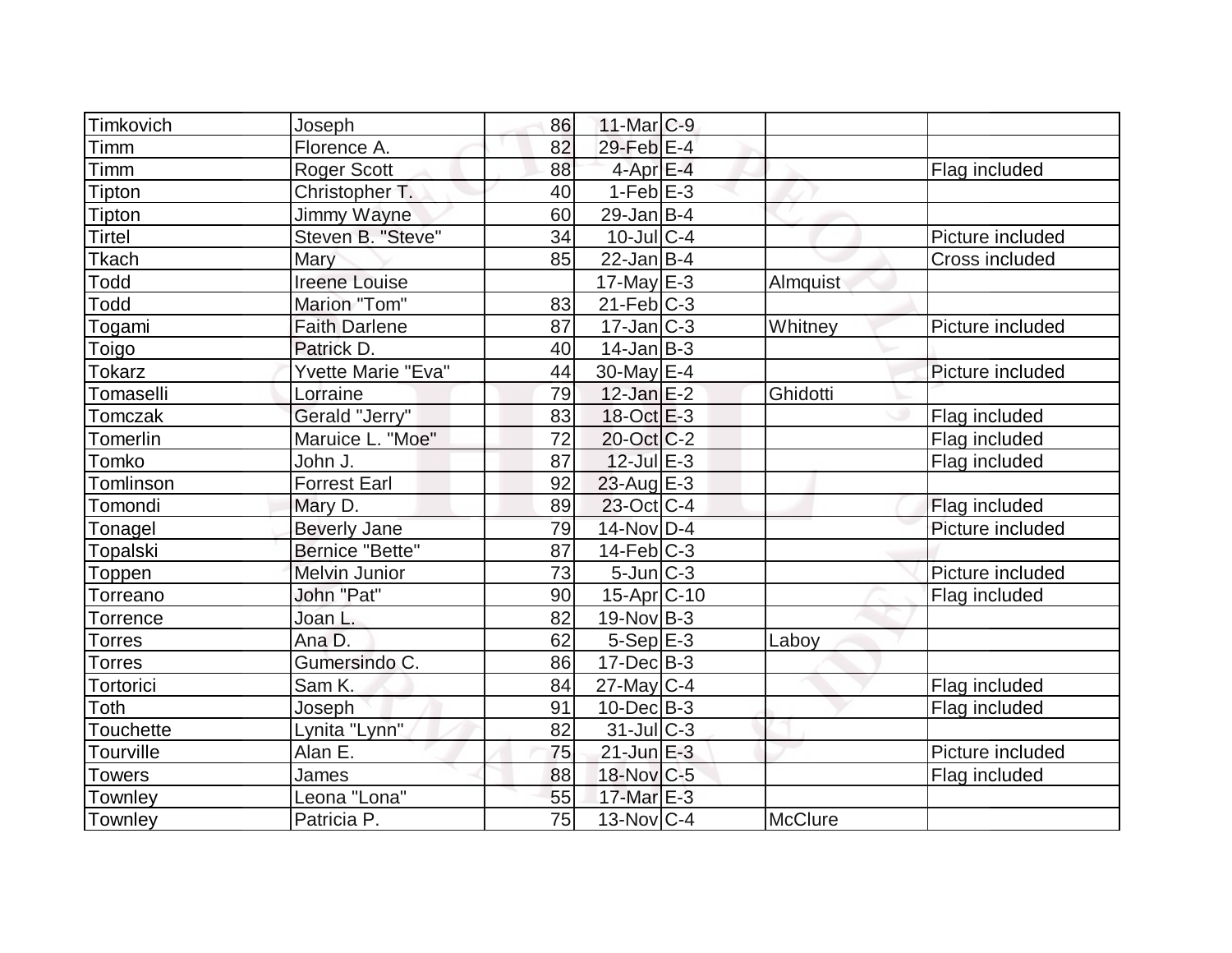| Townsell         | Phyllis A.            | 78              | $30$ -Jun $D-3$         |                |                  |
|------------------|-----------------------|-----------------|-------------------------|----------------|------------------|
| Townsend         | <b>Faye Elizabeth</b> | 69              | $6$ -Jul $E-3$          |                | Picture included |
| Tracy            | William E.            | 94              | $2$ -Jan $B-3$          |                | Flag included    |
| Treadway         | Mary S.               | 83              | $3$ -Oct $E-3$          |                |                  |
| Trem             | Thomas P.             | 62              | $17$ -May $E-4$         |                | Picture included |
| Treskovich       | Joseph L.             | 89              | $24$ -Jan $ C-3 $       |                | Flag included    |
| <b>Trevino</b>   | Guadalupe             | 67              | 8-Dec D-4               |                | Picture included |
| Trevino          | Lisa M.               | 40              | $9$ -May $E-4$          | Leouses        |                  |
| Trgovich         | Evelyn                | 64              | 28-Nov E-4              | <b>Benchik</b> | Picture included |
| Trimble          | Robert L. "Bob"       | 73              | 29-Apr <sub>IC-11</sub> |                |                  |
| Trimolt          | Gustav P.             | 67              | $1-Apr B-4$             |                |                  |
| Trinka           | Jeffrey S. "Jeff"     | 40              | 13-Apr C-2              |                |                  |
| Trinowski        | Angelena              | 89              | 14-Mar E-4              | Celano         | Picture included |
| Trippel          | Frederick A. III      | 70              | $8$ -May $C$ -3         |                |                  |
| Troemel          | Jean Edythe           | 81              | $24$ -May E-4           | Gaylord        |                  |
| Tromp            | Robert H.             | 76              | $27$ -Apr $C-2$         |                |                  |
| Trotsky          | Adam                  | 81              | $2$ -Jul B-2            |                |                  |
| Trowbridge       | Daisy Lucille         | 85              | 25-Oct E-2              |                |                  |
| Trowbridge       | Myrna Dyne, D.O.      | 74              | $7-Nov$ $E-3$           | Magnuson       | Picture included |
| Truchan          | <b>Justine</b>        | 75              | $21-Nov D-3$            | Sebo           |                  |
| Trujillo         | Virginia F.           | 82              | $4$ -Jun $B-3$          |                |                  |
| Tryon            | Thomas E.             | 69              | $14$ -Nov $ D-4$        |                |                  |
| <b>Trzupek</b>   | Lottie K.             | 95              | $30$ -Jul B-2           | Jez            |                  |
| <b>Tsikouris</b> | Pete                  | 80              | $20$ -Apr $E-3$         |                |                  |
| Tuccori          | Phyllis J.            | $\overline{73}$ | $12$ -Feb $ C-10$       |                |                  |
| <b>Tucker</b>    | Wayne E. "Jake"       | 87              | $5$ -Jan $F-4$          |                | Flag included    |
| Tumbula          | <b>Bryan Anthony</b>  | 47              | $19$ -Feb $ C$ -9       |                | Picture included |
| Turich           | Elizabeth E.          | 96              | $3-May$ F-4             | <b>Bunsar</b>  |                  |
| Turich           | Kathleen A.           | 52              | 25-Sep C-3              | <b>Dratwa</b>  |                  |
| Turner           | Carol                 | 69              | $18$ -Jul $E-4$         |                |                  |
| Turner           | David Dean            | 80              | $18$ -Jan $E-3$         |                |                  |
| <b>Turner</b>    | Daymond Dwayne        | 45              | $11-Apr$ $E-3$          |                | Picture included |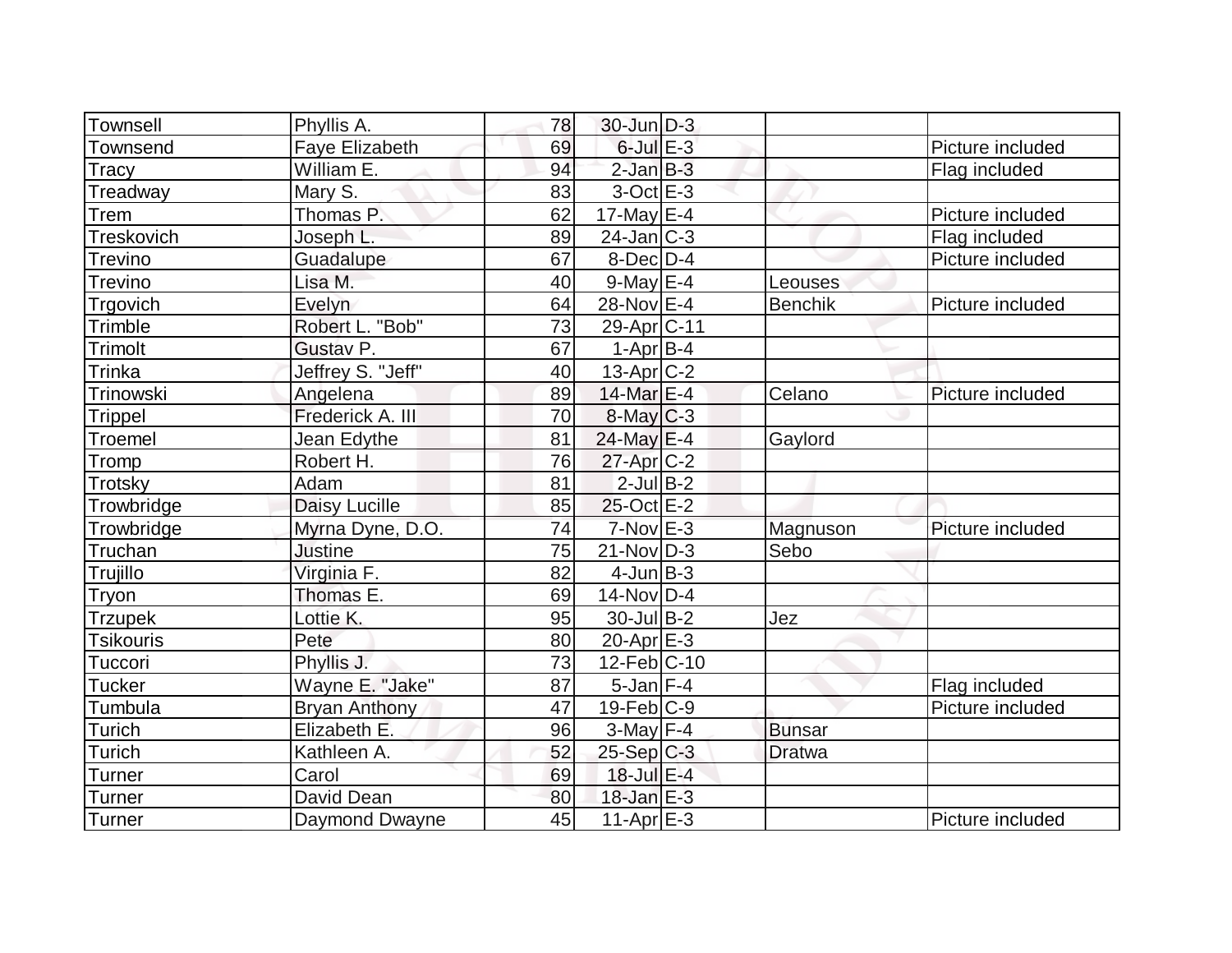| Turner            | Edward L. "Mouse"    | 71              | $20$ -Jul $E-2$          |                 | Flag included                        |
|-------------------|----------------------|-----------------|--------------------------|-----------------|--------------------------------------|
| Turoci            | Debra J.             | 40              | $22$ -Aug E-3            |                 | Picture included                     |
| Tuskan            | <b>Jeffrey Alan</b>  | 50              | $25-Sep C-4$             |                 | Picture included                     |
| <b>Tverdik</b>    | Virginia D.          | 89              | $24$ -Jan $ C-4 $        |                 | Picture included                     |
| Twardak-Alexander | Johnnie Mae          | 91              | $23$ -Jul B-3            |                 |                                      |
| Tweedle           | <b>Helen Ruth</b>    | 95              | $11-Sep C-3$             | Zugel           | Picture included                     |
| <b>Tyderek</b>    | Roger S. Sr.         | 68              | $5$ -May $D-3$           |                 |                                      |
| Tyszkiewicz       | Elizabeth L.         | 80              | $8$ -May $C$ -3          | Gutowski        |                                      |
| <b>Uhls</b>       | <b>Cleo Angeline</b> | 91              | $19-Sep$ $E-3$           | Hall            |                                      |
| Uhrin             | Jason N.             | 21              | $1$ -Jan $ C$ -5         |                 |                                      |
| Ulan              | Lorraine M.          | 87              | 15-Apr C-10              |                 |                                      |
| Ulanski           | Jean D.              | 94              | $16$ -Oct $ C-3 $        | Krupinski       | Jean D. (Ulanski)<br>Odzinski        |
| <b>Ullrich</b>    | Rachel B.            | 80              | $22$ -Jan B-5            | Whitaker        |                                      |
| Ullstam           | Glen F.              | 84              | $8$ -Jul $C$ -4          |                 |                                      |
| Ulm               | Dorothy M.           | 84              | $9-Sep$ B-4              | Skaggs          |                                      |
| Underwood         | Alice                | 79              | $21$ -Jun $E-4$          | <b>Hutchins</b> | Picture included                     |
| Underwood         | Faye                 | 67              | $4$ -Aug D-5             | Graham          |                                      |
| Unger             | Katherine Anglea     | 87              | $5-Nov$ B-3              | Roth            |                                      |
| Uphaus            | Dianna M., Rev.      | 65              | $11-Oct$ D-3             |                 |                                      |
| <b>Urbanek</b>    | Martha V.            | 67              | $24-Sep B-3$             | Holman          |                                      |
| Urbonas           | Ignas, Monsignor     |                 | $22$ -May C-4            |                 | <b>Cross and Picture</b><br>included |
| Urgino            | Dolores S.           | 90              | $11$ -Mar $ C-9 $        |                 |                                      |
| Uribe             | Jesus G., Sr.        | 75              | $10$ -Feb $ C-3 $        |                 |                                      |
| Uvalle            | Juan "Juanito"       | 76              | 13-Mar C-3               |                 | Picture included                     |
| Uzelac            | Ann                  | 94              | $9-Nov$ $E$ -4           | Stofega         |                                      |
| Vaclavik          | Irene                | 86              | $23$ -Jun $ D-4$         |                 |                                      |
| Vaclavik          | Steve S. Sr.         | 83              | $10$ -Mar $C-3$          |                 | Flag included                        |
| Vahey             | <b>Agnes Benita</b>  | 76              | 15-Nov E-4               |                 | Picture included                     |
| Vajner            | Sophie A.            | 90              | $6$ -May $C$ -5          |                 |                                      |
| Valente           | Raymond D.           | $\overline{71}$ | $\overline{27}$ -Oct C-3 |                 |                                      |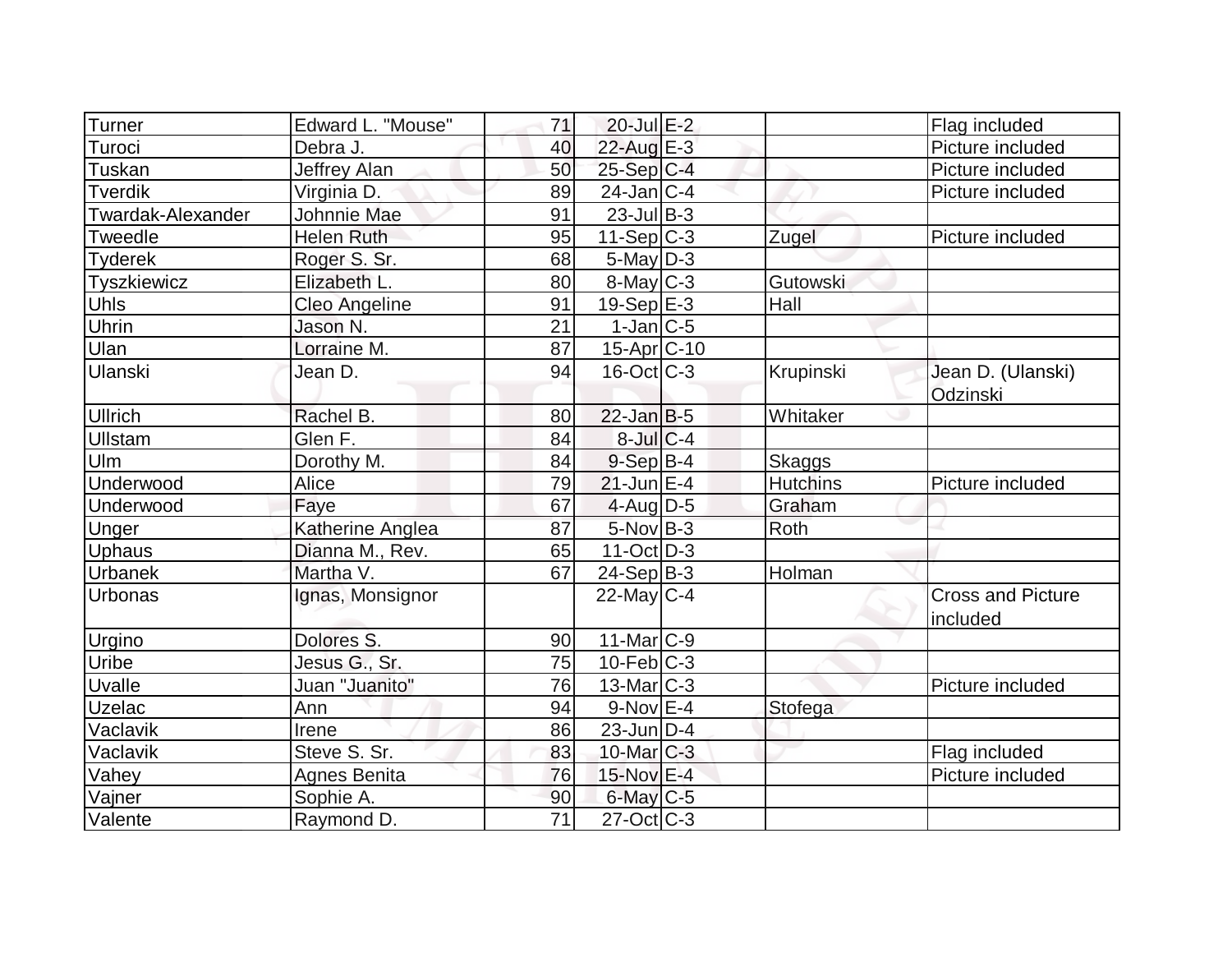| Valenti       | <b>Vicki</b>         | 69 | $29$ -Jan B-4           | Kalies          |                                        |
|---------------|----------------------|----|-------------------------|-----------------|----------------------------------------|
| Valesano      | Dominic John "John"  | 80 | $2$ -Dec $C$ -4         |                 | Picture included                       |
| Valetich      | <b>Kathy</b>         | 67 | $5$ -Feb $B$ -6         |                 |                                        |
| Valle         | Thomas J. "Pokey"    | 58 | $28$ -Feb $ C-3 $       |                 |                                        |
| Valocik       | Ora Mae              | 79 | $31$ -Dec $B-3$         | <b>Boyer</b>    | Ora Mae Valocik<br>(Tarpley)           |
| Valuckis      | Joseph H. "Joe"      | 65 | 12-Jan E-4              |                 |                                        |
| Van Baren     | Gilbert F.           | 75 | $15$ -Jul $C$ -4        |                 |                                        |
| Van Der Noord | Jeannette            | 91 | $7-Mar \E-2$            | Klooster        | Jeannette Van Der<br><b>Noord Bult</b> |
| Van Keppel    | Gerrit               | 86 | $29$ -Feb $E-4$         |                 | <b>Flag and Picture</b><br>included    |
| Van Rys       | Florence             | 78 | 18-Sep C-3              | Panozzo         |                                        |
| Van Schepan   | Shirley M.           | 85 | $3-Feb$ $E-3$           | Van Tongeren    | Shirley M. Pals Van<br>Schepan         |
| Van Slyke     | Roger C.             | 69 | $20$ -Jul $E-3$         |                 | Flag included                          |
| Van Til       | George H.            | 90 | $24$ -Jan $ C-4 $       |                 | Flag and Picture<br>included           |
| Van Vessen    | Leonard              | 81 | 20-Mar C-3              |                 | <b>Cross and Flag</b><br>included      |
| Van Vessen    | Leonard              | 81 | $20$ -Mar $C-3$         |                 | "AKA Snooky, Van,<br>and LV"           |
| Van Vleet     | Katherine A.         | 94 | $9$ -Dec $C$ -5         |                 |                                        |
| Van Wieren    | Rena                 | 87 | $4$ -Jan E-4            |                 |                                        |
| Van Winkle    | <b>Shawn Phillip</b> | 37 | $16$ -Oct $ C-3 $       |                 | Masonic emblem<br>included             |
| Vana          | Betty A.             | 70 | $15$ -Feb $E$ -3        | Pavlik          |                                        |
| VanBruggen    | Helen                | 94 | 20-Apr <sub>E-3</sub>   |                 |                                        |
| Vance         | Clara                | 95 | 20-Mar C-4              | <b>Miccolis</b> |                                        |
| VanCleef      | Darrel W.            | 62 | 15-Apr <sub>IC-11</sub> |                 | <b>Flag and Picture</b><br>included    |
| Vandas        | Edna M.              | 89 | $27$ -Jan $C$ -5        |                 |                                        |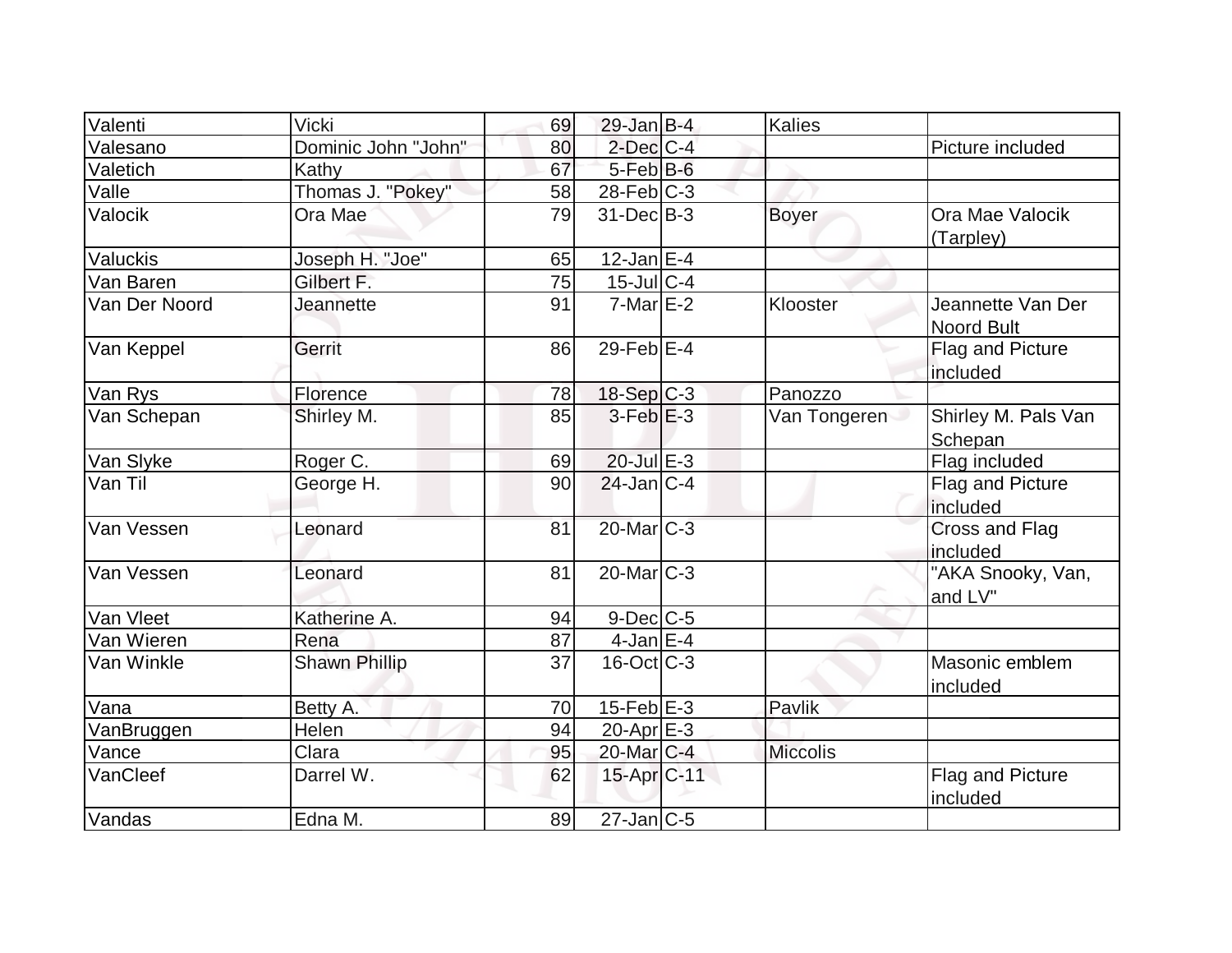| VanDer AA       | Ruth A.                 |     |                      | <b>Blank</b> |                                            |
|-----------------|-------------------------|-----|----------------------|--------------|--------------------------------------------|
|                 |                         |     | $2-Sep C-4$          |              |                                            |
| Vanderaa        | Tena                    | 93  | 21-Nov D-4           | Poortenga    |                                            |
| VanderHeyden    | Myrle Joan              | 81  | $28$ -Jan $E-3$      |              |                                            |
| Vanderlee       | Judith Lee              | 76  | $8-Auq$ $E-3$        |              |                                            |
| Vanderlee       | <b>Judith Lee</b>       | 76  | $16$ -Aug E-4        | Smith        |                                            |
| Vandersteeg     | Threasa J.              | 93  | $29$ -Apr $C-9$      | Pfeifer      | Threasa J. Gille<br>Vandersteeg            |
| Vanderwall      | Gertrude                | 97  | $3-May$ F-4          | De Jong      |                                            |
| Vandiver        | <b>Bailey Odell</b>     | 88  | 3-Jul C-3            |              | Flag included                              |
| Vanek           | Joseph J.               | 84  | $4$ -Nov $ C-4 $     |              | Flag included                              |
| VanWesterhuyzen | <b>Brenda Carol</b>     | 67  | $5$ -Jul $ D-3 $     | Linville     |                                            |
| Vara            | Jesus C.                | 75  | $4$ -Apr $E$ -4      |              | Picture included                           |
| Vardalos        | Helen R.                | 94  | $19$ -Jan $E-3$      |              |                                            |
| Varga           | Theodore "Sonny"        | 69  | $11-Sep C-3$         |              | <b>Flag and Picture</b><br>included        |
| Vargas          | Ruben E.                | 60  | $13$ -Jul $E-3$      |              |                                            |
| Vargas          | Trinidad, Jr. "Padrino" | 80  | 29-Apr C-11          |              | Picture included                           |
| Vargo           | Frank J.                | 94  | $25$ -Nov $ C-5 $    |              | Flag and Picture<br>included               |
| Vargo           | <b>Gayle Dorothy</b>    | 59  | 26-Oct A-15          | Graves       |                                            |
| Varner          | Ronald W.               | 64  | $4$ -Jun $B-3$       |              |                                            |
| Vasas           | Donald S.               | 53  | $9$ -Jul $B$ -3      |              |                                            |
| Vasilko         | Susan Marie "Suzy"      | 60  | $14$ -Jan $E-3$      | Henderson    |                                            |
| Vasos           | Helen                   | 86  | $5$ -Feb $ B$ -6     |              | <b>Helen Monanteras</b><br>(Vasos) / Cross |
| Vasquez         | Maria Elodia            | 101 | 29-Aug E-3           |              |                                            |
| Vaughn          | <b>Charles David</b>    | 84  | $17 - Dec$ B-3       |              |                                            |
| Vavra           | David M.                | 43  | 26-Apr E-4           |              |                                            |
| Vazquez         | Michael Sr.             | 91  | 23-Apr B-2           |              |                                            |
| Vazquez         | William                 | 88  | 6-Dec <sup>F-4</sup> |              |                                            |
| Veenstra-Bell   | Johnathan               | 17  | 25-Sep C-3           |              |                                            |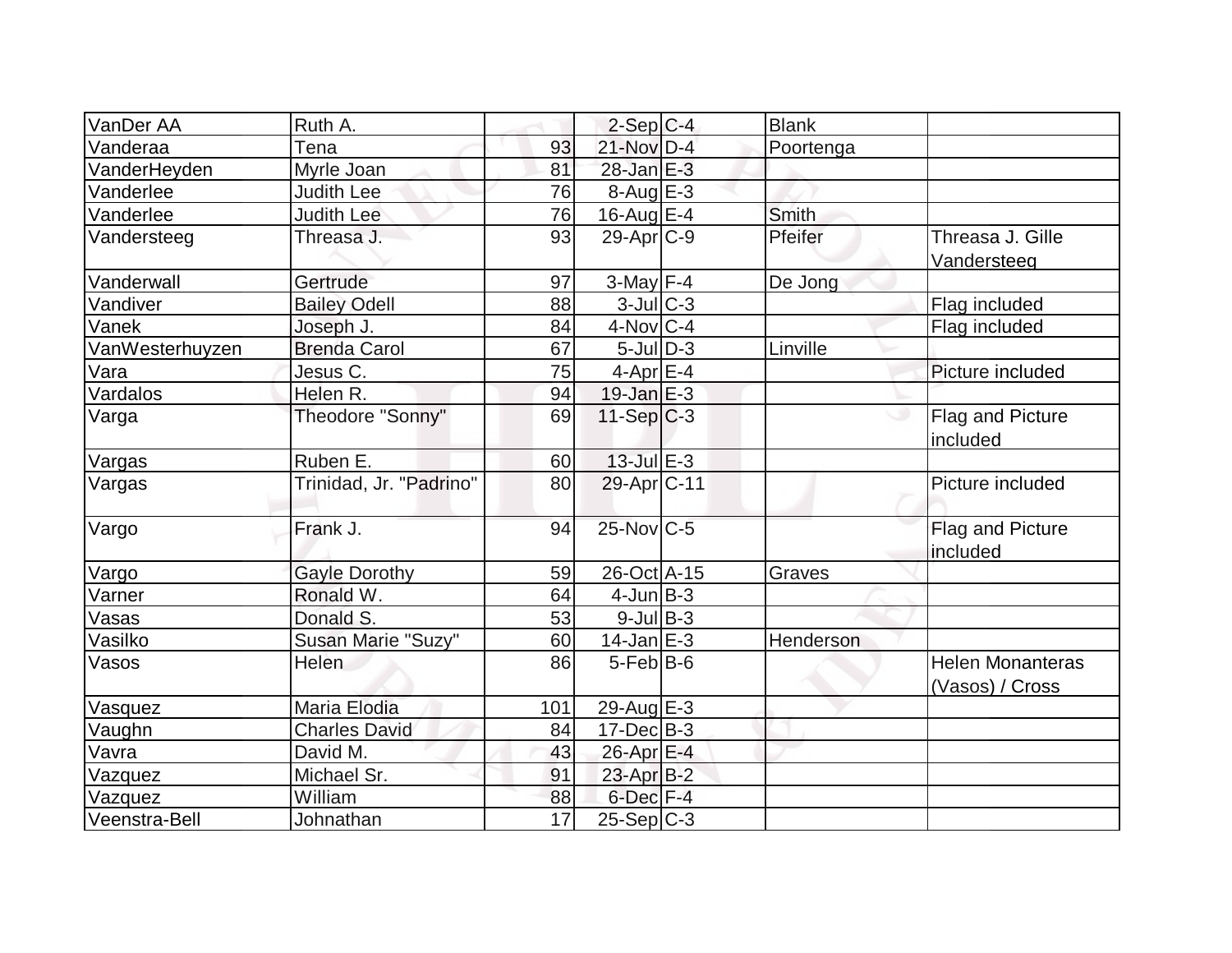| Vega              | Juanita                       | 84     | $14$ -Jan B-3     |                |                                  |
|-------------------|-------------------------------|--------|-------------------|----------------|----------------------------------|
| Veit              | Louise M.                     | 86     | $15$ -Oct B-3     | Anderson       |                                  |
| Vela              | Edgar                         | 83     | $20$ -Jun $E-4$   |                | Flag included                    |
| Vela              | Louis (Louie)                 | 57     | $14$ -JulD-3      |                |                                  |
| Velasquez         | Amelia "Blackie"              | 87     | 18-Oct E-3        | <b>Espitia</b> |                                  |
| <b>Velchek</b>    | Lorraine "Sweet<br>Lorraine"  |        | $10$ -Jan $ C-3 $ | Wolf           |                                  |
| Veldkamp          | John E.                       | 49     | $23$ -Feb $E-5$   |                | Flag included                    |
| Velez             | Evelyn "Frankie"              | 57     | $7-Mar \E-4$      | Santiago       |                                  |
| Velez             | Raymond"Moncho"               | 57     | $27$ -Jun $E-3$   |                |                                  |
| Vellner           | (Dorothy) Jean                | 86     | $6$ -Nov $ C-3 $  |                |                                  |
| Vellutini         | lole M.                       | 88     | $9$ -Oct C-2      |                | Picture included                 |
| Veltman           | Beatrice R.                   | 95     | $7$ -Dec $E-3$    | <b>Buikema</b> |                                  |
| Veltri            | Frankie J.                    | 23     | $6$ -Mar $ C-3 $  |                | Picture included                 |
| Venegas           | Ysidro "Choo Choo<br>Charlie" | 90     | $28-Sep D-4$      |                | Picture included                 |
| Vensel            | Grace Ann                     | 87     | $20-Sep$ E-3      |                |                                  |
| Ventrello         | John                          | 57     | $19$ -Jan $E-3$   |                |                                  |
| Veracco           | <b>Blythe Wren</b>            | Infant | 20-Sep E-2        |                | Angel included                   |
| Verhulst          | Maureen E.                    | 57     | $12$ -Jul $E-3$   | Cloonan        | Maureen E. Verhulst-<br>Valiunas |
| Verhulst-Valiunas | Maureen E.                    | 57     | $12$ -Jul $E-3$   | Cloonan        |                                  |
| Verkaik           | May L.                        | 92     | $12$ -Oct $ D-2 $ | Hoertz         |                                  |
| Verkuilen         | Virginia                      | 88     | $26$ -Apr $E-4$   | Raymond        |                                  |
| Verkuilen         | Virginia A.                   | 88     | $19$ -Feb $ C-9$  | Raymond        | Picture included                 |
| Vermillion        | Frances R.                    | 71     | 16-May $E-4$      | Schilling      | Picture included                 |
| Verschoore        | Grace M.                      | 94     | $3$ -May F-4      |                |                                  |
| Vezey             | Jordan R.                     | 27     | $20$ -Jun $E-4$   |                | Picture included                 |
| Vicari            | <b>Elizabeth Louise</b>       | 76     | 19-Dec E-5        | <b>Mosley</b>  |                                  |
| Vician            | <b>Steven</b>                 | 75     | 19-Sep E-2        |                |                                  |
| <b>Victery</b>    | Ronda J.                      | 48     | $5-Sep$ $E-3$     |                | Picture included                 |
| Vienna            | <b>Paul Carl</b>              | 89     | $26$ -Jul $E-3$   |                | Flag included                    |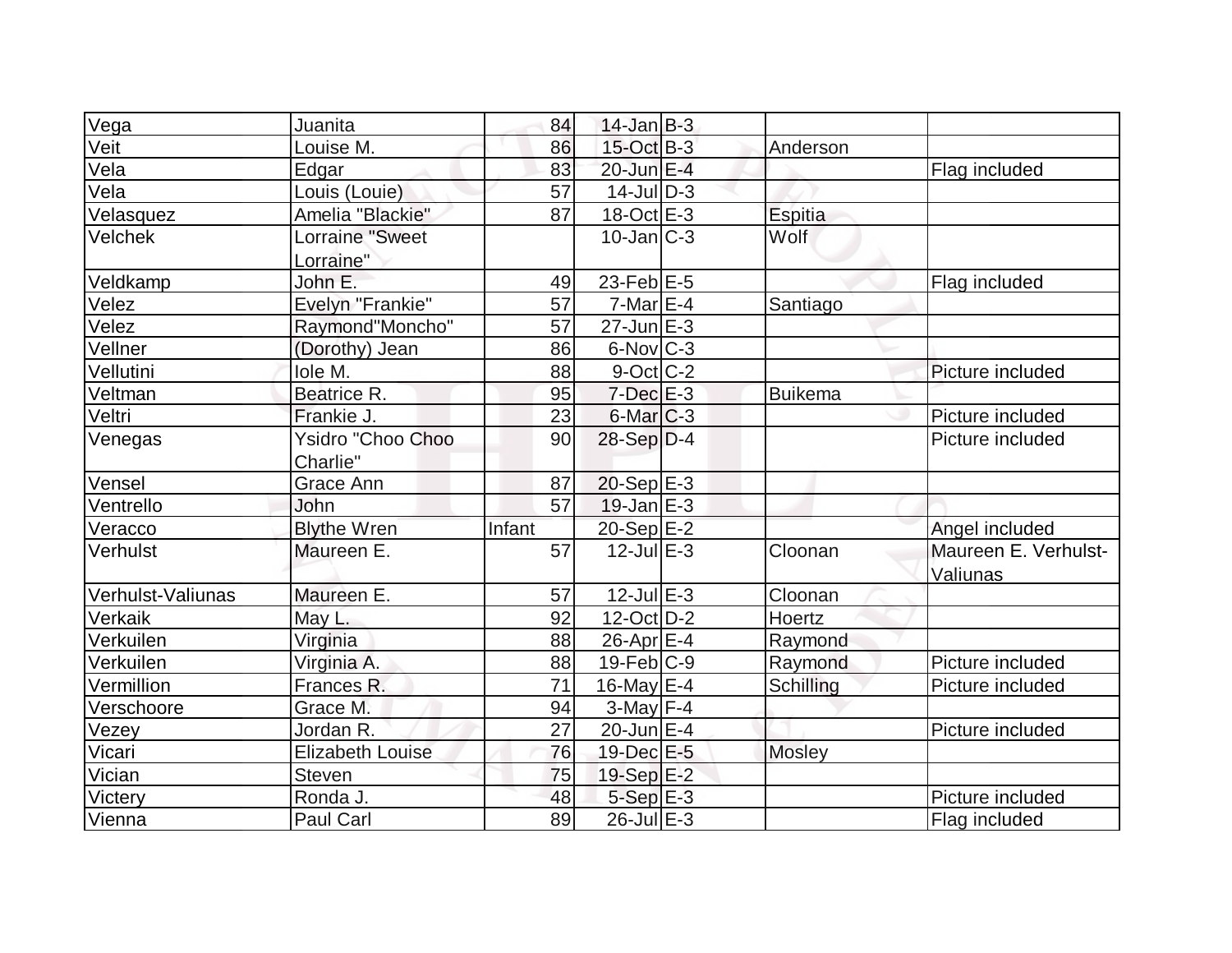| Vieweg            | Lucille E.                         | 92 | $5-FebB-6$        | <b>Huck</b>    |                                      |
|-------------------|------------------------------------|----|-------------------|----------------|--------------------------------------|
| Vieweg            | Lucille E.                         | 92 | $13$ -Jan $E-3$   | <b>Huck</b>    |                                      |
| Vilianoff         | Leona "Lee"                        | 87 | 16-May E-4        |                | Picture included                     |
| <b>Villarreal</b> | Albert "Rosar"                     | 81 | $6-Sep$ F-4       |                | Flag and Picture<br>included         |
| Villatoro         | Otto R.                            | 56 | $25$ -Jun $B-4$   |                |                                      |
| Vinovich          | Robert L.                          | 85 | $21$ -Mar $E-4$   |                | Flag included                        |
| Viramontes        | Mary                               | 93 | $6$ -Aug $B$ -2   |                |                                      |
| Vis               | Ira H.                             | 71 | $11$ -Jan $E-4$   |                | Picture included                     |
| Visclosky         | Helen M.                           | 86 | 8-Mar E-4         |                |                                      |
| Vislosky          | Elaine                             | 77 | 23-May $E-4$      |                |                                      |
| Vislosky          | John                               | 82 | $8-NovE-3$        |                |                                      |
| Vitoux            | Maureen K.                         |    | $11-Sep C-3$      | Diggin         |                                      |
| Vlainich          | Clara                              |    | $7$ -Jan $E$ -5   | Opalinski      |                                      |
| Vlaisavljevich    | Ann                                | 95 | $4$ -Nov $C-2$    | Cubra          | Cross included                       |
| <b>Vliek</b>      | George Roger                       | 80 | $28$ -Feb $ C-3 $ |                | Flag included                        |
| Vogel             | Evelyn                             | 89 | $14$ -Aug C-3     | Van Drunen     | Picture included                     |
| Volk <sup>-</sup> | Marion "Queenie"                   | 88 | $15$ -Mar $E$ -6  |                |                                      |
| Voller            | Lothar August Hugo,<br>(Lot) Major | 71 | 16-May $E-4$      |                | Flag and Picture<br>included         |
| Von Borstel       | Carl W.                            | 91 | $11$ -Nov $ C-5 $ |                | Picture included                     |
| Vossos            | Dannis B.                          | 73 | $7$ -Jan $E$ -5   |                | Cross included                       |
| Vosti             | Joan F.                            | 88 | $22-Sep C-4$      | Regan          | Picture included                     |
| Votaw             | Patricia                           | 69 | $18$ -Dec $C-3$   | Lashenik       | Picture / Patricia<br>McCollum Votaw |
| Vrab              | Benita L.                          | 90 | $24$ -Dec $B-2$   | Lindzy         |                                      |
| Vrabel            | Dorothy E.                         | 89 | $29$ -Dec $D-3$   | <b>Krugley</b> |                                      |
| Vrancks           | Kathryn A. "Kathy"                 | 68 | $28$ -Jun $E-3$   |                |                                      |
| Vranesevich       | Michael P., Jr.                    | 66 | $14$ -Aug $C-2$   |                | Flag included                        |
| Vrehas            | Lucille E.                         | 95 | $16$ -Apr $B-2$   | <b>Marlatt</b> | Lucille E. Vrehas<br><b>Russell</b>  |
| <b>Vrlik</b>      | John Joseph                        | 88 | $14$ -Jan $E-3$   |                | Flag included                        |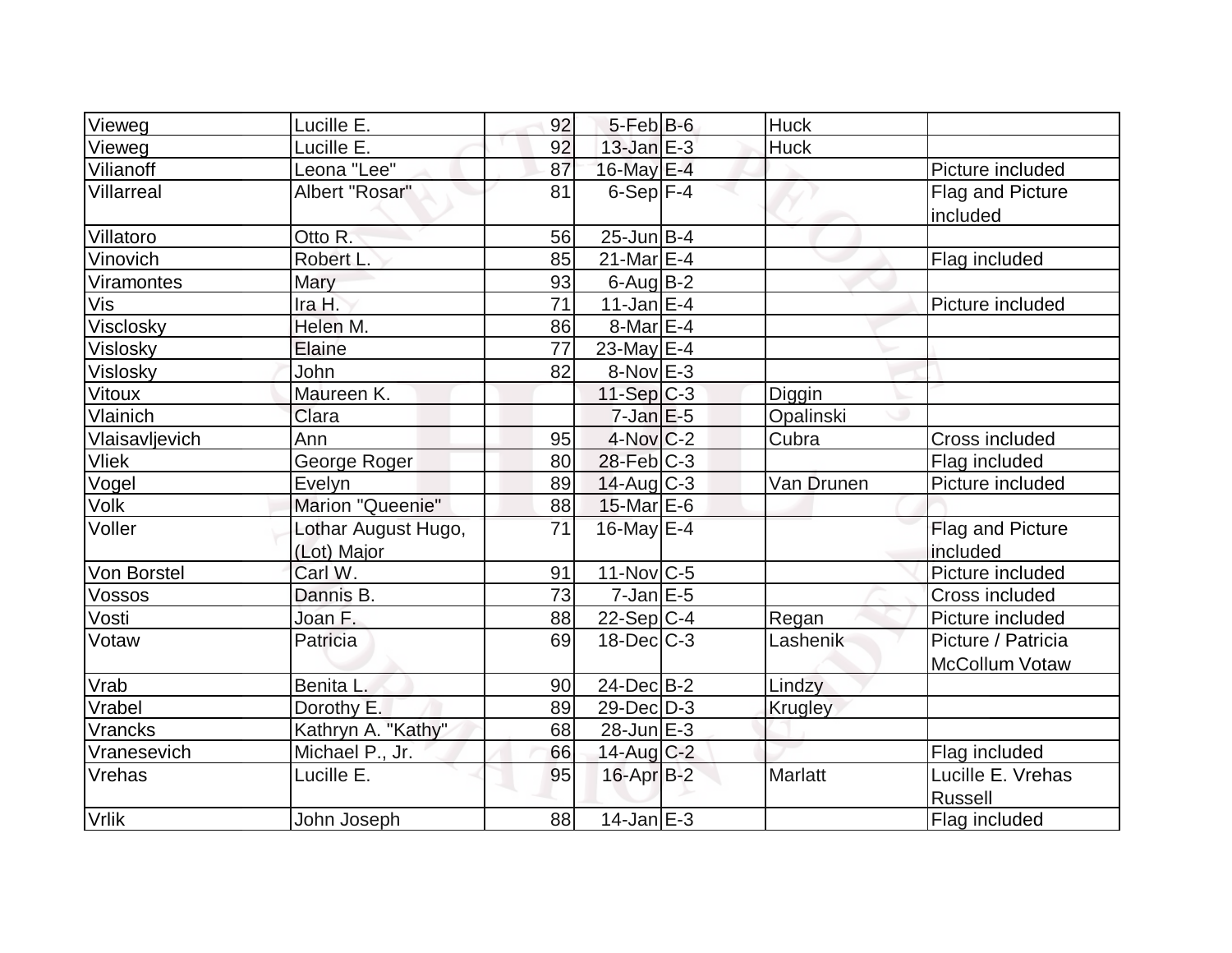| <b>Vuckovich</b> | <b>Mike</b>        | 91 | $12$ -Dec $D-8$   |                  | Cross, Masonic           |
|------------------|--------------------|----|-------------------|------------------|--------------------------|
|                  |                    |    |                   |                  | emblem, and Picture      |
|                  |                    |    |                   |                  | included                 |
| Vujko            | Draginja           | 92 | $9$ -Dec $C$ -5   |                  |                          |
| Vujko            | Iris J.            | 50 | $2-Feb$ $F-3$     |                  |                          |
| <b>Vukas</b>     | Stevanija          | 91 | $27 -$ Jul $E3$   |                  | Cross / Stevanija        |
|                  |                    |    |                   |                  | <b>Vikas Craic</b>       |
| Vukobrad         | Ana                | 92 | $9$ -Feb $E$ -4   |                  | Cross included           |
| Vukovich         | Josephine "Dolly"  | 78 | $21$ -Nov $ D-4 $ |                  | Picture included         |
| Vukovich         | Thomas John        | 76 | $23-Sep C-5$      |                  | Firefighter emblem       |
|                  |                    |    |                   |                  | included                 |
| Vuletic          | Milorad (Mike)     | 62 | $6-Sep$ $F-2$     |                  | Flag included            |
| Vuletich         | Marilyn L.         | 65 | $27$ -Oct C-3     | Blankenstein     |                          |
| Wachel           | Frances T. "Fritz" | 93 | $20$ -Dec $E-3$   | Kasprzycki       |                          |
| Waclawik         | Matthews S.        | 88 | $2$ -Aug $F-4$    |                  | Flag included            |
| Wacnik           | Ronald J. "Doc"    | 85 | 18-May E-4        |                  | Flag included            |
| Wade             | Jerald A. "Jake"   | 60 | $2$ -Nov $E-3$    |                  | Picture included         |
| Wadke            | Patricia L.        | 81 | $14-Sep$ $E-2$    |                  | Picture included         |
| Wadkins          | John Timothy "Tim" | 47 | $16$ -May $E$ -4  |                  | Picture included         |
| Wadlow           | Joyce A.           | 54 | $20$ -May C-4     | Sabatini         |                          |
| Wagman           | Katherine          | 97 | $25$ -May $E-3$   |                  | <b>Cross and Picture</b> |
|                  |                    |    |                   |                  | included                 |
| Wagner           | Calvin "Cal"       | 84 | $14$ -Oct C-7     |                  |                          |
| Wagner           | Frank Joseph       | 69 | $24$ -Jan $ C-4 $ |                  |                          |
|                  | "Gunner"           |    |                   |                  |                          |
| Wagner           | Magdaline M.       | 84 | $9-Sep$ B-4       |                  |                          |
|                  | "Maggie"           |    |                   |                  |                          |
| Wagner           | Norman L. "Uncle   | 79 | $9$ -Dec $C$ -5   |                  | Flag included            |
|                  | Norm"              |    |                   |                  |                          |
| Wagner           | Pearl D.           | 88 | $21$ -Feb $C-3$   | <b>Burchardt</b> |                          |
| Wagner           | Robert M.          | 98 | $8$ -Mar $E - 4$  |                  | Flag included            |
| Wagner           | Thomas, Jr. "Tom"  | 74 | 18-Jul E-4        |                  |                          |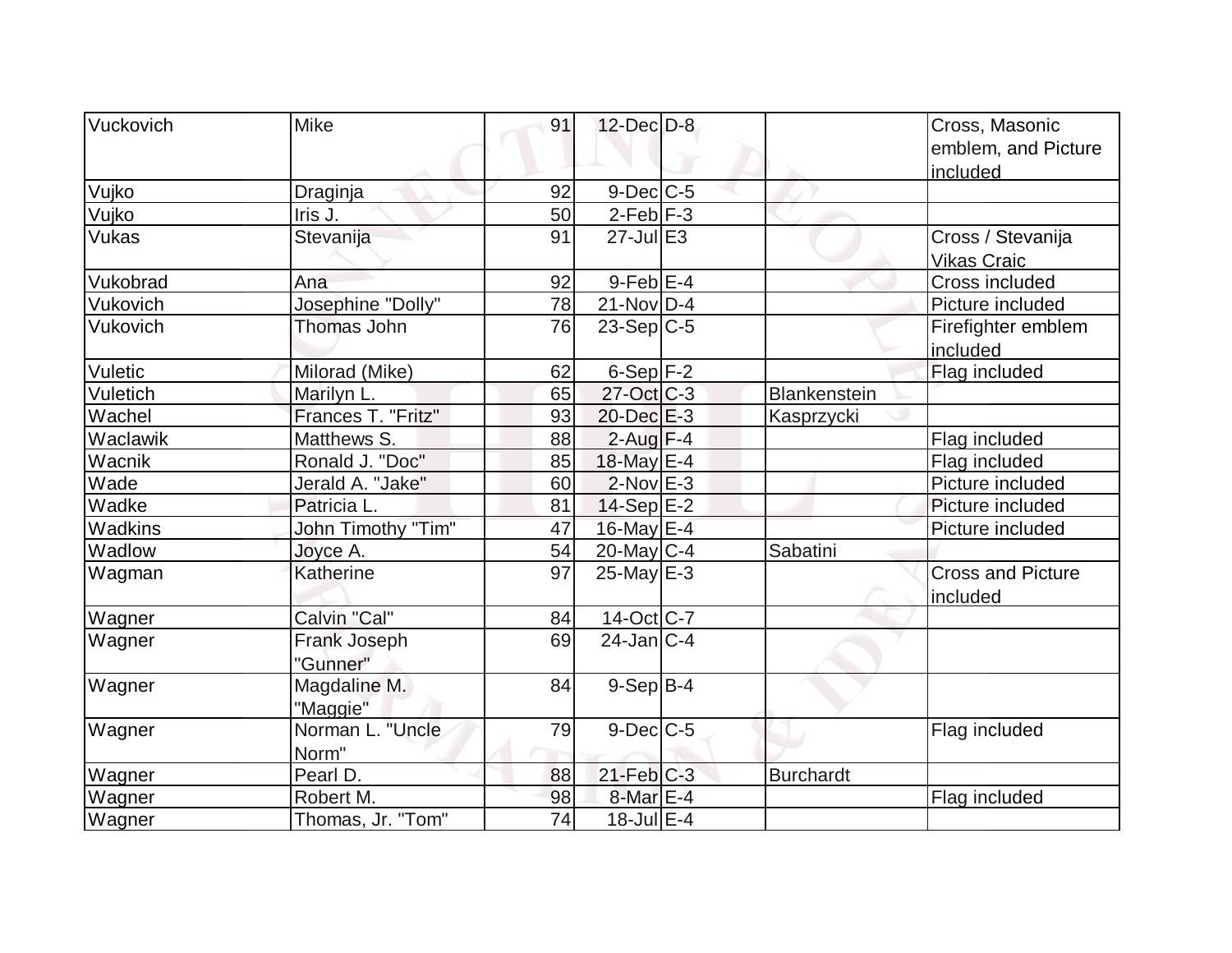| Wagner            | William M. "Bill"      | 55 | $19$ -Aug C-5     |              |                                     |
|-------------------|------------------------|----|-------------------|--------------|-------------------------------------|
| Wagoner           | Dorathy Louise         | 93 | $18$ -Dec $C$ -3  | Smith        |                                     |
| Wakeman           | Wayne                  | 79 | $14$ -Aug C-3     |              |                                     |
| Walaszek          | Marion                 | 89 | $12$ -Dec $D-7$   |              |                                     |
| Waldron           | Paula Scott            | 45 | $27$ -Jan $ C-5 $ |              |                                     |
| Walk              | Robert L.              | 61 | $13$ -Apr $ C-3 $ |              |                                     |
| Walker            | <b>Burrell</b>         | 93 | $3-Sep B-3$       |              |                                     |
| Walker            | John Jr.               | 88 | $30$ -Jul B-3     |              |                                     |
| Walker            | Mary Jean              | 83 | $10$ -Oct $E - 3$ |              |                                     |
| Wall              | Lucille                | 83 | $5$ -Jun $C-3$    |              |                                     |
| Wall              | <b>Martha Sue</b>      | 69 | $8$ -Feb $E-3$    | Liedtke      |                                     |
| Wallace           | <b>Garry Curtis</b>    | 57 | $24$ -Feb $E-4$   |              |                                     |
| Walls             | <b>William Wallace</b> | 96 | 26-Apr E-4        |              |                                     |
| Walsh             | Andrew C. "Andy"       | 80 | $7$ -Jun $F-3$    |              |                                     |
| Walsh             | Dorothy M.             | 89 | $15$ -Jan $ C-4 $ |              |                                     |
| Walsh             | Ruth A.                | 77 | $26$ -Jun $ C-3 $ | Nelson       |                                     |
| Walsh-Errichiello | <b>Julie Marie</b>     | 47 | $22$ -Nov D-4     |              | Picture included                    |
| Walski            | Robert J.              | 59 | $13$ -May C-3     |              |                                     |
| Walter            | Bertha L.              | 84 | $27$ -May C-4     |              |                                     |
| Walter            | Edward F.              | 70 | $17 - Dec$ B-3    |              |                                     |
| <b>Walters</b>    | Betty R.               | 83 | $2$ -Oct $ C-3 $  | Jones        |                                     |
| <b>Walters</b>    | Dorothy M.             | 96 | $25-Sep C-4$      | <b>Kayes</b> |                                     |
| <b>Walters</b>    | Frank P.               | 73 | $30$ -Jun $ D-3 $ |              |                                     |
| <b>Walters</b>    | Loretta F.             | 83 | $21$ -Jan $E-3$   |              |                                     |
| <b>Walters</b>    | Marjorie A.            |    | $1-Jan C-4$       | Alex         |                                     |
| <b>Walters</b>    | William R. (Bill)      | 77 | 14-Mar $E-4$      |              |                                     |
| Walworth          | Gerald T., Rev., Sr.   | 69 | $22$ -Aug $E-4$   |              | Picture included                    |
| Wandersee         | Gloria M.              | 91 | $2-Sep C-4$       | Hill         | Gloria M. Wandersee<br><b>Morse</b> |
| Ward              | <b>Betty Sue</b>       | 78 | $27$ -Mar $C-4$   |              | Picture included                    |
| Ward              | Evelyn L.              | 89 | 4-Mar A-11        |              |                                     |
| Ward              | John F. "Wheels"       | 44 | 19-Apr $E-4$      |              |                                     |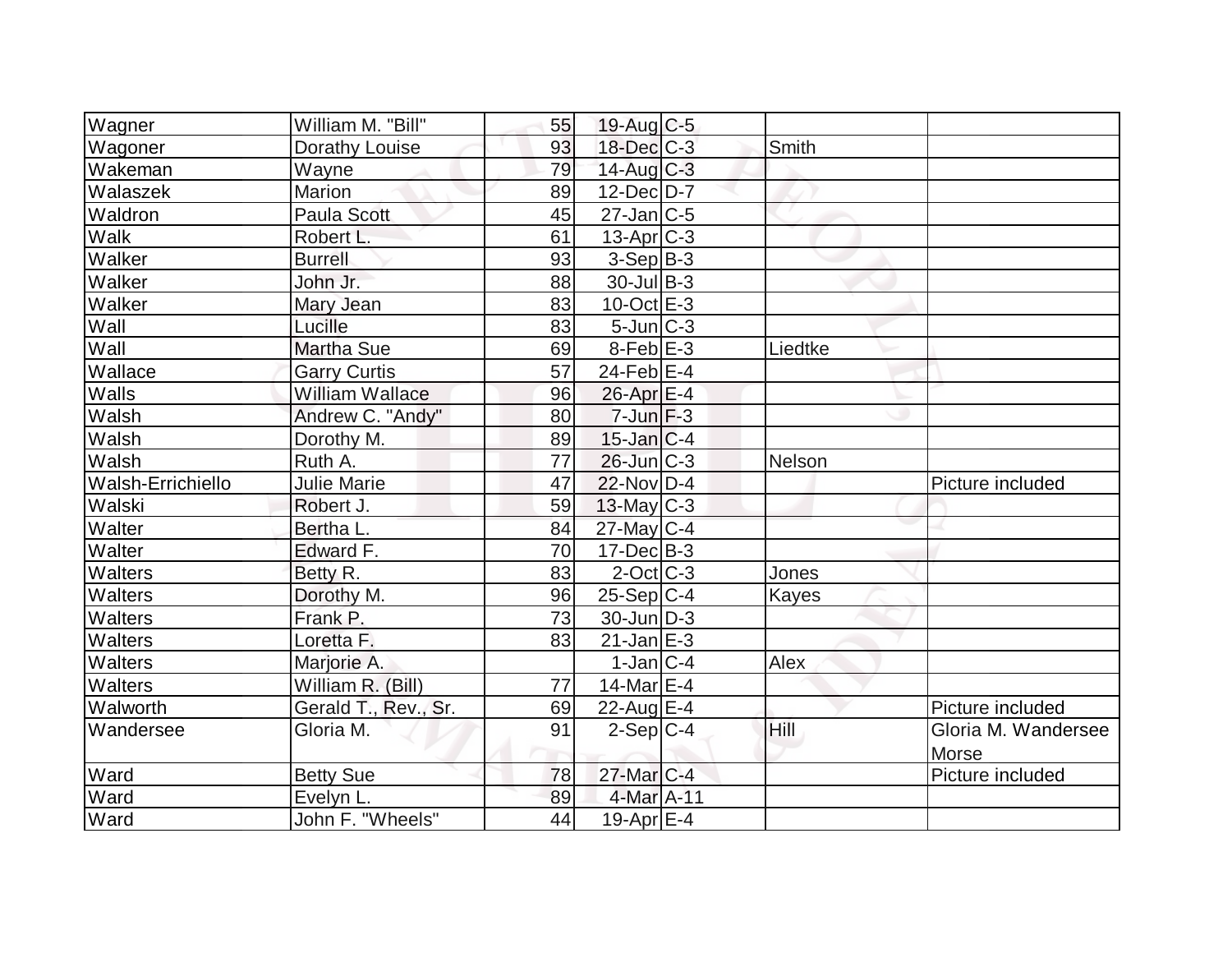| Ward        | Rebecca E. "Becky"   | 65              | 29-Apr <sub>C-11</sub> | Bicanic      | Rebecca Schreiber<br>Ward        |
|-------------|----------------------|-----------------|------------------------|--------------|----------------------------------|
| Ward        | Terry W.             | 67              | $27$ -Nov $E-3$        |              |                                  |
| Ward-Kipp   | Ryan T.              | 33              | $11-Auq$ D-6           |              |                                  |
| Wardlow     | Lelia M.             | 81              | $9$ -Dec $C$ -5        |              |                                  |
| Ware        | Ronald T., Sr.       | 70              | $5-Sep$ $E-4$          |              | Flag included                    |
| Wargo       | Dennis L.            | 61              | $22$ -Feb $E-4$        |              |                                  |
| Wargo       | Joyce E.             | $\overline{73}$ | $8-Aug$ $E-4$          | Anderson     |                                  |
| <b>Wark</b> | Harry C.             | 101             | 5-Jun C-3              |              |                                  |
| Warner      | Ede                  | 88              | $4$ -May $E-4$         |              | Flag and Picture<br>included     |
| Warner      | Mary Lee             | 89              | $1-Oct$ B-3            |              |                                  |
| Warquier    | William O.           | 72              | 30-May E-4             |              | Flag included                    |
| Warran      | Edward W. "Eddie"    | 77              | $11-Apr$ $E-3$         |              | Flag included                    |
| Warren      | Beverly K.           | 74              | $27$ -May C-4          |              |                                  |
| Warren      | Bronwen K. "Brownie" | 57              | $24$ -Jan C-4          |              |                                  |
| Warren      | Modest J.            | 83              | $10$ -Jul $C-4$        |              |                                  |
| Washington  | Henry W.             | 75              | $6$ -Dec $E-4$         |              | Picture included                 |
| Wasilewicz  | Raymond A.           | $\overline{71}$ | $11-Apr \, E-3$        |              |                                  |
| Wasilowski  | Joseph K., Jr.       | 74              | $16$ -May $E-4$        |              |                                  |
| Waszak      | Richard V., Sr.      | 82              | $3-Sep B-3$            |              | Flag included                    |
| Waters      | Barbara C.           | 88              | $27$ -Jan $ C-5 $      | Geoeb        |                                  |
| Waters      | Barbara L.           | 61              | $27$ -Oct C-3          | Hood         |                                  |
| Waters      | Lois "Sue"           | 74              | $2-Sep C-4$            | Ring         |                                  |
| Watkins     | Warren "Bryan"       | 85              | 12-Feb C-10            |              | Flag included                    |
| Watson      | Anne B.              | 86              | $18$ -Dec $C-2$        | <b>Bures</b> | Anne B. Currier                  |
|             |                      |                 |                        |              | (Ziemkowski/Watson)<br>/ Picture |
| Watson      | Dorothy              | 85              | $6$ -Aug $B$ -2        | Meyer        |                                  |
| Watson      | Fred P. "Derf"       | 76              | 20-Mar C-4             |              | Flag included                    |
| Watson      | Lois R.              | 94              | $26$ -Nov B-3          |              |                                  |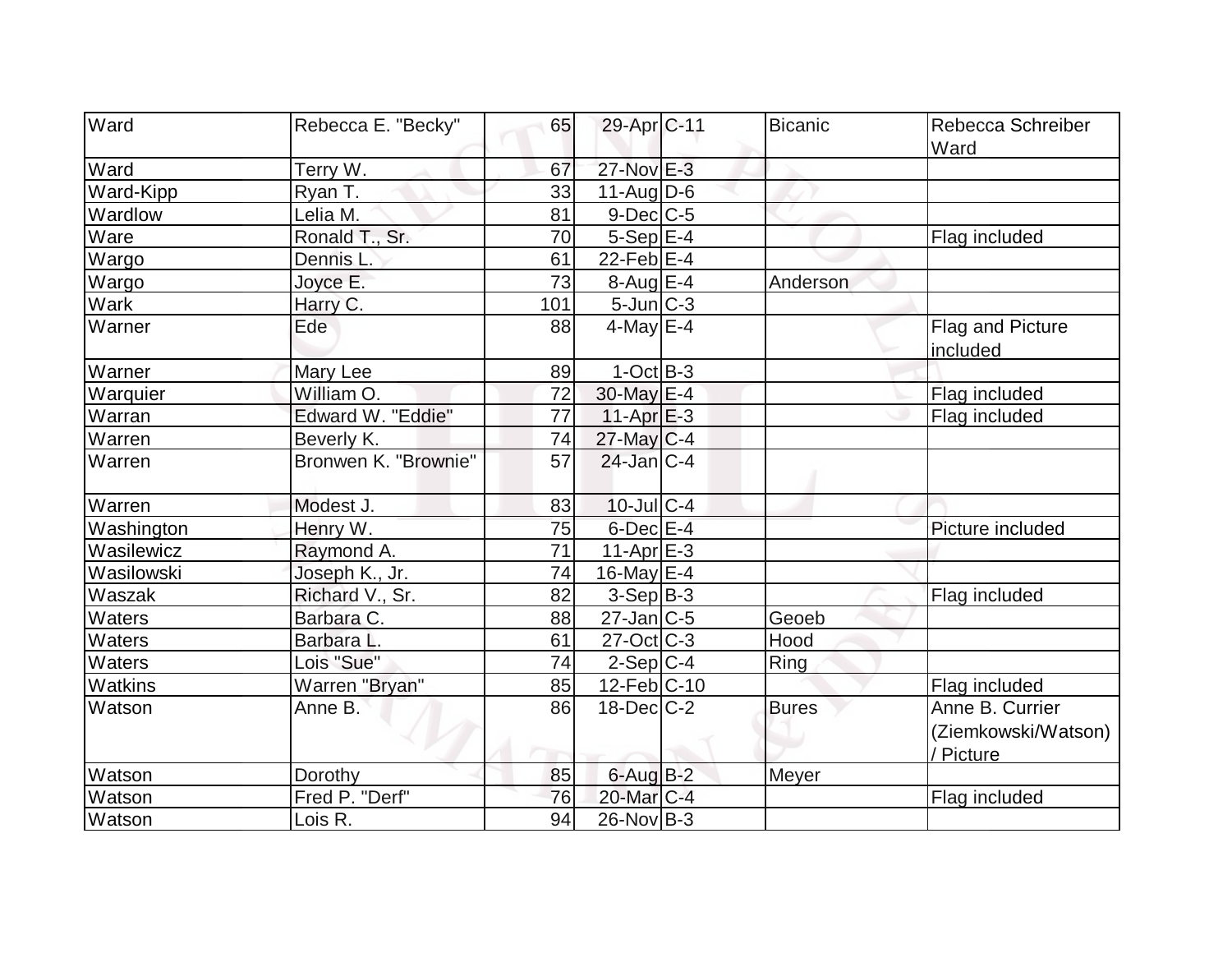| <b>Watson</b> | <b>Marlin Lew</b>             | 79 | $18$ -Aug C-2     |                 |                        |
|---------------|-------------------------------|----|-------------------|-----------------|------------------------|
| Watson        | Ronald "Butch" "Big<br>$R.$ " | 68 | $29$ -JulC-3      |                 |                        |
| Watt          | <b>Charlotte Marian</b>       | 90 | $14$ -Nov $ D-4$  | Wheelock        |                        |
| <b>Watts</b>  | <b>Barbara Louise</b>         | 81 | $30$ -Oct $ C-3 $ |                 |                        |
| Waugaman      | Emma Jane                     | 88 | $14$ -Jan $E-3$   | <b>Brookman</b> | Picture included       |
| Waugaman      | Larry R.                      | 65 | $16$ -Dec $C$ -5  |                 |                        |
| Way           | Donald Eugene                 |    | $27$ -Jul $E-3$   |                 |                        |
| Weaver        | Hiland R.                     | 96 | 4-Aug $D-6$       |                 |                        |
| Weaver        | Winifred "Winnie"             | 84 | $3-Apr$ $C-4$     |                 |                        |
| Webb          | Gloria "Inez"                 | 73 | $31$ -JulC-3      | Florence        |                        |
| Webber        | Terrence R.                   | 70 | $28-Sep D-3$      |                 | Flag included          |
| Weber         | Hella                         | 93 | 22-Nov D-4        |                 |                        |
| Weber         | Jacob W.                      | 66 | $16$ -Jan $ B-3 $ |                 | Flag included          |
| Weede         | John R.                       | 63 | 28-Nov E-4        |                 | Picture included       |
| Weeks         | Doris M.                      | 81 | $5$ -Jan $F-4$    |                 |                        |
| Weeks         | Linda "Cookie"                | 60 | $18$ -Dec $ C-3 $ |                 |                        |
| Wehrmann      | Melva                         | 92 | $18-Sep C-3$      |                 |                        |
| Weimer        | Cecilia G.                    | 88 | $5$ -May $D-3$    |                 |                        |
| Weiner        | <b>Elsie</b>                  | 91 | $18$ -Dec $ C-4 $ |                 |                        |
| Weiner        | Terry L.                      | 63 | $6$ -Feb $ B-3 $  |                 |                        |
| Weinstein     | Eva                           | 85 | $10$ -Apr $ C-3 $ |                 | Star of David included |
| Weirick       | <b>Carrie May</b>             | 69 | $19$ -Aug C-5     |                 | Cross included         |
| Weitemeyer    | Burton A.                     | 70 | 19-Aug $C-5$      |                 |                        |
| Welch         | Daniel Justin "Danny"         | 41 | $9$ -Dec $C$ -5   |                 |                        |
| Welch         | John Lee "Lee"                | 76 | $19$ -Dec $E - 5$ |                 | Flag included          |
| Welch         | Patsy A.                      | 80 | 31-Dec B-3        | Cuppy           |                        |
| Welches       | Debra L.                      | 53 | $2$ -Feb $F-3$    |                 |                        |
| Welkie        | Ethel E.                      | 91 | 27-Dec D-4        |                 |                        |
| Wells         | <b>Jeffrey Ray</b>            | 54 | $16$ -Nov $E-4$   |                 |                        |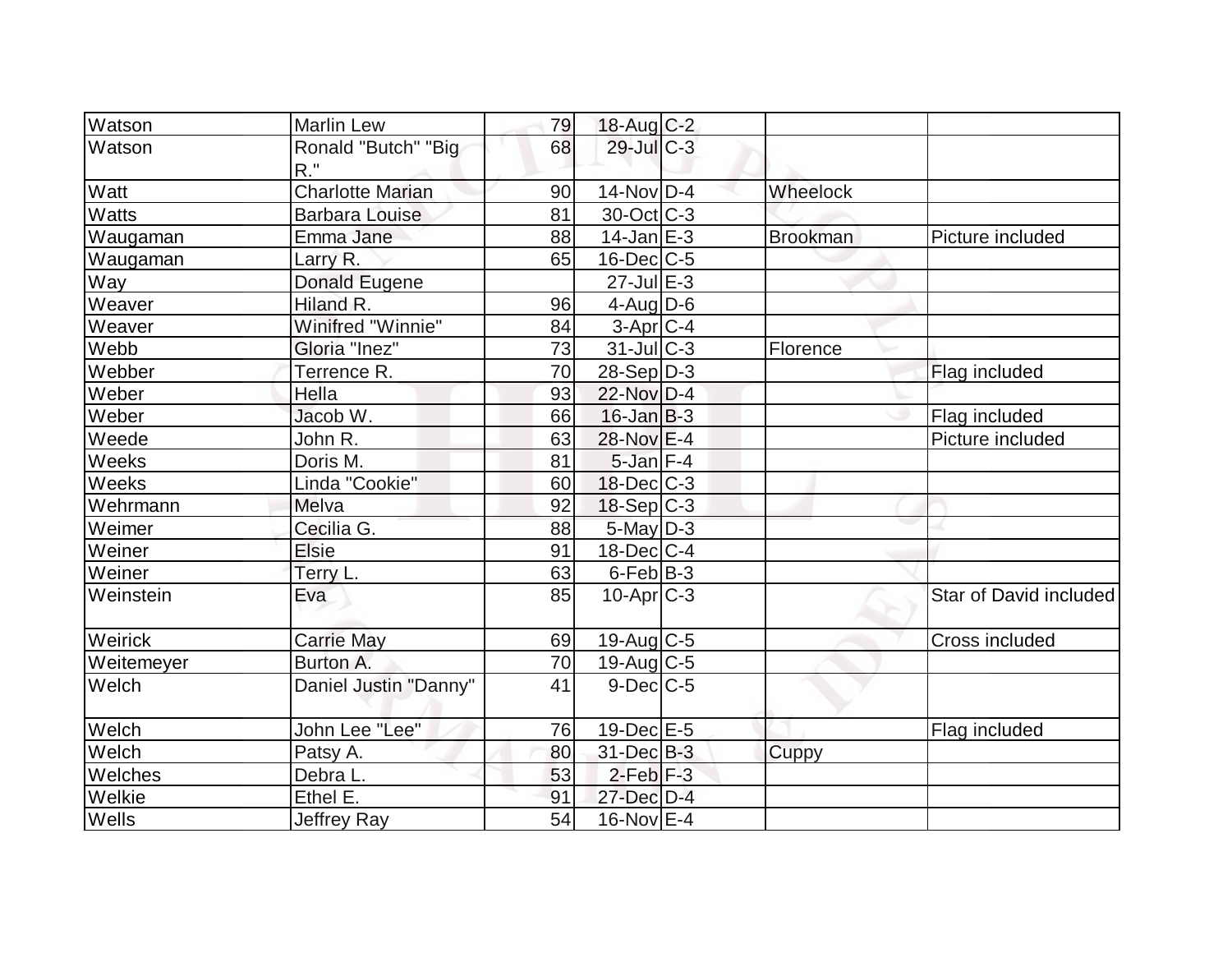| Wells        | Jessica Ann           | 22 | $11$ -Jul $E-4$         |          | Picture included                           |
|--------------|-----------------------|----|-------------------------|----------|--------------------------------------------|
| Wells        | Nellie B.             | 88 | $22$ -Jul C-5           | Hall     |                                            |
| Wells        | Theodore D. "Ted"     | 51 | $21$ -Aug $C-3$         |          |                                            |
| Weltz        | Maryann               | 69 | $3-Mar$ C-2             |          |                                            |
| Wendel       | Robert "Bob"          | 81 | 8-May C-3               |          | Flag included                              |
| Wendorf      | Robert Sr. "Bob"      | 71 | $26$ -Apr $E-4$         |          | Marine emblem<br>included                  |
| Wendt        | <b>Richard Glen</b>   | 72 | $9$ -Feb $E$ -4         |          |                                            |
| Wenglarz     | Alex "Wayne"          | 68 | $27$ -Mar $ C-4 $       |          |                                            |
| Wenglarz     | Alex "Wayne"          | 68 | $11$ -Jan $E-4$         |          |                                            |
| Wenig        | John F.               | 75 | $10$ -Aug $E-3$         |          | Flag included                              |
| Wenk         | Frances M.            | 76 | $5-Feb$ B-7             |          |                                            |
| Wernersbach  | Ann                   | 92 | 24-Nov D-6              | Kuzemka  |                                            |
| Wessman      | Gertrude E.           | 91 | $15$ -Dec $D-5$         |          |                                            |
| West         | <b>Ryan Allen</b>     | 27 | $27$ -May $C-4$         |          |                                            |
| West         | <b>Shirley Ann</b>    | 59 | $27-Sep$ E-3            |          | Picture included                           |
| Westerhausen | Curt C.               | 85 | $4$ -Dec $C-3$          |          | Picture included                           |
| Westerhoff   | Allen R. "Al"         | 73 | 18-Oct E-4              |          | Flag included                              |
| Wetnight     | Paul R., Jr.          | 58 | $20$ -May C-5           |          | Picture included                           |
| Wever        | Carolyn Inez          | 65 | $9-Aug$ $E-8$           |          |                                            |
| Whaley       | <b>Steven</b>         | 50 | $25 - Sep$ C-3          |          |                                            |
| Wheeler      | Margaret Ann          | 88 | 29-Apr <sub>IC-11</sub> |          |                                            |
| Whisler      | Dennis                | 55 | $6$ -May $C$ -5         |          |                                            |
| White        | Anne F.               | 85 | $5$ -Jun $C-3$          | Franklin | Picture / Anne F.<br><b>Niequist White</b> |
| White        | Betta Jean            | 94 | $12$ -Dec $D-8$         | Bruggnik |                                            |
| White        | Darlene Ann           | 65 | 22-Mar <sub>E-4</sub>   |          |                                            |
| White        | Doris Louise          | 80 | $13$ -Jul $E-3$         |          | Picture included                           |
| White        | Kathleen              | 64 | $28$ -May B-3           | Simko    |                                            |
| White        | <b>Kimberly Marie</b> | 46 | $8$ -Feb $E-4$          |          |                                            |
| White        | Leonard R.            | 72 | 18-Jul E-4              |          |                                            |
| White        | Lottie Mae            | 92 | $6$ -Dec $F-4$          | Abbott   |                                            |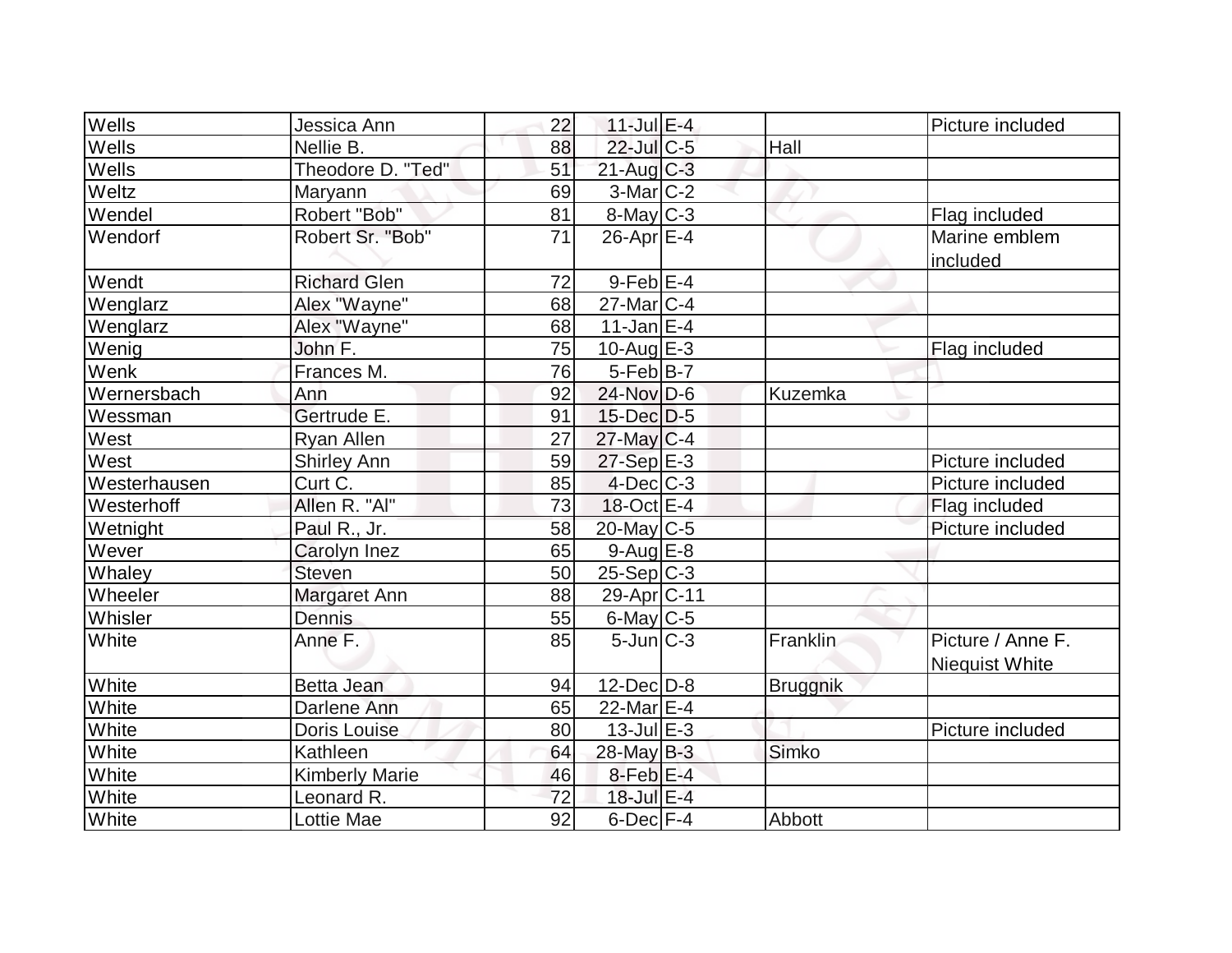| White         | R. Jean           | 88 | 26-Oct A-15            |                |                                           |
|---------------|-------------------|----|------------------------|----------------|-------------------------------------------|
| Whitelaw      | Jacqueline S.     | 59 | $12$ -Jul $E-3$        |                | Picture included                          |
| Whitsel       | Frank John        | 68 | 20-Mar <sub>IC-4</sub> |                | Picture included                          |
| Whitsel       | Frank John "Pick" | 68 | $21$ -Mar $E-4$        |                |                                           |
| Whitt         | Catherine         | 55 | 23-Oct C-4             |                |                                           |
| Whitt         | Vivian M.         | 84 | $9-Nov$ E-4            | Rose           |                                           |
| Whitten       | Danny Lee         | 62 | $13$ -Mar $ C-3 $      |                | Flag included                             |
| Whitten       | Linda S.          | 62 | $13$ -Jun $E-3$        |                |                                           |
| Whitton       | Larry A.          | 58 | 13-Sep $E-3$           |                | Picture included                          |
| Wible         | Flora R.          | 74 | 26-Oct A-15            |                |                                           |
| Wichael       | Lela              | 94 | $21$ -Dec $E-3$        |                | Picture included                          |
| <b>Wick</b>   | Marjorie "Carol"  | 73 | $2$ -Jun $ C-2 $       |                |                                           |
| Widelski      | Chester A.        | 62 | $14-Sep$ $E-3$         |                |                                           |
| Wiencken      | Melanie L.        | 51 | $21$ -Jun $D-4$        |                | Picture included                          |
| Wienke        | Linda K.          | 62 | 4-Mar A-11             | Miller         | Picture included                          |
| <b>Wiers</b>  | Harold J. "Bud"   |    | 23-Nov E-3             |                | Flag included                             |
| Wiersbe       | Clarence D. "Tat" | 86 | 18-May E-4             |                | Flag included                             |
| Wierzba       | Leo J.            | 93 | $4-Sep C-3$            |                | Flag included                             |
| Wierzbicki    | Elizabeth D.      | 93 | $4$ -Jun $B-3$         | Hauch          |                                           |
| Wierzbinski   | Josephine T.      | 91 |                        | Stanaszek      |                                           |
| Wiewiora      | <b>Elsie</b>      | 92 | $15$ -Nov $E-4$        | <b>Tutacko</b> | Elsie (Kress)                             |
|               |                   |    |                        |                | Wiewiora                                  |
| Wiewiora      | <b>Elsie</b>      | 92 | $11-Nov$ C-5           | <b>Tutacko</b> | Elsie (Kress) Wiewior                     |
| Wiggins       | <b>Denise</b>     | 59 | $21-Sep$ $E-4$         |                |                                           |
| Wiggins       | Terrence G.       | 84 | $26-Sep$ E-4           |                |                                           |
| Wigsmoen      | Leslie Estelle    | 92 | $9$ -Jan $ B-3 $       | Harper         | <b>Leslie Estelle Ferrell</b><br>Wigsmoen |
| Wild          | Laura Mary        | 90 | $5$ -Jan $F-4$         | <b>Borop</b>   | Flag included                             |
| Wiley         | Arleen Joyce      | 78 | $7$ -May B-2           |                |                                           |
| <b>Wilgus</b> | Audry J.          | 76 | 17-Dec B-3             |                |                                           |
| Wilken        | Eugene R. "Gene"  | 75 | $24$ -Jun $C-3$        |                |                                           |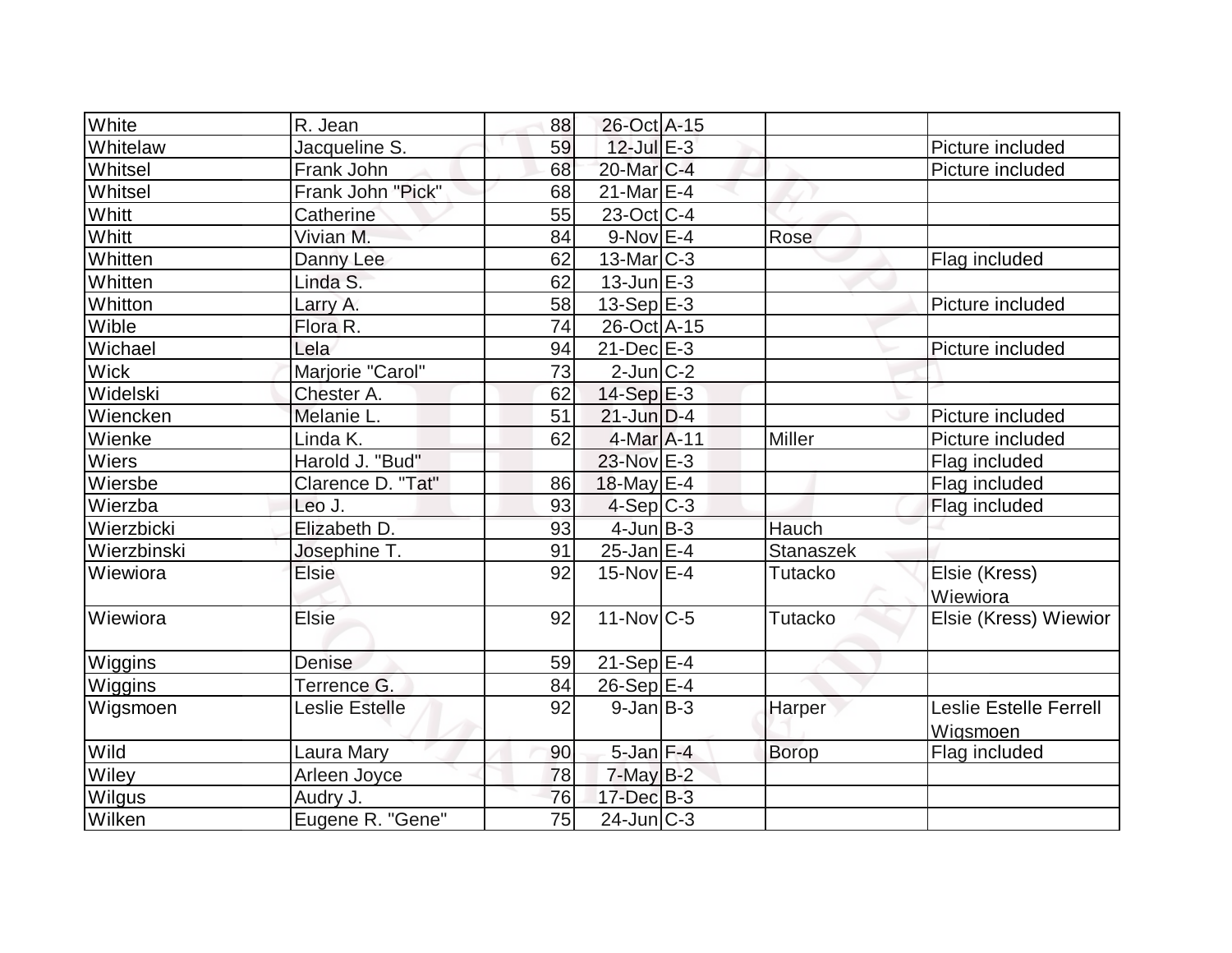| Wilkerson      | Larry                 | 66 | $28$ -Jun $E-3$          |               |                        |
|----------------|-----------------------|----|--------------------------|---------------|------------------------|
| Wilkinson      | Theodore V.           |    | $21-Sep$ $E-2$           |               |                        |
| Willems        | John                  | 42 | $1$ -Jan $C$ -5          |               | Picture included       |
| Williams       | <b>Albert</b>         | 94 | $7-Nov$ E-3              |               | Picture included       |
| Williams       | Daniel L.             | 64 | 6-Nov C-3                |               |                        |
| Williams       | Elaine M.             | 62 | $1-Mar$ F-3              |               |                        |
| Williams       | Esternell             | 61 | $20-Sep$ <sup>E-4</sup>  |               | Picture included       |
| Williams       | Geneva Elizabeth      |    | 18-Mar <sub>A-11</sub>   | Reese         | Picture included       |
| Williams       | Godfrey               | 60 | $13$ -Mar $ C-4 $        |               | Picture included       |
| Williams       | Jacqueline D.         | 28 | $18$ -Jan $E-3$          |               |                        |
| Williams       | James A.              | 30 | $\overline{10}$ -May E-4 |               | Picture included       |
| Williams       | John P.               | 84 | 8-Feb E-4                |               | Flag included          |
| Williams       | Marilyn J.            | 78 | $25$ -Jan E-4            |               | Mailyn J. Frank        |
|                |                       |    |                          |               | <b>Williams</b>        |
| Williams       | Marvin A.             | 75 | $21-Apr \tE-2$           |               |                        |
| Williams       | Melissa Sue "Missy"   | 48 | 7-Feb C-3                |               |                        |
| Williams       | Patricia "P.J."       | 75 | $19$ -Jan $E-3$          |               |                        |
| Williams       | Raymond E.            | 90 | 16-May E-4               |               | Flag included          |
| Williams       | Rebecca "Becky"       | 95 | $3$ -Jun $C-3$           |               |                        |
| Williams       | Ruth E.               | 91 | $24$ -May E-3            |               | Ruth E. Williams       |
|                |                       |    |                          |               | <b>Rockwell /Cross</b> |
| Williams       | Wanda C.              | 93 | 31-Aug E-3               |               |                        |
| Williamson     | Jack S.               | 84 | $6$ -Oct $C$ -3          |               |                        |
| Williamson     | Linda Jean            | 50 | $11$ -Jan $E-4$          |               |                        |
| Williamson     | Stanley L.            | 91 | $11$ -Jan E-4            |               |                        |
| <b>Willich</b> | <b>Betty Jane</b>     | 77 | $3$ -Feb $E-3$           |               |                        |
| Willie         | Herbert S.            | 87 | $10$ -Oct $E - 3$        |               | Flag included          |
| Willing        | Arthur F.             | 86 | $7-Sep$ $E-4$            |               | Picture included       |
| Willis         | Lewis Edgar Sr. "Lew" | 75 | $6$ -May $C$ -5          |               | Picture included       |
| Willison       | Lois Velva            | 93 | 24-May E-4               | <b>Morris</b> |                        |
| Willoughby     | Cora                  | 93 | 8-Apr <sub>C-9</sub>     |               |                        |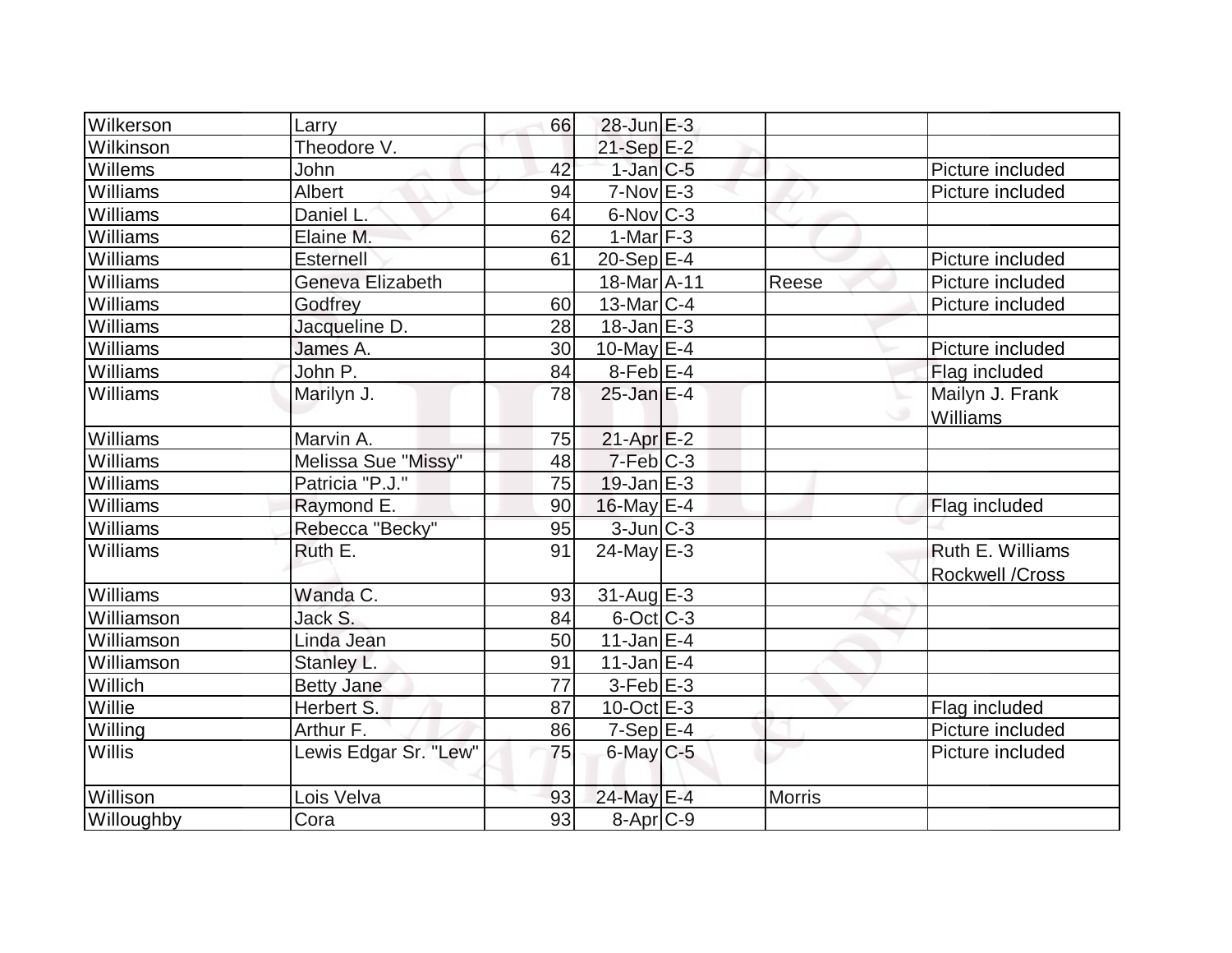| Wilson        | Alvin M. "Big Al"         | 75  | 7-Apr <sub>C-2</sub>     |               | Picture included                     |
|---------------|---------------------------|-----|--------------------------|---------------|--------------------------------------|
| <b>Wilson</b> | Annette C.                | 90  | 9-May E-4                |               | <b>Cross included</b>                |
| Wilson        | Candance Irene<br>"Candi" | 35  | $11$ -Jul E-4            |               |                                      |
| Wilson        | <b>Catherine Louise</b>   |     | $4$ -Nov $C$ -4          | Coppage       | Picture included                     |
| Wilson        | Gladys M.                 | 79  | $14$ -Mar $E-2$          |               |                                      |
| Wilson        | <b>Karen Sue</b>          | 67  | $14$ -Jun $E-3$          | Seabloom      |                                      |
| Wilson        | Kathy Rena                | 54  | $24$ -JulC-4             | Mann          |                                      |
| Wilson        | Kurt B.                   | 55  | $30$ -Aug E-3            |               |                                      |
| Wilson        | Loretta                   | 70  | $20$ -Jun $E-4$          | <b>Martis</b> | Loretta Saunders<br>Wilson / Picture |
| Wilson        | Mary E.                   | 89  | 25-Mar <sub>IC</sub> -11 |               |                                      |
| Wilson        | Montie G.                 | 84  | $24-Sep$ B-3             | Guthrie       |                                      |
| Wilson        | Robert L. "Bob"           | 76  | $11-Oct$ D-3             |               | Flag and Picture<br>included         |
| Wilson        | Roger Lee                 | 72  | 19-Dec E-5               |               |                                      |
| Wilson        | William "Kenny"           | 59  | 12-Dec D-7               |               |                                      |
| Wilson        | <b>William James</b>      | 79  | $3$ -Jan $ C-4 $         |               |                                      |
| Wimberly      | Thomas C. "KB900A"        | 56  | $6$ -Dec $E-4$           |               |                                      |
| Winter        | Richard L.                |     | 30-Apr B-3               |               |                                      |
| Wirtz         | Anthony H.                | 84  | $29$ -Jan B-4            |               |                                      |
| Wise          | <b>Marie</b>              | 100 | 18-Mar A-10              |               |                                      |
| Wise          | <b>Sally Jean</b>         | 72  | $18$ -Jul $E-4$          | Johnson       |                                      |
| Wise          | Thomas P.                 | 53  | $15$ -Oct B-3            |               |                                      |
| Wisniewaki    | <b>Terese Marie</b>       | 62  | 8-May C-3                |               |                                      |
| Wisniewski    | Henry T.                  | 80  | $11$ -Jan $E-4$          |               | Flag included                        |
| Wiswell       | Harry D.                  | 89  | $3$ -Jun $ C-4$          |               | Flag included                        |
| Withrow       | Wyatt N., Sr.             | 71  | $26$ -Jun $C-3$          |               |                                      |
| Witkewiz      | Phyllis A.                | 67  | $17$ -Apr $C-3$          | Kaleta        | Picture included                     |
| Witkowski     | Kathleen M.               | 74  | 10-Oct E-4               |               | Picture included                     |
| Wittmack      | Geraldine L.              | 96  | $1$ -Jun $D-3$           |               |                                      |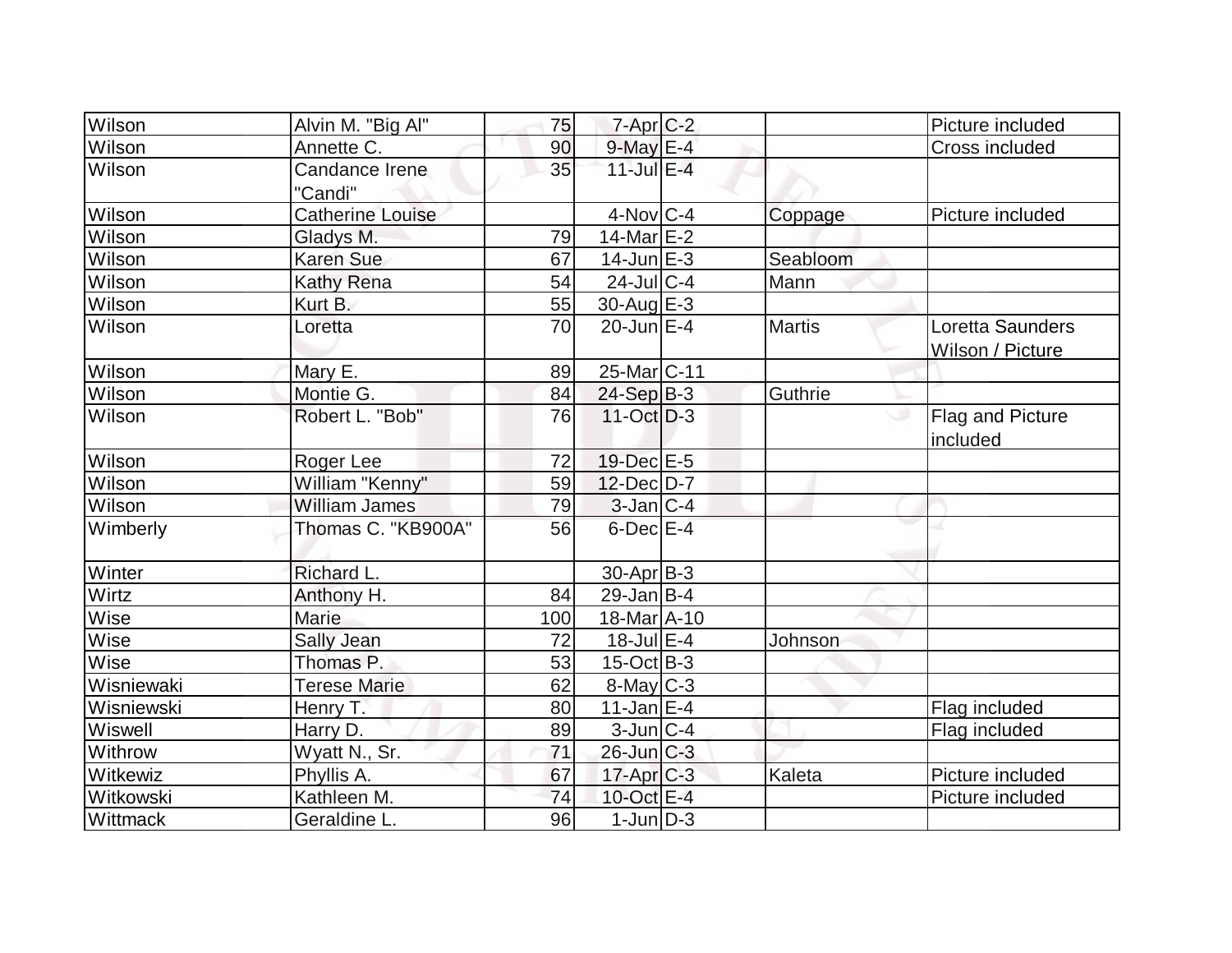| Witvoet            | Boyd, Jr. "Pete"      | 75     | 16-Aug E-4               |             |                            |
|--------------------|-----------------------|--------|--------------------------|-------------|----------------------------|
| Wleklinski         | Phil A.               |        | $7-Nov$ E-4              |             | Flag included              |
| Joel<br>Wlodarczyk |                       | 52     | 18-May E-4               |             | Flag included              |
| Wlodek             | Andrea A.             | 39     | $1$ -Jun $D-3$           |             |                            |
| Wodarski           | Dennis J.             | 69     | $26$ -Mar $ B-2 $        |             | Flag included              |
| Wogan              | Patricia Lee "Patty"  | 50     | 29-Apr <sub>IC-11</sub>  | Gerstner    |                            |
| Wojcik             | Edward J.             | 94     | $4$ -May E-4             |             |                            |
| Wojno              | Frank L.              | 88     | $11-Feb$ E-2             |             |                            |
| Wojtczak           | Leo M.                | 59     | $31$ -JulC-3             |             | Flag and Picture           |
|                    |                       |        |                          |             | included                   |
| Wojtowicz          | Helena "Babcia"       | 86     | $30$ -Jun $ D-3 $        |             |                            |
| Wolak              | Joan V. "Nana"        | 75     | $5$ -Jun $ C-4 $         | Babusch     |                            |
| Woldt              | Wendell J. "Jolly"    | 60     | $1-AprB-4$               |             |                            |
| Wolf               | Marie                 | 90     | $13-Nov$ <sub>C</sub> -2 |             |                            |
| Wolf               | Shirley               | 74     | $9$ -Jul B-2             | Smith       | <b>Shirley Hoshaw-Wolf</b> |
| Wolfe              | Frances G.            | 96     | $26$ -Jun $C-2$          | Ostaszewski |                            |
| Wolfe              | Joseph E.             | 42     | $21$ -Aug C-3            |             |                            |
| Wolff              | <b>Edwyn Elbert</b>   | 80     | $28$ -Dec $C-3$          |             |                            |
| Wolframski         | Vera                  | 90     | $19$ -Feb $ C-9 $        |             |                            |
| Wolfrath           | Richard "Wolfie"      | 68     | 16-May $E-4$             |             |                            |
|                    | "Wolfman"             |        |                          |             |                            |
| Woloszyn           | <b>Delainey Belle</b> | 23     | $18-Oct$ E-4             |             |                            |
|                    |                       | months |                          |             |                            |
| Woloszyn           | Robert E.             | 78     | 19-Sep $ E-4 $           |             |                            |
| Wolverton          | <b>James David</b>    | 69     | $7$ -Oct C-4             |             | Picture incuded            |
| Womacks            | <b>Hilda Marie</b>    | 98     | 28-Dec C-3               |             |                            |
| Wonder             | Edward C., Jr.        | 63     | $1$ -Jun $D-3$           |             |                            |
| Woods              | Evie O.               | 78     | $20$ -Mar $C-3$          |             |                            |
| Woods              | Michael               | 60     | 22-Jul C-5               |             |                            |
| Woods              | Millie G.             | 82     | 26-Jan E-4               |             |                            |
| Woods              | Naomi "Ducky"         | 64     | $3$ -Dec $B-3$           |             |                            |
| Wooley             | Samuel Jr.            | 53     | 9-Mar C-3                |             |                            |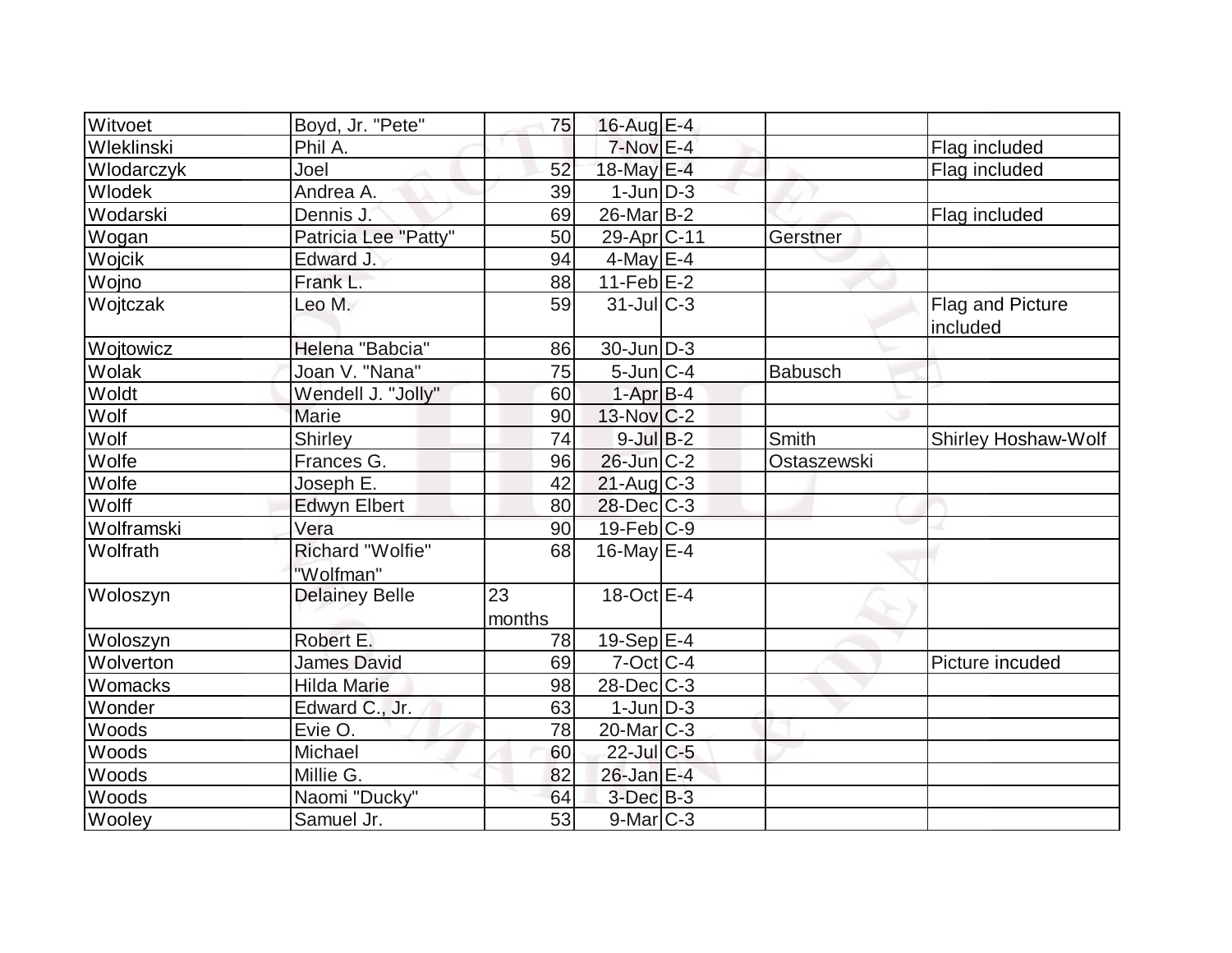| Woolley         | Margaret "Marge"            | 94 | $21$ -Aug C-3         |               |                    |
|-----------------|-----------------------------|----|-----------------------|---------------|--------------------|
| Woolridge       | Helen L. "Grandma<br>Helen" | 92 | $1-Jan C-4 $          | Mockler       |                    |
| Woolsey         | Demetria L. "Demmy"         | 55 | $19$ -Feb $C-9$       |               |                    |
| Woolston        | Donald J.                   | 90 | 28-Mar <sub>E-4</sub> |               |                    |
| Wooton          | Ruth A. "Tootsie"           | 80 | $15$ -Aug $E-3$       | <b>Dekker</b> |                    |
| Worley          | Genevea                     | 83 | $15$ -May C-4         |               |                    |
| Worley          | <b>Thomas</b>               | 92 | $30$ -Oct $ C-3 $     |               | Picture included   |
| Wozniak         | Joseph A.                   | 95 | $24$ -Feb $E-4$       |               |                    |
| Wozniak-Traczyk | <b>Bonita</b>               | 70 | 16-Nov E-2            |               |                    |
| <b>Wray</b>     | Leona                       | 96 | 25-Mar C-11           | <b>Bruns</b>  | Leona Wray Millman |
| Wright          | <b>Betty-Jean Louise</b>    | 75 | $28$ -Aug C-3         | Oberg         |                    |
| Wright          | David R.                    | 67 | $3$ -Jan $C-4$        |               |                    |
| Wright          | Dennis W. Sr.<br>"Superman" | 41 | $2$ -Jul $B-3$        |               |                    |
| Wright          | Eugeania "Jean"             | 78 | $5-Feb B-7$           |               |                    |
| Wright          | Eunice E.                   | 95 | $23$ -Dec $C-3$       |               | Picture included   |
| Wright          | Fleda A.                    | 90 | 19-Jul E-4            | Beal          |                    |
| Wright          | Hilde I.                    | 86 | $16-Sep C-5$          |               |                    |
| Wright          | Janice A.                   | 65 | $6$ -Apr $C$ -2       | Grimm         |                    |
| Wright          | M. Lois                     | 76 | $10$ -Dec $ B-3 $     |               |                    |
| Wright          | <b>Tina Marie</b>           | 53 | $4$ -Jan $E-4$        |               |                    |
| Wright          | William H. "Bill"           | 55 | $16$ -Jul B-2         |               |                    |
| Wright          | William O.                  | 62 | $17$ -Jan $ C-3 $     |               |                    |
| Wright-Oetter   | Barbara J.                  | 62 | 22-Apr C-10           | Dial          |                    |
| Wrona           | Evelyn L.                   | 81 | $8-Nov$ E-4           |               |                    |
| Wrona           | Virginia E.                 | 89 | $12$ -Jun $ C-2 $     |               |                    |
| Wrzalinski      | Gerald C.                   |    | $2$ -May $E-3$        |               |                    |
| Wrzalinski      | Patricia "Patty"            | 73 | $27$ -Nov $ C-3 $     |               |                    |
| Wszolek         | Bonnie L.                   | 68 | $9 - Apr$ $B - 3$     | Van Buskirk   |                    |
| Wyatt           | <b>Glenn Duane</b>          | 48 | 24-Oct E-3            |               |                    |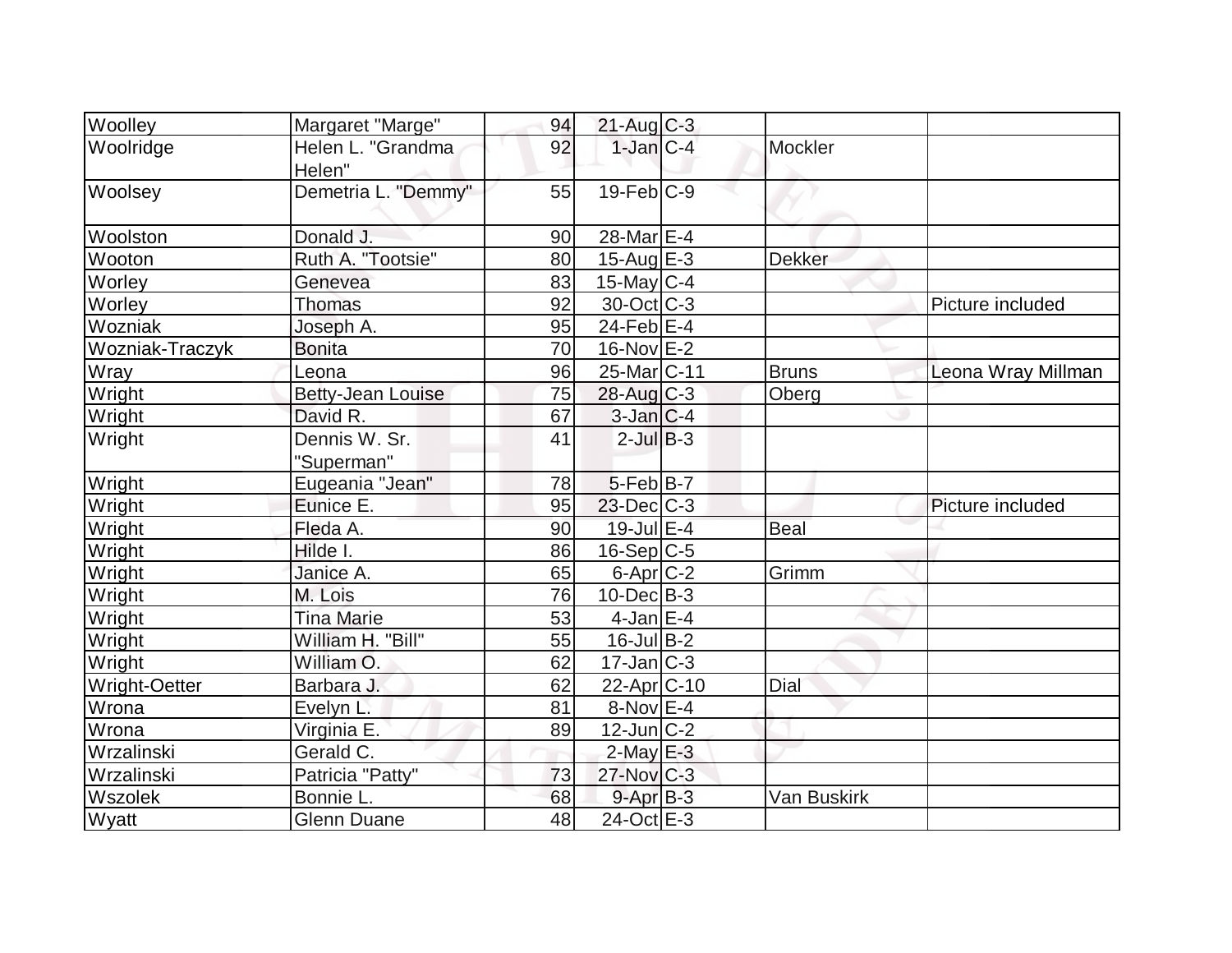| Wyller     | Lena L.                        | 75 | $1-Feb$ $E-3$     | Popenhagen |                              |
|------------|--------------------------------|----|-------------------|------------|------------------------------|
| Wysinger   | Tina                           | 62 | $7-Sep \E-4$      |            |                              |
| Yager      | Ronald E.                      | 65 | 26-Dec /D-2       |            |                              |
| Yakovatz   | <b>Nicholas</b>                | 89 | $7$ -Jun $F-3$    |            |                              |
| Yalowitz   | Warren M.                      | 83 | $13$ -May C-4     |            | Star of David included       |
| Yancey     | Richard L.                     | 87 | $6$ -Dec $E$ -4   |            | Flag and Picture<br>included |
| Yancich    | <b>Carol Laurene</b>           | 73 | $12$ -Jul $E-3$   | Haltof     |                              |
| Yankauskas | Thomas B.                      | 62 | $14$ -Dec $E-3$   |            |                              |
| Yarber     | Burl K.                        | 84 | $4$ -Apr $E-4$    |            | Flag included                |
| Yarbrough  | Barry L.                       | 41 | $9$ -Feb $E-3$    |            |                              |
| Yards      | Ann D.                         | 86 | $17$ -Apr $C-3$   |            |                              |
| Yarnell    | <b>Mary Louise</b>             | 91 | $17$ -Mar $E-3$   |            |                              |
| Yaselsky   | Eugenia J.                     | 85 | $6$ -Dec $E-4$    | Kalinowski |                              |
| Yates      | John K., Sr.                   | 79 | $25-Sep C-4$      |            | Flag included                |
| Yates      | Phyllis J.                     | 76 | $11$ -Jul $E-3$   |            | Phyllis J. (Flick) Yates     |
| Yeager     | Charles W. "Charlie"           | 89 | $26$ -May $D-2$   |            | Flag and Picture<br>included |
| Yengich    | Anna H.                        | 98 | $9$ -Mar $C-3$    | Rukavina   | Picture included             |
| Yetsko     | E.Elaine                       | 88 | $27$ -Apr $ C-3 $ |            |                              |
| Yocom      | Joyce Eileen                   | 75 | $24$ -Apr $ C-4 $ | Doyle      |                              |
| Yocum      | <b>Anthony James</b><br>"Tony" | 45 | $4$ -Aug D-6      |            | Picture included             |
| Yocum      | Shirley A.                     | 82 | 14-Mar $E-4$      |            |                              |
| Yonker     | Nora                           | 98 | $6-Sep$ F-4       |            | Nora (Mace) Yonker           |
| York       | <b>Beth</b>                    | 51 | 15-Mar $E$ -6     | Gragido    |                              |
| Young      | David A.                       | 44 | 22-Aug E-4        |            |                              |
| Young      | Patsy Ruth                     | 78 | $11$ -Aug $D-7$   | Winfield   |                              |
| Youngberg  | Dorothy                        | 96 | $2$ -Nov $E-3$    |            |                              |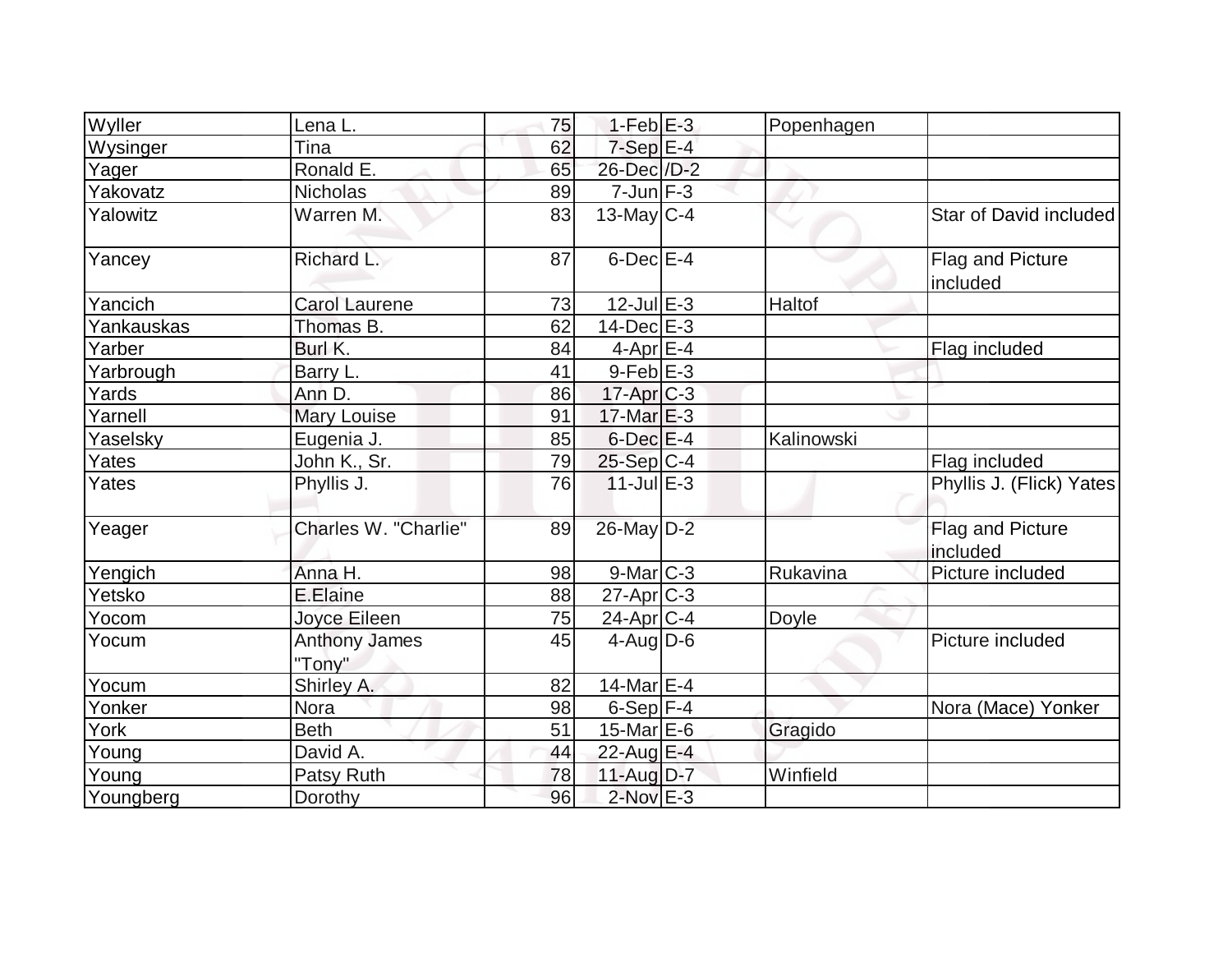| Younger       | Betty A.              | 71 | $2$ -Nov $E-2$    |                | Betty A. Hall-Younger        |
|---------------|-----------------------|----|-------------------|----------------|------------------------------|
| Younkers      | Richard R.            | 83 | $7$ -Jan $E$ -5   |                | Flag included                |
| Yuhasz        | Sean M.               | 39 | $11$ -May $D-3$   |                |                              |
| Yurchak       | Betty L.              | 76 | 30-May E-4        | Yonts          |                              |
| Yurechko      | Carl J.               | 82 | $12$ -May D-2     |                | K of C emblem<br>included    |
| Yurkanin      | George                | 91 | $12$ -Jan E-4     |                | Flag included                |
| Yurkovich     | Helen A.              | 88 | 9-Oct C-3         | Vrlich         |                              |
| Yusko         | Linda                 | 55 | $8$ -Jan $ C-4 $  | <b>McQuade</b> |                              |
| Zablocki      | Jean V.               | 92 | $27$ -May C-5     |                |                              |
| Zabukas       | Bruno J.              | 76 | $24$ -Aug $E-3$   |                | Flag included                |
| Zachary       | Gerald "Zack"         | 75 | $4$ -Aug $D-6$    |                | Flag included                |
| Zachary       | Michael L.            | 68 | $30-Apr$ B-3      |                |                              |
| Zachocki      | Albert A.             | 79 | $29-Oct$ B-3      |                |                              |
| Zack          | Elna C.               | 99 | $3$ -Jun $C-4$    |                |                              |
| Zaffino       | Margie Lou            | 82 | $22$ -Feb $E-4$   |                |                              |
| Zaffore       | Elsie                 | 89 | $8$ -Mar $E-3$    |                | <b>Elsie Zaoffoe Barnett</b> |
| Zafran        | Nicholas F.           | 90 | 8-Mar E-5         |                | Flag included                |
| Zager         | Louis M.              | 66 | $30$ -Mar $C-3$   |                |                              |
| Zahorsky      | Janet P.              | 73 | $11$ -Jan $E-4$   | Comstock       |                              |
| Zaikis        | Bernadine E. "Bernie" | 84 | $30$ -Jun $D-3$   |                |                              |
| Zaiko         | Henry P.              | 92 | $19$ -Jan $E-3$   |                | Flag and Picture<br>included |
| Zajac         | Rudolph M. "Rudy"     | 84 | $9$ -Dec $C$ -5   |                |                              |
| Zak           | Rosalie               | 86 | $7-Mar \E-4$      |                |                              |
| Zakrzewski    | Frances M.            | 84 | $14-Sep \nE-3$    | Cap            |                              |
| Zakula        | Mitchell              | 87 | 14-Apr E-3        |                |                              |
| Zaleta        | James                 | 74 | 28-Apr E-2        |                |                              |
| Zander-Giroux | Alva H.               | 96 | $27$ -Nov $ C-3 $ | Mandelkow      |                              |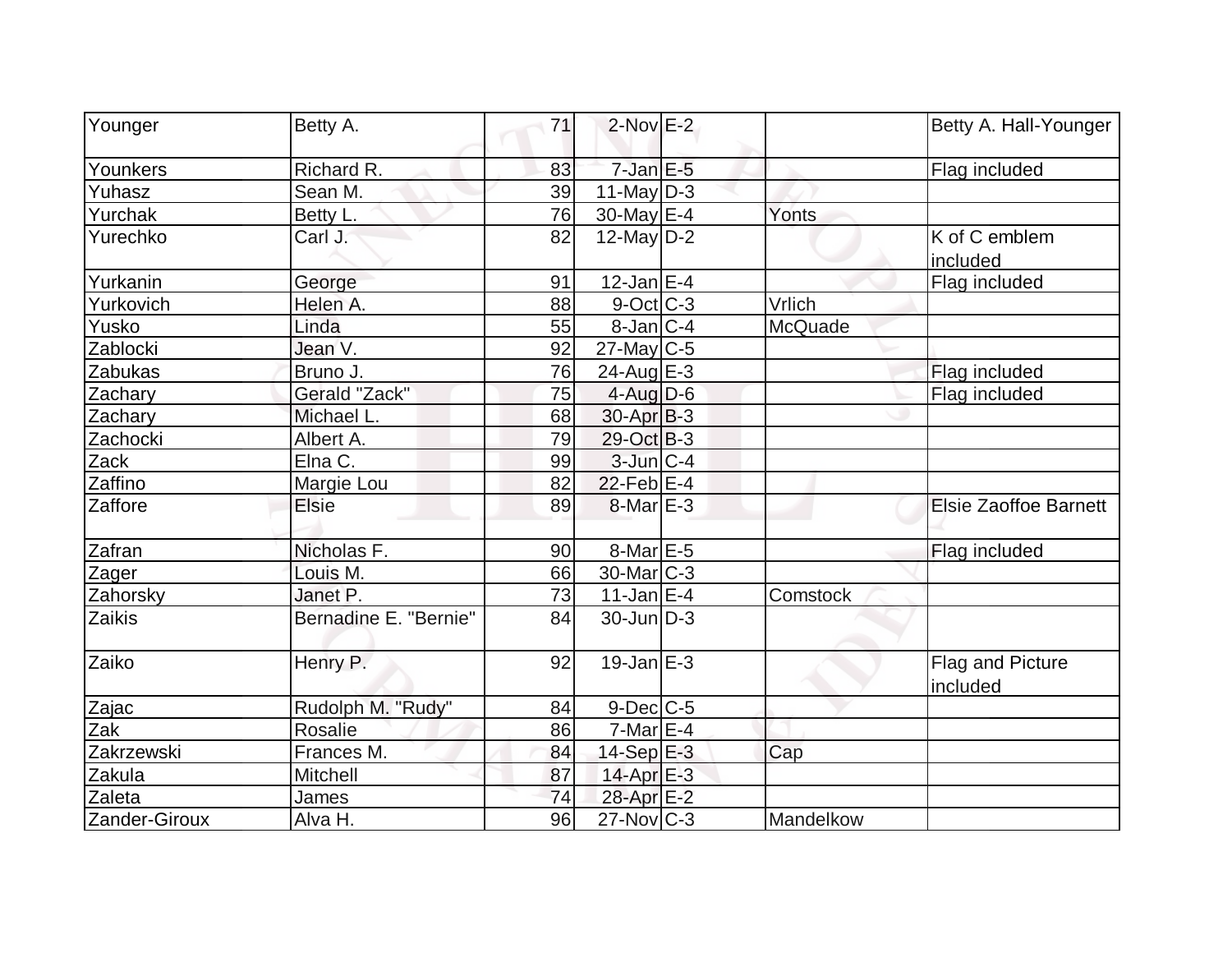| Zandstra        | <b>Arnold Dick</b> | 102 | $11$ -Jan $E-4$         |                   |                                                     |
|-----------------|--------------------|-----|-------------------------|-------------------|-----------------------------------------------------|
| Zandstra        | Ellen "Jean"       | 82  | 1-Mar $F-3$             | Kiehn             | Picture included                                    |
| Zandstra        | Joanne             |     | $1-AprB-4$              | Huizenga          |                                                     |
| Zandstra        | Matilda            | 82  | $10$ -JulC-4            | <b>Boer</b>       |                                                     |
| Zaremba         | Carol J.           | 68  | $21$ -Jun $E-3$         | Thomas            |                                                     |
| Zarndt          | Claudia "Meme"     | 70  | $24$ -Apr $ C-4 $       | <b>Bapst</b>      |                                                     |
| <b>Zatkulak</b> | Anthony L. "Tony"  | 89  | $23$ -Feb $E-5$         |                   | Flag included                                       |
| Zato            | Eleanor            | 94  | $11-NovC-5$             | Silvas            |                                                     |
| Zebracki        | Edward S. "E Z ED" | 83  | $4$ -Jul $E-3$          |                   | Flag included                                       |
| Zebrauskas      | <b>Betty</b>       | 82  | $3$ -Jan $ C-3 $        | Ferrari           |                                                     |
| Zeiler          | Timothy J.         | 64  | 30-Mar <sub>IC</sub> -3 |                   |                                                     |
| Zeilstra        | Carl B.            | 84  | $17$ -Apr $C-3$         |                   | Flag included                                       |
| Zelenka         | Virginia T.        | 81  | 26-Apr E-4              | <b>Drwal</b>      |                                                     |
| Zemlik          | Helena             | 87  | $12$ -Jun $ C-3 $       | Krolik            |                                                     |
| Zendejas        | William            | 56  | $21-Oct$ $C-4$          |                   | Picture included                                    |
| Zenone          | Helen A.           | 87  | $6$ -Mar $ C-3 $        |                   |                                                     |
| Zerebny         | Michael            | 84  | $14$ -Jun $E-3$         |                   | Flag included                                       |
| Zernik          | Elizabeth P.       | 89  | 25-Oct E-2              |                   |                                                     |
| Zerza           | Sally Ann          | 53  | 20-Mar C-3              | Jonas             |                                                     |
| Zielinski       | Anna M.            | 87  | $2$ -Mar $ C-4 $        | <b>Duich</b>      |                                                     |
| Zieminski       | Leslie Frank "Les" | 65  | $4$ -Aug $D-6$          |                   |                                                     |
| Ziemkowski      | Anne B.            | 86  | $18$ -Dec $ C-2 $       | <b>Bures</b>      | Anne B. Currier<br>(Ziemkowski/Watson)<br>/ Picture |
| Ziemkowski      | Helen B.           |     | $19$ -May D-2           | <b>Jakubowski</b> |                                                     |
| Zientara        | Leona              | 98  | $3-Nov$ $C-2$           | Poracky           | Picture included                                    |
| Ziese           | Roger Ray          | 71  | $26-Sep$ $E-4$          |                   |                                                     |
| <b>Zilenas</b>  | Helen R.           | 94  | $19-Oct$ $E-3$          | Zeleznik          |                                                     |
| Ziller          | Bonnie M.          | 80  | 20-Jun E-4              | Kimmel            |                                                     |
| Zimmerman       | Leo                | 88  | $27$ -Nov $ C-4 $       |                   | Flag included                                       |
| Ziolkowski      | Sally E.           | 83  | $7$ -Jun $F-2$          | Wawrzyniak        |                                                     |
| Zisoff          | Michael E., Sr.    | 62  | $2$ -Jun $ C-2 $        |                   |                                                     |